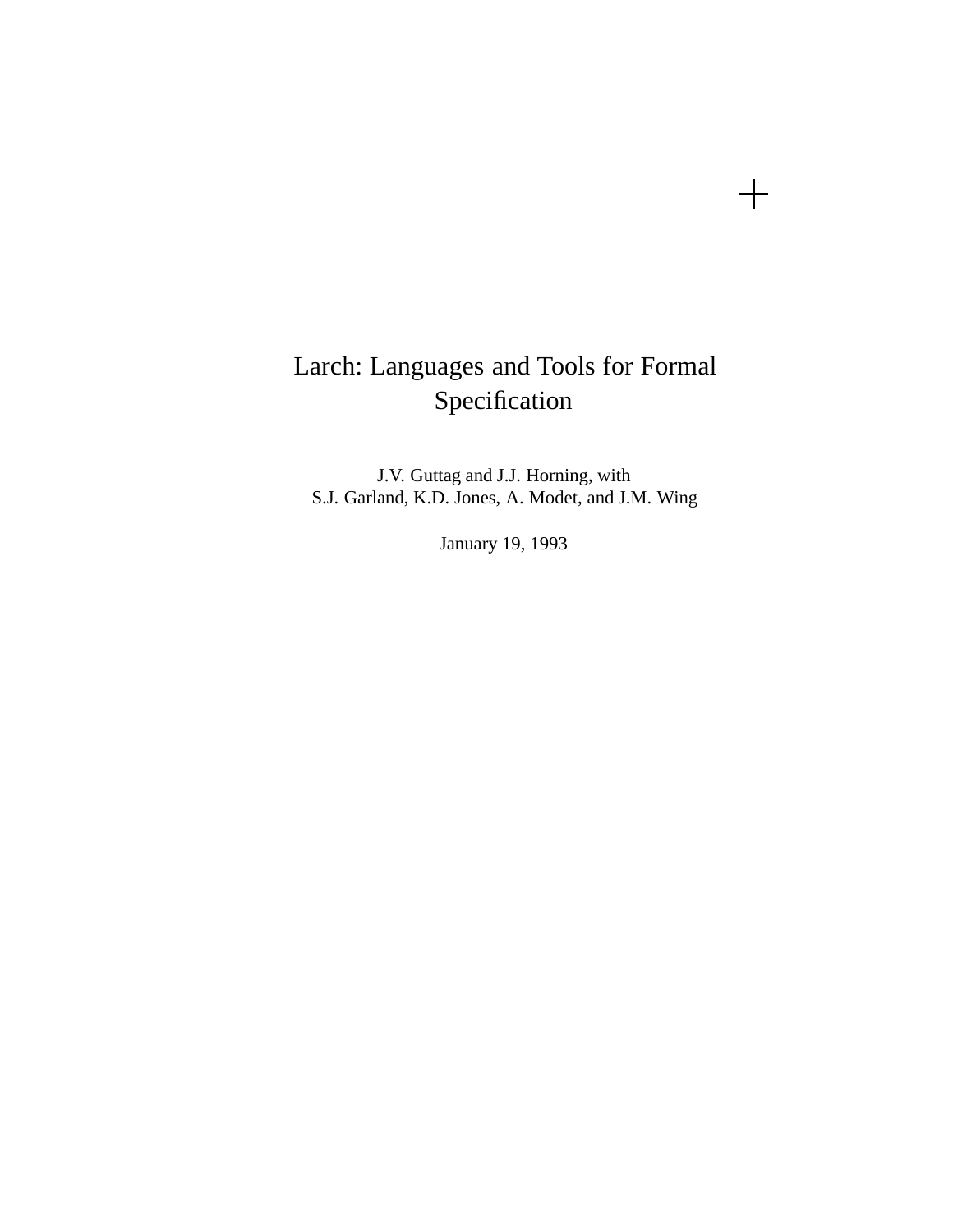## **Preface**

Building software often seems harder than it ought to be. It takes longer than expected, the software's functionality and performance are not as wonderful as hoped, and the software is not particularly malleable or easy to maintain. It does not have to be that way.

This book is about programming, and the role that formal specifications can play in making programming easier and programs better. The intended audience is practicing programmers and students in undergraduate or basic graduate courses in software engineering or formal methods. To make the book accessible to such an audience, we have not presumed that the reader has formal training in mathematics or computer science. We have, however, presumed some programming experience.

## The roles of formal specifications

Designing software is largely a matter of combining, inventing, and planning the implementation of abstractions. The goal of design is to describe a set of modules that interact with one another in simple, welldefined ways. If this is achieved, people will be able to work independently on different modules, and yet the modules will fit together to accomplish the larger purpose. In addition, during program maintenance it will be possible to modify a module without affecting many others.

Abstractions are intangible. But they must somehow be captured and communicated. That is what specifications are for. Specification gives us a way to say what an abstraction is, independent of any of its implementations.

The specifications in this book are written in formal specification languages. We use formal languages because we know of no other way to make specifications simultaneously as precise, clear, and concise. Anyone who has attempted to write documentation for a subroutine library, drafted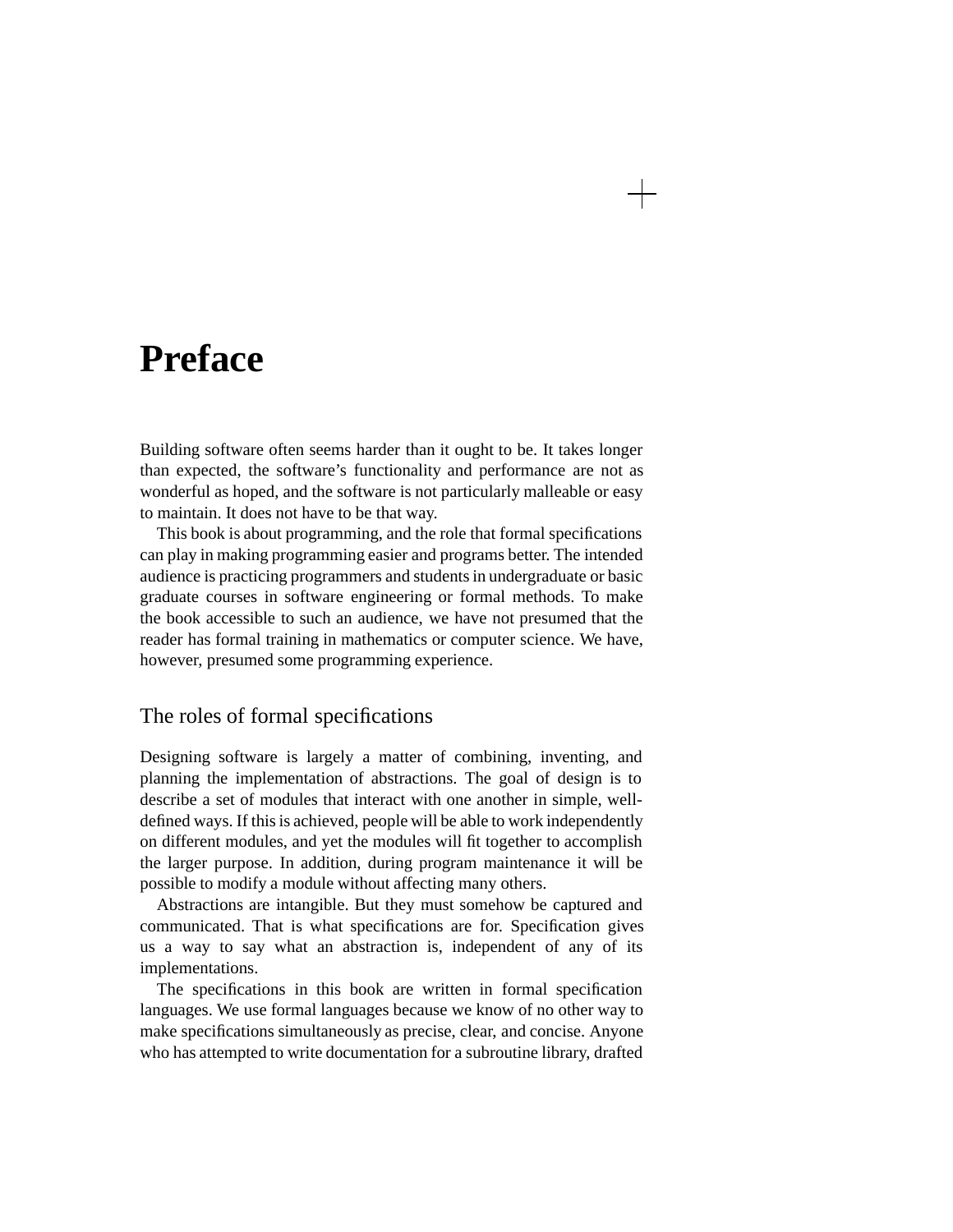#### vi Preface

contracts, or studied the tax code, knows how difficult it is to achieve even precision in a natural language—let alone clarity and brevity.

Mistakes from many sources will crop up in specifications, just as they do in programs. A great advantage of formal specification is that tools can be used to help detect and isolate many of these mistakes.

Some programmers are intimidated by the mere idea of formal specifications, which they fear may be too "mathematical" for them to understand and use. Such fears are groundless. Anyone who can learn to use a programming language can learn to use a formal specification language. After all, programs themselves are formal texts. Programmers cannot escape from formality and mathematical precision, even if they want to.

#### Overview of the book

Chapter 1 discusses the use of formal specifications in program development, providing a context for the technical material that follows. Chapter 2 contains a very short introduction to the notation of mathematical logic. The chapter is aimed at those with no background in logic, and provides all the logic background needed to understand the remainder of the book.

The rest of the book is an in-depth look at Larch, our approach to the formal specification of program components.

Chapter 3 gives an overview of the Larch two-tiered approach to specification. Each Larch specification has components written in two languages: one that is designed for a specific programming language (a Larch interface language) and another that is independent of any programming language (LSL, the Larch Shared Language). It also introduces LP, a tool used to reason about specifications. The descriptions are all brief; details are reserved for later chapters.

The remaining chapters are relatively independent, and can be read in any order. Chapter 4 is a tutorial on LSL. It is not a reference manual, but it does cover all features of the language. Chapter 5 is an introductionto LCL, a Larch interface language for Standard C. It describes the basic structure and semantics of the language, and it presents an extended example—along with hints about how to use LCL to support a style of C programming that emphasizes abstraction. Chapter 6 is an introduction to LM3, a Larch interface language for Modula-3. Chapter 7 discusses how LP can be used to analyze and help debug specifications written in LSL. It contains a short review of LP's major features, but is not comprehensive. Chapter 8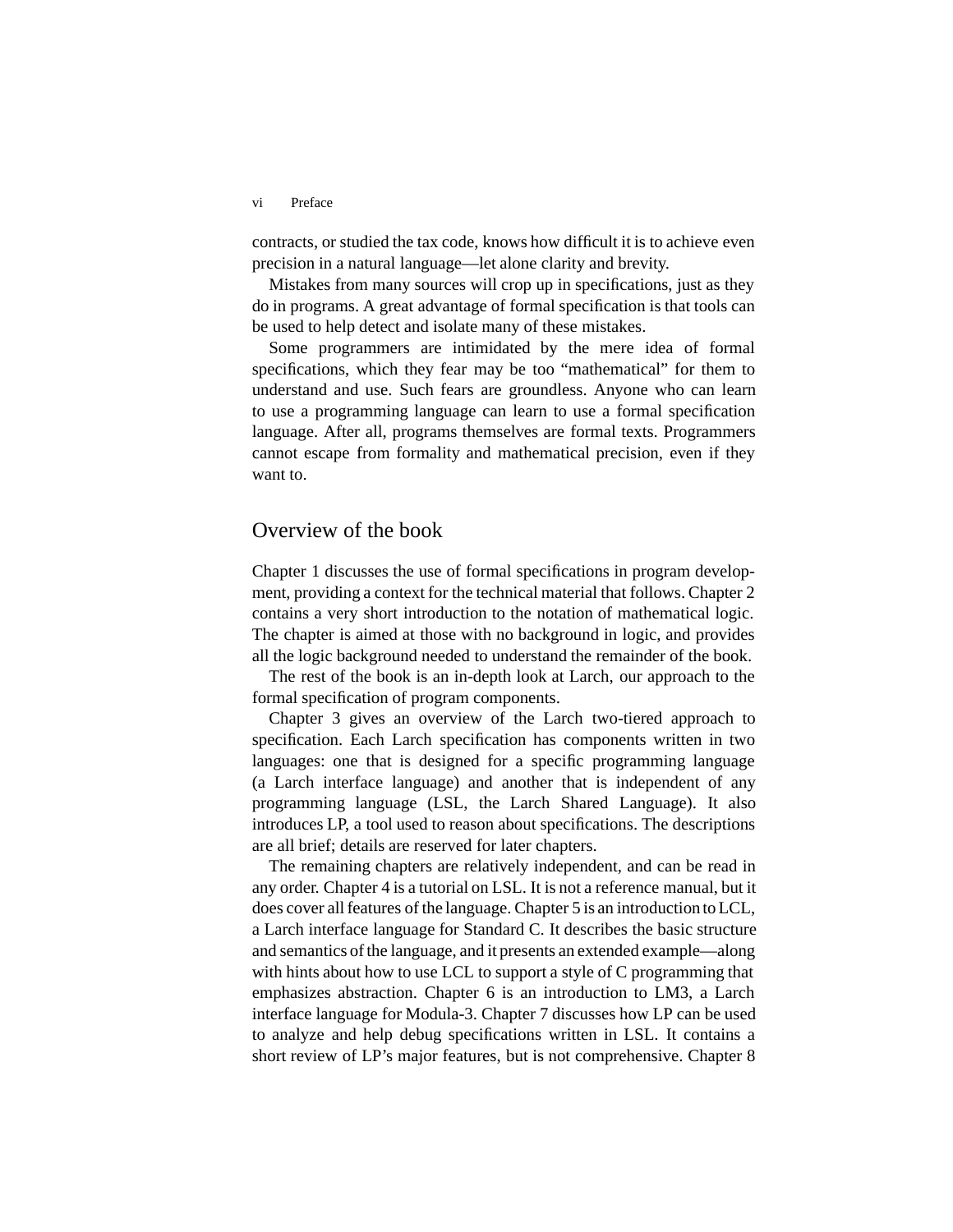presents a brief summary of what we believe to be the essence of Larch.

The book concludes with several appendices. Appendix A contains a handbook of LSL specifications. Appendix B contains C implementations of the abstractions specified in Chapter 5. Appendix C deals with Larch's customization of lexical conventions. Appendix D contains a bibliography on Larch, and tells how to get more information about Larch, including how to get some of the Larch tools.

#### Some history

This book has been a long time in the growing. The seed was planted by Steve Zilles on October 3, 1973. During a programming language workshop organized by Barbara Liskov, he presented three simple equations relating operations on sets, and argued that anything that could reasonably be called a set would satisfy these axioms, and that anything that satisfied these axioms could reasonably be called a set. We developed this idea, and showed that all computable functions over an abstract type could be defined algebraically using equations of a simple form, and considered the question of when such a specification constituted an adequate definition [40].

As early as 1974, we realized that a purely algebraic approach to specification was unlikely to be practical. At that time, we proposed a combination of algebraic and operational specifications which we referred to as "dyadic specification" [39].

By 1980 we had evolved the essence of the two-tiered style of specification used in this book [43], although that term was not introduced until 1983 [86]. An early version of the Larch Shared Language was described in 1983 [44]. The first reasonably comprehensive description of Larch was published in 1985 [50]. Many readers complained that the contemporaneous *Larch in Five Easy Pieces* [51] should have been called *Larch in Five Pieces of Varying Difficulty*. They were not wrong.

By 1990 some software tools supporting Larch were available, and we began using them to check and reason about specifications. There is now a substantial and growing collection of support tools. We used them extensively in preparing this book. All of the formal proofs presented have been checked using LP. With the exception of parts of the LM3 specifications, all specifications have been subjected to mechanical checking. This process did not guarantee that the specifications accurately capture our intent; it did serve to help us find and eliminate several errors.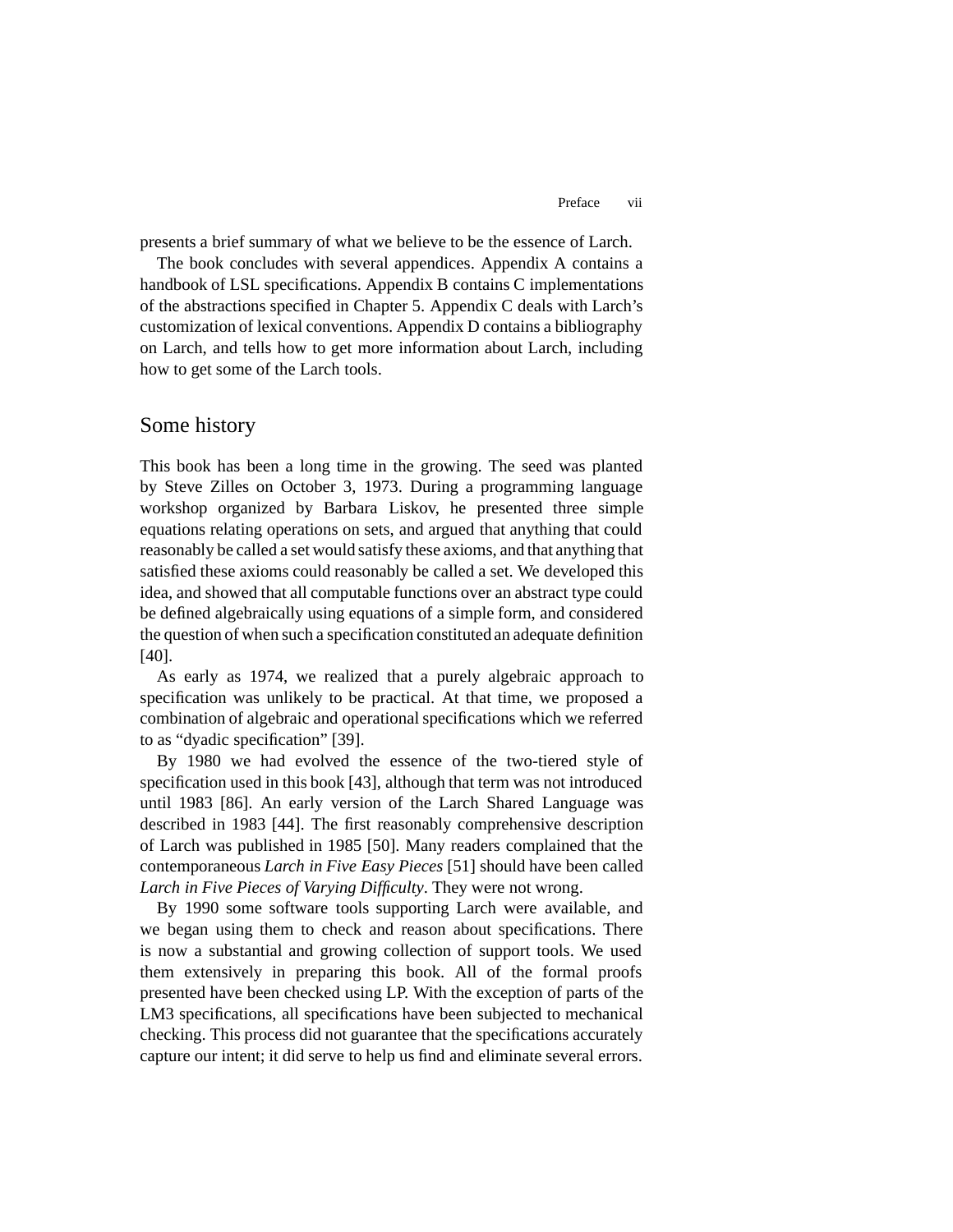#### viii Preface

In the spring of 1990, we decided that it was time to make information on Larch more widely available. We originally thought of an anthology. The editors we contacted encouraged us to prepare a book, but urged us to provide a more coherent and integrated presentation of the material. We decided to take their advice. Had our families known how much of our time this would take, they would surely have tried to talk us out of it. In any event, we apologize to Andrea, David, Jane, Mark, Michael, and Olga for all the attention that "The Book" stole from them.

### Acknowledgments

An important role in the development of Larch has been played by the organizations that provided the funding necessary to keep the project alive for so long. DARPA, NSF, the Digital Equipment Corporation, and Xerox were all valued patrons. A special debt of gratitude is owed to Bob Taylor, who as Director of the Computer Science Laboratory at the Xerox Palo Alto Research Center and then as Director of Digital's Systems Research Center has been a consistent supporter and friend. He encouraged people in his laboratories to work on Larch, he encouraged and funded efforts to transfer Larch to other parts of Digital, and he made possible the close collaboration between us by facilitating numerous visits by John Guttag, first to PARC and then to SRC, and by Jim Horning to MIT.

During the almost two decades we have been working on formal specification, we have accumulated a large number of intellectual debts. To list everyone who contributed an idea or an apt criticism would be impractical.

Over the years, Larch and related topics have been discussed at many meetings of IFIP Working Group 2.3. These discussions helped us to clarify our thinking in a number of areas.

Our early work on formal specification was influenced by a variety of people in the Department of Computer Science and the Computer Systems Research Group at the University of Toronto. The high degree of interaction between the theory and systems groups there provided a conducive atmosphere for this kind of work.

In the mid-seventies, John Guttag went to work at USC (and USC-ISI) and Jim Horning at Xerox PARC. Co-workers and visitors at both of these places played a significant role in the development of the Larch Shared Language and in helping us to understand the importance of support tools.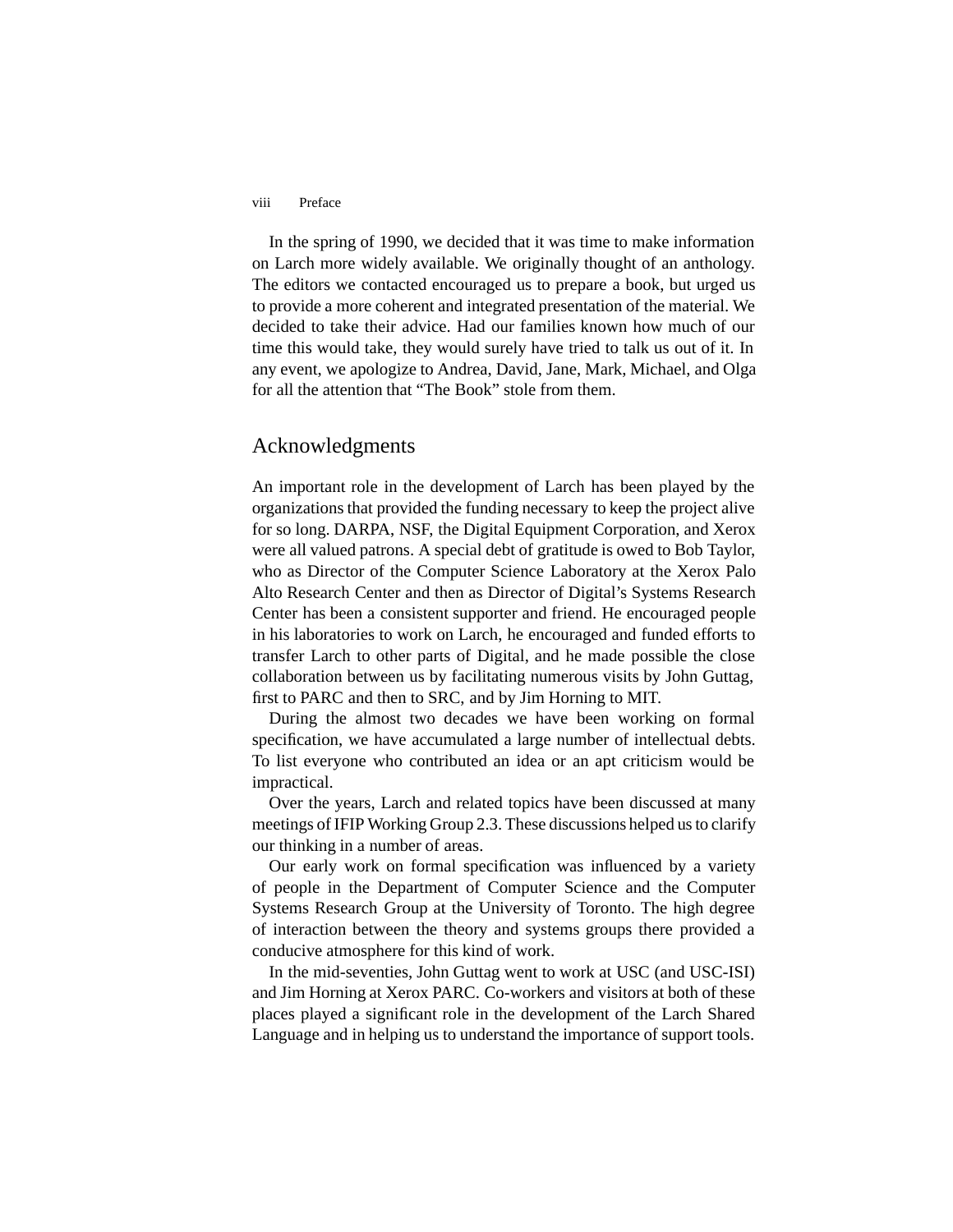Preface ix

The most influential set of people have been our colleagues at Digital (particularly SRC) and at MIT's Laboratory for Computer Science (particularly members of the Systematic Program Development Group). They have encouraged our research and provided valuable technical feedback. Without their help, Larch would not exist. A few of these colleagues made particularly notable contributions. Jim Saxe's relentless criticism and creative suggestions contributed enormously to the development of both LSL and LP. Gary Feldman, Bill McKeeman, Yang Meng Tan, and Joe Wild contributed greatly to the design of LCL, as well as building and maintaining the LCL Checker. Greg Nelson provided the formal underpinnings on which the design of LM3 rests.

Our four co-authors played vital roles in the development of this book. They have worked with us on so many versions of the material in this book that we have not tried to record which words were whose. Steve Garland was a principal author of Chapters 2 and 7 and a vital contributor to the design of LSL, LCL, and LP. He also developed the majority of the software used to check and reason about the specifications appearing in this book. But for Steve, Larch would be a paper tiger. Kevin Jones was a principal designer of LM3 and provided much of the material in Chapter 6. Andrés Modet played a major role in the design and documentation of LSL. Jeannette Wing designed the first Larch interface language (Larch/CLU) and has been a vital contributor to almost all aspects of Larch ever since.

Many other people have helped in the preparation of this book. William Ang helped with the design of the artwork on the cover. Leslie Lamport provided a Larch style for LaTeX that made our life immeasurably easier. Manfred Broy, Daniel Jackson, Eric Muller, Sue Owicki, Fred Schneider, Mark Vandevoorde, and several anonymous reviewers provided extensive and helpful comments on various drafts. Cynthia Hibbard carefully edited the series of technical reports that led to this book. Judith Blount helped us to assemble and check the list of references. Jane Horning and Mary-Claire Van Leunen helped organize the index.

Finally, we wish to thank the Palo Alto Police Department for providing perspective. In August, a draft of this book was in a car that was stolen. Several days later the police recovered the car. When asked if any of the contents of the car had been recovered, they replied "Nothing of value." The thieves had removed everything from the car, except the manuscript.

> J.V. Guttag and J.J. Horning October 1992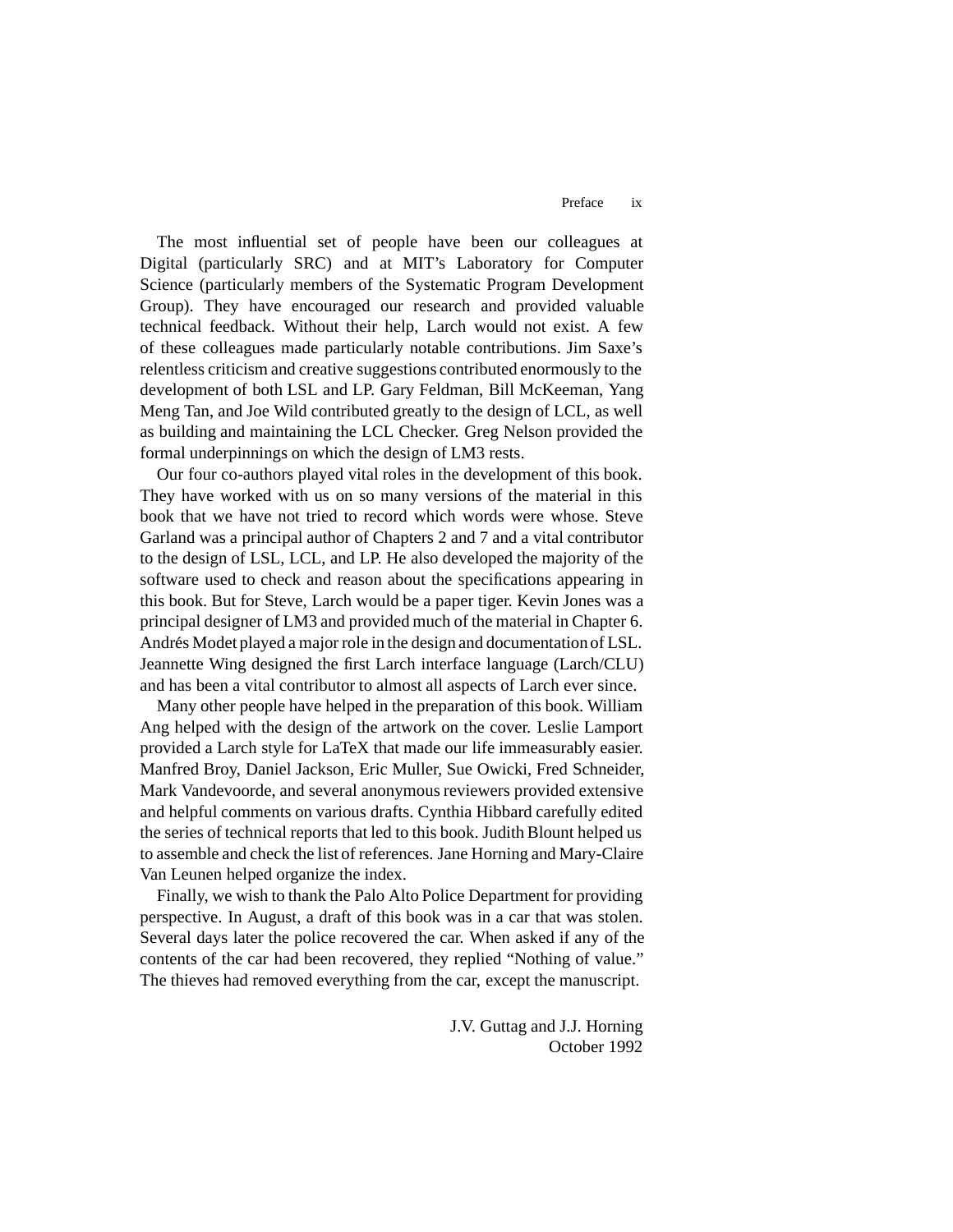# **Contents**

|                | <b>Preface</b>                               |                                            | V              |  |
|----------------|----------------------------------------------|--------------------------------------------|----------------|--|
| 1              | <b>Specifications in Program Development</b> |                                            |                |  |
|                | 1.1                                          | Programming with abstractions              | 1              |  |
|                | 1.2                                          |                                            | 3              |  |
|                | 1.3                                          | The many roles of specification            | $\overline{4}$ |  |
|                | 1.4                                          |                                            | 5              |  |
|                | 1.5                                          |                                            | 6              |  |
| $\overline{2}$ |                                              | A Little Bit of Logic                      | 8              |  |
|                | 2.1                                          |                                            | - 8            |  |
|                | 2.2                                          |                                            | 12             |  |
| 3              |                                              | <b>An Introduction to Larch</b>            | 14             |  |
|                | 3.1                                          |                                            | 14             |  |
|                | 3.2                                          | LSL, the Larch Shared Language             | 18             |  |
|                | 3.3                                          |                                            | 20             |  |
|                | 3.4                                          | Relating implementations to specifications | 25             |  |
|                | 3.5                                          | LP, the Larch proof assistant $\ldots$ ,   | 29             |  |
|                | 3.6                                          | Lexical and typographic conventions        | 33             |  |
| 4              | <b>LSL: The Larch Shared Language</b>        |                                            |                |  |
|                | 4.1                                          |                                            | 35             |  |
|                | 4.2                                          |                                            | 37             |  |
|                | 4.3                                          |                                            | 39             |  |
|                | 4.4                                          |                                            | 41             |  |
|                | 4.5                                          | Stating intended consequences              | 41             |  |
|                | 4.6                                          |                                            | 44             |  |
|                | 4.7                                          | Built-in operators and overloading         | 47             |  |
|                | 4.8                                          |                                            | 49             |  |
|                | 4.9                                          |                                            | 51             |  |

 $\color{red}+$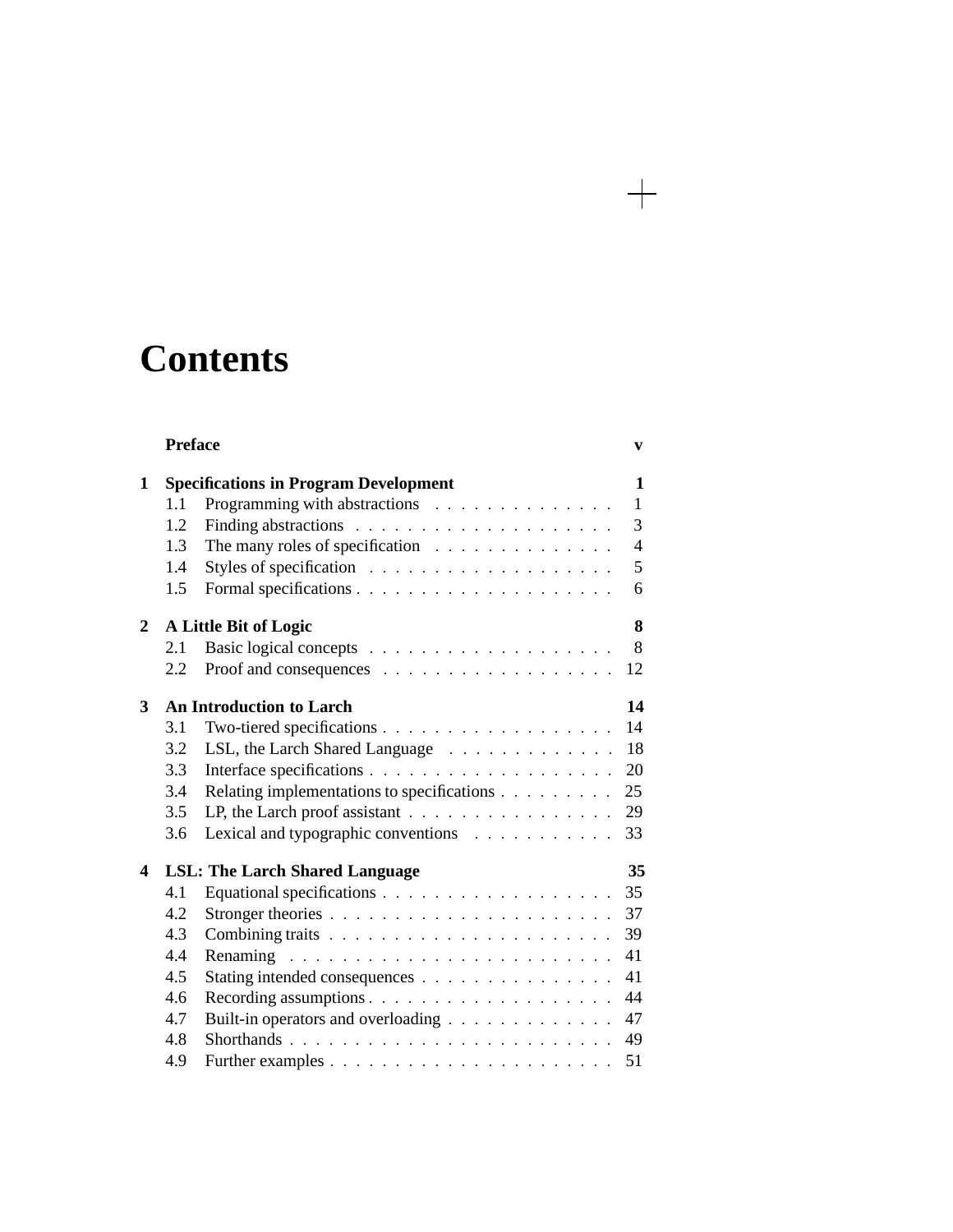| Contents |
|----------|
|          |

| 5 |                                              | LCL: A Larch Interface Language for C          | 56  |
|---|----------------------------------------------|------------------------------------------------|-----|
|   | 5.1                                          | The relation between LCL and C                 | 56  |
|   | 5.2                                          |                                                | 61  |
|   | 5.3                                          | A guided tour through an LCL specification     | 62  |
| 6 | LM3: A Larch Interface Language for Modula-3 |                                                |     |
|   | 6.1                                          | The relation between LM3 and Modula-3 102      |     |
|   | 6.2                                          | The LM3 semantic model 103                     |     |
|   | 6.3                                          | A guided tour through an LM3 specification 105 |     |
| 7 |                                              | <b>Using LP to Debug LSL Specifications</b>    | 121 |
|   | 7.1                                          |                                                |     |
|   | 7.2                                          | Proof obligations for LSL specifications 125   |     |
|   | 7.3                                          | Translating LSL traits into LP 129             |     |
|   | 7.4                                          |                                                |     |
|   | 7.5                                          | Checking theory containment 137                |     |
|   | 7.6                                          |                                                |     |
|   | 7.7                                          |                                                |     |
|   | 7.8                                          |                                                |     |
|   |                                              |                                                |     |
| 8 |                                              | <b>Conclusion</b>                              | 154 |
| A |                                              | <b>An LSL Handbook</b>                         | 157 |
|   | A.1                                          |                                                |     |
|   | A.2                                          |                                                |     |
|   | A.3                                          |                                                |     |
|   | A.4                                          |                                                |     |
|   | A.5                                          |                                                |     |
|   | A.6                                          |                                                |     |
|   | A.7                                          |                                                |     |
|   | A.8                                          |                                                |     |
|   | A.9                                          |                                                |     |
|   |                                              | A.10 Properties of single operators 191        |     |
|   |                                              | A.11 Properties of relational operators 192    |     |
|   |                                              |                                                |     |
|   |                                              |                                                |     |
|   |                                              |                                                |     |
|   |                                              |                                                |     |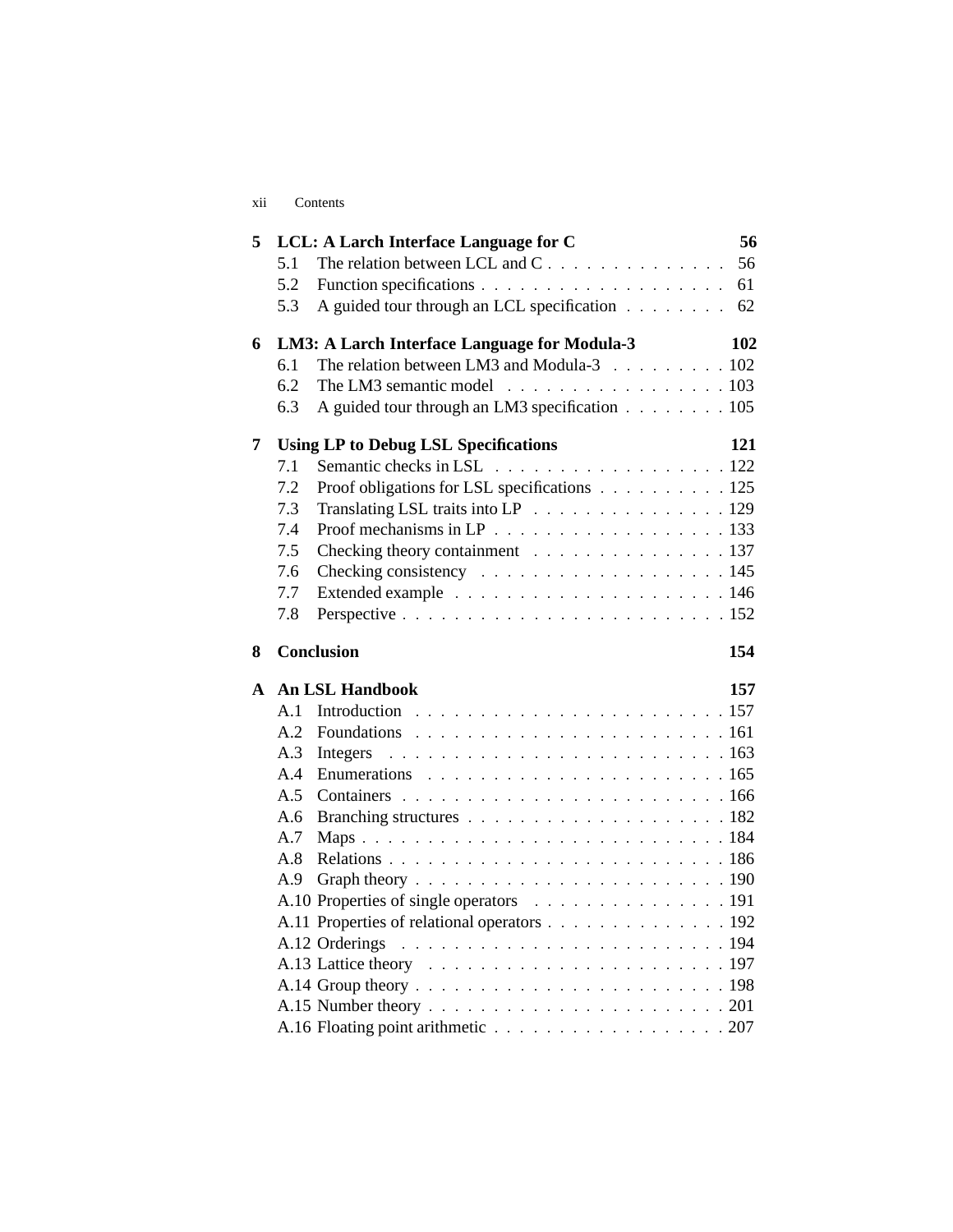|   |                                                  | Contents | xiii       |
|---|--------------------------------------------------|----------|------------|
| B | <b>Implementations of Example LCL Interfaces</b> |          | 211        |
|   | <b>C</b> Lexical Forms and Initialization Files  |          | 222        |
|   | <b>D</b> Further Information and Tools           |          | 225        |
| E | <b>Classified Bibliography</b>                   |          | 228        |
|   | <b>References</b>                                |          | <b>230</b> |
|   | Index                                            |          | 239        |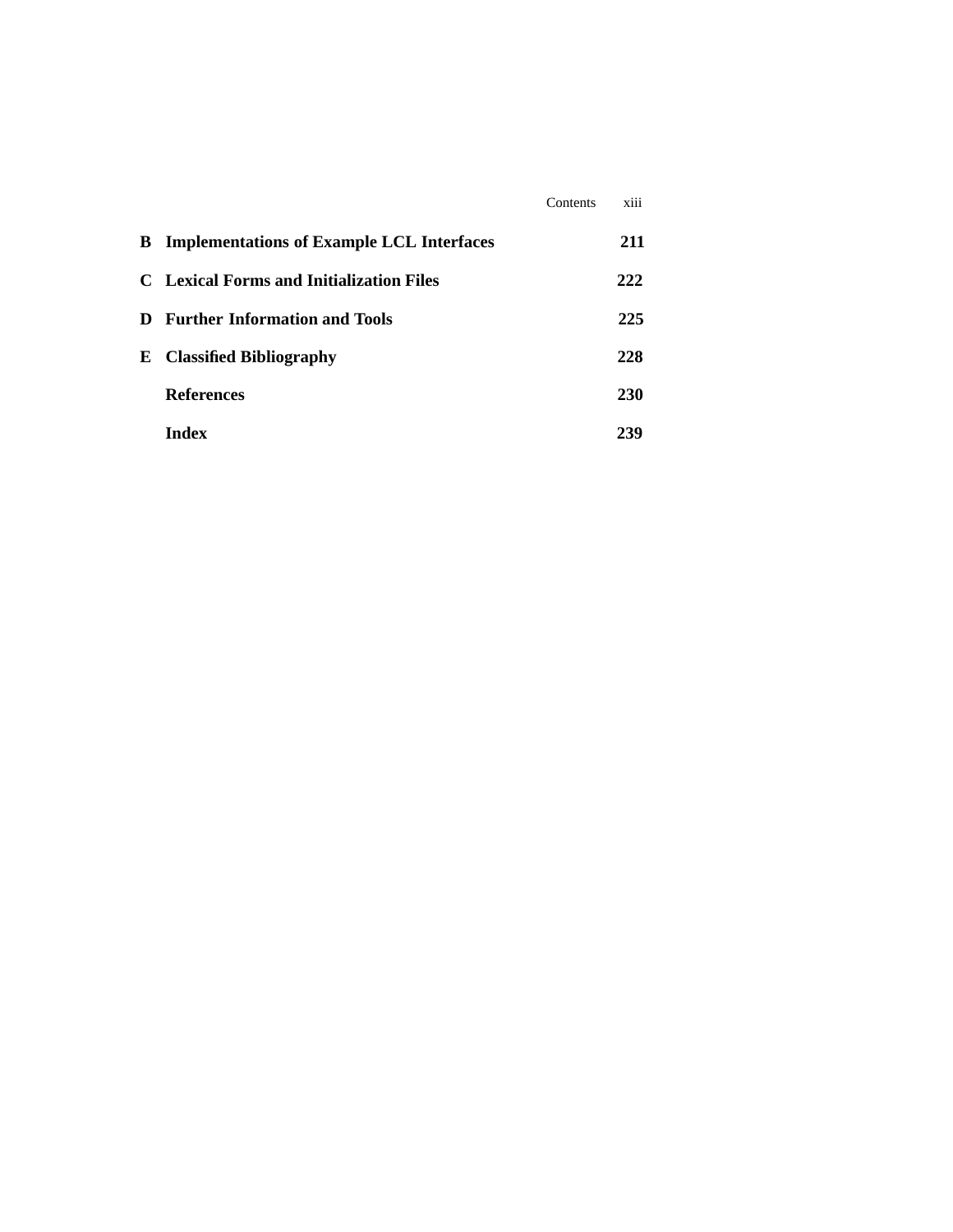## **Chapter 1**

## **Specifications in Program Development**

This book is about formal specification of programs and components of programs.We are interested in using specifications to help in the production and maintenance of high quality software.

We begin this chapter with a few remarks about programming and the role of abstraction. We then move on to discuss how specifications fit into the picture.

## 1.1 Programming with abstractions

Building a software system is almost entirely a design activity. Unfortunately, software is usually designed badly or barely designed at all. A symptom of negligence during design is the number of software projects that are seriously behind schedule, despite having had design phases that were "completed" right on schedule [10]. In practice, design is the phase of a software project that is declared "complete" when circumstances require it. Part of the problem is that there are few objective criteria for evaluating the quality and completeness of designs. Another part is the elapsed time between producing a design and getting feedback from the implementation process.

This book describes how formal specifications can be used effectively to structure and control the design process and to document the results.

The key to structuring and controlling the design process is, as Machiavelli said, "*Divide et impera*." Regrettably, he was not clear about how to apply this stratagem to software development.

Two primary tools for dividing a problem are *decomposition* and *abstraction*. A good decomposition factors a problem into subproblems that:

- are all at the same level of detail,
- can be solved independently, and
- have solutions that can be combined to solve the original problem.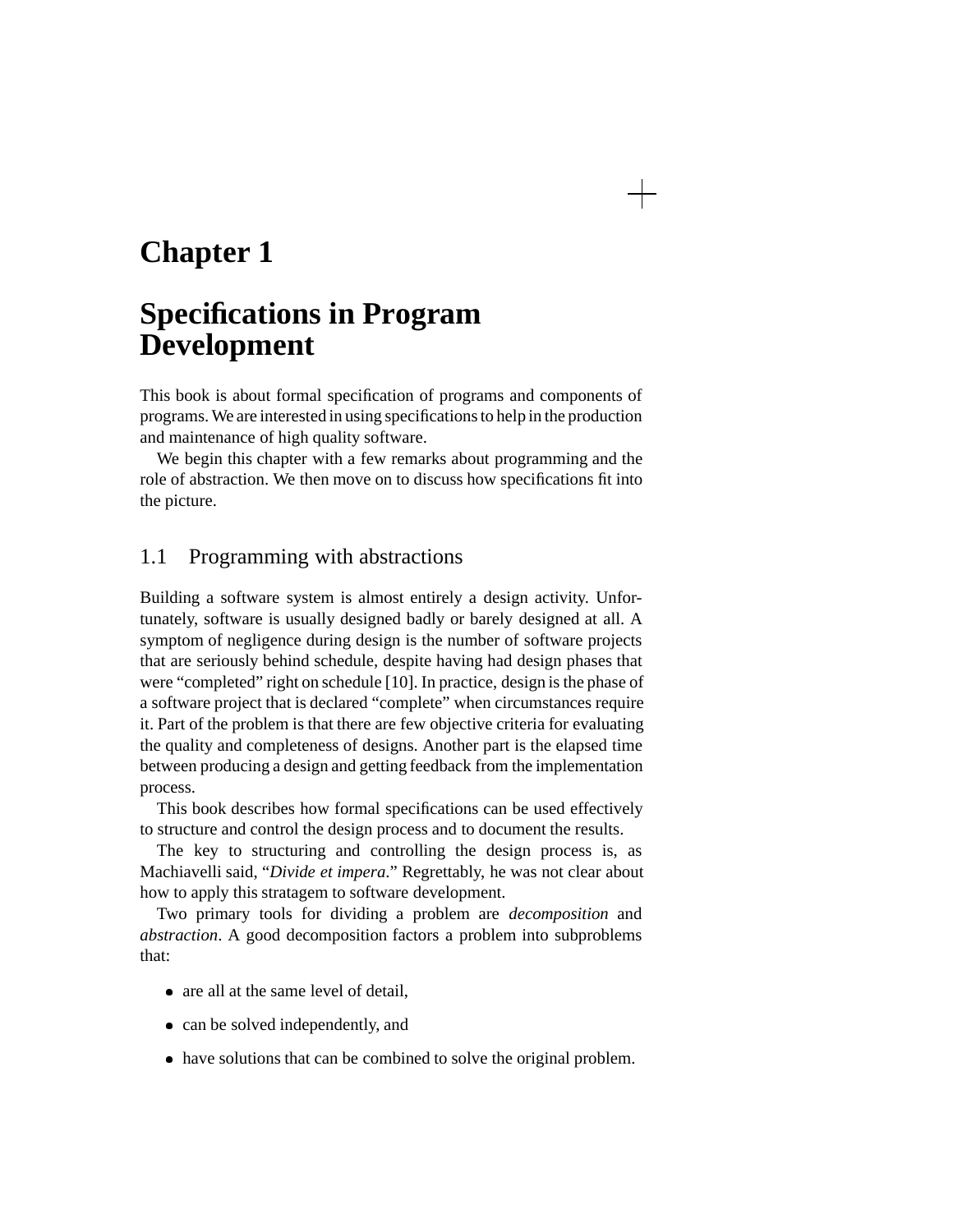2 1.1. Programming with abstractions

```
int sqrt(int x) {
  requires x \geq 0;
  modifies nothing;
  ensures \forall i: int
    (abs(x - (result*result)) \le abs(x - (i*1)));}
```
FIGURE 1.1. A specification of an integer square Root procedure

The last criterion is the hardest to satisfy. This is where abstraction comes in. Abstraction involves ignoring details that are irrelevant for some purpose. It facilitates decomposition by making it possible to focus temporarily on simpler problems.

Consider, for example, the problem of designing a program to compile a source language, say Modula-3, to a target language, say Alpha machine code. Much of the compiler can be designed without paying attention to many of the details of either Modula-3 or the Alpha architecture. One might well begin by abstracting to the problem of compiling a source language with a deterministic context-free grammar to a reduced instruction (RISC) set target language. One might then choose to model the compiler's design on the design of other compilers that solve the same abstract problem, e.g., to decompose the problem into the separate problems of writing a scanner, a parser, a static semantic checker, and several code generation and optimization phases.

This paradigm of abstracting and then decomposing is typical of the program design process. Two important abstraction mechanisms are used: abstraction by parameterization and abstraction by specification.

*Abstraction by parameterization* allows a single program text to represent a potentially infinite set of computations or types. For example, the C code

int twice(int x) {return  $x + x$ ; }

denotes a procedure that can be used to double any integer.

*Abstraction by specification* allows a single text to represent a potentially infinite set of programs. For example, the specification in Figure 1.1 describes any procedure that, given an appropriate argument, computes an integer approximation to its square root. Notice that it specifies the required result, not any particular algorithm for achieving it. Notice also that it does not describe the result completely. For example, it does not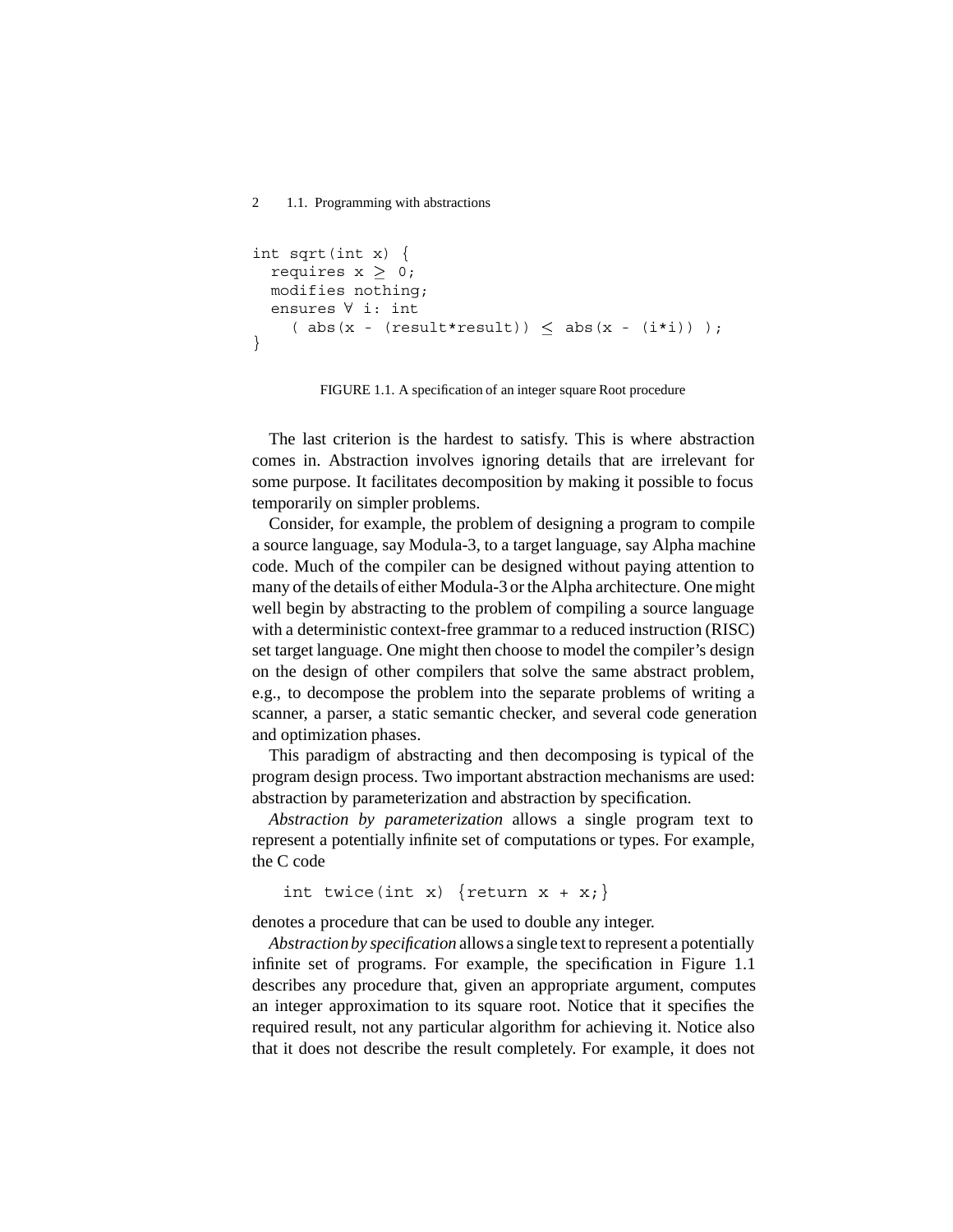constrain the result to be positive.

For the most part, software design is the process of inventing and combining abstractions and planning their implementation.

There are several reasons why it is better to think about combining abstractions than to think about combining their implementations:

- Abstractions are easier to understand than implementations, so combining abstractions is less work.
- Relying only on properties of the abstractions makes software easier to maintain, because it is clear what properties must be preserved when an implementation is changed.
- Because an abstraction can have several implementations with different performance properties, it can be used in various contexts with different performance requirements. Any implementation can be replaced by another during performance tuning without affecting correctness.

The key to good software design is inventing appropriate abstractions around which to structure the software. Bad programmers typically don't even try to invent abstractions. Mediocre programmers invent abstractions sufficient to solve the current problem. Great programmers invent elegant abstractions that get used again and again.

## 1.2 Finding abstractions

Structure is sometimes identified with hierarchy; hierarchical decomposition is sometimes preached as the only "structured" programming method. The problem with hierarchical decomposition is that, as the hierarchy gets deeper, it leads to highly specialized components that assume a great deal of context. This decreases the likelihood that components will be useful elsewhere—either in the current system or in software that is built later. A relatively flat structure usually encourages more reuse.

Important boundaries in the software should correspond to stable boundaries in the problem domain. Such correspondence makes it more likely that when customers ask for a small change in the observed behavior of the software, the change can be accomplished by a small change to the implementation. Stable boundaries in the problem domain frequently involve data types, rather than individual operations, because the kinds of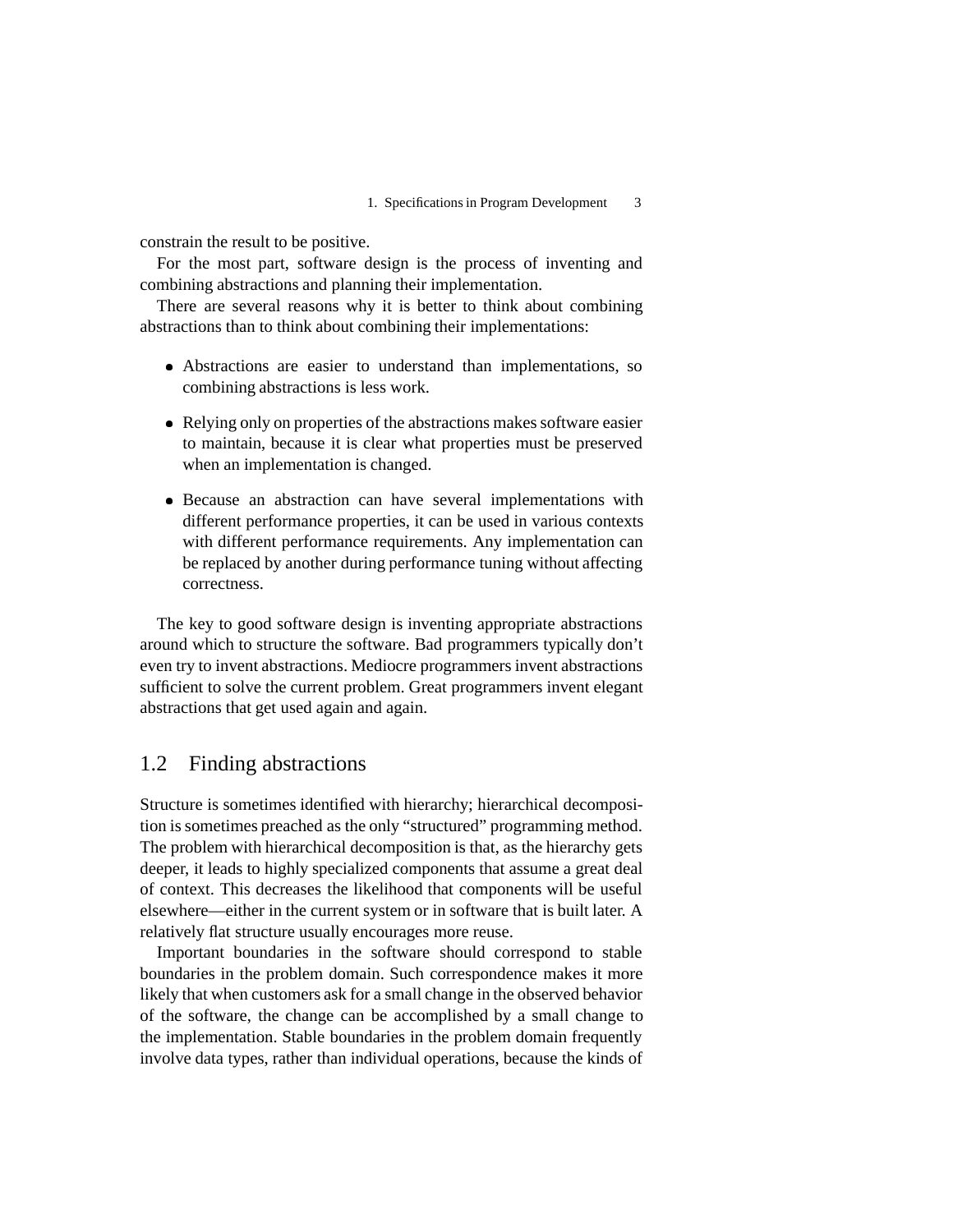#### 4 1.2. Finding abstractions

objects that long-lived software manipulates tend to change more slowly than the operations performed on those objects. This leads to a style of programming in which data abstraction plays a prominent role.

A *data type* (data abstraction) is best thought of as a collection of related operations that manipulate a collection of related values [68]. For example, one should think of the type integer as providing operations, such as 0 and  $+$ , rather than as an array of 32 (or perhaps 64) bits, whose high-order bit is interpreted as its sign. Similarly, one should think of the type bond as a collection of operations such as get coupon rate and get current yield rather than as a record containing various fields.

An *abstract type* is a type that is presented to a client in terms of its specification, rather than its implementation. To implement an abstract type, one selects a *representation* (i.e., a storage structure and an interpretation that says how values of the type are represented) and implements the type's operations in terms of that representation. Clients of an abstract type invoke its operations, rather than directly accessing its representation. When the representation is changed, programs that use the type may have to be recompiled, but they needn't be rewritten.<sup>1</sup>

Even in languages, such as C, that provide no direct support for abstract types, there is a style of programming in which abstract types play a prominent role. Programmers rely on conventions to ensure that the implementation of an abstract type can be changed without affecting the correctness of software that uses the abstract type. The key restriction is that programs never directly access the representation of an abstract value. All access is through the operations (procedures and functions) provided in its interface.

## 1.3 The many roles of specification

Abstractions are intangible. But they must somehow be captured and communicated. Specification gives us a way to say what an abstraction is, independent of any of its implementations. Writing specifications can serve to clarify and deepen designers' understanding of whatever they are specifying, by focusing attention on possible inconsistencies, lacunae, and ambiguities.

Once written, specifications are helpful to implementors, testers, and

<sup>&</sup>lt;sup>1</sup>For a more comprehensive discussion of the role of data abstraction in programming, see [63].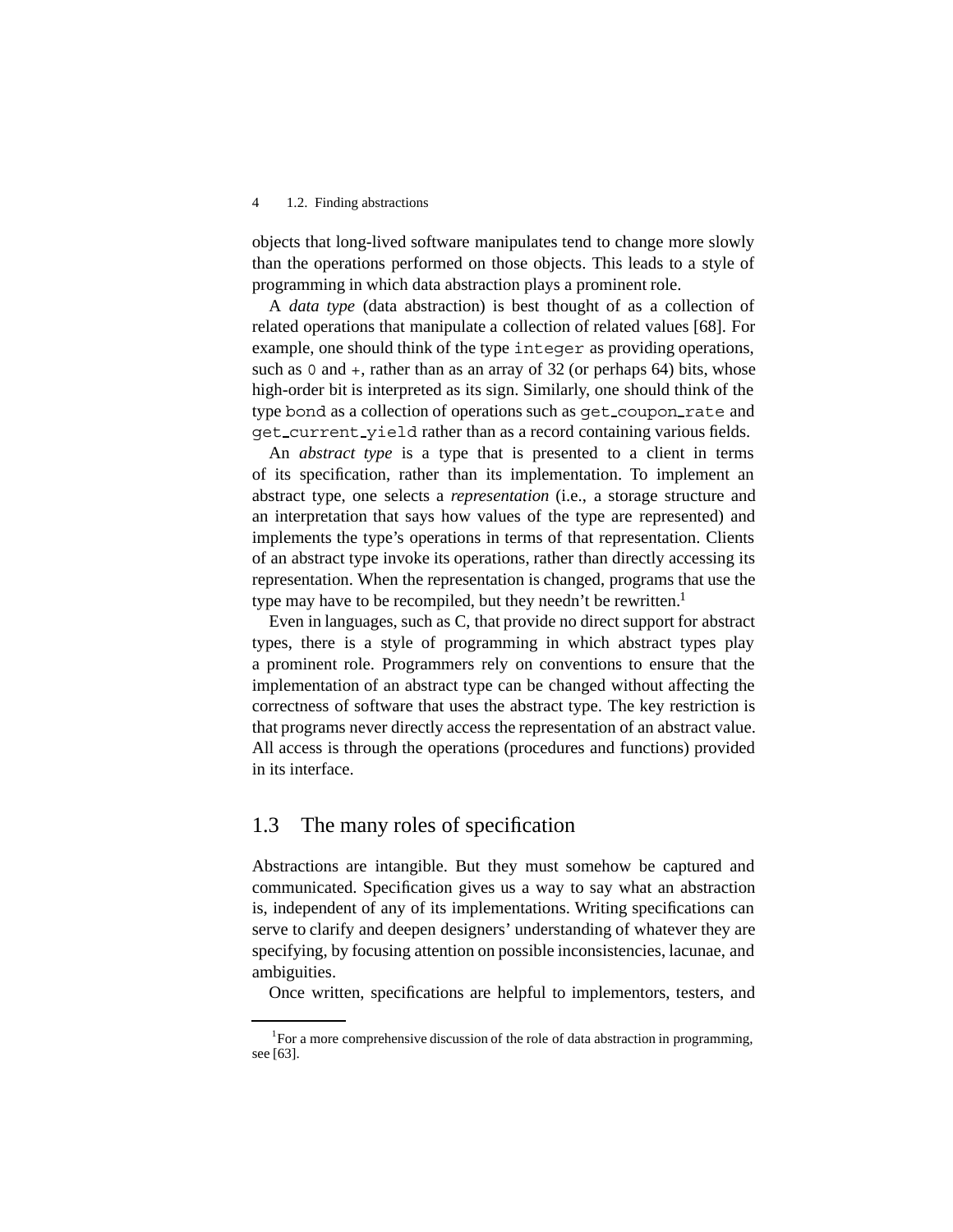maintainers. Specifications provide "logical firewalls" by documenting mutual obligations. Implementors are to write software that meets its specification. Clients, i.e., writers of programs that use the software interface, are to rely only on properties of the software that are guaranteed by its specification.

During module testing and quality assurance, specifications provide information that can be used to generate test data, build stubs, and analyze information flow. During system integration, specifications reduce the number and severity of interface problems by reducing the number of implicit assumptions. Finally, specifications aid in maintenance by recording the properties that must be preserved and by delimiting the changes that might affect clients.

All of these virtues can be attributed to the information hiding provided by specifications. Specification makes it possible to completely hide the implementation of an abstraction from its clients, and to completely hide the uses made by clients from the implementor [70].

## 1.4 Styles of specification

A good specification should be tight enough to rule out implementations that are not acceptable. It should also be loose enough to allow the most desirable (i.e., efficient and elegant) implementations. A specification that fails to rule out undesired "solutions" is not sufficiently constraining; one that places unnecessary constraints on implementations is guilty of *implementation bias*.

A *definitional specification* explicitly lists properties that implementations must exhibit. The specification in Figure 1.1 is definitional. An *operational specification* gives one recipe that has the required properties, instead of describing them directly. Figure 1.2 contains an operational specification of a square root procedure. It looks suspiciously like a program—it defines a function by showing how to compute it. In fact, every program can be viewed as a specification. The converse is not true: many specifications are not programs. Programs have to be executable, but specifications don't. This freedom can often be exploited to make specifications simpler and clearer.

There are strong arguments in favor of both the operational and definitional styles of specification. The strength of operational specification lies in its similarity to programming. This reduces the time required for programmers to learn to use specifications. Some operational specifications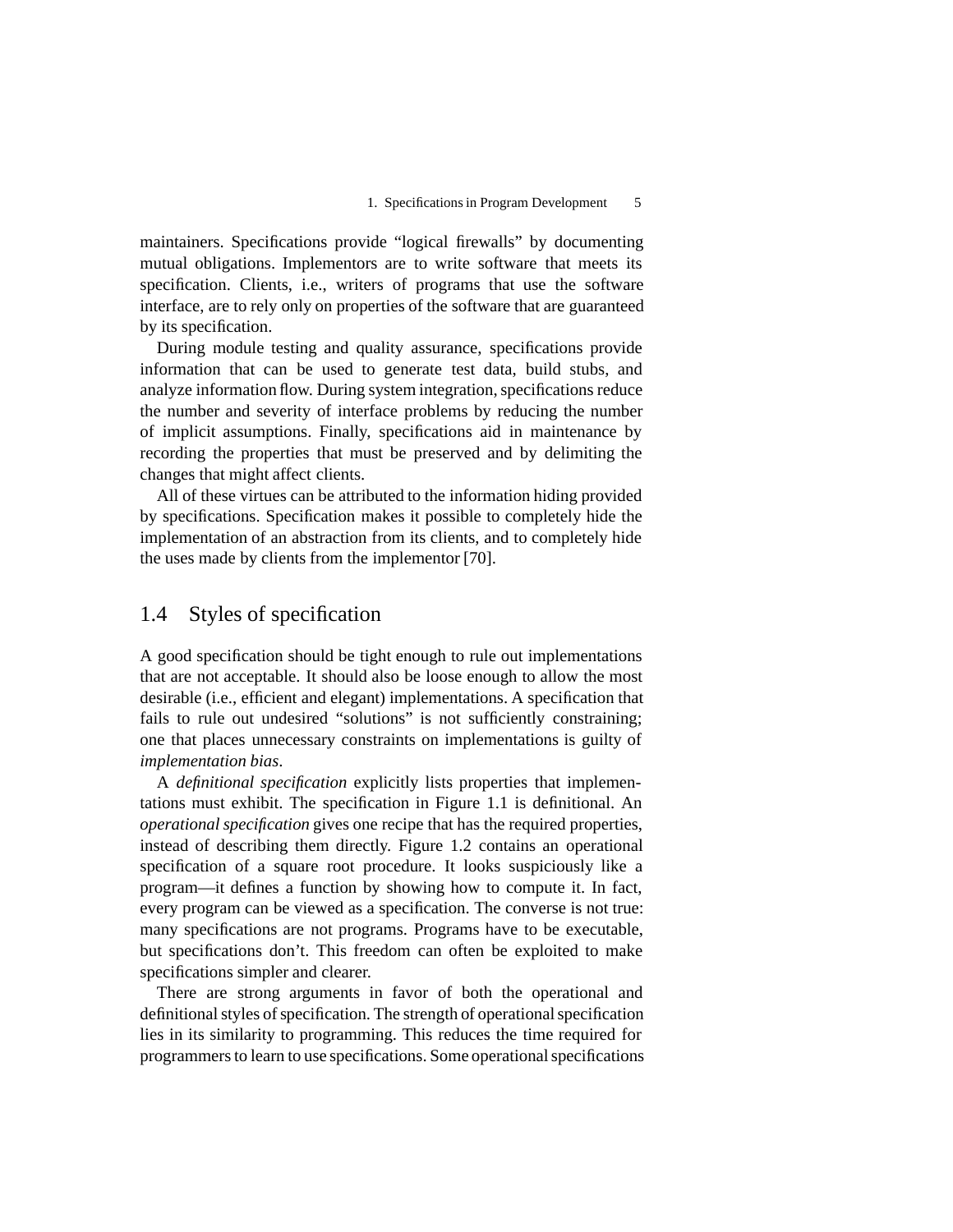6 1.4. Styles of specification

```
int sqrt(int x)
 requires x \geq 0effects
    i = 0;while i * i < xi = i + 1 end
    if abs(i * i - x) > abs((i - 1) * (i - 1) - x)then return i - 1
      else return i
```
FIGURE 1.2. An Operational Specification of Integer Square Root

are directly executable. By executing specifications as "rapid prototypes," specifiers and their clients can get quick feedback about the software system being specified.

On the other hand, definitional specifications are not bound by the constraint of constructivity. They are often shorter and clearer than operational specifications. They are also easier to modularize, because properties can be stated separately and then combined. Because definitional specifications are so different from programs, they provide a distinct viewpoint on systems that is frequently helpful.

It is often difficult to determine from an operational specification which properties are necessary parts of the thing being specified and which are unimportant. The specification in Figure 1.2, for example, allows fewer implementations than the specification in Figure 1.1. An implementation is certainly not obliged to use the simple, but horribly inefficient, specification algorithm, but it must compute the same result, and therefore must not return a negative number. This constraint might be essential in some contexts and insignificant in others. Figure 1.2 does not say, and cannot easily be modified to say, whether the sign of the result matters. Figure 1.1, on the other hand, can easily be strengthened to specify the sign if that is important.

#### 1.5 Formal specifications

The specifications in this book are written in formal specification languages. A formal specification language provides: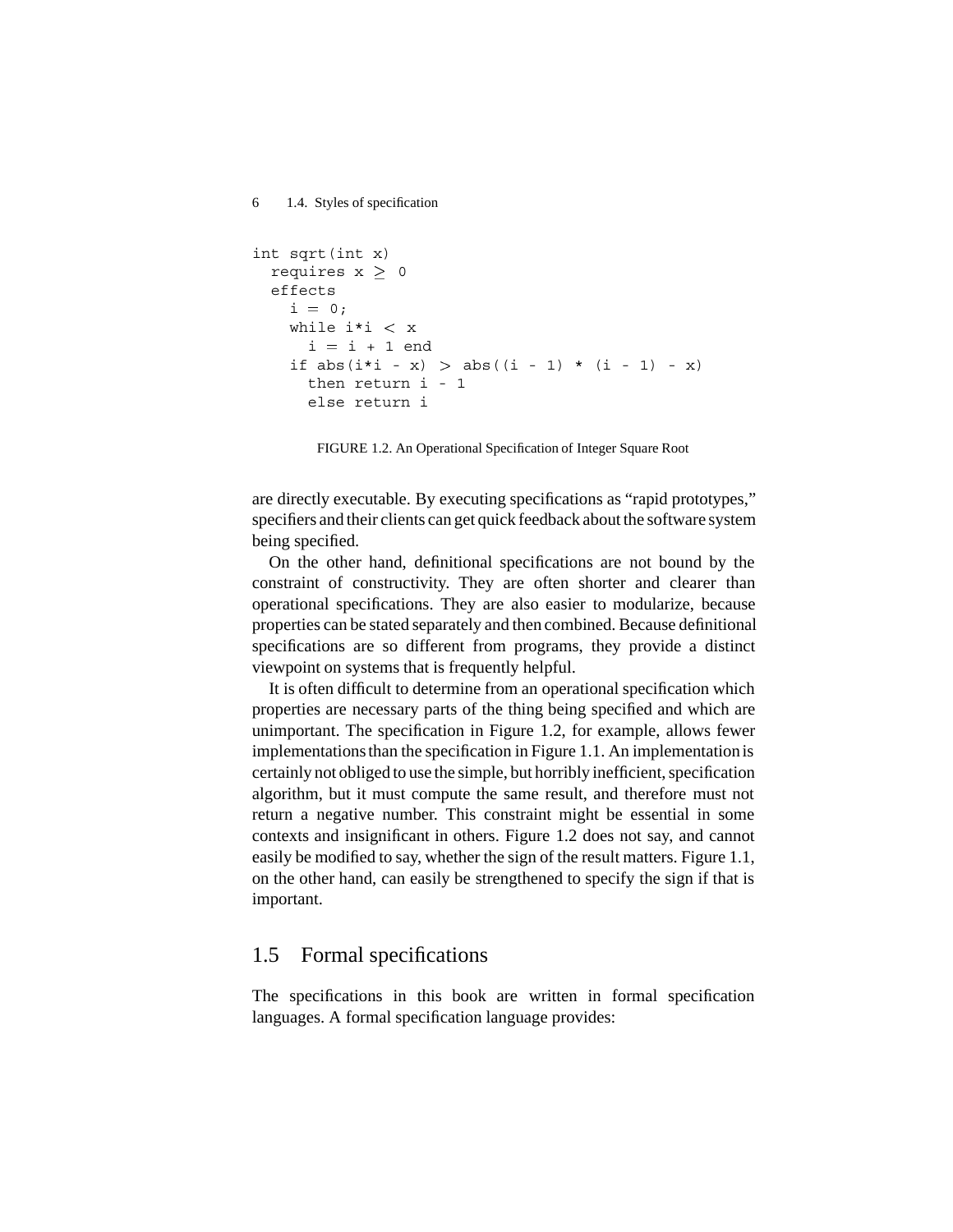- a *syntactic domain*—the notation in which the specifications are written,
- a *semantic domain*—a universe of things that may be specified, and
- a *satisfaction relation* saying which things in the semantic domain satisfy (implement) which specifications in the syntactic domain.

We use formal languages because it seems to be the easiest way to write specifications that are simultaneously precise, clear, and concise. This is hardly surprising. It is no accident that such diverse activities as chemistry, chess, knitting, and music all have their own formal notations.

Mistakes from many sources will crop up in specifications, just as they do in programs. A great advantage of formal specification is that tools can be used to help detect and isolate many of these mistakes. Anyone who has used a strongly typed programming language knows that even something as simple as a syntax and type checker is invaluable. Comparable checking and diagnosis of formal specifications is easy and worthwhile, but we can do even better. Various kinds of formal specifications can be checked more thoroughly by tools that help explore the consequences of design decisions, detect logical inconsistencies, simulate execution, execute symbolically, prove the correctness of implementation steps (refinements), etc.

Are formal specifications too "mathematical" to be used by typical programmers? No. Anyone who can learn to read and write programs can learn to read and write formal specifications. After all, each programming language is a formal language.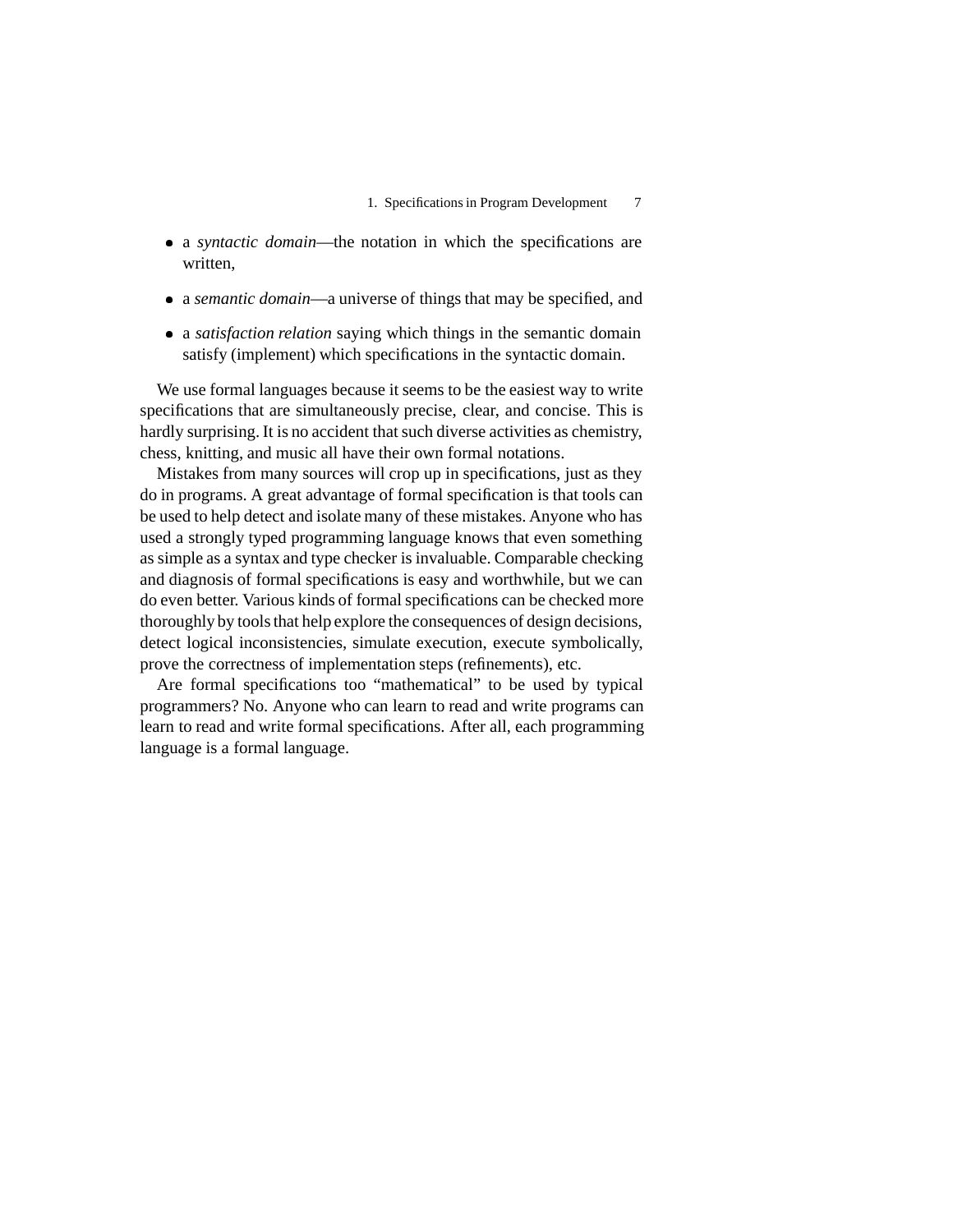## **Chapter 2**

## **A Little Bit of Logic**

This chapter contains all the logic one needs to know to understand Larch.

 $\overline{\phantom{a}}$ 

The mathematical formalism underlying the Larch family of languages is multisorted first-order logic with equality. We use a few notations and basic concepts from this logic quite freely in the rest of the book. If you are already familiar with logic, you should scan this chapter quickly to see which of the many "standard" logical notations we have adopted. If you have no acquaintance with logic, don't worry. This is a brief chapter, and the parts of logic that we present are really quite simple—almost as simple as basic arithmetic and much simpler than common programming languages. If you want a fuller treatment of logic, you should consult one of the many textbooks available, but there is no reason to do so before continuing in this book.

To help the your intuition, we point out programming analogs of some of the logical concepts. However, these analogies should not be pushed too far; logic is not a programming language. We use logic to describe properties that objects might or might not have (e.g., to describe what it means to be the shortest path between two points in a graph), whereas we use programming languages to describe how to produce certain objects (e.g., to describe how to find a shortest path).

### 2.1 Basic logical concepts

A logical language consists of a set of *sorts* and *operators* (function symbols). Sorts are much like programming language types. An operator (e.g., +) stands for a map from tuples of values to values; its *signature* (e.g., Int,Int-Int) is a tuple of sorts for its arguments (its *domain sorts*, e.g., Int,Int) and a sort for its result (its *range sort*, e.g., Int). A *relational operator* is a binary operator with range sort Bool (e.g., -:E,E-Bool). Operators are much like identifiers for value-returning procedures in programming languages.

An *application* consists of an operator and a tuple of terms, each of which has the same sort as the corresponding domain sort for the operator. The sort of an application is the same as that of the operator's range sort.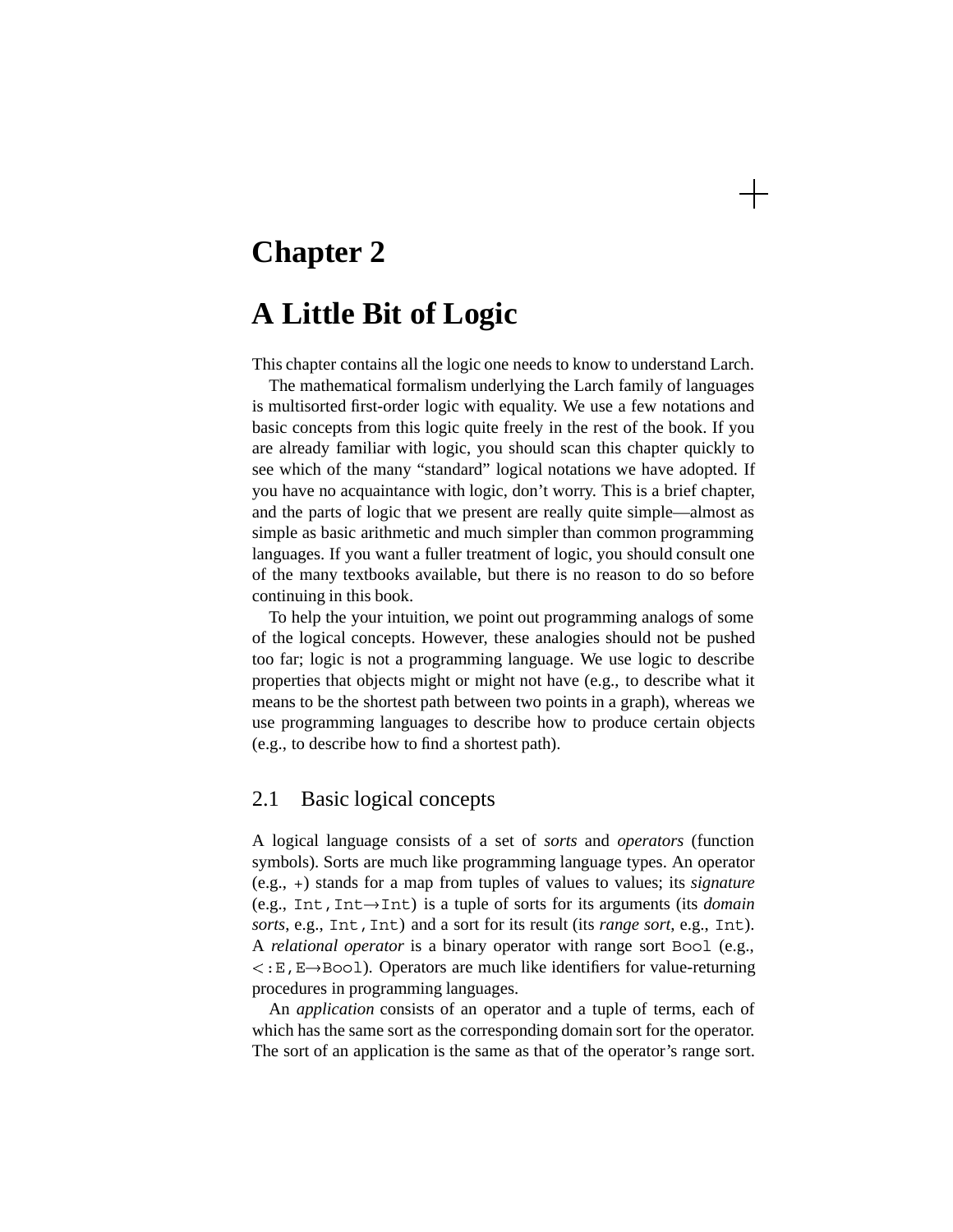Applications are much like procedure calls in programming languages.

An important special case is an operator whose signature has no domain sorts. We will write such applications without parentheses (e.g., empty rather than  $empty()$ ). We refer to both the operator and its application as a *constant*.

The application of an infix operator may be written with the operator between the two operands (e.g.,  $x+y$  rather than  $+(x, y)$ ). For operators that are associative, such as +, we also allow more than two operands (e.g.,  $x+y+z$  is equivalent to  $(x+y)+z$  and to  $+(x, y), z$ ).

A *variable* is an identifier standing for an arbitrary value of some sort. Logical variables are different from programming language variables because the value of a logical variable does not change over time.

A *term* is a variable, an application, or a parenthesized term.

An *equation* is a term of sort Bool, written as a pair of terms of the same sort, joined by the the *equality operator*, =.

A *predicate* (also called a *formula*) is a term of sort Bool. In order to determine whether a given predicate is true or false, we must know how to interpret the sorts and operators in the logical language. For example, sqrt(5) = 2 is false if sqrt is interpreted as the square-root function over the real numbers and the constant operators 5 and 2 are interpreted as the real numbers five and two. Alternatively, the predicate is true if sqrt is interpreted as the greatest-integer-less-than-or-equal-to-the-square-root function. So it only makes sense to talk about whether a predicate is true or false if we are given a *structure* (interpretation) that assigns

- a nonempty set of values to each sort, and
- a total function (that maps tuples of values of its domain sorts to values of its range sort) to each operator.

Most logics come with a set of operators whose meanings are fixed *a priori*, for example, the equality operator for each sort. Others are the *propositional connectives*  $\Leftrightarrow$  (if and only if),  $\neg$  (not),  $\wedge$  (and),  $\vee$  (or), and  $\Rightarrow$  (implies).

First-order logic provides several ways to form predicates. We describe these, as well as what it means for each kind of predicate to be true in a given structure under a given assignment of values to its variables.

 As mentioned above, an *equation* is a predicate consisting of a pair of terms of the same sort, joined by the equality operator, =. It is true if its two operands have the same value in the given structure under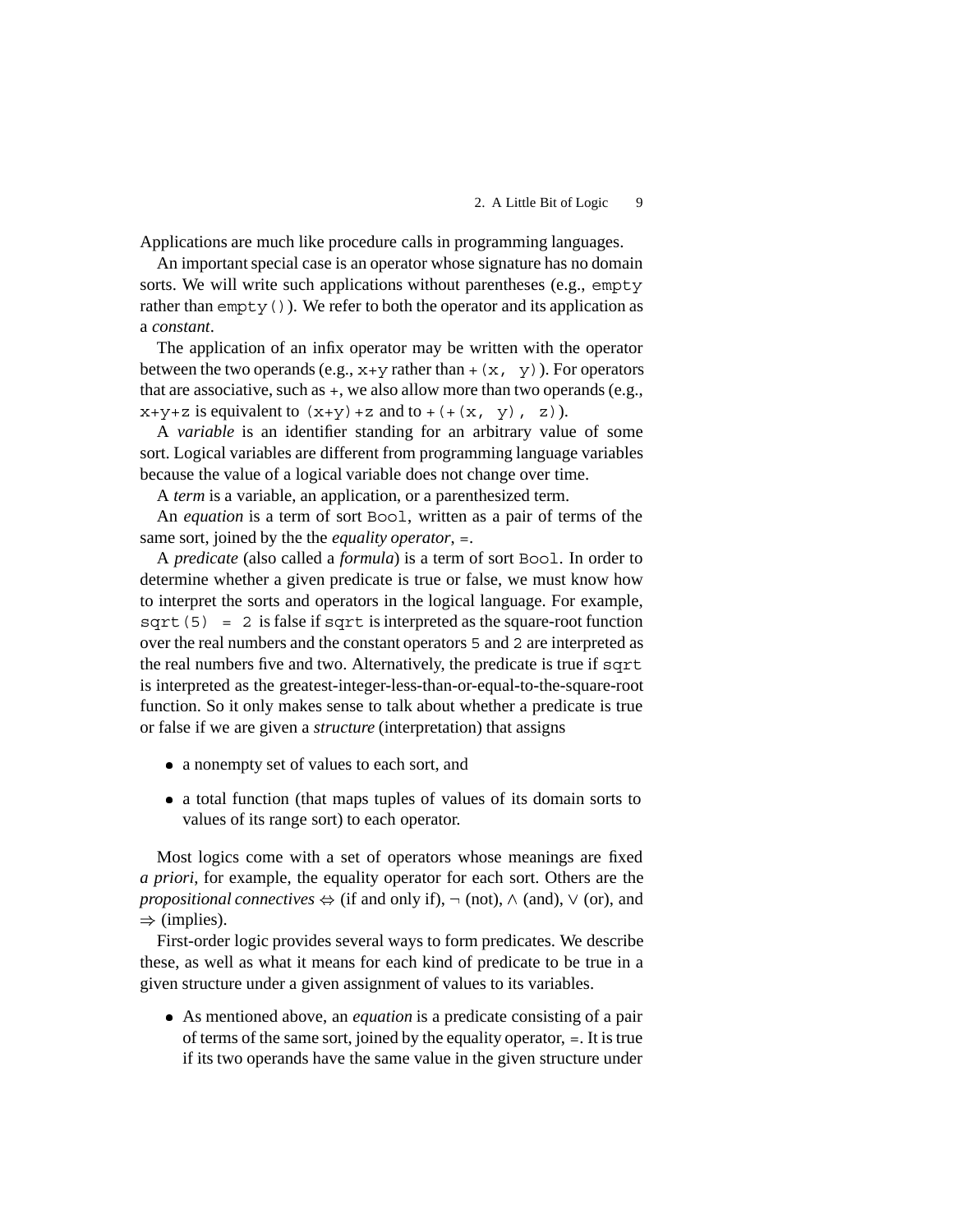#### 10 2.1. Basic logical concepts

the given assignment of values to variables. The predicate  $x = y$ may be read as "x equals y." The propositional connective  $\Leftrightarrow$  has the same meaning as the equality operator for the sort Bool. The predicate  $P \Leftrightarrow Q$  may be read as "P if and only if Q."

- A *negation* is a predicate preceded by the negation operator,  $\neg$ . It is true if the operand of  $\neg$  is false. The predicate  $\neg P$  may be read as "not P."
- A *conjunction* is a pair of predicates joined by the conjunction connective,  $\wedge$ . A conjunction is true if both its operands are true. The predicate  $P \wedge Q$  may be read as "both P and Q."
- A *disjunction* is a pair of predicates joined by the disjunction connective,  $\vee$ . A disjunction is true if at least one of its operands is true. The predicate  $P \lor Q$  may be read as "either P or Q or both."
- An *implication* is a pair of predicates joined by the implication connective,  $\Rightarrow$ . An implication is true if its left operand is false or its right operand is true. Therefore,  $P \Rightarrow Q$  has the same meaning as  $\neg P \lor Q$ . The predicate  $P \Rightarrow Q$  may be read as "P implies Q" or "if P then Q."
- A *binding* is a predicate preceded by a variable and its sort. All occurrences of the variable in the predicate are said to be *bound* (and to have that sort). The binding is said to have *captured* the variable it binds. A variable is *free* in a predicate if there are any instances of it anywhere in the predicate that are not bound.
- A *quantified predicate* is a binding preceded by either the *existential quantifier*,  $\exists$ , or the *universal quantifier*,  $\forall$ . Bindings are only allowed immediately following quantifiers. The binding  $\forall x: S$  may be read as "for all x of sort S."
	- **–** A *witness* for a bound variable is a value that makes the predicate in its binding true, in a structure under a given assignment, when the assignment is modified to assign the witness to the bound variable.
	- **–** An existentially quantified predicate is true if there is at least one witness for its bound variable. The predicate  $\exists x : S$  (P) may be read as "there exists an x of sort S such that P."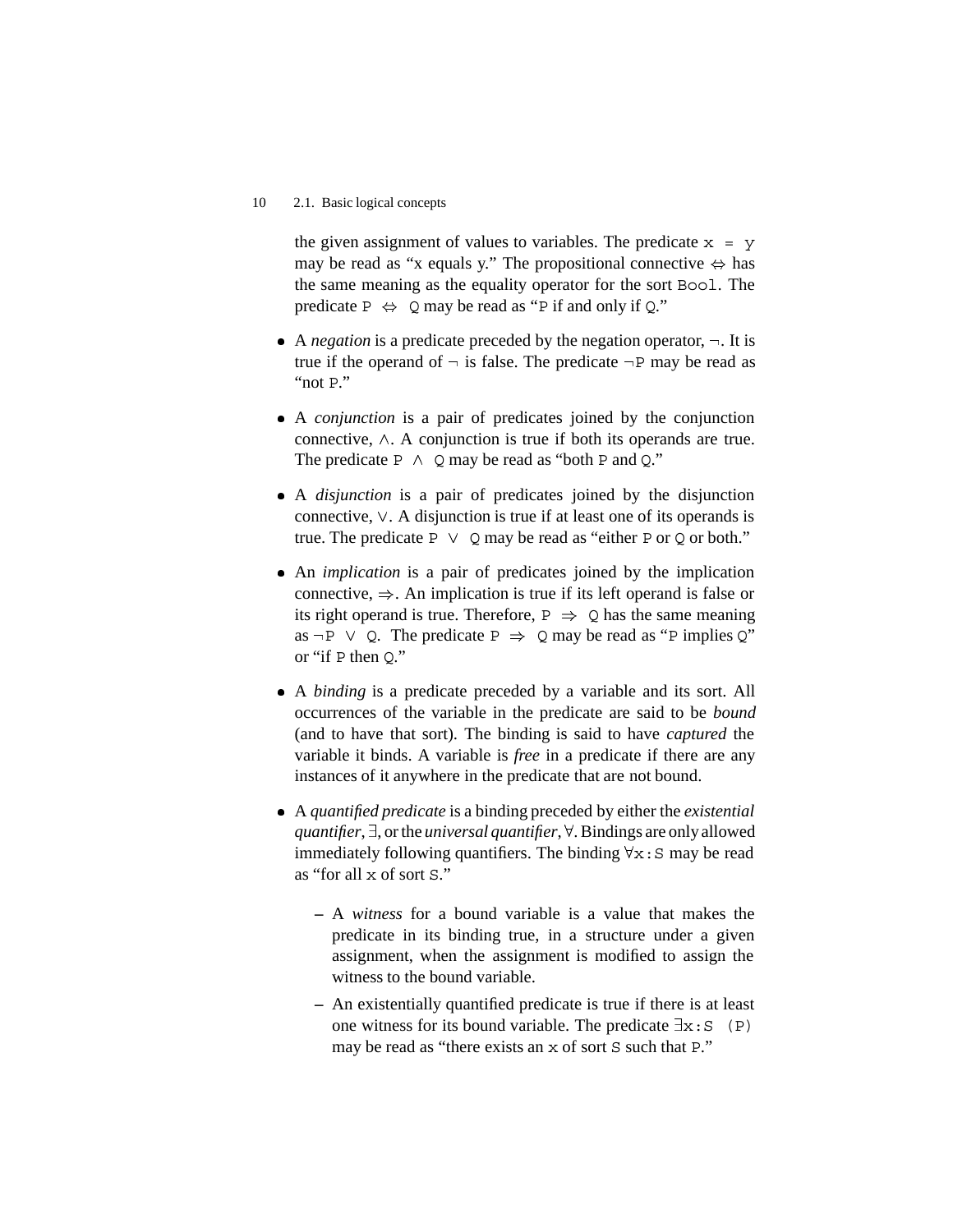**–** A universally quantified predicate is true if the predicate in its binding is true for all values of its bound variable. The predicate  $\forall x: S \quad (P) \text{ may be read as "for all } x \text{ of sort } S, P."$ 

If a predicate is true in all structures under all assignments to its free variables, it is said to be *valid* or a *tautology*. If there exists a structure and an assignment to its free variables under which it is true, it is said to be *satisfiable*.

A *sentence* is a predicate with no free variables. By convention, we consider a free-standing predicate with free variables as standing for the sentence obtained by universally quantifying its free variables at the outermost level. Since the truth of a predicate in a structure depends only on the values assigned to its free variables, and since a sentence contains no free variables, we talk about a sentence being true in a structure, rather than in a structure under an assignment.

When a sentence is true in a structure, we say that the structure is a *model* of that sentence. Similarly, when each member of a set of sentences is true in a structure, we say that the structure is a model of that set. Consider, for example, a language with a single non-Bool sort, E, with one operator, the binary relation  $\lt$ , and with three variables x, y, and z of sort E. Any structure that is a model of the two sentences

 $\forall x: E \neg (x < x)$  $\forall$  x:E  $\forall$  y:E  $\forall$  z:E (( x < y ^ y < z)  $\Rightarrow$  x < z)

is commonly known as a *strict partial order*, and we call these sentences *axioms* for strict partial orders.

A sentence S is a *logical consequence* of a set T of sentences if every model of T is also a model of S. For example, the sentence

∀ x:E ∀ y:E ㄱ(x < y ∧ y < x)

is a consequence of the axioms for strict partial orders, because it is true in all strict partial orders.

A set of sentences is *closed* under logical consequence if it contains all its logical consequences. A *theory* is a set of sentences closed under logical consequence. For example, the theory of strict partial orders is the set of all consequences of the axioms for strict partial orders; equivalently, it is the set of sentences true in all strict partial orders.

A theory is *complete* if for every sentence S, either S or  $\neg S$  is in the theory. Most of the time, we find ourselves dealing with incomplete theories. For example, there is no computable set of sentences whose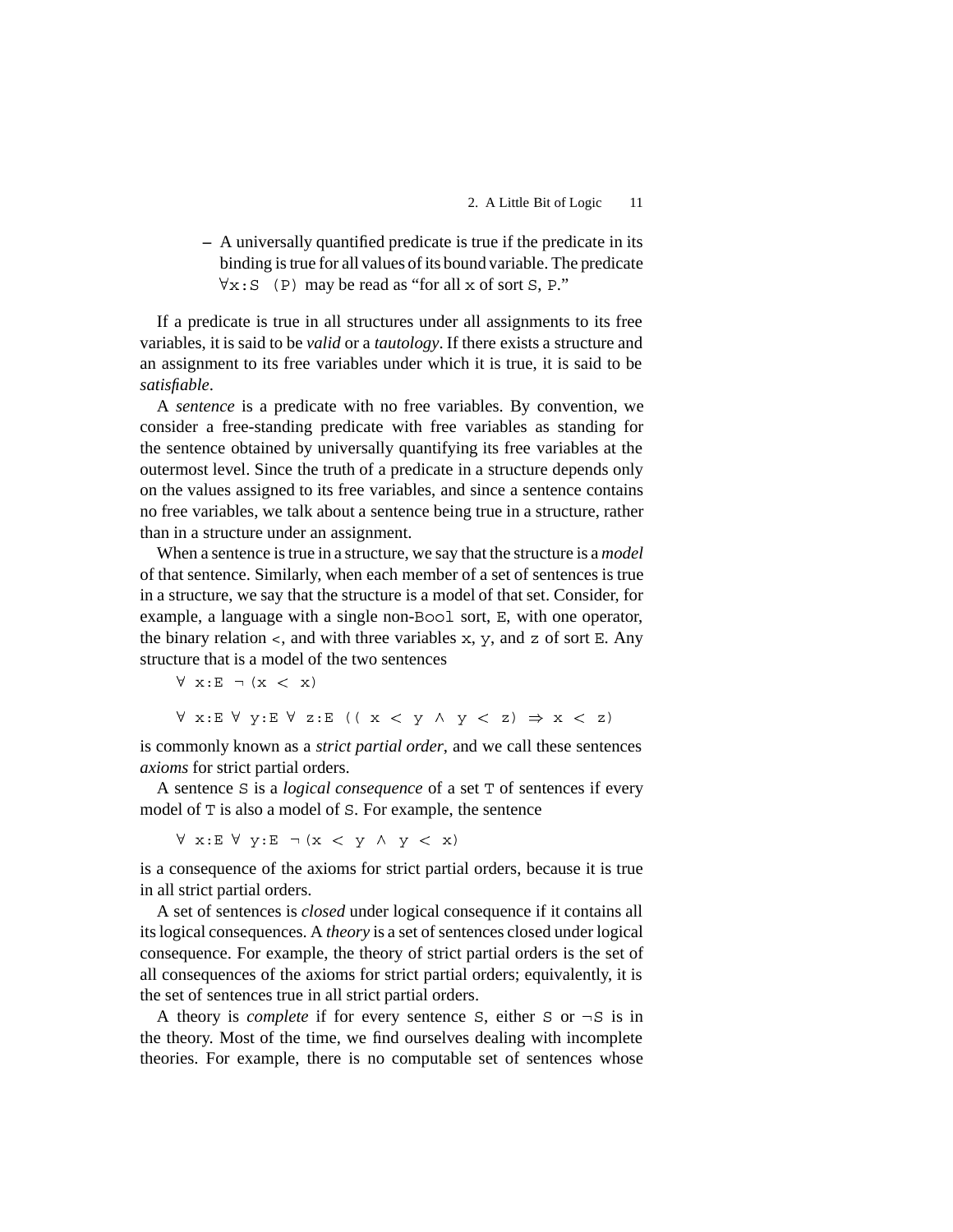#### 12 2.2. Proof and consequences

logical consequences are exactly the sentences true about the natural numbers under the usual operations of addition and multiplication.

A set of sentences is *consistent* if it has a model. It is easy to show that a sentence S is a consequence of a set T of sentences if and only if  $T \cup \{-S\}$  is inconsistent. Likewise, a theory is consistent if and only if it does not contain a *contradiction*, that is, the sentence true = false.

### 2.2 Proof and consequences

In the preceding section, we provided a semantic description of what it means for a sentence S to be a logical consequence of a set of sentences T, namely that every model of T also be a model of S. Unfortunately, this definition does not provide a practical means for determining when S is a logical consequence of T. For example, T may have infinitely many models, some of its models may have infinitely many elements, etc.

Fortunately, there is a syntactic characterization of what it means for S to be a logical consequence of T. A formal *deduction system* consists of a set of sentences (called *logical axioms*) together with a set of functions (called *deduction rules*) that map finite sets of sentences (the *premises* of a deduction) to a single sentence (its *conclusion*). For example, the deduction rule

```
P, P \Rightarrow Q-----------
       Q
```
states that Q can be deduced from the premises P and P  $\Rightarrow$  Q.

A *proof* based on a set T of sentences is a finite sequence of sentences each of which is either a logical axiom, a member of T, or the conclusion of a deduction rule applied to a set of sentences occurring earlier in the proof. A sentence S is a *theorem* of T if it occurs in some proof based on T.

There are three properties that a good formal system of deduction should possess:

- It should not allow any spurious proofs. A system is *sound* if, for any T, every theorem of T is really a logical consequence of T.
- It should provide enough proofs. A system is *complete* if, for any T, every logical consequence of T is also a theorem of T.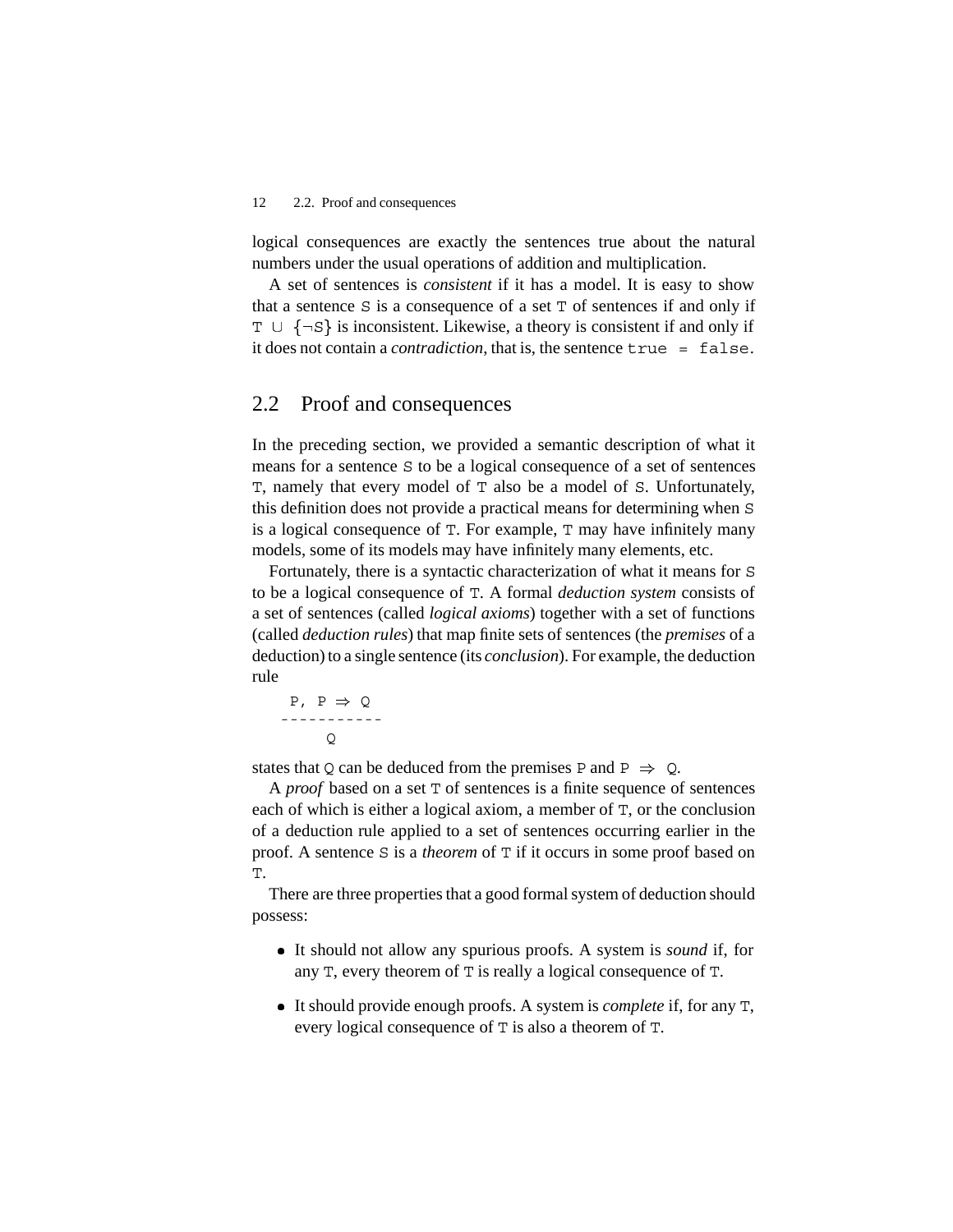It should be possible to recognize what is a proof and what is not. A system is *effective* if, for any computable set T of sentences, the set of proofs based on T is also computable.

There are several sound, complete, and effective formal systems of deduction for first-order logic. For most of this book, the mere existence of good formal systems of deduction is all that counts. The choice of a particular system, or the details of that system (which we refer to as "the usual rules of first-order logic"), do not really matter. What matters is that the system is sound (because we do not want to prove anything that isn't true) and effective (because we want to know when we have a proof). Completeness of a deductive system matters less, since we often find ourselves dealing with incomplete theories. Of course, the system of deduction used in LP, Chapter 7, is sound and effective.

This concludes our whirlwind introduction to the vocabulary and notation of mathematical logic used in the remainder of this book. We rely primarily on the predicate-forming operators described on pages 9– 11.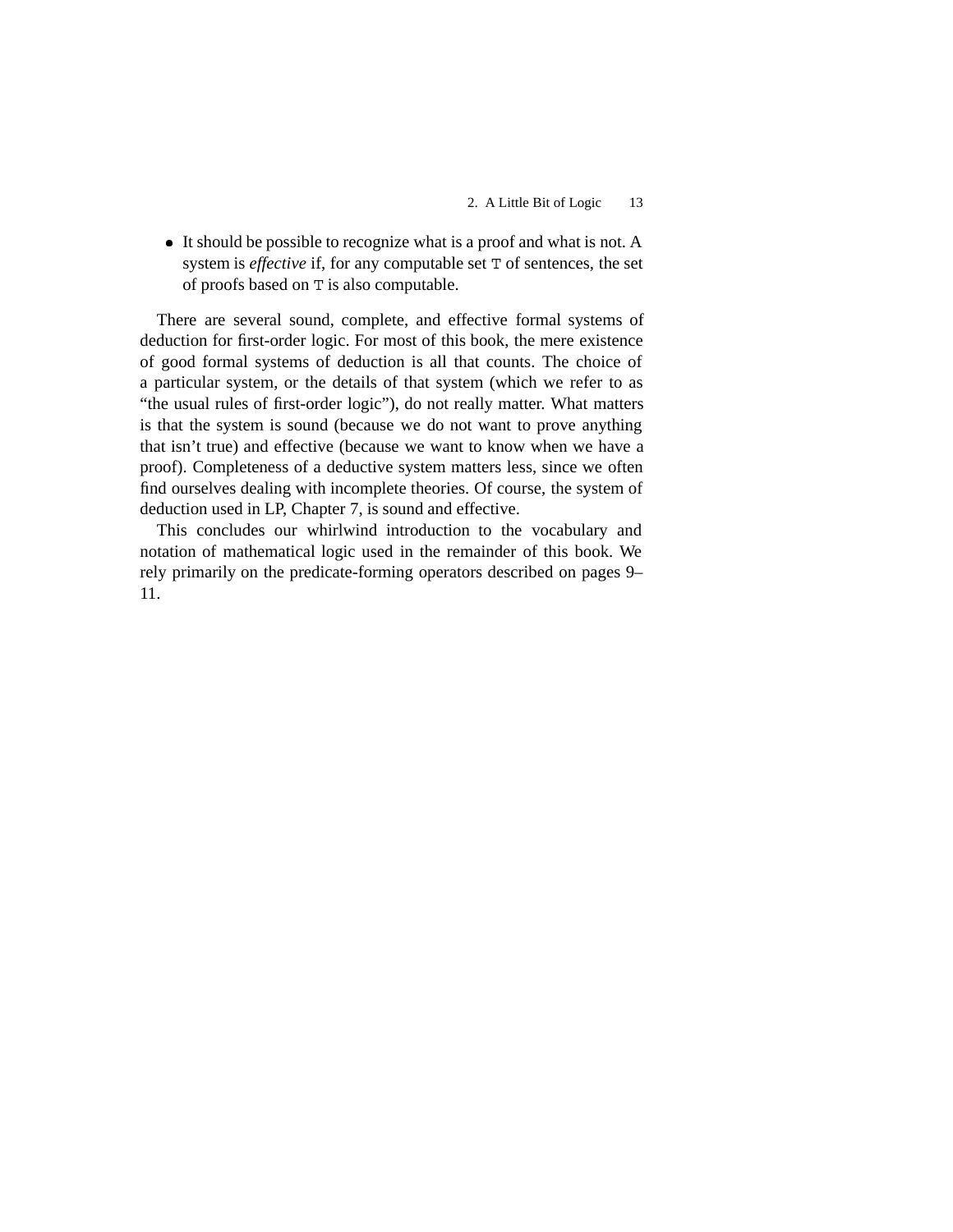## **Chapter 3**

## **An Introduction to Larch**

We begin this chapter by describing the Larch approach to specification and illustrating it with a few small examples. Our intent is to give you a taste of Larch. Details are reserved for later chapters. We then discuss LP, the Larch proof assistant, a tool that supports all the Larch languages. Again, we give only a taste. Finally, we discuss the lexical and typographical conventions used for preparing and presenting the Larch specifications in this book.

 $\overline{\phantom{a}}$ 

## 3.1 Two-tiered specifications

The Larch family of languages supports a *two-tiered*, definitional style of specification. Each specification has components written in two languages: one language that is designed for a specific programming language and another language that is independent of any programming language. The former kind are *Larch interface languages*, and the latter is the *Larch Shared Language* (LSL).

Interface languages are used to specify the interfaces between program components. Each specification provides the information needed to use an interface. A critical part of each interface is how components communicate across the interface. Communication mechanisms differ from programming language to programming language. For example, some languages have mechanisms for signalling exceptional conditions, others do not. More subtle differences arise from the various parameter passing and storage allocation mechanisms used by different languages.

It is easier to be precise about communication when the interface specification language reflects the programming language. Specifications written in such interface languages are generally shorter than those written in a "universal" interface language. They are also clearer to programmers who use components and to programmers who implement them.

Each interface language deals with what can be observed by client programs written in a particular programming language. It provides a way to write assertions about program states, and it incorporates programminglanguage-specific notations for features such as side effects, exception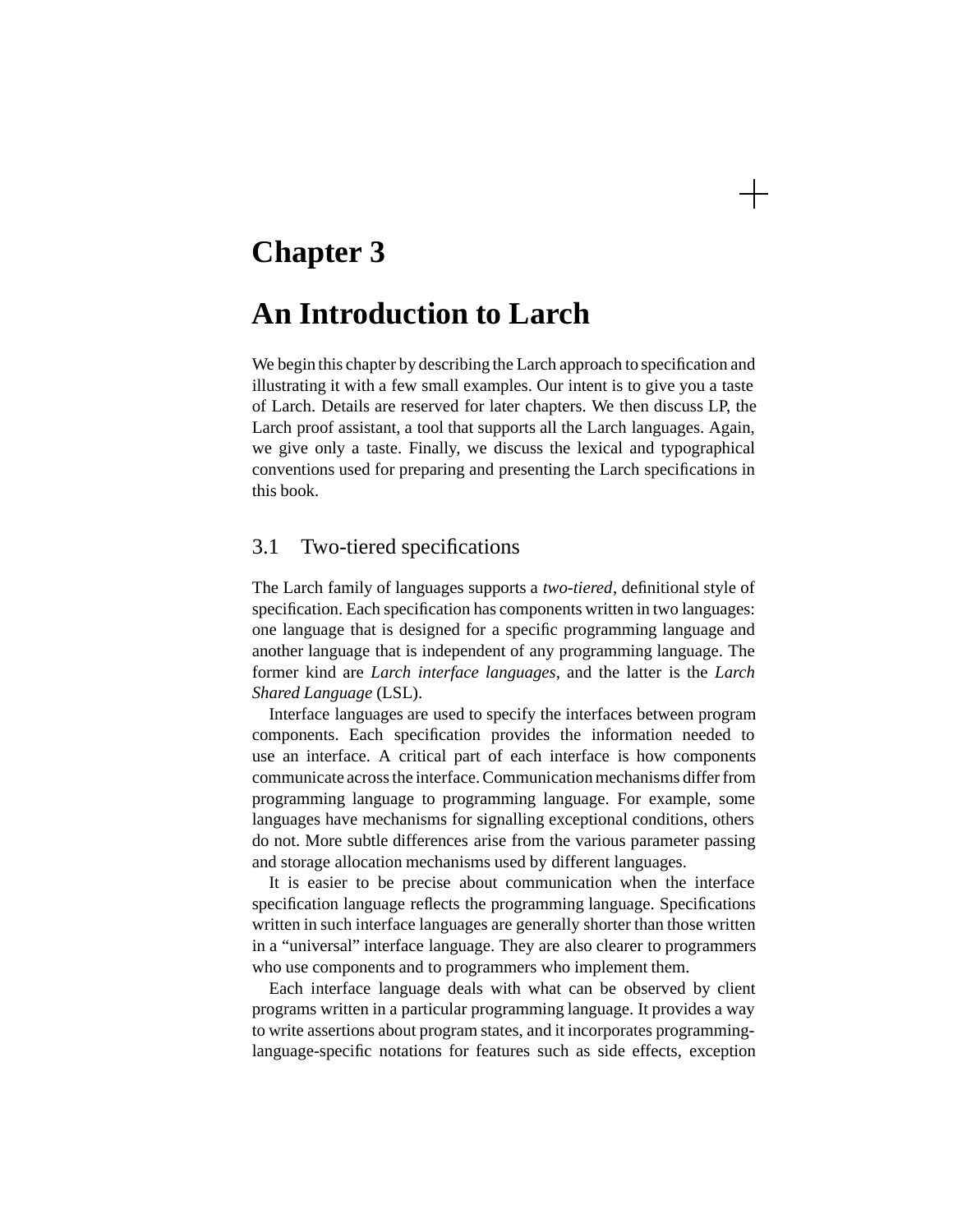```
uses TaskQueue;
mutable type queue;
immutable type task;
task *getTask(queue q) {
 modifies q;
  ensures
    if isEmpty(qˆ)
      then result = NIL \wedge unchanged(q)else (*result)' = first(q^) \land q' = tail(q^);
}
```
FIGURE 3.1. An LCL interface specification

handling, iterators, and concurrency. Its simplicity or complexity depends largely on the simplicity or complexity of its programming language.

Larch interface languages have been designed for a variety of programming languages. The two that are discussed in this book are for C and for Modula-3. Other interface languages have been designed for Ada [15, 37], CLU [86], C++ [60, 90, 92], ML [93], and Smalltalk [17]. There are also "generic" Larch interface languages that can be specialized for particular programming languages or used to specify interfaces between programs in different languages [16, 53, 61, 88].

Larch interface languages encourage a style of programming that emphasizes the use of abstractions, and each provides a mechanism for specifying abstract types. If its programming language provides direct support for abstract types (as Modula-3 does), the interface language facility is modeled on that of the programming language; if its programming language does not (as C does not), the facility is designed to be compatible with other aspects of the programming language.

Figure 3.1 contains a sample interface specification for a small fragment of a scheduler for an operating system. The specification is written in LCL (a Larch interface language for C, described in Chapter 5). This fragment introduces two abstract types and a procedure for selecting a task from a task queue. Briefly, \* means pointer to (as in C), result refers to the value returned by the procedure, the symbol  $\hat{ }$  is used to refer to the value in a location when the procedure is called, and the symbol ' to refer to its value when the procedure returns.

The specification of getTask is not self-contained. For example, looking only at this specification there is no way to know which task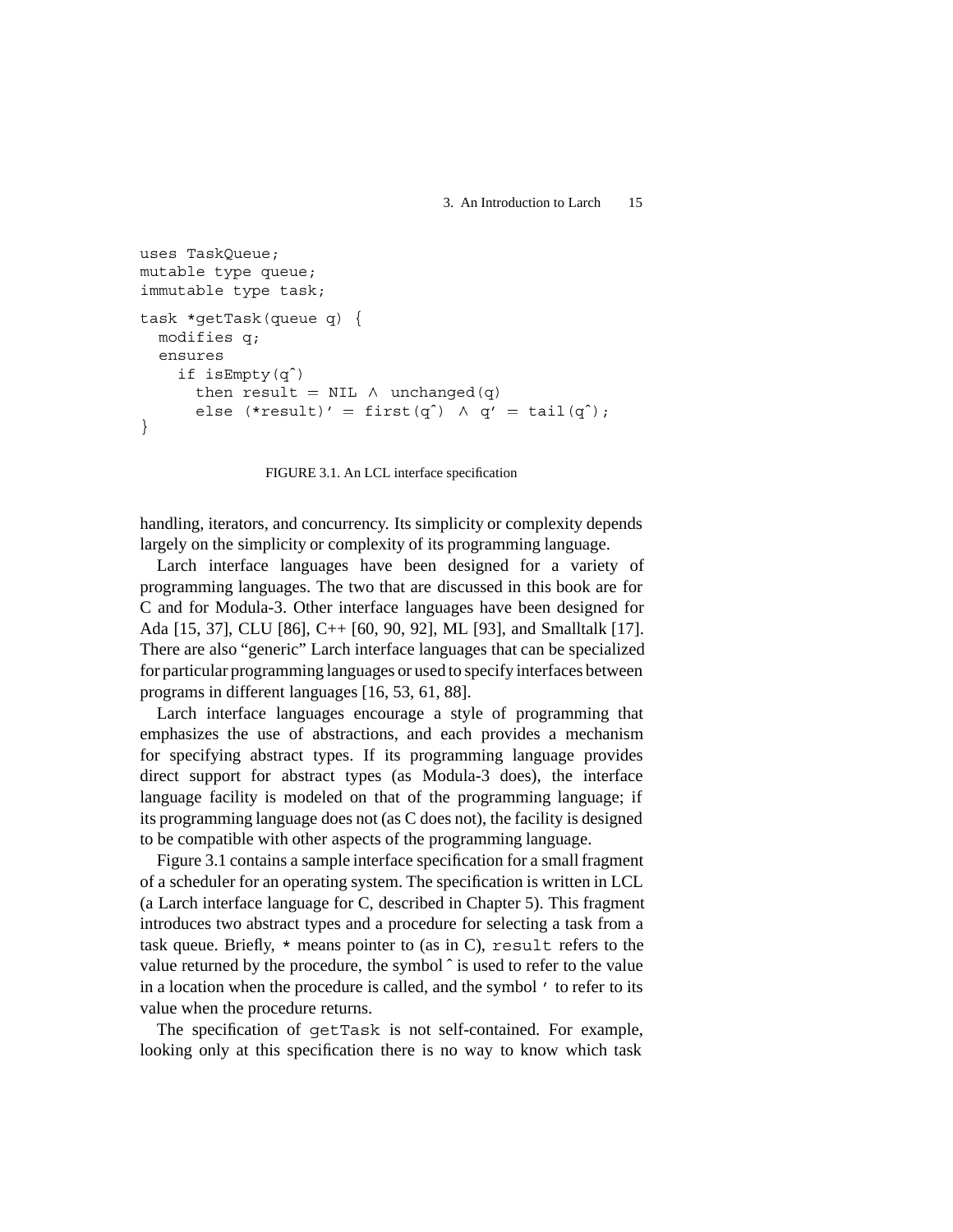```
TaskQueue: trait
  includes Nat
  task tuple of id: Nat, important: Bool
  introduces
    new: \rightarrow queue- \overline{ } \overline{ } \overline{ } \overline{ } : task, queue \rightarrow queue
    isEmpty, hasImportant: queue \rightarrow Bool
    first: queue \rightarrow task
    tail: queue \rightarrow queue
  asserts
    queue generated by new, \dagger-
 t: task, q: queue
       isEmpty(new); \neg isEmpty(t \neg q);
       \neg hasImportant(new);
       hasImportant(t + q) ==
          t.important \vee hasImportant(q);
       first(t + q) ==
          if t.important \vee \neg hasImportant(q)
            then t else first(q);
       tail(t + q) ==
          if first(t + q) = t then q else t + tail(q)
```
16 3.1. Two-tiered specifications

FIGURE 3.2. LSL specification used by getTask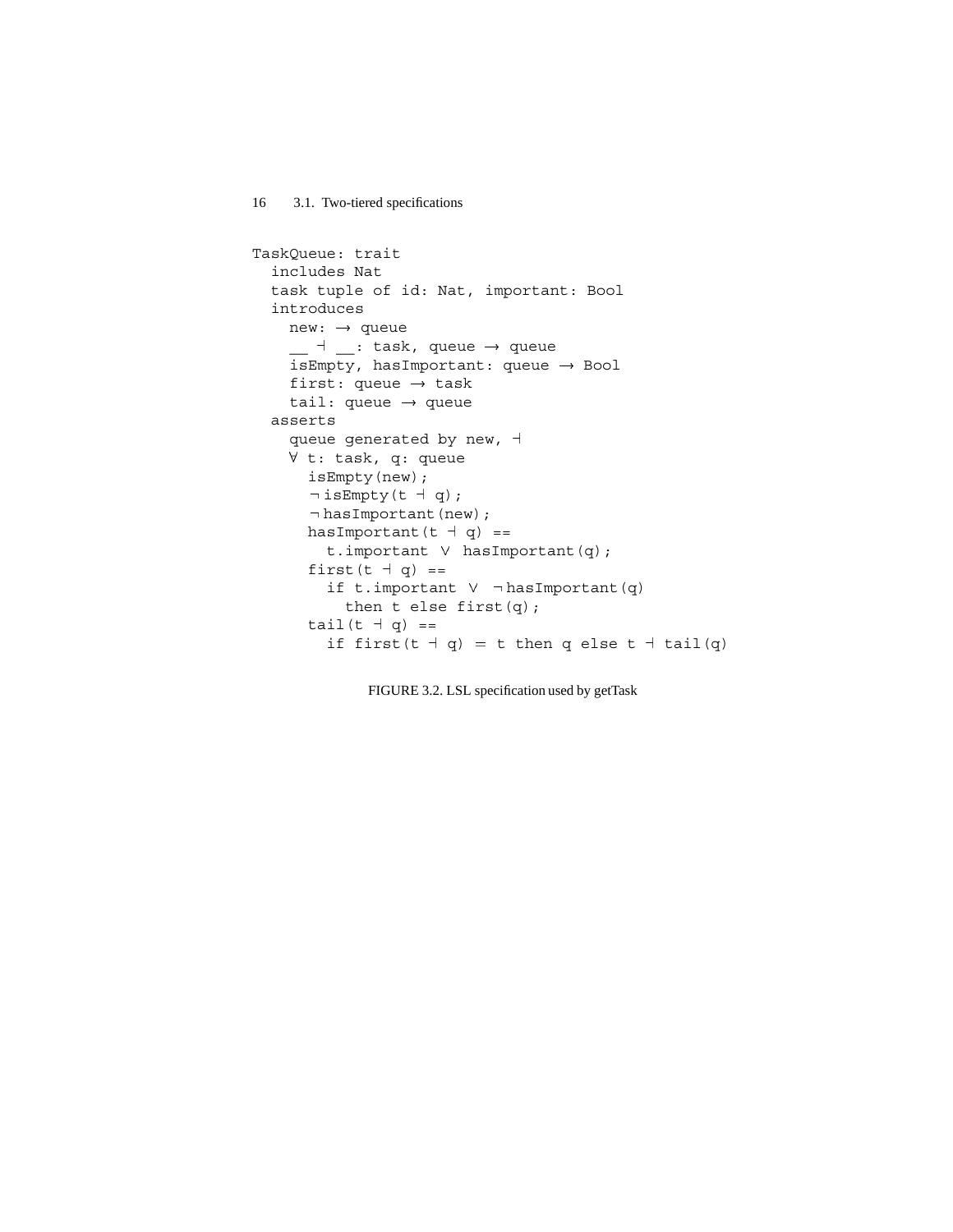getTask selects. Is it the one that has been in q the longest? Is it is the one in q with the highest priority?

Interface specifications rely on definitions from *auxiliary specifications*, written in LSL, to provide semantics for the primitive terms they use. Specifiers are not limited to a fixed set of notations, but can use LSL to define specialized vocabularies suitable for particular interface specifications or classes of specifications.

Figure 3.2 contains a portion of an LSL specification that specifies the operators used in the interface specification of getTask. Based on the information in this LSL specification, one can deduce that the task pointed to by the result of getTask is the most recently inserted important task, if such a task exists. Otherwise it is the most recently inserted task.

Many informal specifications have a structure similar to this. They implicitly rely on auxiliary specifications by describing an interface in terms of concepts with which readers are assumed to be familiar, such as sets, lists, coordinates, and windows. But they don't define these auxiliary concepts. Readers can misunderstand such specifications, unless their intuitive understanding exactly matches the specifier's. And there is no way to be sure that such intuitions do match. LSL specifications provide unambiguous mathematical definitions of the terms that appear in interface specifications.

Larch encourages a separation of concerns, with basic constructs in the LSL tier and programming details in the interface tier. We suggest that specifiers keep most of the complexity of specifications in the LSL tier for several reasons:

- LSL specifications are likely to be more reusable than interface specifications.
- LSL has a simpler underlying semantics than most programming languages (and hence than most interface languages), so specifiers are less likely to make mistakes, and any mistakes they do make are more easily found.
- It is easier to make and to check assertions about semantic properties of LSL specifications than about semantic properties of interface specifications.

Many programming errors are easily detected by running the program, that is, by testing it. While some Larch specifications can be executed, most of them cannot. The Larch style of specification emphasizes brevity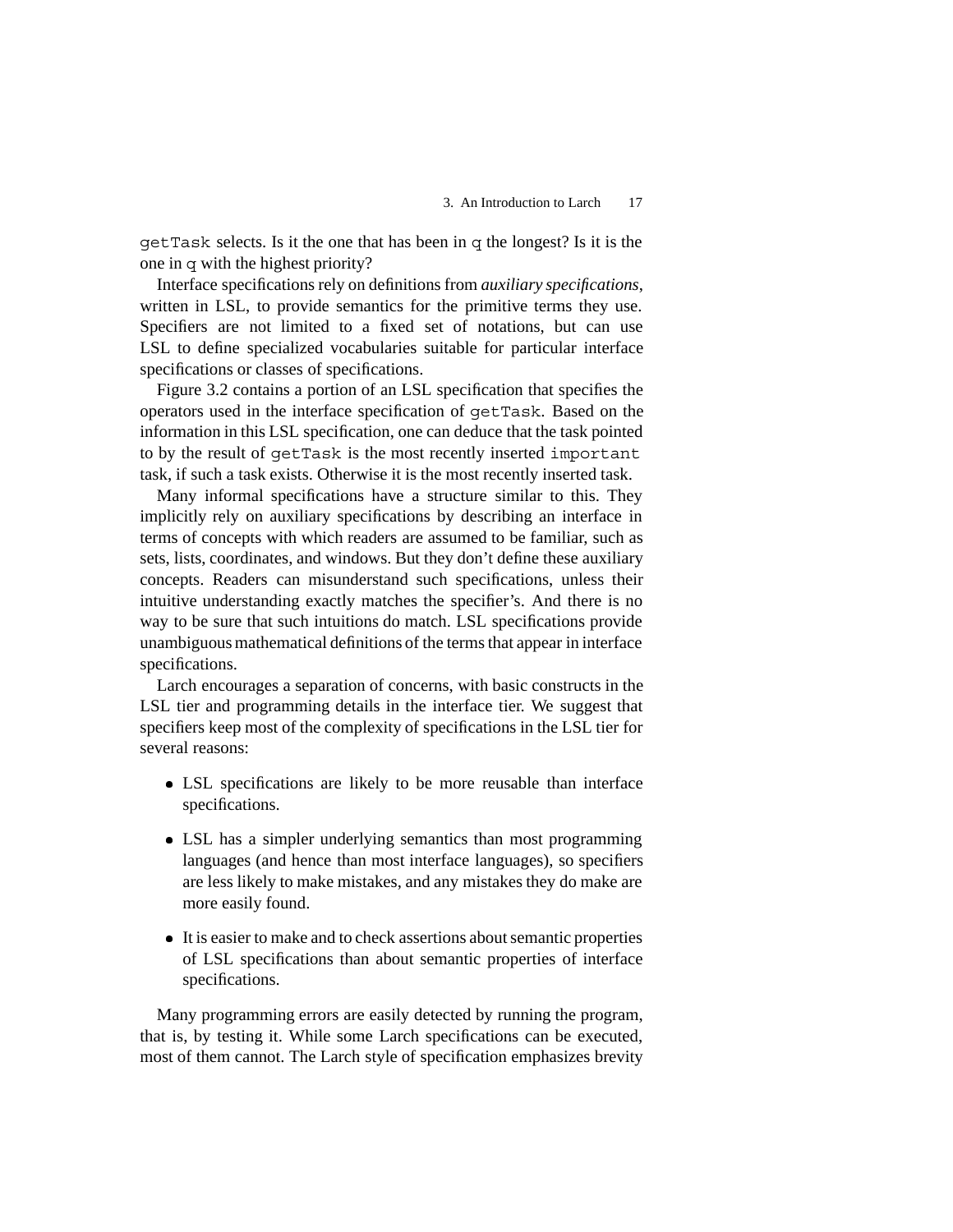#### 18 3.2. LSL, the Larch Shared Language

and clarity rather than executability. To make it possible to validate specifications before implementing or executing them, Larch permits specifiers to make assertions about specifications that are intended to be redundant. These assertions can be checked mechanically. Several tools that assist specifiers in checking these assertions as they debug specifications are already in use, and others are under development.<sup>1</sup>

### 3.2 LSL, the Larch Shared Language

LSL specifications define two kinds of symbols, *operators* and *sorts*. The concepts of operator and sort are the same as those used in Chapter 2. They are similar to the programming language concepts of procedure and type, but it is important not to confuse these two sets of concepts. When discussing LSL specifications, we will consistently use the words "operator" and "sort." When talking about programming language constructs, we will use the words "procedure" (or "function," "routine," or "method," as appropriate) and "type." As discussed in Chapter 2, operators stand for total functions from tuples of values to values. Sorts stand for disjoint non-empty sets of values, and are used to indicate the domains and ranges of operators. In each interface language, "procedure" and "type" must mean what they mean in that programming language.

The *trait* is the basic unit of specification in LSL. A trait introduces some operators and specifies some of their properties. Sometimes the trait defines an abstract type. However, it is frequently useful to define a set of properties that does not fully characterize a type.

Figure 3.3 shows a trait that specifies a class of tables that store values in indexed places. It is similar to specifications in many "algebraic" specification languages.

The specification begins by *including* another trait, Integer. This specification, which can be found in the LSL handbook in Appendix A, page 163, supplies information about the operators +, 0, and 1, which are used in defining the operators introduced in Table.

The *introduces clause* declares a set of operators, each with its*signature* (the sorts of its domain and range). Signatures are used to sort-check terms in much the same way as procedure calls are type-checked in programming languages.

The *body* of the specification contains, following the reserved word

<sup>&</sup>lt;sup>1</sup>See Appendix D for a list.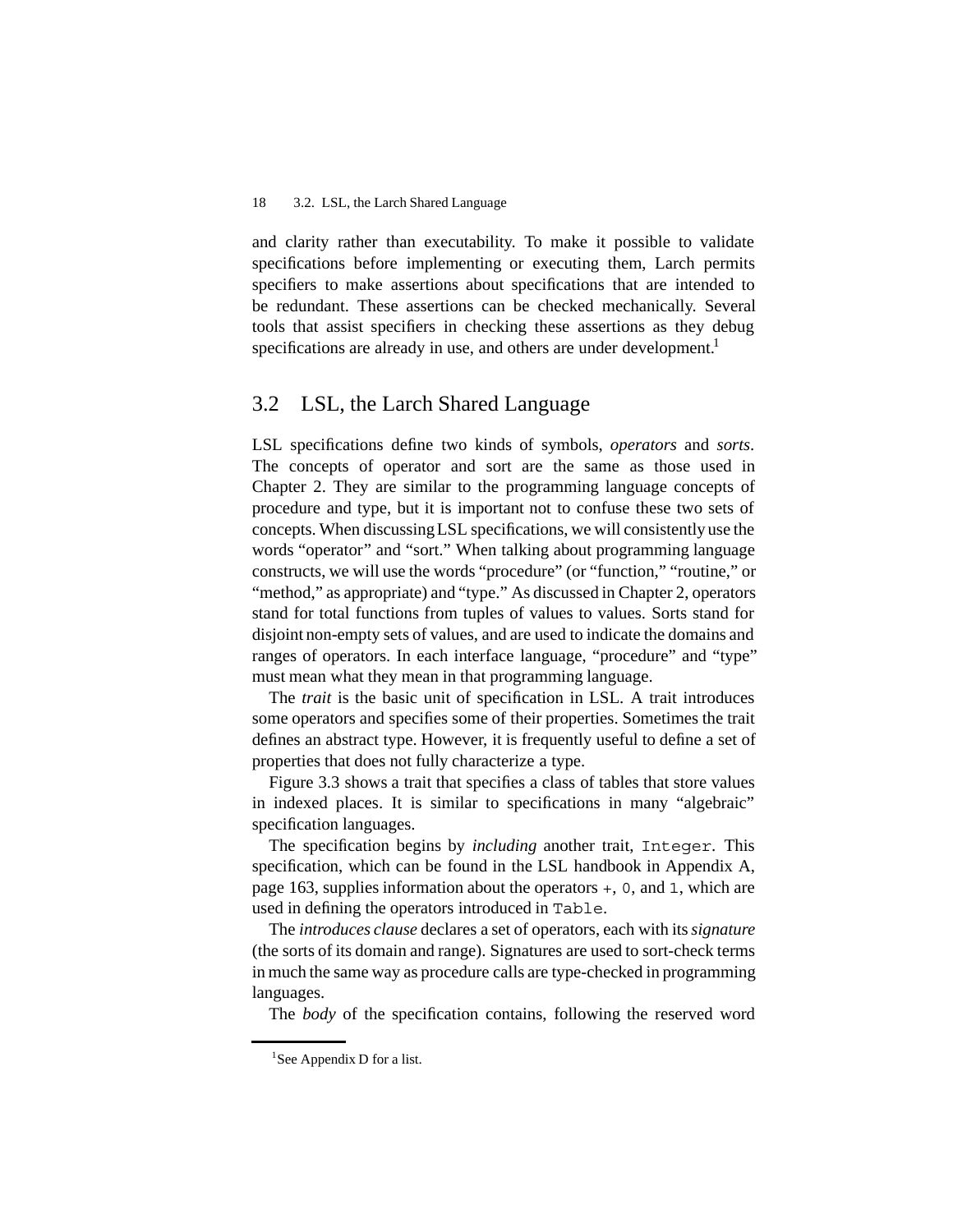```
Table: trait
   includes Integer
   introduces
      new: \rightarrow Tabadd: Tab, Ind, Val \rightarrow Tab
        \_ \in \_ : Ind, Tab \rightarrow Bool
       \overline{lookup}: Tab, Ind \rightarrow Val
       size: Tab \rightarrow Int
    asserts ∀ i, i1: Ind, v: Val, t: Tab
         \neg (i \in new);
         i \in add(t, i1, v) == i = i1 \lor i \in t;lookup(\text{add}(t, i, v), i1) ==if i = i1 then v else lookup(t, i1);
         size(new) == 0;size(add(t, i, v)) ==if i \in t then size(t) else size(t) + 1
```
FIGURE 3.3. Table.lsl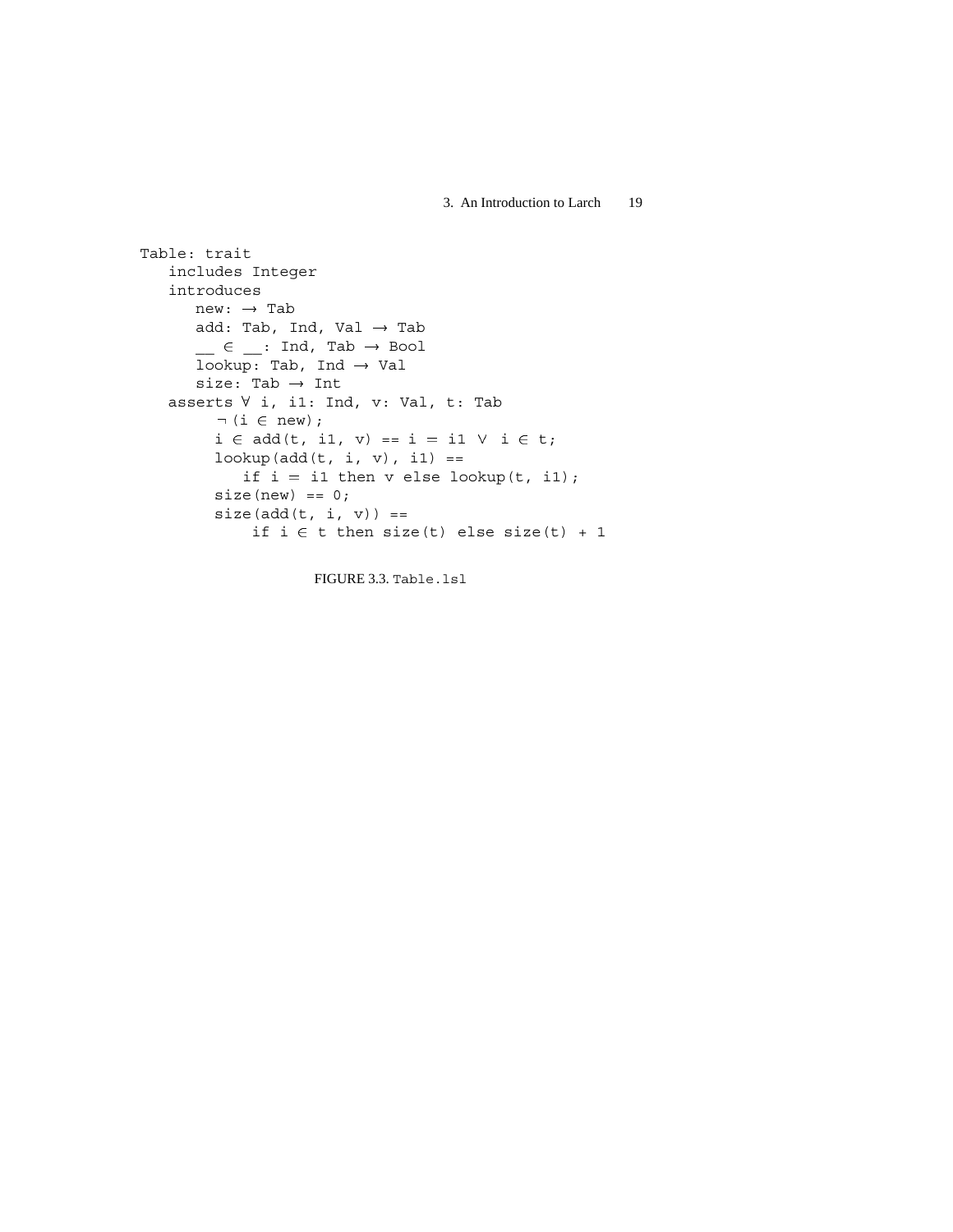#### 20 3.3. Interface specifications

asserts, equations between terms containing operators and variables.2 The third equation resembles a recursive function definition, since the operator lookup appears on both the left and right sides. However, it merely states a relation that must hold among lookup, add, and the built-in operator if then else<sub>-</sub>; it does not fully define lookup. For example, it doesn't say anything about the value of the term lookup(new, i).

The *theory* of a trait is the set of all logical consequences of its assertions. It is an infinite set of formulas in multisorted first-order logic with equality. It contains everything that logically follows from its assertions, but nothing else. The theory associated with Table contains equalities and disequalities that can be proved by substitution of equals for equals. LSL also provides two constructs for non-equational assertions that can be used to generate stronger (larger) theories. These important constructs are discussed in Chapter 4.

It is instructive to note some of the things that Table does *not* specify:

- 1. It does not say how tables are to be represented.
- 2. It does not give algorithms to manipulate tables.
- 3. It does not say what procedures are to be implemented to operate on tables.
- 4. It does not say what happens if one looks up an Ind that is not in a Tab.

The first two decisions are in the province of the implementation. The third and fourth are recorded in interface specifications.

## 3.3 Interface specifications

An interface specification defines an interface between program components, and is written in a programming-language-specific Larch interface language. Each specification must provide the information needed to use an interface and to write programs that implement it. At the core of each Larch interface language is a model of the state manipulated by the associated programming language.

<sup>&</sup>lt;sup>2</sup>The equation connective in LSL,  $==$ , has the same semantics as the equality symbol,

<sup>=</sup>. It is used only to introduce another level of precedence into the language.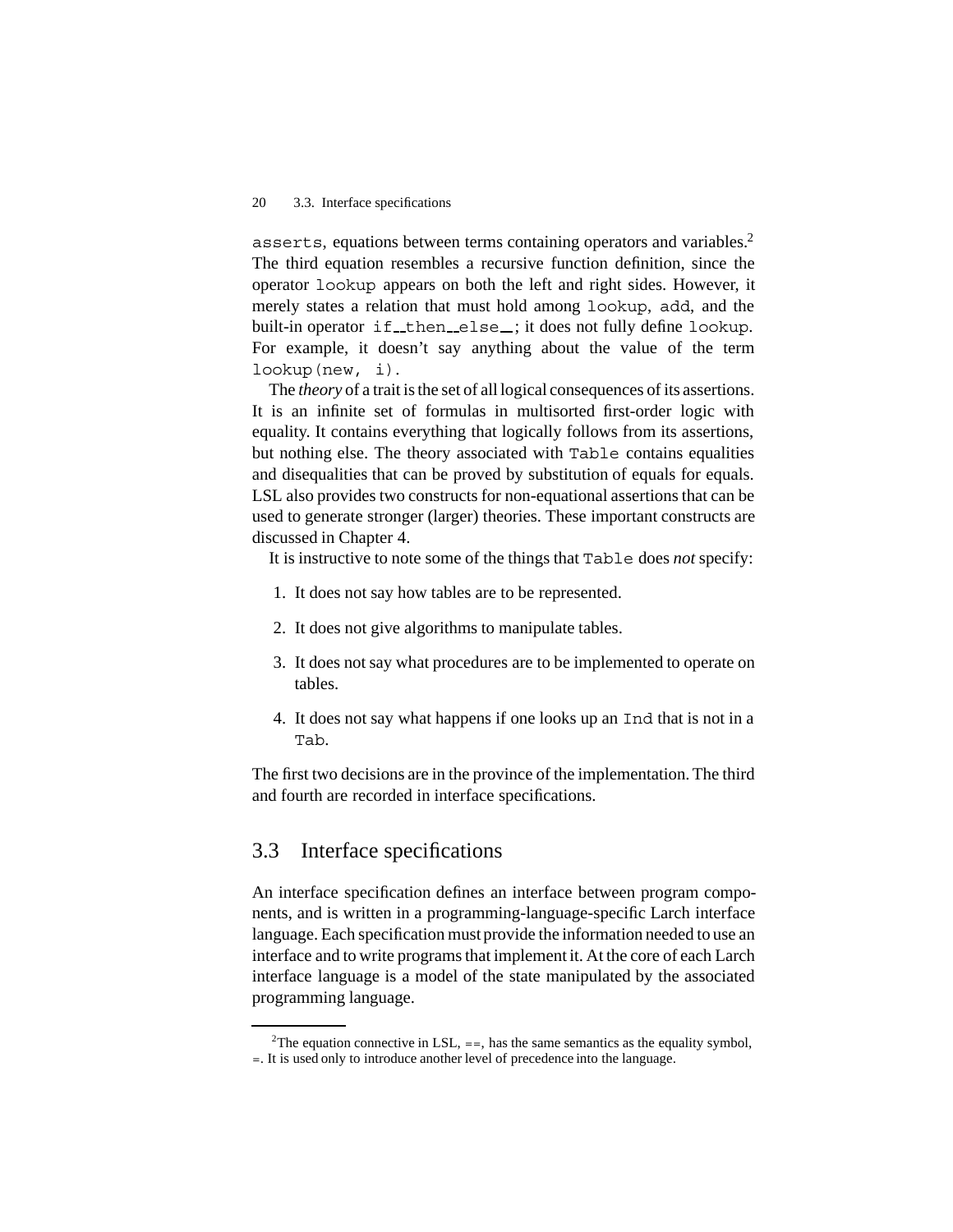#### PROGRAM STATES

*States* are mappings from *locs* (abstract storage locations, also known as objects) to *values*. Each variable identifier has a type and is associated with a loc of that type. The major kinds of values that can be stored in locs are:

- *basic values*. These are mathematical constants, like the integer 3 and the letter A. Such values are independent of the state of any computation.
- *exposed types*. These are data structures that are fully described by the type constructors of the programming language (e.g., C's int \* or Modula-3's ARRAY [1..10] OF INTEGER). The representation is visible to, and may be relied on by, clients.
- *abstract types*. As mentioned in Chapter 1, data types are best thought of as collections of related operations on collections of related values. Abstract types are used to hide representation information from clients.

Each interface language provides operators (e.g., ˆ and ') that can be applied to locs to extract their values in the relevant states (usually the pre-state and the post-state of a procedure).

Each loc's type defines the kind of values it can map to in any state. Just as each loc has a unique type, each LSL term has a unique sort. To connect the two tiers in a Larch specification, there is a mapping from interface language types (including abstract types) to LSL sorts. Each type of basic value, exposed type, and abstract type is *based on* an LSL sort. Interface specifications are written using types and values. Properties of these values are defined in LSL, using operators on the corresponding sorts.

For each interface language, a standard LSL trait defines operators that can be applied to values of the sorts that the programming language's basic types and other exposed types are based on. Users familiar with the programming language will already have an intuitive understanding of these operators. Abstract types are typically based on sorts defined in traits supplied by specifiers.

#### PROCEDURE SPECIFICATIONS

The specification of each procedure in an interface can be studied, understood, and used without reference to the specifications of other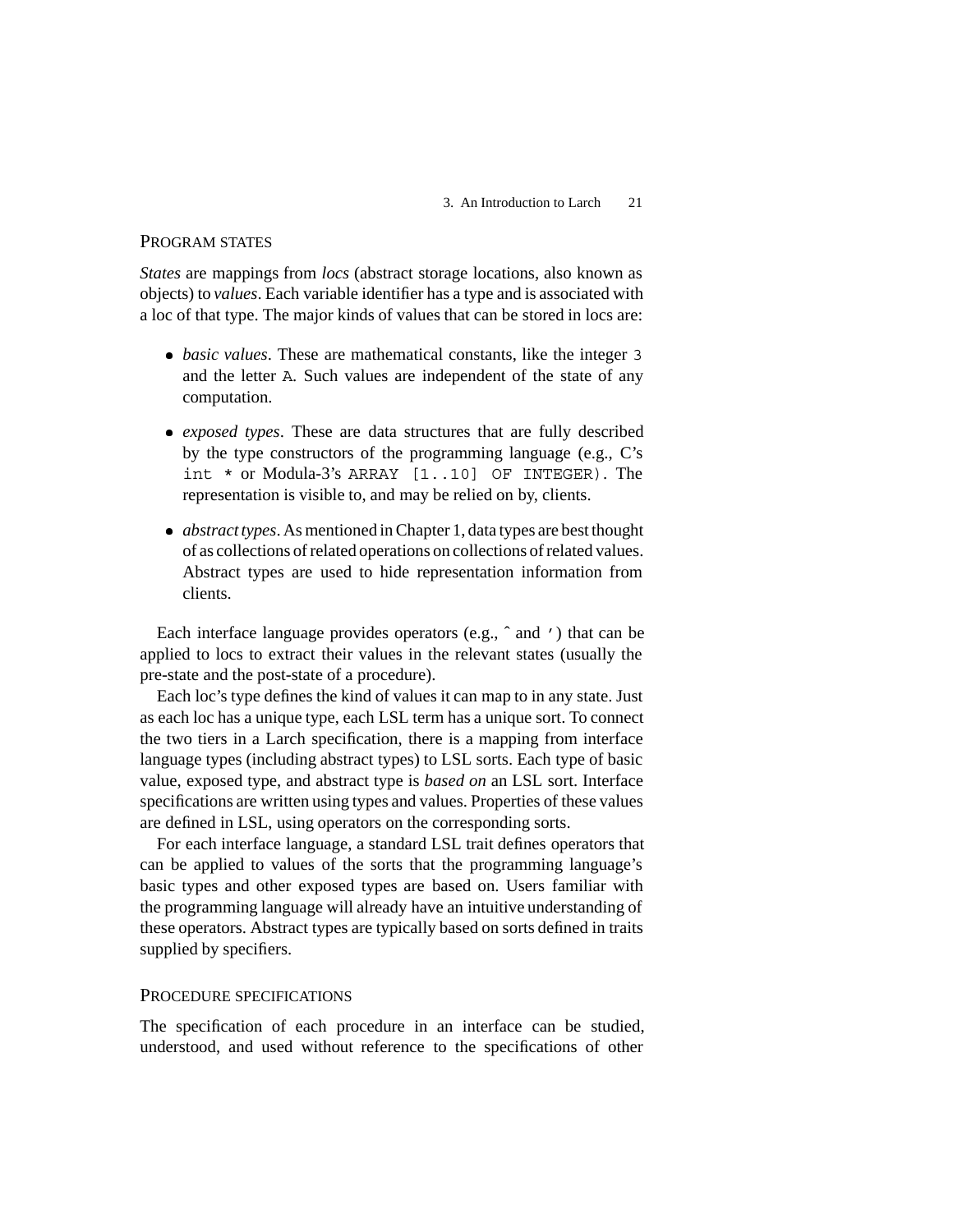#### 22 3.3. Interface specifications

procedures. A specification consists of a procedure header (declaring the types of its arguments and results) followed by a body of the form:

```
requires reqP
modifies modList
ensures ensP
```
A specification places constraints on both clients and implementations of the procedure. The *requires clause* is used to state restrictions on the state, including the values of any parameters, at the time of any call. The *modifies* and *ensures clauses* place constraints on the procedure's behavior when it is called properly. They relate two states, the state when the procedure is called, the *pre-state*, and the state when it terminates, the *post-state*.

A requires clause refers only to values in the pre-state. An ensures clause may also refer to values in the post-state.

A modifies clause says what locs a procedure is allowed to change (its *target list*). It says that the procedure must not change the value of any locs visible to the client except for those in the target list. Any other loc must have the same value in the pre and post-states. If there is no modifies clause, then nothing may be changed.

For each call, it is the responsibility of the client to make the requires clause true in the pre-state. Having done that, the client may assume that:

- the procedure will terminate,
- changes will be limited to the locs in the target list, and
- the postcondition will be true on termination.

The client need not be concerned with how this happens.

The implementor of a procedure is entitled to assume that the precondition holds on entry, and is only responsible for the procedure's behavior if it is. A procedure's behavior is totally unconstrained if its precondition isn't satisfied, so it is good style to keep the requires clause weak. An omitted requires clause is equivalent to requires true (the weakest possible requirement).

#### TWO INTERFACE LANGUAGE EXAMPLES

Figure 3.4 contains a fragment of a specification written in LCL (a Larch interface language for Standard C). Figure 3.5 contains a fragment of a similar specification written in LM3 (a Larch interface language for Modula-3). They use the same Table trait of Figure 3.3. We present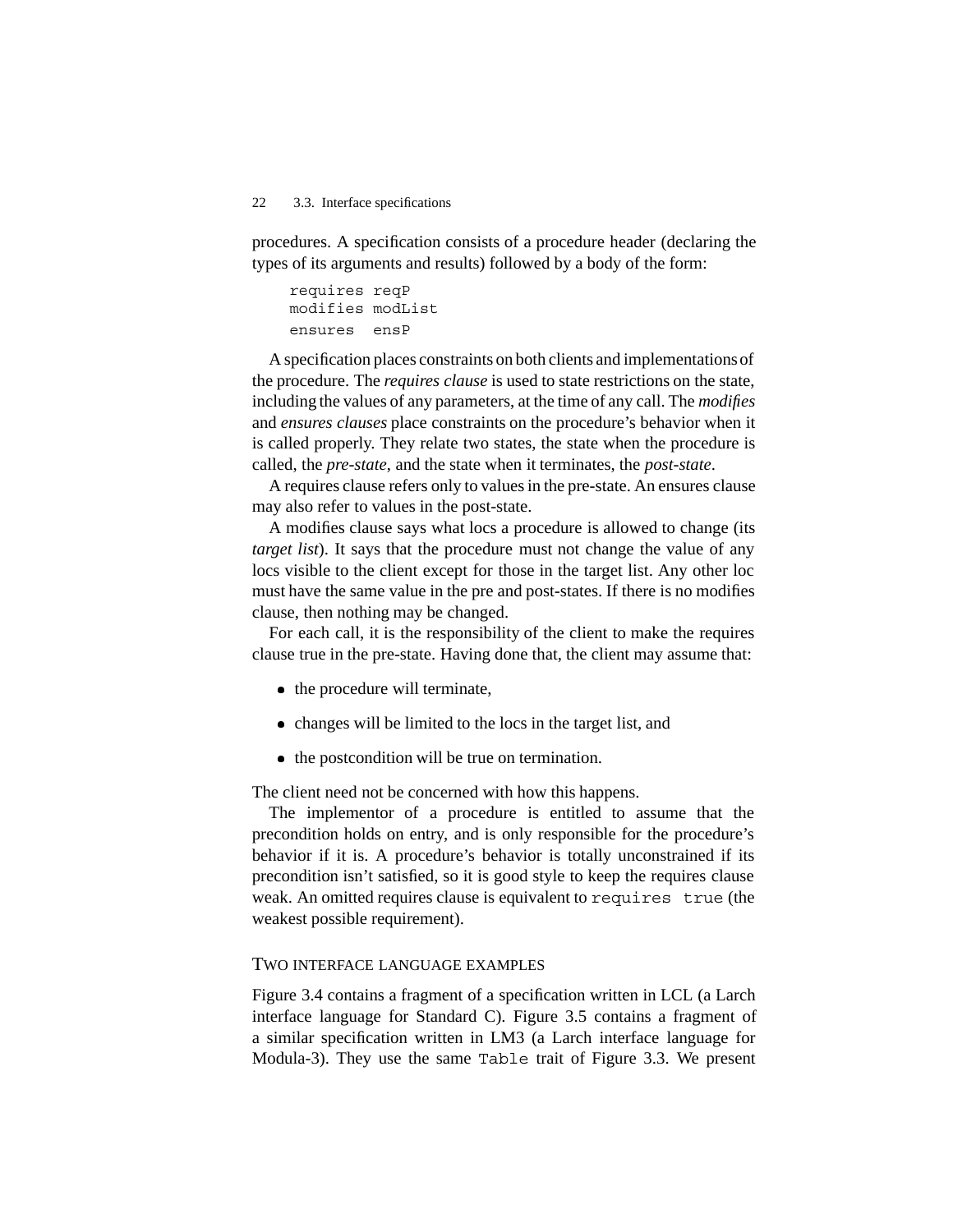3. An Introduction to Larch 23

```
mutable type table;
uses Table(table for Tab, char for Ind,
            char for Val, int for Int);
constant int maxTabSize;
table table_create(void) {
  ensures result' = new \land fresh(result);
  }
bool table_add(table t, char i, char c) {
  modifies t;
  ensures result = (size(t^*) < maxTablesize \vee i \in t^*)\wedge (if result then t' = add(t^, i, c)
                   else t' = t^{\hat{ }};
  }
char table_read(table t, char i) {
  requires i \in t<sup>^</sup>;
  ensures result = lookup(t^, i);}
```
FIGURE 3.4. A Sample LCL Interface Specification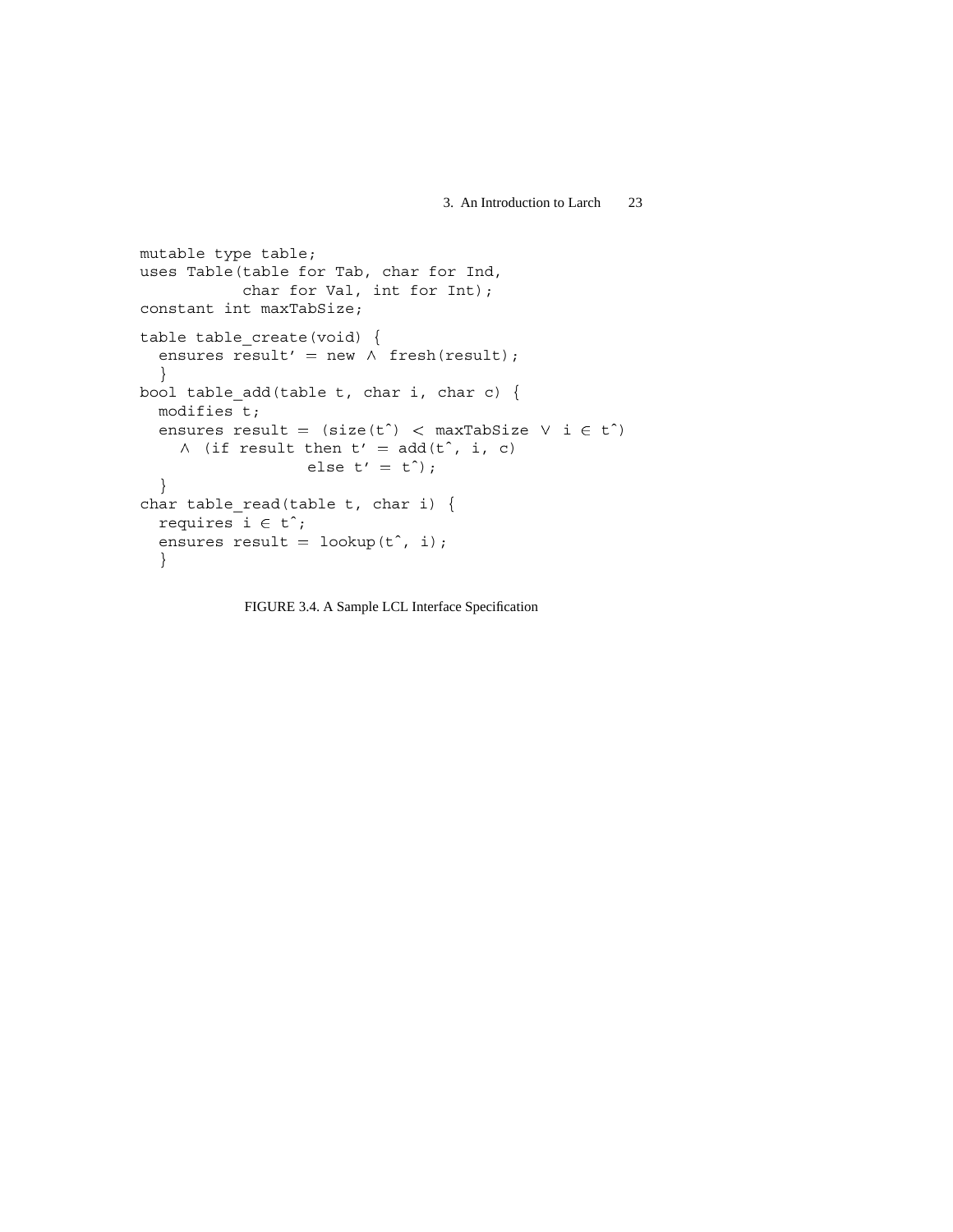```
INTERFACE Table;
\lt^* TRAITS Table(CHAR FOR Ind, CHAR FOR Val,
                INTEGER FOR Int) *TYPE T < : OBJECT
    METHODS
      Add(i: CHAR; c: CHAR) RAISES {Full};
      Read(i: CHAR): CHAR;
    END;
  PROCEDURE Create( ): T;
  CONST MaxTabSize: INTEGER = 100;EXCEPTION Full;
< *
  FIELDS OF T
   val : Tab;
 METHOD T.Add(i, c)
   MODIFIES SELF.val
    ENSURES SELF.val' = add(SELF.val, i, c)EXCEPT size(SELF.val) \geq MaxTabSize
          \land \neg (i \in SELF.val)
        \Rightarrow RAISEVAL = Full \land UNCHANGED(ALL)
  METHOD T.Read(i)
   REQUIRES i \in SELF.valENSURES RESULT = lookup(SELF.val, i)PROCEDURE Create
ENSURES RESULT.val = new \land FRESH(RESULT) *>

END Table.
```
FIGURE 3.5. A Sample LM3 Interface Specification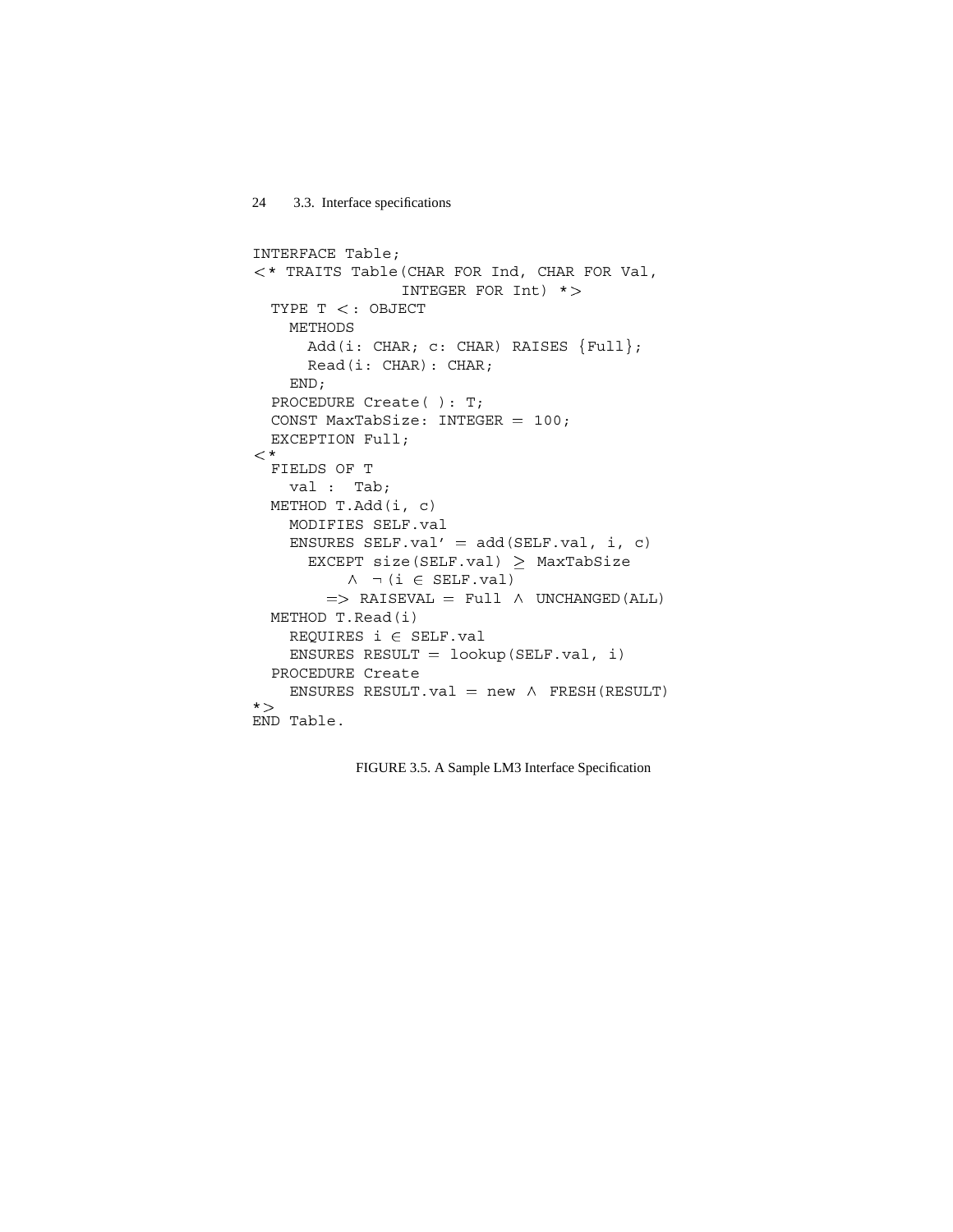```
void choose(int x, int y) int z; {
 modifies z;
  ensures z' = x \lor z' = y;}
```
FIGURE 3.6. A specification of choose

these examples here simply to convey an impression of how programming language dependencies influence Larch interface languages. At this point, you should not be concerned with their exact meaning; the notations used are described in detail in Chapters 5 and 6.

### 3.4 Relating implementations to specifications

In this book we emphasize using specifications as a communication medium. Programmers are encouraged to become clients of well-specified abstractions that have been implemented by others. This book does not discuss the process of implementing specifications; there is already a copious literature on the subject.

One of the advantages of Larch's two-tiered approach to specification is that the relationship of implementations to specifications is relatively straightforward. Consider, for example, the LCL specification in Figure 3.6 and the C implementation in Figure 3.7.

The specification defines a relation between the program state when choose is called and the state when it returns. This relation contains all pairs of states <*pre, post*> in which

- the states differ only in the value of the global variable z, and
- in *post* the value of z is that of one of the two arguments passed to choose.

The implementation also defines a relation on program states. This relation contains all pairs of states <*pre, post*> in which

- the states differ only in the value of the variable z, and
- in *post* the value of z is the maximum of the two arguments passed to choose.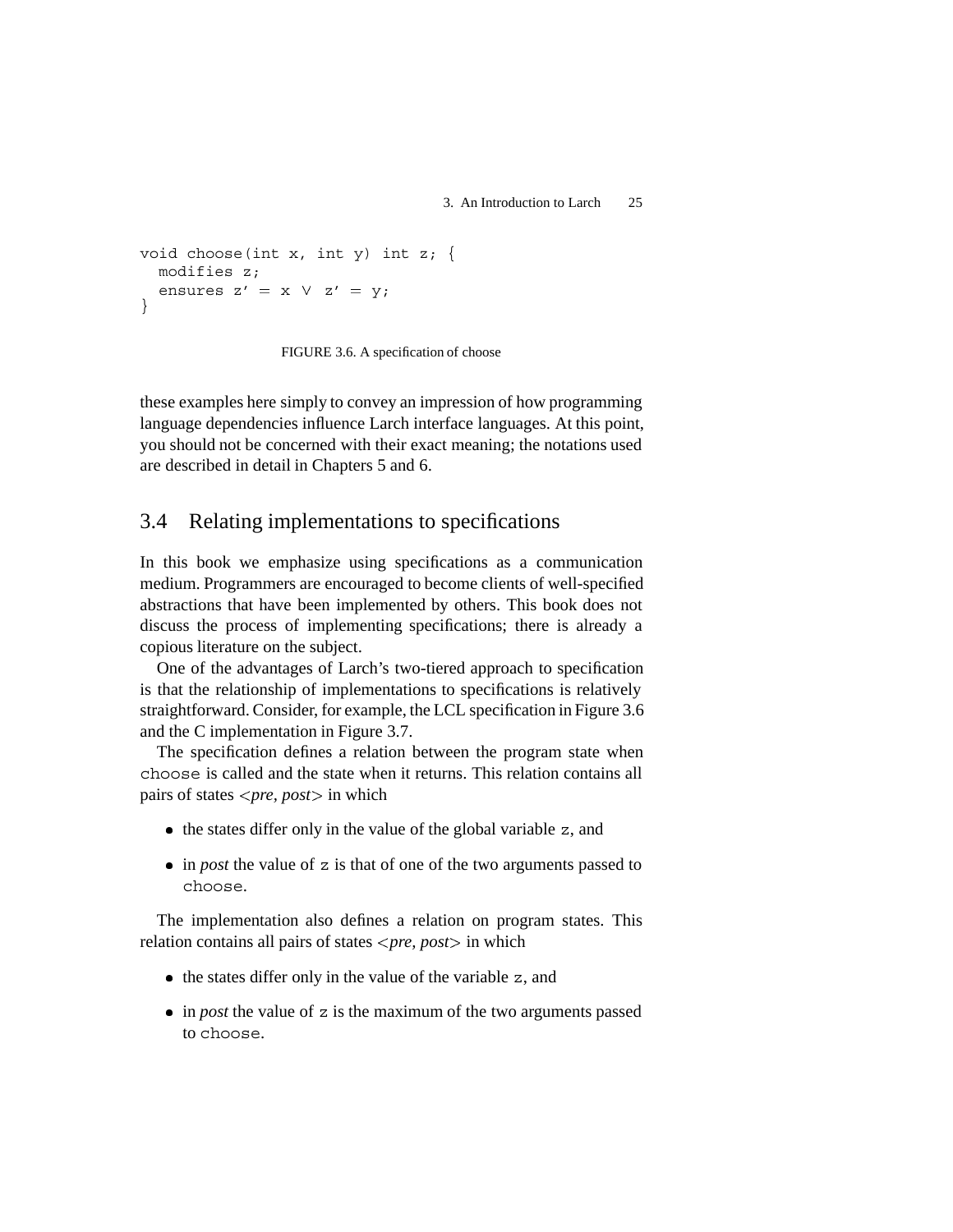26 3.4. Relating implementations to specifications

```
void choose(int x, int y) {
  if (x > y) z = x;
  else z = y;
}
```
#### FIGURE 3.7. An implementation of choose

We say that the implementation of choose in Figure 3.7 *satisfies* the specification in Figure 3.6—or is a *correct implementation* of Figure 3.63 because the relation defined by the implementation is a subset of the relation defined by the specification. Every possible behavior that can be observed by a client of the implementation is permitted by the specification.

The definition of satisfaction we have just given is not directly useful. In practice, formal arguments about programs are not usually made by building and comparing relations. Instead, such proofs are usually done by pushing predicates through the program text, in ways that can be justified by appeal to the definition of satisfaction. A description of how to do this appears in the books [21, 36].

The notion of satisfaction is a bit more complicated for implementations of abstract types, because the implementor of an abstract type is working simultaneously at two levels of abstraction. To implement an abstract type, one chooses data structures to represent values of the type, then writes the procedures of the type in terms of that representation. However, since the specifications of those procedures are in terms of abstract values, one must be able to relate the representation data structures to the abstract values that they represent. This relation is an essential (but too often implicit) part of the implementation.

Figure 3.8 shows an implementation of the LCL specification in Figure 3.4. A value of the abstract type table is represented by a pointer to a struct containing two arrays and an integer. You need not look at the details of the code to understand the basic idea behind this implementation. Instead, you should consider the abstraction function and representation invariant.

The *abstraction function* is the bridge between the data structure used

<sup>&</sup>lt;sup>3</sup>"Correct" is a dangerous word. It is not meaningful to say that an implementation is "correct" or "incorrect" without saying what specification it is claimed to satisfy. The technical sense of "correct" that is used in the formal methods community does not imply "good," or "useful," or even "not wrong," but merely "consistent with its specification."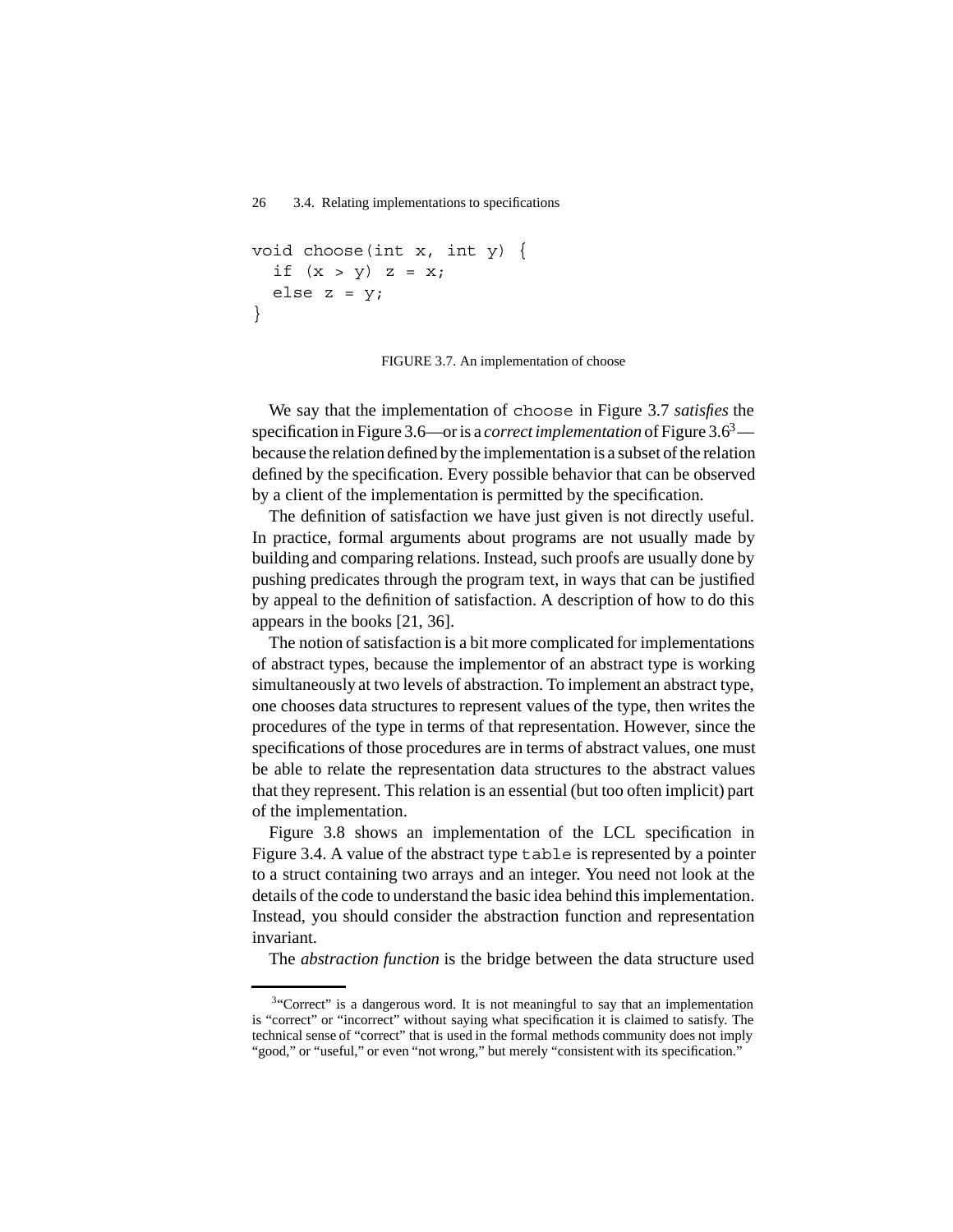```
#include "bool.h"
#define maxTabSize (10)
typedef struct {char ind[maxTabSize];
                char val[maxTabSize];
                int next;} tableRep;
typedef tableRep * table;
table table create(void) {
 table t;
  t = (table) malloc(sizeof(tableRep));
  if (t == 0)printf("Malloc returned null in table create\n");
    exit(1);}
  t->next = 0;
  return t;
}
bool table add(table t, char i, char c) {
  int j;
  for (j = 0; j < t->next; j++)
    if (t->ind[j]) == i) {
      t->val[j] = c;return TRUE;
    }
  if (t->next == maxTabSize) return FALSE;
  t->val[t->next++] = c;
  return TRUE;
}
char table_read(table t, char i) {
  int j;
  for (j = 0; TRUE; j++)if (t\text{-}ind[j] == i) return t\text{-} - yal[j];
}
```
FIGURE 3.8. Implementing an abstract type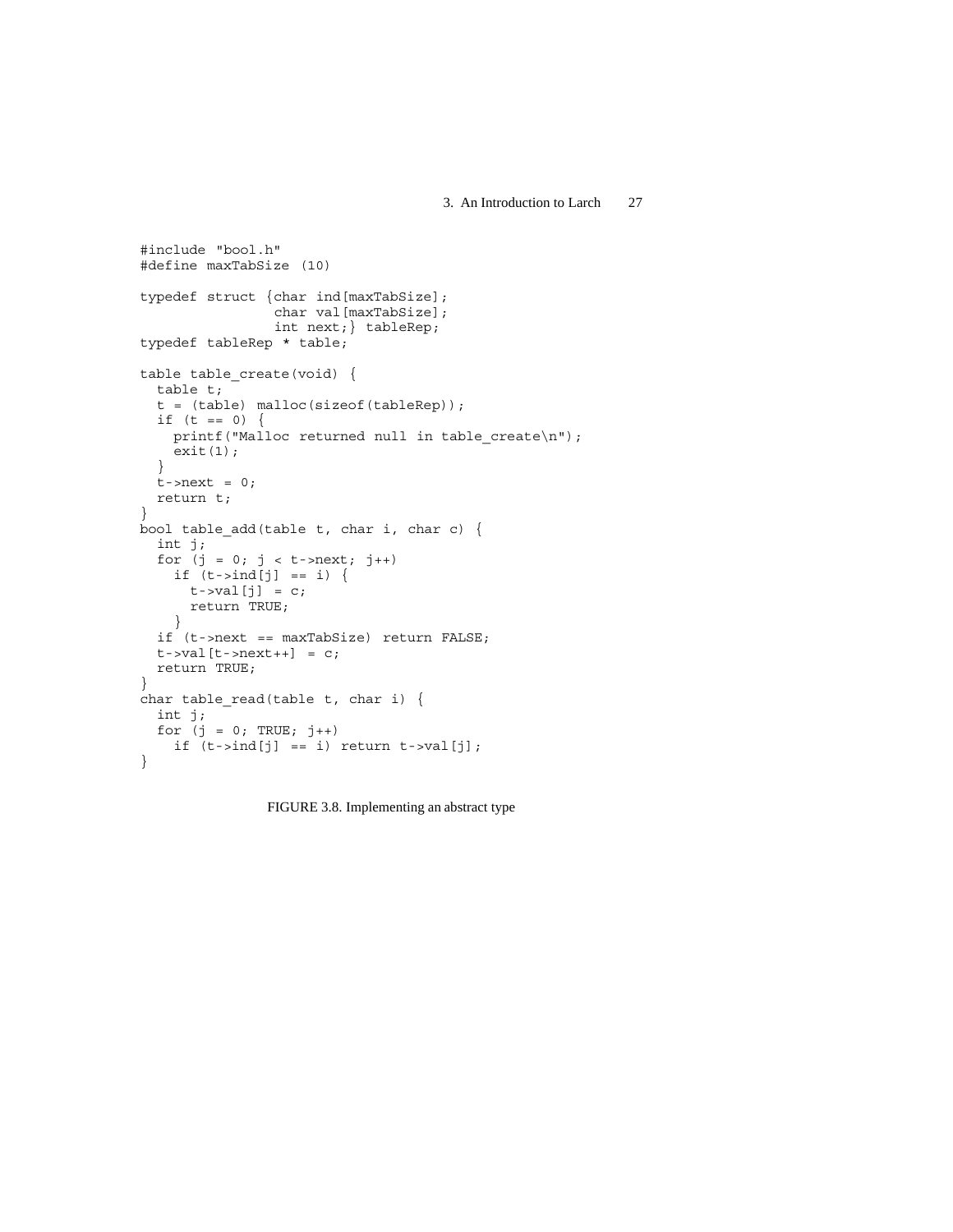#### 28 3.4. Relating implementations to specifications

in the implementation of an abstract type and the abstract values being implemented. It maps each value of the representation type to a value of the abstract type. Here, we represent a table by a pointer, call it  $t$ , to a struct. If the triple <ind, val, next> contains the values of the fields of that struct in some state s, then we can define the abstract value represented by  $t$  in state s as  $t$  or ab  $(\text{sind}, \text{val}, \text{next})$ , where

```
toTab(<ind, val, next>) =if next = 0 then empty
 else insert(toTab(<next - 1, ind, val>),
             ind[next], val[next])
```
Abstraction functions are often many-to-one. Here, for example, if  $t$ ->next = 0, t represents the empty table, no matter what the contents of  $t$ ->ind and  $t$ ->val.

The typedefs in Figure 3.8 define a data structure sufficient to represent any value of type table. However, it is not the case that any value of that data structure represents a value of type table. In defining the abstraction function, we relied upon some implicit assumptions about which data structures were valid representations. For example, toTab is not defined when t->next is negative. A *representation invariant* is used to make such assumptions explicit. For this implementation, the representation invariant is

The value of next lies between 0 and maxTabSize:

```
0 \leq t ->next \land t ->next \leq maxTabSize
```
• and no index may appear more than once in the fragment of ind that lies between 0 and next:

```
-
 i,j:int
  (0 \leq i \land i \leq j \land j \leq t->next)
     \Rightarrow (t->ind)[i] \neq (t->ind)[j]
```
To show that that this representation invariant holds, we use a proof technique called *data type induction*. Since table is an abstract type, we know that clients cannot directly access the data structure used to represent a table. Therefore, all values of type table that occur during program execution will have been generated by the functions specified in the interface. So to show that the invariant holds it suffices to show, reasoning from the code implementing the functions on tables, that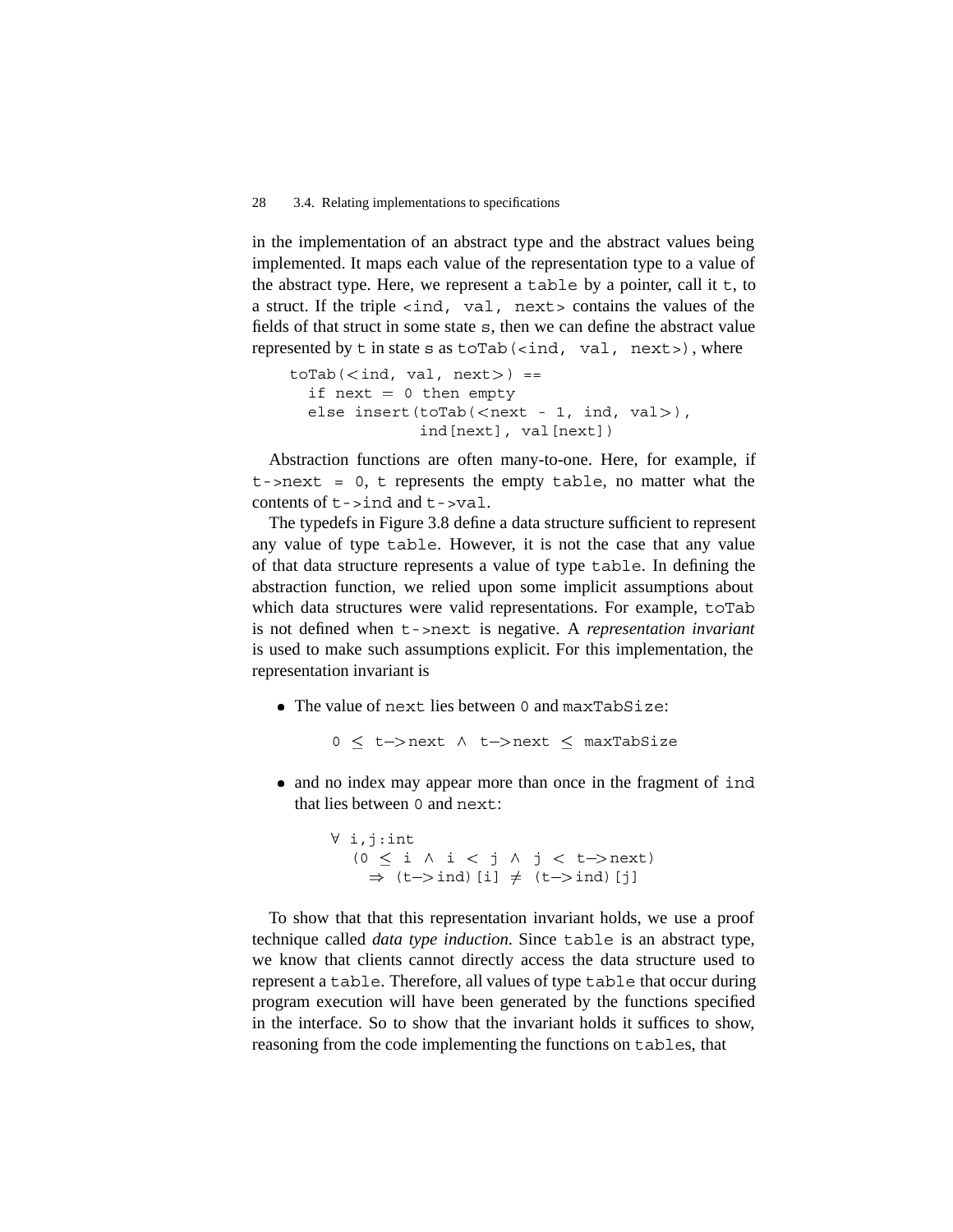- the value returned by table create satisfies the invariant (this is the basis step of the induction),
- whenever table\_add is called, if the invariant holds for t^ then the invariant will also hold for  $t'$ , and
- whenever table read is called, if the invariant holds for tˆ then the invariant will also hold for  $t'$ .

A slightly different data type induction principle can be used to reason about clients of abstract types. To prove that a property holds for all instances of the type, i.e., that it is an *abstract invariant*, one inducts over all possible sequences of calls to the procedures that create or modify locs of the type. However, one reasons using the specifications of the procedures rather than their implementations. For example, to show that the  $size(t)$ is never greater than maxTabSize one shows that

- the specification of table create implies that the size of the table returned is not greater than maxTabSize, and
- the specification of table add combined with the hypothesis  $t^{\hat{ }} \leq$  maxTabSize implies that  $t' \leq$  maxTabSize.

Given the abstraction function, it is relatively easy to define what it means for the procedure implementations in Figure 3.8 to satisfy the specifications in Figure 3.4. For example, we say that the implementation of table read satisfies its specification because the image under the abstraction function of the relation between pre and post-states defined by the implementation (i.e., what one gets by applying the abstraction function to all values of type table in the relation defined by the implementation) is a subset of the relation defined by the specification. Notice, by the way, that any argument that the implementation of table read satisfies its specification will rely on both the requires clause of the specification and on the representation invariant.

## 3.5 LP, the Larch proof assistant

The discussions of LSL, LCL, and LM3 have alluded to tools supporting those languages. LP is a tool that is used to support all three. Chapter 7, which is about reasoning about LSL specifications, contains a brief description of LP. Here we give merely a glimpse of its use.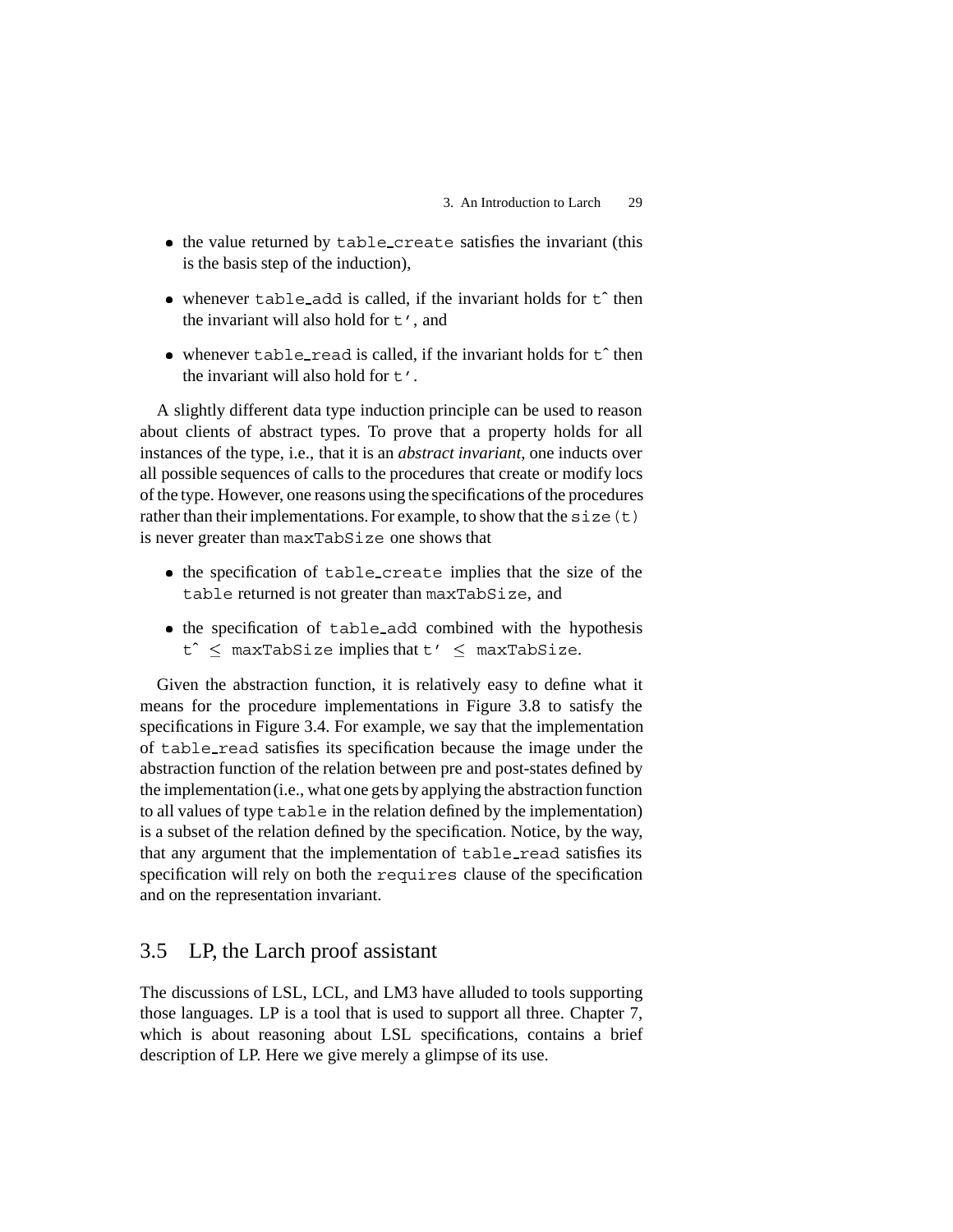#### 30 3.5. LP, the Larch proof assistant

LP is a proof assistant for a subset of multisorted first-order logic with equality, the logic—described in Chapter 2—on which the Larch languages are based. It is designed to work efficiently on large problems and to be used by specifiers with relatively little experience with theorem proving. Its design and development have been motivated primarily by our work on LSL, but it also has other uses, for example, reasoning about circuit designs [75, 79], algorithms involving concurrency [25], data types [92], and algebraic systems [65].

LP is intended primarily as an interactive proof assistant or proof debugger, rather than as a fully automatic theorem prover. Its design is based on the assumption that initial attempts to state and prove conjectures usually fail. So LP is designed to carry out routine (but possibly lengthy) proof steps automatically and to provide useful information about why proofs fail. To keep users from being surprised and confused by its behavior, LP does not employ complicated heuristics for finding proofs automatically. It makes it easy for users to employ standard techniques such as proof by cases, by induction, or by contradiction, but the choice among such strategies is left to the user.

#### THE LIFE CYCLE OF PROOFS

Proving is similar to programming: proofs are designed, coded, debugged, and (sometimes) documented.

Before designing a proof it is necessary to formalize the things being reasoned about and the conjecture to be proved. The design of the proof proper starts with an outline of its structure, including key lemmas and methods of proof. The proof itself must be given in sufficient detail to be convincing. What it means to be convincing depends on who (or what) is to be convinced. Experience shows that humans are frequently convinced by unsound proofs, so we look for a mechanical "skeptic" that is just hard enough (but not too hard) to convince.

Once part of a proof has been coded, LP can be used to debug it. Proofs of interesting conjectures hardly ever succeed the first time. Sometimes the conjecture is wrong. Sometimes the formalization is incorrect or incomplete. Sometimes the proof strategy is flawed or not detailed enough. LP provides a variety of facilities that can be used to understand the problem when an attempted proof fails.

While debugging proofs, users frequently reformulate axioms and conjectures. After any change in the axiomatization, it is necessary to recheck not only the conjecture whose proof attempt uncovered the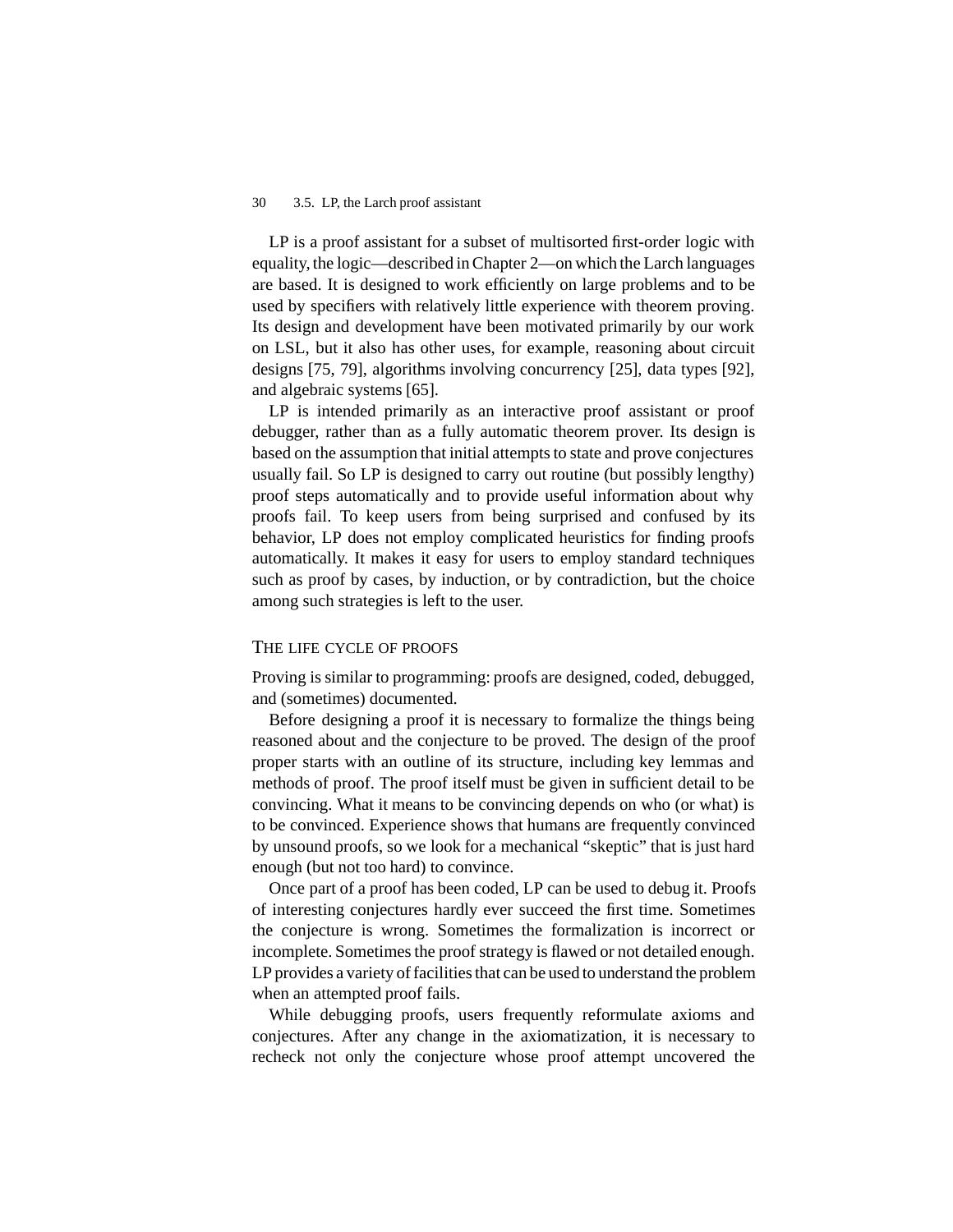```
Nat: trait
  includes AC(+, Nat)
  introduces
     0: \rightarrow Nat
     s: Nat \rightarrow Nat\frac{1}{2} < \frac{1}{2}: Nat, Nat \rightarrow Bool
  asserts
    Nat generated by 0, s
     ∀ i, j, k: Nat
       i + 0 == i;i + s(j) == s(i + j);- (i < 0);
       0 < s(i);s(i) < s(j) == i < jimplies \forall i, j, k: Nat
       i < j \Rightarrow i < (j + k)
```
FIGURE 3.9. A trait containing a conjecture

problem, but also the conjectures previously proved using the old axioms. LP has facilities that support such regression testing.

LP will, upon request, record a session in a script file that can be replayed. LP "prettyprints" script files, using indentation to reflect the structure of proofs. It also annotates script files with information that indicates when subgoals are introduced (e.g., in a proof by induction), and when subgoals and theorems are proved. On request, as LP replays a script file, it will halt replay at the first point where the annotations and the new proof diverge. This checking makes it easier to keep proof attempts from getting "out of sync" with their author's conception of their structure.

## A SMALL PROOF

Figure 3.9 contains a short LSL specification, including a simple conjecture (following the reserved word implies) that is supposed to follow from the axioms. Figure 3.10 shows a script for an LP proof of that conjecture.

The declare commands introduce the variables and operators in the LSL specification. The assert commands supply the LSL axioms relating the operators; the Nat generated by assertion provides an induction scheme for Nat. The prove command initiates a proof by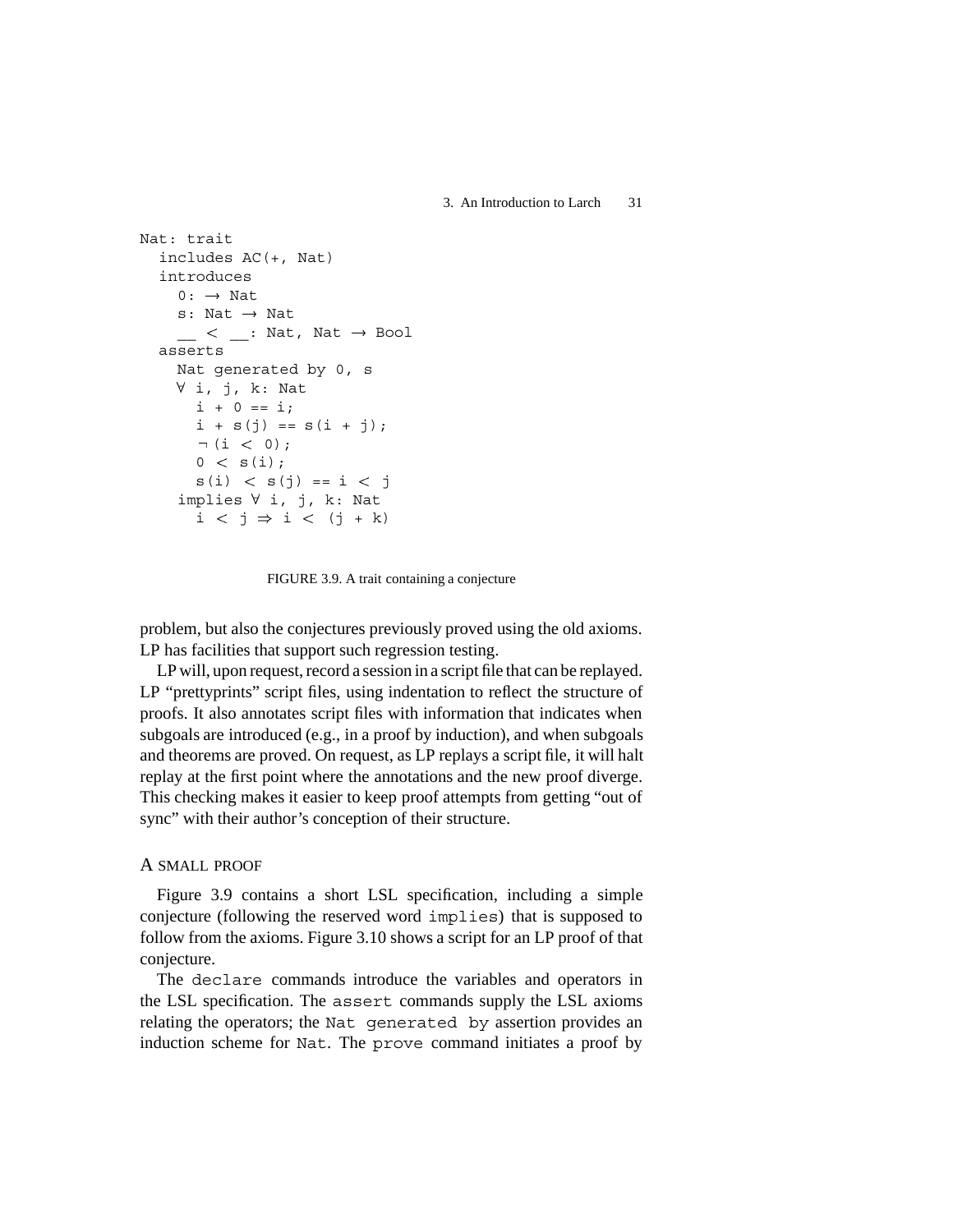```
set name nat
declare sort Nat
declare variables i, j, k: Nat
declare operators
  0: \rightarrow Nat
  s: Nat \rightarrow Nat+: Nat, Nat \rightarrow Nat
  \lt:: Nat, Nat \rightarrow Bool
  ..
assert Nat generated by 0, s
assert ac +
assert
  i + 0 == ii + s(j) == s(i + j)\neg (i < 0)0 < s(i)s(i) < s(j) == i < j..
set name lemma
prove i < j \Rightarrow i < (j + k) by induction on j
   -
 2 subgoals for proof by induction on j
    [] basis subgoal
    resume by induction on i
      -
 2 subgoals for proof by induction on i
      [] basis subgoal
      [] induction subgoal
    [] induction subgoal
  [] conjecture
qed
```
FIGURE 3.10. Sample LP proof script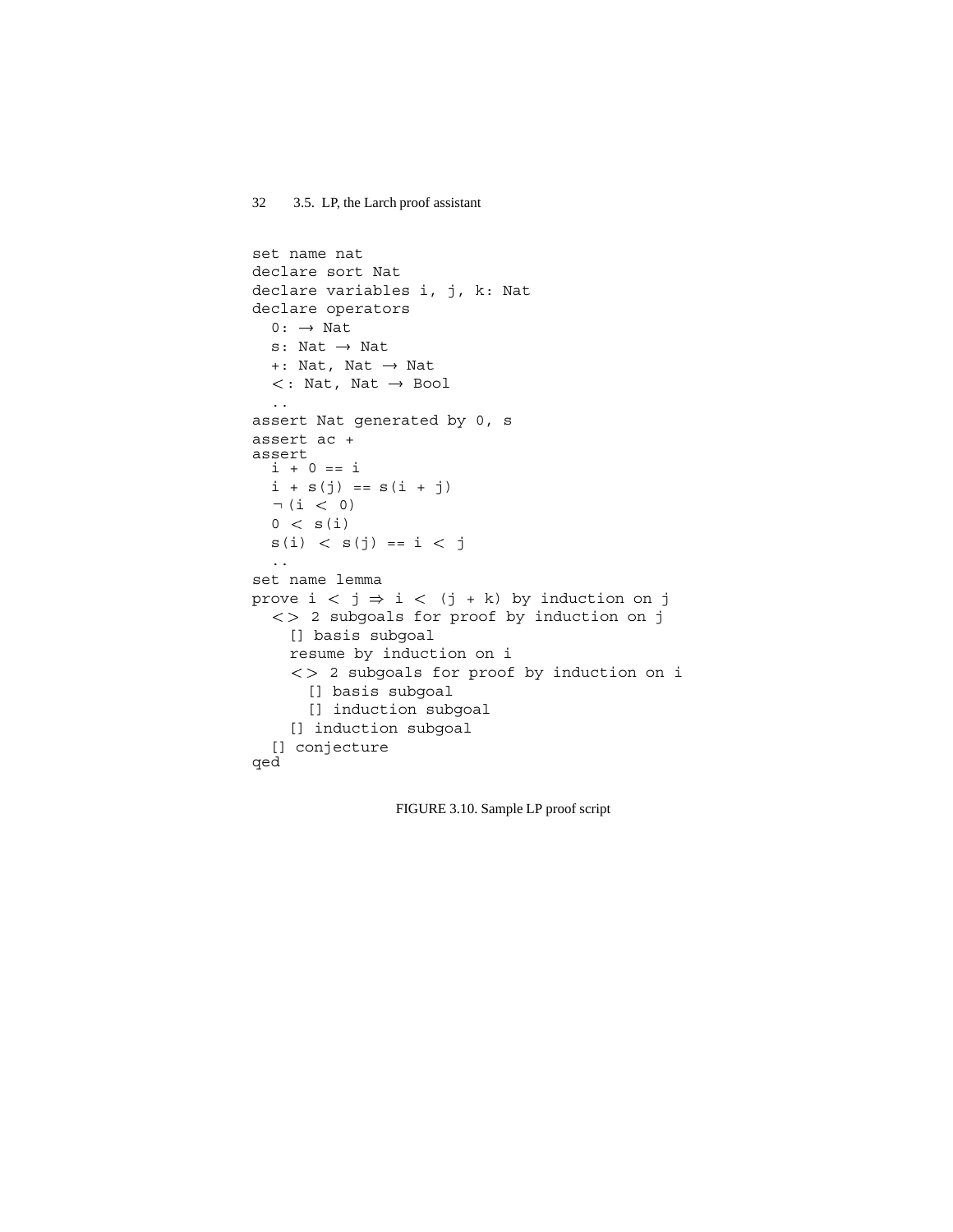induction of the conjecture. The *diamond* (<>) annotations are provided by LP; they indicate the introduction of subgoals for the inductions. The *box* ([]) annotations are also provided by LP; they indicate the discharge of subgoals and, finally, of the main proof. The resume command starts a nested induction. No other user intervention is needed to complete this proof. The qed command on the last line asks LP to confirm that there are no outstanding conjectures.

## 3.6 Lexical and typographic conventions

The Larch languages were designed for use with an open-ended collection of programming languages, support tools, and input/output facilities, each of which may have its own lexical conventions and capabilities. To avoid conflicts, LSL assigns fixed meanings to only a small number of characters. To conform to local conventions and to exploit locally available capabilities, LSL's character and token classes are extensible, and can be tailored for particular purposes by *initialization files*. Since LSL terms appear in interface specifications, corresponding extensibility is a part of each interface language. Appendix C explains the structure of these files and gives the initialization files used in checking the specifications in this book.

There are several semantically equivalent forms of each Larch language. Any of these forms can be translated mechanically into any other without losing information.

- *Presentation forms* are used in environments, such as this book, that have rich character sets with symbols such as  $\forall$ ,  $\exists$ ,  $\wedge$ ,  $\vee$ ,  $\in$ .
- *Interchange form* is an encoding of the language using a widely available subset of the ISO Latin<sup>4</sup> character set. Characters outside this subset are represented by *extended characters*—sequences of characters from the subset, preceded by a backslash (or other designated character). Interchange form is the "lowest common denominator" for each Larch language. Each Larch tool can parse it and generate it on demand.
- *Interactive forms* may be used by Larch editors, browsers, checkers, etc., for interaction with users. Many such forms will not be limited

<sup>&</sup>lt;sup>4</sup>This is also a subset of the older ASCII subset.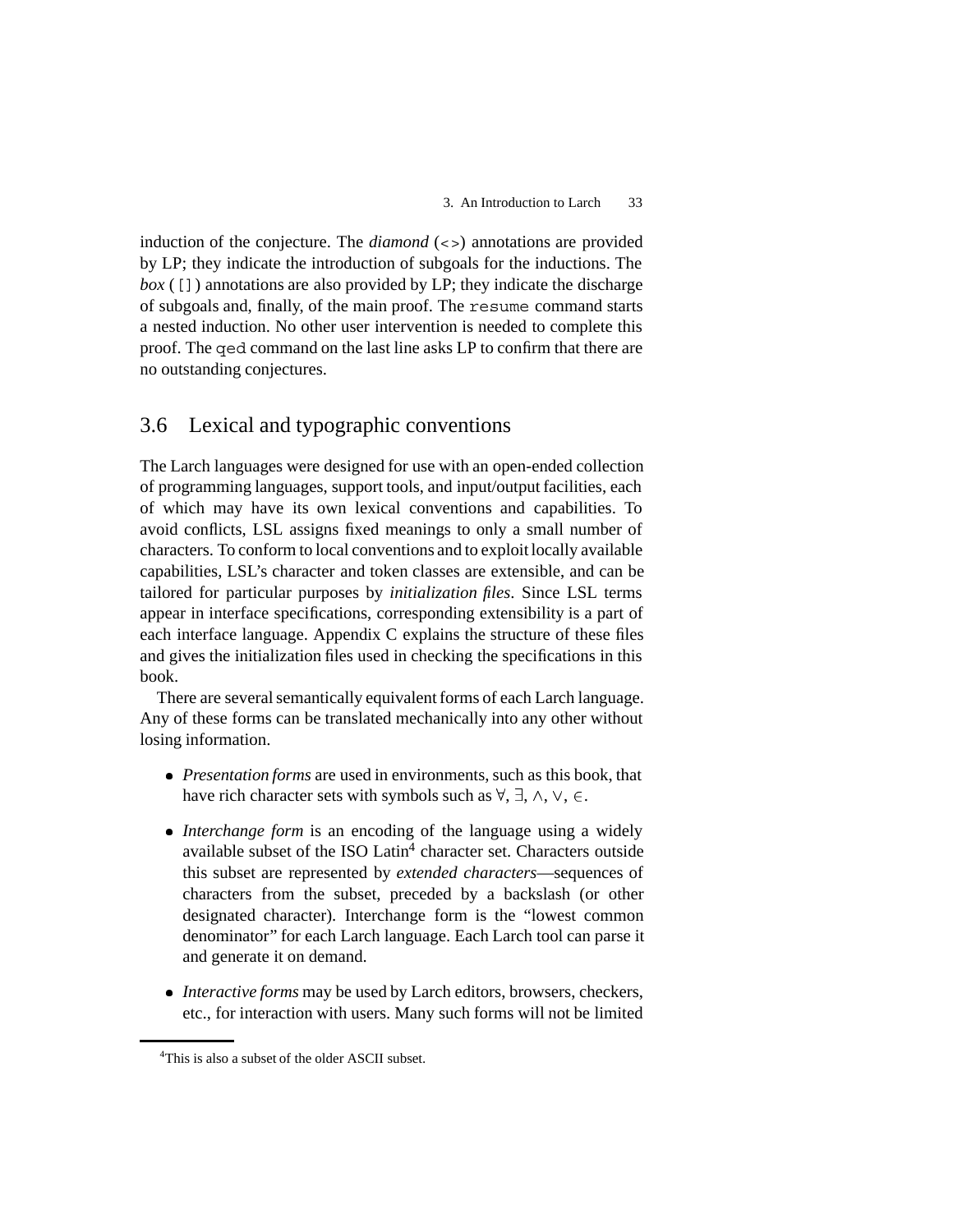## 34 3.6. Lexical and typographic conventions

to character strings for input and output (e.g., they will use menus and pointing), and some may impose additional constraints and equivalences (e.g., case folding, operator precedence).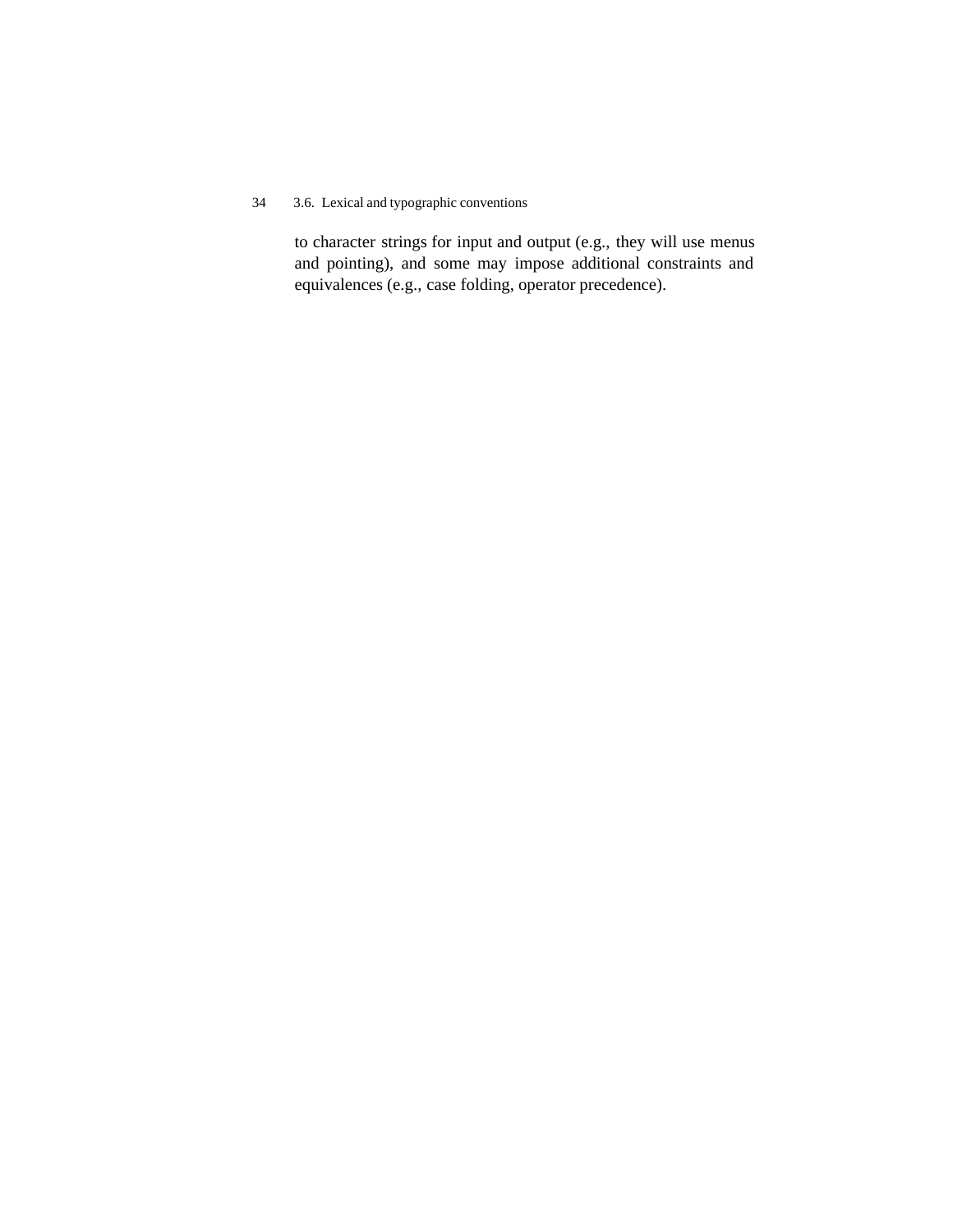# **Chapter 4**

# **LSL: The Larch Shared Language**

This chapter provides a tutorial introduction the the Larch Shared Language (LSL). It begins by systematically working through the features of the language, illustrating each with a short example. It concludes with a slightly longer example, designed to illustrate how the various features of the language can be used in concert.

## 4.1 Equational specifications

LSL's basic unit of specification is a *trait*. Consider, for example, the specification of tables that store values in indexed places, Figure 4.1. This is similar to a conventional algebraic specification, as it would be written in many languages [4, 20, 24, 96].

The trait can be referred to by its name, Table1. This should not be

```
Table1: trait
introduces
  new: \rightarrow Tabadd: Tab, Ind, Val \rightarrow Tab
    \in : Ind, Tab \rightarrow Bool
  lookup: Tab, Ind \rightarrow Val
  isEmpty: Tab \rightarrow Bool
  size: Tab \rightarrow Int
  0,1: \rightarrow Int
  \frac{1}{\sqrt{2}} + \frac{1}{\sqrt{2}} : Int, Int \rightarrow Int
asserts ∀ i, i1: Ind, val: Val, t: Tab
  \neg (i \in new);
  i \in add(t, i1, val) == i = i1 \lor i \in t;lookup(\text{add}(t, i, val), i1) ==if i = i1 then val else lookup(t, i1);
  size(new) == 0;size(add(t, i, val)) ==if i \in t then size(t) else size(t) + 1;
  isEmpty(t) == size(t) = 0
```
FIGURE 4.1. A table trait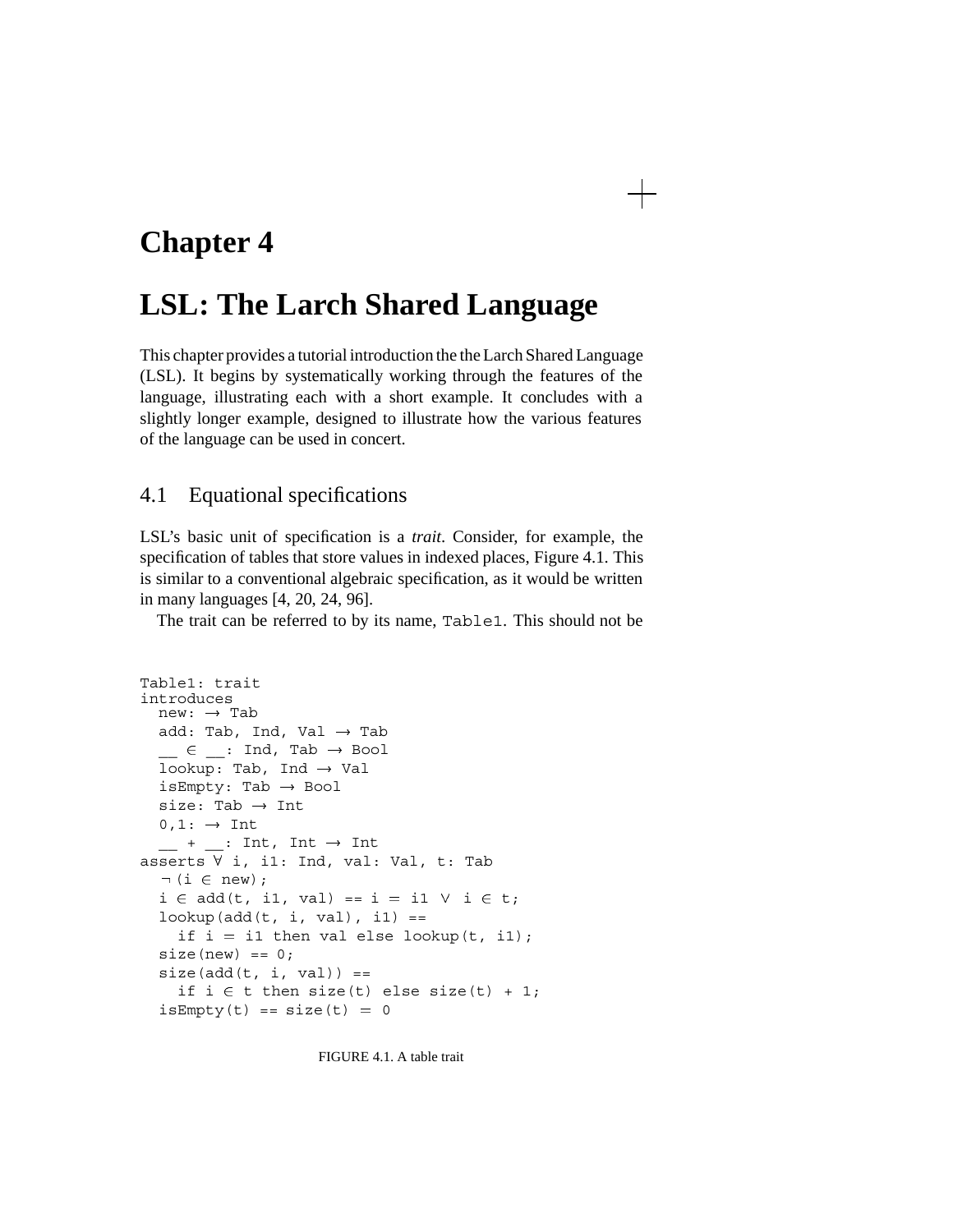#### 36 4.1. Equational specifications

confused with the name of a data abstraction (e.g., the sort Tab) or operator (e.g., lookup). The name of a trait is independent of the names that appear within it.

The part of the trait following introduces declares a list of *operators*, each with its *signature* (the *sorts* of its *domain* and *range*). As discussed in Chapter 2, an operator stands for a total function that maps a tuple of values of its domain sorts to its range sort. Every operator used in a trait must be declared; signatures are used to sort-check *terms* in much the same way as expressions are type-checked in programming languages. Sorts are denoted by identifiers and are declared implicitly by their appearance in signatures.

The remainder of this trait constrains the operators by means of *equations*. An equation consists of two terms of the same sort, separated  $by = or ==$ . The operators = and == are semantically equivalent, but have a different precedence, as discussed below.We use == as the main connective in equations. Equations of the form *term* == true can be abbreviated by simply writing *term*; thus the first equation in Table1 is an abbreviation for

```
\neg (i \in new) == true
```
Double underscores  $($ <sub>-</sub> $)$  in an operator declaration indicate that the operator will be used in *mixfix terms*. For example,  $\in$  is declared as a binary infix operator. Infix, prefix, postfix, and distributed operators (such as  $-+$ ,  $-$ ,  $-$ ,  $-$ !,  $\{-$ },  $-$ [ $-$ ], and if then else ) are integral parts of many familiar mathematical and programming notations, and their use can contribute substantially to the readability of specifications.

LSL's grammar for mixfix terms is intended to ensure that legal terms parse as readers expect—even without studying the grammar.<sup>1</sup> LSL has a simple precedence scheme for operators:

- postfix operators that consist of a dot followed by an identifier (as in field selectors, e.g., .first) bind most tightly;
- other user-defined operators and the built-in Boolean negation operator  $\neg$  bind more tightly than
- the built-in equality operators (= and  $\neq$ ), which bind more tightly than

<sup>&</sup>lt;sup>1</sup>However, writers of specifications should take pity on readers and study the grammar.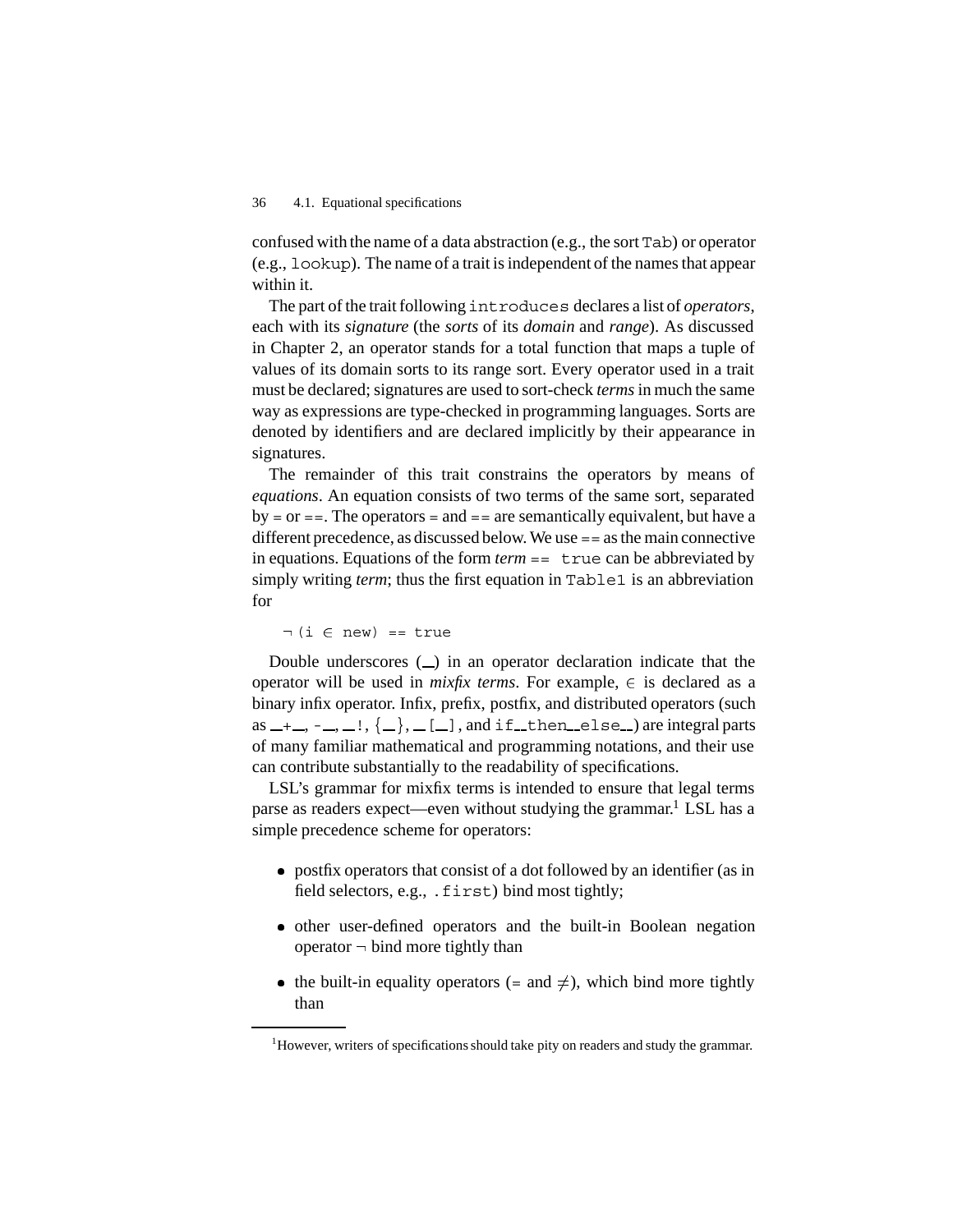- the built-in propositional connectives  $(\wedge, \vee, \text{ and } \Rightarrow)$ , which bind more tightly than
- $\bullet$  the built-in conditional connective (if then else ), which binds more tightly than
- $\bullet$  the equation connective (==).

For example, the equation  $v = x + w.a.b = y \lor z$  is equivalent to the term  $v = ((x + ((w.a).b)) = v) \vee z)$ . LSL allows unparenthesized infix terms with multiple occurrences of an operator at the same precedence level, but not different operators; it associates such terms from left to right. Fully parenthesized terms are always acceptable. Thus  $x \wedge y \wedge z$  is equivalent to  $(x \wedge y) \wedge z$ , but  $x \vee y \wedge z$ must be written as  $(x \lor y) \land z$  or as  $x \lor (y \land z)$ , depending on which is meant.

Each well-formed trait defines a *theory* (a set of sentences closed under logical consequence, see Chapter 2) in multisorted first-order logic with equality. Each theory contains the trait's assertions, the conventional axioms of first-order logic, everything that follows from them, and nothing else. This *loose* semantic interpretation guarantees that formulas in the theory follow only from the presence of assertions in the trait—never from their absence. This is in contrast to algebraic specification languages based on initial algebras [34] or final algebras [85]. Using the loose interpretation ensures that all theorems proved about an incomplete specification remain valid when it is extended.

Each trait should be *consistent:* it must not define a theory containing the equation  $true = false$ . Consistency is often difficult to prove and is undecidable in general. Inconsistency is often easier to detect and can be a useful indication that there is something wrong with a trait. Detecting inconsistencies is discussed in Chapter 7.

## 4.2 Stronger theories

Equational theories are useful, but a stronger theory is often needed, for example, when specifying an abstract type. The constructs generated by and partitioned by provide two ways of strengthening equational specifications.

A *generated by* clause asserts that a list of operators is a complete set of *generators* for a sort. That is, each value of the sort is equal to one that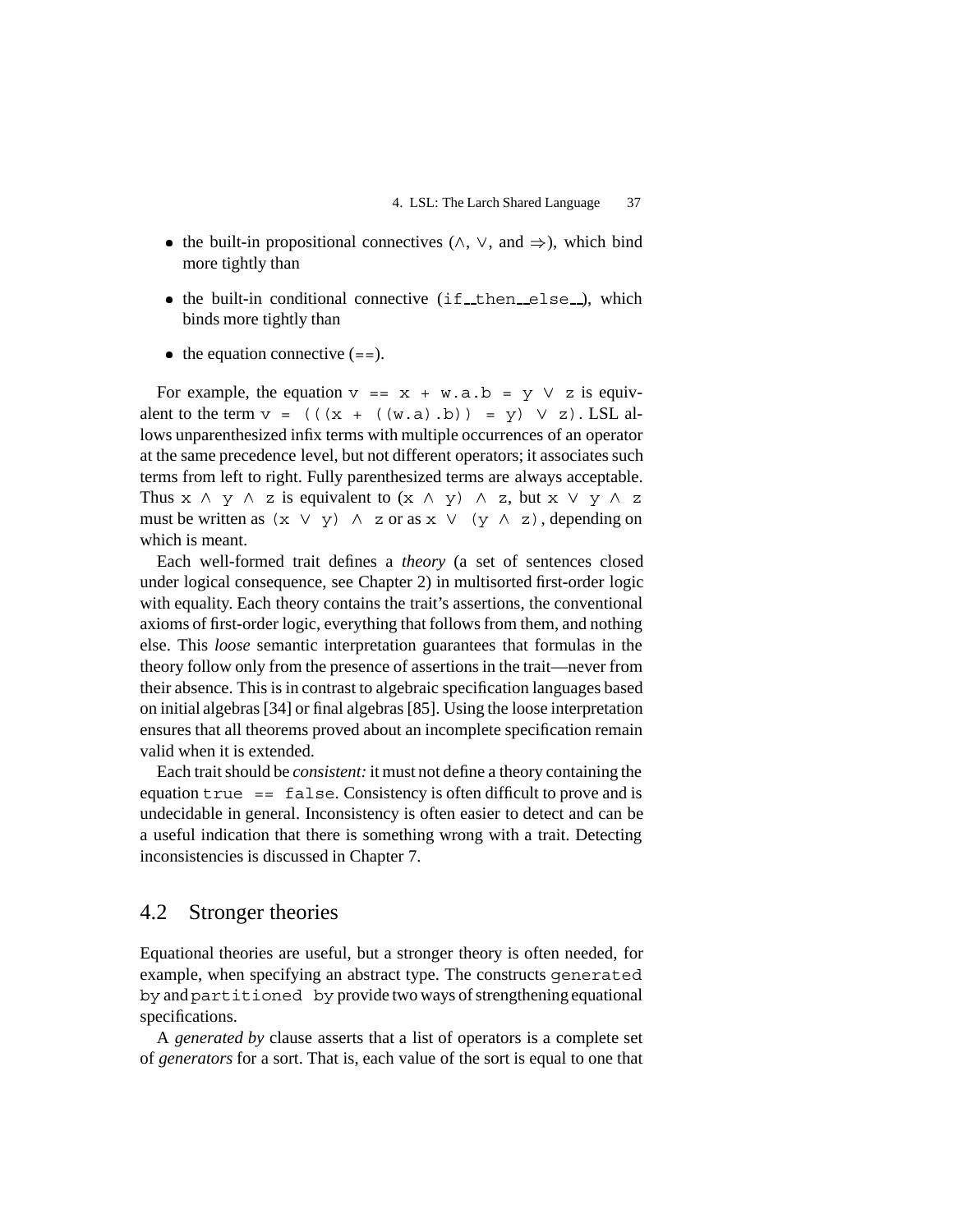#### 38 4.2. Stronger theories

can be written as a finite number of applications of just those operators, and variables of other sorts. This justifies a *generator induction schema* for proving things about the sort. For example, the natural numbers are generated by 0 and succ, and the integers are generated by 0, succ, and pred.

The assertion

Tab generated by new, add

if added to Table1, could be used to prove theorems by induction over new and add, since, according to this assertion, any value of sort Tab can be constructed from new by a finite number of applications of add. For example, to prove

 $\forall$  t:Tab, i:Ind (i  $\in$  t  $\Rightarrow$  size(t)  $>$  0)

one can do an inductive proof with the structure

Basis step:

```
\forall i:Ind (i \in new \Rightarrow size(new) > 0)
```
• Induction step:

```
-
 t:Tab, i1:ind, v1:Val
  (\forall i:Ind (i \in t \Rightarrow size(t) > 0)
     \Rightarrow (\forall i:Ind (i \in add(t, i1, v1)
              \Rightarrow size(add(t, i1, v1)) > 0)))
```
A *partitioned by* clause asserts that a list of operators constitutes a complete set of *observers* for a sort. That is, all distinct values of the sort can be distinguished using just those operators. Terms that are not distinguishable using any of them are therefore equal. For example, sets are partitioned by  $\in$ , because sets that contain the same elements are equal. Each partitioned by clause is a new axiom that justifies a deduction rule for proofs about values of the sort. For example, the assertion

Tab partitioned by  $\in$ , lookup

adds the deduction rule

 $\forall$  i1:ind (i1  $\in$  t1 = i1  $\in$  t2),  $\forall$  i1:ind (lookup(t1, i1) = lookup(t2, i1))) ----------------------------  $t1 = t2$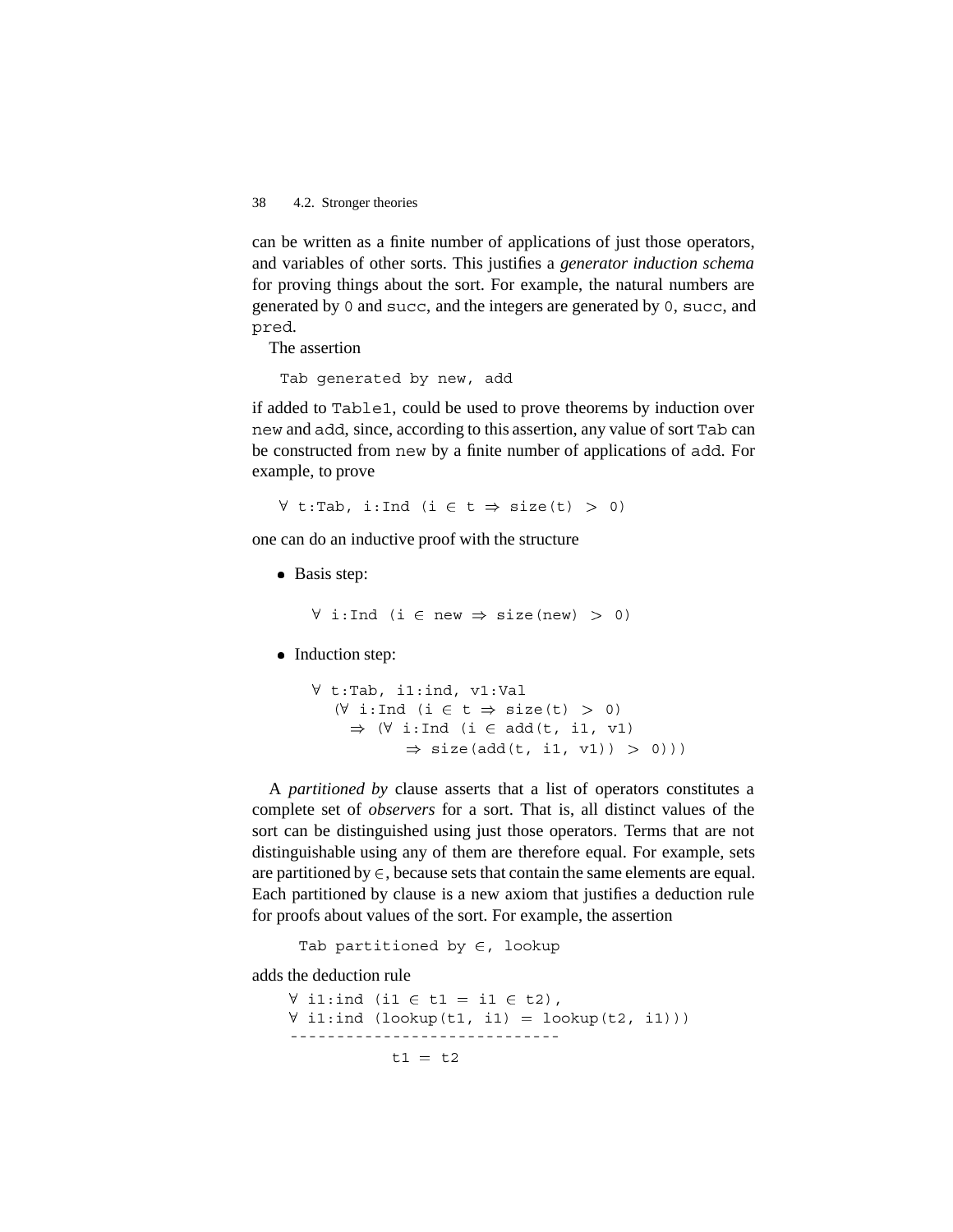If added to Table1 this partitioned by clause could be used to derive theorems that do not follow from the equations alone. For example, to prove the commutativity of add of the same value,

```
-
 t:Tab, i,i1:Ind, v Val
   (add(add(t, i, v), i1, v) = add(add(t, il, v), i, v))
```
one discharges the two subgoals

```
-
 i2:ind
  (i2 \in add(add(t, i, v), ii, v))= i2 \in add(add(t, i1, v), i, v)) i2:ind
  (lookup(add(add(t, i, v), i1, v), i2) = lookup(add(add(t, i1, v), i, v), i2))
```
## 4.3 Combining traits

Table1 contains three operators that it does not define: 0, 1, and +. Without more information about these operators, the definition of size is not particularly useful. We could add assertions to Table1 to define these operators. However, it is often better to specify such operators in a separate trait that is included by reference. This makes the specification more structured and makes it easier to reuse existing specifications, such as the traits given in Appendix A. We might remove the explicit introductions of these operators in Table1, and instead add an *external reference* to the trait Integer (page 163):

```
includes Integer
```
which not only introduces the operators, but also defines their properties.

The theory associated with an including trait is the theory associated with the union of its introduces and asserts clauses with those of its included traits.

It is often convenient to combine several traits dealing with different aspects of the same operator. This is common when specifying something that is not easily thought of as a data type. Consider, for example, the specifications of properties of relations in Figure 4.2. The trait equivalence1 has the same associated theory as the less structured trait equivalence2.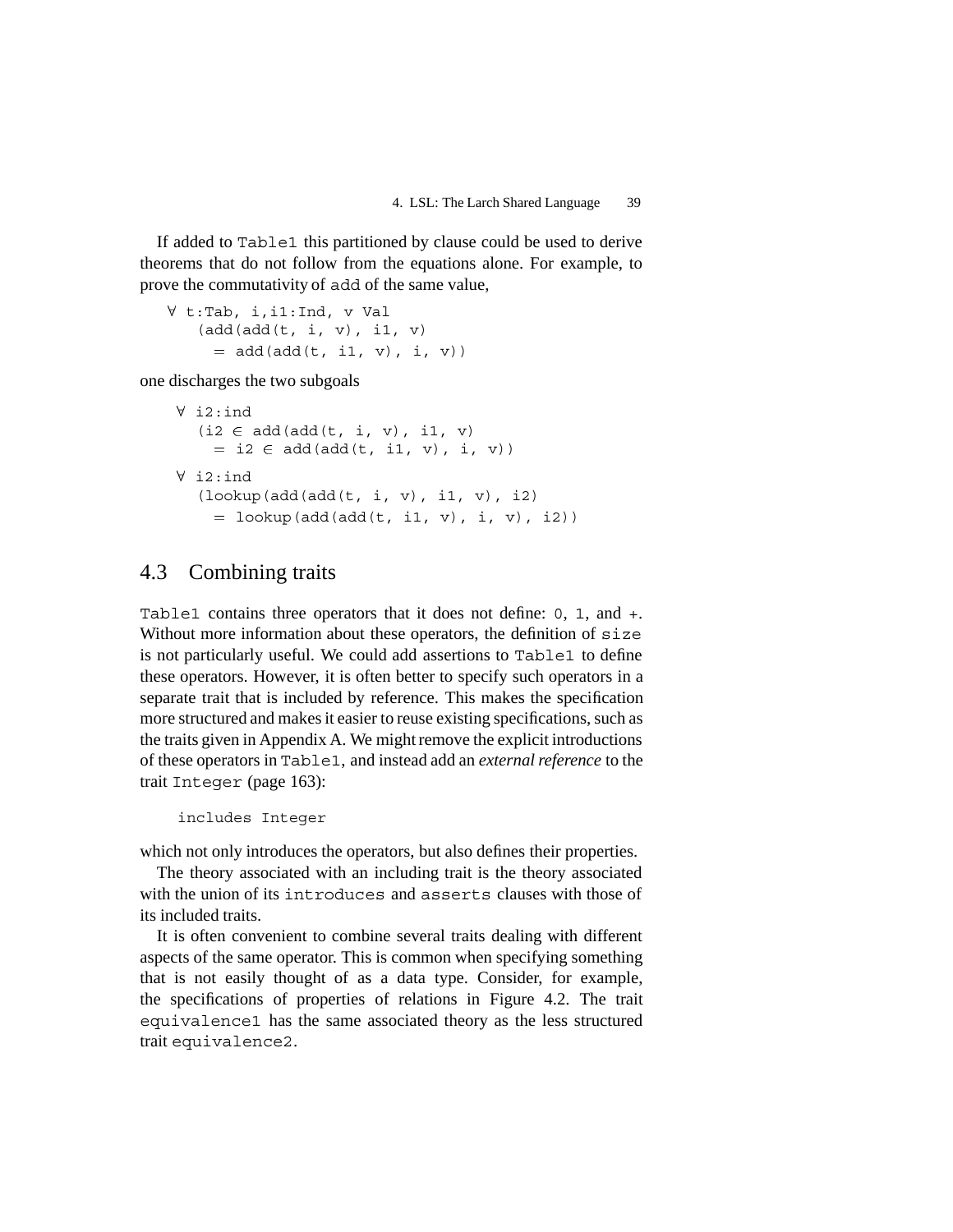40 4.3. Combining traits

```
reflexive: trait
   introduces _ \circ _: T, T \rightarrow Bool
   asserts \forall x: T
      \mathbf{x}~\diamond~\mathbf{x}symmetric: trait
 introduces \_\diamond \_\colon T, T \to Bool
   asserts \forall x, y: T
     x \circ y == y \circ xtransitive: trait
   introduces \diamond : T, T \rightarrow Bool
   asserts \forall x, y, z: T
      (\mathtt{x}\ \diamond\ \mathtt{y}\ \wedge\ \mathtt{y}\ \diamond\ \mathtt{z})\ \Rightarrow\ \mathtt{x}\ \diamond\ \mathtt{z}equivalence1: trait
   includes reflexive, symmetric, transitive
equivalence2: trait
   introduces _ \circ _: T, T \rightarrow Bool
   asserts \forall x, y, z: T
     x \circ x;x \circ y == y \circ x;(x \circ y \land y \circ z) \Rightarrow x \circ z
```
FIGURE 4.2. Specifications of kinds of relations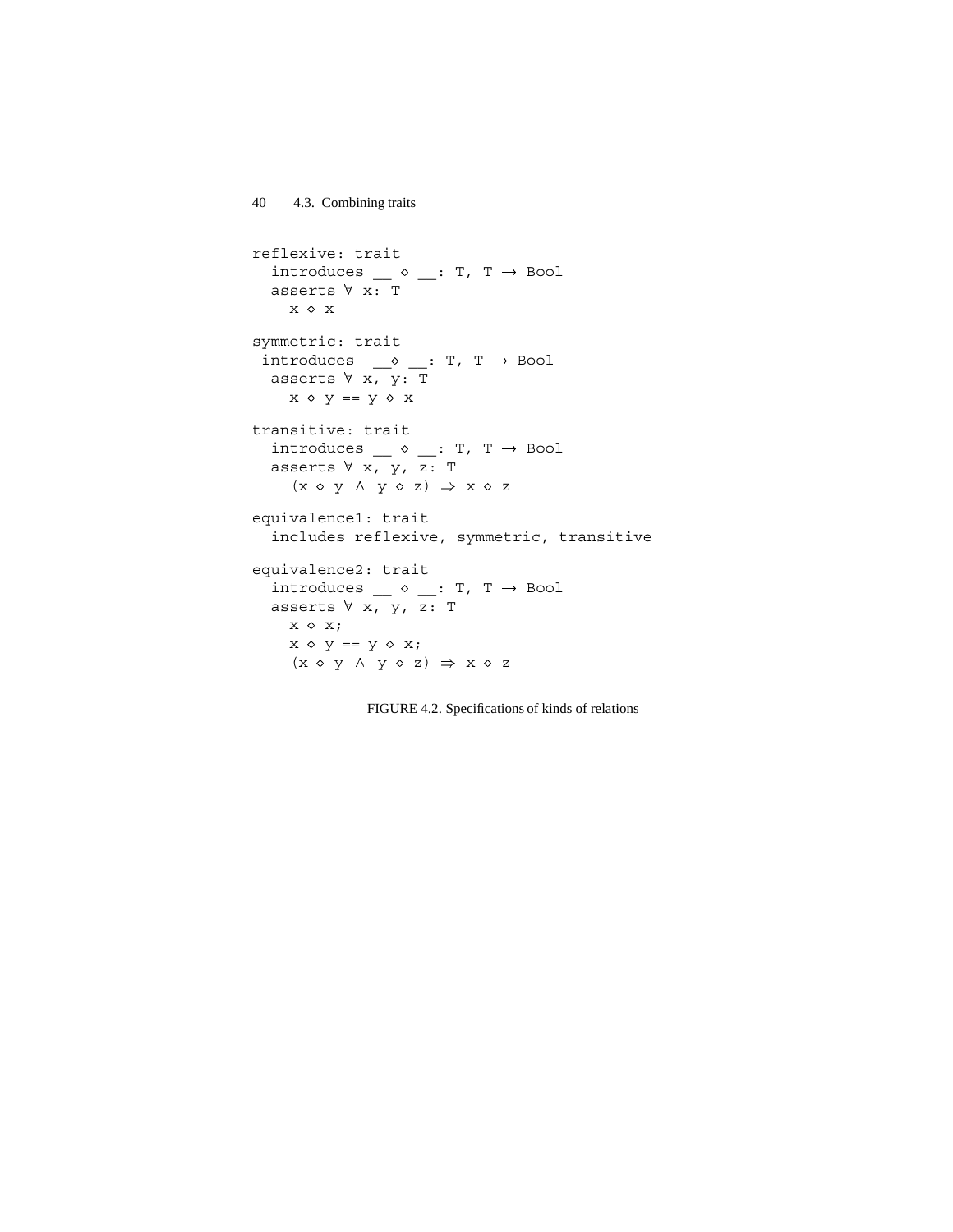```
equivalence: trait
  includes
     (reflexive, symmetric, transitive) (\equiv for \diamond)
```
FIGURE 4.3. An example of renaming

## 4.4 Renaming

The trait equivalence1 relies heavily on the use of the same operator symbol,  $\Diamond$ , and the same sort identifier, T, in the three included traits. In the absence of such happy coincidences, renaming can be used to make names coincide, to keep them from coinciding, or simply to replace them with more suitable names, as in Figure 4.3, where  $\diamond$  is replaced by a more customary symbol for an equivalence relation.

In general, the phrase *Tr*(*name1* for *name2*) stands for the trait *Tr* with every occurrence of *name2* (which must be either a sort or an operator) replaced by *name1*. If *name2* is a sort, this renaming changes the signatures of all of the operators in *Tr* in whose signatures *name2* appears.

The two specifications in Figure 4.4 have the same theory. Note that the infix operator  $\equiv$   $\equiv$  was replaced by the operator defined, and that the operator lookup was replaced by the mixfix operator  $\lfloor \cdot \rfloor$ . All renamings preserve the order of operands.

Any sort or operator in a trait can be renamed when that trait is referenced in another trait. Some, however, are more likely to be renamed than others. It is often convenient to single these out so that they can be renamed positionally. For example, if the header for the trait had been

SparseArray(Val, Arr): trait

the reference

```
includes SparseArray(Int, IntArr)
```
would be equivalent to

includes SparseArray(Int for Val, IntArr for Arr)

## 4.5 Stating intended consequences

It is not possible to prove the "correctness" of a specification, because there is no absolute standard against which to judge correctness. But since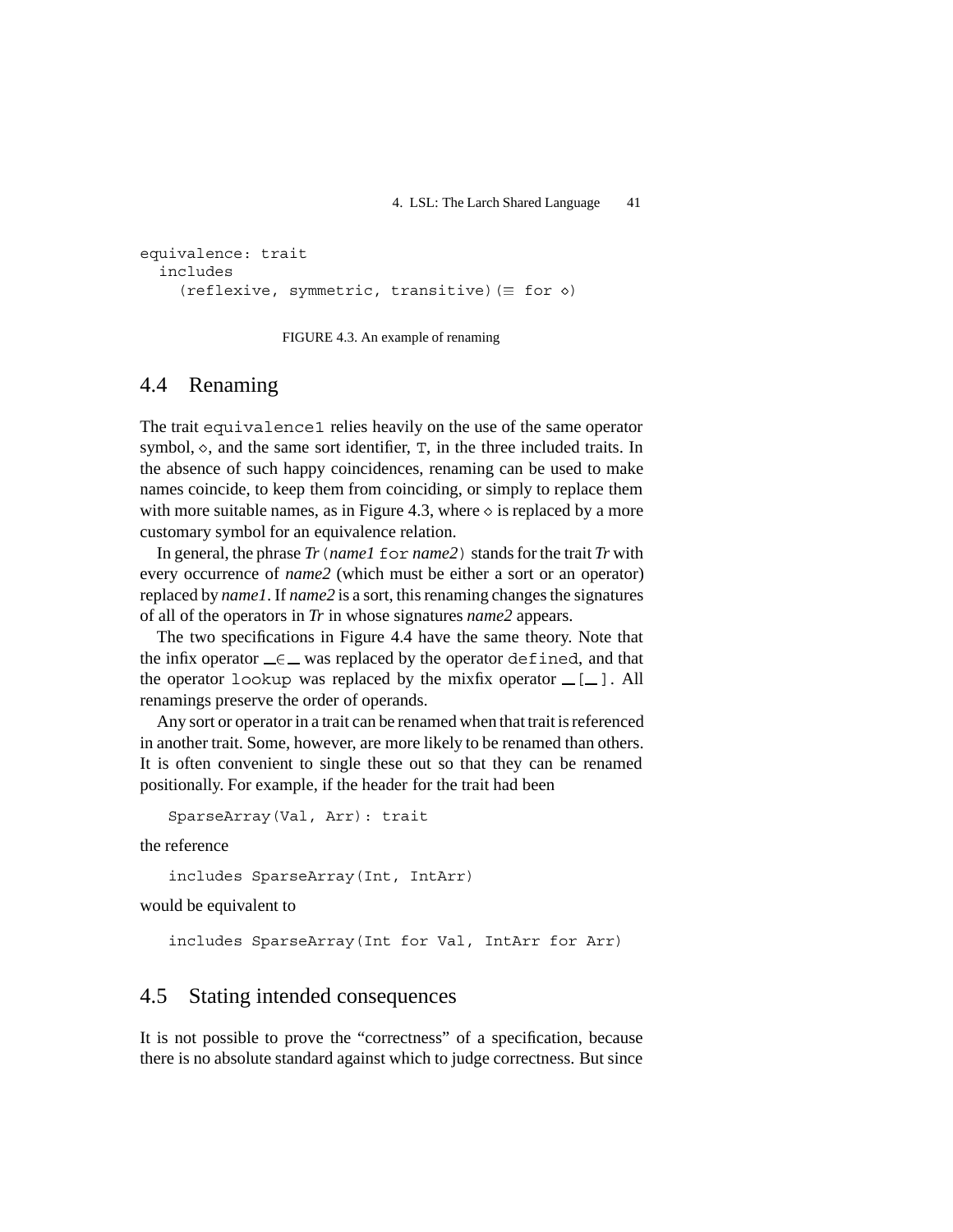```
SparseArray: trait
  includes Table1(Arr for Tab, defined for \in,
      assign for add, [] for lookup, Int for Ind)
SparseArrayExpanded: trait
  introduces
    new:  Arr
    assign: Arr, Int, Val \rightarrow Arr
    defined: Int, Arr \rightarrow Bool
     [\_]: Arr, Int \rightarrow Val
    \overline{\text{isEmpty: Arr}} \rightarrow \text{Bool}size: Arr Int
    0, 1: \rightarrow Int
    + : Int, Int \rightarrow Int
asserts ∀ i, i1: Int, val: Val, t: Arr
   defined(i, new);
  defined(i, assign(t, il, val)) ==i = i1 \vee \text{defined}(i, t);
  assign(t, i, val)[i1] ==
                        if i = i1 then val else t[i1];
  size(new) == 0;size(assign(t, i, val)) ==if defined(i, t) then size(t) else size(t) + 1;
  isEmpty(t) == size(t) = 0
```
42 4.5. Stating intended consequences

FIGURE 4.4. Two specifications of sparse arrays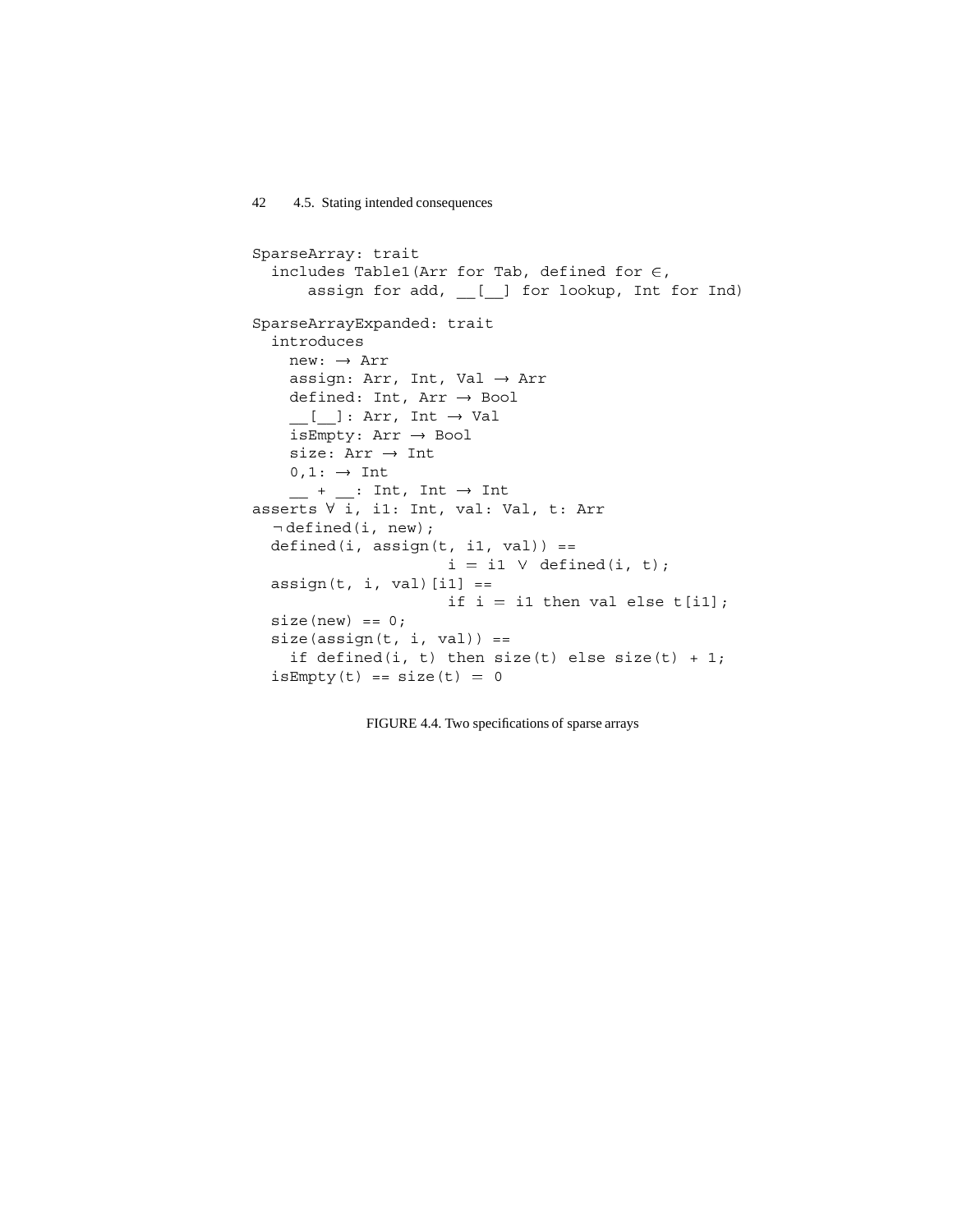specifications can contain errors, specifiers need help in locating them. LSL specifications cannot, in general, be executed, so they cannot be tested in the way that programs are commonly tested. LSL sacrifices executability in favor of brevity, clarity, flexibility, generality, and abstraction. To compensate, it provides other ways to check specifications.

This section briefly describes ways in which specifications can be augmented with redundant information to be checked during validation. Chapter 7 discusses the use of LP, the Larch proof assistant, in specification debugging.

Checkable properties of LSL specifications fall into three categories: *consistency*, *theory containment*, and *completeness*. As discussed earlier, the requirement of consistency means that any trait whose theory contains the equation  $true = false$  is illegal.

*Implies clauses* make claims about theory containment. Suppose we think that a consequence of the assertions of SparseArray is that no array with a defined element is empty. To formalize this claim, we could add to SparseArray

```
implies V a: Arr, i: Int
   defined(i, a) \Rightarrow \neg isEmpty(a)
```
The theory to be implied can be specified using the full power of LSL, including equations, generator clauses, partitioning clauses, and references to other traits. Attempting to verify that such a theory actually is implied can be helpful in error detection, as discussed in Chapter 7. Implications also help readers confirm their understanding. Finally, they can provide useful lemmas that will simplify reasoning about specifications that use the trait.

LSL does not require that each trait define a *complete theory*, that is, one in which each sentence is either true or false. Many finished specifications (intentionally) do not fully define all their operators. Furthermore, it can be useful to check the completeness of some definitions long before finishing the specification they are part of. Therefore, instead of building in a single test of completeness that is applied to all traits, LSL provides a way to include within a trait specific checkable claims about completeness, using converts clauses.

Adding the claim

implies converts isEmpty

to Table1 says that the trait's axioms fully define isEmpty. This means that, if the interpretations of all the other operators are fixed, there is only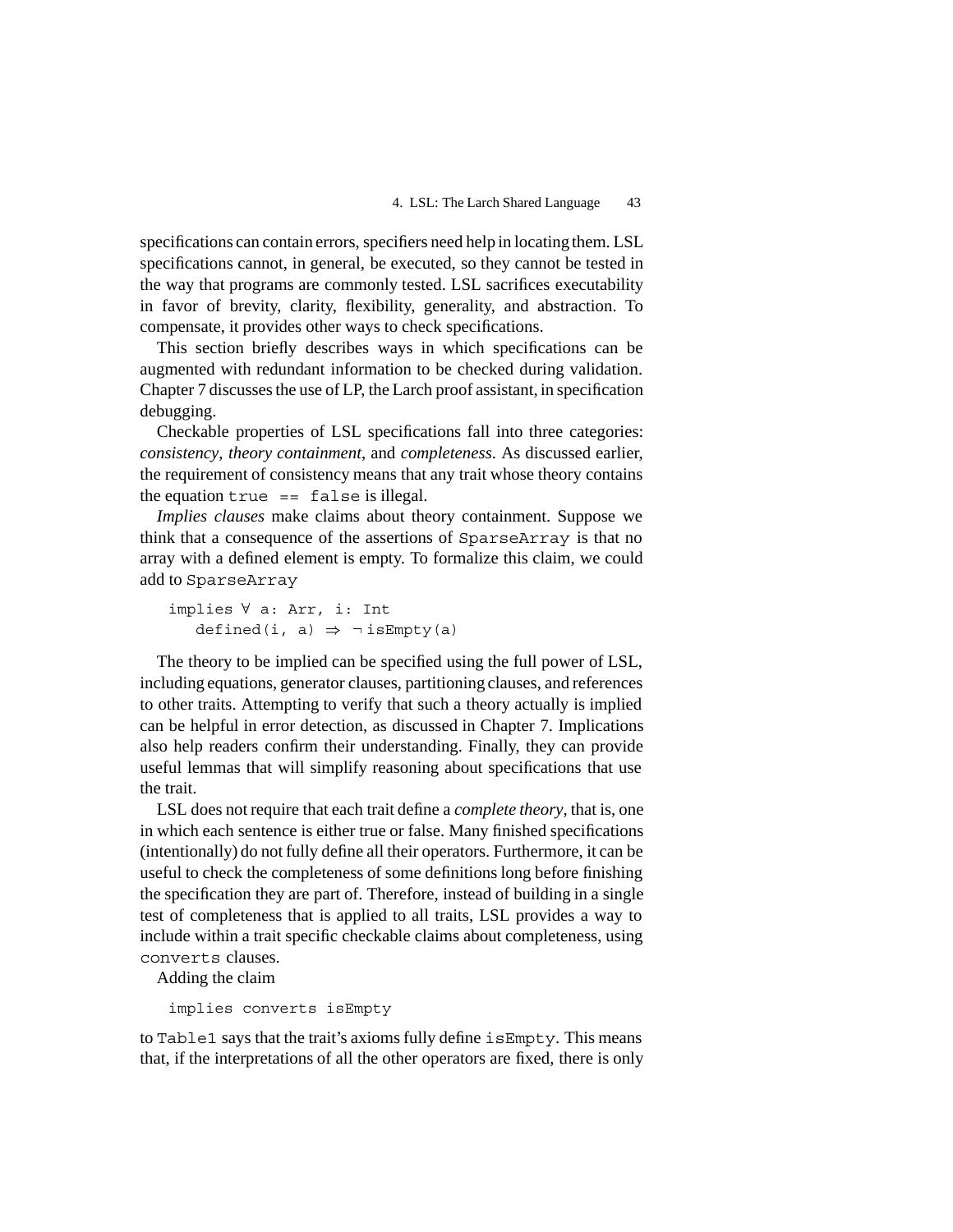### 44 4.6. Recording assumptions

one interpretation of isEmpty that satisfies the axioms. (A more complete discussion of the meaning of converts is contained in Section 7.1.)

The stronger claim

implies converts isEmpty, lookup

however, cannot be verified, because the meaning of terms of the form lookup(new, i) is not defined by the trait. This incompleteness in Table1 could be resolved by adding another axiom to the trait, perhaps

lookup(new, i) == errorVal

But it is generally better not to add such axioms. The specifier of Table1 should not be concerned with whether the sort Val has an errorVal and should not be required to introduce irrelevant constraints on lookup. Extra axioms give readers more details to assimilate; they may preclude useful specializations of a general specification; sometimes there simply is no reasonable axiom that would make an operator convertible (consider division by 0).

LSL provides an exempting clause that lists terms that are not claimed to be defined. $2$  The claim

implies converts isEmpty, lookup exempting  $\forall$  i: Ind lookup (new, i)

means that isEmpty and lookup are fully defined by the trait's axioms plus interpretations of the other operators and of all terms of the form lookup(new, i). This is provable from the specification of Table1.

## 4.6 Recording assumptions

Many traits are suitable for use only in certain contexts. Just as we write preconditions that document when a procedure may properly be called, we write *assumptions* in traits that document when a trait may properly be included. As with preconditions, assumptions impose a proof obligation on the client, and may be presumed within the trait containing them.

It is useful to construct general specifications that can be specialized in a variety of ways. Consider, for example, the specification in Figure 4.5. We might specialize this to IntegerBag by renaming E to Int and

<sup>&</sup>lt;sup>2</sup>This is different from "that are claimed not to be defined."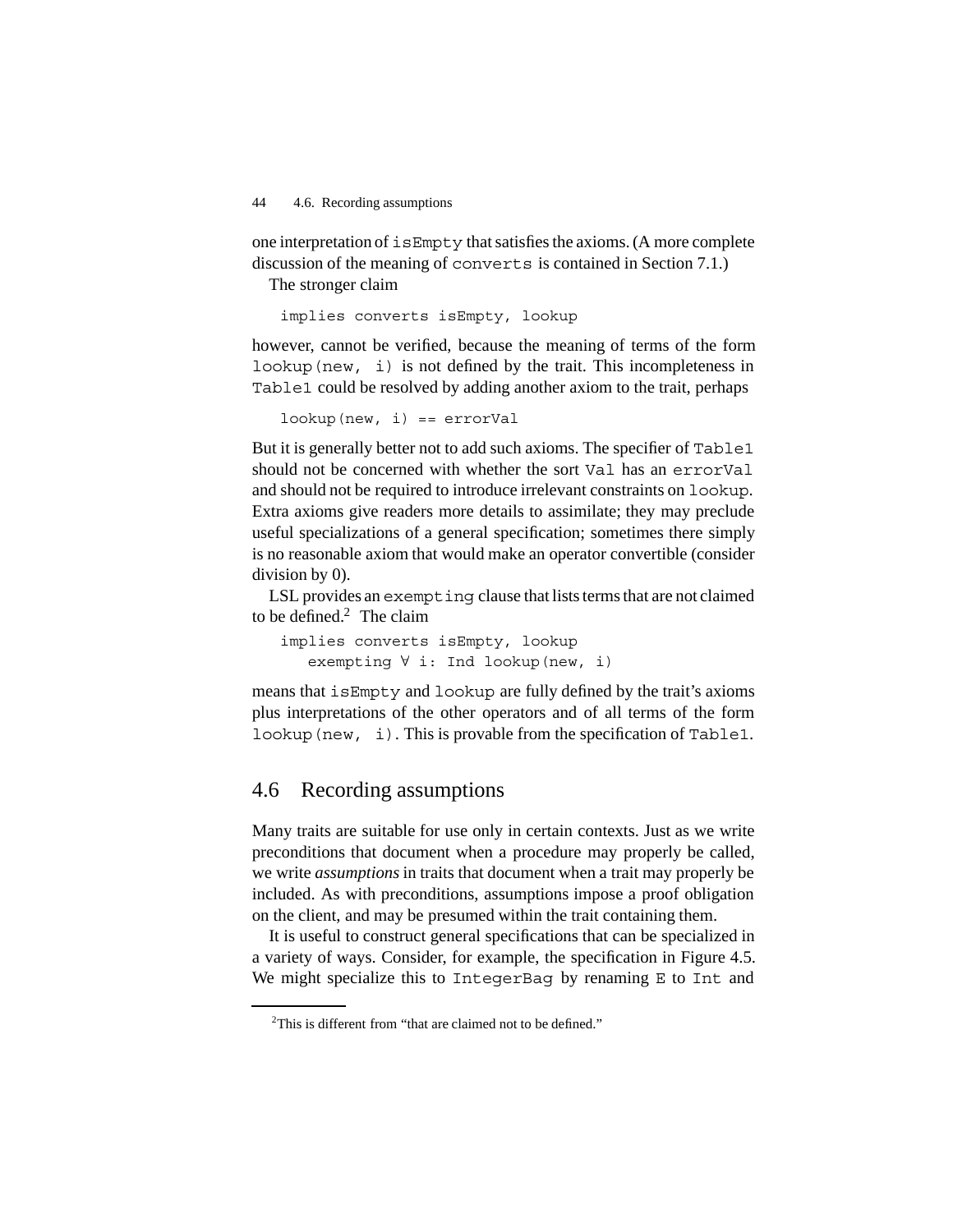```
Bag0(E): trait
  introduces
    \{\}\colon \rightarrow Binsert, delete: E, B \rightarrow B\_ \in \_ : \mathbb{E}, \mathbb{B} \to \mathbb{B}ool
  asserts
    B generated by { }, insert
    B partitioned by delete, \in-
 b: B, e, e1, e2: E
       delete(e, {}) = = {};
       delete(e1, insert(e2, b)) ==if e1 = e2 then b
         else insert(e2, delete(e1, b));
       \neg (e \in { });
       e1 \in insert(e2, b) == e1 = e2 \vee e1 \in b
```
FIGURE 4.5. A specification of bags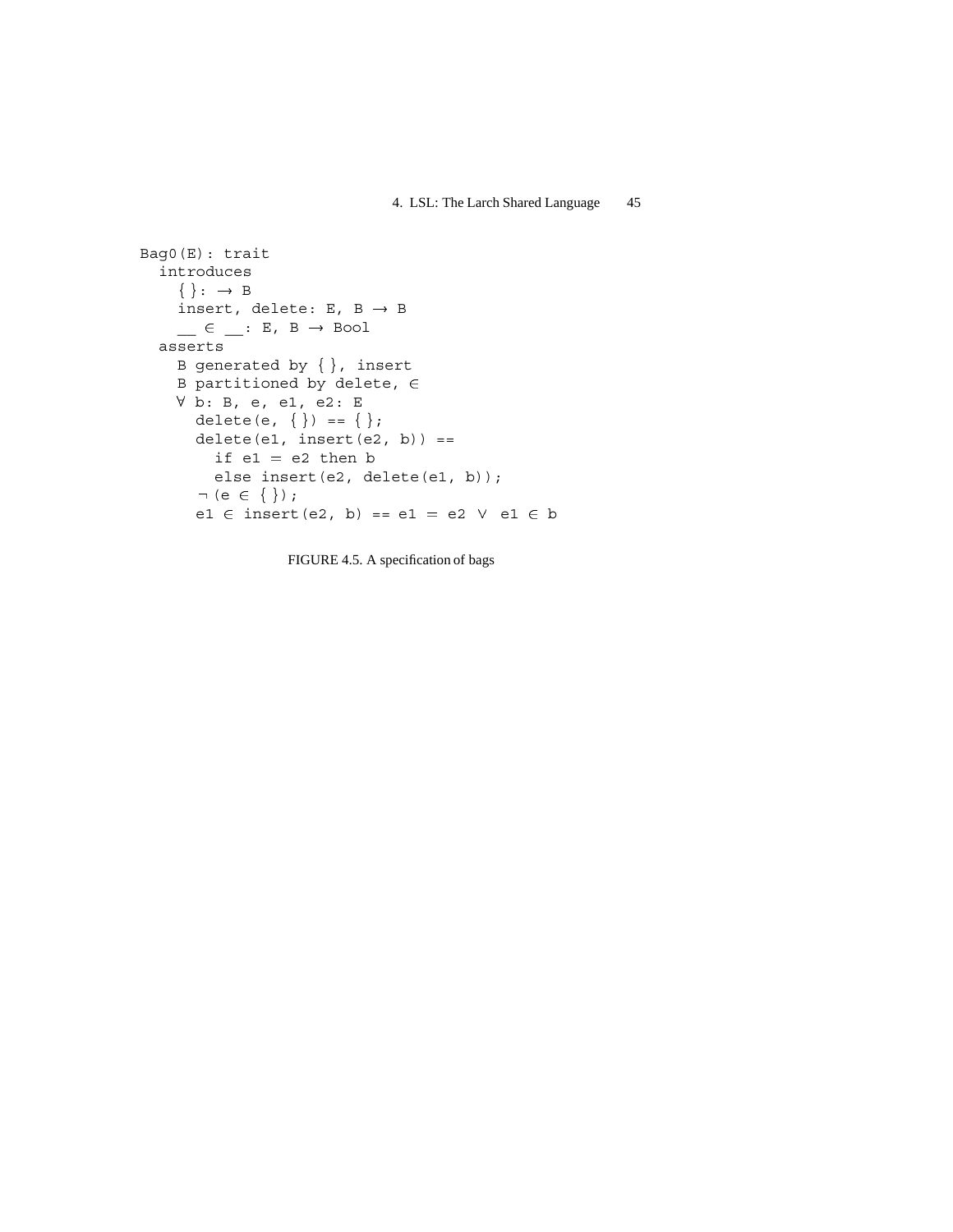46 4.6. Recording assumptions

```
Bag1(E): trait
  includes Bag0, Integer
  introduces
    rangeCount: E, E, B \rightarrow Int
     \angle \leq \bot: E, E \rightarrow Bool
  asserts \forall e1, e2, e3: E, b: B
    rangeCount (e1, e2, \{\}\ == 0;
    rangeCount(e1, e2, insert(e3, b)) ==
       rangeCount(e1, e2, b)
         + (if e1 < e3 \land e3 < e2 then 1 else 0)
```
FIGURE 4.6. A specialization of Bag0

including it in a trait in which operators dealing with Int are specified, for example,

```
IntegerBag: trait
 includes Integer, Bag0(Int)
```
The interactions between Integer and Bag0 are limited. Nothing in Bag0 depends on any particular operators being introduced in including traits, let alone their having any special properties. Therefore Bag0 needs no assumptions.

Consider, however, extending Bag0 to Bag1 by adding an operator, rangeCount, to count the number of entries in a B that lie between two values, as in Figure 4.6.

As written, Bag1 says nothing about the properties of the < operator. But it probably doesn't make sense in any specialization unless  $\lt$  provides an ordering on the values of sort E. We cannot define < within Bag1, because it will depend on the trait using Bag1. What we need is an *assumes clause*, as in Figure 4.7.

Since Bag2 may presume its assumptions, its (local) theory is the same as if TotalOrder(E), page 194, had been included rather than assumed; Bag2 inherits all the introductions and assertions of TotalOrder. Therefore, the assumption of TotalOrder can be used to derive various properties of Bag2, for example, that rangeCount is monotonic in its second argument, as claimed in the implies clause.

The difference between assumes and includes appears when Bag2 is used in another trait. Whenever a trait with assumptions is included or assumed, its assumptions must be *discharged*. For example, in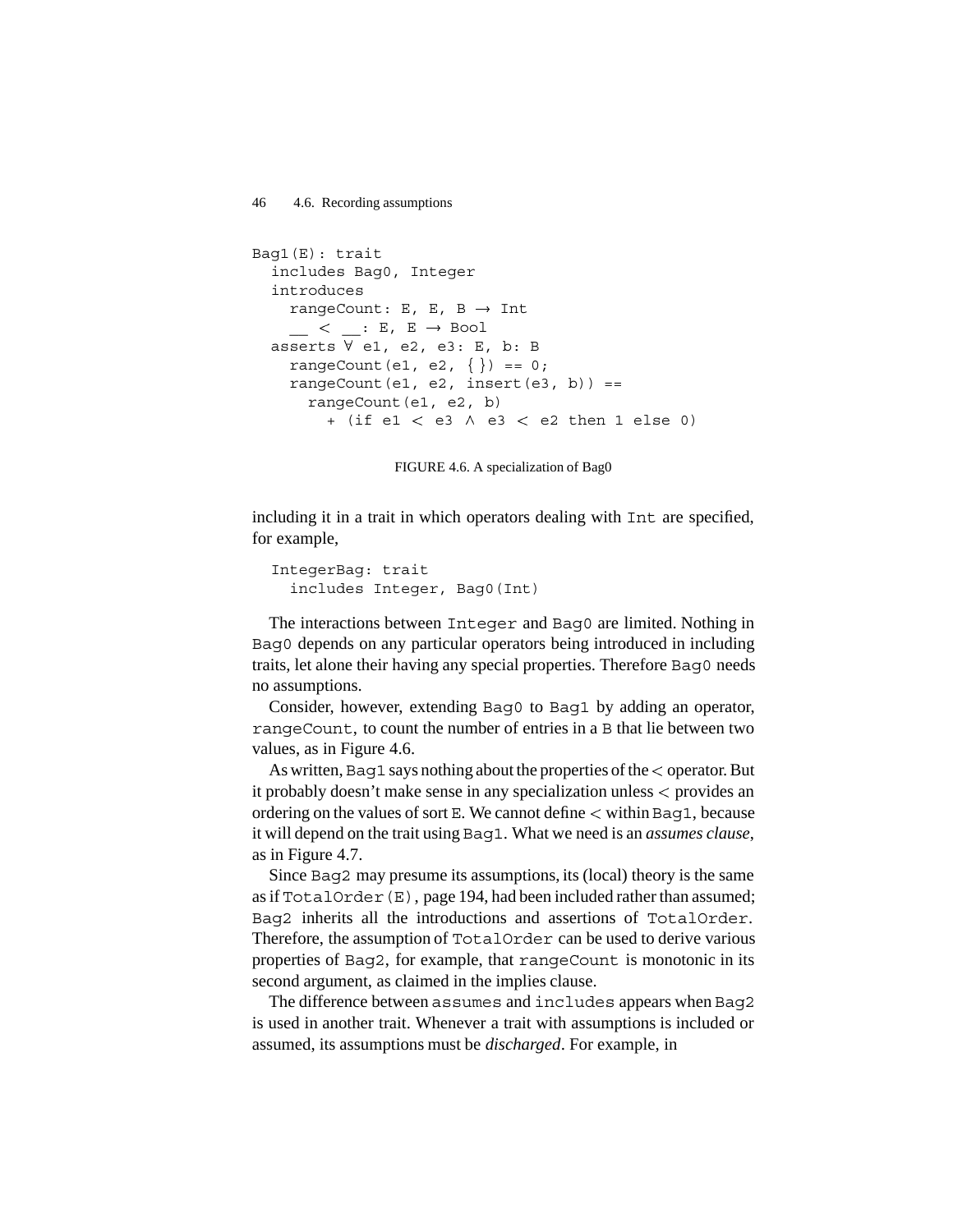```
Bag2(E): trait
  assumes TotalOrder(E)
  includes Bag0, Integer
  introduces rangeCount: E, E, B \rightarrow Int
  asserts \forall e1, e2, e3: E, b: B
    rangeCount (e1, e2, \{ \}) == 0;
    rangeCount(e1, e2, insert(e3, b)) ==
      rangeCount(e1, e2, b)
         + (if e1 < e3 \land e3 < e2 then 1 else 0)
  implies \forall e1, e2, e3: E, b: B
    e1 \leq e2 \RightarrowrangeCount(e3, e1, b) \leq rangeCount(e3, e2, b)
```
FIGURE 4.7. An example of an assumption

```
IntegerBag1: trait
  includes Integer, Bag2(Int)
```
the assumption to be discharged is that the (renamed) theory associated with TotalOrder is a subset of the theory associated with the rest of IntegerBag1 (i.e., Integer). When a trait includes a trait with assumptions, it is often possible to confirm that these assumptions are *syntactically discharged* by noticing that the same traits are assumed or included by the including trait. For example, the Integer trait, page 163 directly includes TotalOrder. A more complete discussion of how assumptions are discharged is contained in Chapter 7.

## 4.7 Built-in operators and overloading

In our examples, we have freely used the predicate connectives defined in Chapter 2. We have also used some heavily overloaded and apparently unconstrained operators: if \_then\_else\_, =, and  $\neq$ . These operators are built into the language. This allows them to have appropriate syntactic precedence. More importantly, it guarantees that they have consistent meanings in all LSL specifications, so readers can rely on their intuitions about them.

Similarly, LSL recognizes decimal numbers, such as 0, 24, and 1992, without explicit declarations and definitions. In principle, each literal could be defined within LSL, but such definitions are not likely to advance anyone's understanding of the specification. DecimalLiteral,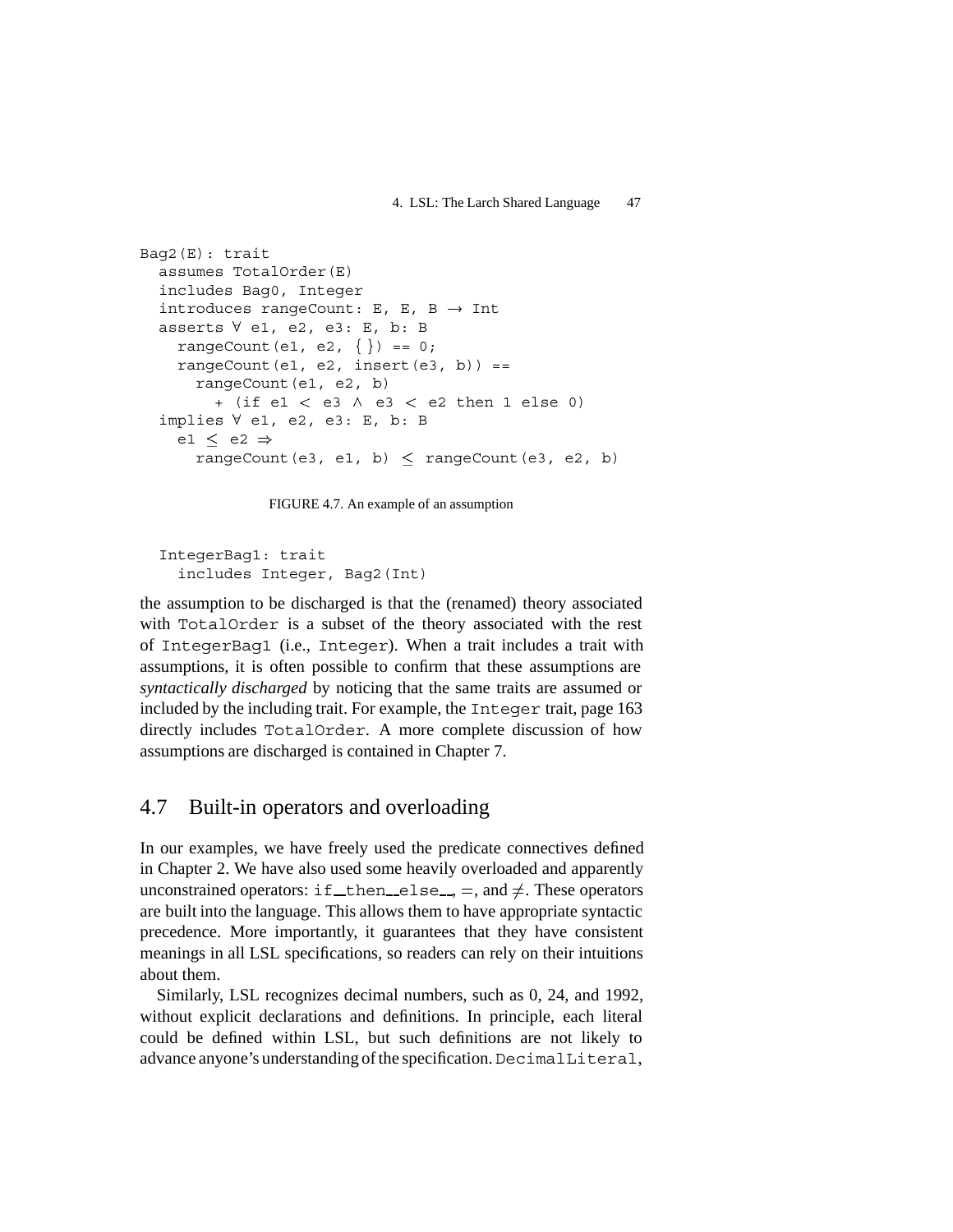#### 48 4.7. Built-in operators and overloading

```
OrderedString(E, Str): trait
  assumes TotalOrder(E)
   includes DerivedOrders(Str)
   introduces
     empty: \rightarrow Str\begin{array}{c} \begin{array}{c} \end{array} \end{array} - \begin{array}{c} \end{array} : E, Str \rightarrow Str
      \frac{1}{2} \leq \frac{1}{2}: Str, Str \rightarrow Bool
  asserts
     Str generated by empty, -|
      -
 e, e1: E, s, s1: Str
        empty < (e - | s);\neg (s < empty);
         (e - | s) < (e1 - | s1) ==e \lt e1 \vee (e = e1 \land s \lt s1)implies TotalOrder(Str)
```
FIGURE 4.8. An example of overloading

page 164 is a predefined quasi-trait that implicitly defines all the numerals that appear in a specification.

In addition to the built-in overloaded operators and numbers, LSL provides for user-defined overloadings. Each operator must be declared in an introduces clause and consists of an identifier (e.g., empty) or operator symbol (e.g.,  $-\leq$  ) and a signature. The signatures of most occurrences of overloaded operators are deducible from context. Consider, for example, Figure 4.8.<sup>3</sup> The operator symbol  $\lt$  is used in the last equation to denote two different operators, one relating terms of sort Str, and the other, terms of sort E, but their contexts determine unambiguously which is which.

LSL provides notations for disambiguating an overloaded operator when context does not suffice. Any subterm of a term can be qualified by its sort. For example,  $a: S$  in  $a: S = b$  explicitly indicates that a is of sort S. Furthermore, since the two operands of  $=$  must have the same sort, this qualification also implicitly defines the signatures of = and b. The last axiom in Figure 4.8 could also be written as

 $(e - | s):Str < (e1 - | s1):Str ==$  $e: E \leq e1: E \vee (e = e1 \wedge s: Str \leq sl:Str)$ 

<sup>&</sup>lt;sup>3</sup>DerivedOrders is in Appendix A, page195. It relates the ordering relations  $\leq, \geq,$  $\lt$ , and  $>$  to each other.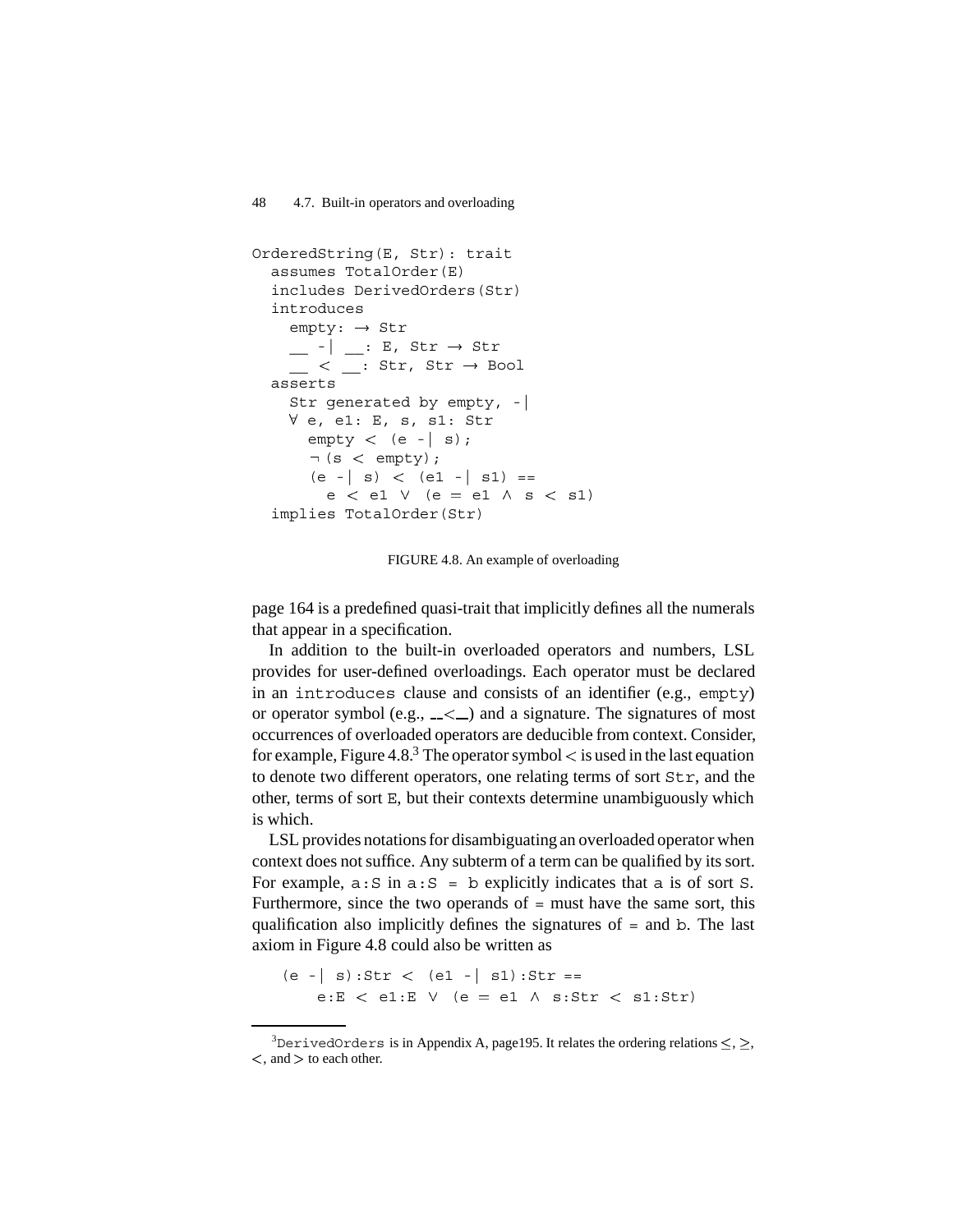4. LSL: The Larch Shared Language 49

```
introduces
  cold, warm, hot: \rightarrow Temp
 succ: Temp \rightarrow Temp
asserts
  Temp generated by cold, warm, hot
  equations
    cold \neq warm;
    cold \neq hot;
    warm \neq hot;
    succ(cold) == warm;succ(warm) == hot
```
FIGURE 4.9. Expansion of an enumeration shorthand

Outside of terms, overloaded operators can be disambiguated by directly affixing their signatures, for example

 $implies$  converts  $\lt$ :Str, Str $\rightarrow$ Bool

## 4.8 Shorthands

Enumerations, tuples, and unions provide compact, readable representations for common kinds of theories. They are syntactic shorthands for things that could be written in LSL without them.

## **ENUMERATIONS**

The enumeration shorthand defines a finite ordered set of distinct constants and an operator that enumerates them. For example,

```
Temp enumeration of cold, warm, hot
```
is equivalent to including a trait with the body appearing in Figure 4.9.

## TUPLES

The tuple shorthand is used to introduce fixed-length tuples, similar to records in many programming languages. For example,

```
C tuple of hd: E, tl: S
```
is equivalent to including a trait with the body appearing in Figure 4.10. Each field name (e.g., hd) is incorporated in two distinct operators (e.g.,  $hd:C\rightarrow E$  and set  $hd:C, E\rightarrow C$ ).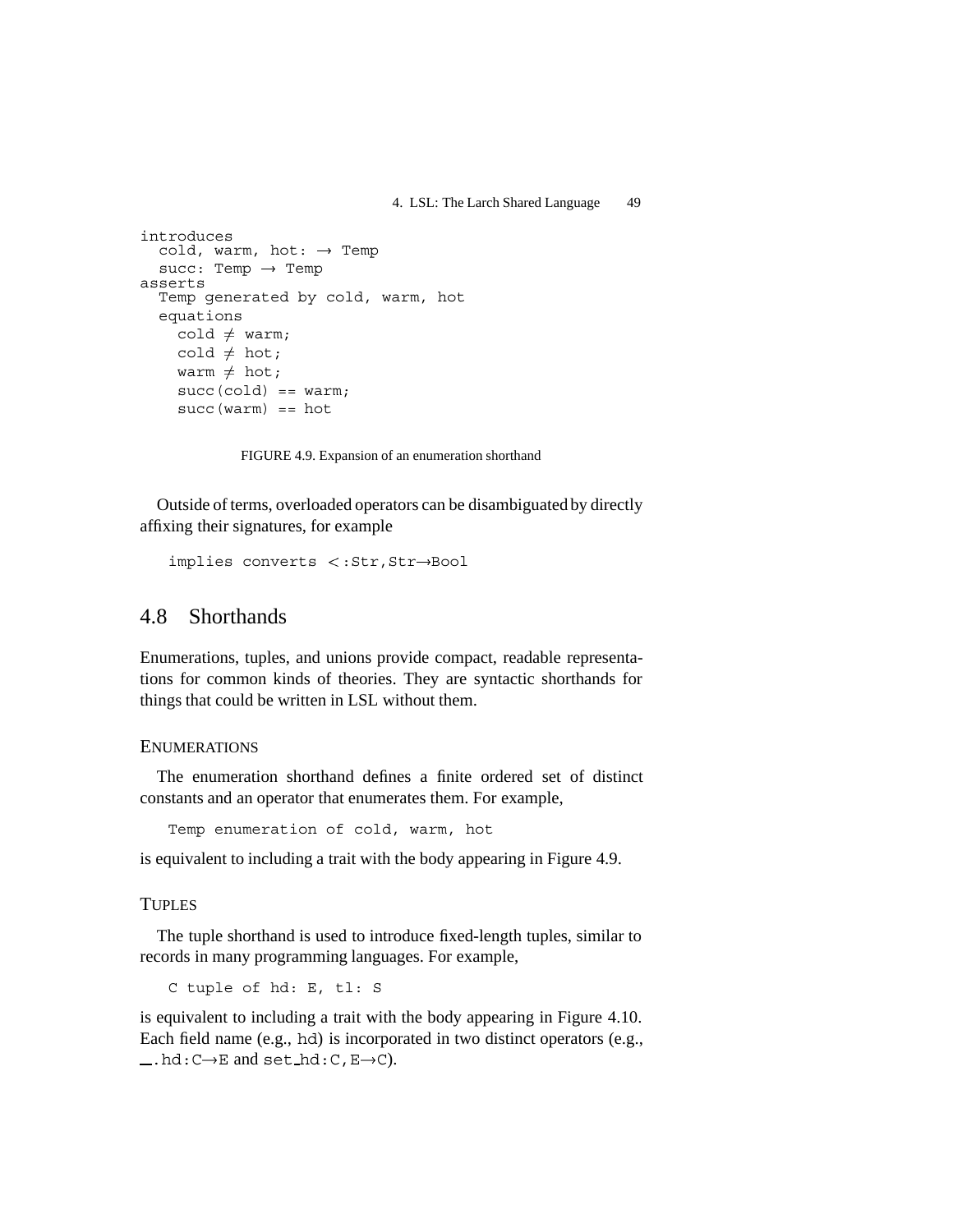```
50 4.8. Shorthands
introduces
   [\underline{\hspace{1cm}},\underline{\hspace{1cm}}]: E, S \rightarrow C\overline{\phantom{a}}.hd: C \rightarrow E\_.t1: C \rightarrow Sset hd: C, E \rightarrow Cset tl: C, S \rightarrow C
asserts
  C generated by [__, __]
  C partitioned by .hd, .tl
   \forall e,el: E, s,sl: S
      ([e, s]).hd == e;
      ([e, s]) . t1 == s;set hd([e, s], e1) == [e1, s];set tl([e, s], sl) == [e, sl]
```
FIGURE 4.10. Expansion of a tuple shorthand

```
S tag enumeration of atom, cell
introduces
  atom: A \rightarrow Scell: C \rightarrow S\_\_ . atom: S \rightarrow A\_\_.cell: S \rightarrow C
  tag: S \rightarrow S_ttag
asserts
  S generated by atom, cell
  S partitioned by .atom, .cell, tag
  ∀ a: A, c: C
    atom(a) .atom == a;cell(c).cell == c;
    tag(atom(a)) == atom;tag(cell(c)) == cell
```
FIGURE 4.11. Expansion of a union shorthand

## UNIONS

The union shorthand corresponds to the tagged unions found in many programming languages. For example,

S union of atom: A, cell: C

is equivalent to including a trait with the body appearing in Figure 4.11. Each field name (e.g., atom) is incorporated in three distinct operators  $(e.g., atom: \rightarrow S\_tag, atom:A \rightarrow S, and ... atom:S \rightarrow A).$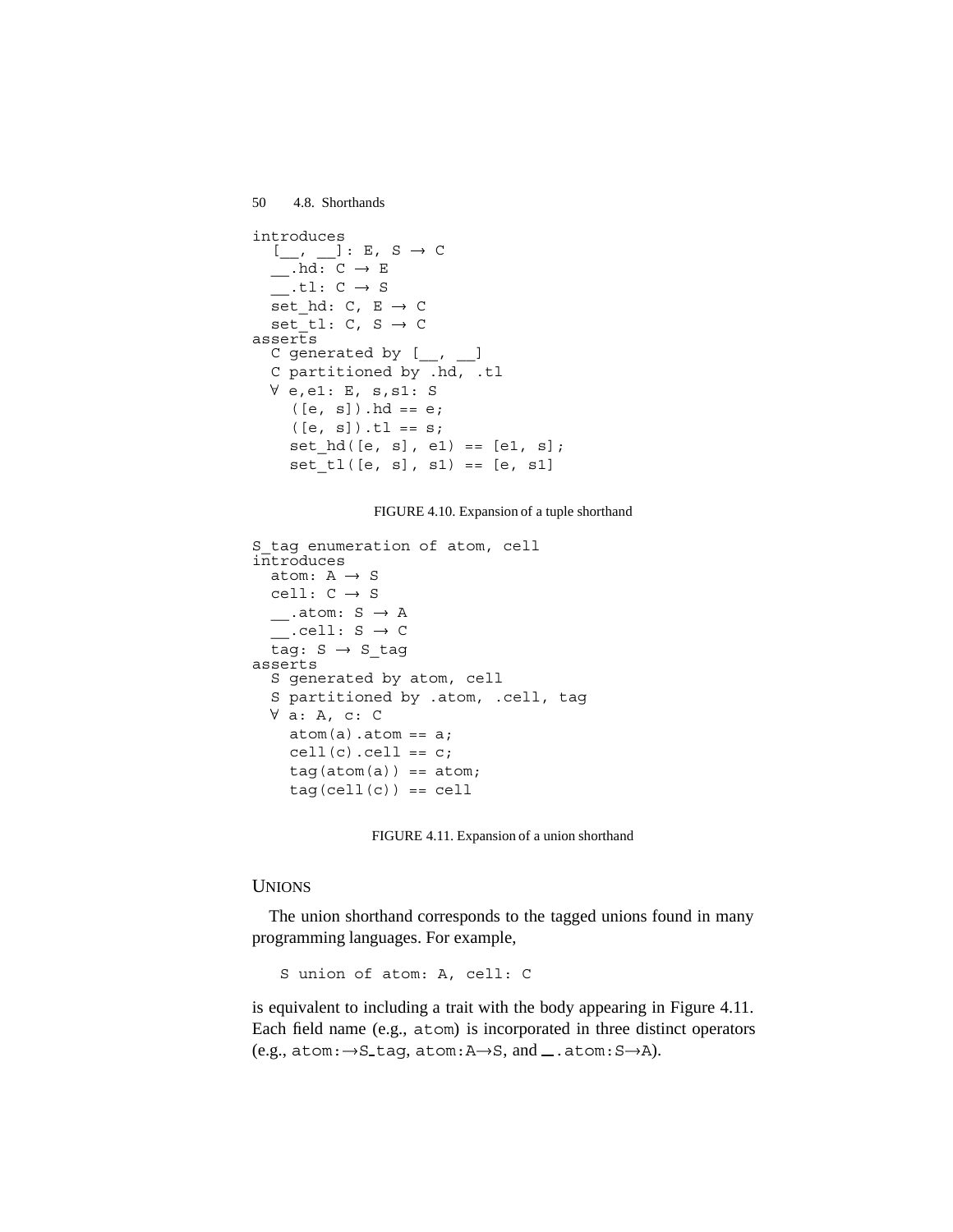```
InsertGenerated (E, C): trait
  introduces
    empty: \rightarrow Cinsert: E, C \rightarrow Casserts
    C generated by empty, insert
```
FIGURE 4.12. InsertGenerated.lsl

## 4.9 Further examples

We have now covered all the facilities of the Larch Shared Language. The next series of examples illustrates their coordinated use.

The trait InsertGenerated, Figure 4.12, abstracts the common properties of data structures that contain elements, such as sets, bags, queues, stacks, and strings. InsertGenerated is useful both as a starting point for specifications of many different data structures and as an assumption when defining generic operators over such data structures.

The generated by clause in InsertGenerated asserts that each value of sort C can be constructed from empty by repeated applications of insert (i.e., empty and insert constitute a complete set of generators for C). This assertion is carried along when InsertGenerated is included in or assumed by other traits, even if those traits introduce additional operators with range C.

The trait Container, Figure 4.13, includes InsertGenerated. It constrains the operators introduced in InsertGenerated, as well as the operators it introduces. The axioms defining count guarantee that insertions are not lost. This implies, for example, that sets do not satisfy this definition of container. The last axiom asserts that, when applied to a nonempty container, tail removes an element equal to the element returned by head. Notice that these axioms do not imply the stronger property  $\neg$ isEmpty(c)  $\Rightarrow$  insert(head(c), tail(c)) = c.

The converts clause adds checkable redundancy to the specification. The implied formula follows from the last axiom and the two axioms defining count. If head were to return something that was not in c, inserting it back in would change the count for that value.

PQueue, Figure 4.14, specializes Container by constraining head and tail in a way that is consistent with the last two axioms of Container. The first implication states a fact that may be helpful in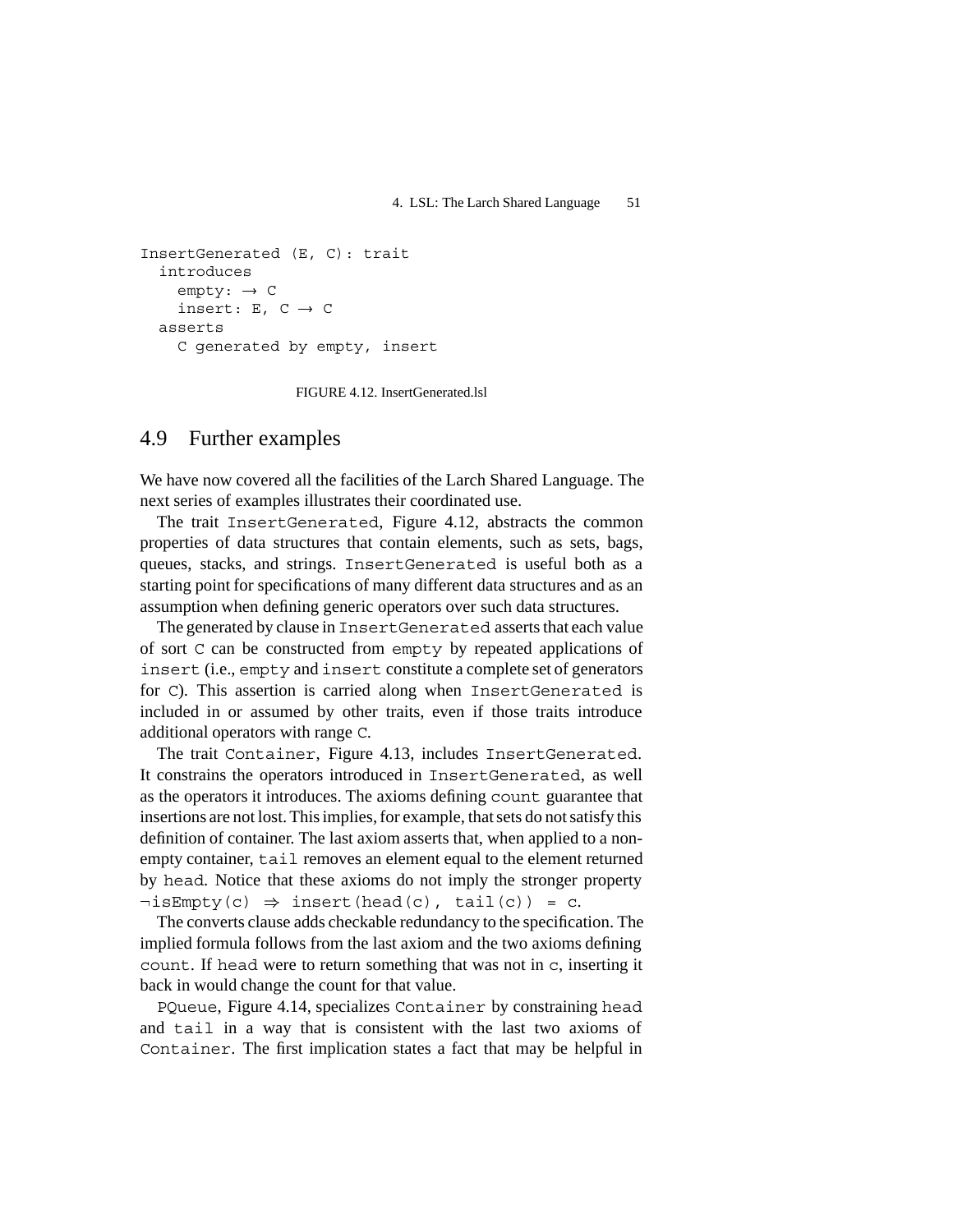```
52 4.9. Further examples
```

```
Container (E, C): trait
  includes InsertGenerated, Integer
  introduces
    isEmpty: C \rightarrow Bool
    count: E, C \rightarrow Int\_ \in \_ : \mathbb{E}, \mathbb{C} \rightarrow \mathbb{B}ool
    head: C \rightarrow Etail: C \rightarrow Casserts
    C partitioned by isEmpty, head, tail
     ∀ e, e1: E, c: C
       isEmpty(empty);  isEmpty(insert(e, c));
       count (e, empty) == 0;
       count (e, insert (e1, c)) ==
         count(e, c) + (if e = e1 then 1 else 0);
       e \in c == count(e, c) > 0;-isEmpty(c) \Rightarrowcount(e, insert(head(c), tail(c)))
            = count (e, c)
  implies
     -
 c: C \neg isEmpty(c) \Rightarrow count(head(c), c) > 0;converts isEmpty, count,
```
FIGURE 4.13. Container.lsl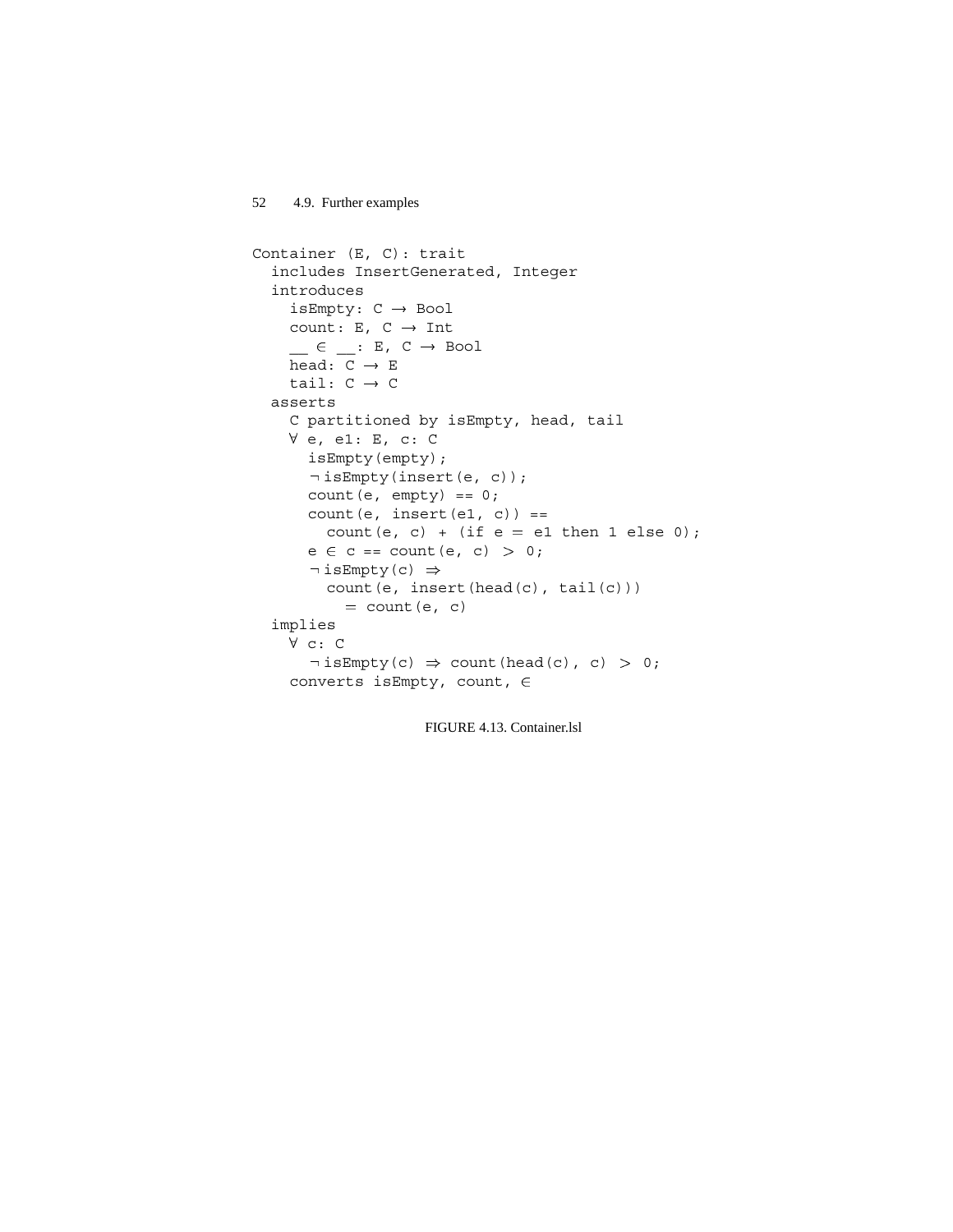```
PQueue (E, Q): trait
  assumes TotalOrder (E)
  includes Container(Q for C)
  asserts \forall e, e1: E, q: Q
    head(insert(e, q)) ==
      if is Empty (q) \lor e > head(q)then e else head(q);
    tail(insert(e, q)) ==
      if is Empty (q) \lor e > head(q)then q else insert(e, tail(q))
  implies
    -
 q: Q, e: E
      e \in q \Rightarrow \neg (e \prec head(q))converts head, tail, isEmpty, count, 	
      exempting head(empty), tail(empty)
```
FIGURE 4.14. PQueue.lsl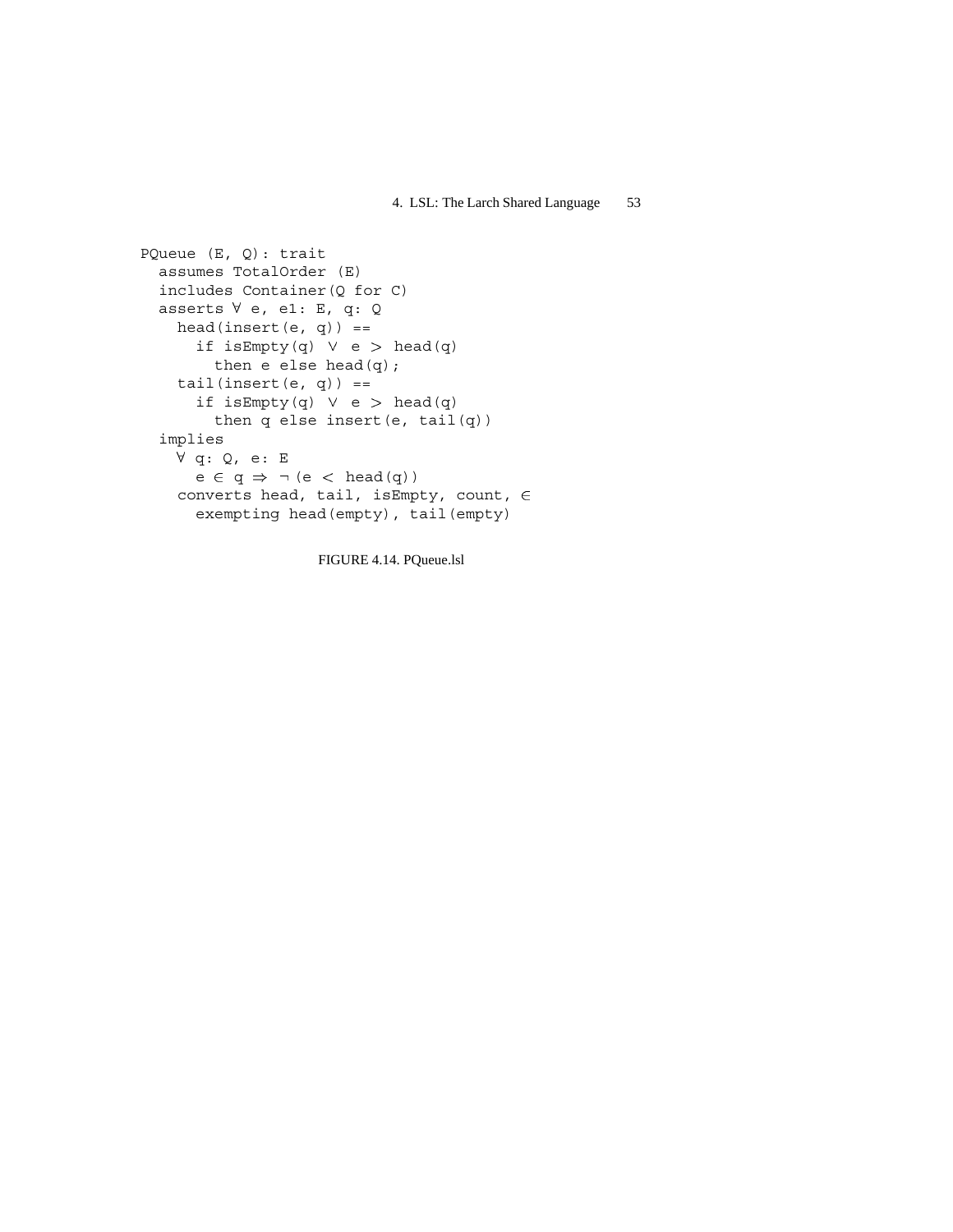#### 54 4.9. Further examples

reasoning about PQueue and may help readers solidify their understanding of the trait. The second implication states that the trait fully defines head and tail (except when applied to empty), is Empty, count, and  $\in$ . The axioms that convert is Empty, count, and  $\in$  are inherited from Container.

Unlike the preceding traits in this section, PQueue specifies a complete abstract type constructor. In such a trait there is a distinguished sort, sometimes called the *type of interest* [40] or *data sort*. An abstract type's operators can be categorized as *generators*, *observers*, and *extensions* (sometimes in more than one way). A set of generators produces all the values of the distinguished sort. The extensions are the remaining operators whose range is the distinguished sort. The observers are the operators whose domain includes the distinguished sort and whose range is some other sort. An abstract type specification usually has axioms sufficient to convert the observers and extensions. The distinguished sort is usually partitioned by at least one subset of the observers and extensions.

In the example of PQueue, Q is the distinguished sort, empty and insert form a generator set, tail is an extension, head, isEmpty, count and  $\in$  are the observers, and head, tail, and is Empty form a partitioning set.

A good heuristic for writing enough equations to adequately define an abstract type is to write an equation defining the result of applying each observer or extension to each generator. For PQueue, this rule suggests writing equations for

```
1) isEmpty(empty)
 2) count(e, empty)
 3) e \in \text{empty}4) head(empty)
 5) tail(empty)
 6) isEmpty(insert(e, q))
 7) count (e, insert (e1, q))
 8) e \in insert (e1, q)
 9) head(insert(e, q))
10) tail(insert(e, q))
```
PQueue contains explicit equations for only the last two of these; it inherits equations for five more from Container. The third and eighth terms in the list do not appear explicitly in equations. Instead,  $\in$  is defined by relating it directly to count. The remaining two terms, head (empty) and tail(empty), are explicitly exempted.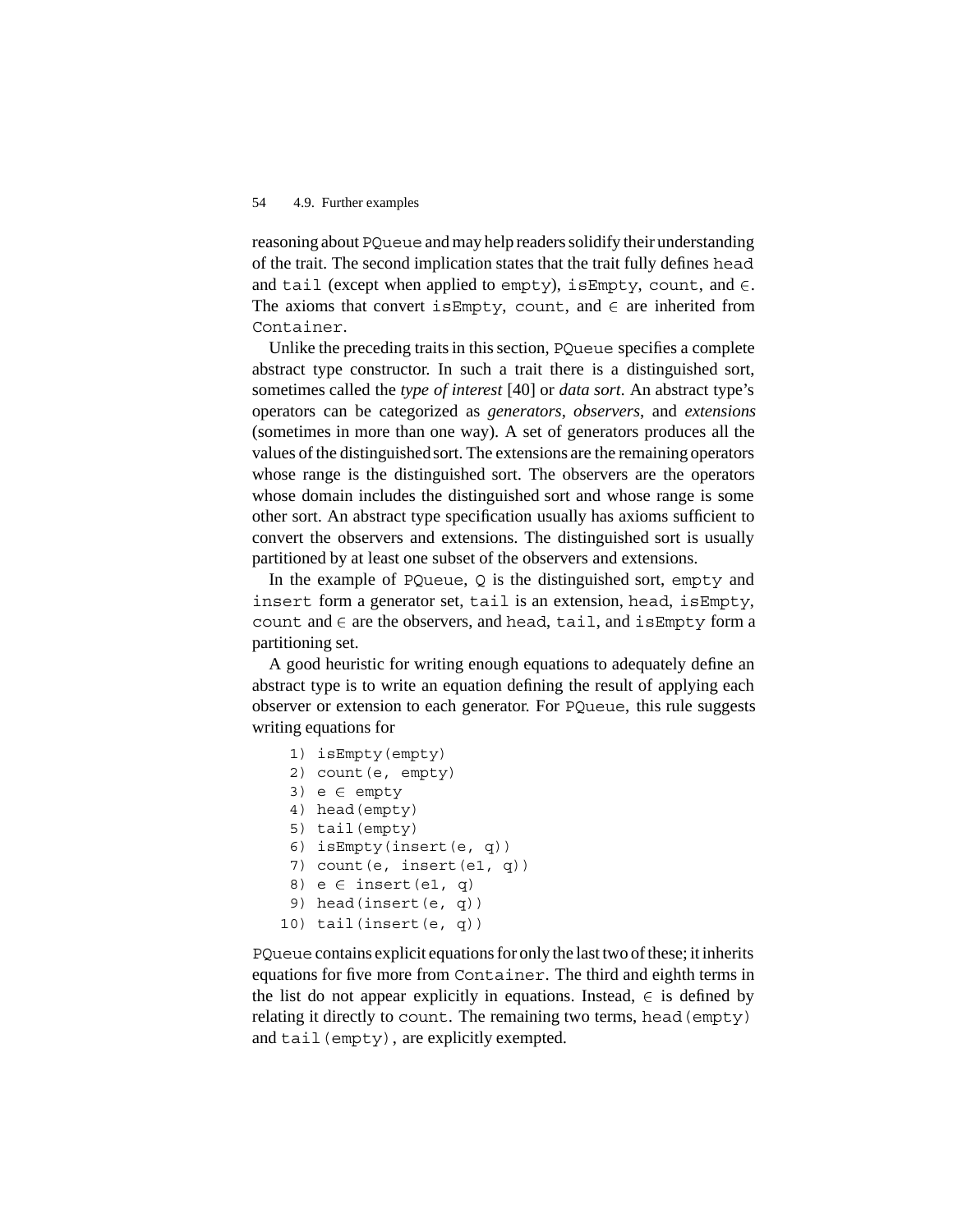```
PairwiseExtension (o, \odot, E, C): trait
  assumes Container(E, C)
  introduces
    \_\circ _ : E, E \rightarrow E
     \circ \qquad : C, C \rightarrow C
  asserts \forall e1, e2: E, c1, c2: C
    empty \odot empty == empty;(\neg \text{isEmpty}(c1) \land \neg \text{isEmpty}(c2))\Rightarrow c1 \odot c2 = insert(head(c1) \circ head(c2),
                                  tail(c1) \odot tail(c2));
  implies
    converts 
     exempting \forall e: E, c: C
       empty \odot insert(e, c),
       insert(e, c) \odot empty
PairwiseSum(C): trait
  assumes Container(Int, C)
  includes Integer, PairwiseExtension(+, \oplus, \text{Int, C})implies Associative(\oplus, C),
            Commutative (\oplus for \circ, C for T, C for Range)
```
FIGURE 4.15. Specification of generic operators

The traits PairwiseExtension and PairwiseSum, Figure 4.15, specify generic operators that can be used with various kinds of containers.

PairwiseExtension is a generic trait that may be instantiated using a variety of data structures and operators. Given a container sort and a binary operator,  $\circ$ , on elements, it defines a new binary operator,  $\circ$ , on containers. The result of applying  $\odot$  to a pair of containers is a container whose elements are the results of applying  $\circ$  to corresponding pairs of their elements. The exempting clause indicates that, although the result of applying  $\odot$  to containers of unequal size is not specified, this is not an oversight.

The trait PairwiseSum specializes PairwiseExtension by binding  $\circ$  to an operator,  $+$ , whose definition is to be taken from the trait Integer (page 163). The validity of the implications that  $\oplus$  is associative and commutative stems from the replacement of  $\circ$  by +, whose axioms in the trait Integer imply its associativity and commutativity. These implications can be proved by induction over empty and insert.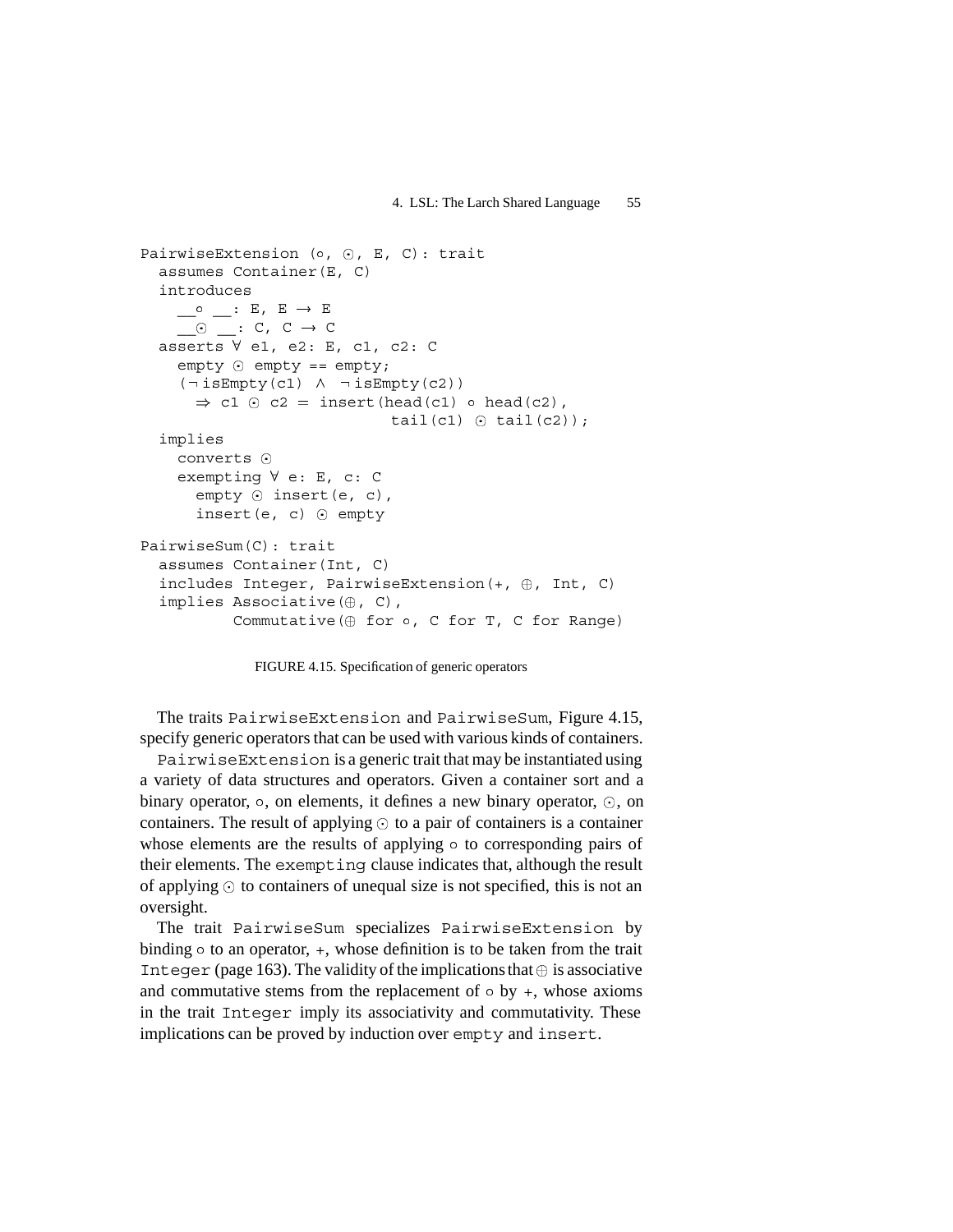# **Chapter 5**

# **LCL: A Larch Interface Language for C**

LCL is a Larch interface language for Standard C. LCL is not a C dialect. Programs specified and developed with LCL are C programs, accepted by ordinary C compilers. Use of LCL will tend to encourage some styles of development, but it does not change the programming language.

 $\overline{\phantom{a}}$ 

This chapter is intended to serve three purposes:

- Present almost all of LCL in enough detail to permit interested readers to start writing their own specifications. If you are interested in doing this, we strongly urge you to get the LCL tools first. The tools are available at no cost, as described in Appendix D.
- Provide examples of how two-tiered specifications are used in practice, not just for C, but for any implementation language. While the syntax for incorporating traits may differ, all Larch interface specifications build upon LSL specifications in approximately the same way.
- Illustrate a style of C programming in which abstract types play a major role. While LCL can be used to specify interfaces in which all types are exposed, that is not the style of programming for which it is best suited. It is certainly not one we would wish to encourage.

Before presenting any interface specifications, we discuss the intended relation between LCL specifications and C programs, how names appearing in LCL specifications are related to values in C computations, and the overall structure of LCL function specifications.

This chapter is intended for C programmers—practicing or potential. We assume some familiarity with C. Readers unfamiliar with C may wish to consult one of the numerous books on C.

## 5.1 The relation between LCL and C

C is a general and flexible language that is used in many different ways. A common style for organizing a program is as a set of program units, often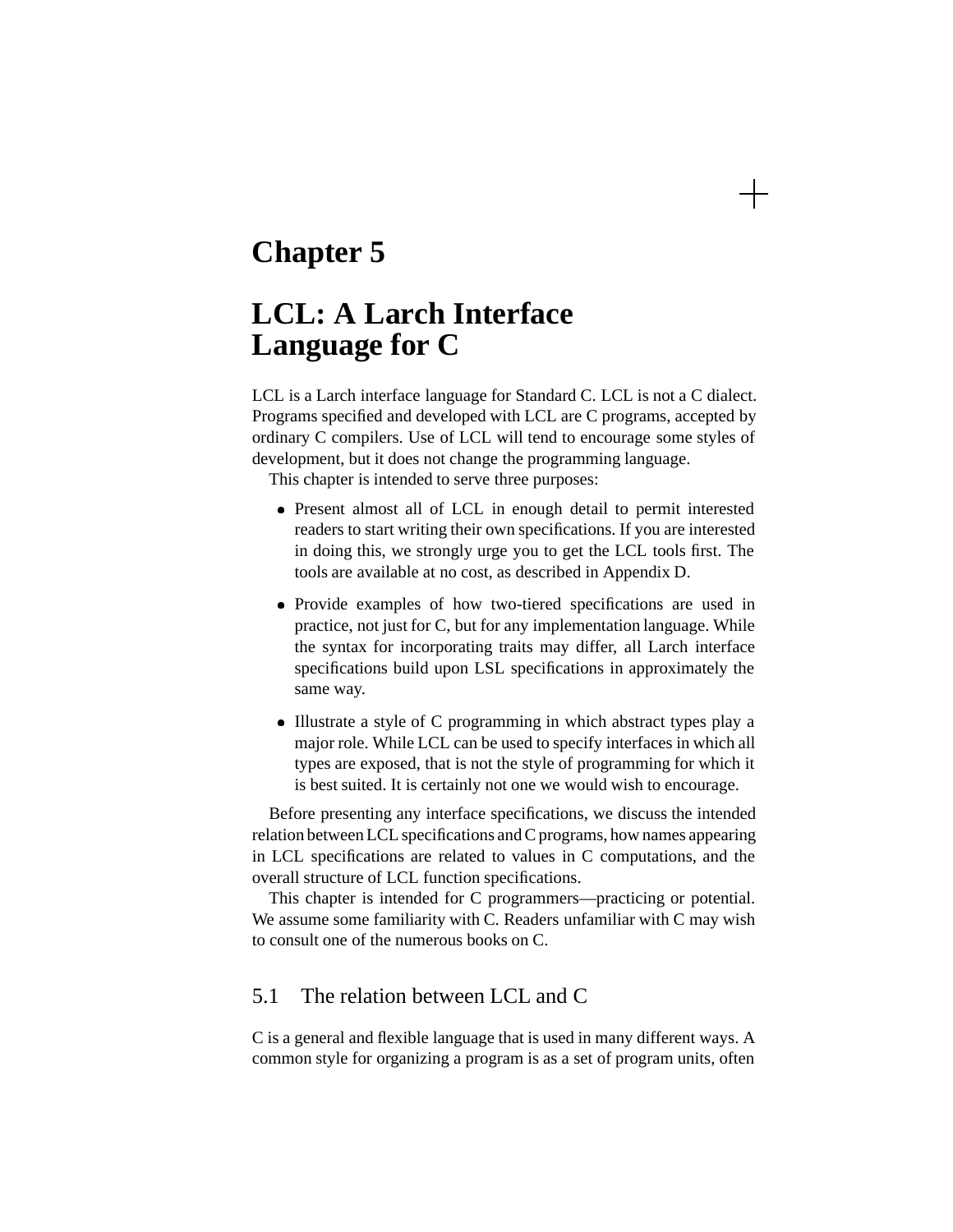called *modules*. A module consists of an *interface* and an *implementation*. The interface is a collection of types, functions, variables, and constants for use in other modules, called its *clients*.

A C module *M* is typically represented by three files:

- *M*.c contains most of its implementation, including function definitions and private data declarations.
- *M*.h contains a description of its interface, plus parts of its implementation. Comments provide an informal specification of the module. Type declarations, function prototypes, constant definitions, declarations of external variables, and macro definitions provide all the information about *M* that is needed to compile its clients.
- *M*.o contains its compiled form. Such files are linked together to create executable files.

C modules specified using LCL have two additional files:

- *M*.lcl contains its LCL interface specification—a formal description of the types, functions, variables, and constants provided for clients—together with comments providing informal documentation. It replaces *M*.h as documentation for client programmers. The extra information it provides will also be exploited by a planned *LCLint* tool to perform more extensive checking than an ordinary C lint.
- *M*.lh is a header file derived automatically from *M*.lcl to be included in  $M$ .h. Mechanical generation of . 1h files saves the user from having to repeat information in the . h file, saving work and avoiding an opportunity for error. The implementation portion of *M*.h must still be provided by the implementor.
- *M*.lcl may also refer to another kind of file:
	- .lsl files contain auxiliary specifications in the form of LSL *traits* to precisely define operators used in . 1c1 files.

### THE LCL STORAGE MODEL

The LCL and LSL tiers of a specification are connected as described in Chapter 3.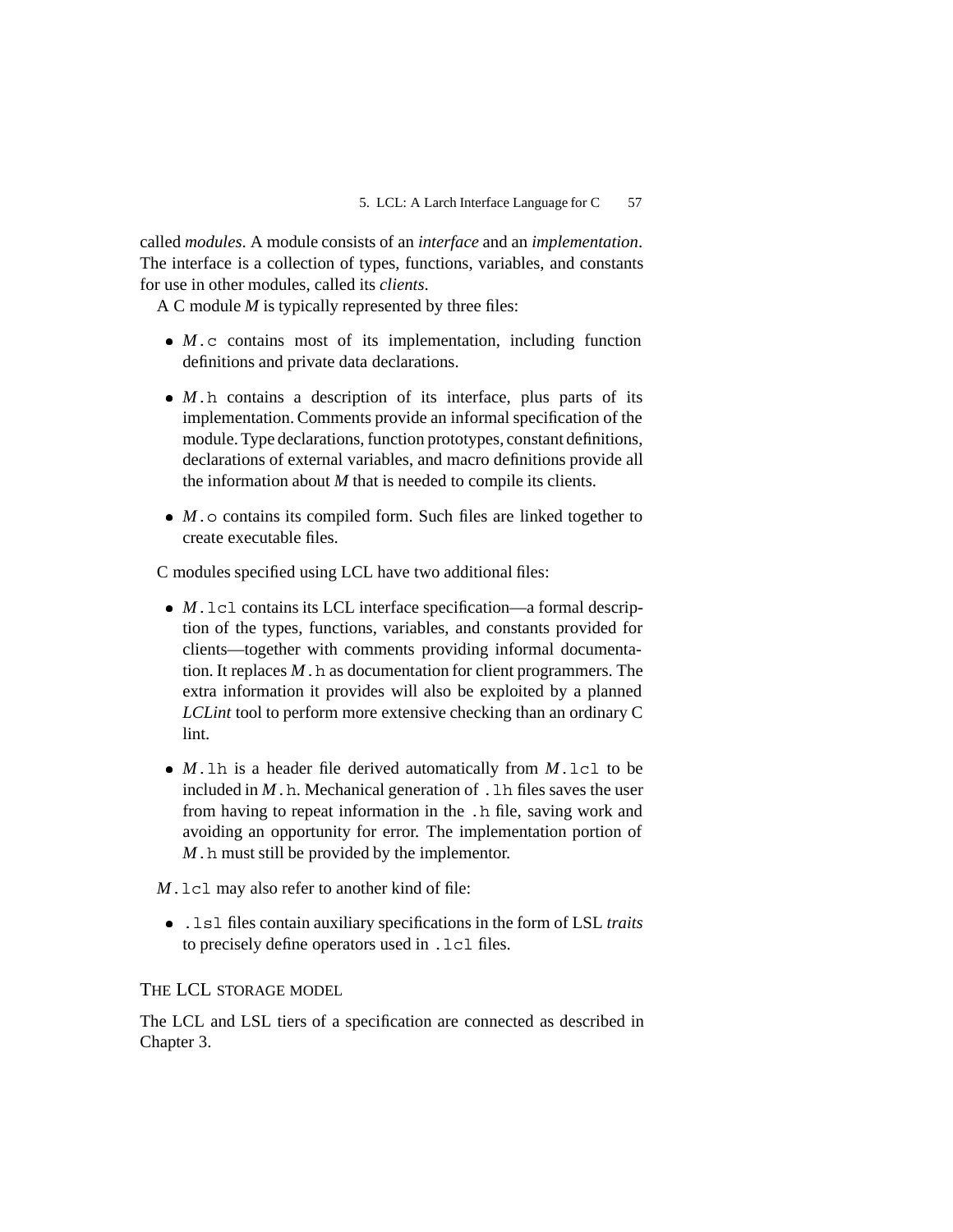### 58 5.1. The relation between LCL and C

Since LCL, like C, is statically typed, the kind of values that an object<sup>1</sup> can be bound to in a state is fixed. Similarly, each LSL value has a unique *sort*. To connect the two languages, there is a mapping from LCL types to LSL sorts. Each built-in type of C, each type built from C type constructors (e.g., int \*), and each abstract type defined in LCL is *based on* an LSL sort. If an expression, *e*, denotes an object of type *T* and *T* is based on sort *S*, then the values of *e*ˆ and *e*' are of sort *S*. The sort on which a type is based does not appear explicitly in LCL specifications. Instead, an LCL type specifier (a type name or an expression denoting a type) is used to stand for its associated sort.

A standard LSL trait defines operators of the sorts upon which C builtin types, e.g., int and double, are based. Users familiar with C will already know what these operators mean. Specifier-supplied traits are used to introduce application-specific operators. Users familiar with the operators involved may not need to examine such traits closely, but most users are expected to read them. A *uses* clause is used to incorporate specifier-supplied traits and to make the connection between types and sorts.

Consider, for example, the specification fragment:

```
uses Vector(int for elem, int[] for vec);
void vMult(int i, int a[]) {
 modifies a;
  ensures a' = i * a^;
  }
```
The *uses clause* incorporates the trait Vector (not shown here) with two renamings, the sort of the values contained by objects of type int for elem and the sort of the values contained by objects of type int[] for vec. The operator \* used in the ensures clause is defined in that trait. The equation containing this operator sort checks because the formal  $\pm$ denotes an int, the formal a an array object, and the expressions aˆ and a' vectors of integers.

## VARIABLES, TYPES, OBJECTS AND STATES

Associated with each scope in a C program is an *environment* that maps *variables* to typed objects. A *type*, as we said in Chapter 1, is most

<sup>&</sup>lt;sup>1</sup>Unfortunately, "object" means several different things in different programming languages. In this chapter, we use it in its C sense: memory locations that can contain values; in the next chapter, in its Modula-3 sense.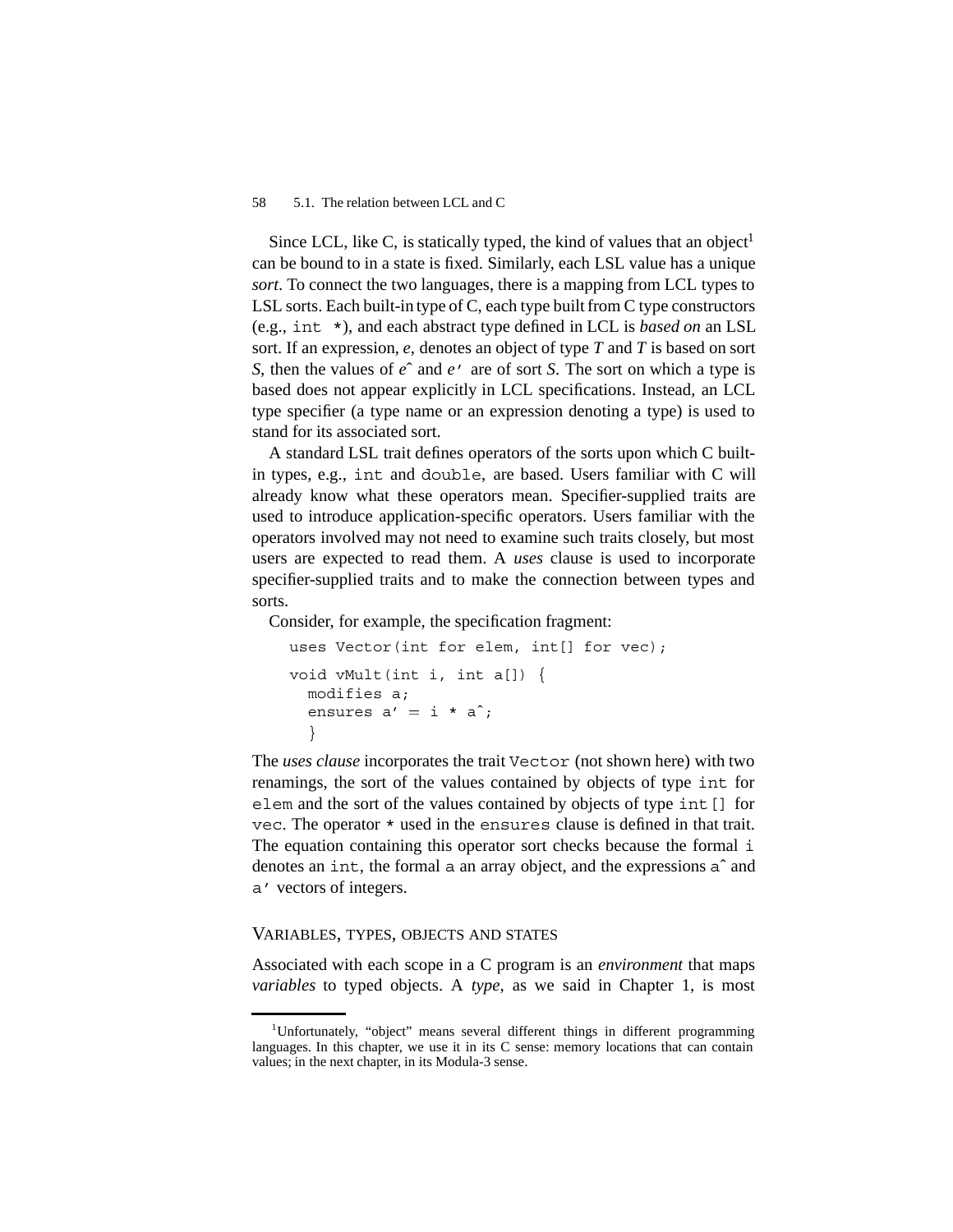conveniently thought of as a set of values and a set of operations that can be applied to those values.

LCL provides two different kinds of types. *Exposed types* correspond exactly to types in C; *abstract types*<sup>2</sup> do not correspond to anything in C.

Although C provides no direct support for abstract types, there is a style of C programming in which they play a prominent role. The programmer relies on conventions to ensure that the implementation of an abstract type can be changed without affecting the correctness of clients. The key restriction is that clients never directly access the representation of an abstract value. All access is through the functions provided in its interface. LCL supports this style of programming by providing both *mutable* and *immutable* abstract types. Values of immutable types are used in much the same way as values of exposed types. Values of mutable types are used to support a more object-oriented style of programming.

In LCL, type checking for exposed types follows the usual C rules. For abstract types, however, type checking is done strictly on the basis of names.

Abstractly, an *object* is a container for values of a particular type. More concretely, it can be thought of as region of storage. The major kinds of values are:

- *basic values*. These are mathematical abstractions, like the integer 3, the letter A, and the set  $\{3\}$ . Such values are independent of the state of any computation. LSL traits are used to give meaning to basic values.
- *structs*. These are (possibly heterogeneous) collections of objects, each denoted by a *field name*. For example, given the variable declaration

```
struct {int fieldA; char fieldB;} s;
```
s.fieldA denotes an object of type intObj and s.fieldB an object of type charObj.

 *unions*. These are somewhat similar to the variant records of other programming languages. They are like structs, except that their objects overlap in memory.

 $2$ See Chapter 3 for a more thorough discussion of abstract types.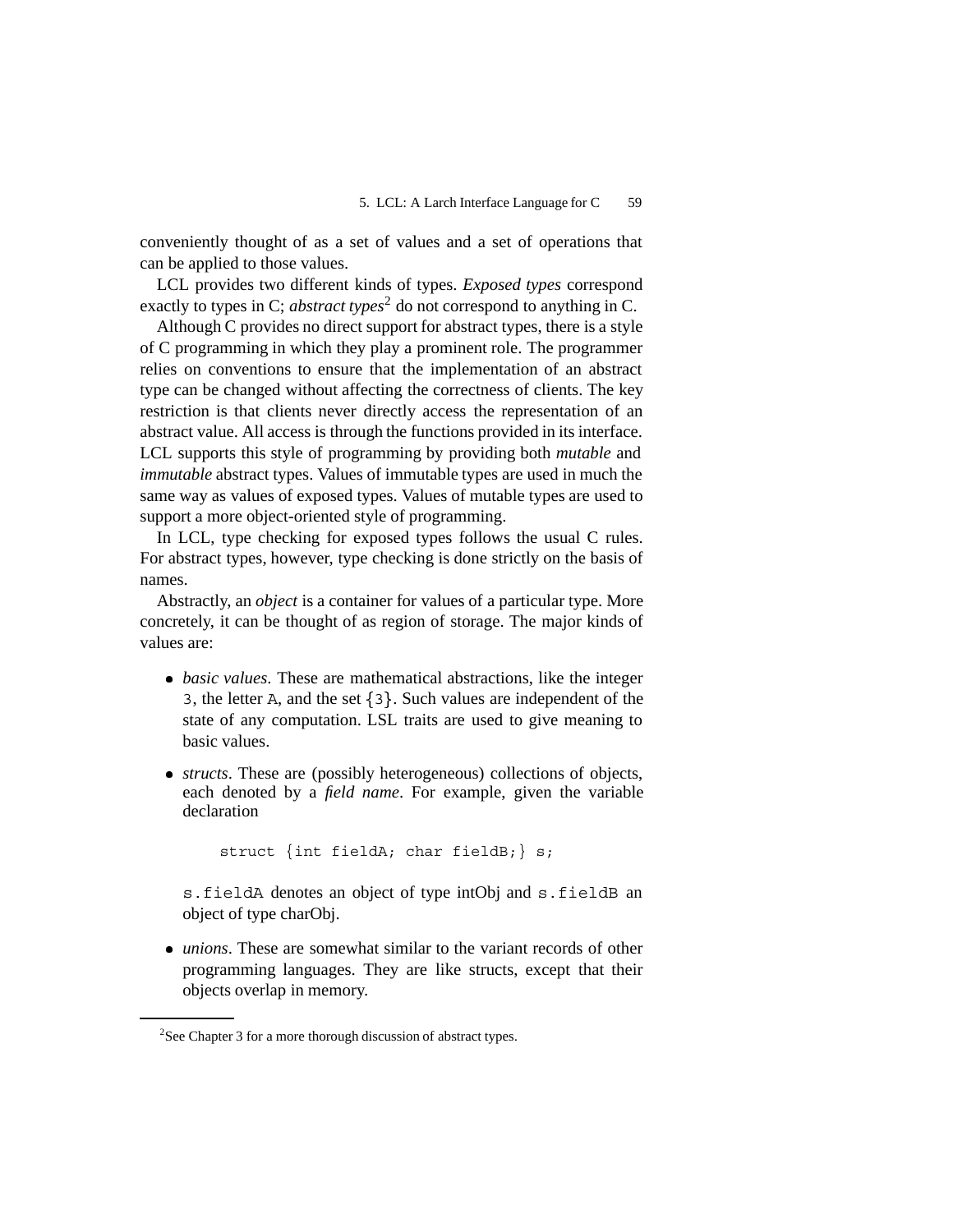### 60 5.1. The relation between LCL and C

 *pointers*. These point to an object in a homogeneous sequence of objects. If p is a pointer,  $*(p + minIndex(p))$  denotes the first object of the sequence and  $*(p + maxIndex(p))$  denotes the last object, where minIndex (p)  $\leq$  0  $\leq$  maxIndex (p).<sup>3</sup>

The infix operator  $>$  is a syntactic shorthand to dereference a pointer to a struct and then select one of its members. For example, a->b is equivalent to  $(*a)$ .b.

 *arrays*. These are homogeneous sequences of objects. If a is an array, a[0] denotes the first object in the sequence and a[maxIndex(a)] the last object.

Although C makes little distinction between pointer and array parameters, LCL treats them rather differently. In a C function prototype, for example, char \*s and char s[] are equivalent. In an LCL prototype, however, char  $*$ s allows access to all of the characters from  $*(s + minIndex(s))$  (recall that minIndex is non-positive) to  $*(s + \maxIndex(s))$ , while char s[] allows access only to the characters from s[0] to s[maxIndex(s)].

 *objects*. The value of an object may itself be an object. For example, the value of a field of a struct may itself be a struct. The value of an object of a mutable abstract type is always an object. Therefore, if  $x$  is a formal parameter of a mutable abstract type,  $x<sup>2</sup>$  stands for the value contained in the pre-state by the object to which x is bound.

A function call may change the values of objects accessible to the caller, but it cannot change the caller's environment. Therefore, for our purposes, the *state* of a C computation can be thought of as a mapping from objects to values.

Since parameters are passed by value in C, formal parameters should be thought of as denoting values.<sup>4</sup> In the case of formals that are of type array or of a mutable abstract type, this value is an object. Global variables always denote objects.

 $3C$  does not make the values of maxIndex and minIndex available at runtime, but they are useful for specifying and reasoning about programs.

<sup>&</sup>lt;sup>4</sup>Within the body of a function, an object is associated with a formal parameter, but since that object does not exist in the environment of the caller, it is not relevant to the specification.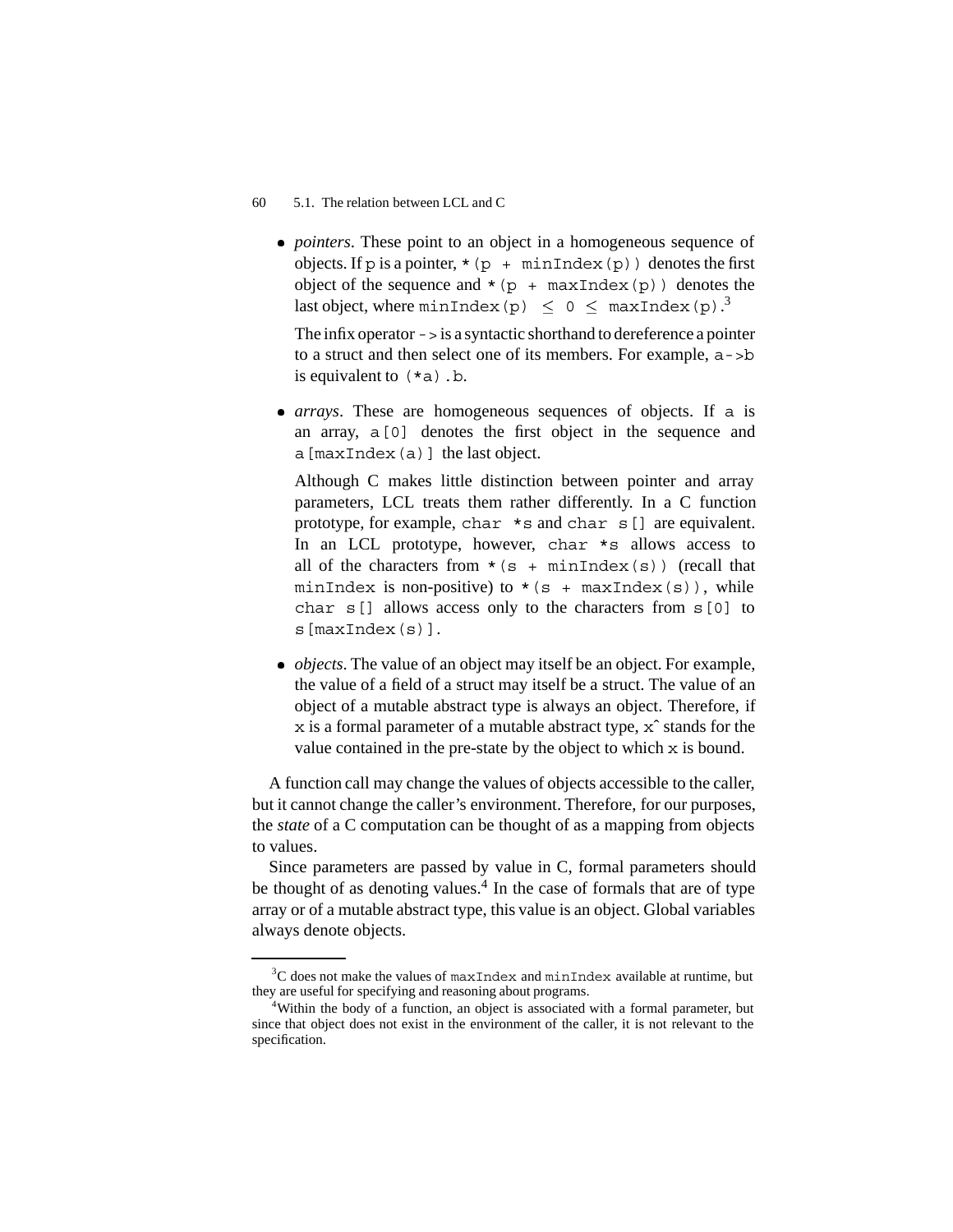In LCL, the postfix operators  $\hat{ }$  and  $\hat{ }$  are used to refer to the values contained by objects in the *pre-state* and *post-state* of a function. They can be applied to expressions denoting objects, collections of objects, or sequences of objects.

- When applied to an object, ˆ and ' yield the value stored in that object. For example, if x is a global variable of type int,  $x^2 = 3$ asserts that in the pre-state the value contained by the object to which the variable  $x$  is bound is 3. On the other hand, if  $x$  is a formal parameter of type int,  $x^{\hat{ }} = 3$  does not sort check, since  $\hat{ }$ cannot be applied to a basic value.
- When applied to an array, ˆ and ' yield a vector containing the values stored in the sequence of objects denoted by the array.
- When applied to a struct, ˆ and ' yield a tuple containing the values stored in the collection of objects denoted by the struct. Here again, we make a distinction between pointers and arrays. If a field of the struct has an array type, the tuple contains a vector. If the field has a pointer type, the tuple contains a pointer.

## 5.2 Function specifications

A C function may communicate with its callers by returning a result, by accessing objects accessible to the caller, by modifying such objects, or by returning control to a different place. The specification of each function in an interface can be studied, understood, and used without reference to the specifications of other functions. As discussed in Chapter 3, a specification consists of a *function header* (similar to a C function prototype) followed by a body. Recall that the specification places constraints on both clients and implementations of the function.

- The *requires clause* (precondition) restricts the state and arguments with which the client is allowed to call the function; the implementor may presume it on entry. An omitted requires clause is equivalent to the weakest possible requirement, requires true.
- The *modifies clause* says what a function is allowed to change. If there is no modifies clause, then nothing may be changed.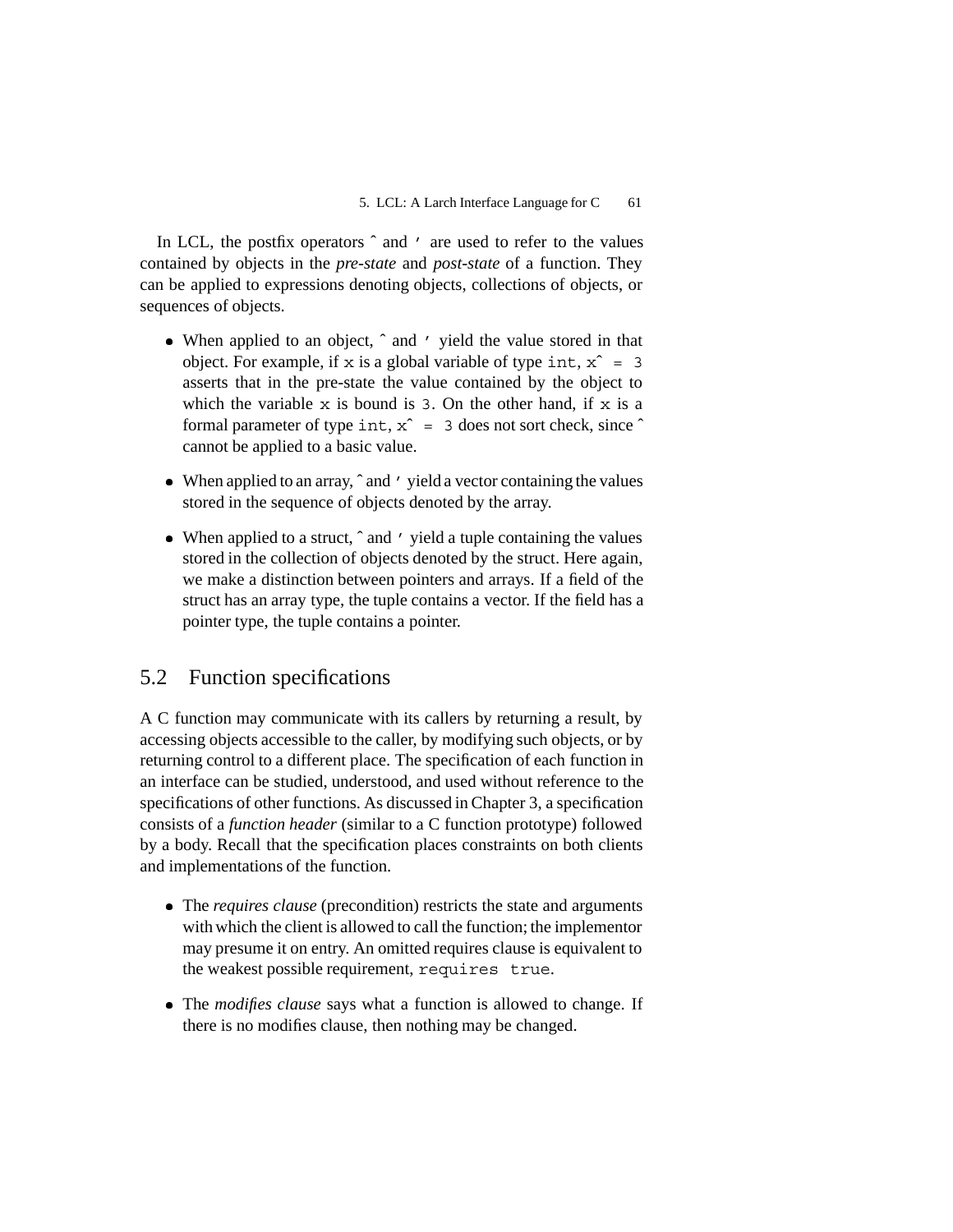### 62 5.3. A guided tour through an LCL specification

- The *ensures clause* (postcondition) places constraints on the function's behavior when it is called properly. It relates the state when the function is called, the *pre-state*, and the state when it terminates, the *post-state*. The object result contains the value (if any) returned by the function, and the object control contains the point to which control will be transferred.<sup>5</sup>
- The client is expected to establish the precondition before each call; having done so, the client may presume that the function will terminate in a state satisfying the postcondition, with changes limited to the modifies list.
- The implementor may presume the precondition upon each entry. Under that presumption, the implementation must terminate in a state satisfying the postcondition, without changing any client-visible object not in the modifies list.

## 5.3 A guided tour through an LCL specification

To illustrate the use of most of LCL's features, we present and discuss a small specification. This example is only superficially realistic; it was structured to use language constructs in the order we want to discuss them. It is not really a typical specification or an especially wonderful program design. As you study this tutorial, you will probably find it instructive to consider alternative designs and how they would be specified.

The example in this section uses various conventions for names, formatting, comments, etc. These are not mandated by LCL; specifications should be written using the conventions of the organization for which they are intended. Because the example is being used to document LCL features, rather than a real interface, the density of comments embedded within the formal text is low, and most of the comments are in the accompanying prose.

This example has been machine-checked for syntax and type correctness. The .lcl and .lsl files have been checked by the LCL and LSL Checkers, respectively. The .lh files were automatically generated by the LCL Checker. The .lh, .h, and .c files were compiled by gcc (this

<sup>&</sup>lt;sup>5</sup>In the pre-state, the value of control is the return address of the invocation. Constructs like abort and longjmp can be specified as modifications of control.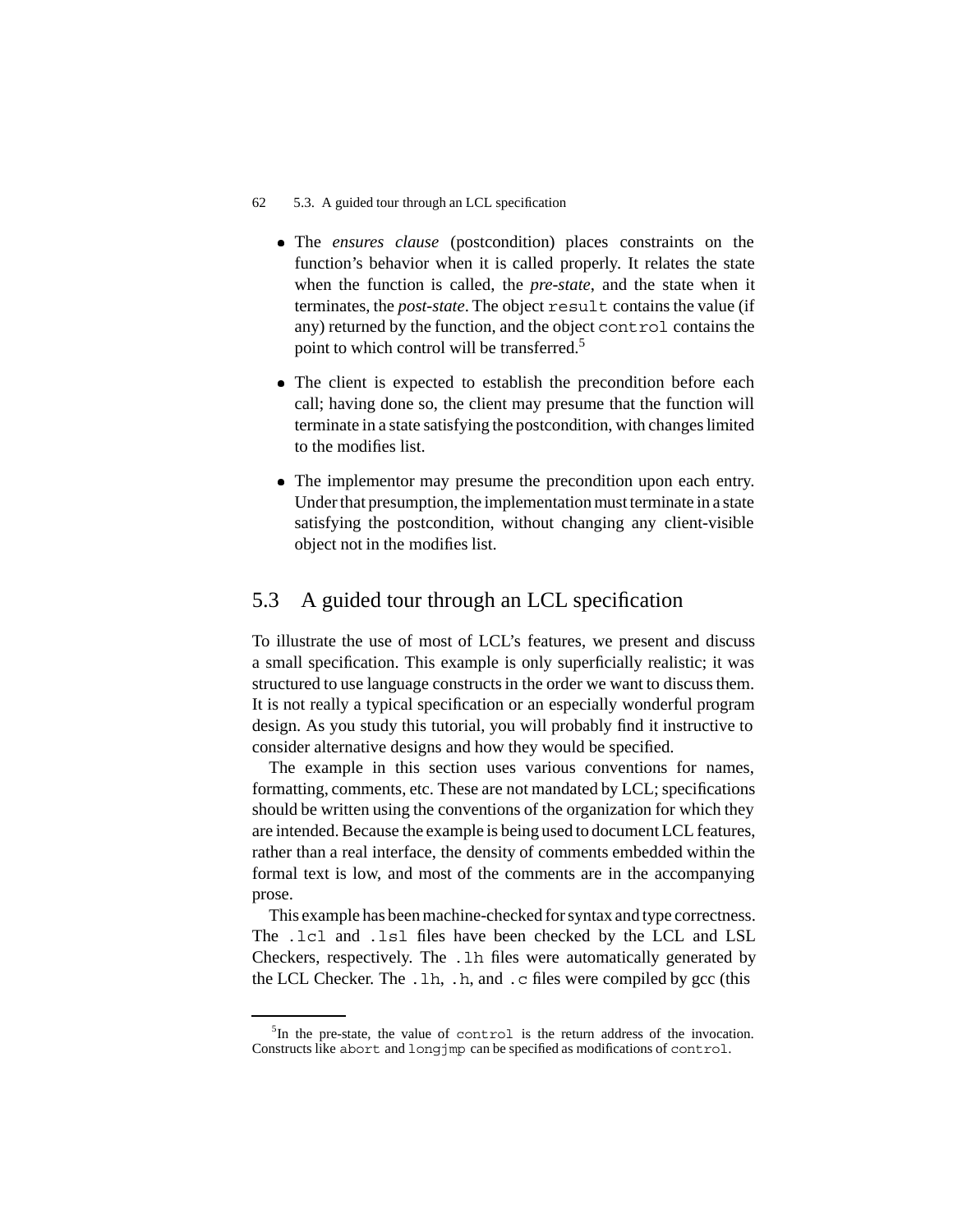took longer than all the Larch checking). Finally, the compiled code was exercised by a test driver. Although we tried to be careful at each stage of development, each of the mechanical checks caught errors that we had not.

The example is a very simplified employee data base. We

- start with a couple of traits defining useful operators on strings,
- move to a simple interface using exposed types to represent individual employee records,
- introduce an abstract data type for representing sets of employees,
- specify the database interface,
- present a small test program,
- specify some modules that will be used in the implementation, and
- comment on the implementations.

#### STRING TRAITS

The traits in Figures 5.1 and 5.2 present a collection of operators on strings. They are used throughout the interface specifications in this section.

The trait cstring, Figure 5.1, specializes the strings of the String trait in Appendix A (page 173) to the null-terminated strings conventionally used in C programs. Note that this trait defines the operators throughNull, sameStr and lenStr only when they are applied to null-terminated strings.

The trait sprint was written for specifying functions that convert values to strings. It is intentionally weak. It doesn't say much about the meanings of its operators. This allows considerable flexibility in implementing the interface functions. The first equation guarantees that different T values will have different string forms, without specifying what those forms are. The second equation gives two important properties of acceptable string forms. We could repeat these properties in the interface specification of each such function, but it is better to get them right once, and then reuse the trait.

### EMPLOYEE

The interface specified in Figure 5.3, employee, exports two constants, three types, and four functions to its clients.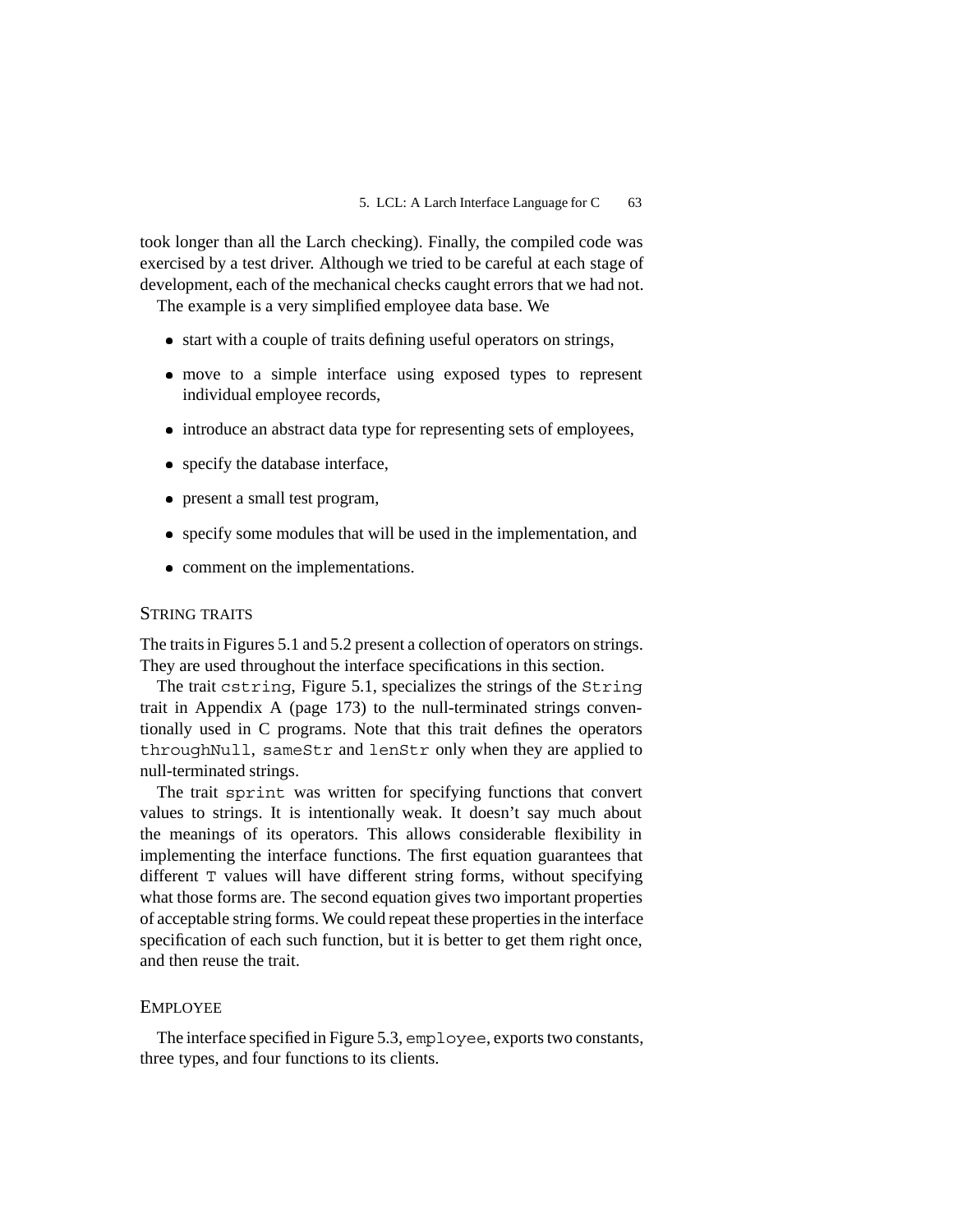```
cstring: trait
  includes String(char, String), Integer(int for Int)
  introduces
    null: \rightarrow charnullTerminated: String \rightarrow bool
    throughNull: String \rightarrow String
    sameStr: String, String \rightarrow bool
    lenStr: String \rightarrow int
  asserts
     -
 s, s1, s2: String, c: char  nullTerminated(empty);
      nullTerminated(s \vdash c) ==
         c = null \vee nullTerminated(s);
      nullTerminated(s)
         \Rightarrow throughNull(s \vdash c) = throughNull(s);
       \negnullTerminated(s)
         \Rightarrow throughNull(s \vdash null) = s \vdash null;
       sameStr(s1, s2) ==throughNull(s1) = throughNull(s2);lenstr(s) == len(throughNull(s)) - 1
```
FIGURE 5.1. cstring.lsl fragment

```
sprint(T, String): trait
  includes cstring
  introduces
    parse: String \rightarrow T
    unparse: T \rightarrow String
    isSprint: String, T \rightarrow \text{bool}asserts \forall t: T, s: String
    parse(unparse(t)) == t;isSprint(s, t) ==parse(s) = t \land nullTerminated(s)implies T partitioned by unparse
```
FIGURE 5.2. sprint.lsl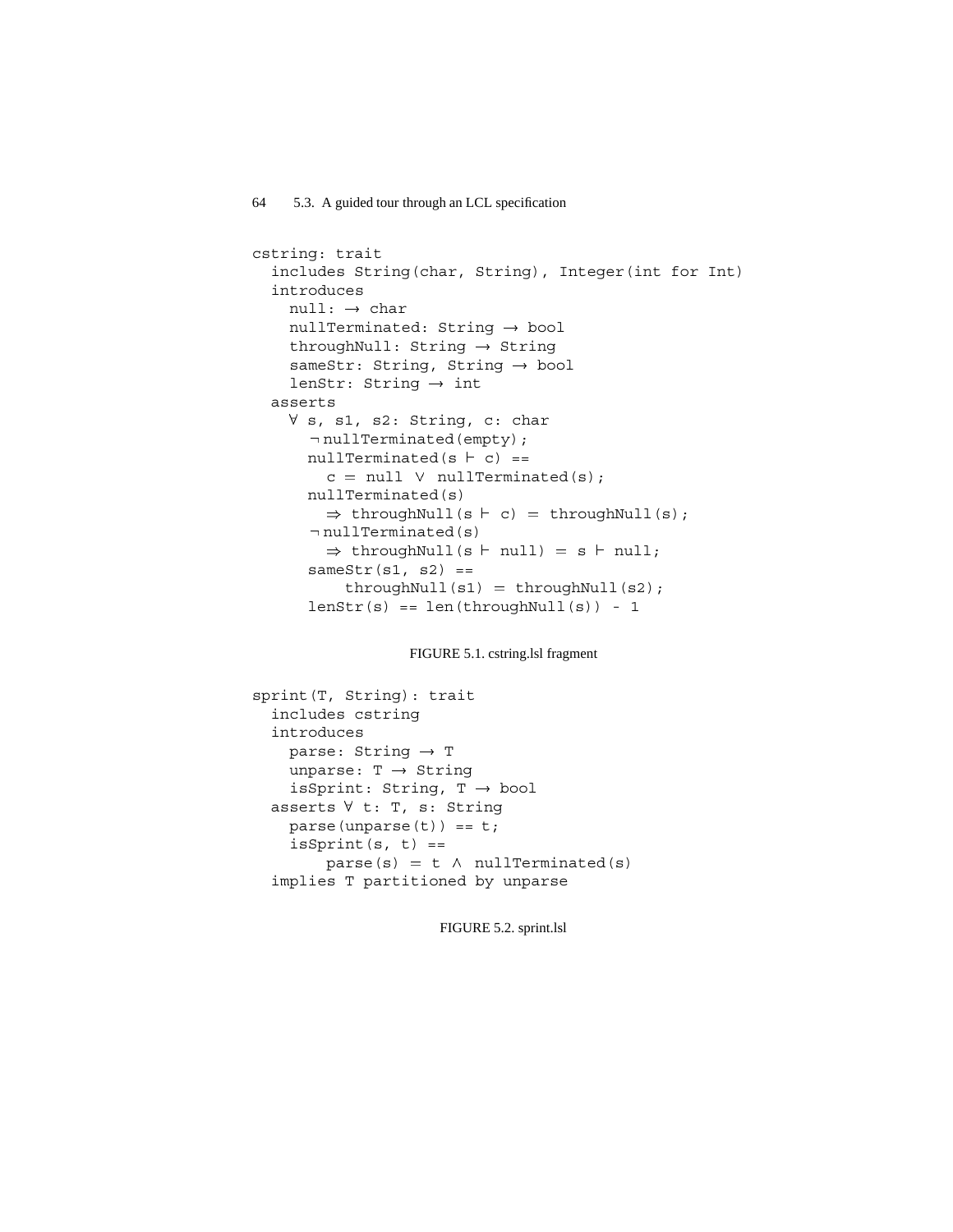```
5. LCL: A Larch Interface Language for C 65
```

```
constant int maxEmployeeName;
constant int employeePrintSize;
typedef enum {MALE, FEMALE, gender ANY} gender;
typedef enum {MGR, NONMGR, job_ANY} job;
typedef struct {int ssNum;
                    char name[maxEmployeeName];
                    int salary;
                    gender gen;
                    job j;} employee;
uses employeeConstants, sprint(employee, char[]);
void employee_sprint(char s[], employee e) {
     requires maxIndex(s) > employePrintSize;modifies s;
     ensures isSprint(s', e)
       \land lenStr(s') = employeePrintSize;
     }
bool employee_equal(employee *e1, employee *e2) {
   ensures result = sameStr(e1\rightarrowname\hat{}, e2\rightarrowname\hat{})
              \wedge (e1\rightarrowssNum<sup>\hat{ }</sup> = e2\rightarrowssNum\hat{ })
              \land (e1\rightarrowsalary<sup>\land</sup> = e2\rightarrowsalary\land)
              \wedge (e1\rightarrowgen<sup>\wedge</sup> = e2\rightarrowgen\wedge)
              \wedge (e1\rightarrowj<sup>\wedge</sup> = e2\rightarrowj\wedge);
   }
bool employee setName(employee *e, char na[]) {
   requires nullTerminated(na^);
    modifies e
-
name;
   ensures result = lenStr(na^) \langle maxEmployeeName
              \wedge (if result
                   then sameStr(e
-
name', naˆ)
                           A nullTerminated(e->name')
                   else e->name' = e->name\hat{ });
   }
void employee_initMod(void) {
   ensures true;
   }
```
FIGURE 5.3. employee.lcl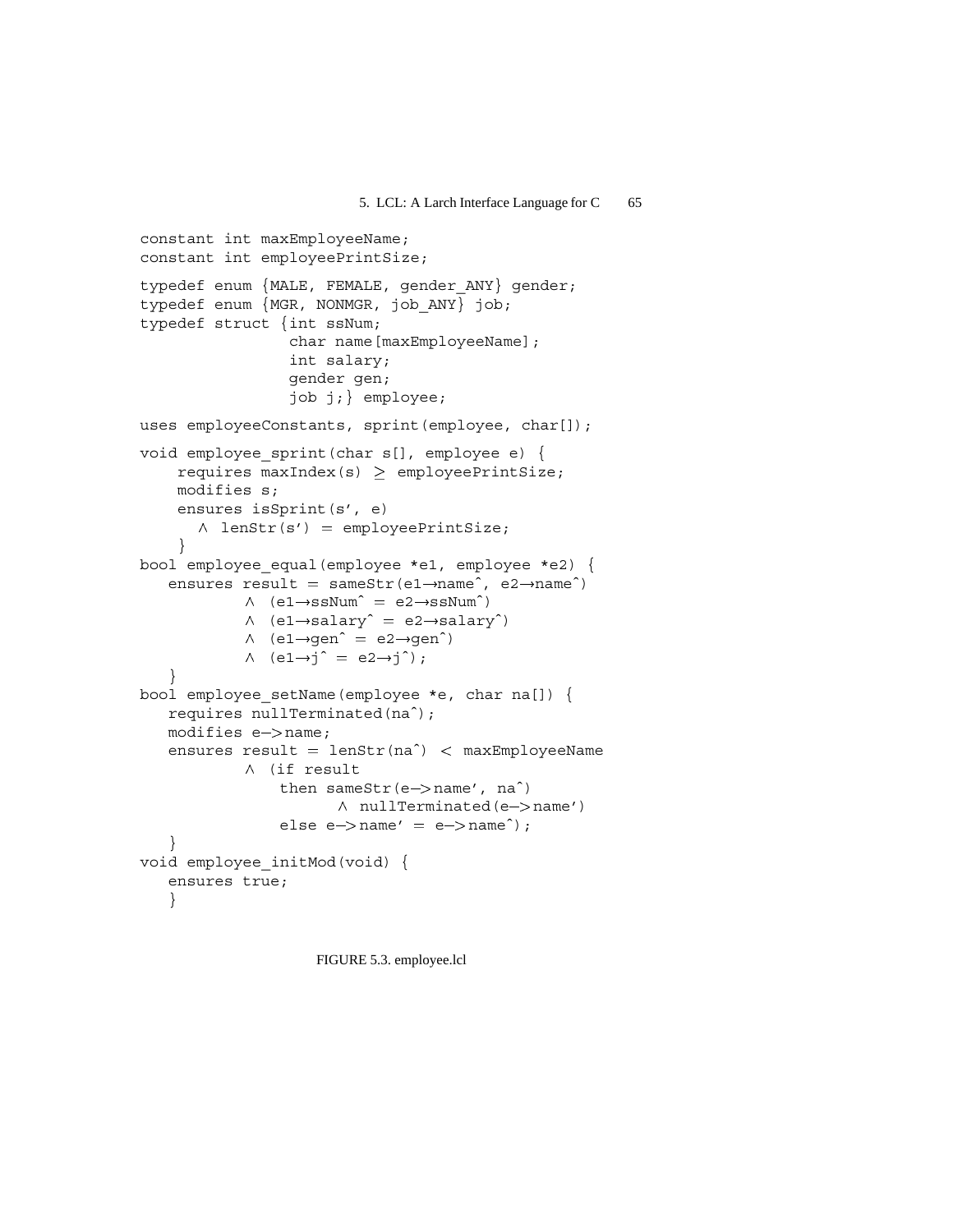```
employeeConstants: trait
  assumes CTrait
  introduces
    maxEmployeeName, employeePrintSize: \rightarrow intasserts equations
    maxEmployeeName > 0 \wedge maxEmployeeName \leq 20;employeePrintSize > 0 \land employeePrintSize \leq 80
```
FIGURE 5.4. employeeConstants.lsl

The *constant declarations* give symbolic names for values that are used elsewhere in the specification and that may be used by clients of the interface. The allowable values of the two constants are restricted by axioms in the trait employeeConstants, Figure 5.4. LCL interface constants may be implemented either by macro definitions or by C const variables.

The interface defines, in the lines that look like C typedefs, three exposed types, gender, job and employee. Clients of this interface are being told exactly how these types are represented, and clients may deal with values of these types in any way allowed by Standard C.

The uses clause in Figure 5.3 directly incorporates two LSL specifications. The trait employeeConstants, which was written specifically for use in employee.lcl, constrains the values of the two exported constants: any int from 1 to 20 is allowed for maxEmployeeName and any int from 1 to 80 is allowed for employeePrintSize. The trait sprint gives the meaning of operators such as isSprint and nullTerminated (recall that sprint includes cstring) that are used later in the specification. Notice that the use of sprint involves a renaming. The sort T of sprint.lsl is to be replaced by the sort on which the type employee is based and the sort String by the sort on which the type char [] is based.

The specification for each function gives both the precondition that is assumed to hold in the pre-state (when the function is called) and the postcondition that is guaranteed to hold in the post-state (upon return). The function employee sprint is typical of a kind found in many interfaces. It converts employee values into a string form suitable for printing, and stores this string in an array. Its specification begins with its *function prototype*. LCL prototypes are more restricted than C's; LCL requires that each of the formal parameters be named, so that the body of the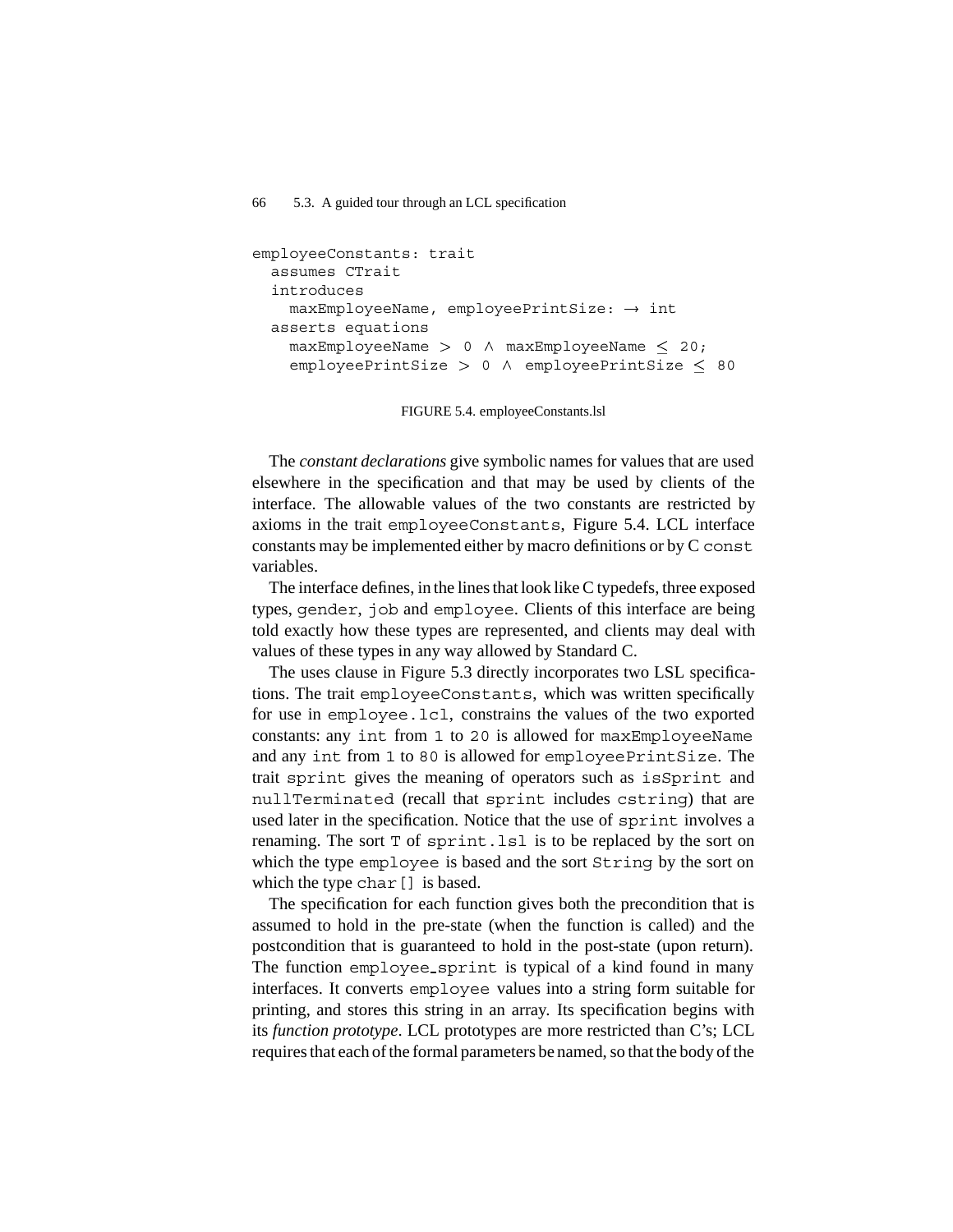specification can refer to any parameter by name. Since all functions in an interface are exported, the keyword extern will be added automatically when employee.lh is generated.

The body of the specification consists of three clauses.

- The requires clause says that the array s must be big enough to hold the longest string that could ever be returned.
- The modifies clause says that only the contents of the array s can be changed.
- The ensures clause constrains the new value of s.

A good rule of thumb is that each object in the modifies clause should appear in primed form at least once in the ensures clause—unless it is intentionally not being constrained.

Array parameters are passed as pointers in  $C$ ; s is a pointer to an array. The term s' denotes the vector of characters contained by the actual parameter corresponding to s upon return from employee sprint. Since struct parameters are copied, e denotes a value of type employee, rather than a pointer.

This specification does not say what string will be generated for each employee value—only that it will have certain properties. We might want such freedom, for example, in a module that will have different implementations for different countries, languages, or output devices. This specification does not even require an implementation to be deterministic.<sup>6</sup> Although our implementation of employee does not exploit this freedom, later interfaces will have implementations that do exploit allowed nondeterminism.

The specification of employee equal may strike the reader as surprisingly complicated. The questions arises, why didn't we use one of the following, simpler, ensures clauses?

```
ensures result = ((*e1) = (*e2))ensures result = ((*e1)^{\hat{}} = (*e2)^{\hat{}})
```
The first of these clauses asserts that result is true exactly when e1 and e2 point to the same struct. This is unlikely to be appropriate. The second clause asserts that result is true exactly when e1 and e2 point to structs containing the same values. Even this is likely to be too strong,

<sup>&</sup>lt;sup>6</sup>A function is deterministic if its post-state is completely determined by its pre-state.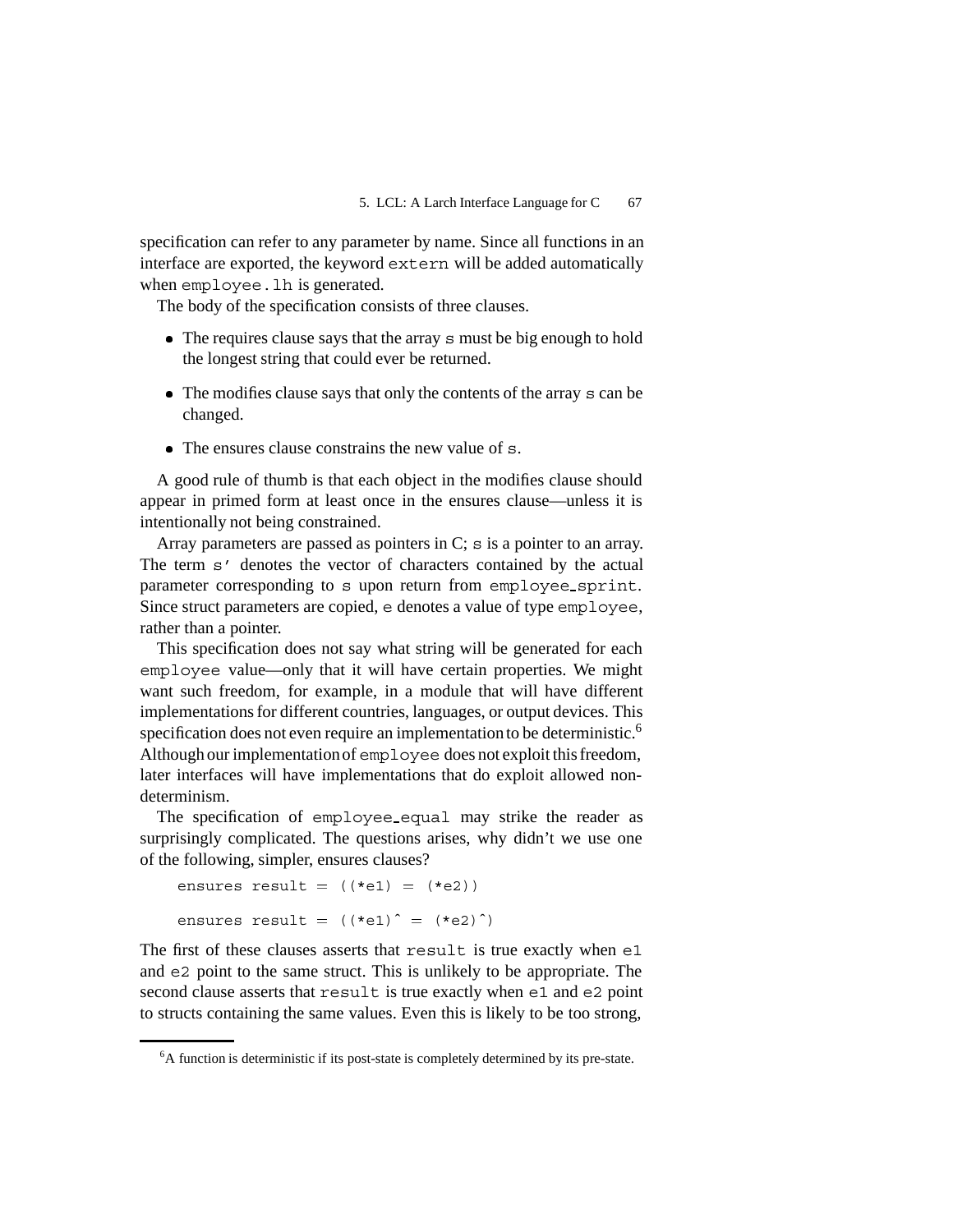since it requires that the arrays containing the names be the same beyond the terminating null character.

The function employee setName returns a value of type bool, the one built-in type of LCL that is missing from C. When LCL specifications are checked, bool is treated as a distinct type.

The requires clause in employee setName says that the function should be called only with null-terminated strings. The implementation is entitled to rely on this. Indeed, it must. It is not generally possible to determine at runtime the maxIndex of an array. Yet without a guarantee that a string is null-terminated, it is not safe to search for its terminating null character, because the search might run past the end of the allocated storage and generate references to nonexistent memory. Completely defensive programming just isn't possible in C. The implementation of employee setName in employee.c, Figure 5.8, relies on this property from its specification. It may crash if naˆ isn't null-terminated.

The modifies clause says that employee setName may change one field of its first argument, e->name, but nothing else. Unlike requires and ensures clauses, a modifies clause constrains everything it doesn't mention.

The ensures clause says that employee setName will have one of two outcomes. It will either:

- Make the name field of its first argument the same as its second argument (when both are interpreted as strings), make the new value of the name field be null-terminated, and return TRUE, or
- Change nothing and return FALSE.

Furthermore, the first outcome will occur exactly when the new name fits (i.e., lenStr(na^) < maxEmployeeName). The use of result in several subterms of an ensures clause is a frequent idiom. Since the predicate in the ensures clause is just a logical formula, it makes no semantic difference whether the equation for result is written first or last. We are free to choose an order that helps the exposition or emphasizes some particular aspect of the specification.

In this example, we include an initMod function as part of every interface. Later we will discuss the way in which we use these functions. The function employee initMod is required by its specification to have no visible effect, since it modifies nothing and returns no value. The absence of a requires clause (equivalent to requires true) says that it must always terminate.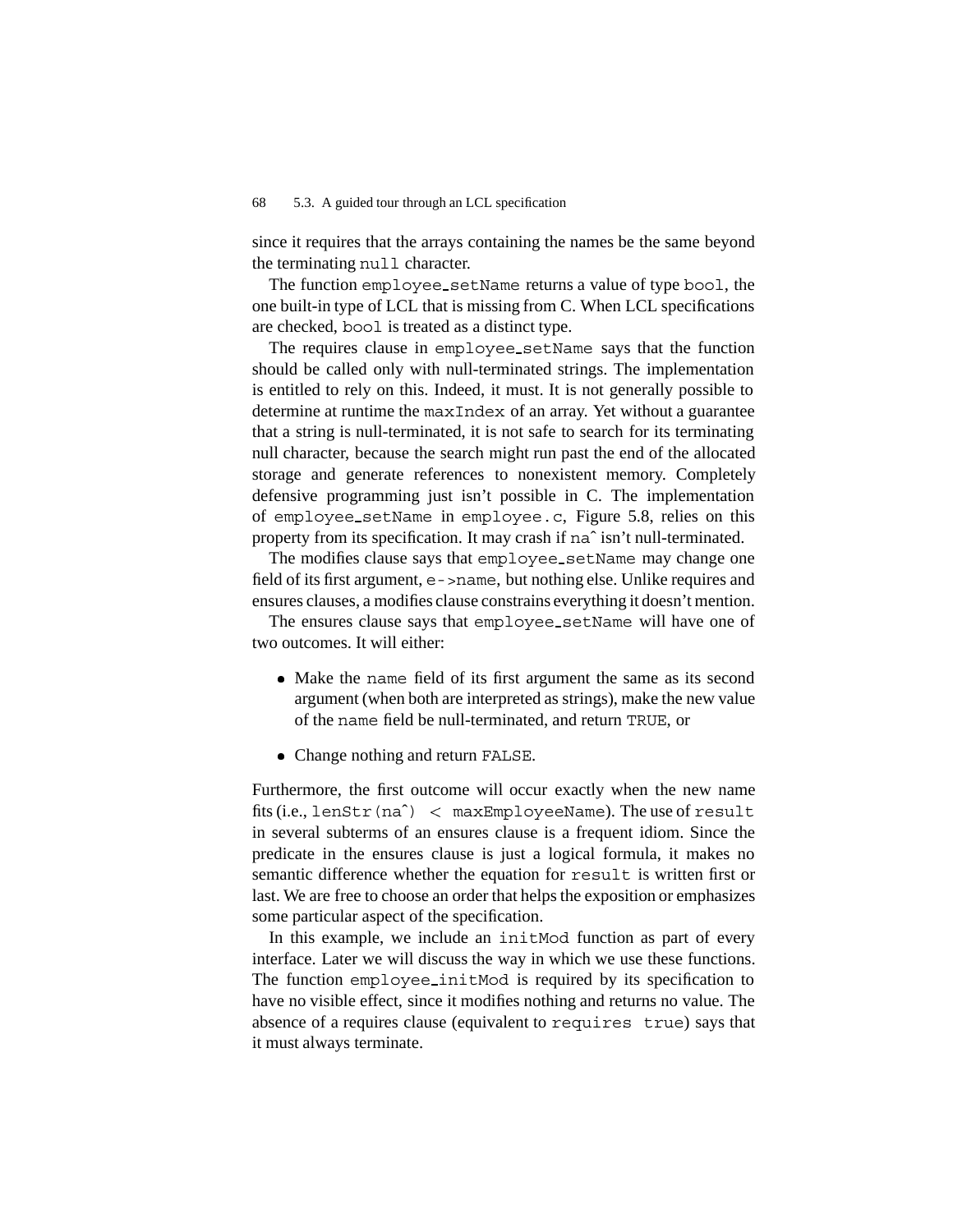```
/*PASS Output from LCL Version 1.7 11-AUG-1992 */
#include "bool.h"
typedef enum {
   MALE,
    FEMALE,
    gender_ANY} gender;
typedef enum {
   MGR,
    NONMGR,
    job_ANY} job;
typedef struct {
    int ssNum;
    char name[maxEmployeeName];
    int salary;
    gender gen;
    job j;
} employee;
extern void employee sprint (char s[], employee e);
extern bool employee_equal (employee *e1, employee *e2);
extern bool employee_setName (employee *e, char na[]);
extern void employee_initMod (void);
```
#### FIGURE 5.5. employee.lh

```
#if !defined(EMPLOYEE_H)
#define EMPLOYEE_H
#define maxEmployeeName (20)
#define employeeFormat "%9d %-20s %-6s %-11s %6d.00"
#define employeePrintSize (63)
#include "employee.lh"
#define employee_initMod() bool_initMod()
#endif
```
FIGURE 5.6. employee.h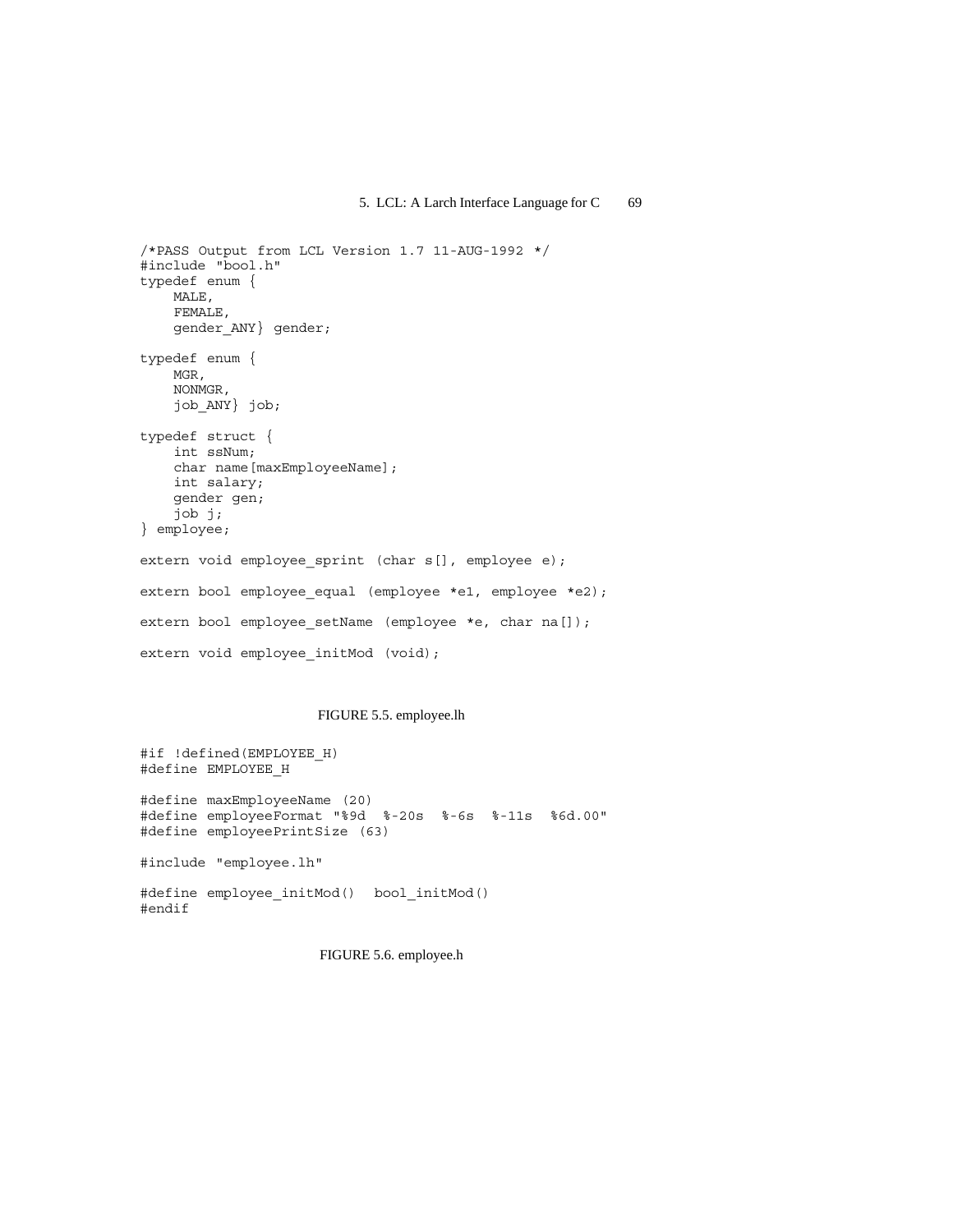```
#if !defined(BOOL_H)
#define BOOL_H
#define FALSE 0
#define TRUE (! FALSE)
typedef int bool;
#define bool_initMod()
#endif
```
#### FIGURE 5.7. bool.h

From the specification in employee.lcl the LCL Checker generates the file employee.lh, Figure 5.5. In addition to the appropriate typedefs and function prototypes, it #includes bool.h, Figure 5.7, for the implicitly imported interface bool. This is used in the implementation of employee.h, Figure 5.6, and indirectly, in employee.c, Figure 5.8.

By convention, we start each .  $h$  files with a  $\#$  if that makes sure that its body will only be included once into any module. Both employee.c and all clients of employee will include employee.h. In turn, employee.h includes employee.lh, which provides prototypes. The implementation of the function employee initMod is also in employee.h.

The file employee.h, Figure 5.6, contains macros defining the constants maxEmployeeName and employeePrintSize. Because of a restriction imposed by C, the definition of maxEmployeeName must precede the inclusion of employee.lh, since it is used in the typedef of employee. The #define cannot be automatically generated because the LCL processor has no way of knowing what value the constant is to have; the specification leaves that design decision to the implementation.

The file employee.h also implements employee initMod. Our convention is that each module initializes every module it explicitly imports. Thus employee\_initMod calls bool\_initMod. $^7$ 

In general, M.h contains, in order:

 A test of whether M H is #defined in the current context. This make sure that, for example, a client of M can safely include it, and other clients can include them both without getting errors caused by repeated type definitions.

<sup>&</sup>lt;sup>7</sup>Since the specification of employee\_initMod guarantees that it modifies nothing, calling it multiple times cannot have effects visible to clients.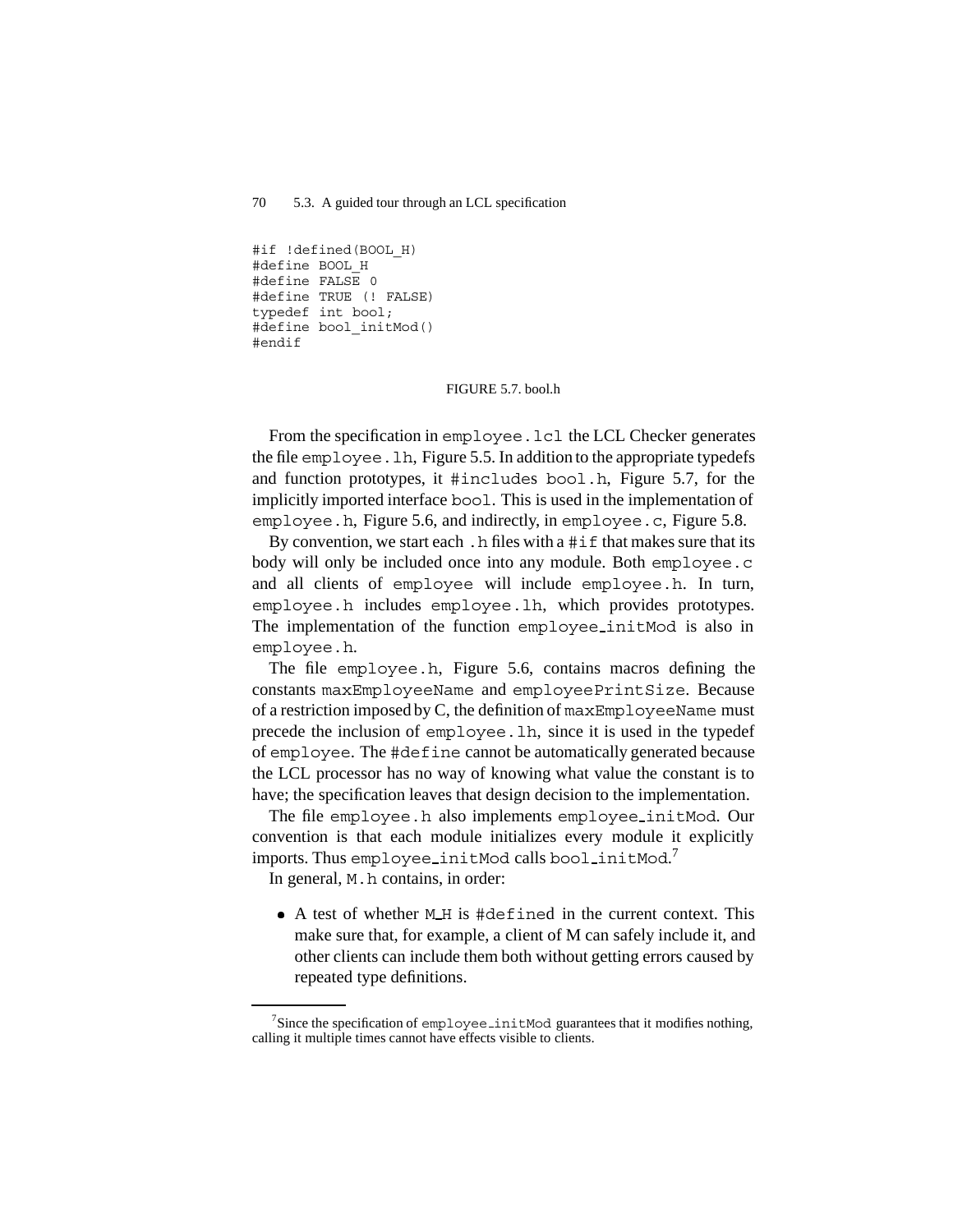```
#include <stdio.h>
#include "employee.h"
bool employee_setName(employee *e, char na []) {
    int i;
    for (i = 0; na[i] != '\\ 0'; i++)if (i == maxEmployeeName) return FALSE;
    strcpy(e->name, na);
    return TRUE;
}
bool employee_equal(employee * e1, employee * e2) {
    return ((e1->ssNum == e2->ssNum))&& (e1->salary == e2->salary)
             &c (e1->gen == e2->gen)
            & (e1 - y) = e2 - y&& (strncmp(e1->name, e2->name,
                maxEmployeeName) == 0));
}
void employee_sprint(char s[], employee e) {
   static char *gender[] =\{ "male", "female", "?"};
   static char *jobs[] = \{\text{``manager''}, \text{``non-manager''}, \text{``?''}\};(void) sprintf(s,
                   employeeFormat,
                   e.ssNum,
                   e.name,
                   gender[e.gen],
                   jobs[e.j],
                   e.salary);
}
```
FIGURE 5.8. employee.c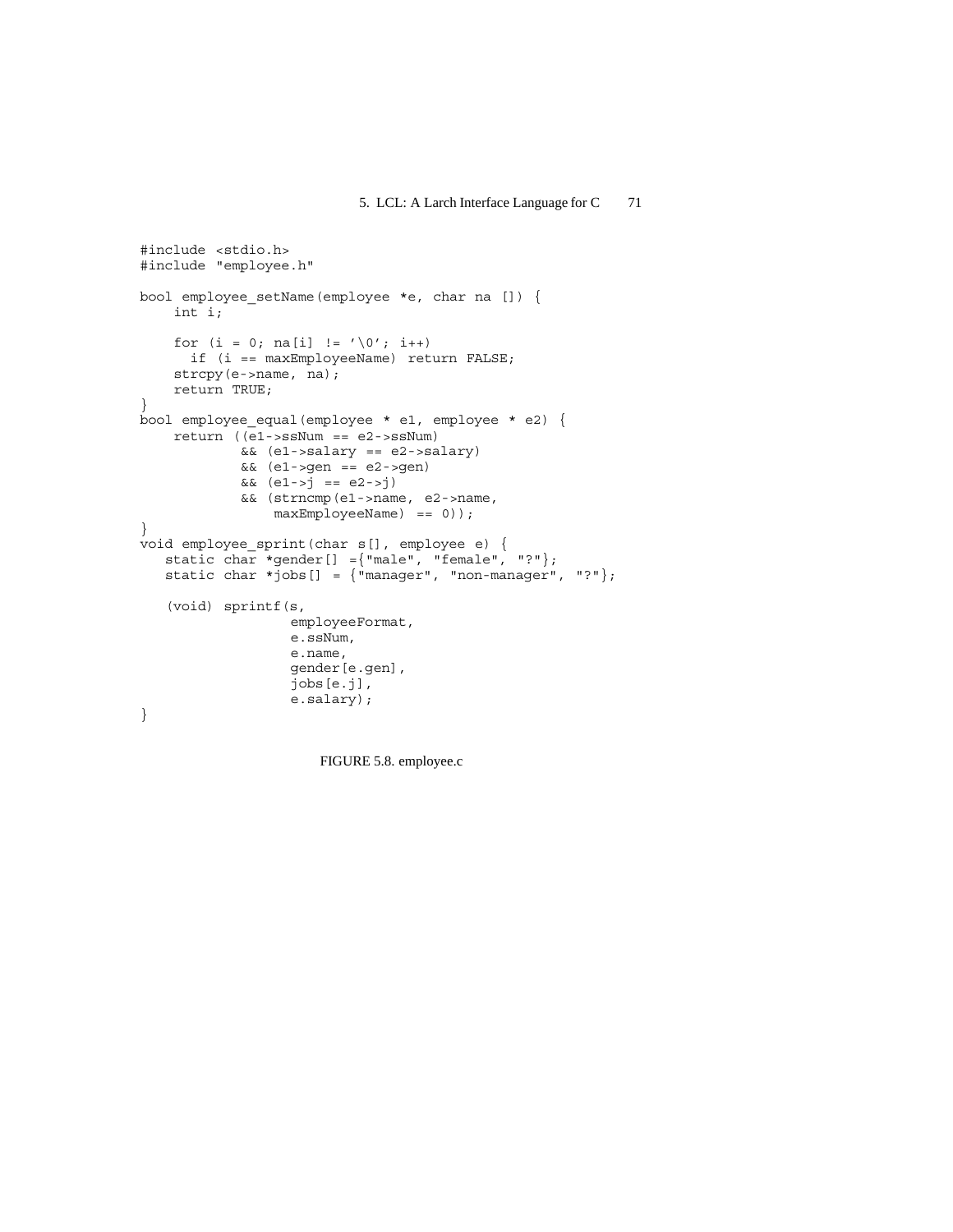- 72 5.3. A guided tour through an LCL specification
	- A definition of M H.
	- Definitions of all constants declared in M.lcl, either as macros or as C const variables.
	- Concrete representations (typedefs) for any abstract types declared in M.lcl.
	- A #include of M.lh.
	- Macros, if any, for inline implementations of functions with prototypes in M.lh.

# EMPSET

Empset, in Figure 5.9, is a mutable abstract type. Values of the type are objects that contain sets of employees. As we have seen, exposed types are specified using C typedefs. Abstract types are specified as collections of functions that manipulate values of the type. The representation of these values is hidden within the implementation. Clients can create, modify and examine empsets by calling the functions specified in the interface, but they cannot directly access the representation of empsets.

Type checking for abstract types in both the LCL Checker and LCLint is based on type names, not on their representations. However, within the implementation of the module exporting an abstract type, LCLint treats the abstract type and its representation as the same. This allows the implementation to access the internal structure that is hidden from clients.

The *imports clause* of empset.lcl says that the specification of the empset interface depends on the specification of employee; it gives empset and its clients access to the constants, types and functions exported by employee. It also makes the trait associated with the employee interface a part of the specification of the empset interface. Such specification dependencies should not be confused with implementation dependencies, where one module is used within the implementation of another. Implementation dependencies are typically a superset of the specification dependencies. Clients, however, should not be concerned with implementation dependencies.

The uses clause brings in two traits. The trait sprint is used in exactly the same way as it was in employee. The invocation of the LSL handbook trait Set (page 167) substitutes the sort on which type employee is based for E and the sort on which type empset is based for C.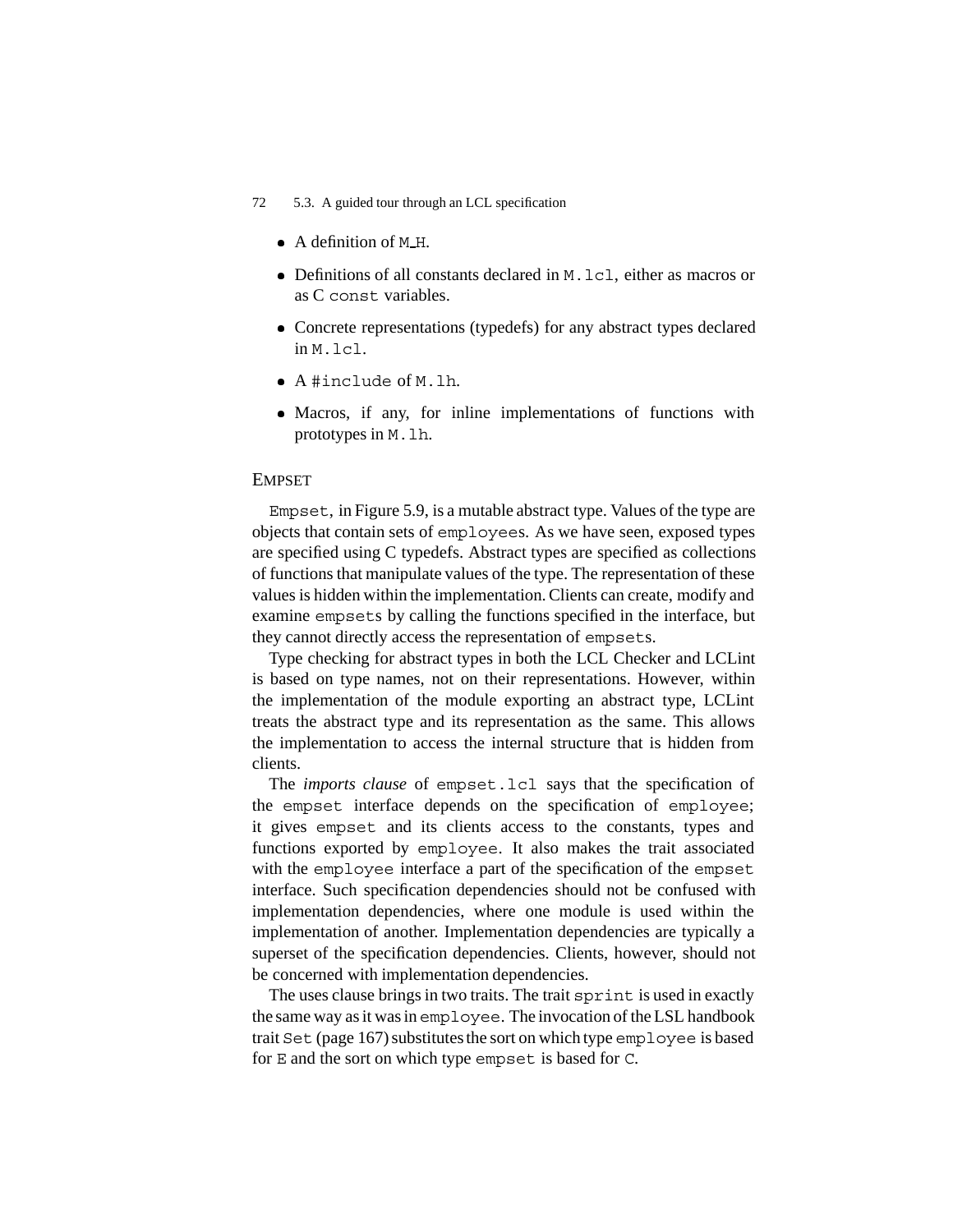```
imports employee;
mutable type empset;
uses Set(employee, empset),
      sprint(empset, char[]);
empset empset_create(void) {
   ensures fresh(result) \land result' = { };
    }
void empset_final(empset s) {
   modifies s;
   ensures trashed(s);
   }
void empset_clear(empset s) {
   modifies s;
   ensures s' = \{\};
    }
bool empset_insert(empset s, employee e) {
   modifies s;
   ensures result = \neg (e \in s^) \land s' = insert(e, s^);
   }
void empset insertUnique(empset s, employee e) {
   requires \neg (e \in s<sup>^</sup>);
   modifies s;
   ensures s' = insert(e, s');
    }
bool empset_delete(empset s, employee e) {
   modifies s;
   ensures result = e \in s^{\hat{ }} \wedge s' = delete(e, s^);
    }
empset empset union(empset s1, empset s2) {
   ensures result' = s1^{\degree} \cup s2^{\degree} \wedge \text{ fresh}(\text{result});
   }
```
FIGURE 5.9. empset.lcl, part 1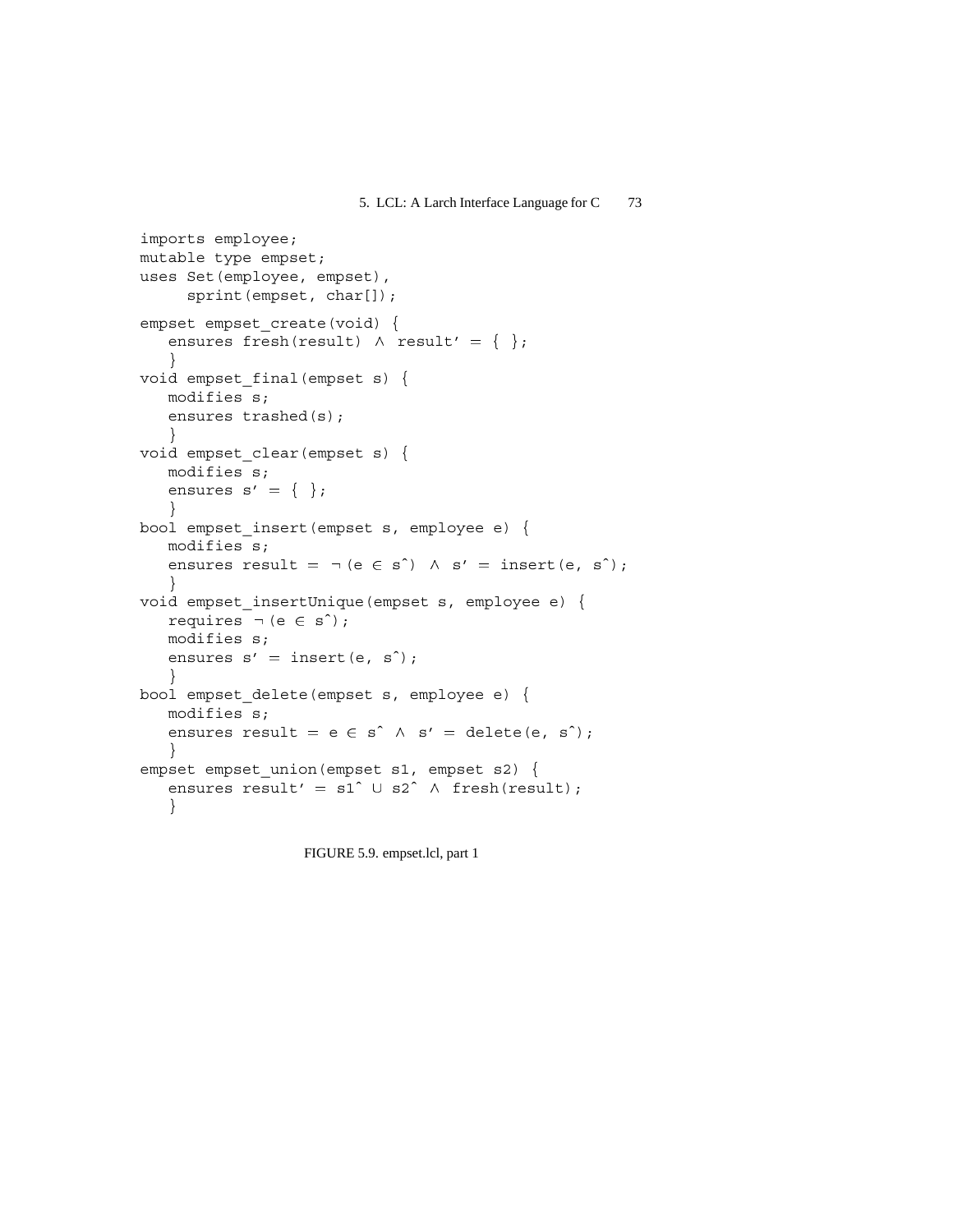```
empset empset disjointUnion(empset s1, empset s2) {
   requires s1^ \cap s2^ = { };
   ensures result' = s1^{\degree} \cup s2^{\degree} \wedge \text{ fresh}(\text{result});
   }
void empset intersect(empset s1, empset s2) {
   modifies s1;
   ensures s1' = s1^{\hat{ }} \cap s2^{\hat{ }};
   }
int empset_size(empset s) {
   ensures result = size(s^{\prime});
   }
bool empset member(employee e, empset s) {
   ensures result = e \in s^*;
    }
bool empset_subset(empset s1, empset s2) {
   ensures result = s1^{\degree} \subseteq s2^{\degree};
    }
employee empset_choose(empset s) {
   requires s^{\hat{ }} \neq {\hat{ }} };
   ensures result \in s<sup>^</sup>;
   }
char *empset_sprint(empset s) {
    ensures isSprint(result[]', sˆ)
       \land fresh(result[]);
     }
void empset_initMod(void) {
     ensures true;
     }
```
FIGURE 5.9. empset.lcl, part 2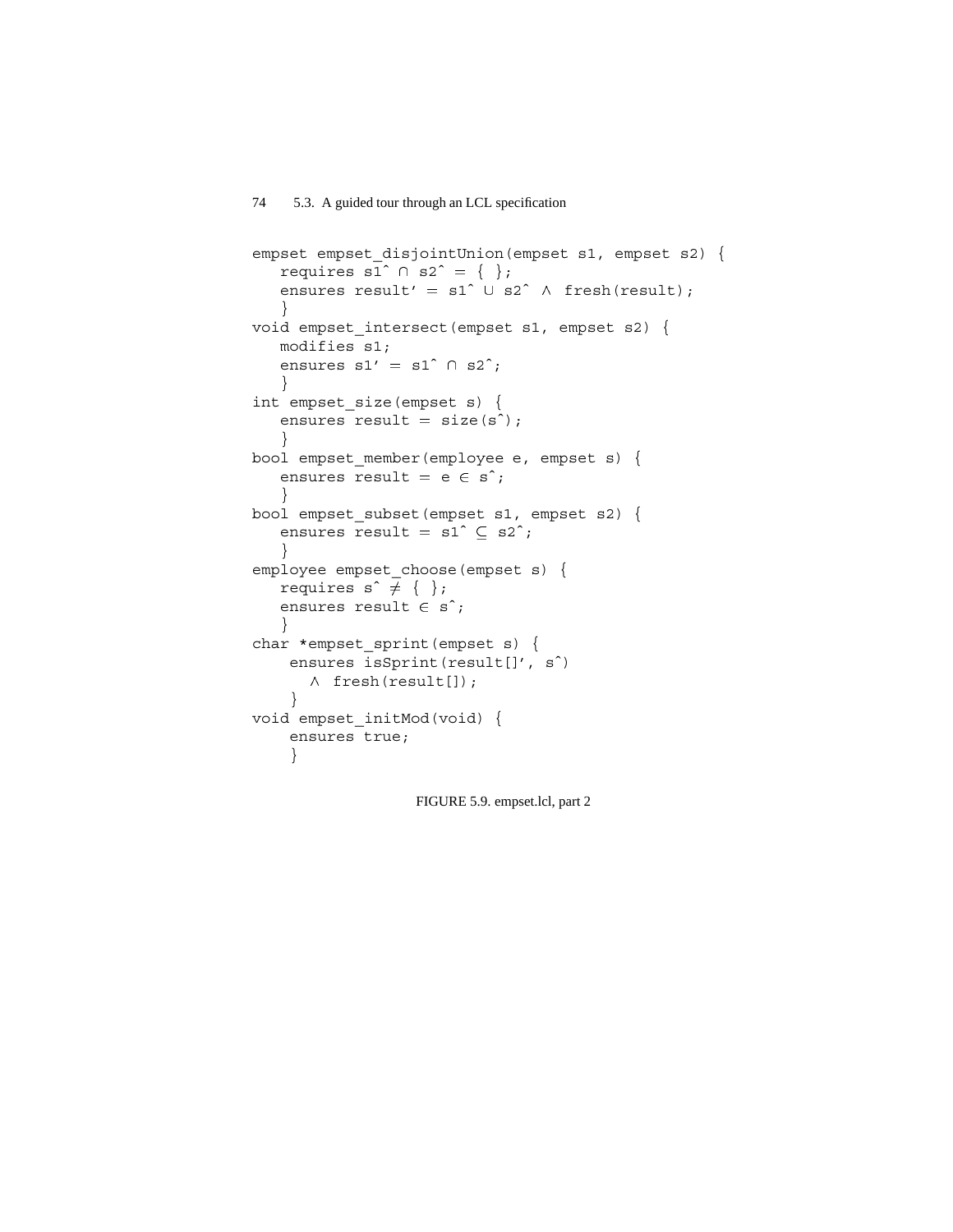```
empset es1, es2;
es1 = empset create( );
\text{es2 = es1:}empset insert(es2, e);
if (empset size(es1) == 1) printf("Sharing.");
   else printf("No sharing.");
```
#### FIGURE 5.10. Code to test for sharing

```
empset es1, es2;
es1 = empset create();
es2 = empset create();
if (es1 == es2) printf("Same object.");
 else printf("Different objects.");
```
FIGURE 5.11. Code to test meaning of  $==$ 

Clients may write assignment statements involving variables and values of abstract types. Since the value of an object of a mutable abstract type is itself an object, assignments produce sharing. Consider, for example, the code fragment in Figure 5.10.

Because of the semantics associated with mutable abstract types, this program code will print "Sharing." As we shall see shortly, it is the responsibility of the implementor of the type to ensure that assignment has the proper semantics.

Clients may not write code that uses  $C's = -$  operator to compare values of abstract types. The problem is that for mutable abstract types an expression of the form  $x = y$  would return true exactly when x and y denote the same object. For example, the code in Figure 5.11 would print "Different objects." For immutable abstract types, however, the result of a comparison using ==would be unpredictable, since the implementation has the freedom to have or not have multiple copies of the same value. We return to this point in Section 5.3.

The first two functions exported by empset.lcl, empset\_create and empset\_final, are typical of functions found in interfaces exporting abstract types.

The first conjunct in the ensures clause of empset create says that the function returns a fresh object of type empset. Saying that it is *fresh* means that it is not aliased to any objects visible in the pre-state. The second conjunct says that the value of the returned object is the empty set of employees. This function will typically appear in a statement of the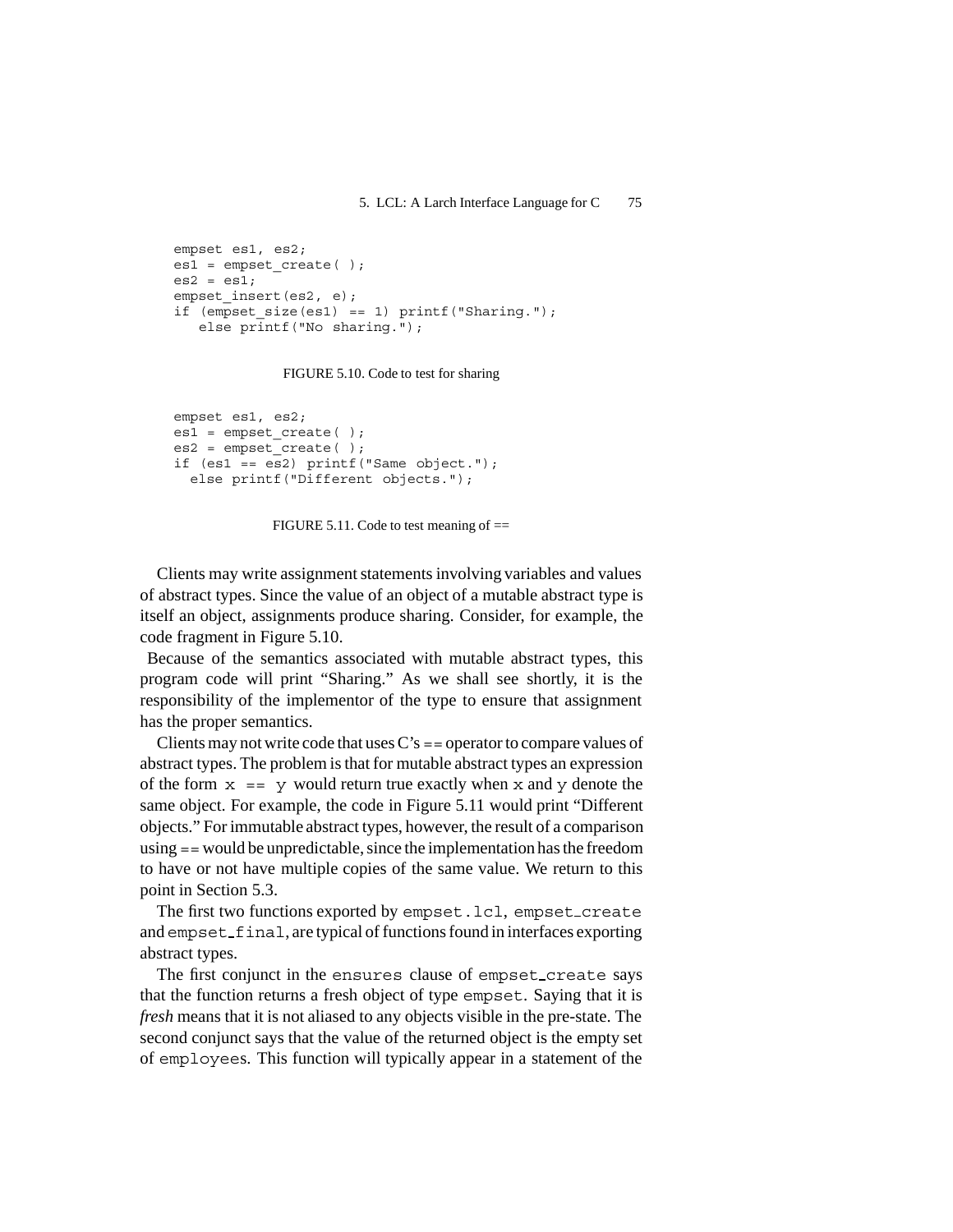form es = empset create(). Since empsets are mutable, calls to other functions exported by this interface, such as empset insert, can then be used to change the value contained by the object.

A client of empset should call empset\_final when it is certain that an empset object will never be referenced again. The clause ensures trashed(s) says that upon return from empset\_final(es) nothing can be assumed about the value of the object to which es is bound. The assertion trashed(s) is not equivalent to

```
modifies s
ensures true
```
because referencing a trashed object can even cause the client program to crash.

A good implementation of empset final will free storage that is no longer needed, although this specification does not require it to. Since a client has no information about how an empset is represented, it cannot directly free the storage consumed by an empset. For example, if empset were implemented as a pointer to a pointer to a data structure, the call free (es) would free only the pointer, not the data structure.

The third function in the interface, empset<sub>clear</sub>, is provided for reinitializing an existing empset. Unlike empset create, it does not create a new empset but rather has a side effect on an existing object.

The functions empset insert and empset insertUnique both add an employee to an empset. The chief difference is that the latter requires that the employee to be added is not already present. This may make it possible to implement the function more efficiently. However, if the requirement is violated, the behavior of empset insertUnique is totally unconstrained by the specification. The implementation we give later does not check the requirement. If it is violated the implementation returns without complaint, but it breaks a representation invariant—thus leading to unpredictable behavior on subsequent uses of the empset.

The functions empset union and empset disjointUnion both return the union of two empsets. Once again, the requires clause makes it possible to implement one more efficiently than the other. Notice that even though s1 and s2 are not modified, the specifications refer to s1<sup> $\hat{ }$ </sup> and s2<sup> $\hat{ }}$ </sup>. The  $\hat{ }}$  is needed because s1 and s2 refer to objects. These must be evaluated in some state to get a value. Here s1 and s2 contain the same values in the pre- and post-states. By convention, we use ˆ rather than ' for objects that are guaranteed to have the same values in both states.

Since both functions are required (by fresh (result)) to return sets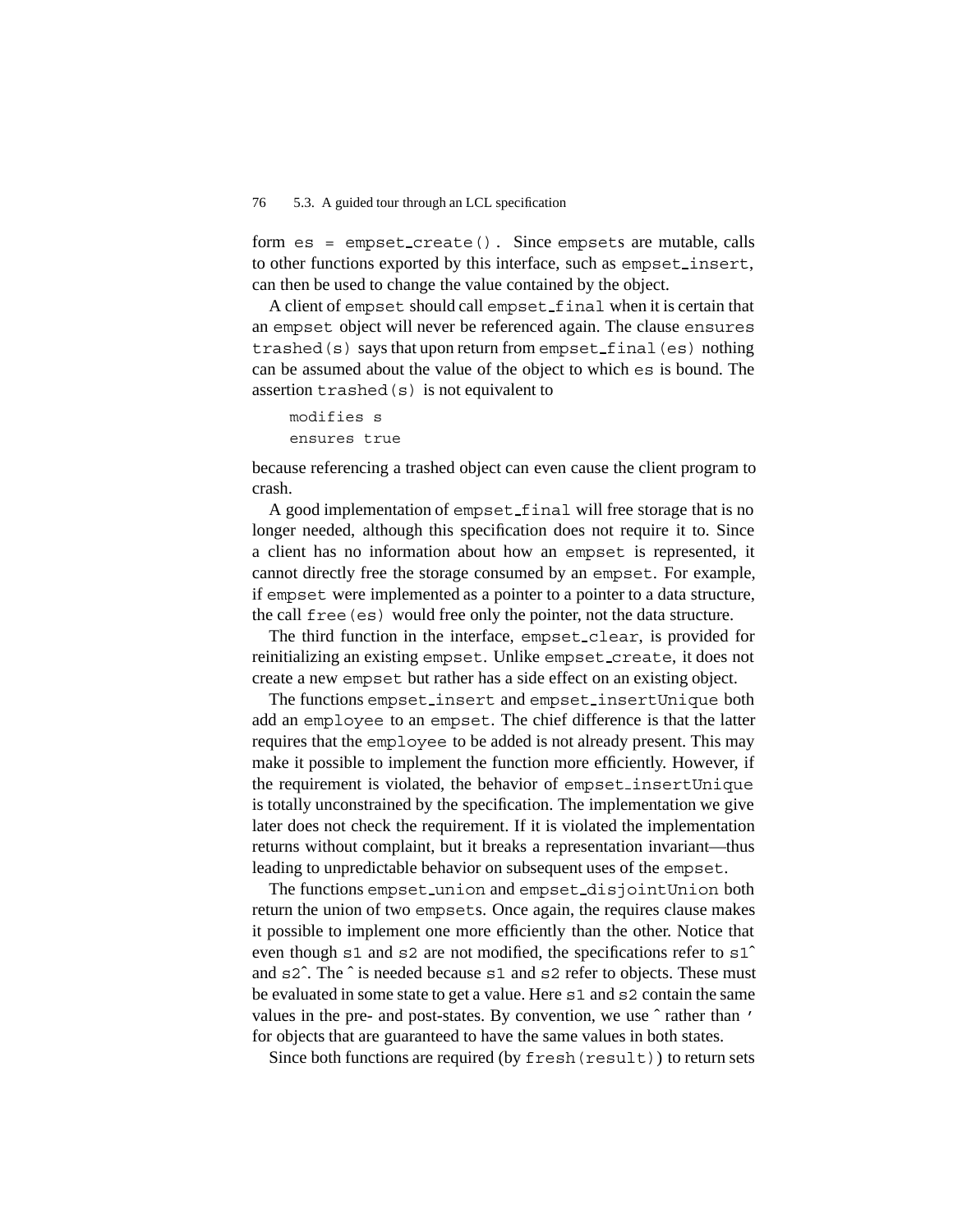that are not aliased to any objects visible in the pre-state, the sets that they return can be modified without affecting the values of other sets. For example, knowing that the result empset is fresh allows the client to pass it to empset\_final without worrying about having an effect on other empsets.

One way of ensuring freshness is to allocate new storage. This raises the question of what happens if there is no storage to allocate. In the implementations of these functions (see Appendix B), this is handled by printing a message and terminating the program.<sup>8</sup> But such behavior seems to violate the specification, which says that they should return. We could have augmented the specification to take the possibility of running out of storage into account, but it would have been tedious and not very informative. Almost every function may fail for lack of storage in the stack or heap. So the possibility of exiting the entire program, instead of returning from the function, is implicit in every ensures clause. This allows any function to terminate the program. Of course, responsible implementors do not take wanton advantage of this. For some applications it may be important to specify interfaces that preclude running out of storage.

The requires clause of empset choose is necessary to guarantee that the ensures clause is satisfiable. If  $s^{\hat{ }}$  is empty, it is not possible to return an employee that is a member. If sˆ contains more than one element, the specification allows any member s<sup> $\hat{ }$ </sup> to be returned. The implementation we present later gains efficiency by being abstractly non-deterministic: A single abstract empset value may have many different representations (depending on the order in which its elements were inserted), and the value returned by empset choose is determined by the representation value passed in.

Although the remaining functions are a necessary part of this interface, they don't illustrate any new LCL features. An implementation of the interface is given in Appendix B.

## **DBASE**

The next specification describes a simple data base of employees.

Up to now we have presented modules by first giving an interface specification, then its auxiliary LSL specification, and finally, its implementation. This works well when the reader has good *a priori* intuition

<sup>&</sup>lt;sup>8</sup>For simplicity, our implementation checks inline after each allocation. In practice, it is better to isolate this by calling user-supplied allocation routines.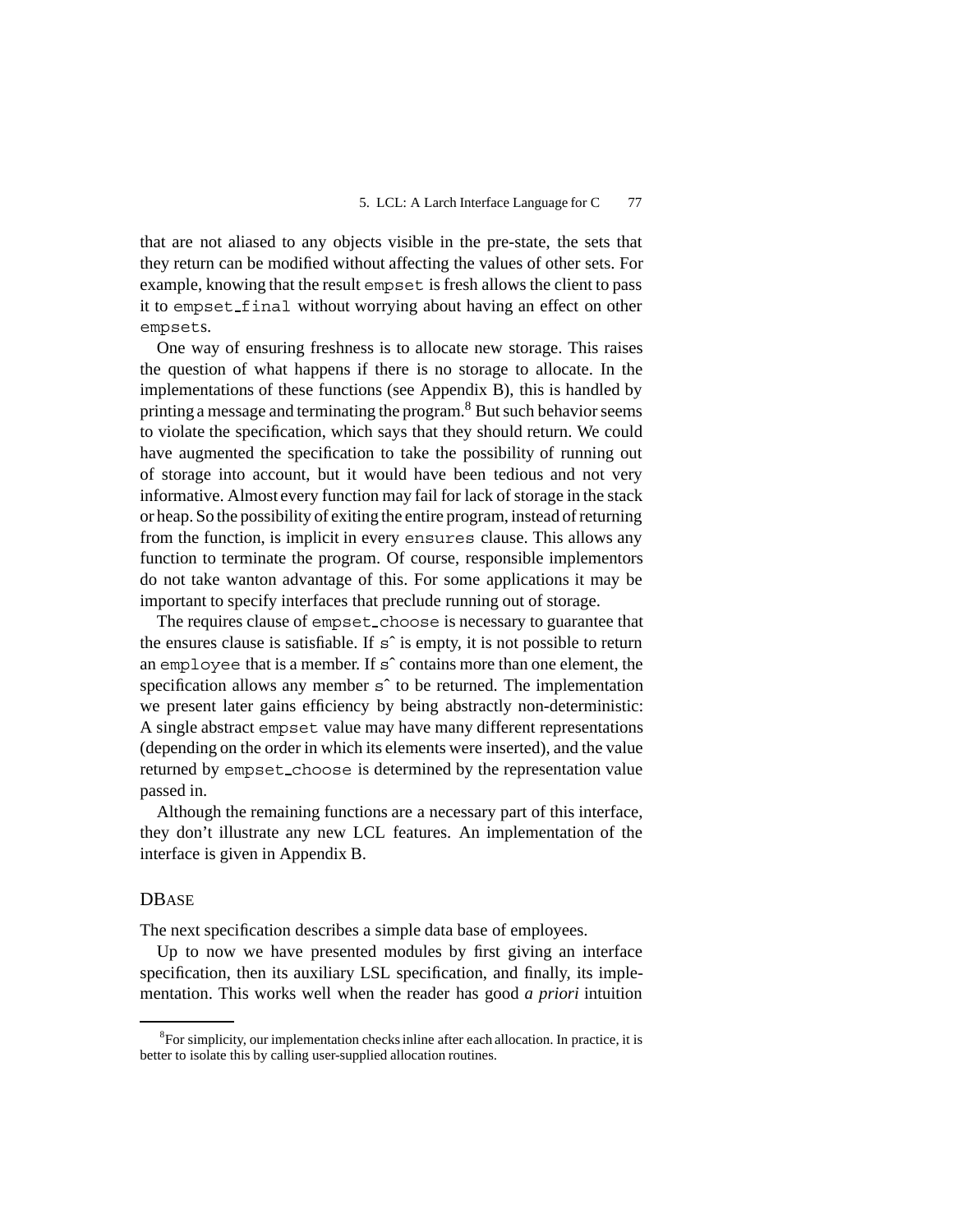about the meaning of the abstractions used in the interface specification. When such intuition cannot be relied upon, it is often better to present the auxiliary specification first, as we do here.

Figure 5.12 contains a trait that constrains the kinds of elements a database may contain. Not coincidentally, it corresponds closely to the trait associated with employee.lcl. It is assumed by the dbase trait.

Figure 5.13 starts by including Set. This inclusion tells us that a db is a set of employees. Recall that employee is defined in dbaseAssumptions to be a tuple with five fields. Notice that since a db is merely a set of tuples, no invariant about the elements, e.g., that no

```
dbaseAssumptions: trait
  includes Set(employee for E, empset for C)
  gender enumeration of MALE, FEMALE, gender_ANY
  job enumeration of MGR, NONMGR, job_ANY
  employee tuple of ssNum: int,
                    name: employee_name,
                    salary: int,
                    gen: gender,
                    j: job
```
FIGURE 5.12. dbaseAssumptions.lsl

```
dbase: trait
  assumes dbaseAssumptions
  includes Set(db for C, employee for E, new for \{\,\},
                 hire for insert)
  db_q tuple of g:gender, j: job, l: int, h: int
  db_status enumeration of db_OK, salERR, genderERR,
                                jobERR, duplERR
introduces
   query: db, db_q \rightarrow empset
   match: gender, gender \rightarrow bool
   match: job, job \rightarrow boolfire, promote: db, int \rightarrow db
   setSal: db, int, int \rightarrow db
   find: db, int \rightarrow employee
   employed: db, int \rightarrow bool
   numEmployes: db \rightarrow int
```
FIGURE 5.13. dbase.lsl, part 1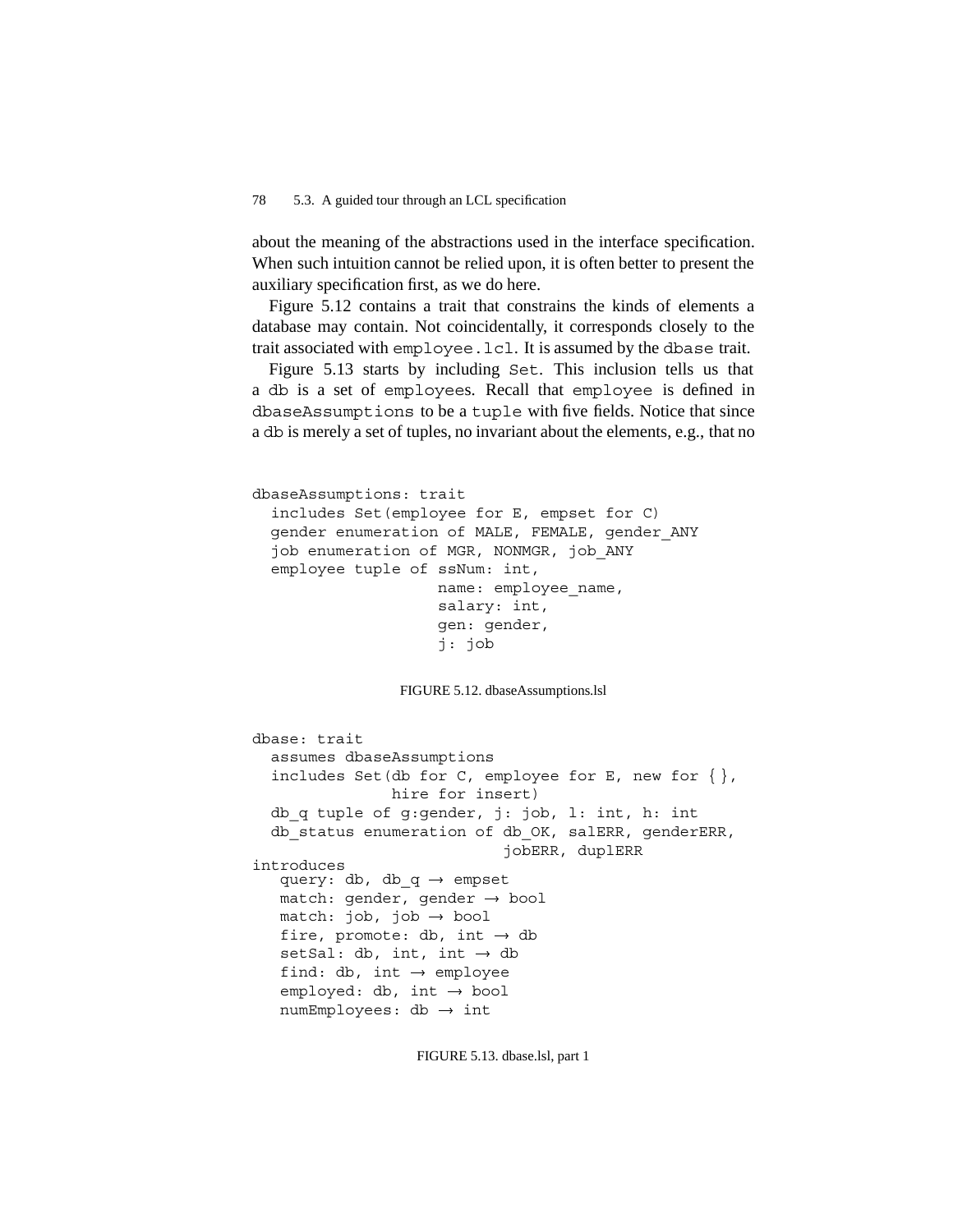```
asserts
   -
 e: employee, k: int, g, gq: gender,
              j, jq: job, q: db_q, sal: int, d: db
     query (new, q) == \{\};
     query(hire(e, d), q) ==
       if match(q.g, e.gen) \wedge match(q.j, e.j)\land q.l \leq e.salary \land e.salary \leq q.h
         then insert(e, query(d, q)) else query(d, q);
     match(gq, g) == gq = gender ANY \vee g = gq;
     match(jq, j) == jq = job_ANY \vee j = jq;
     fire(new, k) == new;
     fire(hire(e, d), k) ==
       if e.ssNum = kthen fire(d, k) else hire(e, fire(d, k));
     promote(new, k) == new;
     promote(hire(e, d), k) ==
       if e.ssNum = kthen hire(set j(e, MGR), promote(d, k))
         else hire(e, promote(d, k));
     setSal(new, k, sal) == new;
     setsal(hire(e, d), k, sal) ==if e.ssNum = kthen hire(set salary(e, sal),
                   setSal(d, k, sal))
         else hire(e, setSal(d, k, sal));
     employed(d, k)
       \Rightarrow (find(d, k).ssNum = k \land find(d, k) \in d);
     emploved(new, k) == false;employed(hire(e, d), k) ==
       e.ssNum = k \vee employed(d, k);
     numEmployees(new) == 0;
     numEmployees(hire(e, d)) == numEmployees(d)
        + (if employed(d, e.ssNum) then 0 else 1);
```

```
FIGURE 5.13. dbase.lsl, part 2
```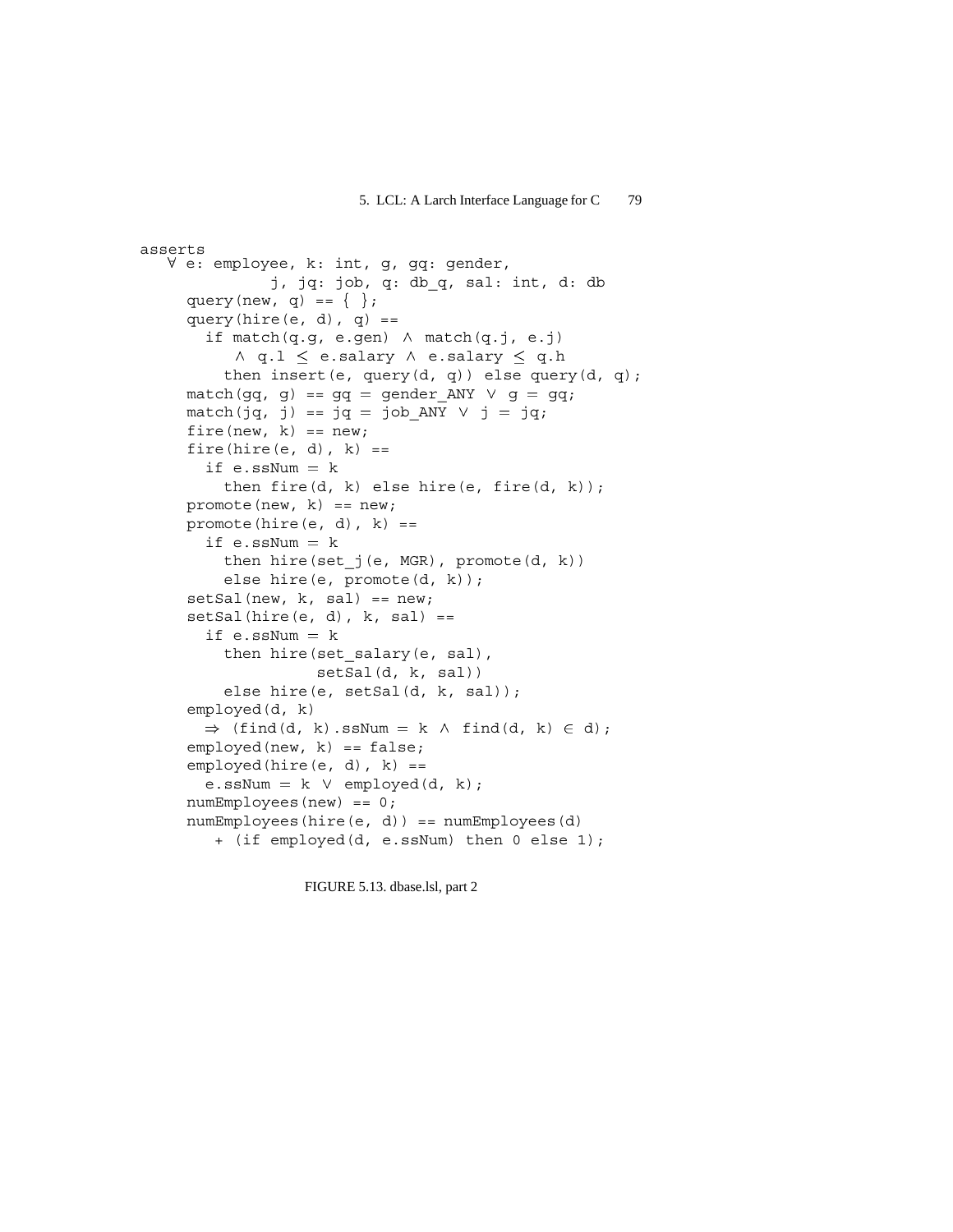two employees have the same ssNum, is implied. This is in contrast to type db, whose specification, Figure 5.14, does imply such an invariant.

In addition to the operators inherited from Set, the trait introduces a number of operators that will prove useful in writing dbase.lcl. Understanding the meaning of these operators is the key to understanding dbase.lcl, Figure 5.14.

The most interesting of these operators is query. The first two axioms imply that the value of query $(d, q)$  is the set containing all employees in the data base that match the gender and job fields of q and that have salaries between q.l and q.h.

The dbase interface encapsulates a database and a set of functions to query and manipulate it. It exports two exposed types, db\_q and db status, and a number of functions. It also contains our first use of global variables. LCL uses the same scope rules as C. However, LCL extends the function prototype by including a list of the *global variables* referenced by the function. LCLint will check that each global variable accessed by the function body appears in its globals list.

At first glance, it may seem a bit surprising that we have chosen to make db an immutable type. The reason for this is that we don't intend to have formals of type db. Changes to the global variable d will be described as changes to the binding of the variable, not as mutations to the object to which the variable is bound in the pre-state.

As it happens, the global variable in dbase is a *specification variable*. Such variables are declared solely to facilitate writing specifications. Neither the specification variable d nor the specification type db is exported by the interface. Client code cannot refer to either. Furthermore, since they are not exported, specification types and variables need not be implemented. In fact, neither the type db nor the variable d appears in our implementation of this interface.

This example contains our first use of the an LCL *claims* clause. Such clauses play a role analogous to the implies clauses of LSL. They assert facts that the specifier believes should be derivable from the rest of the specification. The claims clause here asserts that ssNums are unique keys for employees. The term  $d^{\bullet}$  is analogous to  $d^{\uparrow}$  and  $d'$ ; it means "the value of d in any state visible to clients of this interface." Therefore, this claim is an invariant that must hold in all states visible to clients. As we shall see shortly, such invariants can be verified by data type induction.

The function hire is closely related to the operator hire of dbase.lsl. The difference is that it does some error checking and returns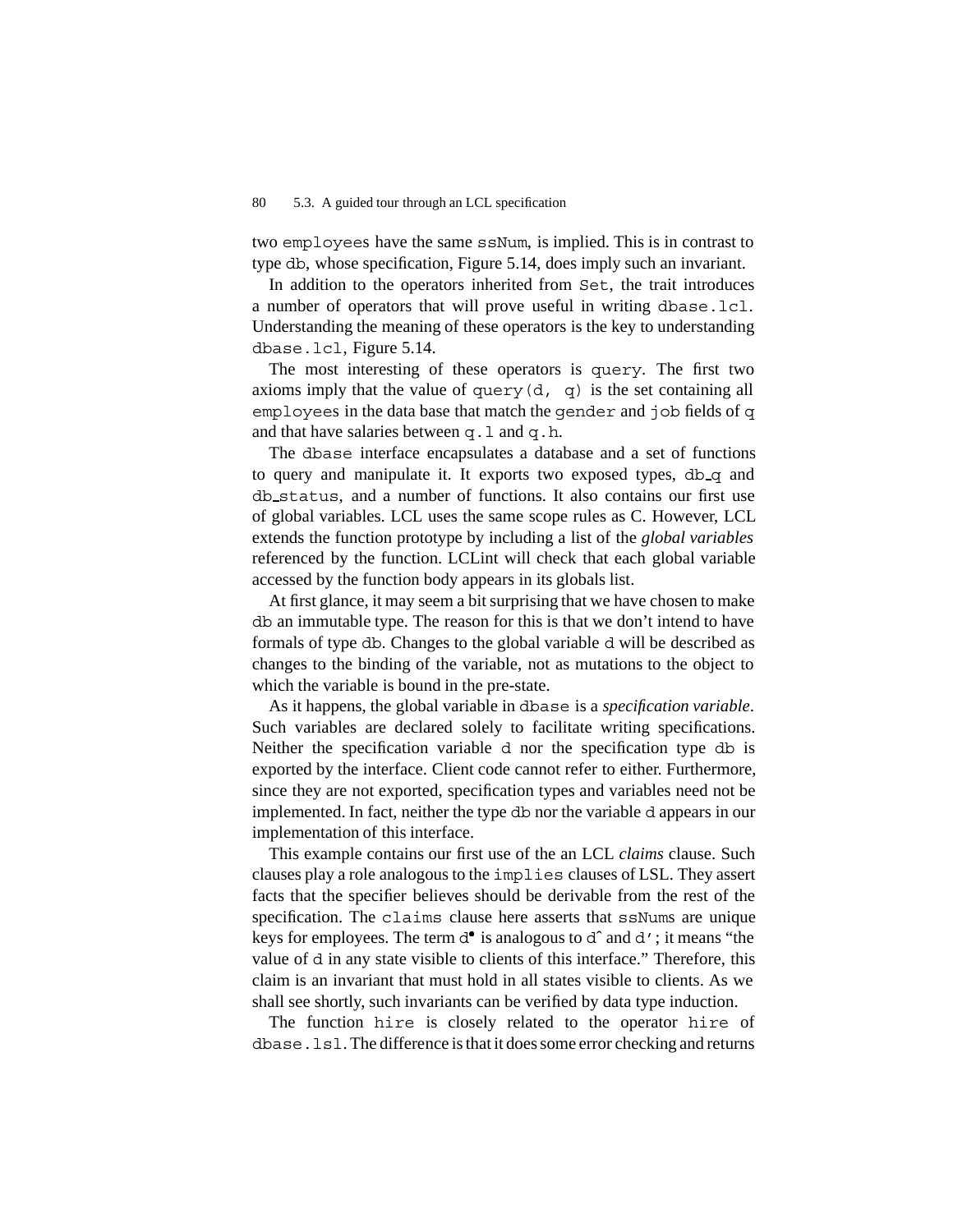```
imports employee, empset, stdio;
typedef struct{gender g; job j; int l; int h;} db_q;
typedef enum {db_OK, salERR, genderERR, jobERR,
               duplERR, missERR} db status;
spec immutable type db;
spec db d;
uses dbase, sprint(ioStream, db);
claims UniqueKeys(employee e1, employee e2) db d; {
   ensures
     (e1 \in d' \land e2 \in d' \land e1.ssNum = e2.ssNum)
        \Rightarrow (e1 = e2);
   }
db status hire(employee e) db d; {
   modifies d;
   ensures
     (if result = db OK
      then d' = hire(e, d<sup>^</sup>) else d' = d<sup>^</sup>)\land result =
           (if e.gen = gender ANY then genderERR
            else if e_i = j job ANY then jobERR
            else if e.salary < 0 then salERR
            else if employed(dˆ, e.ssNum) then duplERR
            else db_OK);
   }
void uncheckedHire(employee e) db d; {
   requires e.gen \neq gender_ANY \land e.j \neq job_ANY
            \land e.salary \geq 0 \land \neg employed(d<sup>^</sup>, e.ssNum);
   modifies d;
   ensures d' = hire(e, d');
   }
bool fire(int ssNum) db d; {
   modifies d;
   ensures result = employed(d^{\hat{}}, ssNum)
     \wedge d' = fire(d^, ssNum);
   }
```
FIGURE 5.14. dbase.lcl, part 1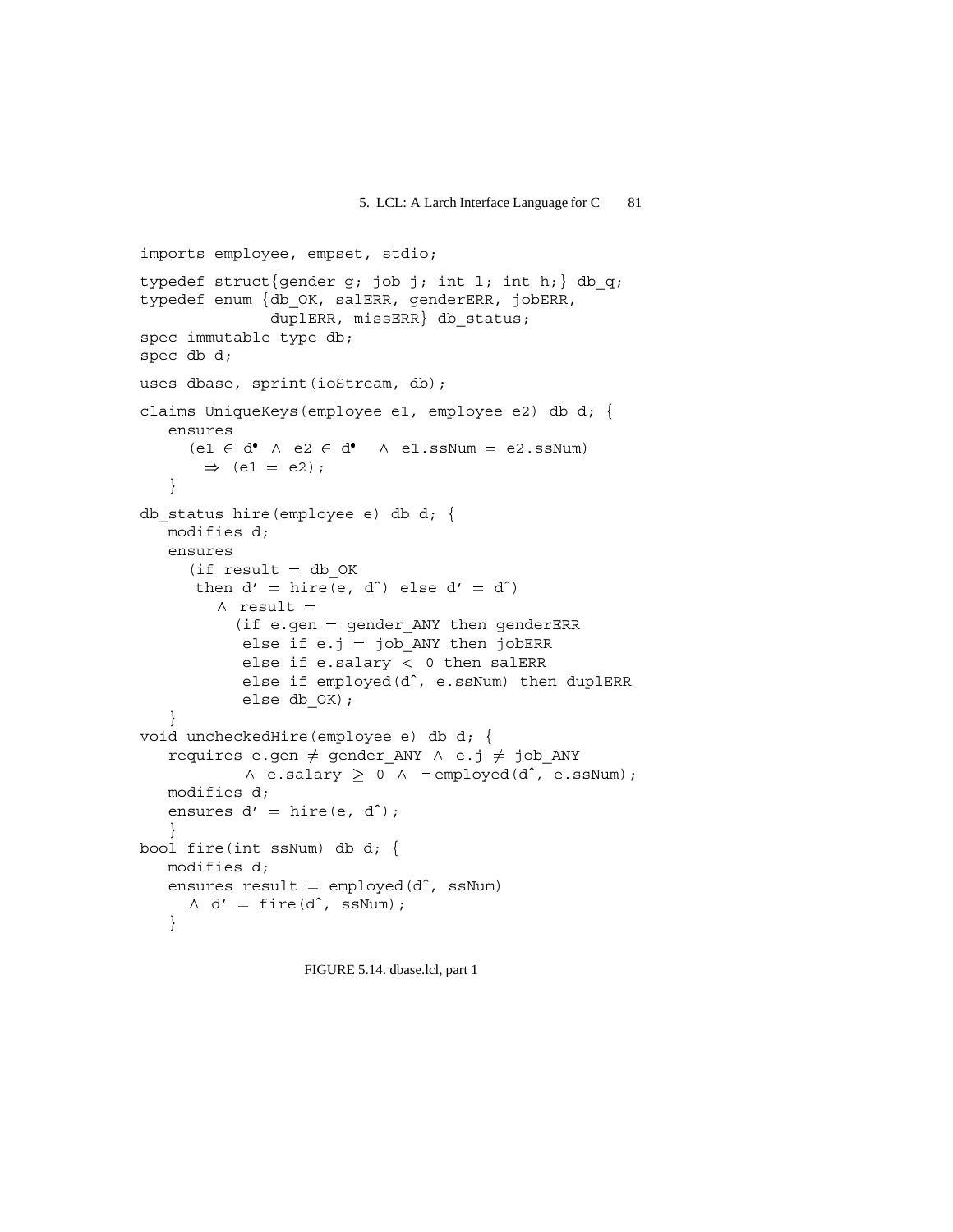```
int query(db q q, empset s) db d; {
   modifies s;
   ensures s' = s^{\hat{}} \cup query(d^{\hat{}}, q)
            \land result = size(query(d^, q));
   }
bool promote(int ssNum) db d; {
   modifies d;
   ensures
     result = (emploped(d<sup>^</sup>, ssNum)\land find(d<sup>^</sup>, ssNum).j = NONMGR)
      \wedge (if result then d' = promote(d^, ssNum)
          else d' = d<sup>\land</sup>;
   }
db_status setSalary(int ssNum, int sal) db d; {
    modifies d;
    ensures
       result =(if employed(dˆ, ssNum)
            then (if sal < 0 then salERR else db_OK)
            else missERR)
       \wedge (if result = db OK
             then d' = setSal(d', ssNum, sal)else d' = d<sup>2</sup>);
    }
void db_print(void) db d; FILE *stdout; {
    modifies *stdoutˆ;
    ensures \exists s:ioStream (
                   (*stdout^{'})' = write((**stdout^{'})^r, s) isSprint(dˆ, s));
    }
void db_initMod(void) db d; {
   modifies d;
   ensures d' = new;}
```
FIGURE 5.14. dbase.lcl, part 2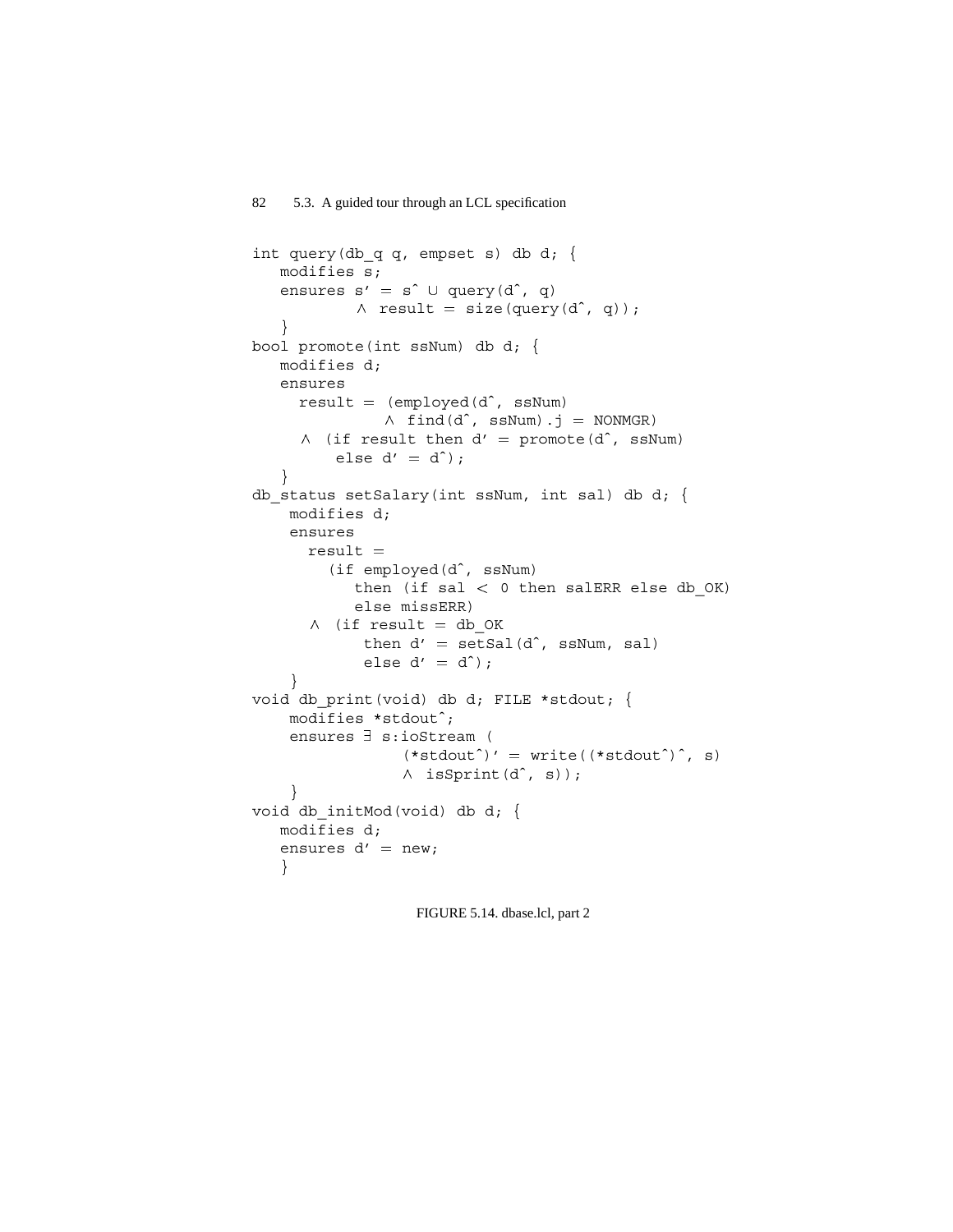a result indicating the outcome of this checking.

The function uncheckedHire does no error checking. Of course, if it is called when its requires clause does not hold, it is likely to do something unfortunate that may not be detected for quite some time. Both functions modify the specification variable d. Since d is a global variable rather than a formal parameter, it can be accessed directly; there is no need to pass in a pointer to it.

The function query is also closely related to the LSL operator query. But the operator returns an empset and the function returns an int equal to the number of employees added to s as the required side effect of calling query. This is a common C idiom.

Now we can use data type induction, discussed in Chapter 3, to show that the claims clause holds. The function dbase initMod ensures that d starts out empty. The only functions that are allowed to add employees to d are hire and uncheckedHire. If hire is called with an employee whose ssNum is already in d, its specification says that it must return duplERR and leave d unchanged. Finally, the requires clause of uncheckedHire forbids calling the function with an employee whose ssNum is already in d.

The only thing of note about dbase.lh, Figure 5.15, is that the specification variable and specification type do not appear in it.

An implementation of dbase is presented in Appendix B.

# A TEST DRIVER FOR DBASE

Before looking at the abstractions used in the implementation of dbase, we pause to take a look at some code that uses dbase. Figure 5.16 is part of a program we used to test our implementations of the modules specified earlier in this section.

The program drive begins with a series of #includes of the .h files for the modules containing functions or types that it uses directly. It does not include any subsidiary modules that they may use. While the included .h files are necessary to compile the driver, to understand the code one need look only at the corresponding .lcl files. If the implementation of one of the used modules, such as empset, should change, drive would have to be re-linked or re-compiled (depending upon whether the .h files #included in drive were modified), but drive's code would not have to be changed.

After declaring some variables, drive initializes the included modules. LCLint will issue a warning if this initialization is not done immediately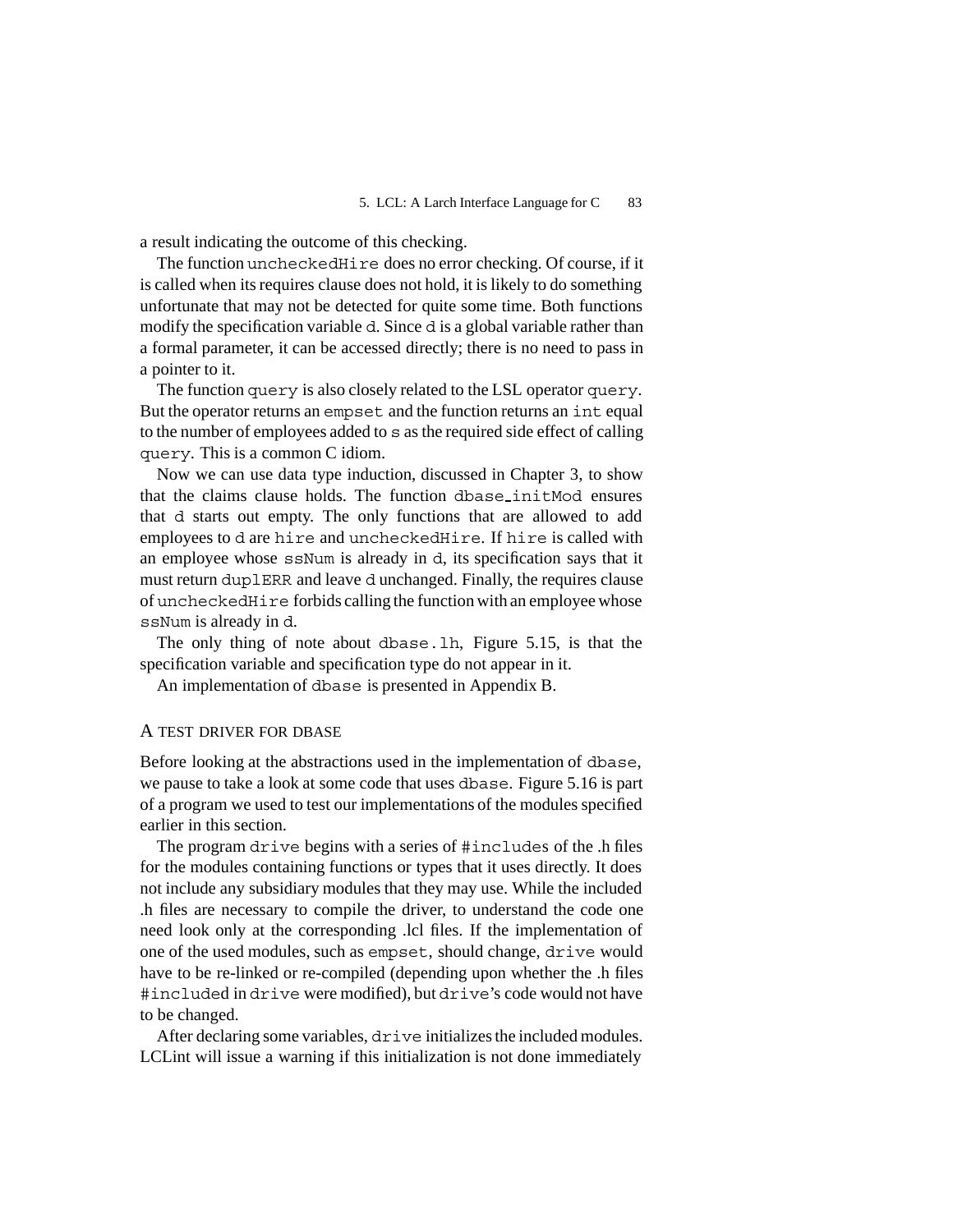```
/*PASS Output from LCL Version 1.7 11-AUG-1992 */
#include "bool.h"
#include "employee.h"
#include "empset.h"
#include "stdio.h"
typedef struct {
    gender g;
    job j;
    int l;
    int h;
} db_q;
typedef enum {
    db_OK,
    salERR,
    genderERR,
    jobERR,
    duplERR,
    missERR} db_status;
extern db_status hire (employee e);
extern void uncheckedHire (employee e);
extern bool fire (int ssNum);
extern int query (db_q q, empset s);
extern bool promote (int ssNum);
extern db_status setSalary (int ssNum, int sal);
extern void db print (void);
extern void db_initMod (void);
```
FIGURE 5.15. dbase.lh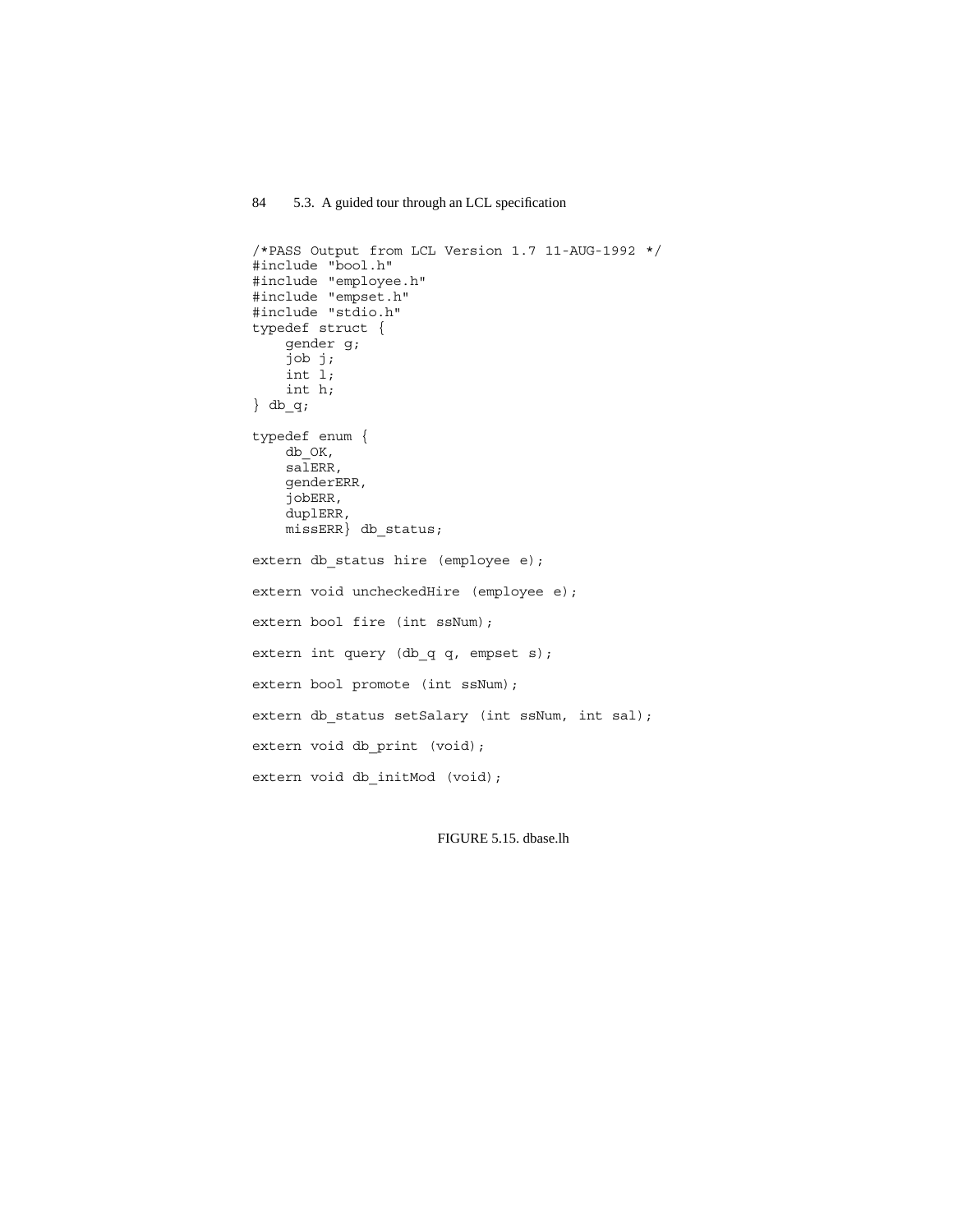```
/* Include those modules that export \overrightarrow{'}<br>/* things used explicitly here \overrightarrow{'}/* things used explicitly here
#include <stdio.h>
#include "bool.h"
#include "employee.h"
#include "empset.h"
#include "dbase.h"
int main(int argc, char *argv[]) {
   employee e;
   empset es;
   char na[10000];
   char * sprintResult;
   int i, j;
   db_status stat;
   db_q q;
/* Initialize the LCL-specified modules */
/* that were included */bool_initMod();
   employee initMod();
   empset_initMod();
   db_initMod();
/* Perform tests */
   for (i = 0; i < 20; i++) {
     e.ssNum = i;
     e.salary = 1000 * i;if (i < 10) e.gen = MALE; else e.gen = FEMALE;
     if (i < 15) e.j = NONMGR; else e.j = MGR;
     (void) sprintf(na, "J. Doe %d", i);
     employee setName(&e, na);
     if (1\frac{1}{2}2 = 0) hire(e);
        else {
          uncheckedHire(e);
          stat = hire(e);if (stat != duplERR)
            printf("Error 1: Duplicate not found\n");
        }
   }
   printf("Should print 20 employees:\n");
   db print();
   /* \ldots */
```
FIGURE 5.16. Fragment of test driver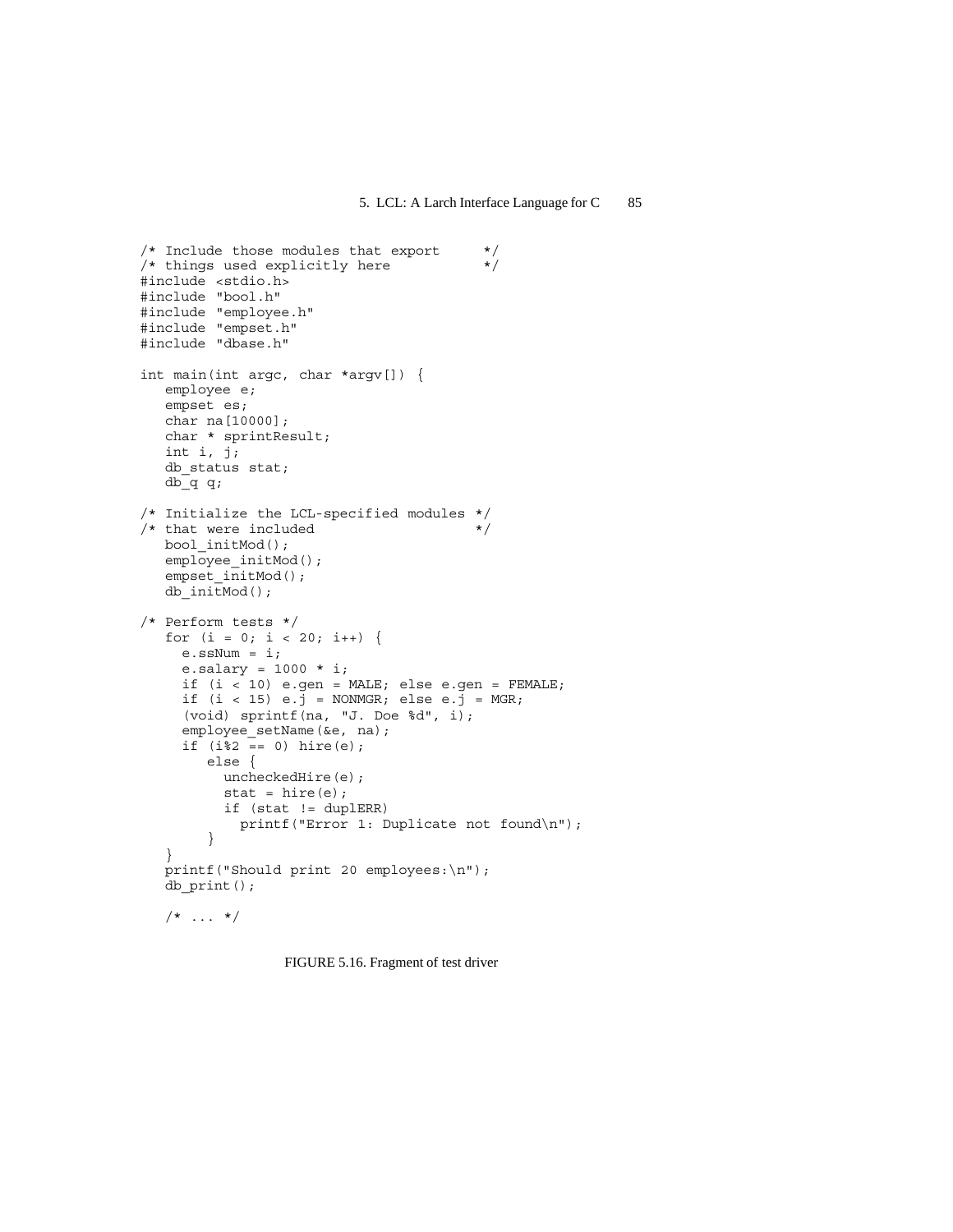following the declarations of the function main. Since the author of main has no way of knowing what modules are used in the implementations of the included modules, the various initMod functions must themselves call the initMod functions of the modules they use. This could result in some initMod functions being called more than once, which is why their specifications typically require them to be idempotent.

The driver then calls some of the specified functions. Effects that are fully constrained by specifications, such as the result returned by fire, are checked internally. Where the specification allows a variety of acceptable effects, output is printed so it can be checked by eye or by a test harness that compares it with the output of a previous run.

We now move down a level of abstraction and specify three interfaces that are useful in implementing the modules specified above. In order to avoid storing more than one copy of an employee, the implementations of db and empset use handles that "point" to objects of type employee. These handles are defined in eref.lcl. The functions specified in ereftab.lcl are used to ensure that the mapping from employees to erefs is one-to-one. The interface erc.lcl exports a type that is basically a bag of erefs. Objects of type erc are used both to represent empsets and within the implementation of db.

#### EREF

Figure 5.17, introduces an immutable abstract type. Values of type eref can be thought of as abstract pointers to employees. They can be used in much the same way as pointers, except that no functions corresponding to pointer arithmetic have been supplied. Using erefs rather than actual pointers offers several advantages:

- It provides a level of abstraction. The implementor can change the implementation, e.g., from an index into an array to a pointer, without worrying about invalidating client code.
- It allows private storage management. For example, a compacting storage manager can be written, since all access must be through functions in the module.
- It is more general, allowing references to data that is in another address space, on another machine, on a disk, etc.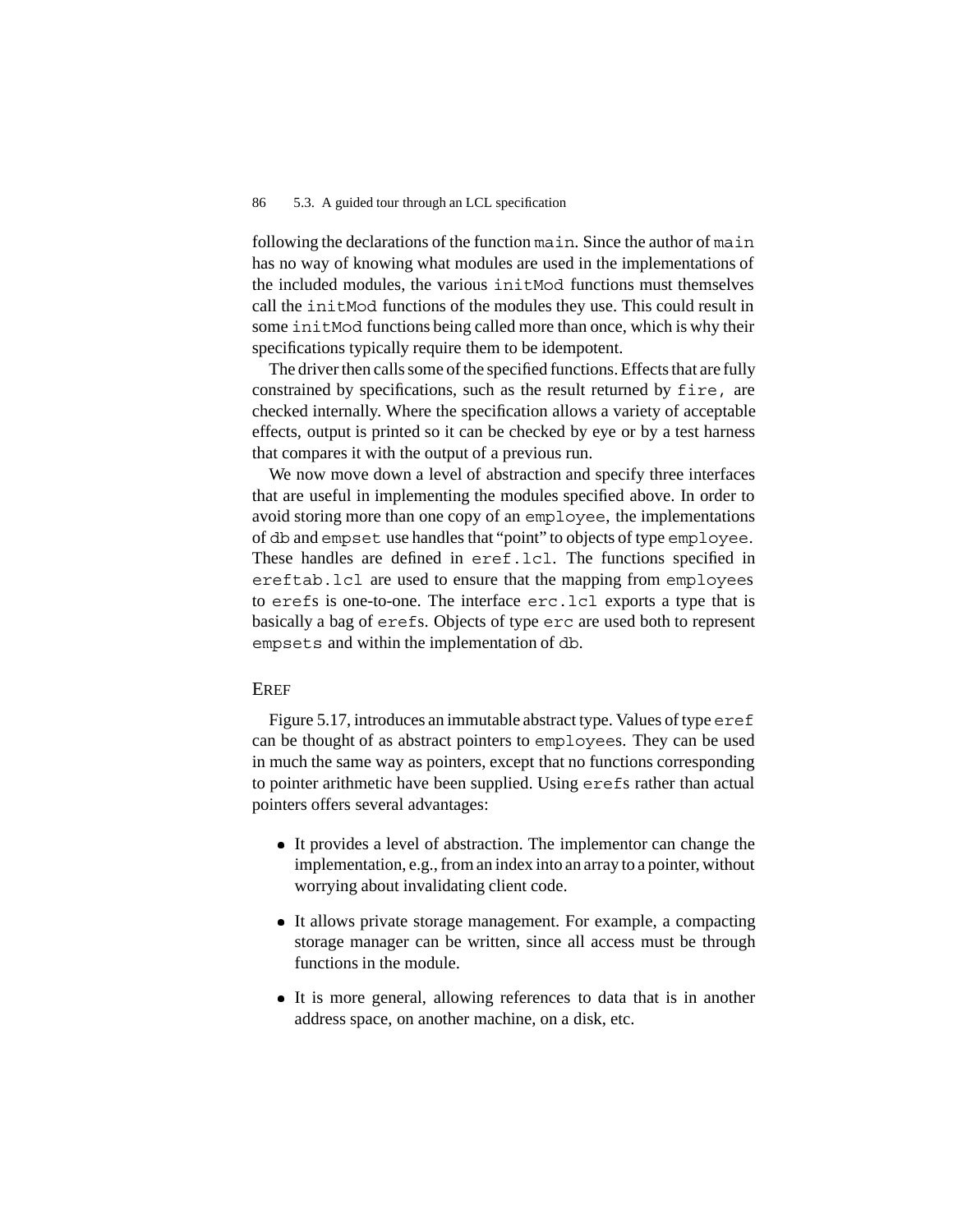```
imports employee;
immutable type eref;
spec immutable type map;
spec map m;
constant eref erefNIL = nil;uses refTable(eref, employee, map);
eref eref alloc(void) map m; {
   modifies m;
   ensures newInd(result, m^, m');
   }
void eref free(eref er) map m; {
   requires er \in domain(m^*);
   modifies m;
   ensures m' = delete(m^2, er);
   }
void eref_assign(eref er, employee e) map m; {
   requires er \in domain(m^*);
   modifies m;
   ensures m' = \text{assign}(m^2, er, e);}
employee eref_get(eref er) map m; {
   requires er \in domain(m^*);
   ensures result = m^{\circ}[er];
   }
bool eref_equal(eref er1, eref er2) {
   ensures result = (er1 = er2);}
void eref_initMod(void) map m; {
   modifies m;
   ensures m' = new;}
```
FIGURE 5.17. eref.lcl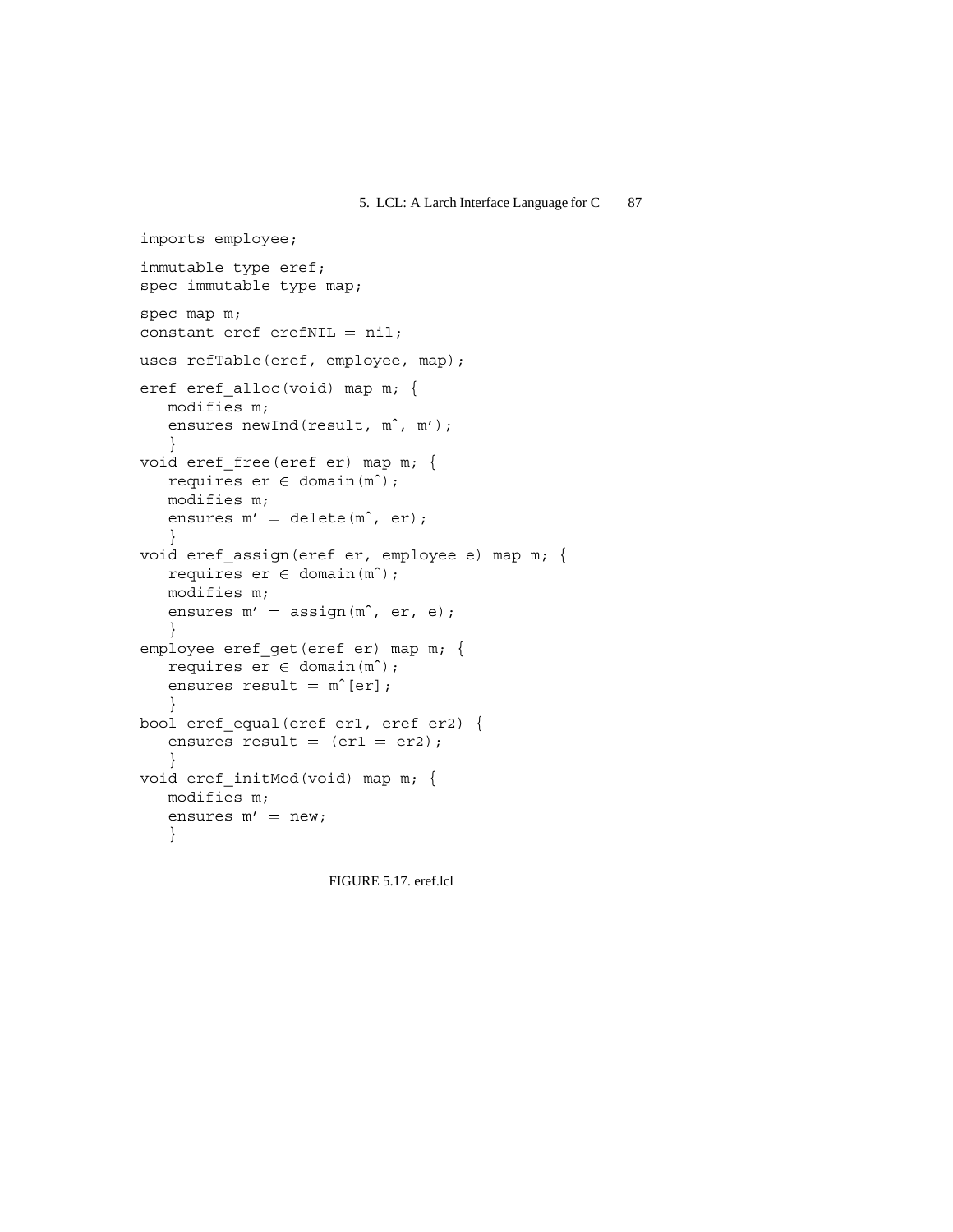```
refTable(Ind, Val, Tab): trait
   includes Set(Ind, IndSet)
   introduces
      new: \rightarrow Tabassign: Tab, Ind, Val \rightarrow Tab
      delete: Tab, Ind \rightarrow Tab
       [ ]: Tab, Ind \rightarrow Val
      domain: Tab \rightarrow IndSet
      nil: \rightarrow IndnewInd: Ind, Tab, Tab \rightarrow Bool
   asserts
     Tab generated by new, assign
     Tab partitioned by []. domain
     -
 i, i1, i2: Ind, v: Val, t,t1,t2: Tab
       delete(new, i) == new;delete(assign(t, i1, v), i2) ==
           if i1 = i2
           then delete(t, i2)
           else assign(delete(t, i2), i1, v);
       assign(t, i1, v) [i2] ==
            if i1 = i2 then v else t[i2];
       domain(new) = \{\};
       domain(assign(t, i, v)) ==insert(i, domain(t));
       newInd(i, t1, t2) == \neg (i \in domain(t1))\land domain(t2) = insert(i, domain(t1))
            \wedge \neg(i = nil)
```
FIGURE 5.18. refTable.lsl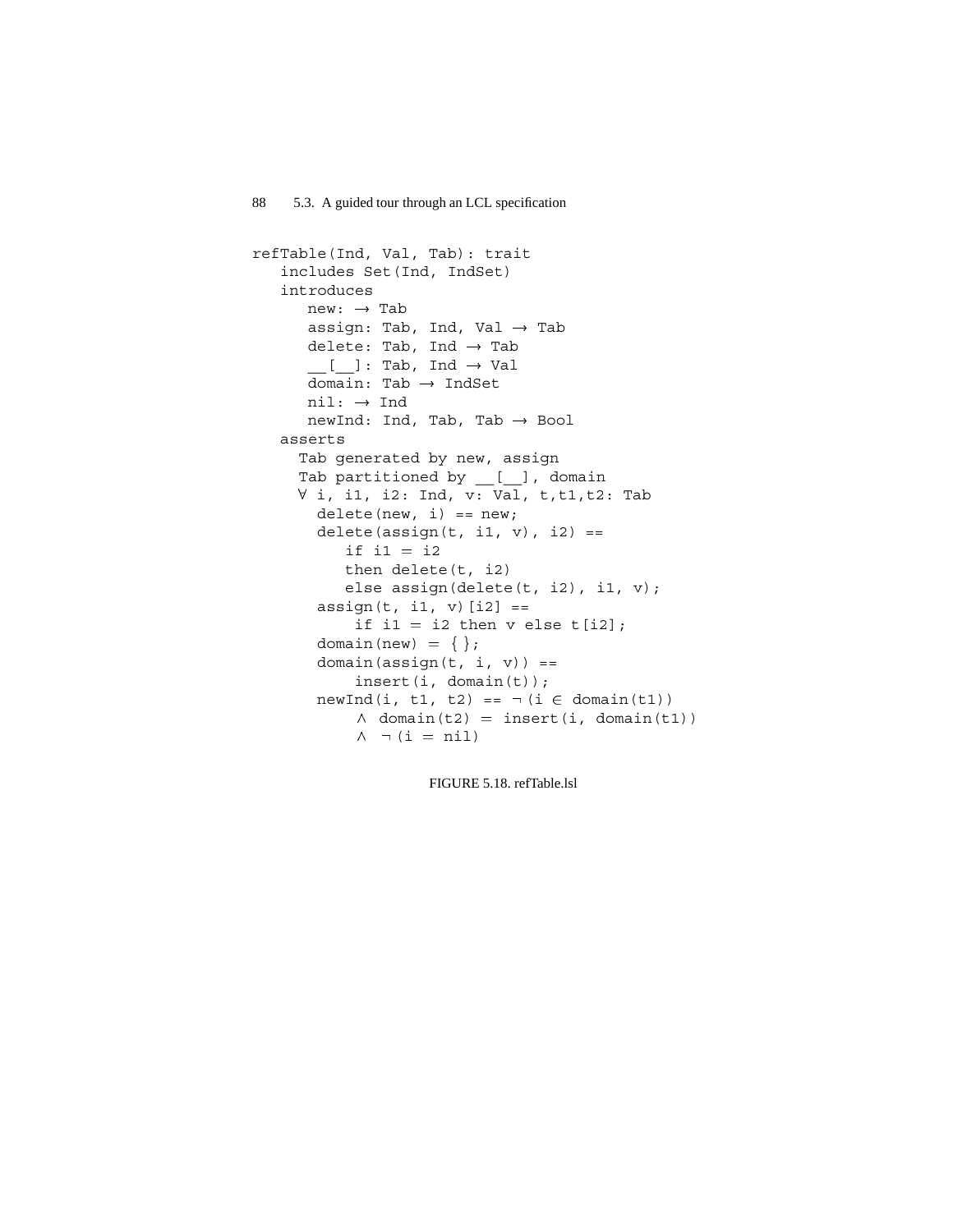5. LCL: A Larch Interface Language for C 89

```
#if !defined(EREF_H)
#define EREF_H
#include "employee.h"
typedef int eref;
/* Private typedefs used in macros */
typedef enum {used, avail} eref_status;
typedef struct {employee *conts;
                eref status *status;
                int size;} eref_ERP;
/* Declared here so that macros can use it */extern eref ERP eref Pool;
#include "eref.lh"
#define erefNIL -1
#define eref_free(er) (eref_Pool.status[er] = avail)
#define eref_assign(er, e) (eref_Pool.conts[er] = e)
#define eref_get(er) (eref_Pool.conts[er])
#define eref_equal(er1, er2) (er1 == er2)
#endif
```
FIGURE 5.19. eref.h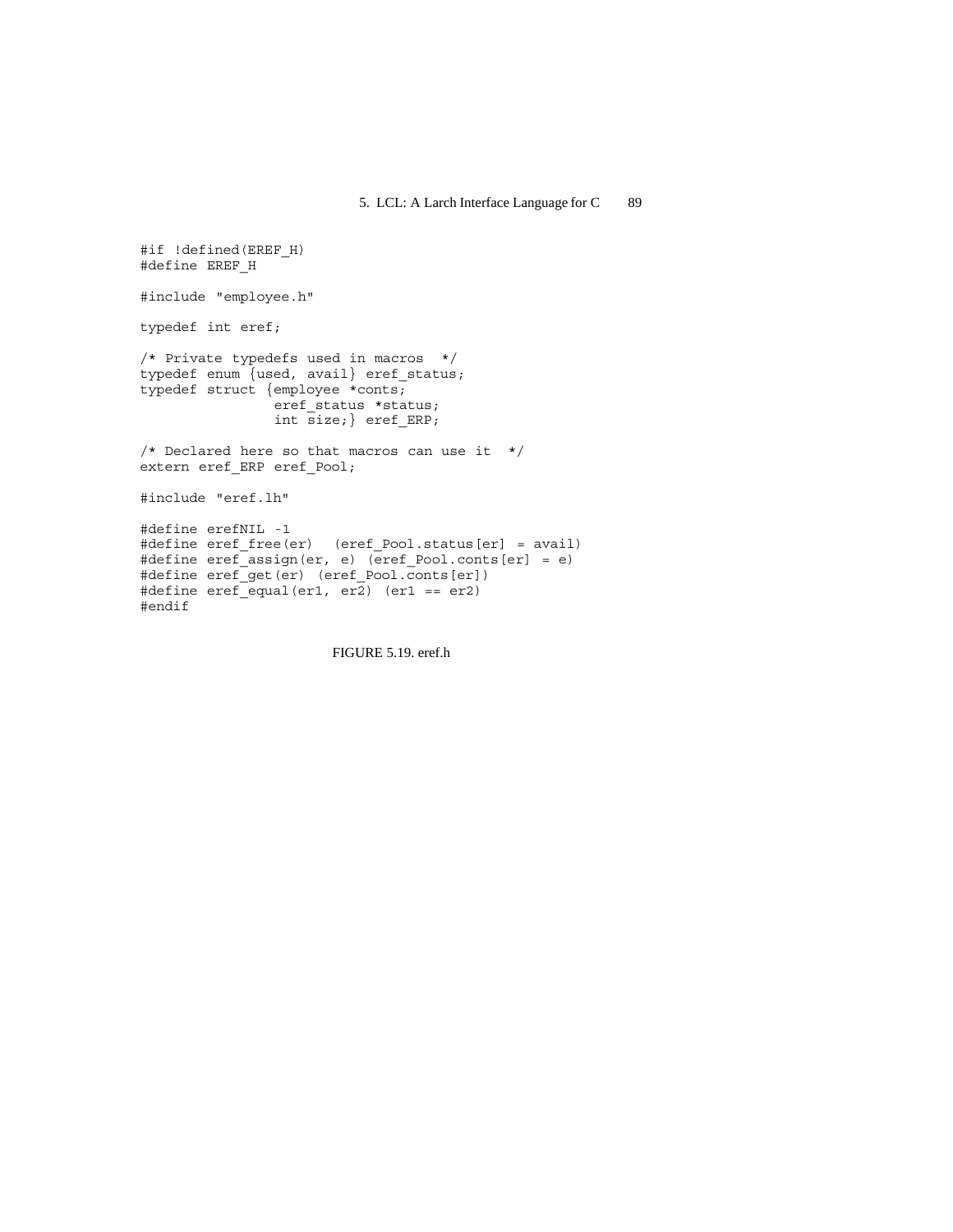```
#include <stdio.h>
#include "eref.h"
eref_ERP eref_Pool; /* private */
static bool needsInit = TRUE; /* private */
eref eref_alloc(void) {
 int i, res;
 for (i=0;
       (eref_Pool.status[i] == used)
         &\& (i < eref Pool.size);
       i++);
  res = i;if (res == eref_Pool.size) {
    eref Pool.conts =
     (employee*) realloc(eref_Pool.conts,
                          2*eref_Pool.size*sizeof(employee));
    if (eref_Pool.conts == 0) {
      printf("Malloc returned null in eref_alloc\n");
      exit(1);}
    eref_Pool.status =
    (eref_status*)realloc(eref_Pool.status,
                      2*eref Pool.size*sizeof(eref status));
    if (eref Pool.status == \overline{0}) {
      print<sup>\sqrt{</sup> "Malloc returned null in eref_alloc\n");
      exit(1);
    }
    eref Pool.size = 2*eref Pool.size;
    for (i = \text{res}+1; i < \text{eref} Pool.size; i++)eref Pool.status[i] = avail;
  }
  eref_Pool.status[res] = used;
 return (eref) res;
}
```
FIGURE 5.20. eref.c, part 1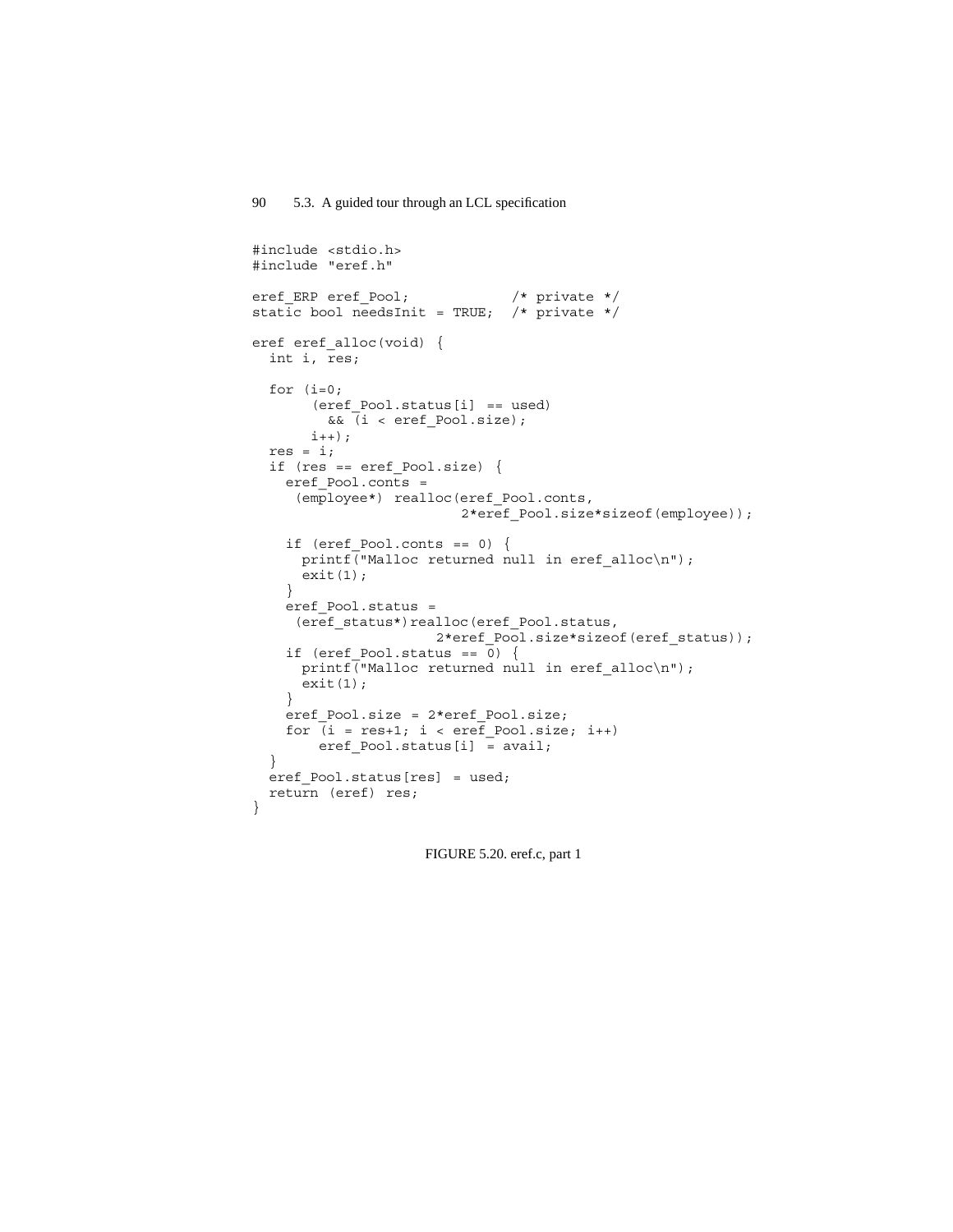```
void eref_initMod(void) {
 int i;
 const int size = 16;
 if (needsInit == FALSE) return;
 needsInit = FALSE;
 bool_initMod();
 employee initMod();
 eref Pool.conts =
      (employee *) malloc(size*sizeof(employee));
 if (eref_Pool.conts == 0) {
   printf("Malloc returned null in eref_initMod\n");
   exit(1);
  }
 eref_Pool.status =
      (eref_status *) malloc(size*sizeof(eref_status));
  if (eref Pool.status == 0) {
   printf("Malloc returned null in eref_initMod\n");
   exit(1);
 }
 eref_Pool.size = size;
 for (i = 0; i < size; i++) eref Pool.status[i] = avail;
}
```
FIGURE 5.20. eref.c, part 2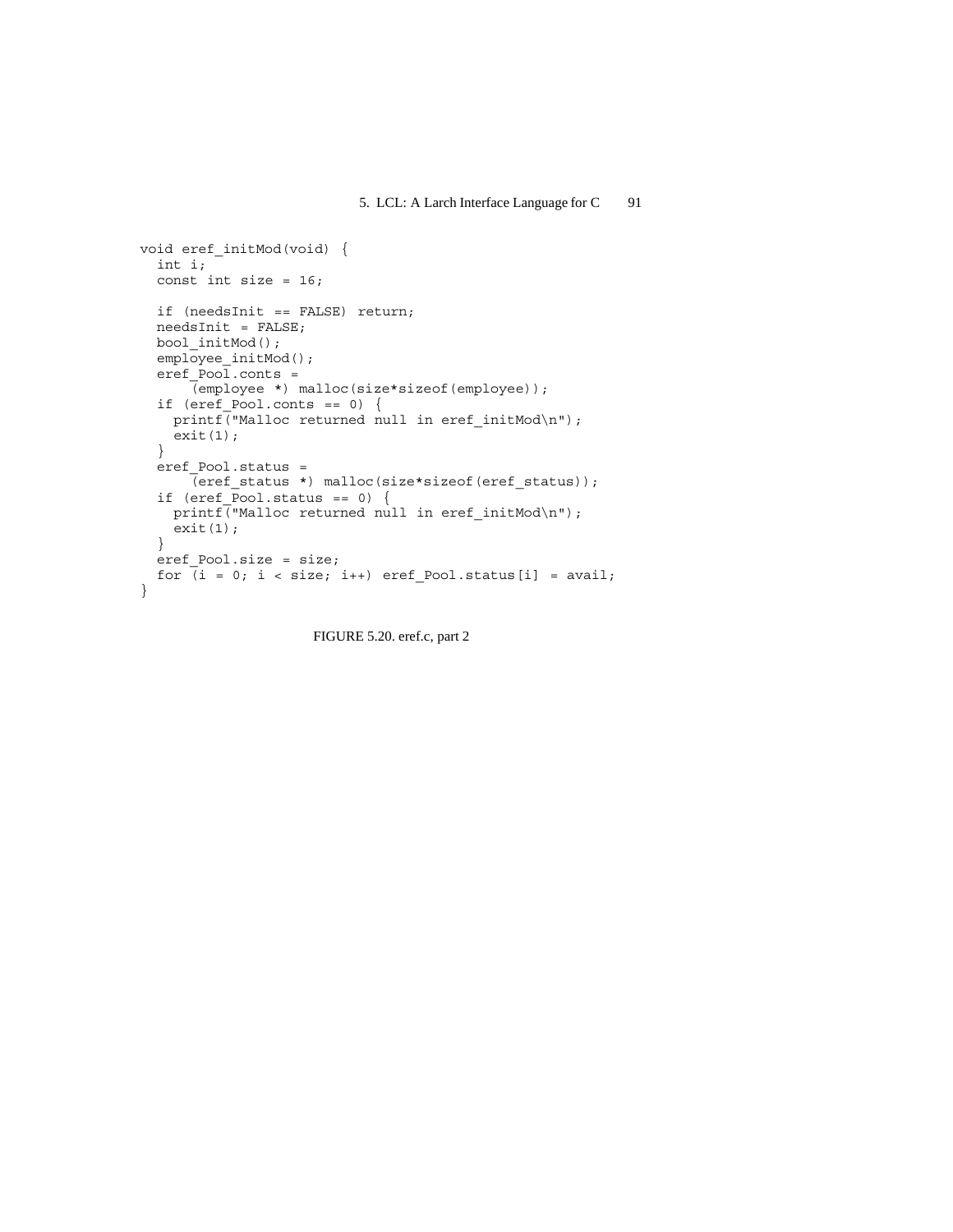In eref. lcl, the specification variable m is used to keep track of the set of extant erefs (so that the specification eref-alloc can say that the result is a new eref) and of the mapping from erefs to employees. Trait refTable, Figure 5.18, specifies the operators on the values of objects of type map.

Figures 5.19 and 5.20 contain an implementation of eref.

The implementation variable eref Pool has much the same role in the implementation as the specification variable m did in eref.lcl. However, there are other implementations that would not have anything corresponding to m, for example, one that used the C type employee \* to represent erefs. Because the implementation variable eref\_Pool is used in macro definitions, C requires it to be declared extern in eref.h, even though clients of eref should not reference it—or even know about its existence.

In this implementation of eref, the function eref equal is implemented by a macro that uses ==. However, one can imagine implementations of eref for which this would not work. Suppose, for example, the implementation used a gratuitous level of indirection and made int \* the representation of eref. Then eref\_equal would have to be implemented as  $*er1 == *er2$ . This illustrates why LCLint will generate a warning if clients use the == operator directly, rather than calling eref\_equal.

## **ERC**

Figures 5.21 and 5.22 together specify a set of functions operating on the mutable abstract types,  $exc$  (for "employee ref collection") and ercIter. These types and functions are used in the implementation of both empset and dbase.

An erc is essentially a bag.<sup>9</sup> Most of the functions on erc's are unremarkable.; the unusual functions in this specification are those that deal with ercIters.

Objects of type ercIter are used by clients to iterate over all the elements of an erc. In the specification, Figure 5.21, (though not in the implementation, discussed on page 99) ercIter's are modeled as a pair consisting of the erc to be iterated over and a bag containing those erefs that have not been yielded to the client. The function erc iterStart

 $^{9}$ Trait Bag can be found in Appendix A, page 169.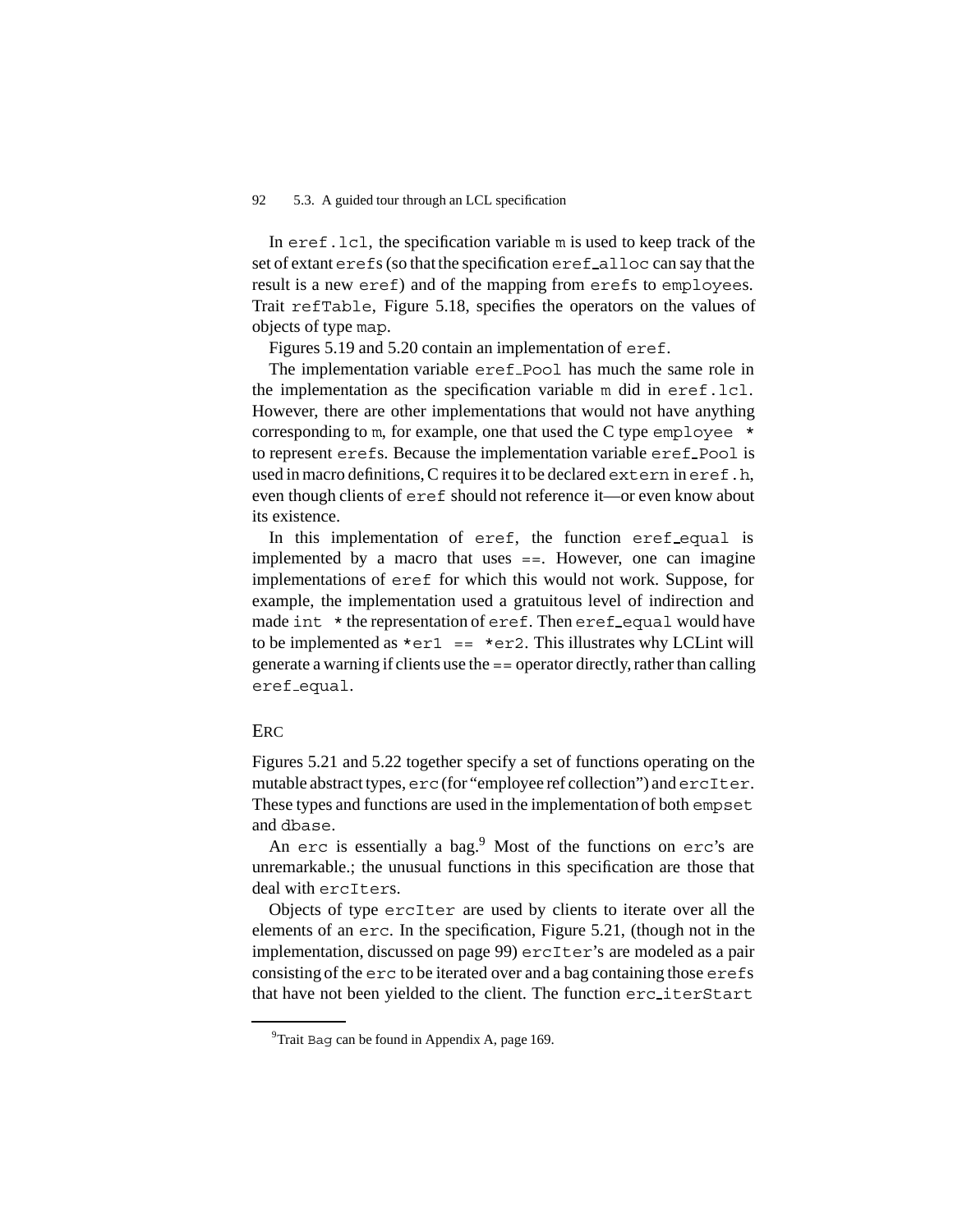```
erc: trait
  assumes CTrait
  includes Bag(eref, ercElems)
  erc tuple of val:ercElems, activeIters: int
  ercIter tuple of toYield: ercElems, eObj: ercObj
  introduces
    \{\}\colon \rightarrow \text{erc}yielded: eref, ercIter, ercIter \rightarrow bool
    startIter: erc \rightarrow erc
    endIter: erc \rightarrow erc
  asserts
    -
 e: eref, it1, it2: ercIter, c: erc
      \{\}\ =\ [\{\},\ 0];yielded(e, it1, it2) == e \in it1.toYield\land it2 = [delete(e, it1.toYield), it1.eObj];
      startIter(c) == [c.val, c.acitiveIters + 1];endIter(c) == [c.val, c.activeIters - 1]
```
FIGURE 5.21. erc.lsl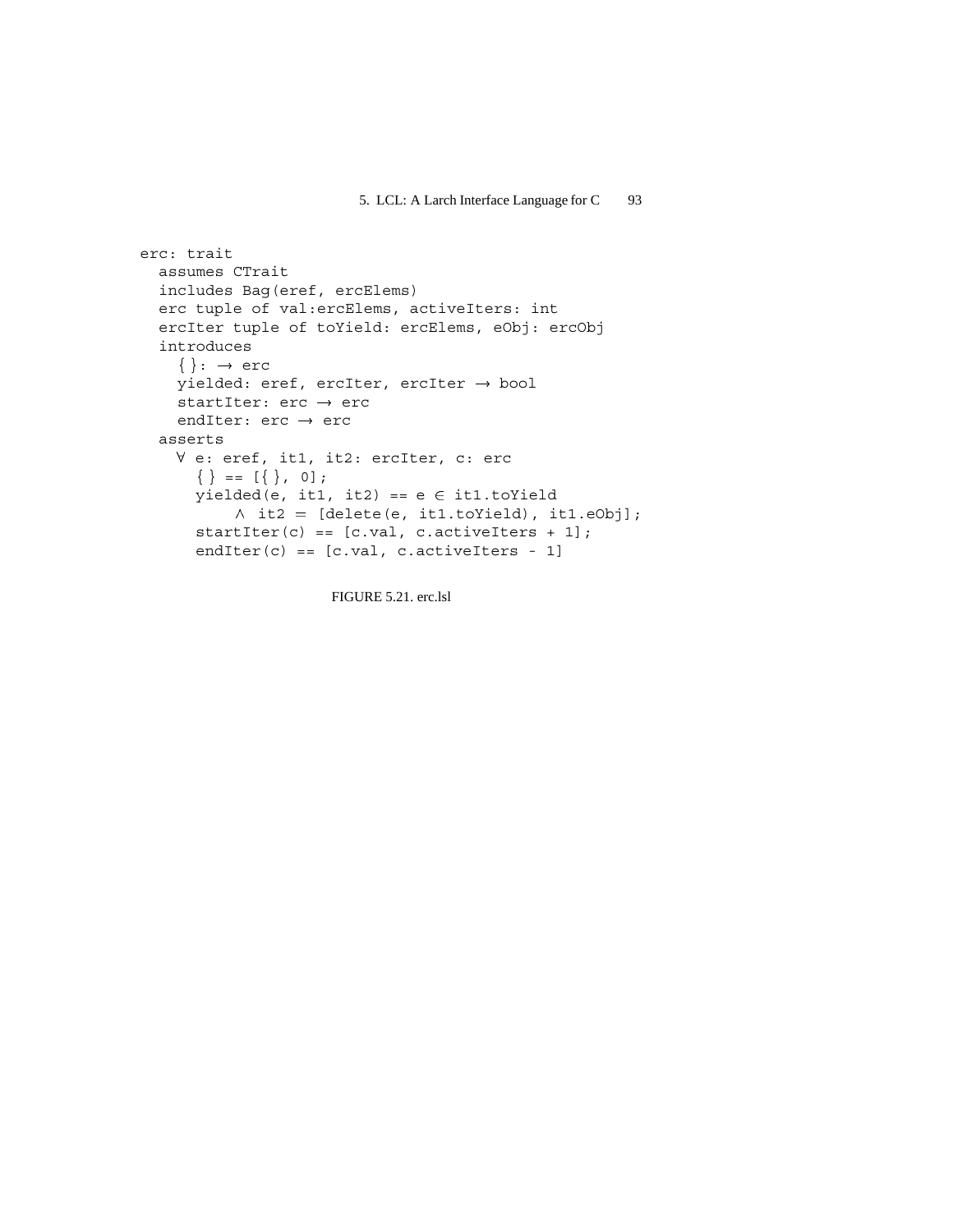```
imports eref;
mutable type erc;
mutable type ercIter;
uses erc(obj erc for ercObj), sprint(erc, char[]);
erc erc create(void) {
   ensures fresh(result) \land result' = { };
   }
void erc_clear(erc c) {
   requires c^{\hat{ }}. activeIters = 0;
   modifies c;
   ensures c' = \{\};
   }
void erc insert (erc c, eref er) {
   requires c^.activeIters = 0 \land er \neq erefNIL;
   modifies c;
   ensures c' = [insert(er, c^{\hat{ }}.val), 0];
   }
bool erc_delete(erc c, eref er) {
   requires c^{\hat{ }}. activeIters = 0;
   modifies c;
   ensures result = er \in c^{\hat{}}.val
     \wedge c' = [delete(er, c^.val), 0];
   }
bool erc member(eref er, erc c) {
   ensures result = er \in c^{\hat{ }}.val;}
```
FIGURE 5.22. erc.lcl, part 1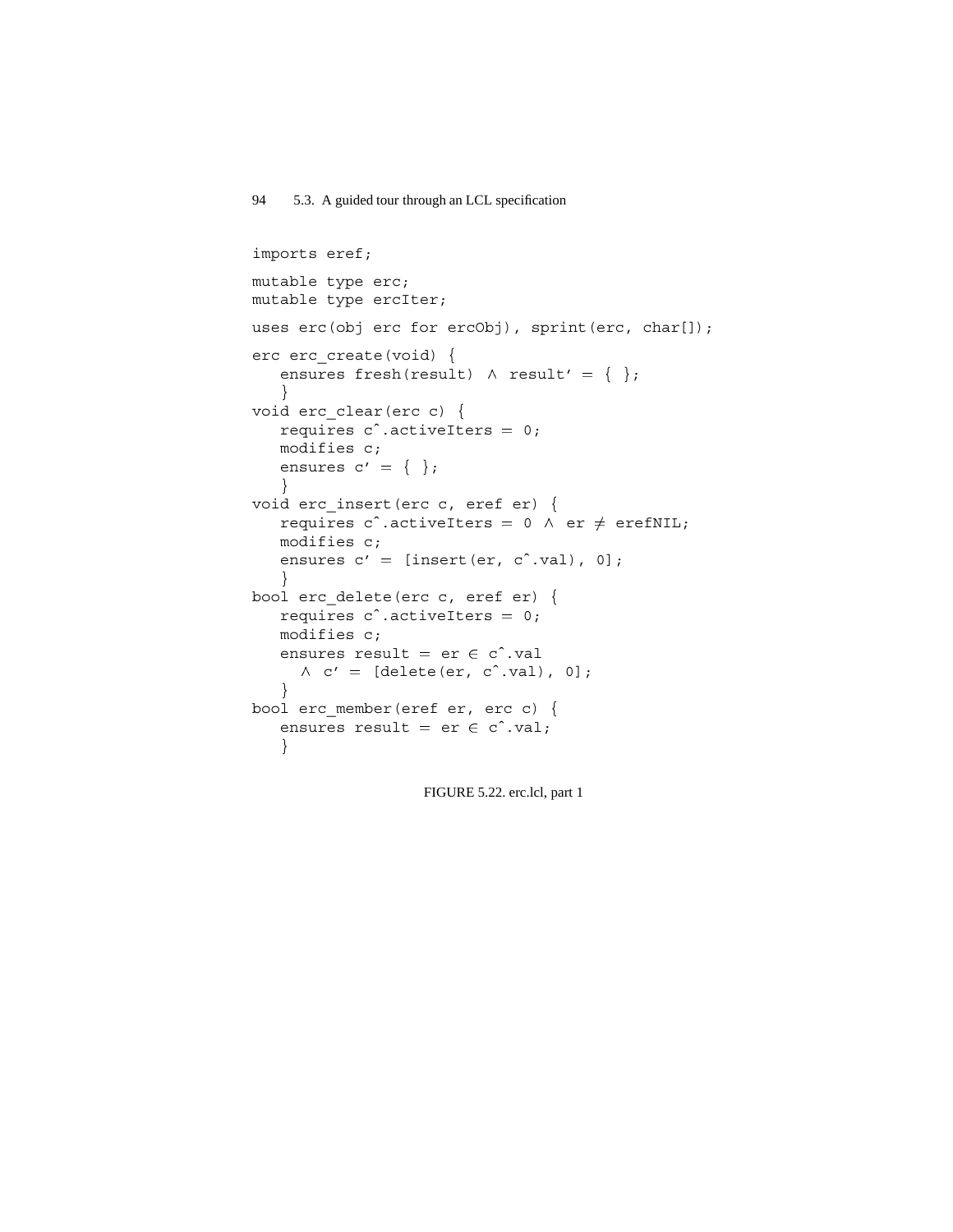```
eref erc choose(erc c) \{requires size(c<sup>\hat{c}</sup>.val) \neq 0;
   ensures result \in c^.val;
   }
int erc size(erc c) \{ensures result = size(c^{\hat{ }}.);
   }
ercIter erc_iterStart(erc c) {
   modifies c;
   ensures fresh(result) \land result' = [c^.val, c]
     \wedge c' = startIter(c^);
   }
eref erc_yield(ercIter it) {
   modifies it, itˆ.eObj;
   ensures if it^.toYield \neq \{ \}then yielded(result, itˆ, it')
         (itˆ.eObj)'  (itˆ.eObj)ˆ
     else result = erefNIL \land trashed(it)
        \land (it^.eObj)' = endIter((it^.eObj)^);
   }
void erc iterFinal(ercIter it) {
   modifies it, itˆ.eObj;
   ensures trashed(it)
      \land (it^.eObj)' = endIter((it^.eObj)^);
   }
void erc_join(erc c1, erc c2) {
   requires c1^.activeIters = 0;modifies c1;
   ensures c1' = [c1^{\degree} \ldots a1 \cup c2^{\degree} \ldots a1, 0];}
char *erc sprint(erc c) {
   ensures isSprint(result[]', c^{\wedge}) \wedge fresh(result[]);
   }
void erc_final(erc c) {
   modifies c;
   ensures trashed(c);
   }
void erc_initMod(void) {
   ensures true;
   }
```
FIGURE 5.22. erc.lcl, part 2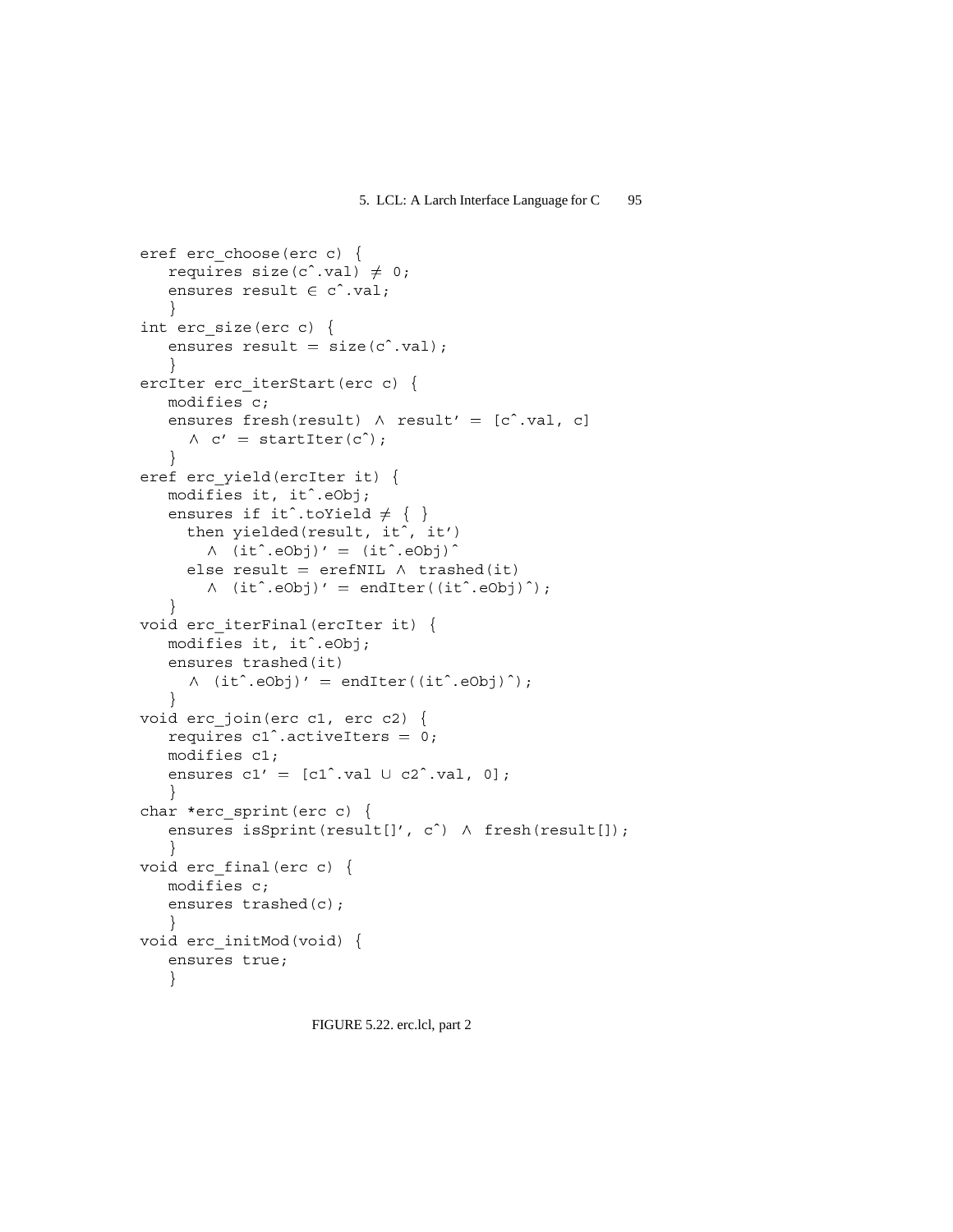maps an erc into an ercIter in which all the elements remain to be yielded. Each time erc yield is called with this object, it returns an eref and updates the ercIter by deleting the returned eref from the bag of erefs that remain to be yielded. When each eref has been yielded as many times as it occurs in the erc, erc yield returns erefNIL.

Iterator functions are typically used in code of the form

```
eref er;
erc c;
ercIter it;
...
for ercElems (er, it, c) {
  Body of loop
  }
```
where for ercElems is defined by the macro

```
#define for ercElems(er, it, c)\
for (er = erc yield(it = erc iterStart(c));
    er != erffNIL;\er = erc_yield(it))
```
It is often the case that the body of an iteration itself uses an iterator. The introduction of ercIters makes it possible to have nested iterations over the same erc.

One question that arises with this programming paradigm concerns what happens if the erc is modified within the body of the loop. Writing specifications that give a precise semantics for such a situation is not difficult. However, building an efficient implementation is. For that reason, our specification forbids modification of an erc that is being iterated over.

In erc.lsl, Figure 5.21, an erc is modeled as a pair of a bag of ercElems and an int. The bag is used to contain the elements of the erc and the int is used, in erc.lcl, to keep track of the number of active iterators. This makes it possible to write requires clauses that prohibit calling a function that might modify an erc while that erc is being iterated over. Conceptually, the function erc iterStart increments the number of active iterators. The function erc yield decrements the number of active iterators when it has yielded the last element. The function erc iterFinal also decrements the number of active iterators. This function should be called before exiting prematurely (e.g., by break or return) from the body of an iteration.<sup>10</sup>

 $10$ The function erc\_iterFinal can be used in macros to define versions of return and break that are appropriate for use within iterations. An example of this appears in Appendix B.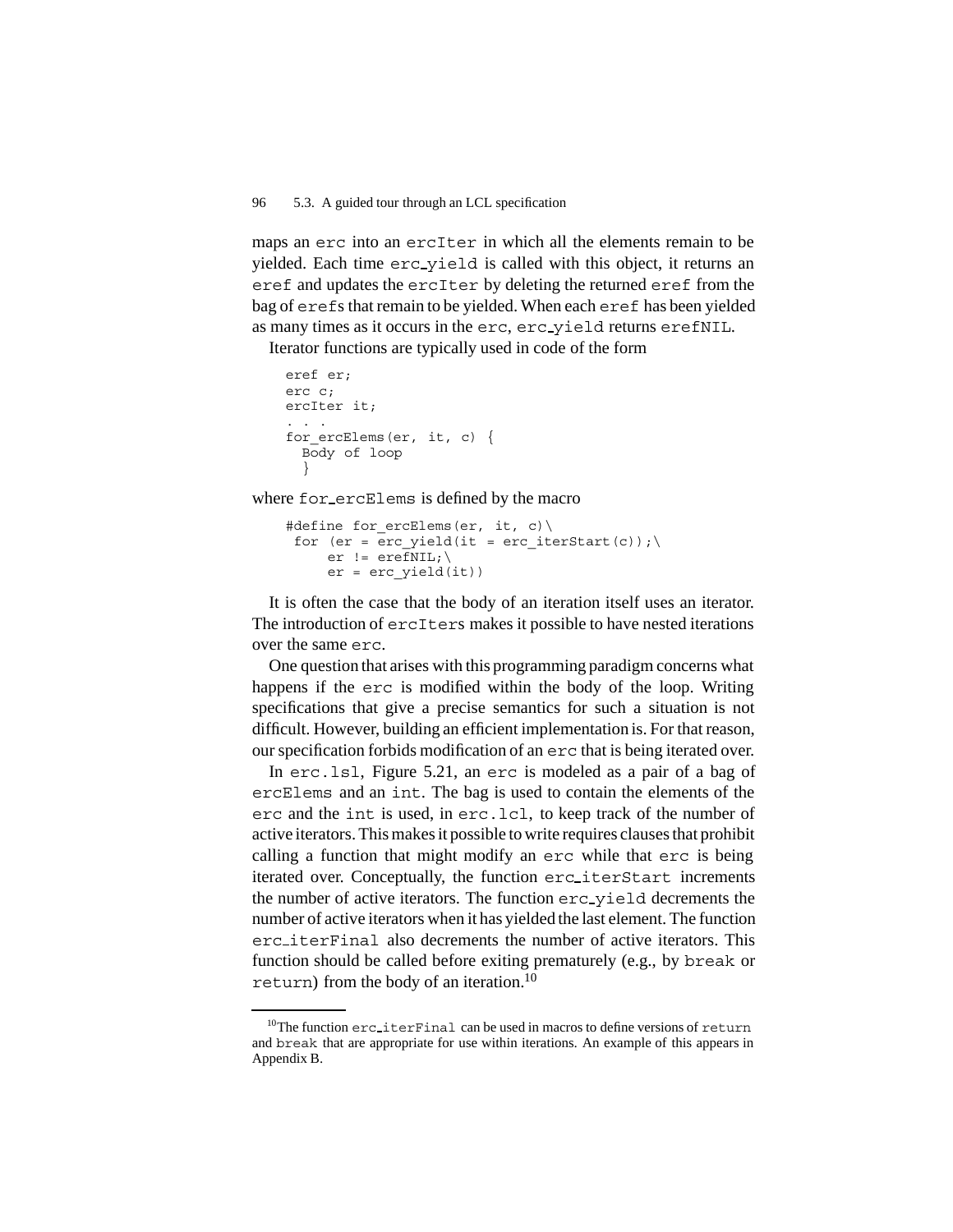```
imports employee, eref;
mutable type ereftab;
uses ereftab;
ereftab ereftab create(void) {
   ensures result' = empty;}
void ereftab insert(ereftab t, employee e, eref er) {
   requires getERef(t^, e) = erefNIL;
   modifies t;
   ensures t' = add(t^{\hat{}}, e, er);}
bool ereftab delete(ereftab t, eref er) {
   modifies t;
   ensures result = in(t<sup>o</sup>, er) \wedge t' = delete(t<sup>o</sup>, er);
   }
eref ereftab lookup(employee e, ereftab t) {
   ensures result = getERef(t^, e);}
void ereftab_initMod(void) {
    ensures true;
    }
```
FIGURE 5.23. ereftab.lcl

Again, the implementation is not presented here, but appears in Appendix B.

# EREFTAB

The last module in our example is ereftab, Figures 5.23 and 5.24. It is used to create a one-to-one mapping from employees to erefs. It makes it unnecessary to store multiple copies of the same employee record within the implementation of empset.

The intended use of ereftab insert is to put an employee in an ereftab only after a lookup has failed to find an eref for that employee. The requires clause of ereftab insert formalizes this property, and allows the implementation not to duplicate a test that has just been made by the client.

The implementation of ereftab is unremarkable, and is not presented.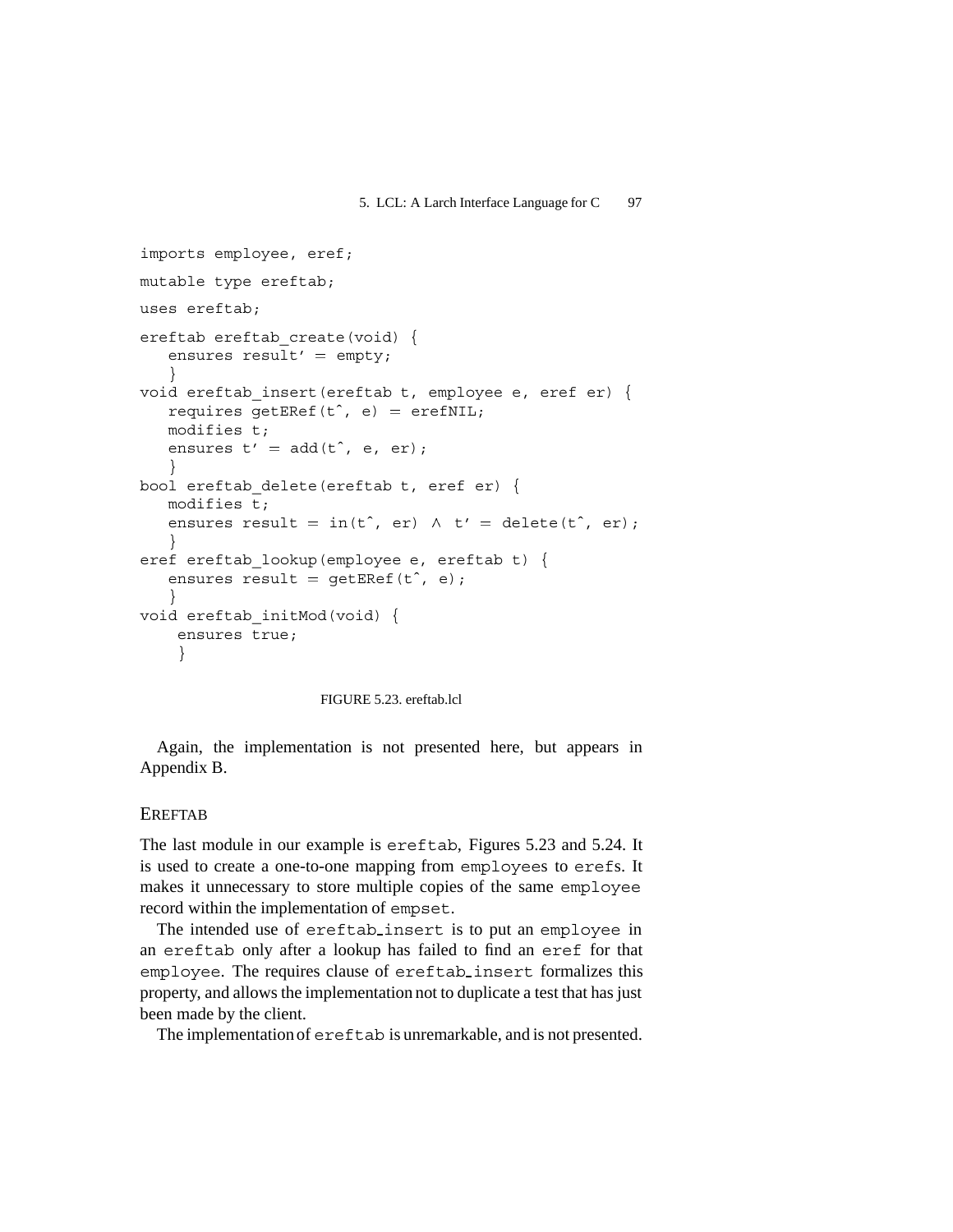```
98 5.3. A guided tour through an LCL specification
ereftab: trait
  assumes CTrait
  introduces
    empty: \rightarrow ereftabadd: ereftab, employee, eref \rightarrow ereftab
    delete: ereftab, eref \rightarrow ereftab
    getERef: ereftab, employee \rightarrow eref
    erefNIL: \rightarrow eref
    in: ereftab, eref \rightarrow bool
    size: ereftab \rightarrow int
  asserts
    ereftab generated by empty, add
    ereftab partitioned by getERef
    -
 e, e1: employee, er, er1: eref, t: ereftab
      delete(empty, er) == empty;
      delete(add(t, e, er), er1) ==if er = er1 then t
          else add(delete(t, er1), e, er);
      in(empty, er) == false;
      in(add(t, e, er), er1) == er = er1 \lor in(t, er);getERef(empty, e1) == erefNIL;
      getERef(add(t, e, er), e1) ==if e = e1 then er else getERef(t, e1);
      size(empty) == 0;size(add(t, e, er)) ==1 + (if in(t, er) then 0 else 1)
```
FIGURE 5.24. ereftab.lsl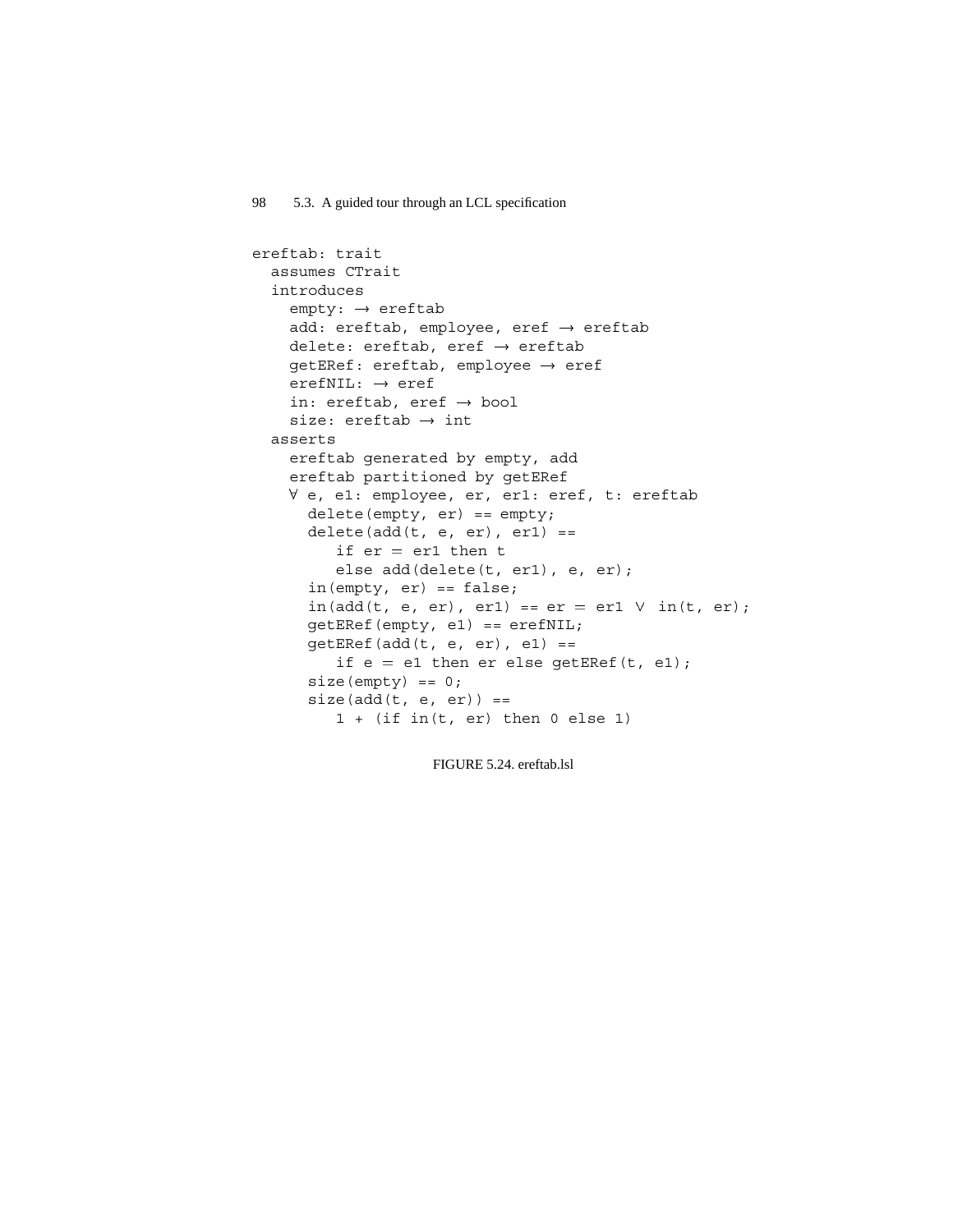```
typedef struct _elem
          \{ \text{erf } \overline{\text{val}}; \text{ struct } \text{elem } \text{*next}; \} \text{ ercElement};typedef ercElem *ercList;
typedef struct {ercList vals; int size;} ercInfo;
typedef ercInfo *erc;
typedef ercList *ercIter;
```
FIGURE 5.25. erc's representation

#### IMPLEMENTATION NOTES

Here we take the opportunity to make some comments about the relationship of these specifications to the implementations presented in Appendix B.

In erc. 1c1, Figure 5.22, the value of an object of type erc was modeled as a pair of a bag and an integer. The integer was used to keep track of the number of active iterators. Figure 5.25 contains the representation used in the implementation of erc and ercIter. The representation of erc is a pair, but the integer is not used to keep track of the number of active iterators. Rather it contains the number of elements in the erc. In fact, the implementation has no need to keep track of the number of active iterators. It is the responsibility of the clients of this interface to ensure that the requires clause holds whenever a function is called. It might be an appropriate application of defensive programming for the implementor of erc.lcl to keep track of the number of active iterators and check that requires clauses hold on entry to functions, but it is not required by the specification.

The implementation of empset uses an erc to represent an empset. (Recall that the val field of an erc is a bag.) The implementationalso uses a non-exported module-level variable, known, to avoid allocating space for the same employee more than once. The first time an employee is inserted into any empset, it is also inserted into known and a newly allocated eref is inserted into the erc. On subsequent inserts of the same employee into any empset, the old eref is reused. This auxiliary data structure is shared by the implementation of all objects of type empset, but this sharing is not visible to clients.

Figure 5.26 contains a representation invariant for the implementation of empset. The implementation ensures that this invariant is established by empset\_create and preserved by all other functions in the empset interface. The first conjunct of the invariant asserts that no eref occurs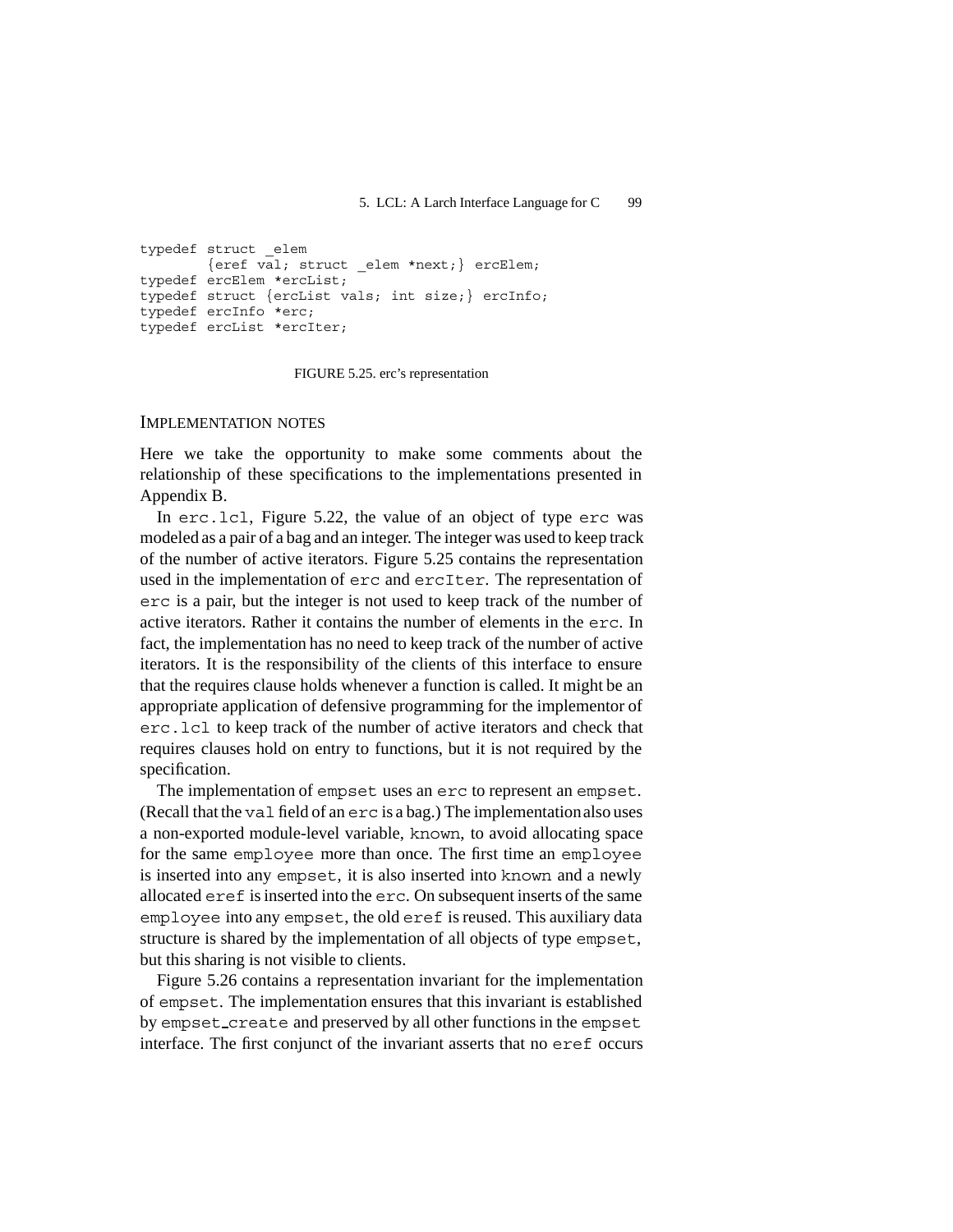100 5.3. A guided tour through an LCL specification

```
-
 s:empset
  (\forall \text{er:} \text{erf } (\text{count}(er, s.val) \leq 1))\land s.activeIters = 0
      ∧ ∀ er:eref
        (count (er, s.val) = 1 \Rightarrow er \in known)
```
FIGURE 5.26. Representation invariant for empset

```
#define firstERC mMGRS
#define lastERC fNON
#define numERCS (lastERC - firstERC + 1)
typedef enum {mMGRS, fMGRS, mNON, fNON} employeeKinds;
erc db[numERCS];
```
FIGURE 5.27. dbase.c fragment

more than once in the val part of an erc used to represent an empset. The second conjunct corresponds to the requires clause of many of the functions of type erc, and therefore must be maintained so that the implementation of empset can use those functions. The third conjunct gives a relationship that must always hold between the module specification variable known and any erc representing an empset.

The implementation of dbase is considerably longer than that of the other modules specified here. It is also somewhat different in structure. Unlike empset.h and erc.h, dbase.h contains no typedef (although it does inherit typedefs of exposed types fromdbase.lh). This is because dbase.lcl exports no abstract types and the implementation of dbase doesn't use any macros that depend on locally defined types. Information pertinent only to compiling the implementation itself is restricted to dbase.c, Figure 5.27.

The specification variable d in dbase. Lcl is implemented by the variable db. We chose a different name for the variable in the implementation to emphasize that there is no necessary correspondence between module-level variables appearing in the implementation and specification variables appearing in the specification. It is purely accidental that our specification variable corresponds to a single implementation variable; one of our earlier implementations of the interface used four distinct ercs to represent d.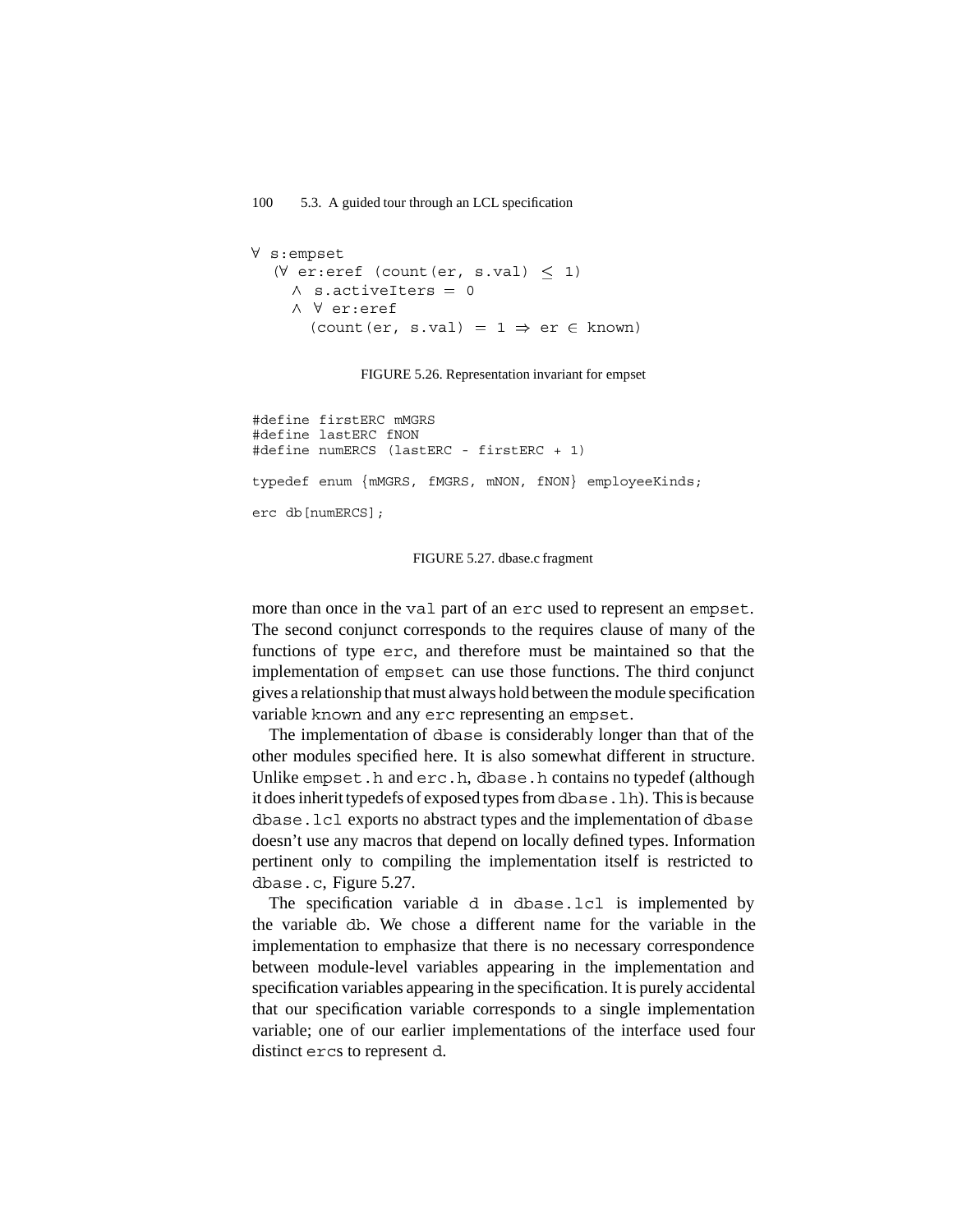The correctness of the implementations of the functions in dbase.c depends upon the maintenance of the representation invariant given in Figure 5.26. That this holds can be shown by an inductive argument:

- It is established by dbase initMod.
- For each exported function, if the invariant and the requires clause hold on entry, the invariant will hold upon termination. In discharging this step of the proof, it is necessary to examine even those functions whose specification does not allow them to modify d, since they might still modify the representation of d, i.e., the array db.

The implementation of dbase includes several functions that do not appear in dbase.lcl and therefore are not accessible to clients. It would be acceptable for these functions to break the invariant temporarily (although, in fact, they don't).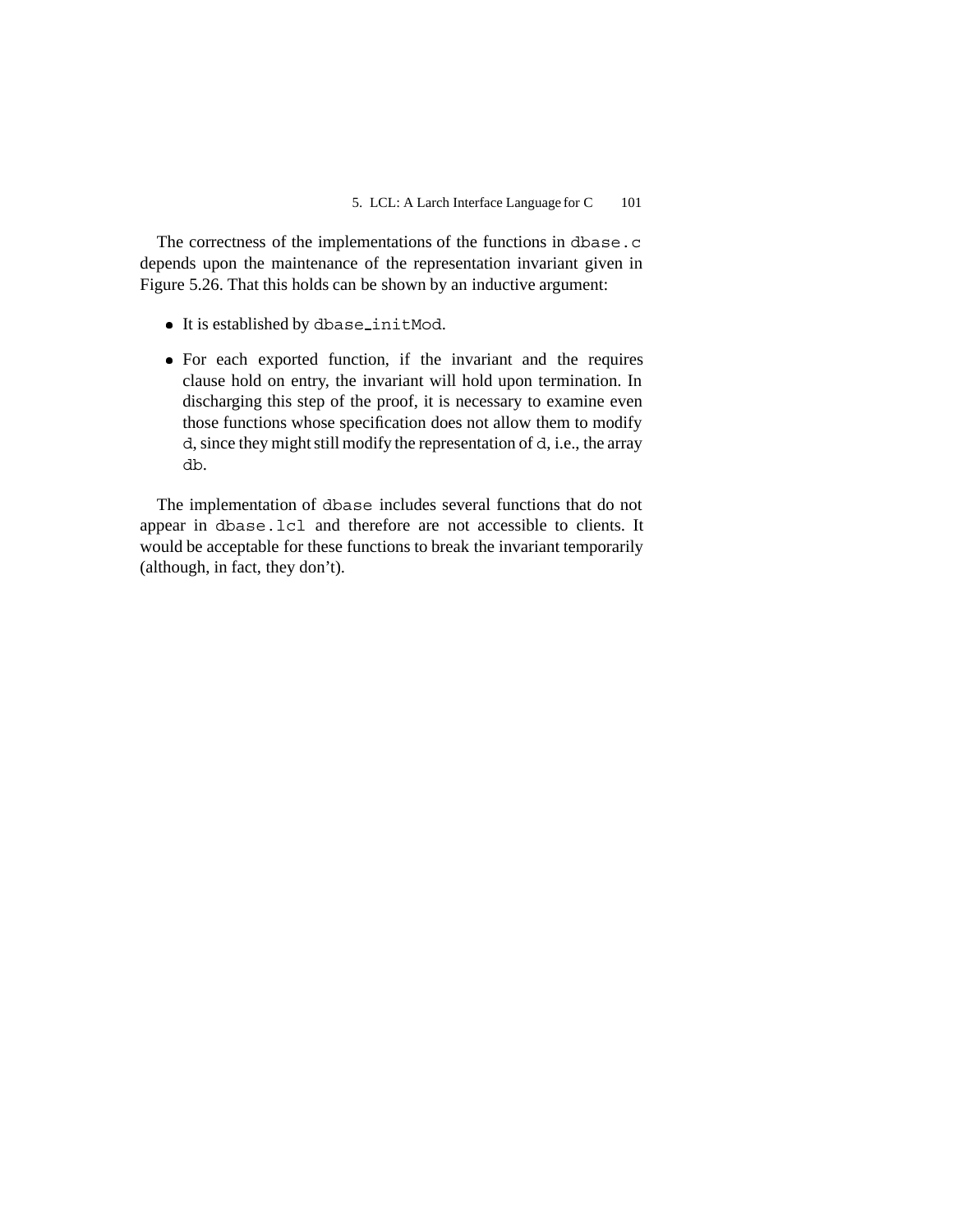# **Chapter 6**

# **LM3: A Larch Interface Language for Modula-3**

This chapter describes much of LM3, version 1.1, and gives an informal description of its semantics. It skims somewhat rapidly over the role of the LSL specification tier, which is quite similar to that for LCL, as discussed in the previous chapter.

 $+$ 

Because Modula-3 is structured around the definition and use of explicit interfaces, LM3 specifications are more intimately related to Modula-3 programs than LCL specifications are to C programs. Because Modula-3's opaque types and revelations provide direct support for abstract types, LM3 doesn't need to add much in that area. Because Modula-3's REF types are more disciplined than C's pointer types, LM3's storage model is somewhat simpler. Because Modula-3 provides garbage collection, specifications don't have to say as much about storage management; for example, there is no need for anything corresponding to trashed in LCL. But subtyping and concurrency raise issues that make LM3 complicated in other ways.

LM3 provides constructs for specifying:

- types, both fully exposed and abstract (opaque);
- procedures and object methods (collectively, *routines*);
- invariants, for both types and modules;
- concurrency and synchronization.

This chapter is intended for Modula-3 programmers—practicing or potential. We assume some familiarity with Modula-3. If you are not acquainted with Modula-3, you may wish to consult a Modula-3 text [52, 69].

# 6.1 The relation between LM3 and Modula-3

Modula-3 has well-defined notions of interface and implementation:

 An *interface file* (.i3 file or .ig file) declares the components of the module's interface and documents the intended uses of exported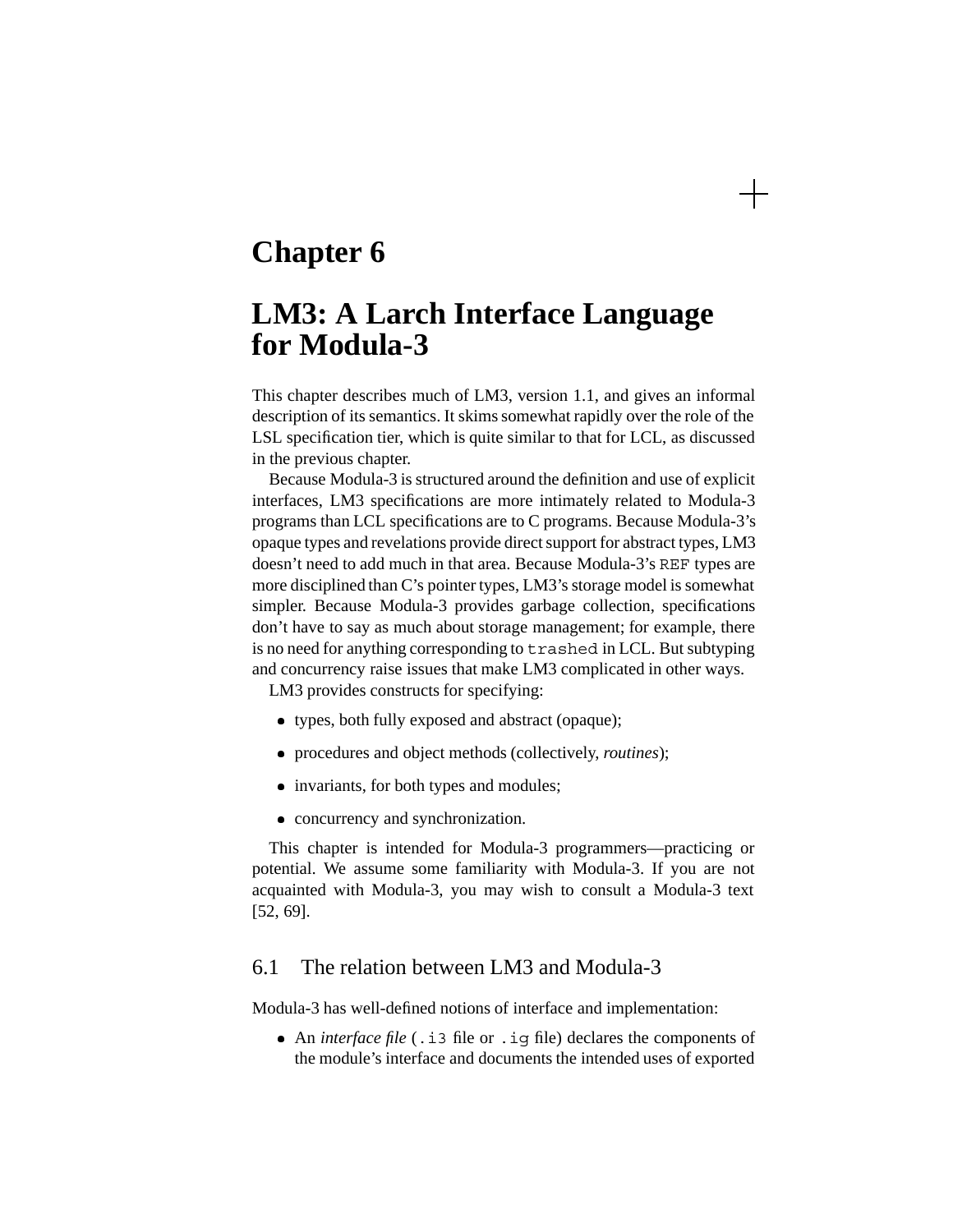types and the actions of exported procedures. LM3 specifications are incorporated in interface files; we will often call such augmented files *interface specifications.*

 An *implementation file* (.m3 file or .mg file) supplies the representations of the types and the bodies of the procedures and object methods declared in the interface, as well as code that is private to the module.

Clients of a module should look at its interface, not its implementation. LM3 is used to provide clients with a precise description of the functionality of the interface.<sup>1</sup> An LM3 specification also provides implementors a contract with precise information about what they are to implement.

There are two kinds of information in an LM3 interface specification:

- Modula-3 declarations. Each Modula-3 interface file is also an LM3 specification. There is a built-in association of Modula-3 base types and type constructors with LSL sorts, and there is a standard set of traits for Modula-3 that provides operators on these sorts.
- LM3 pragmas. As will be discussed in the rest of this chapter, LM3 annotations are incorporated in Modula-3 as *pragmas*, set off by the brackets <\* and \*>. Pragmas embedded in interface files can introduce abstract types and give constraints on types, variables, and routines. Since the compiler ignores pragmas that it does not recognize, they provide a convenient way of embedding specification information in the program text. LM3 annotations may be thought of as formalized comments within the interface file.

# 6.2 The LM3 semantic model

The LM3 and LSL tiers of a specification are connected as described in Chapter 3. LM3 annotations are written using LSL terms plus some syntactic sugar to make specifications more Modula-3-like in appearance.

Since LM3, like Modula-3, is statically typed, the kind of values that a variable can contain in any state is fixed. Similarly, each LSL value has a unique *sort*. To connect the two languages, there is a mapping from LM3

<sup>&</sup>lt;sup>1</sup>LM3 is also used to annotate implementations for program verification. This aspect of LM3 is not addressed in this book.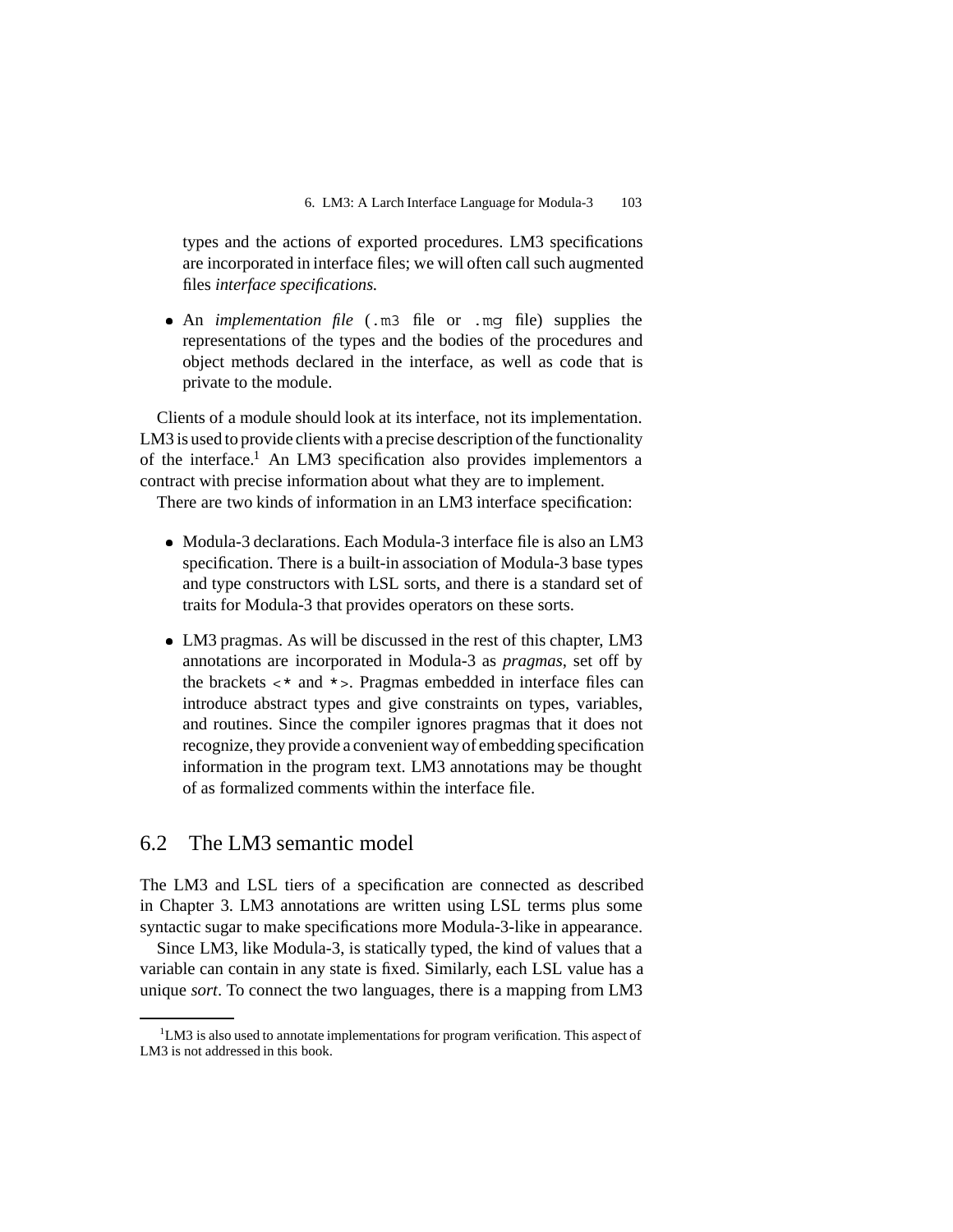#### 104 6.2. The LM3 semantic model

types to LSL sorts. Each built-in type of Modula-3, each type built from Modula-3 type constructors (e.g., ARRAY [1..100] OF INTEGER), and each abstract type defined in LM3 is *based on* an LSL sort. The sort on which a type is based does not appear explicitly in LM3 specifications. Instead, an LM3 type name or other type expression stands for its associated sort. LM3 follows Modula-3's type checking rules [69].

Standard LSL traits define operators of the sorts upon which Modula-3 built-in types (e.g., INTEGER and TEXT) are based. Users familiar with Modula-3 will already have some intuition about these operators. Specifiersupplied traits are used to introduce application-specific operators. A *traits clause* is used to incorporate specifier-supplied traits and to connect userdefined types to LSL sorts.

An LM3 interface specification defines the functional behavior of a collection of exported *routines* (procedures and methods), variables, and constants. From a semantic point of view, there is no significant difference between procedures and methods; methods are just procedures with an implicit SELF parameter and a slightly different syntax.

A routine may communicate with its callers by returning a result, by accessing variables accessible to the caller, by modifying such variables, or by raising an exception. The specification of each routine in an interface can be studied, understood, and used without reference to the specifications of other routines.

Each routine is specified by a predicate on a pair of *states*—the *pre-state* and the *post-state*—that defines the set of state transformations (actions) the routine is allowed to perform.2

A state is a repository for entities that can be changed by routines. It is a mapping from *entire variables* to *values*. Each program and specification variable is a coordinate of the state space; entire variables are the orthogonal coordinates. Each entire variable can be assigned a value without affecting the value of any other entire variable. For example, if A is an array variable, A is entire, but A [i] and A [j] are not, since assigning to one might change the other, depending on the values of  $\pm$  and  $\pm$ . Each field of an object type is an entire variable, indexed by objects. However,  $t \cdot f$  is analogous to  $f[t]$  and is not entire.

 The *global state* for an interface specification is defined by its type, variable and constant declarations, and the global states of the

 $2$ In our discussion of concurrency, we will generalize the predicate to apply to a sequence of pairs of states, rather than just a single pair; see page 116.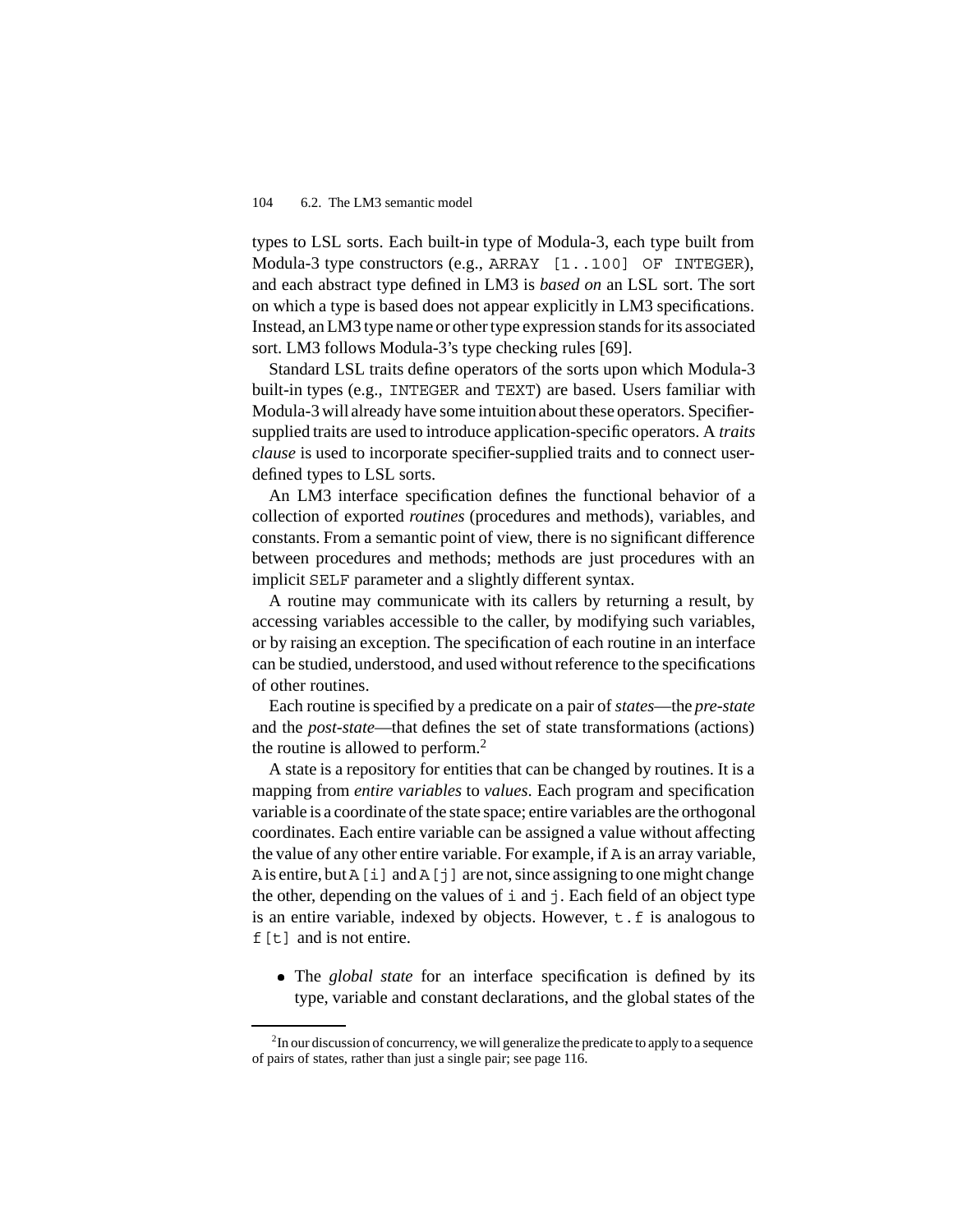interfaces it imports. It may include auxiliary variables and fields introduced in pragmas purely for the purposes of the specification.

- The *local state* for a routine specification is given by its formal parameter list, RESULT(which represents the returned value, if any), RAISEVAL (which represents the normal or exceptional outcome), RAISEARG (which represents the value of the argument to RAISE, if any), CURRENT (which represents the identity of the thread that called the routine), and the components of the global state that the routine is allowed to access.
- The *target variables* of a routine are those variables to which it is allowed to assign new values. They are a subset of its local state, and are explicitly listed in its specification.
- Within a specification, an *immutable value* (constant) is represented directly by its name. The value of a *variable* in the pre-state is also represented by its name; the value of a target variable in the post-state is represented by its name followed by a prime (').

As discussed in Chapter 3, a routine specification consists of a *routine declaration* augmented by a body containing REQUIRES, MODIFIES, and ENSURES clauses. It effectively separates the obligations of clients and implementations. The requires clause gives the obligations of the client, which the implementor is entitled to presume. The modifies and ensures clauses give the obligations of the implementor, which (along with termination) the client is entitled to presume.

# 6.3 A guided tour through an LM3 specification

To show how LM3 is used, we present and discuss an example that makes use of most of its features. The example is only superficially realistic; it was structured to use language constructs in the order that we want to discuss them.

#### AN EMPLOYEE DATABASE

Our example is a simple database that holds information about employees. If you have already looked at the example in Chapter 5, you should note that this is not the same design. For example, this database stores sharable Employee objects; Chapter 5's database stores values of records about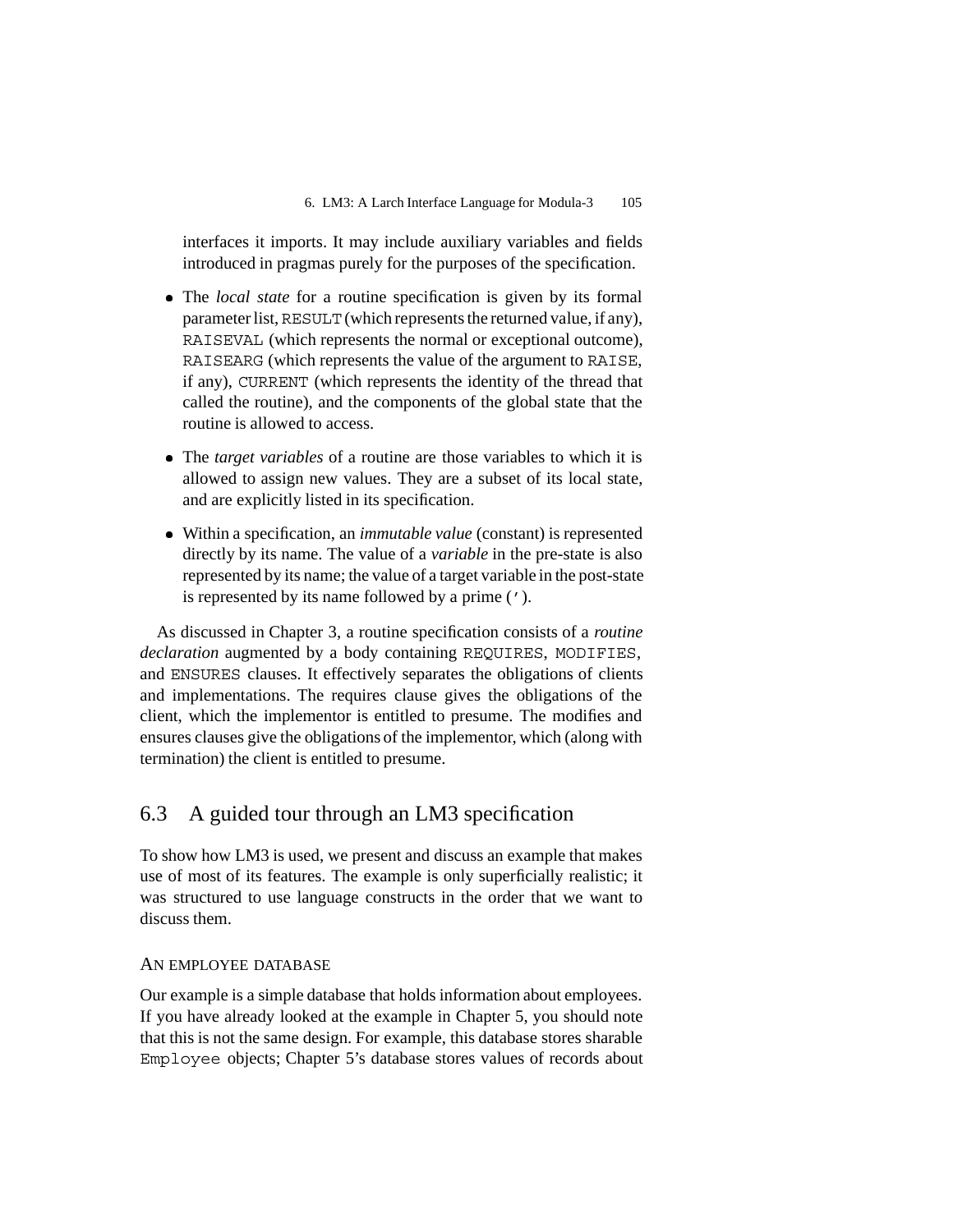#### 106 6.3. A guided tour through an LM3 specification

employees. Some of the differences are due to differences between the styles that are natural in C and in Modula-3; some are arbitrary.

An interesting feature of this database is that these routines may be invoked concurrently and therefore require mutually exclusive access to the shared data. How this mutual exclusion is ensured is up to the implementation;the specification does not say. However, it does say which routines are allowed to be non-atomic; all the rest must appear atomic to their users.

We start with simple interfaces and build up to more complex ones:

- EmployeeData contains no specification pragmas, but shows how Modula-3 declarations are interpreted as LM3 specifications.
- Employee introduces some explicit LM3 type specifications and illustrates the specification of methods of an exposed type.
- GenericSet specifies a type that is generic and opaque, and has a nondeterministic method.
- EmployeeSet shows the instantiation of a generic interface.
- EmployeeGroup illustrates simple subtyping and a non-atomic routine.
- EmployeeDatabase uses a combination of previously-discussed features.
- EmployeeSetFriends illustrates the use of a partial revelation to give access to part of the representation of an abstract type.

We specify each interface, and describe the meaning of the LM3 constructs it introduces.

# EMPLOYEEDATA

The interface specification in Figure 6.1 declares some simple types that we use in later interfaces, but contains no specification pragmas. It illustrates *exposed types*, whose full specification is given by the semantics of their Modula-3 declarations. The specification states that:

MaxSal is a constant of sort Int.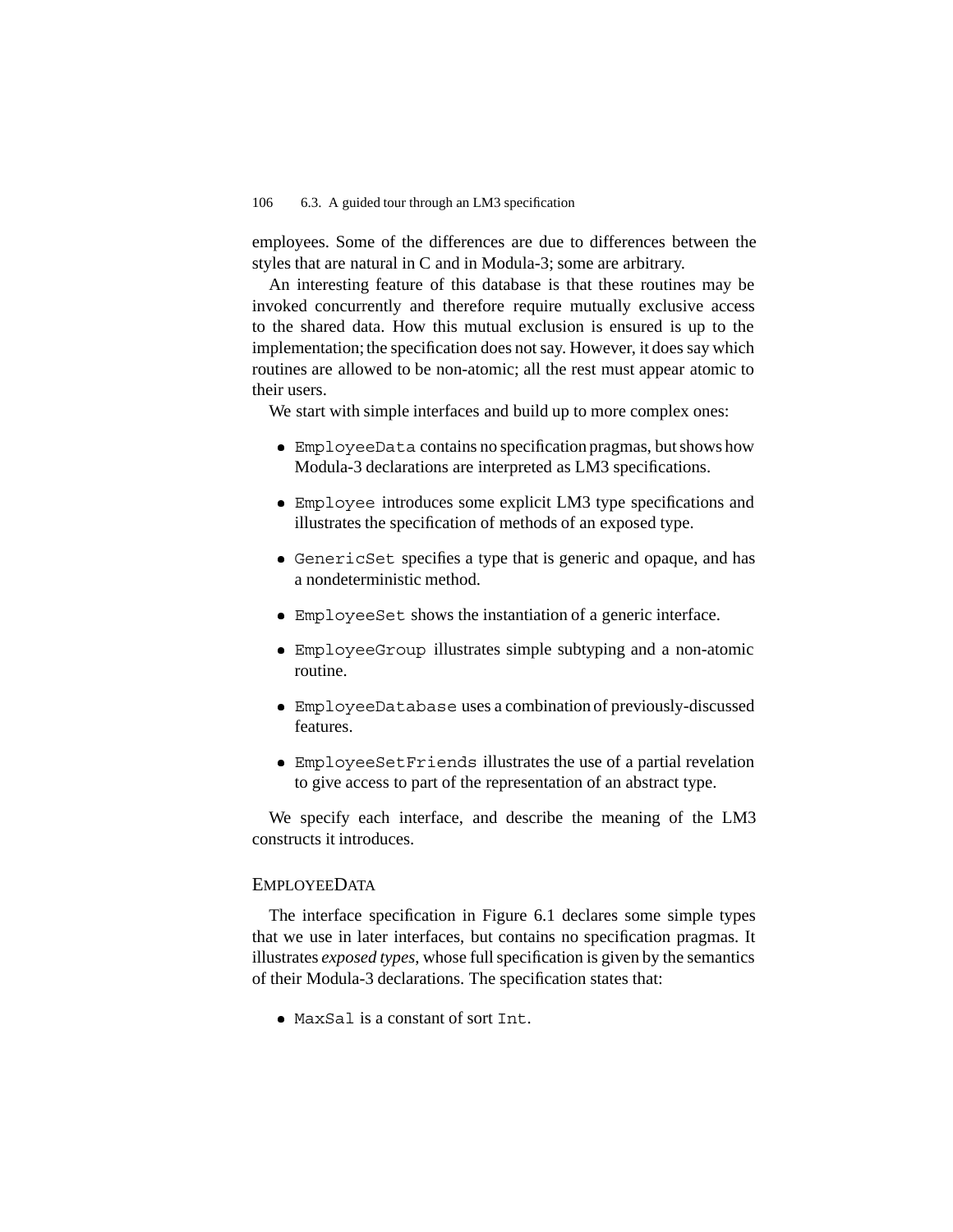```
INTERFACE EmployeeData;
  CONST MaxSal = 1000000;
  TYPE
   Gender = {Male, Female};Job = \{NonMgr, Manager\};Salary = [1 ... MaxSal];SSnum = INTEGR;END EmployeeData.
```
FIGURE 6.1. EmployeeData.i3

- In any state, the value of a variable of type Salary has sort Int from the trait Integer, (since INTEGER is the base type of any integer subrange). Furthermore, the value will be between 1 and MaxSal. SSnum is simply a renaming of INTEGER.
- Gender and Job are enumeration types with the constants Gender.Male and Gender.Female and Job.NonMgr and Job.Manager. These constants may be used in specifications just as they are in programs.

## EMPLOYEE

Figure 6.2 defines a data type used to hold information about individual employees.

The *imports clause* of Employee says that its interface specification depends on EmployeeData's interface specification; it gives Employee and its clients access to the constants, variables, types, and routines specified in EmployeeData. It also makes the trait associated with EmployeeData a part of Employee's associated trait. This specification dependency should not be confused with an implementation dependency, where an interface is used within the implementation of a module.

Following a common convention in Modula-3, the principal type of the Employee interface is named T, for easy reference within the interface specification and implementation. Outside the module, it is referred to as Employee.T.

T is an exposed *object type*. <sup>3</sup> It doesn't introduce any abstraction, and

<sup>&</sup>lt;sup>3</sup>Unfortunately, "object" means different things in different programming languages. In Modula-3, an object type is an explicit reference type with *fields* and *methods*.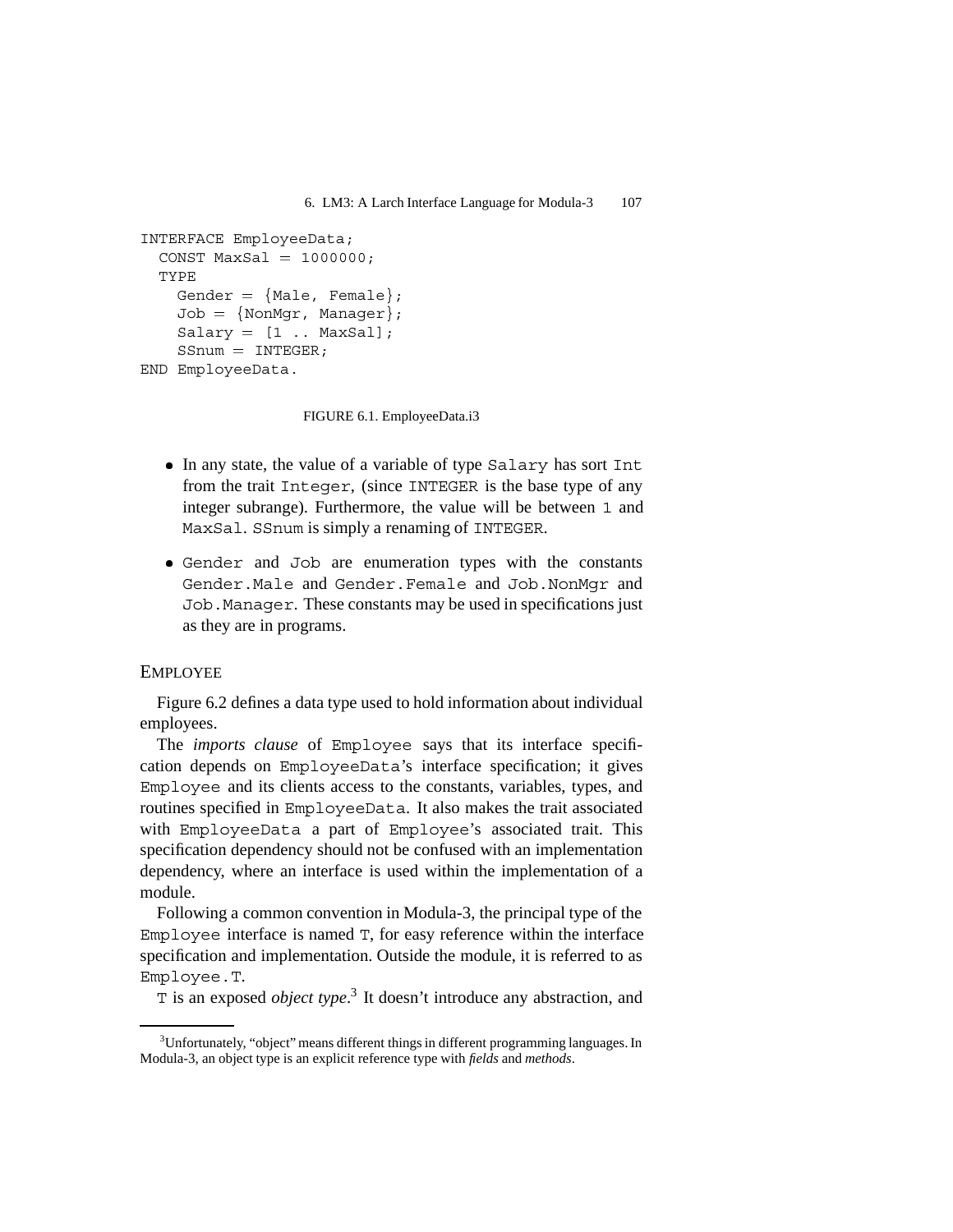```
108 6.3. A guided tour through an LM3 specification
INTERFACE Employee;
 IMPORT EmployeeData;
 TYPE
    T = OBJECTssnum : EmployeeData.SSnum;
        name : TEXT;
        salary: EmployeeData.Salary;
        gender: EmployeeData.Gender;
        job : EmployeeData.Job;
      METHODS
        promote (increase: EmployeeData.Salary)
            RAISES {AlreadyManager};
    END;
 EXCEPTION AlreadyManager;
* METHOD T.promote(increase)
    REQUIRES
      (SELF.salary + increase)  EmployeeData.MaxSal
   MODIFIES SELF.job, SELF.salary
   ENSURES SELF.job'  EmployeeData.Job.Manager
      \land SELF.salary' = SELF.salary + increase
   EXCEPT SELF.job = EmployeeData.Job.Manager
\ket{X} => (RAISEVAL = AlreadyManager \land UNCHANGED(ALL))

END Employee.
```
FIGURE 6.2. Employee.i3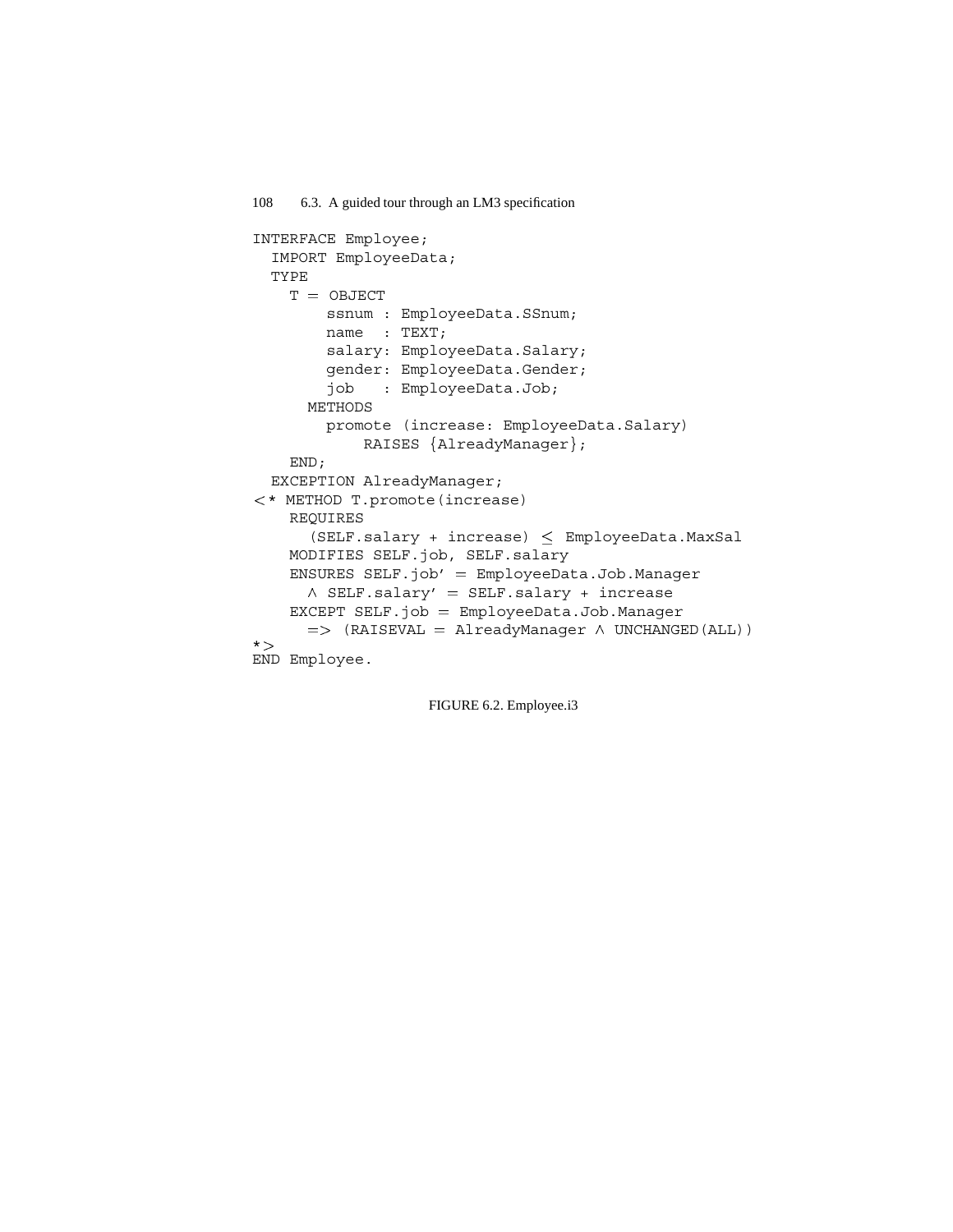its data representation is fully defined by Modula-3. The implicit operators for an object type allow access to its fields, so that, for example,  $t$ . name' refers to the value in the post-state of the name field of the object t.

This interface provides our first example of a specification that goes beyond what is provided by Modula-3 itself. In the specification of the method T.promote

- the requires clause says that promote should be called with a value of increase that results in a valid raise; the raise will be positive because of the type of increase. If the raise is too big, the behavior of promote is unconstrained.
- the modifies clause (target list) says that promote may not alter the values of any client-visible variables except the object's own job and salary fields.
- the ensures clause says that promote must change the job and salary fields in particular ways. This postcondition is written in two parts:
	- **–** The first part describes the *normal* result of an invocation of promote: the job field will be changed to Manager and the salary field will be incremented by increase.
	- **–** The second part describes the *exceptional* behavior. If SELF.job is already Manager then promote must raise the exception AlreadyManager and change nothing.

There are several more things to note about the constructs used in this specification:

- An *except clause* consists of one or more guarded predicates. If any *guard* (a predicate before  $\Rightarrow$ ) is true, then the method must ensure the postcondition given after one of the true guards, rather than the normal postcondition. If more than one guard is true, the implementation may satisfy any of the associated postconditions, nondeterministically.
- RAISEVAL is a special component of the state; a value other than RETURNS in the post-state represents the raising of an exception. If there is no except clause,  $RAISEVAL = RETURNS$  is implicit.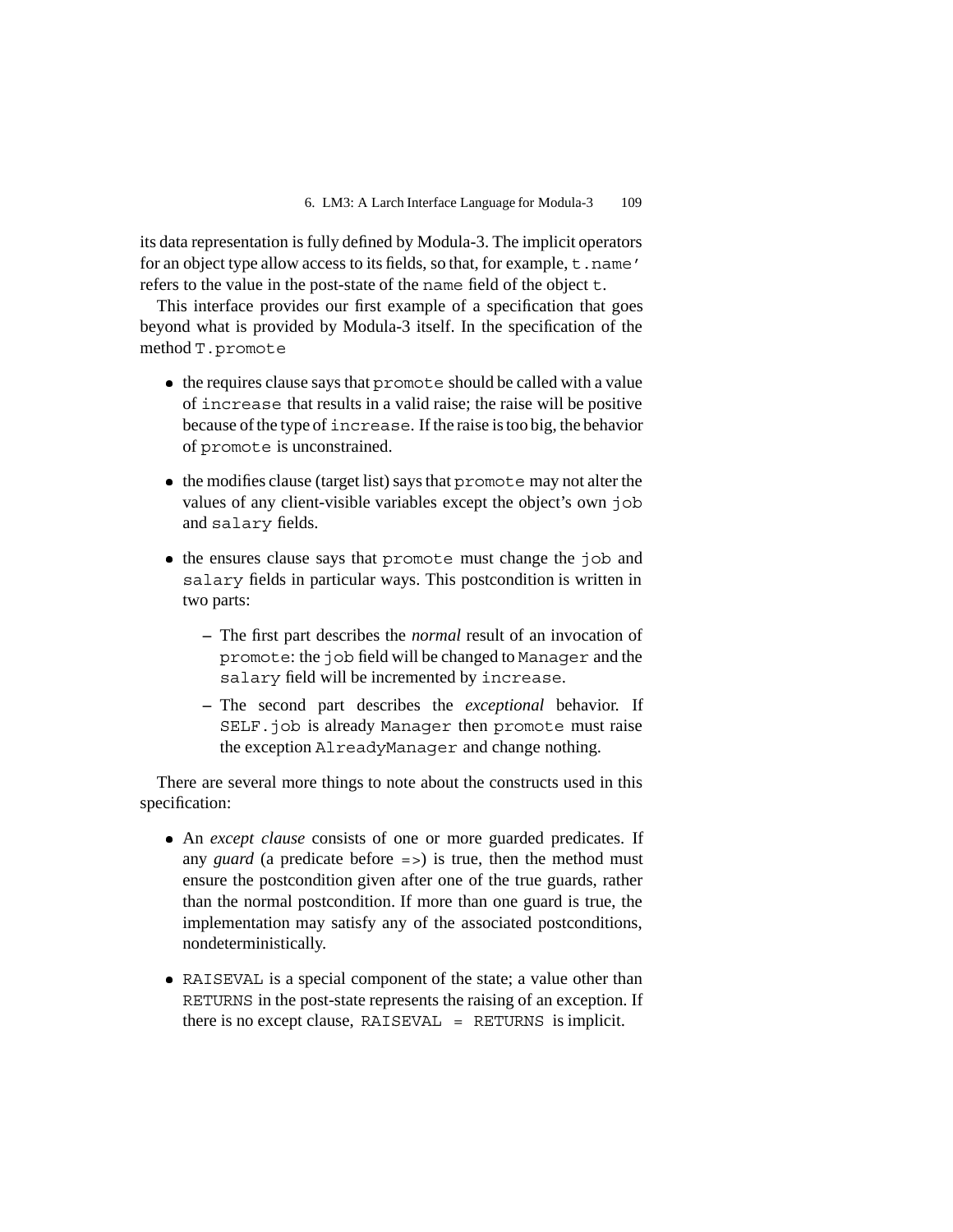- We do not follow RESULT and RAISEVAL with primes; since they are meaningful only in the post-state, there is no ambiguity.
- The UNCHANGED operator is a shorthand for saying that the values of a list of variables may not change between the pre-state and the post-state, even though they are in the target list. It is equivalent to saying  $x' = x$  for each x in the list. ALL is a further shorthand for the complete target list.

## **GENERICSET**

The interface in Figure 6.3 provides a generic set abstraction. This is our first type that is not exposed. T is an *abstract type* whose representation is hidden from clients. In Modula-3, this is called an *opaque type*.

T <: Public says that T is a *subtype* of the type Public. It is a common convention in Modula-3 to use an auxiliary type named Public to declare the methods and fields exported by an opaque type.

Since we have chosen not to make the representation of T visible, we have to provide some way to represent its values in specifications. We declare a *specification field*, T.set to denote the value represented by the hidden components. Within the specification, we treat it as though it

```
GENERIC INTERFACE GenericSet(E);
 EXCEPTION NotFound;
 TYPE
   T < : Public;Public = OBJECTMETHODS
      init ();
                 (newCopy: T);freshCopy (): T;
      size (): CARDINAL;
      insert (e: E.T);
      remove (e: E.T);
      union (s: T);
      disjointUnion (s: T);
      intersect (s: T);
      member (e: E.T): BOOLEAN;
      choose (): E.T;
   END;
```
FIGURE 6.3. GenericSet.ig, part 1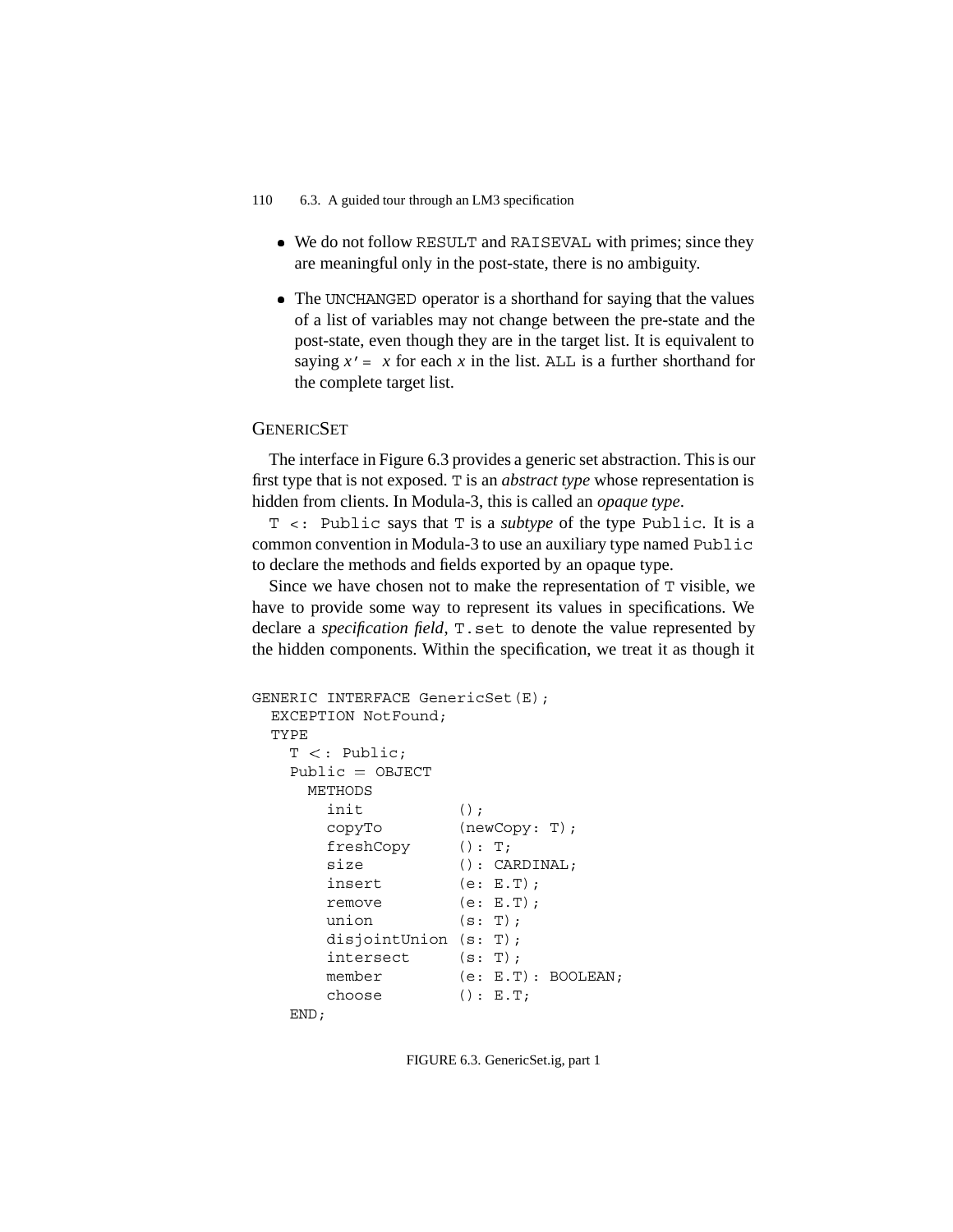```
\lt* TRAITS Set(E.T FOR E, ETSet FOR C);
   TYPE ETSet;
  FIELDS OF T set: ETSet
 METHOD T.init()
   MODIFIES SELF.set
   ENSURES SELF.set' = \{\}METHOD T.copyTo(newCopy)
   MODIFIES newCopy.set
   ENSURES newCopy.set' = SELF.set
 METHOD T.freshCopy()
   ENSURES RESULT.set' = SELF.set \land FRESH(RESULT)
 METHOD T.size()
   ENSURES RESULT = size(SELF.set)METHOD T.insert(e)
   MODIFIES SELF.set
   ENSURES SELF.set' = insert(e, SELF.set)
 METHOD T.remove(e)
   MODIFIES SELF.set
   ENSURES SELF.set' = delete(e, SELF.set)METHOD T.union(s)
   MODIFIES SELF.set
   ENSURES SELF.set' = SELF.set \cup s.set
 METHOD T.disjointUnion(s)
   REQUIRES SELF.set \cap s.set = \{\}MODIFIES SELF.set
   ENSURES SELF.set' = SELF.set \cup s.set
 METHOD T.intersect(s)
   MODIFIES SELF.set
   ENSURES SELF.set' = SELF.set \cap s.set
 METHOD T.member(e)
   ENSURES RESULT = e \in SELF.set
 METHOD T.choose()
   REQUIRES SELF.set \neq \{\}MODIFIES SELF.set
   ENSURES RESULT \in SELF.set
\land SELF.set' = delete(RESULT, SELF.set) *>

END GenericSet.
```
FIGURE 6.3. GenericSet.ig, part 2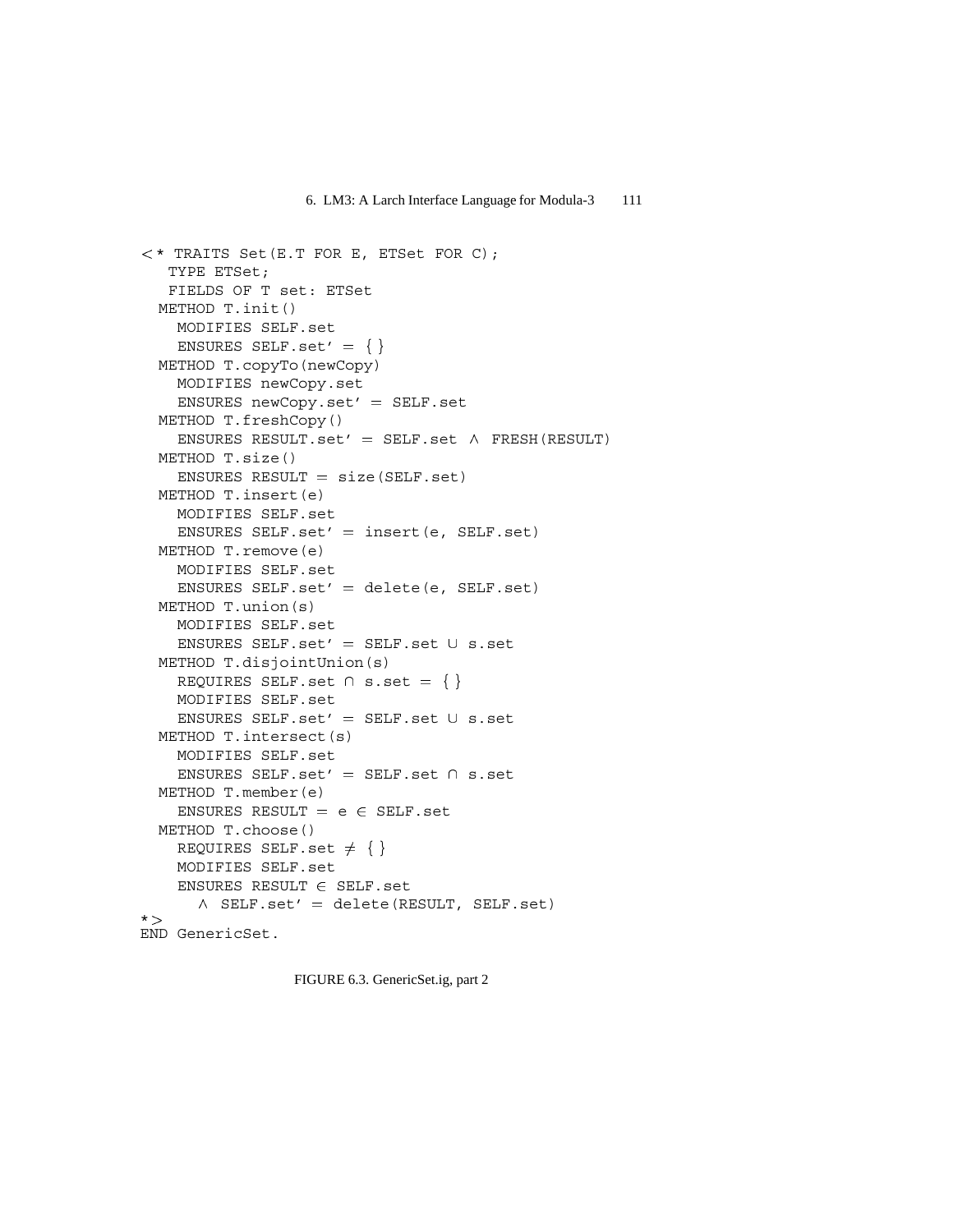112 6.3. A guided tour through an LM3 specification

```
INTERFACE EmployeeSet  GenericSet(Employee)
END EmployeeSet.
```
FIGURE 6.4. EmployeeSet.i3

were declared as an ordinary field of T. We don't have to include it in the implementation, but any *revelation* of hidden fields of T must have an associated *abstraction relation* that shows how the specification and implementation values are related.

In our earlier examples, the trait associated with each interface has been implicit, entirely composed of built-in traits associated with Modula-3 and with the types and type constructors appearing in declarations. Here, the *traits clause* explicitly includes Set, page 167, into the trait associated with the GenericSet interface, renaming the formal parameters of the trait to the sorts on which the types E.T and ETSet are based. E.T is a program type, and ETSet is a *specification type*, introduced in this pragma as the type for the specification field, set.

Most of the method specifications follow the same pattern as our previous example, using the specification fields of T rather than actual fields. T.init, for example, ensures that the abstract field SELF.set has the value  $\{\}$  when it returns. The specification of T.copyTo ensures that the set field of the object passed in as a parameter becomes equal to SELF. set. This is quite different from saying that SELF is assigned to a VAR parameter, which would be specified as follows:

```
METHOD T.assign(target)
 MODIFIES target
  ENSURES target' = SELF
```
The choose method is an example of a specification of a nondeterministic routine. The method is required to remove and return some value from the set. No information is given about which element is to be chosen; the implementation may use this freedom to improve efficiency, so clients must not rely on any particular choice.

## EMPLOYEESET

EmployeeSet is a simple interface that instantiates the interface GenericSet passing the Employee interface for the formal parameter E. The instantiated program type EmployeeSet.T has an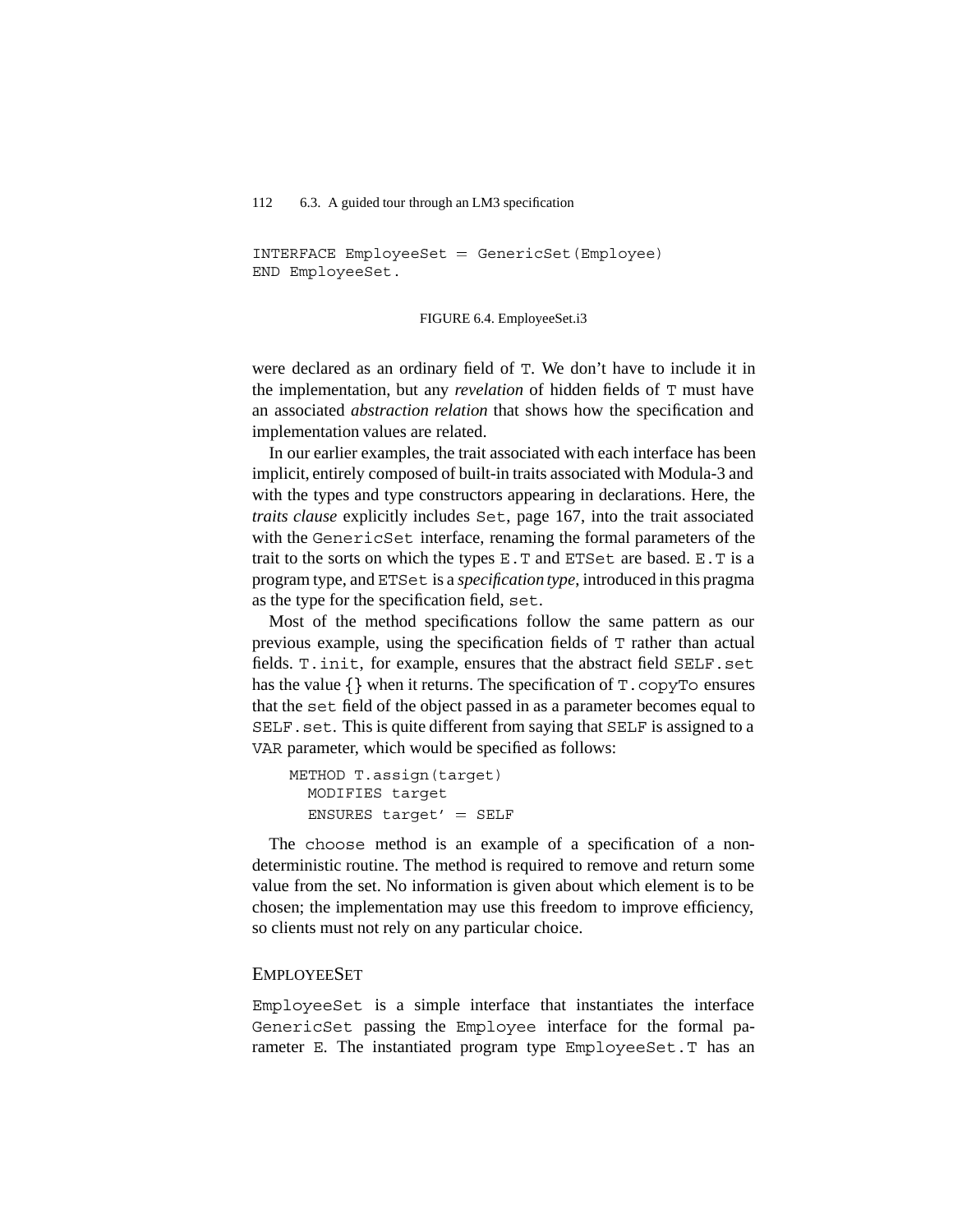instantiated specification field set with instantiated specification type EmployeeSet.ETSet that holds a set of Employee.Ts.

## EMPLOYEEGROUP

Figure 6.5 introduces a specialization of EmployeeSet that has an extra component, manager. Informally, a group is a set of employees with one distinguished member. The only extra operation we add to a group is a method to make an employee (who may or may not already be a member of the group) the manager of the group.

In this interface, we illustrate the interaction between specification and subtyping, show a type invariant, and specify a non-atomic method.

Here, we have a *partially opaque* type. The type has one visible field, EmployeeGroup.T.manager, but there may also be hidden fields used by the implementation. Since T is a subtype of EmployeeSet.T, both the exposed and specification fields of EmployeeSet.T can be used in the specification of T. We use the local manager field and the inherited set specification field.

```
INTERFACE EmployeeGroup;
 IMPORT EmployeeData, Employee, EmployeeSet;
 TYPE
   T < : Public;Public  EmployeeSet.T OBJECT
       manager: Employee.T;
     METHODS
       copyTo (newCopy: T);
       freshCopy(): T;
       makeManager(e: Employee.T);
     END;
 PROCEDURE Subordinates (t: T): EmployeeSet.T;
<* TYPE INVARIANT t: T
   t.manager = NIL
       (t.manager.job  EmployeeData.Job.Manager
           \land t.manager \in t.set)
  PROCEDURE Subordinates(t)
    ENSURES RESULT.set' = delete(t.manager, t.set)
\land FRESH(RESULT) *>
```

```
FIGURE 6.5. EmployeeGroup.i3, part 1
```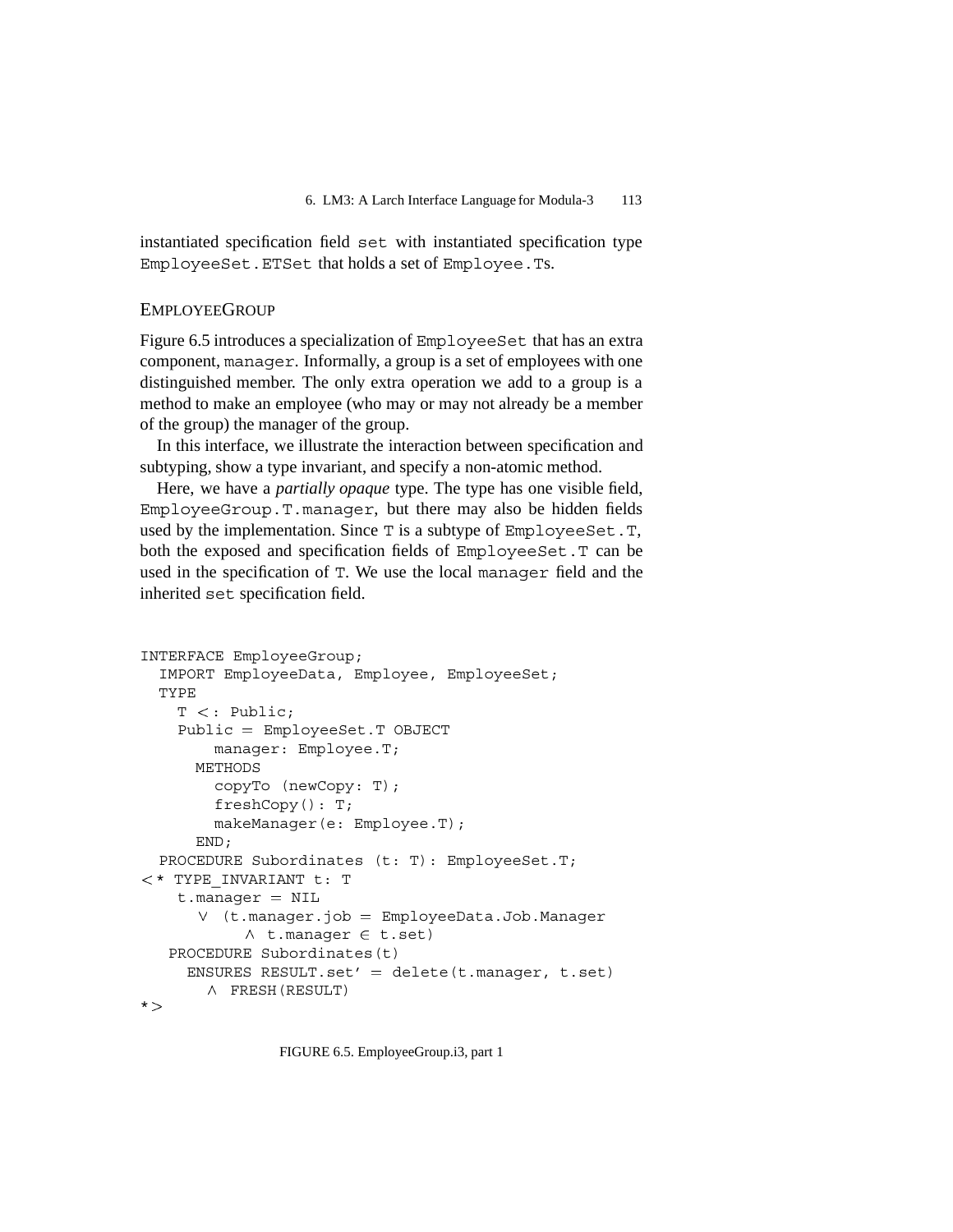```
\lt* STRENGTHEN T.init()
    MODIFIES SELF.manager
    ENSURES SELF.maxPage r = NILSTRENGTHEN T.remove(e)
    MODIFIES SELF.manager
    ENSURES IF e = SELF.manager
            THEN SELF.manager' = NIL
            ELSE UNCHANGED(SELF.manager)
  STRENGTHEN T.intersect(s)
    MODIFIES SELF.manager
    ENSURES IF SELF.manager \in SELF.set'
            THEN UNCHANGED(SELF.manager)
            ELSE SELF.manager = NIL
  STRENGTHEN T.choose()
    MODIFIES SELF.manager
    ENSURES IF RESULT = SELF.manager
             THEN SELF.manager = NIL
             ELSE UNCHANGED(SELF.manager)
  METHOD T.copyTo(newCopy)
    MODIFIES newCopy.manager, newCopy.set
    ENSURES newCopy.manager' = SELF.manager
       \land newCopy.set' = SELF.set
  METHOD T.freshCopy()
    ENSURES RESULT.manager = SELF.manager
       \land RESULT.set = SELF.set
        FRESH(RESULT)
  METHOD T.makeManager(e)
    MODIFIES e.job, SELF.manager, SELF.set
    COMPOSITION OF promote; add_to_group; install END
      ACTION promote
         ENSURES e.job' = EmployeeData.Job.Manager UNCHANGED(SELF.manager, SELF.set)
      ACTION add_to_group
         ENSURES SELF.set' = insert(e, SELF.set)
            UNCHANGED(e.job, SELF.manager)
      ACTION install
        ENSURES SELF.manager' = e
           \land UNCHANGED(e.job, SELF.set)

END EmployeeGroup.
```
114 6.3. A guided tour through an LM3 specification

FIGURE 6.5. EmployeeGroup.i3, part 2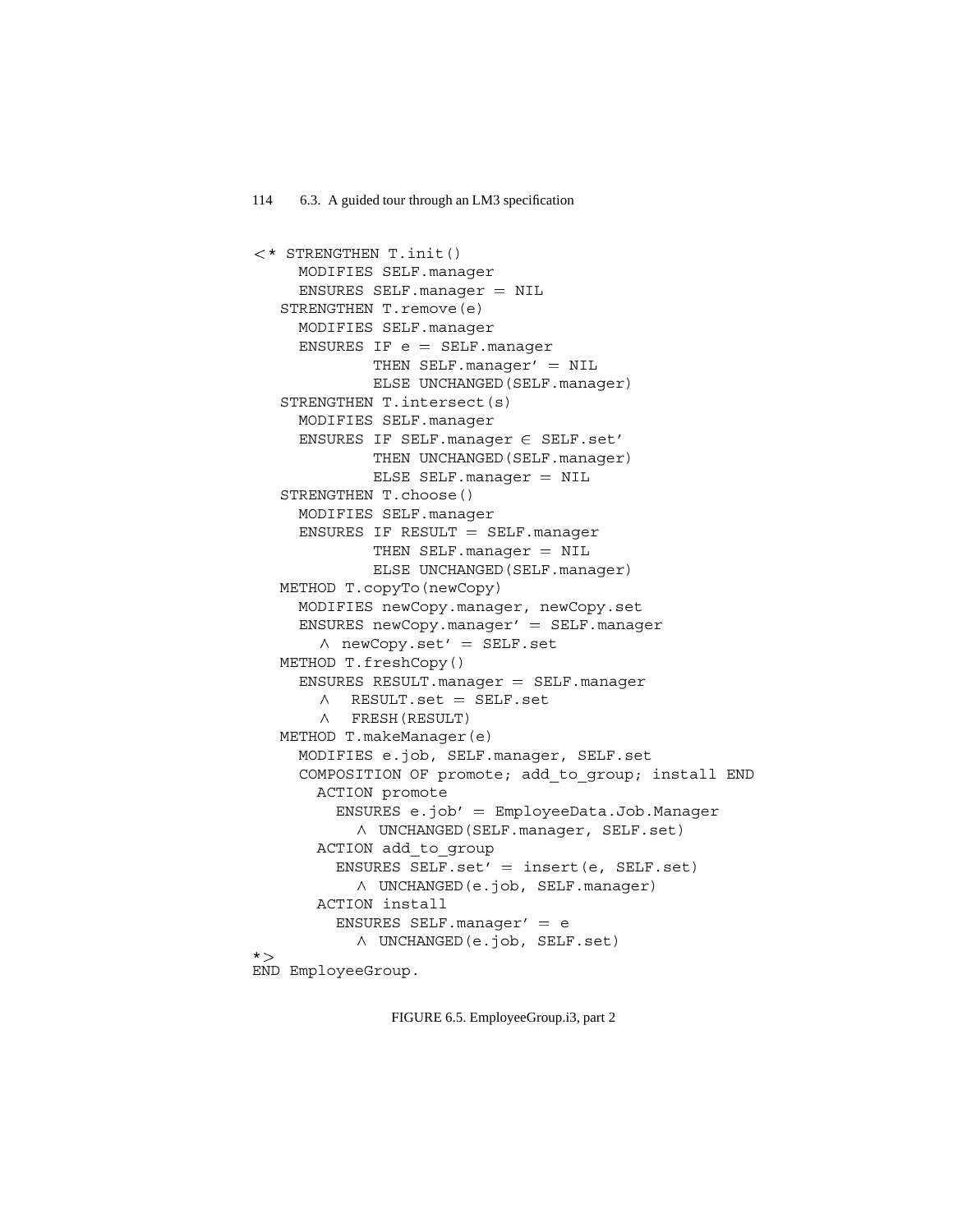The first new construct in this specification is a *type invariant*. The meaning of this clause is that, in any state visible to a client, each instance of T either has no manager or has a manager field whose job field has the value Manager and that manager will always be a member of its set. This invariant is conjoined to the precondition of each routine and action in the interface that may read something of type T, and to the postcondition of each routine and action in the interface that may modify or return something of type T. Variable names in the invariant are implicitly primed for postconditions.

The procedure in the interface, subordinates, returns the members of a given group, excluding the manager. It could, of course, have been specified as a method on T, but it is also perfectly valid to do it this way. The only item of interest in the specification of is the use of the set field of a T as a value for the equivalent field in an EmployeeSet.T. This is permitted since the set field was inherited from the supertype.

Each of the methods that T inherits from EmployeeSet.T has an inherited specification. A subtype method always inherits the specification of the corresponding method for the supertype; otherwise it would not be sensible to use values of the subtype in contexts where values of the supertype is expected. Since the subtype is more specialized, it is often appropriate to give it a stronger specification. This is done using a *strengthen clause*.

For example, because an EmployeeGroup.T has a manager field, and an EmployeeSet.T does not, most methods that modify values of type EmployeeGroup.T should have strengthened specifications.

For some of the methods, such as size, manager is simply irrelevant. Generalizing the principle that an omitted modifies clause means modifies nothing, the absence of any further specification of size means that it leaves the manager field unchanged. This interpretation also suffices for the specifications of insert, union, disjointUnion, and member.

The incremental specifications of init, remove, intersect and choose are simple: they just say what value manager is to have in the post-state. This extra clause is conjoined onto the specification inherited from the supertype.

The treatment of the methods copyTo and freshCopy is more complex, but not unusual. In Modula-3, only the implicit SELF parameter to a method gets the subtype by inheritance. So both inherited methods produce an EmployeeSet.T, rather than an EmployeeGroup.T. To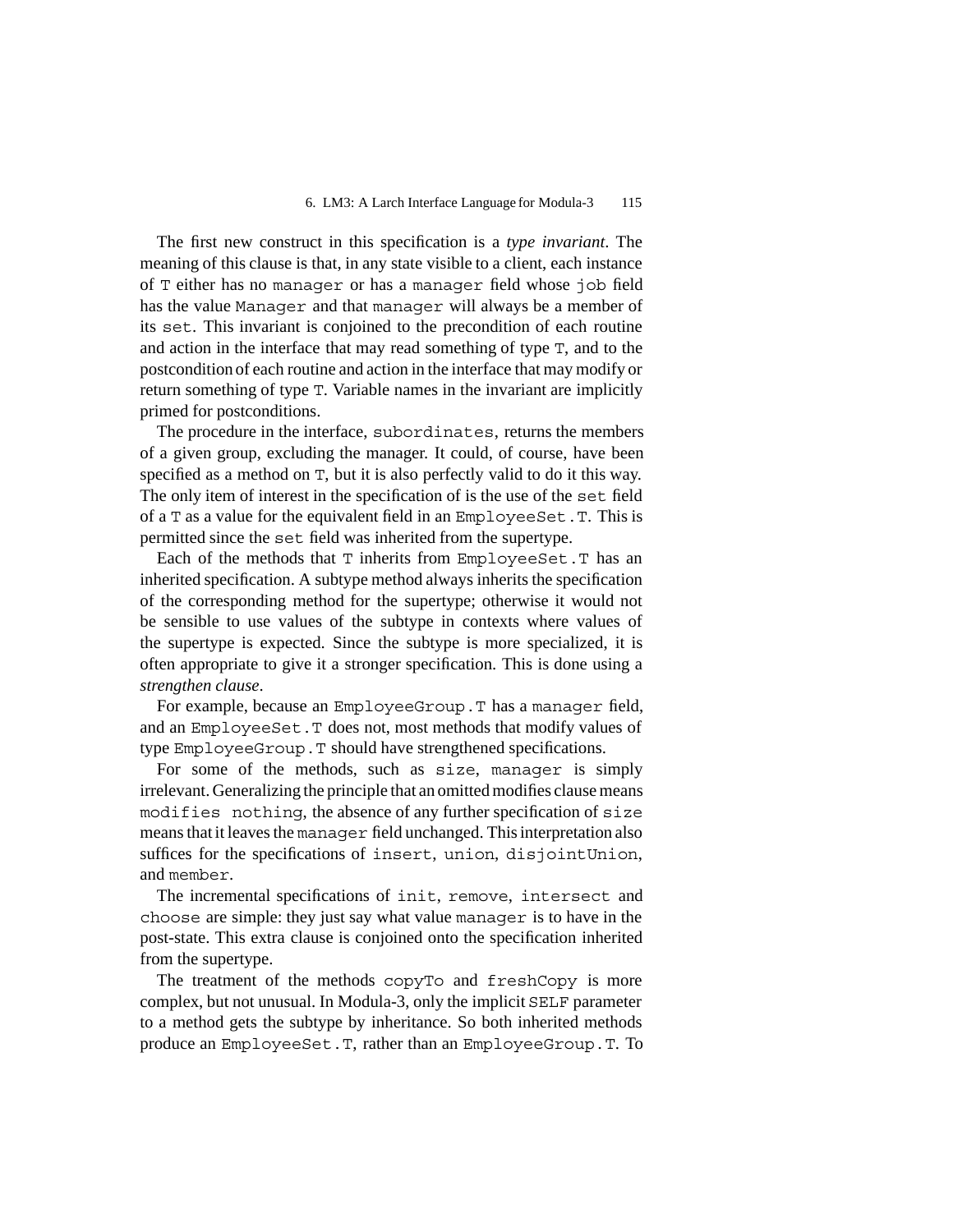get around this, we use a standard trick. We introduce new methods that produce EmployeeGroup.T values, intentionally giving them the same names, so they obscure the inherited methods. Since the new methods have different signatures, STRENGTHEN is not appropriate and we give full specifications for the new methods.<sup>4</sup>

The method makeManager introduces another feature. Modula-3 has built-in support for *threads*, which are lightweight units of concurrency that may share a state space. When specifying routines that may be called from multiple threads, we have to be concerned about the possibility of interference among these threads. LM3 provides constructs to specify each non-atomic routine as a sequence of *atomic actions*. <sup>5</sup> To clients of an interface, atomic actions must always appear to have executed in some particular order; any concurrency in the implementation must be hidden.

The behavior of makeManager is specified as three atomic actions. Consider the elements of its specification:

- The modifies clause is the same as for an atomic routine. It restricts each of the actions to a subset of its target list. None of the actions can modify non-target variables. An action specification may further limit the changes to a subset of the target list, by indicating components that are not to be changed by that action.
- Rather than a single ensures clause, the method is specified as a *composition* of a three *actions*. Each action has an associated specification that can be read as if it were a routine specification without a requires clause:
	- 1. promote—must change the job component of the e parameter to Manager, and must not alter either the manager field or the set specification field;
	- 2. add to group—must insert e into the group;
	- 3. install—must make e the manager of the group.

<sup>&</sup>lt;sup>4</sup>The signature of inherited methods sometimes confuses novice Modula-3 programmers and they make the mistake of expecting all parameters of the supertype to be converted to the subtype. The same misunderstanding will lead to the detectable mistake of using STRENGTHEN when it is inappropriate.

<sup>&</sup>lt;sup>5</sup>This section only touches the tip of the concurrency iceberg. It does not discuss synchronization operations or the general case where routines may have action sequences of arbitrary length. A more complete example is contained in Chapter 5 of *Systems Programmingwith Modula-3* [69], which uses an earlier version of LM3 to specifyModula-3's synchronization primitives.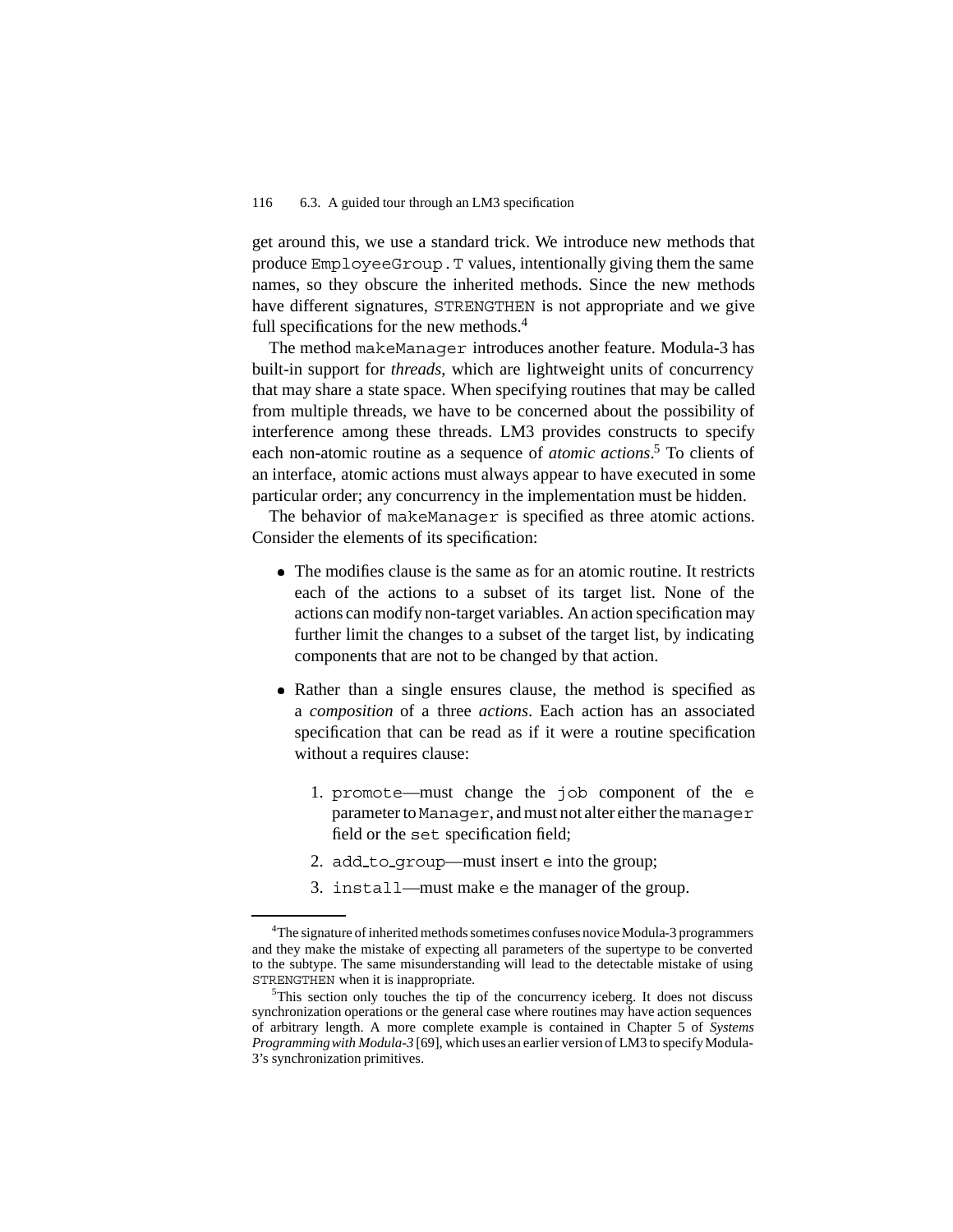So the overall effect of the method is to make e the manager of the group, while ensuring that each action preserves the invariant on T. Preserving the invariant between actions is important because other actions might be interleaved between promote and add to group or between add\_to\_qroup and install.

## EMPLOYEEDATABASE

An EmployeeDatabase, Figure 6.6, provides a collection of routines, including both queries and updates, over a set of EmployeeGroups and their employees.

```
INTERFACE EmployeeDatabase;
 IMPORT EmployeeData, Employee, EmployeeSet,
   EmployeeGroup;
 TYPE
   T < : Public;Public = OBJECTMETHODS
       init ();
       query (q: Query): EmployeeSet.T;
       hire (e: Employee.T; g: EmployeeGroup.T)
         RAISES {AlreadyEmployee};
       getGroup (e: Employee.T): EmployeeGroup.T
         RAISES {NotEmployee};
       createGroup (man: Employee.T):
         EmployeeGroup.T;
       removeGroup (g: EmployeeGroup.T);
     END;
   Query = RECORDg := EmployeeData.Gender.Male;
     j := EmployeeData.Job.NonMgr;testGender, testJob: BOOLEAN := FALSE;
     low := FIRST(EmployeeData.Salary);high := LAST(EmployeeData.Salary);
   END;
 EXCEPTION AlreadyEmployee;
  EXCEPTION NotEmployee;
```
FIGURE 6.6. EmployeeDatabase.i3, part 1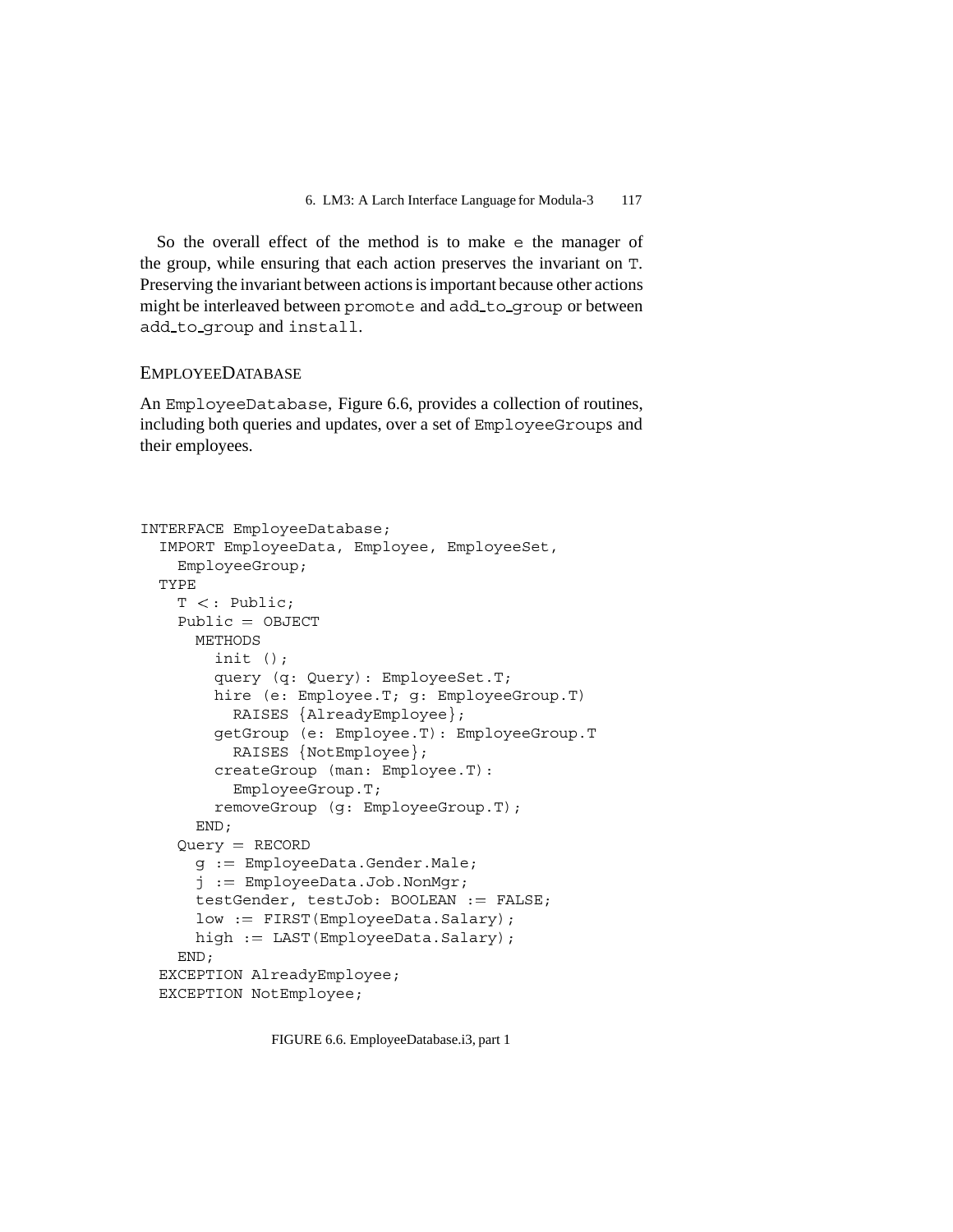```
* TRAITS Set(EmployeeGroup.T FOR E, EGSet FOR C);
   TYPE EGSet;
   FIELDS OF T set: EGSet;
   METHOD T.init
     MODIFIES SELF.set
     ENSURES SELF.set' = \{\}METHOD T.query(q)
     ENSURES \forall e: Employee. T;
         e \in RESULT.set'
           \Leftrightarrow(\exists gr:EmployeeGroup.T;
           gr \in SELF.set\wedge e \in gr.set
             \land (q.testGender \Rightarrow q.g = e.gender)
             \land (q.testJob \Rightarrow q.j = e.job)
             \land q.low \leq e.salary
             \land e.salary \leq q.high)
   METHOD T.hire(e, g)
     REQUIRES g \in SELF.setMODIFIES g.set
     ENSURES g.set' = insert(e, g.set)EXCEPT \exists gr: EmployeeGroup. T;
          (gr \in SELF.set \land e \in gr.set)-
 RAISEVAL  AlreadyEmployee
   METHOD T.getGroup(e)
     ENSURES e \in RESULT.set \land RESULT \in SELF.set
     EXCEPT ∀ gr:EmployeeGroup.T;
          \neg (gr \in SELF.set \land e \in gr.set)
        -
 RAISEVAL  NotEmployee
   METHOD T.createGroup(man)
     MODIFIES SELF.set
     ENSURES RESULT.manager = man
         \land RESULT.set' = {man}
          FRESH(RESULT)
         \land SELF.set' = insert(RESULT, SELF.set)
   METHOD T. removeGroup(g)
     MODIFIES SELF.set
ENSURES SELF.set' = delete(g, SELF.set) *>

END EmployeeDatabase.
```
FIGURE 6.6. EmployeeDatabase.i3, part 2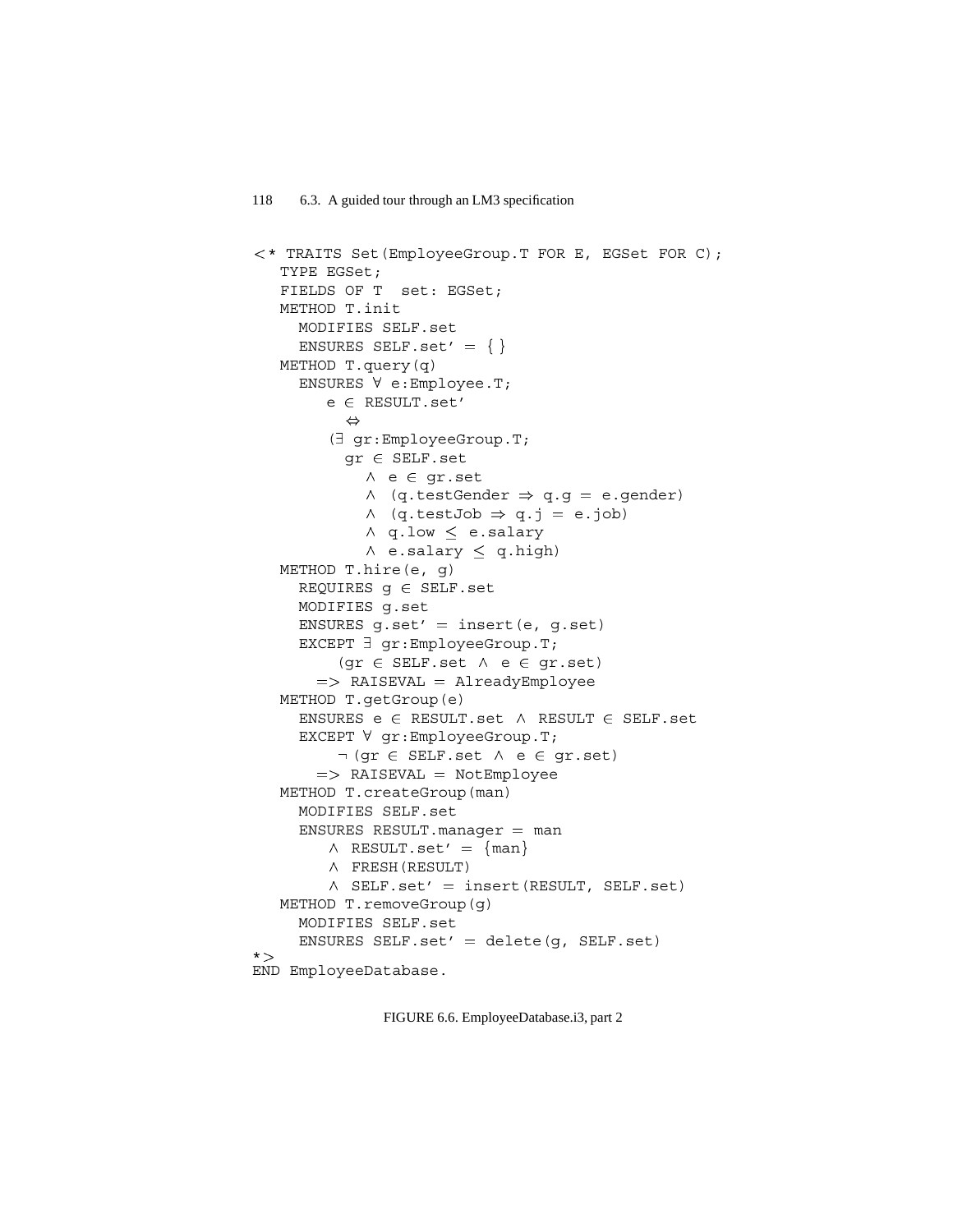```
INTERFACE EmployeeSetFriend;
  IMPORT Employee, EmployeeSet, List;
  REVEAL EmployeeSet.T <: EmployeeSet.Public
    OBJECT
      cont: List.T
    END;
  PROCEDURE Sort (s: EmployeeSet.T);
  TYPE_INVARIANT s: EmployeeSet.T
    size(s.set) = length(s.contrib.1)\land \forall e: Employee. T;
         e \in s.set \Leftrightarrow \exists i:Int;
           0 \leq i \land i < size(s.set)\land s.cont.l[i] = e
    STRENGTHEN EmployeeSet.T.insert(e)
    ENSURES
      e \notin SELF.set
         \Rightarrow SELF.cont.l'[size(SELF.set)] = e
```
6. LM3: A Larch Interface Language for Modula-3 119

```
PROCEDURE Sort(s)
    MODIFIES s.cont.l
    ENSURES
       \forall i:Int;
          (0 \leq i \land i < (size(s.set)-1))\Rightarrow (s.cont.l'[i]).ssnum
\leq (s.cont.l'[i+1]).ssnum *>
```
END EmployeeSetFriend.

\*

```
FIGURE 6.7. EmployeeSetFriend.i3
```
As before, the actual representation of a  $T$  is hidden, so we provide a specification field set, of abstract type EGSet.

## EMPLOYEESETFRIEND

The type EmployeeSet.T, Figure 6.7, illustrates a Modula-3 *partial revelation* of an opaque type. It allows clients to know some of the detail of an EmployeeSet.T without exposing all of it.

In Figure 6.7, we expose the fact that an EmployeeSet.T has a field that is a List.T. We do not show the specification of the List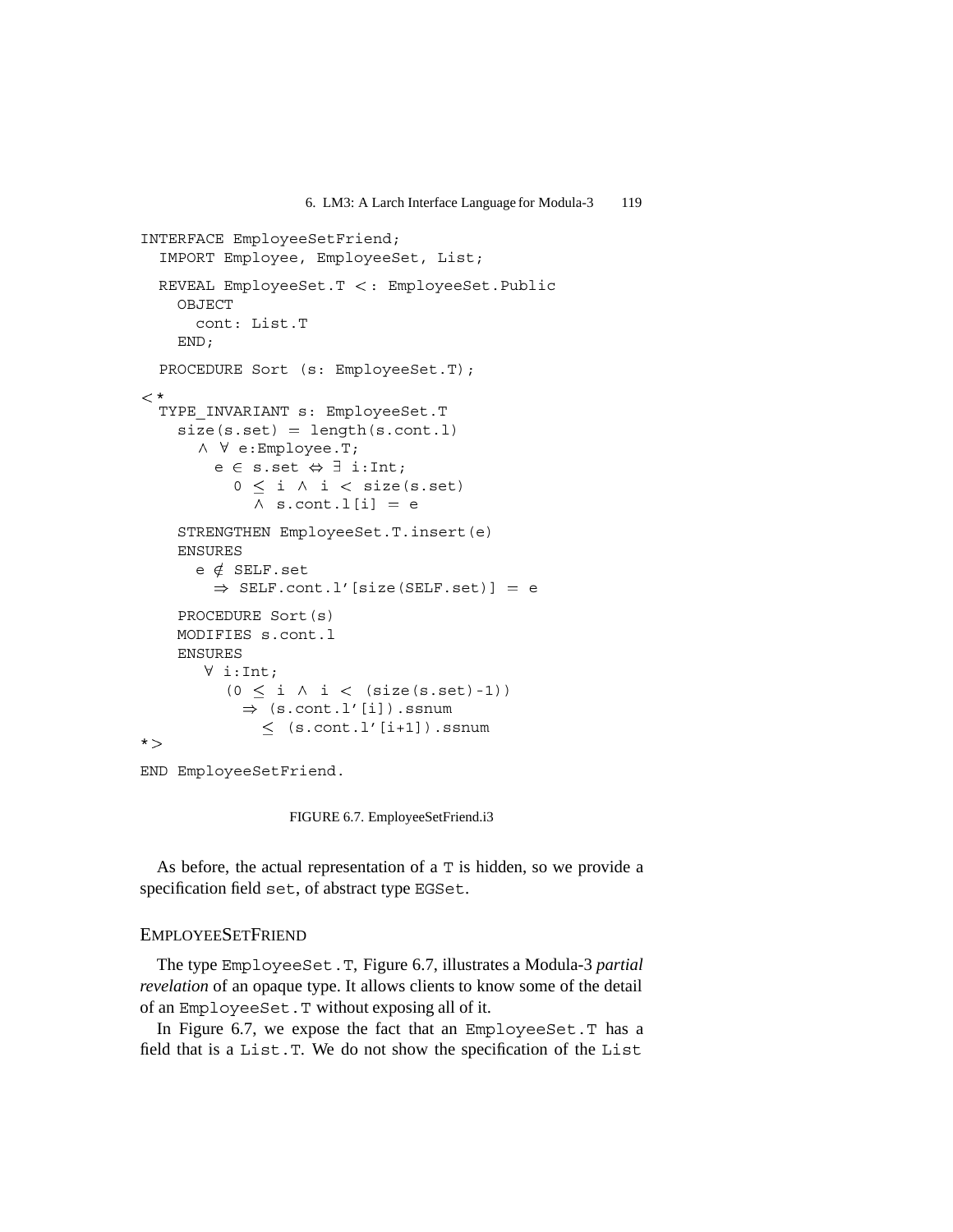#### 120 6.3. A guided tour through an LM3 specification

interface here, but it has a specification field l that represents an abstract list. The TYPE INVARIANT provides the abstraction relation, by relating this concrete field to the abstract fields visible from EmployeeSet. We strengthen the insert method specification in a consistent way, requiring that each new element be added at the end of the list.

Finally, we specify a procedure, Sort, that only makes sense in the presence of the revelation: the set abstraction does not have an order, but the list representation does. Since the modifies clause doesn't allow Sort to modify s.set, the specification can dispense with the usual clause saying that the final value must be a permutation of the initial value.

For more extensive use of partial revelation, see Chapter 6 of [69].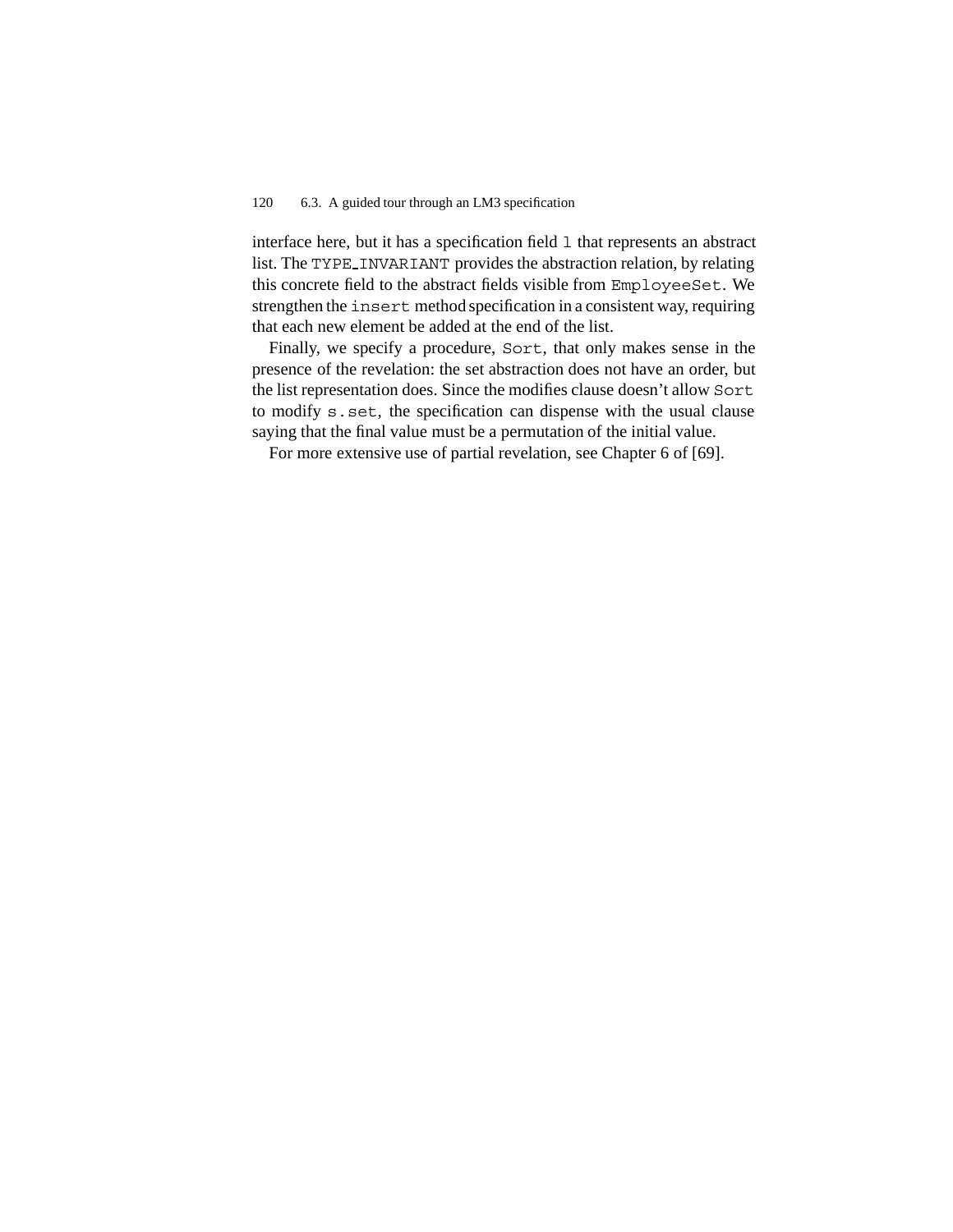# **Chapter 7**

# **Using LP to Debug LSL Specifications**

In earlier chapters, we have attempted to show how Larch can be used to write precise specifications. However, it is not sufficient for specifications to be precise; they should also accurately reflect the specifier's intentions. Mistakes from many sources will crop up in specifications. Any practical methodology that relies on specifications must provide means for detecting and correcting their flaws, in short, for debugging them.

Parsing and type-checking are useful and easy to do, but don't go far enough. Unfortunately, we cannot *prove* the "correctness" of a specification, because there is no absolute standard against which to judge correctness. So we seek methods and tools that will be helpful in detecting and localizing the kinds of errors that we commonly observe.

Since the Larch style of specification emphasizes brevity and clarity rather than executability, it is usually not possible to evaluate Larch specifications by testing. Instead, LSL allows specifiers to state precise claims about specifications. If these claims are true, they can be verified statically. Such a verification won't guarantee that a specification meets a specifier's intent, but it is a powerful debugging technique. Once the flaws verification reveals are removed, there should be fewer doubts about the specification's accuracy.

The claims allowed in LSL specifications are undecidable in the general case. Hence we can't hope to build a tool that will automatically certify an arbitrary specification. However, tools can assist specifiers in checking claims during debugging.

This chapter describes how two such tools fit into our work on LSL. Our principal debugging tool is LP [30], the Larch proof assistant.<sup>1</sup> LP's design and development have been motivated primarily by our work on LSL, but it also has other uses (cf. Appendix E). Because of these other uses, and because we also intend to use LP to analyze Larch interface specifications, we have tried not to make LP too LSL-specific. Instead, we have chosen to build and use a second tool, the LSL Checker, as a front-end to LP. The LSL Checker checks the syntax and type consistency of LSL

<sup>&</sup>lt;sup>1</sup>The version of LP described in this book is that released in November, 1991. A version with increased logical power is currently under development.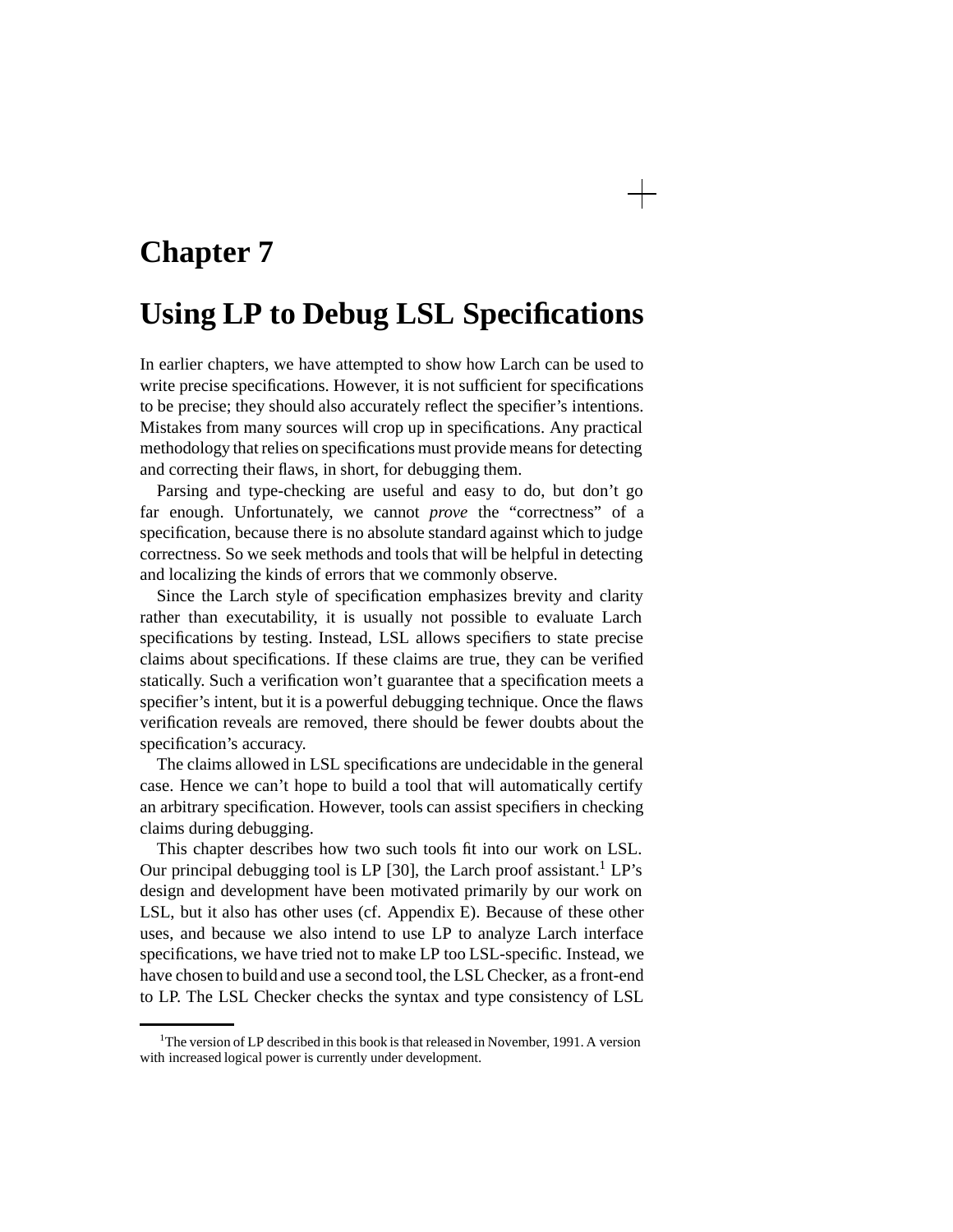#### 122 7.1. Semantic checks in LSL

specifications, then generates LP proof obligations from their claims.

Sections 7.1 and 7.2 describe the checkable claims that can be made in LSL specifications. Sections 7.3 through 7.6 describe how LP is used to check these claims. Section 7.7 contains an extended example.

# 7.1 Semantic checks in LSL

We begin by reviewing the kinds of semantic claims that can be made in LSL. As mentioned in Chapter 4, semantic claims about LSL traits fall into three categories:

- consistency (that a specification does not contradict itself),
- theory containment (that a specification has intended consequences), and
- relative completeness (that a set of operators is adequately defined).

Consistency is an assertion about what is not in the theory of trait, and is therefore not expressible in LSL. Instead, it is implicitly required of all traits: no legal LSL trait's theory contains the inconsistent equation true  $=$  false. Claims in the other two categories are stated explicitly using the LSL constructs implies and assumes.

### CHECKING IMPLICATIONS

An implies clause adds nothing to the theory of a trait. Instead, it makes a claim about theory containment. It enables specifiers to include information they believe to be redundant, either as a check on their understanding or to call attention to something that a reader might otherwise miss. The redundant information is of two kinds: statements like those in asserts clauses, which are claimed to be in the theory of the trait, and converts clauses, which describe the extent to which a specification is claimed to be complete.

The initial design of LSL incorporated a built-in notion of completeness. We quickly concluded, however, that requirements of completeness are better left to the specifier's discretion. It useful to check certain aspects of completeness long before a specification is finished. Furthermore, most finished specifications are left intentionally incomplete in places. LSL allows specifiers to make checkable claims about how complete they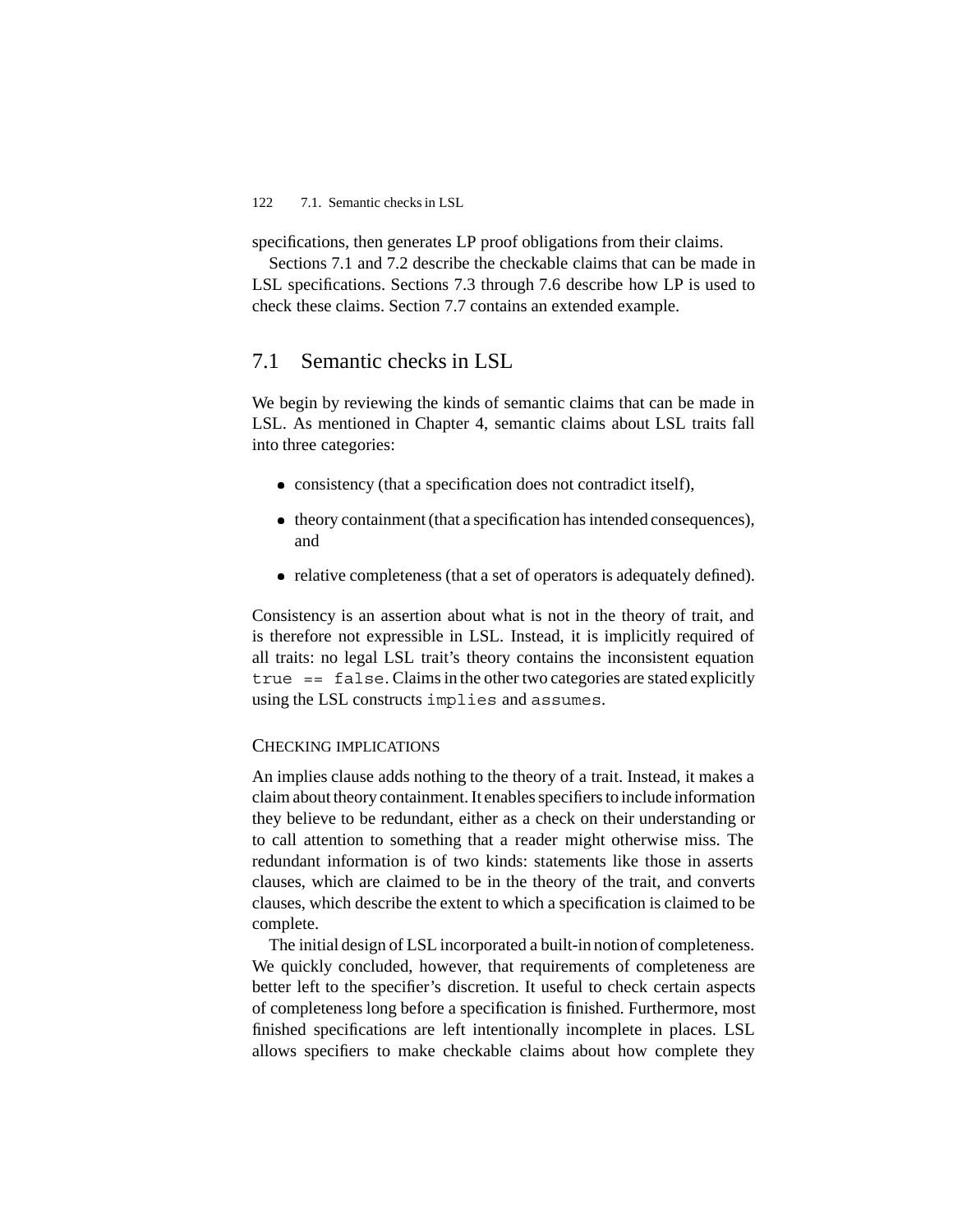```
LinearContainer(E, C): trait
  introduces
    empty: \rightarrow Cinsert: E, C \rightarrow Chead: C \rightarrow Etail: C \rightarrow CisEmpty: C \rightarrow Bool
    \qquad \in \_ : E, C \rightarrow Bool
  asserts
    C generated by empty, insert
    C partitioned by head, tail, isEmpty
     ∀ c: C, e, e1: E
       head(insert(e, empty)) == e;
       tail(insert(e, empty)) == empty;isEmpty(empty); \negisEmpty(insert(e, c));
       \neg (e \in empty);
       e \in insert(e1, c) == e = e1 V e \in cimplies
     ∀ c: C, e: E
       isEmpty(c) \Rightarrow \neg (e \in c)converts \in, isEmpty
```
FIGURE 7.1. Sample LSL specification

intend specifications to be. These claims are usually most valuable during specification maintenance. Specifiers don't usually make erroneous claims about completeness when first writing a specification. On the other hand, when editing a specification, they often delete or change something without realizing its impact on completeness.

The first part of the implies clause of the trait Linear Container, $^2$ Figure 7.1, asserts that if isEmpty of a container is true, no element is in that container. By checking that this assertion follows from the axioms of the trait, we can gain confidence that the axioms describing isEmpty and  $\in$  are appropriate.

 $2$ This trait is similar to the trait Container that appears in Figure 4.13 and in Appendix A: its theory is contained in that of Container. Many of the traits in this chapter are adapted from traits appearing in Appendix A. However, in order to better illustrate how traits are checked, we have changed them in small ways. In particular, we have often added implications and suppressed details that do not affect the points we wish to make.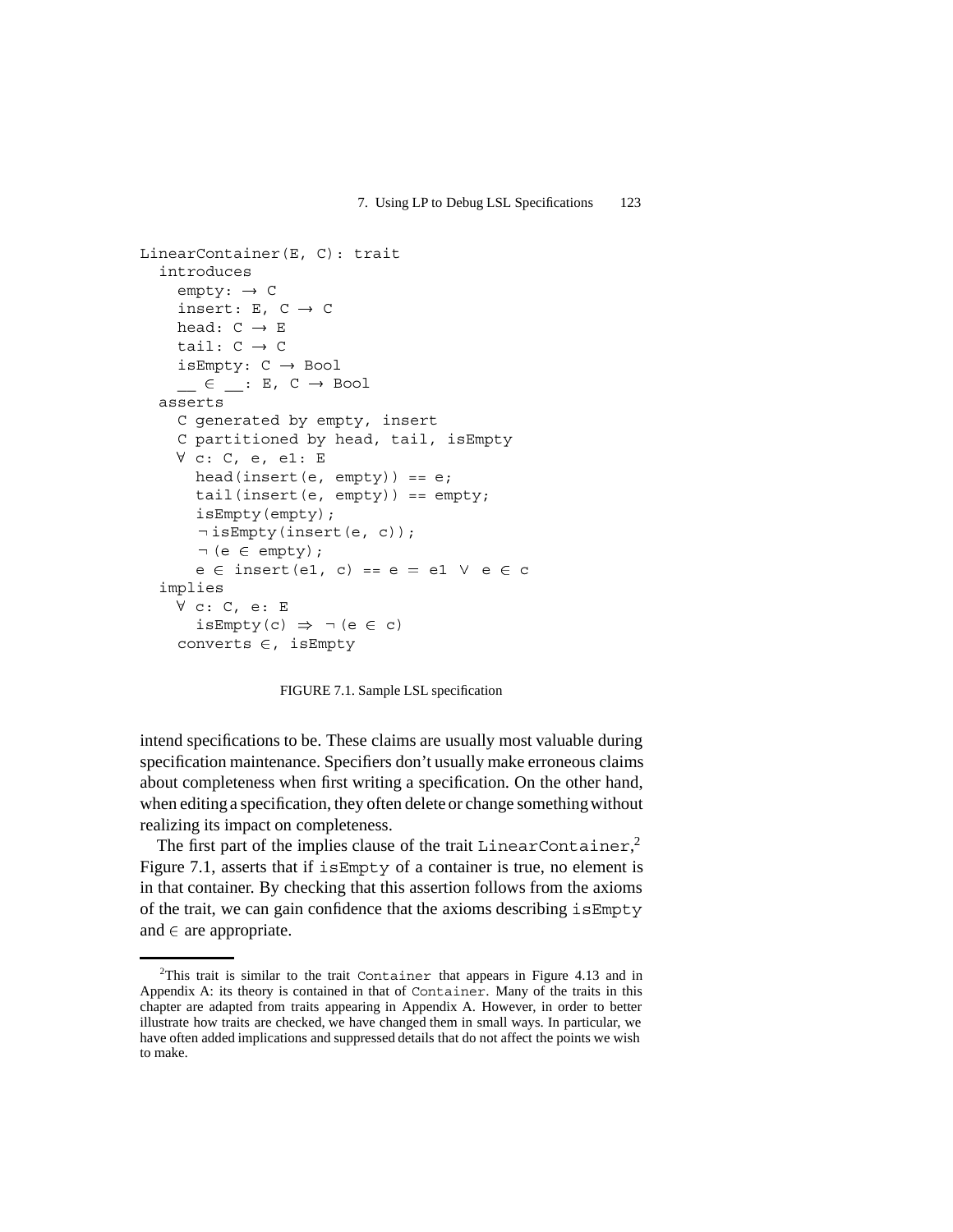```
124 7.1. Semantic checks in LSL
PQ(E, Q): trait
  assumes TotOrd(E)
  includes LinearContainer(E, Q)
  asserts ∀ q: Q, e: E
    head(insert(e, q)) ==
      if isEmpty(q) then e
      else if e < head(q) then e
      else head(q);
    tail(insert(e, q)) ==
      if isEmpty(q) then empty
      else if e < head(q) then q
      else insert(e, tail(q))
  implies
    -
 q: Q, e: E
      e \in q \Rightarrow \neg (e \leq head(q))converts isEmpty, head, tail, 	
      exempting head(empty), tail(empty)
```
FIGURE 7.2. LSL specification for a priority queue

The converts clause in LinearContainer claims that the trait contains enough axioms to define  $\in$  and is Empty; that is, given any fixed interpretations for the other operators, all interpretations of  $\in$  and isEmpty that satisfy the trait's axioms are the same.

The converts clause in PQ, Figure 7.2, involves more subtle checking. The exempting clause indicates that the lack of equations for head(empty) and tail(empty) is intentional: the operators head and tail are only claimed to be defined uniquely relative to interpretations for the terms head(empty) and tail(empty). Section 7.5 describes the checking entailed by the converts clause in more detail.

### CHECKING ASSUMPTIONS

There are two mechanisms for combining LSL specifications. Both are defined as operations on the texts of specifications. For both, the theory of a combined specification is axiomatized by the union of the axiomatizations for the individual specifications; each operator is constrained by the axioms of all traits in which it appears. Trait inclusion and trait assumption differ only in the checking they entail.

The trait PQ, Figure 7.2, which includes LinearContainer, further constrains the interpretations of head, tail, and insert. The assumes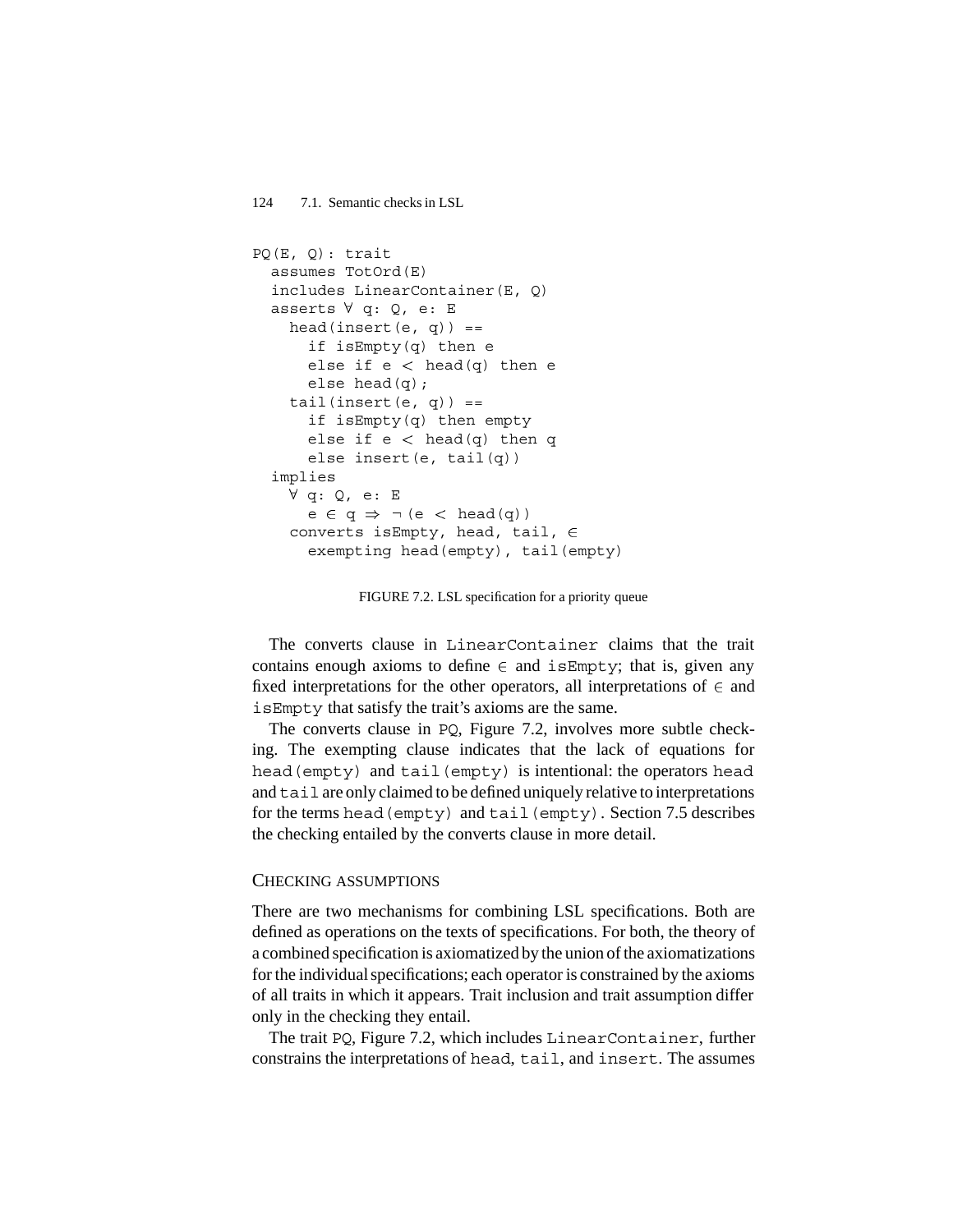```
TotOrd(E): trait
  introduces
    \_\_ < \_\_: E, E \rightarrow Bool
     > : E, E \rightarrow Bool
  asserts forall x, y, z: E \neg ( x < x ) ;(x < y \land y < z) \Rightarrow x < z;x < y \lor x = y \lor y < x;x > y == y < ximplies
     TotOrd(E, > for <, < for >)
     -
 x, y: E \neg\ (x\ <\ y\ \land\ y\ <\ x)
```
FIGURE 7.3. LSL specification for total orders

clause of PQ indicates that PQ's theory also contains the theory of the trait TotOrd, Figure 7.3.

The use of assumes rather than includes entails additional checking. The assumption must be discharged whenever PQ is incorporated into another trait. For example, checking the trait

```
NumericPQ: trait
  includes PQ(N, NumericQ), Numeric
```
involves checking that the assertions in the trait TotOrd(N) are implied by those in the traits PQ, LinearContainer, and Numeric taken together. Sometimes these assumptions can be syntactically discharged for example, if Numeric explicitly includes TotOrd(N).

Figure 7.4 summarizes the checking that LSL requires for the sample traits introduced in this section.

# 7.2 Proof obligations for LSL specifications

An LSL specification generally consists of a hierarchy of traits, some of which include, assume, or imply others. We use the LSL Checker to syntaxcheck and type-check the traits, to extract the proof obligations required to check the semantic claims in the traits, and to discharge some of these proof obligations. This section describes how the LSL Checker extracts the proof obligations. The next several sections describe how we use LP to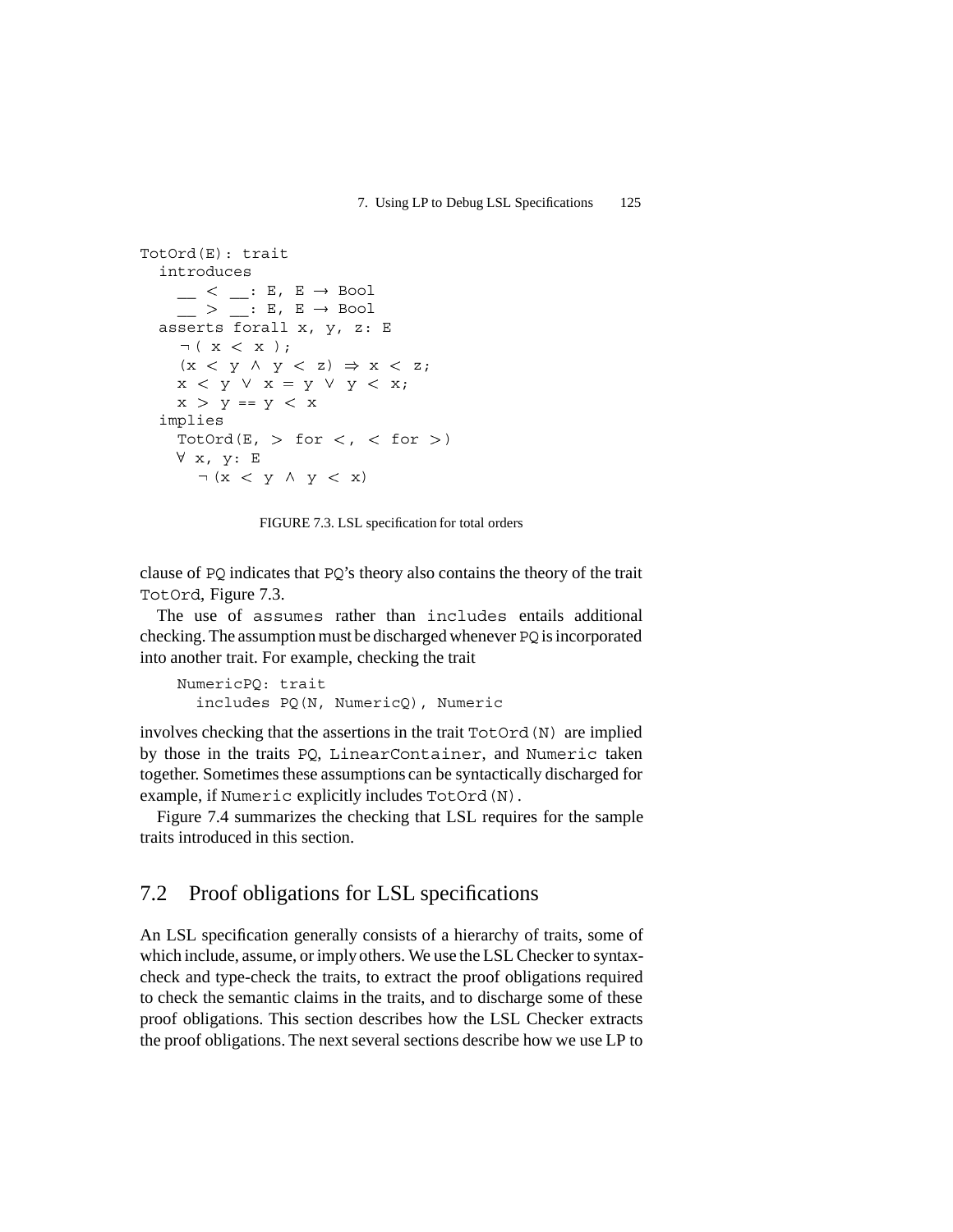## 126 7.2. Proof obligations for LSL specifications



FIGURE 7.4. Summary of required checking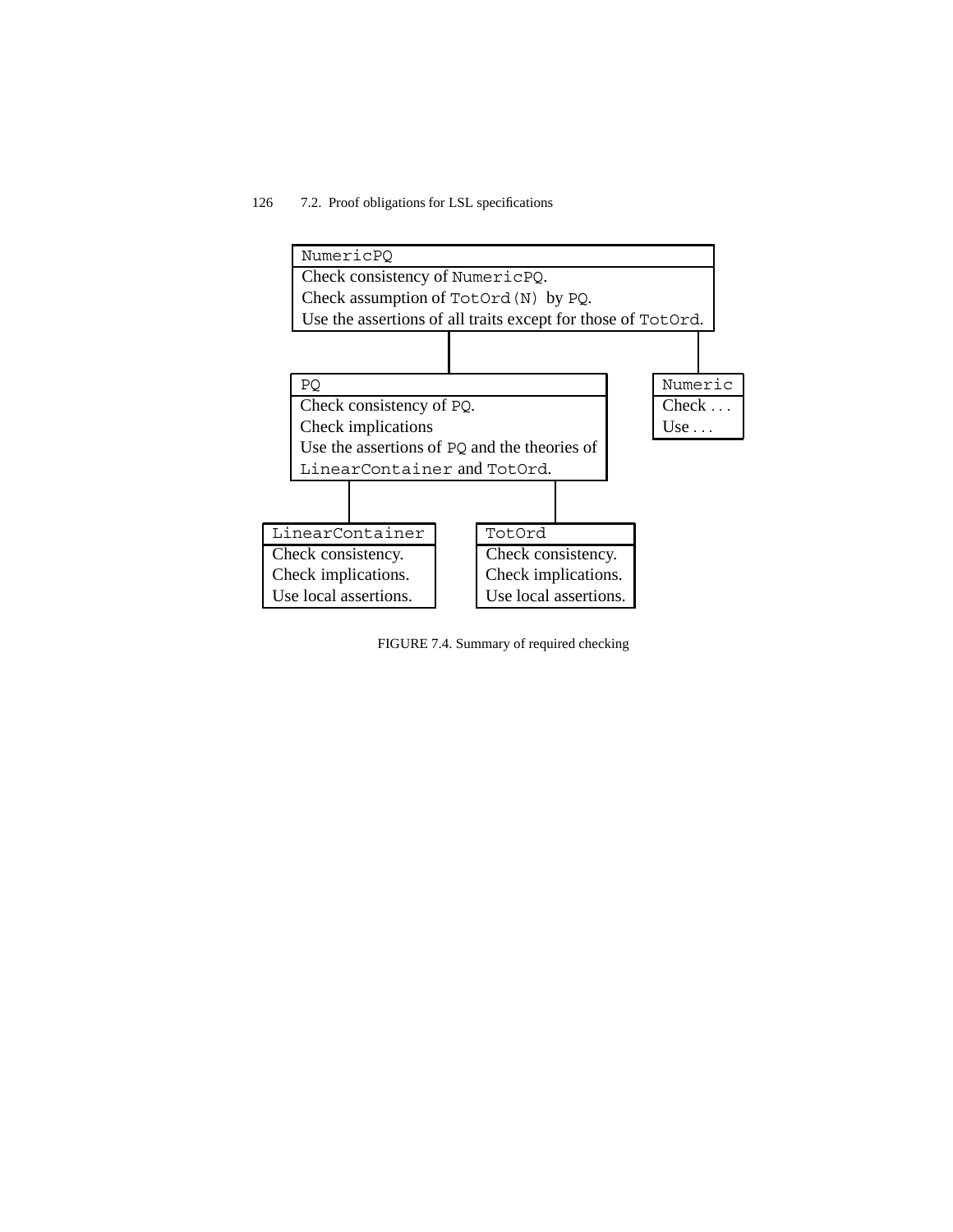discharge those proof obligations that the LSL Checker cannot discharge syntactically.

To extract proof obligations, the LSL Checker computes the following sets of propositions (equations, generated by clauses, and partitioned by clauses) for each trait  $T$  in a trait hierarchy.

- The *assertions* of T consist of the propositions in the asserts clauses of T and of all traits (transitively) included in T.
- The *assumptions* of T consist of the assertions of all traits (transitively) assumed by T.
- The *axioms* of T consist of its assertions and its assumptions.
- The *immediate consequences* of T consist of the propositions in T's implies clause and the axioms of all traits that T explicitly implies.

The LSL Checker places the axioms for each trait T in a file named T Axioms.lp. It also generates a file named T Checks.lp, which contains the proof obligations associated with showing that T's axioms entail its immediate consequences, its converts clauses, and the assumptions of each trait explicitly included in or assumed by T. The LSL Checker does not generate an explicit proof obligation for showing that T's axioms are consistent. In fact, such a proof obligation is not expressible in LP. Like LSL, LP contains no mechanisms for making statements about what is not in a theory.

The LSL Checker can discharge some proof obligations syntactically, for example, because a proposition to be proved occurs textually among the axioms available for use in the proof. When it cannot do this, it places commands in T Checks.lp that initiate a proof of the proposition. Sometimes LP will be able to carry out the required proof automatically; sometimes it will require user assistance.

Consider the trait NumericPQ, which includes both PQ and Numeric. Because PQ assumes TotOrd, it is necessary to check that the axioms of NumericPQ imply those of TotOrd. If Numeric explicitly includes or implies TotOrd, or if the assertions of TotOrd are among the axioms of Numeric, then the LSL Checker can discharge the assumption required for including PQ in NumericPQ. On the other hand, if Numeric simply asserts some properties of the binary relations  $\langle$  and  $\rangle$ , the LSL Checker will formulate LP commands that initiate a proof of the conjecture that these properties imply the assertions of TotOrd.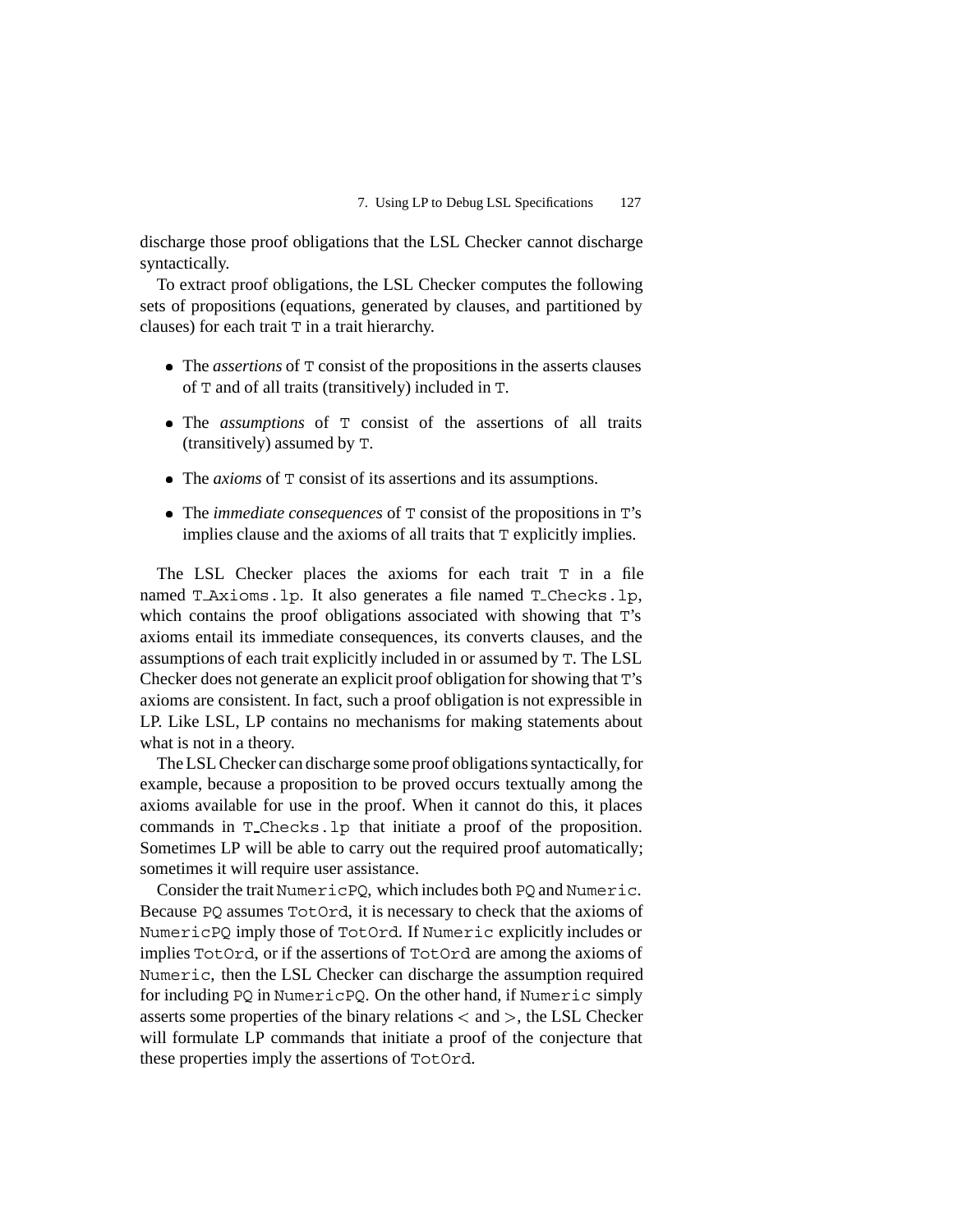

FIGURE 7.5. Using the LSL checker and LP to check LSL traits

#### LEMMAS FOR PROOF OBLIGATIONS

When checking the semantic claims in a hierarchy of traits, it is generally desirable to use lemmas that have been (or can be) shown separately to follow from the axioms of those traits. The *theorems* of a trait T consist of its axioms supplemented by all appropriately renamed propositions (transitively) implied by T or by some trait below T in the inclusion/assumption hierarchy.<sup>3</sup> The LSL Checker places the theorems for each trait  $T$  in a file named  $T$  Theorems. 1p, and refers to this file instead of T Axioms.lp in T Checks.lp when it is sound to do so. In general, soundness is guaranteed as long as there is a partial order for checking proof obligations in which each theorem is (or can be) checked before it is used as a lemma to discharge another proof obligation.

By providing a small set of axioms for a trait T, a specifier can make it easier to check traits that imply T or that include a trait that assumes T. By providing a large set of implications for T, a specifier can make it easier to reason about T and, in particular, to check traits that include or assume T, without at the same time making it harder to check traits that imply T or that include a trait that assumes T.

Figure 7.5 shows how the LSL Checker and LP are used together to check LSL traits.

 $3$ Some generated by and partitioned by clauses will not qualify as theorems of  $T$  when a renaming identifies the generated or partitioned sort with some other sort.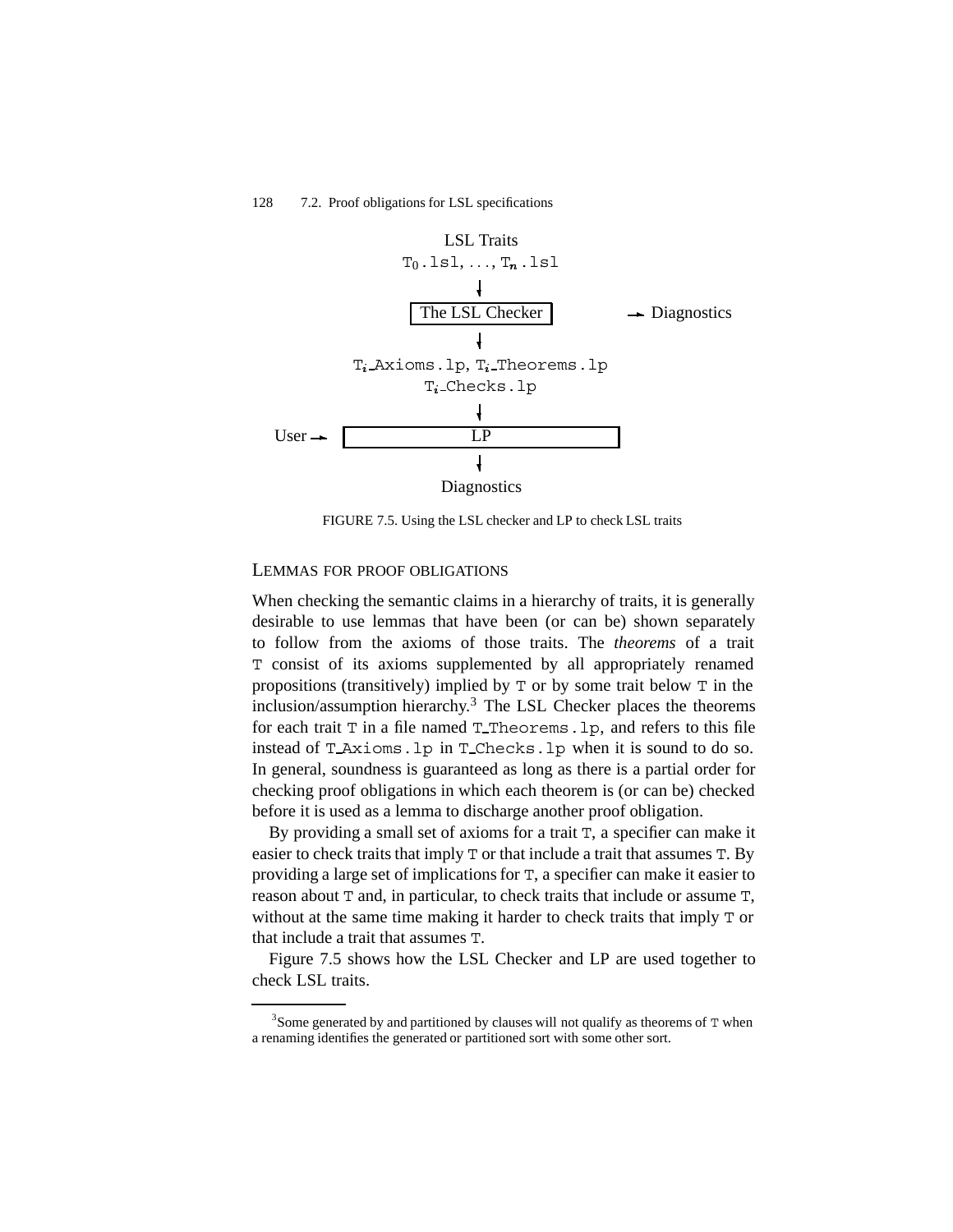```
declare sorts
  C, E
   ..
declare operators
  head: C \rightarrow Einsert: E, C \rightarrow CisEmpty: C \rightarrow Bool
  tail: C \rightarrow Cempty: \rightarrow C\in: E, C \rightarrow Bool
   ..
declare variables
  e: E
  c: C
  e1: E
   ..
```
FIGURE 7.6. LP declarations produced from LinearContainer

# 7.3 Translating LSL traits into LP

LP is a proof assistant for a subset of multisorted first-order logic with equality. The basis for proofs in LP is called a *logical system*. This section contains an overview of the components of a logical system in LP and discusses their relation to the components of an LSL trait. The following sections discuss how these components are used by LP to discharge proof obligations associated with LSL traits.

A logical system in LP consists of a signature (given by declarations) plus equations, rewrite rules, operator theories, induction rules, and deduction rules. Logical systems are closely related to LSL theories, but are handled somewhat differently. Axioms in LP have operational as well as semantic content, and they can be presented to LP incrementally, rather than all at once.

#### DECLARATIONS

Sorts, operators, and variables play the same roles in LP as they do in LSL. As in LSL, operators and variables must be declared, and operators can be overloaded. There are a few minor differences: sorts must be declared in LP, and LP doesn't provide scoping for variables.

The LSL Checker produces the declarations in Figure 7.6 from the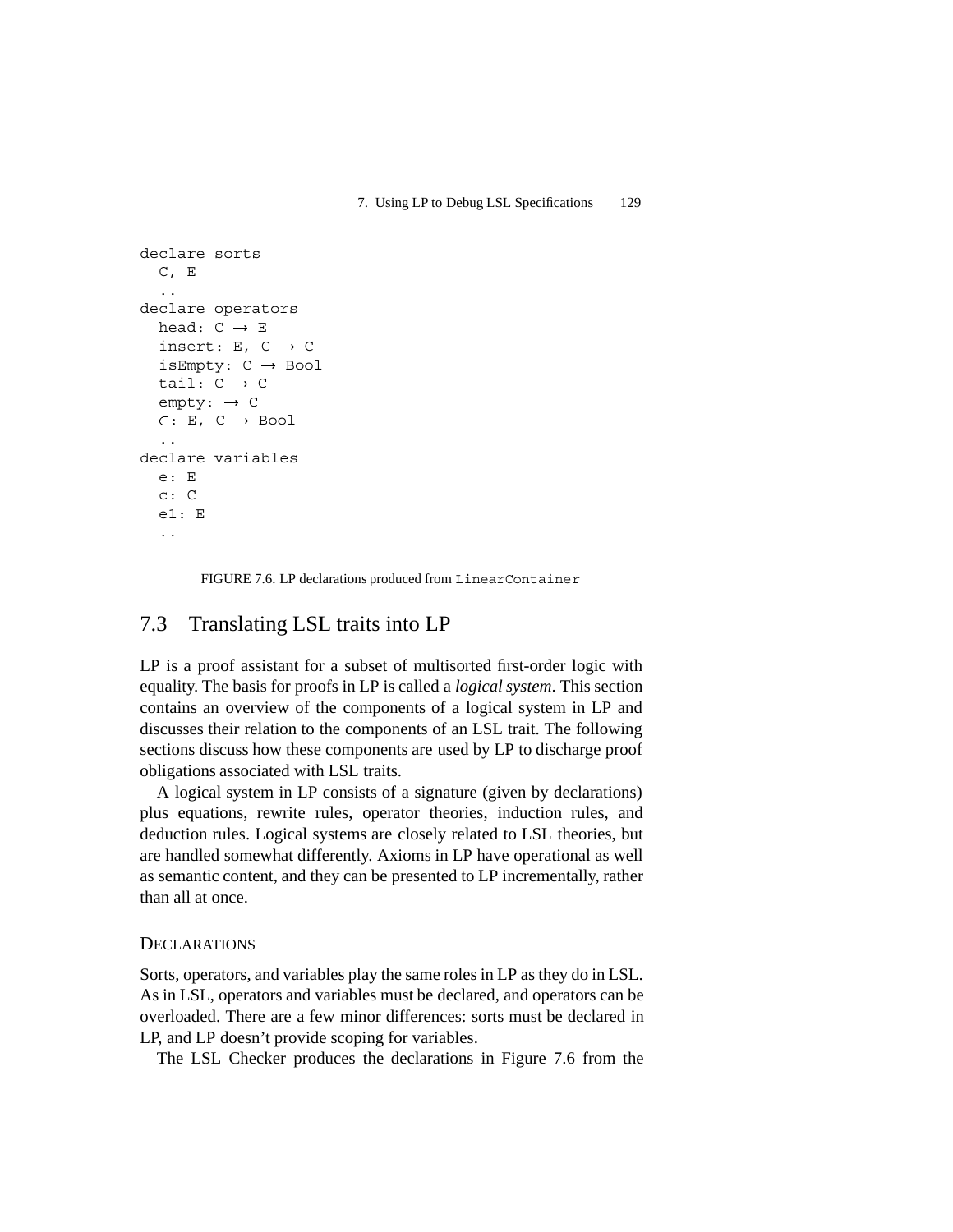#### 130 7.3. Translating LSL traits into LP

introduces and  $\forall$  clauses in the trait LinearContainer.

#### EQUATIONS AND REWRITE RULES

Equations play a prominent role in LP. Some of LP's inference mechanisms work directly with equations. Most, however, require that equations be oriented into *rewrite rules*, which LP uses to reduce terms to normal forms. It is usually essential that the rewriting relation be *terminating*, that is, no term can be rewritten infinitely many times. LP provides several mechanisms that automatically orient many sets of equations into terminating rewriting systems. For example, in response to the commands

```
set name group
declare sort G
declare variables x, y, z: G
declare operators e: \rightarrow G, i: G \rightarrow G, *: G, G \rightarrow G
assert
  (x*y)*z == x*(y*z)e == i(x) * xe^{\star}x == x..
```
which enter the usual axioms for groups, LP produces the rewrite rules

qroup.1:  $(x * y) * z \rightarrow x * (y * z)$ qroup.2:  $i(x) * x \rightarrow e$ group.3:  $e * x \rightarrow x$ 

LP automatically reverses the second equation to prevent nonterminating rewriting sequences such as

 $e \rightarrow i(e) * e \rightarrow i(e) * i(e) * e \rightarrow ...$ 

A system's *rewriting theory* consists of the propositions that can be proved by reduction to normal form. This theory is always a subset of its *equational theory*, which consists of the propositions that can be proved from its equations and from its rewrite rules considered as equations. A system's rewriting theory does not usually include all of its equational theory. The proof mechanisms discussed in Section 7.4 help to compensate for this incompleteness. In the case of group theory, for example, the equation  $e = i(e)$  follows logically from the axioms, but is not in the rewriting theory of the three rewrite rules: it is irreducible, but not an identity.

LP provides built-in rewrite rules to simplify predicates involving the connectives  $\neg, \wedge, \vee, \Rightarrow$ , and  $\Leftrightarrow$ , the equality operator =, and the conditional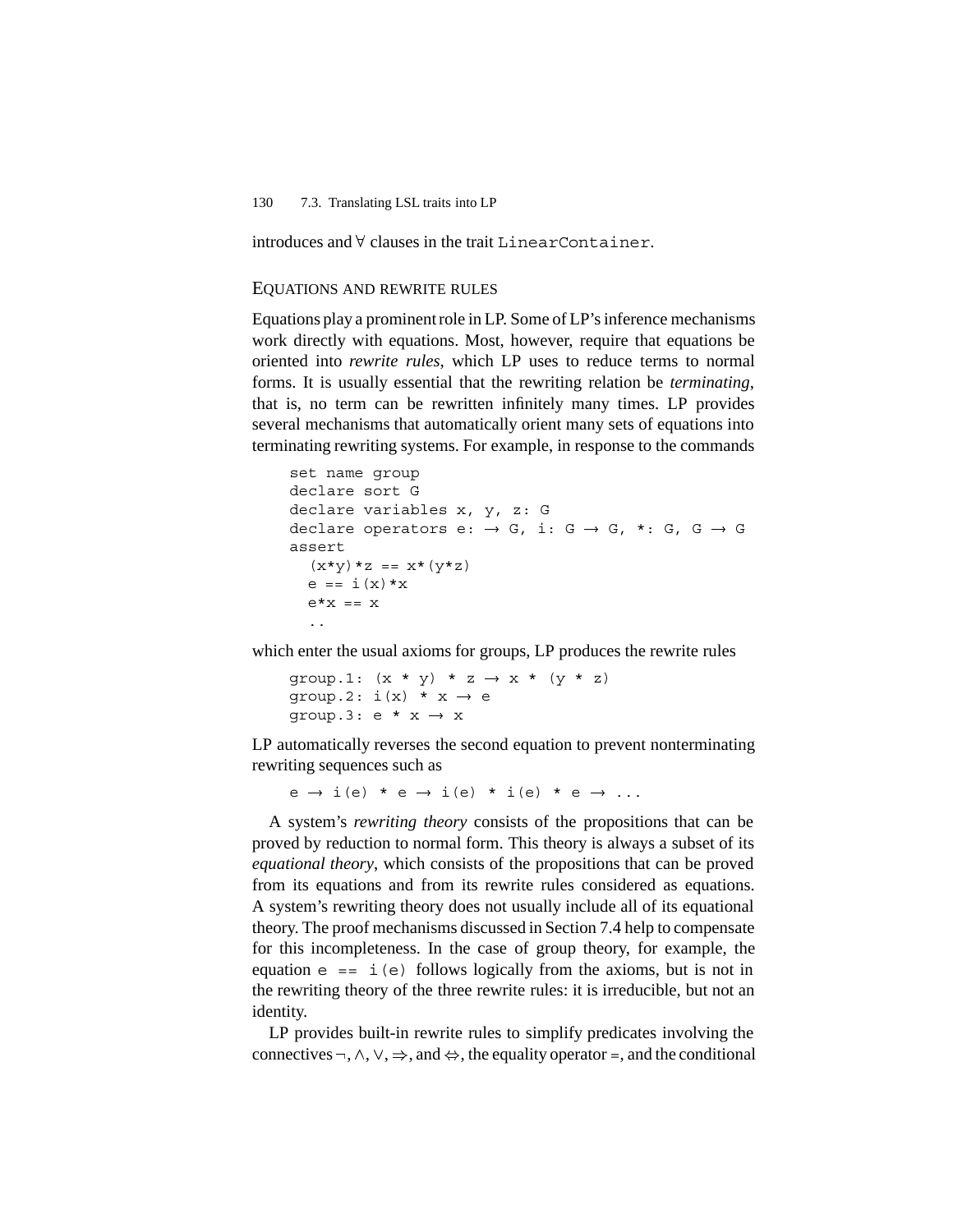operator if. These rewrite rules are sufficient to prove many identities involving these operators, but not all. Unfortunately, the sets of rewrite rules that are known to be complete for propositional calculus require exponential time and space. Furthermore, they tend to expand, rather than simplify, propositions that do not reduce to identities. These are serious drawbacks when we are debugging specifications, because we often attempt to prove conjectures that are not true. So none of the complete sets of rewrite rules is built into LP. Instead, LP provides proof mechanisms that can be used to overcome incompleteness in a rewriting system. It also allows users to add any of the complete sets they choose to use.

LP treats the equations true == false and  $x = t$  == false, where  $t$  is a term not containing the variable  $x$ , as inconsistent. (The second equation rules out empty sorts.) Inconsistencies can be used to establish subgoals in proofs by cases and contradiction. If they arise in other situations, they indicate that the axioms in the logical system are inconsistent.

#### OPERATOR THEORIES

LP provides special mechanisms for handling some equations that cannot be oriented into terminating rewrite rules. LP recognizes two operator theories: the commutative theory and the associative-commutative (ac) theory. For example, the command assert  $ac + says that + is$ associative and commutative. Logically, this assertion is an abbreviation for two equations:

 $x + (y + z) = (x + y) + z$  $x + y == y + x$ 

Operationally, it causes LP to match and unify terms modulo associativity and commutativity. This increases the number of theories that LP can reason about. It also reduces the number of axioms required to describe various theories, the number of reductions necessary to derive identities, and the need for certain kinds of user interaction, such as case analysis. Its main drawback is that it can be much slower than ordinary rewriting.<sup>4</sup>

<sup>&</sup>lt;sup>4</sup>A secondary drawback is that ordering equations that contain commutative and ac operators into terminating sets of rewrite rules is, in principle, more difficult. In practice, however, this is not a problem.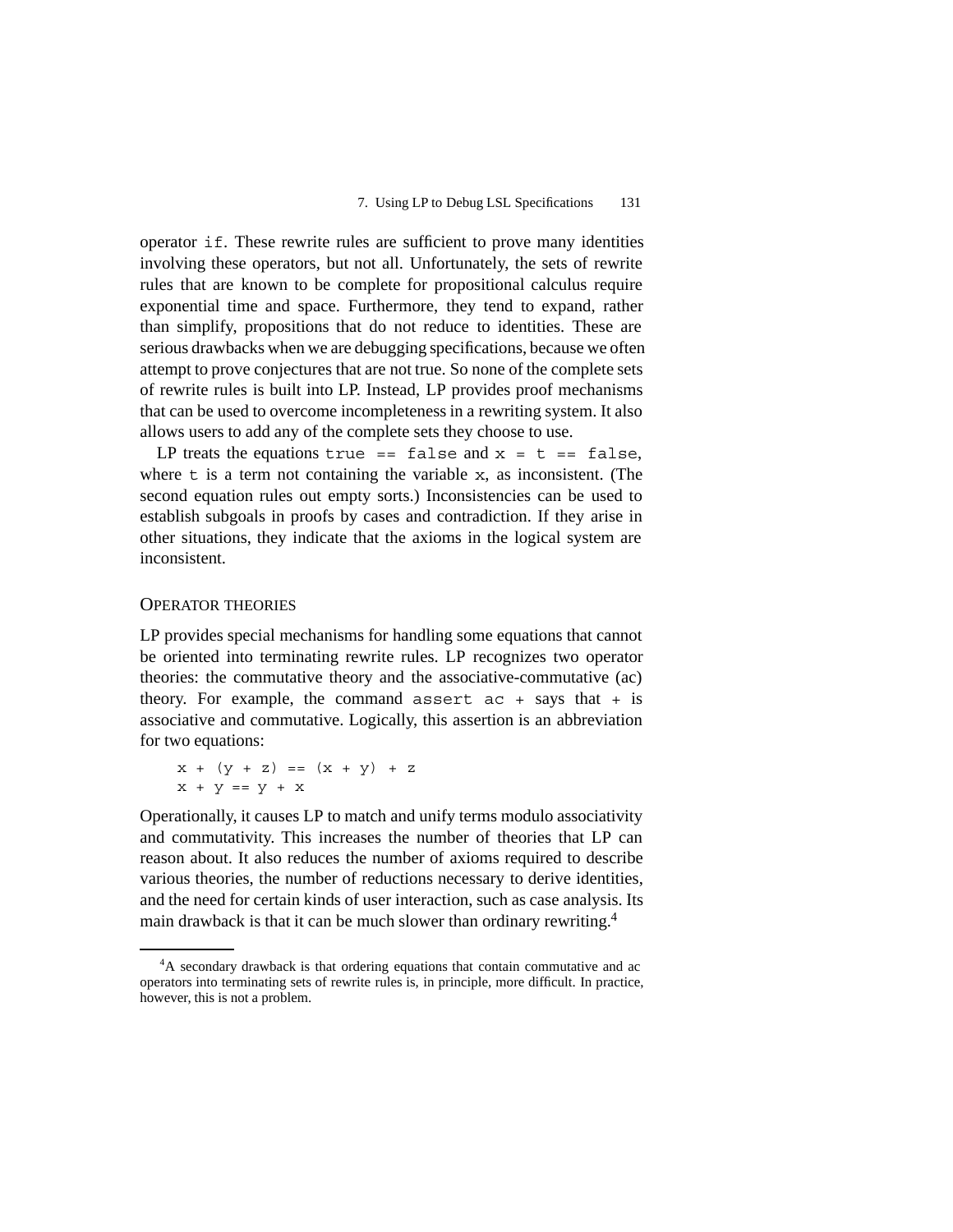132 7.3. Translating LSL traits into LP

#### INDUCTION RULES

LP uses induction rules to generate subgoals in proofs by induction. The syntax for induction rules is the same in LP as in LSL.<sup>5</sup>

Users can specify multiple induction rules for a single sort and can use the appropriate rule when attempting to prove an equation by induction. For example, assuming appropriate declarations, the LP commands

```
set name setInduction1
assert S generated by empty, insert
set name setInduction2
assert S generated by empty, singleton, U
```
allow

prove  $x \subseteq x$  by induction using setInduction2

In LSL, the axioms of a trait typically have only one generated by for a sort. It is often useful, however, to put others in the trait's implications.

### DEDUCTION RULES

LP subsumes the logical power of the partitioned by construct of LSL in deduction rules, which LP uses to deduce equations from other equations and rewrite rules. Like other formulas in LP, deduction rules may be asserted as axioms or proved as theorems. While the partitioned by clause in the trait LinearContainer can be expressed by an equation, in general a partitioned by clause is equivalent to a universal-existential axiom, which can only be expressed as a deduction rule in LP. For example, the LP commands

```
assert S partitioned by \inassert
  when (\forall e) e \in x == e \in yyield x == y
```
are equivalent and define a deduction rule equivalent to the axiom of set extensionality

 $(\forall x,y:S)~[(\forall e:E)(e\in x \Leftrightarrow e\in y)\Rightarrow x=y]$ 

This deduction rule enables LP to deduce equations such as  $x = x \cup x$ automatically from equations such as  $e \in x == e \in (x \cup x)$ .

<sup>&</sup>lt;sup>5</sup>The semantics of induction is somewhat stronger in LSL than in LP, since arbitrary first-order formulas cannot be written in this version of LP.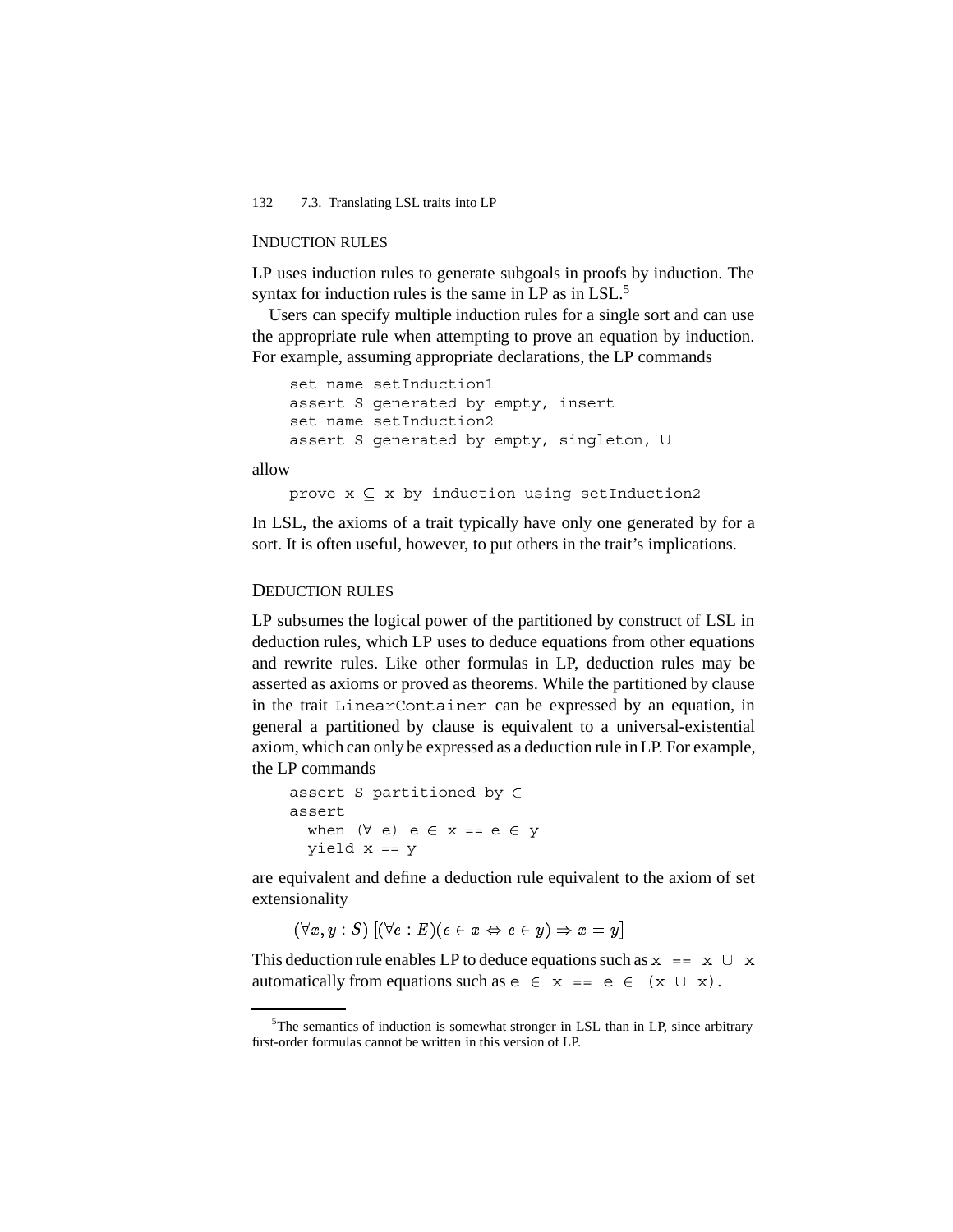Deduction rules can have multiple hypotheses and/or multiple conclusions. For example, the transitivity of  $\langle$  can be formulated as a deduction rule with two hypotheses:

when  $i < j$ ,  $j < k$  yield  $i < k$ 

The built-in  $\wedge$ -splitting law is a deduction rule with two conclusions:

when  $p \wedge q$  yield  $p$ , q

Such deduction rules serve to improve the performance of LP and to reduce the need for user interaction.

LP automatically applies deduction rules to equations and rewrite rules whenever they are normalized. The sample proof in Section 7.5 illustrates the logical power of deduction rules, as well as the benefits of applying them automatically to the case and induction hypotheses in a proof.

# 7.4 Proof mechanisms in LP

This section provides a brief overview of the proof mechanisms in LP. The next two sections discuss how they are used to check LSL semantic claims.

LP provides mechanisms for proving theorems using both forward and backward inference. Forward inferences produce consequences from a logical system; backward inferences produce subgoals whose proof will suffice to establish a conjecture. There are four methods of forward inference in LP.

1. Automatic *normalization* produces new consequences when a rewrite rule is added to a system. LP keeps rewrite rules, equations, and deduction rules in normal form.

If an equation or rewrite rule normalizes to an identity, it is discarded, because it is logically and operationally superfluous. If all hypotheses of a deduction rule normalize to identities, the deduction rule is replaced by the equations in its conclusions. If all conclusions of a deduction rule normalize to identities, the deduction rule is discarded.

Users can "immunize" equations, rewrite rules, and deduction rules to protect them from automatic normalization, both to enhance the performance of LP and to preserve a particular form for use in a proof. Users can also "deactivate" rewrite rules and deduction rules to prevent them from being applied automatically.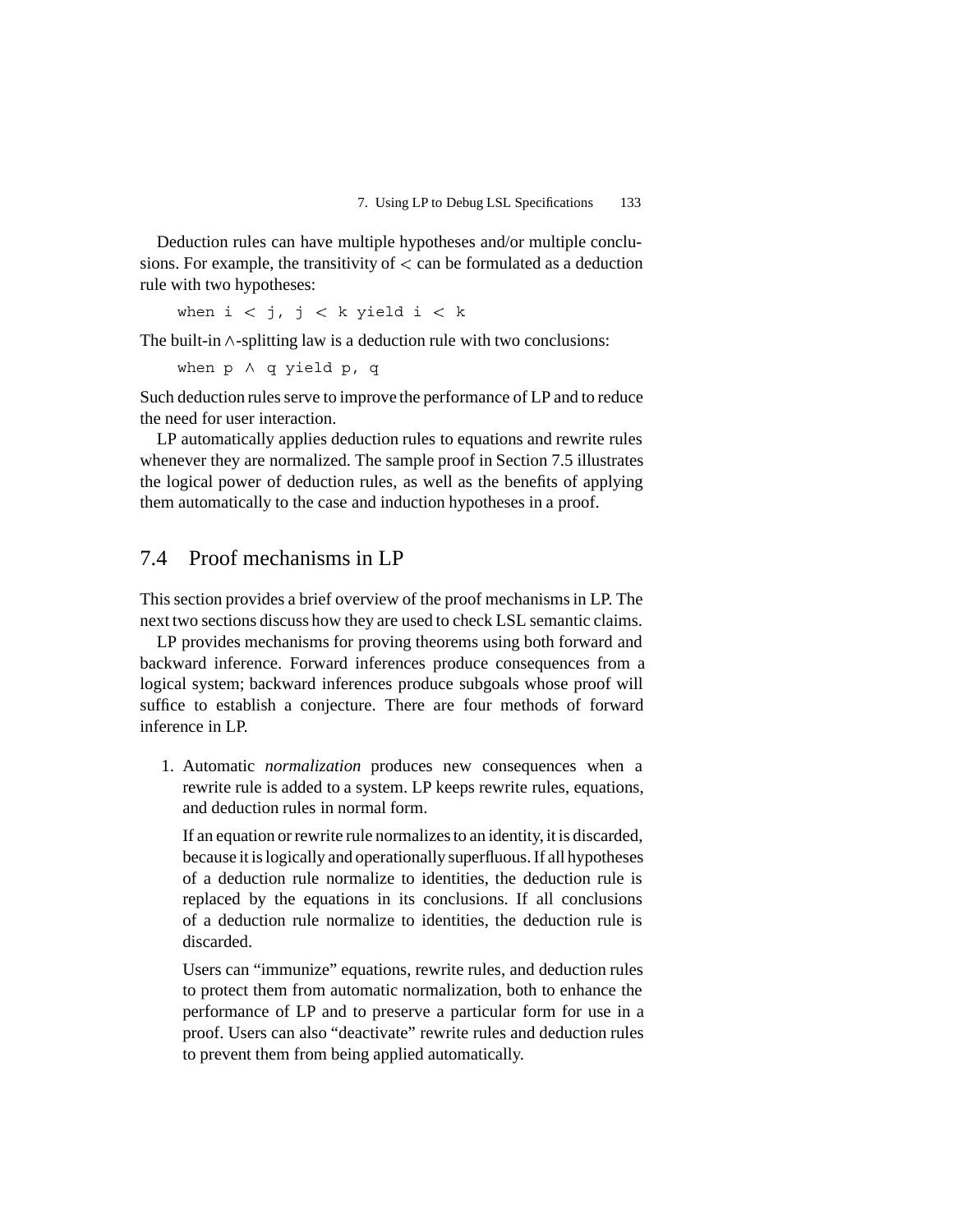#### 134 7.4. Proof mechanisms in LP

- 2. Automatic *application of deduction rules* produces new consequences after equations and rewrite rules in a system are normalized. Deduction rules can also be applied by explicit command, for example, to immune equations.
- 3. The computation of *critical-pair equations* and the Knuth-Bendix *completion procedure* [58, 72] produce equational consequences (such as  $i(e) == e$ ) from incomplete rewriting systems (such as the three rewrite rules for groups, page 130). We often compute critical-pair equations from selected sets of rewrite rules. Sometimes we run the completion procedure to find the last few consequences to finish off a proof or, as discussed in Section 7.7, to look for inconsistencies. However, we rarely complete our rewriting systems, because a complete set of rewrite rules with a given equational theory may not exist, may be too expensive to obtain, or may lead to normal forms that are hard to read [28].
- 4. Explicit *instantiation* of variables in equations, rewrite rules, and deduction rules also produces consequences. For example, in a system that contains the deduction rule

when  $(\forall e) e \in x == e \in y$  yield  $x == y$ 

and the rewrite rule  $e \in (x \cup y) \rightarrow e \in x \lor e \in y$ , we can instantiate y in the deduction rule by  $x \cup x$  to produce the conclusion  $x = x \cup x$ .

There are seven methods of backward inference for proving theorems in LP. These methods are invoked by the prove and resume commands. In each method, LP generates a set of subgoals to be proved, that is, lemmas that together are sufficient to imply the conjecture. For some methods, LP generates additional hypotheses that may be used to prove particular subgoals.

- 1. *Normalization* rewrites conjectures. If a conjecture normalizes to an identity, it is a theorem. Otherwise the normalized conjecture becomes the subgoal to be proved.
- 2. *Proofs by cases* can further normalize a conjecture. The command prove e by cases  $t_1$ , ...,  $t_n$ , where  $t_1$ , ...,  $t_n$  are predicates, directs LP to prove an equation e by division into cases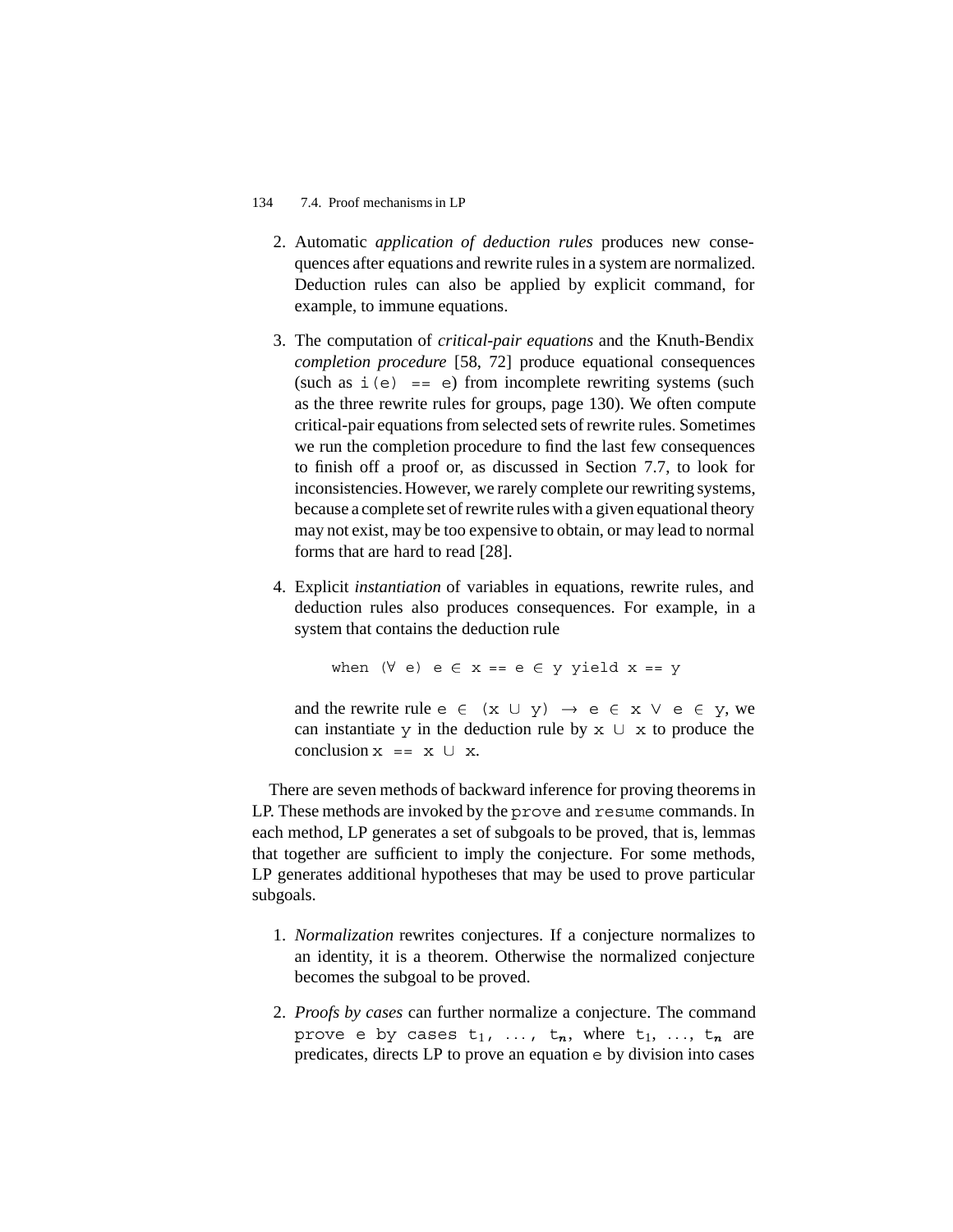$t_1, \ldots, t_n$  (or into two cases,  $t_1$  and  $\lnot t_1$ , if  $n = 1$ ). When  $n > 1$ , one subgoal is to prove that the cases are exhaustive, i.e.,  $t_1 \vee \dots \vee$  $t_n$ . In addition, for each case  $t_i$ , LP substitutes new constants for the variables of  $t_i$  in both  $t_i$  and e to form  $t_i'$  and  $e_i'$ , which it uses to creates the subgoal  $e_i'$  with the additional hypothesis  $t_i' \rightarrow \text{true}$ . If an inconsistency results from adding the case hypothesis  $t_i'$ , that case is impossible, and  $e_i'$  is vacuously true. Otherwise, the subgoal  $e_i'$  must be shown to follow from the axioms supplemented by the case hypothesis.

Case analysis has two primary uses. If the conjecture is a theorem, a proof by cases may circumvent a lack of completeness in the rewrite rules. If the conjecture is not a theorem, an attempted proof by cases may simplify the conjecture and make it easier to understand why the proof is not succeeding.

3. *Proofs by induction* are based on the induction rules described in Section 7.3. For example, a proof by induction of

 $isEmpty(c) \Rightarrow \neg(e \in c)$ 

from the axioms of LinearContainer involves two steps. The *basis step* involves showing that

$$
\texttt{isEmpty}(\texttt{empty}) \Rightarrow \neg (\texttt{e} \in \texttt{empty})
$$

This follows from the axioms by normalization. The *induction step* involves picking a new constant cc, assuming

 $isEmpty(cc) \Rightarrow \neg(e \in cc)$ 

as an *induction hypothesis*, and showing that

isEmpty(insert(e1, cc))  $\Rightarrow$  $\neg$  (e  $\in$  insert(e1, cc))

This follows by normalization from the axioms supplemented by this induction hypothesis.

4. *Proofs by contradiction* provide an indirect method of proof. If an inconsistency follows from adding the negation of the conjecture to LP's logical system, then the conjecture is a theorem.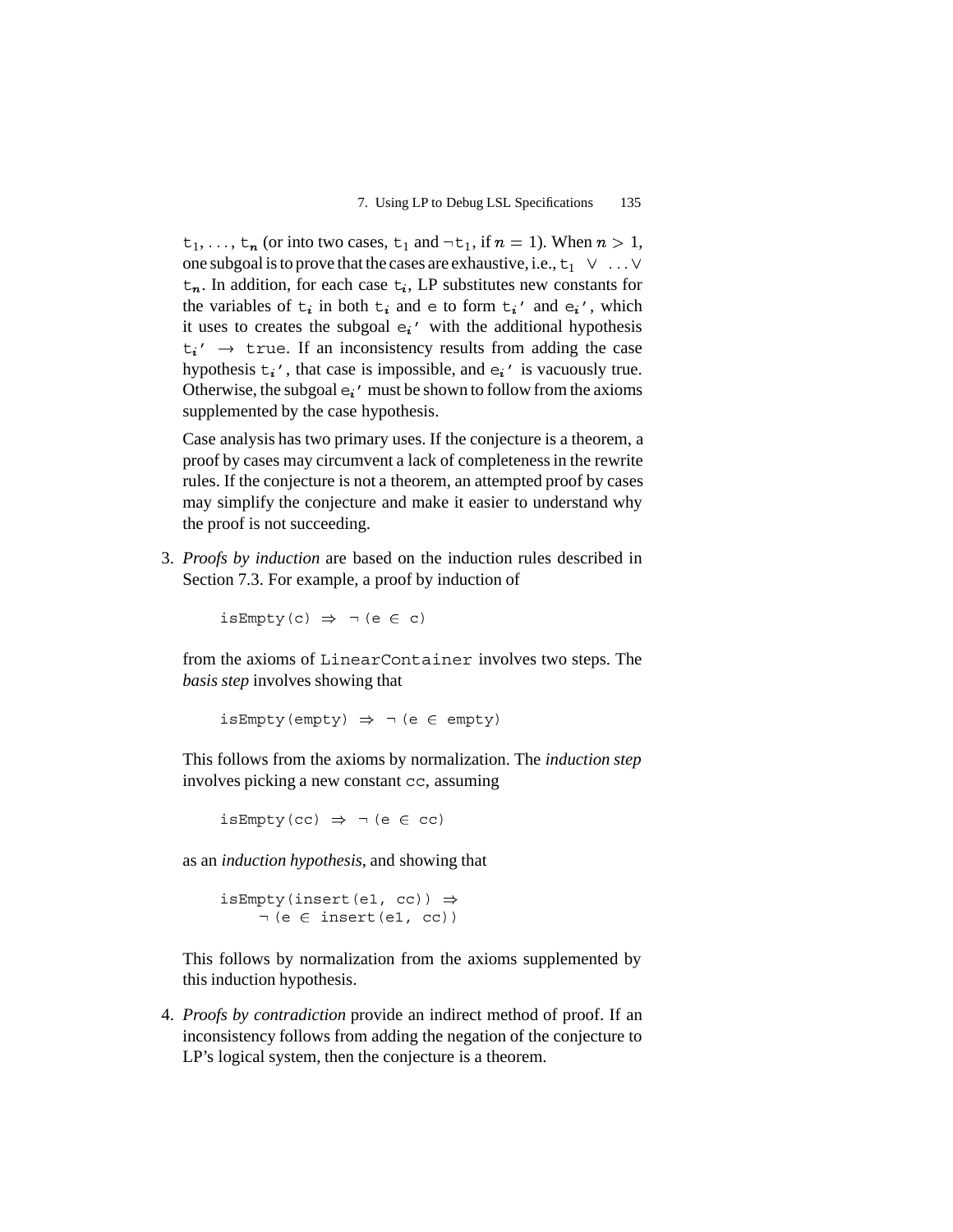### 136 7.4. Proof mechanisms in LP

- 5. *Proofs of implications* can be carried out using a simplified form of proof by cases. The command prove  $t_1 \Rightarrow t_2$  by  $\Rightarrow$  directs LP to prove the subgoal  $t_2'$  using the hypothesis  $t_1' \rightarrow \text{true}$ , where  $t_1'$  and  $t_2'$  are obtained as in a proof by cases. This suffices because the implication is vacuously true when  $t_1'$  is false.
- 6. *Proofs of conditionals* can also be carried out using a simplified form of proof by cases. The command

prove if( $t_1$ ,  $t_2$ ,  $t_3$ ) ==  $t_4$  by if

directs LP to prove the subgoal  $t_2' = t_4'$  using the hypothesis  $t_1'$ , and to prove the subgoal  $t_3' = t_4'$  using the hypothesis  $\neg t_1'$ , where  $t_1'$ , ...,  $t_4'$  are obtained as in a proof by cases.

7. *Proofs of conjunctions* provide a way to reduce the expense of rewriting modulo the associativity and commutativity of  $\wedge$ . The command prove  $t_1 \wedge \ldots \wedge t_n$  by  $\wedge$  directs LP to prove each of  $t_1, \ldots, t_n$  as a separate subgoal.

LP allows users to specify which methods of backward inference are applied automatically and in what order. This is done by using the set proof-methods command. For example, the LP command

set proof-methods if,  $\Rightarrow$ , normalization

tells LP that whenever it is given a conjecture to prove, it should automatically try to apply these three methods, in the given order.

LP also provides automatic methods of backward inference for proving induction and deduction rules. In each method, LP generates a set of subgoals to be proved, as well as additional hypotheses that may be used to prove particular subgoals. (See the next section for examples.)

Proofs of interesting conjectures hardly ever succeed on the first try. Sometimes the conjecture is wrong. Sometimes the formalization is incorrect or incomplete. Sometimes the proof strategy is flawed or not detailed enough. When an attempted proof fails, we use a variety of LP facilities (e.g., case analysis) to try to understand the problem. Because many proof attempts fail, LP is designed to fail relatively quickly and to provide useful information when it does. It is not designed to find difficult proofs automatically. Unlike the Boyer-Moore prover [8], it does not perform heuristic searches for a proof. Unlike LCF [71], it does not allow users to define complicated search tactics. Strategic decisions, such as when to try induction, must be supplied as explicit LP commands.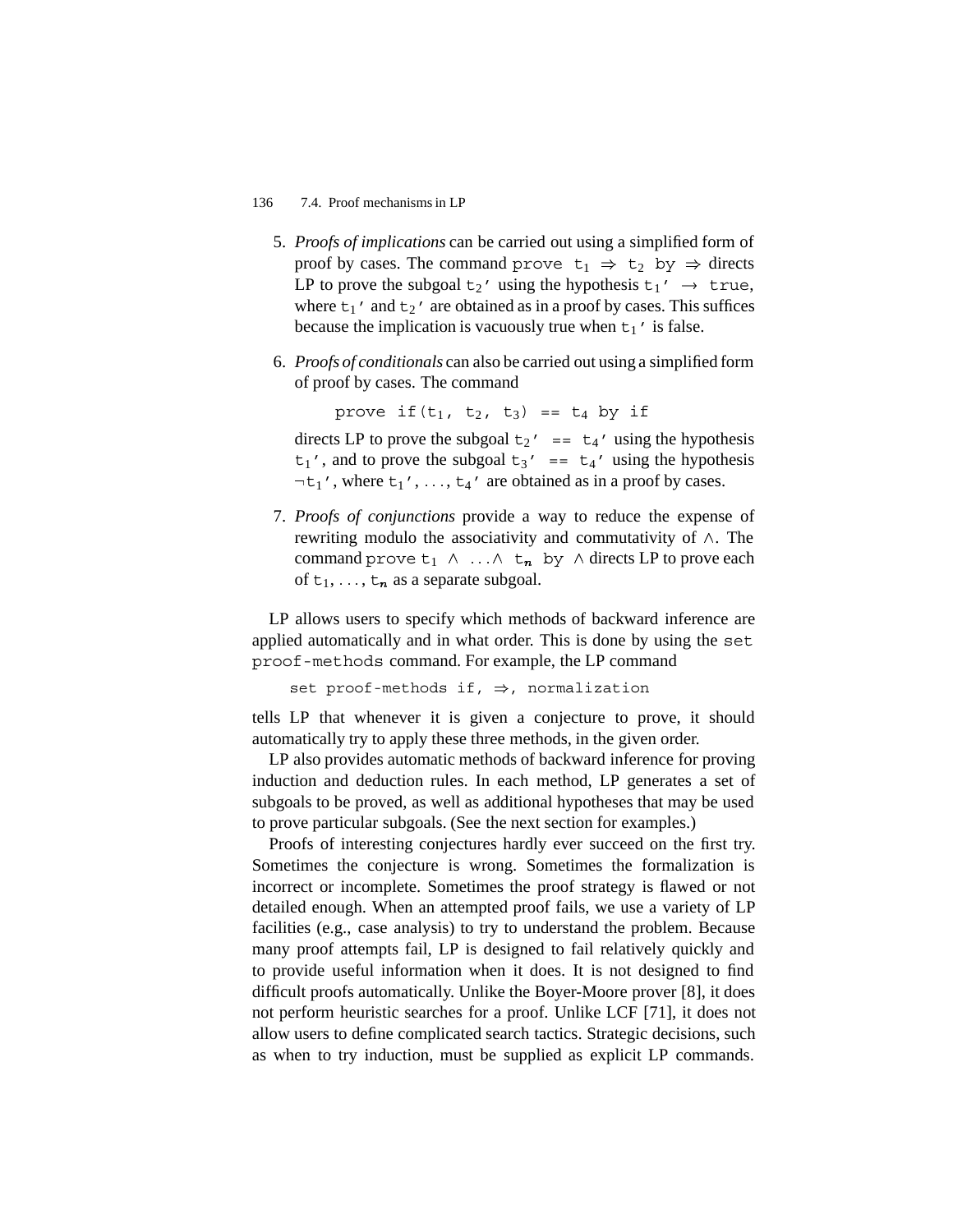```
declare sorts
  E
  ..
declare operators
  \lt:: E, E \rightarrow Bool
  >: E, E \rightarrow Bool
  ..
declare variables
  x: E
  y: E
  z: E
  ..
set name TotOrd
assert \neg (x < x)(x < y \land y < z) \Rightarrow x < zx < y \lor x = y \lor y < xx > y == y < x..
```
FIGURE 7.7. TotOrd Axioms.lp

On the other hand, LP is more than a "proof checker," since it does not require proofs to be described in minute detail. In many respects, LP is best described as a "proof debugger."

## 7.5 Checking theory containment

The proof obligations triggered by implies and assumes clauses in an LSL trait require us to check theory containment, that is to check that claims follow from axioms. This section discusses how the LSL Checker formulates the proof obligations for theory containment for LP, as well as how we use LP to discharge these obligations. The next section discusses checking consistency.

### PROVING AN EQUATION

The proof obligation for an equation is easy to formulate. Consider, for example, the proof obligations that must be discharged to check the trait TotOrd shown in Figure 7.3. Figure 7.7 displays the LP commands that the LSL Checker extracts from this trait in order to axiomatize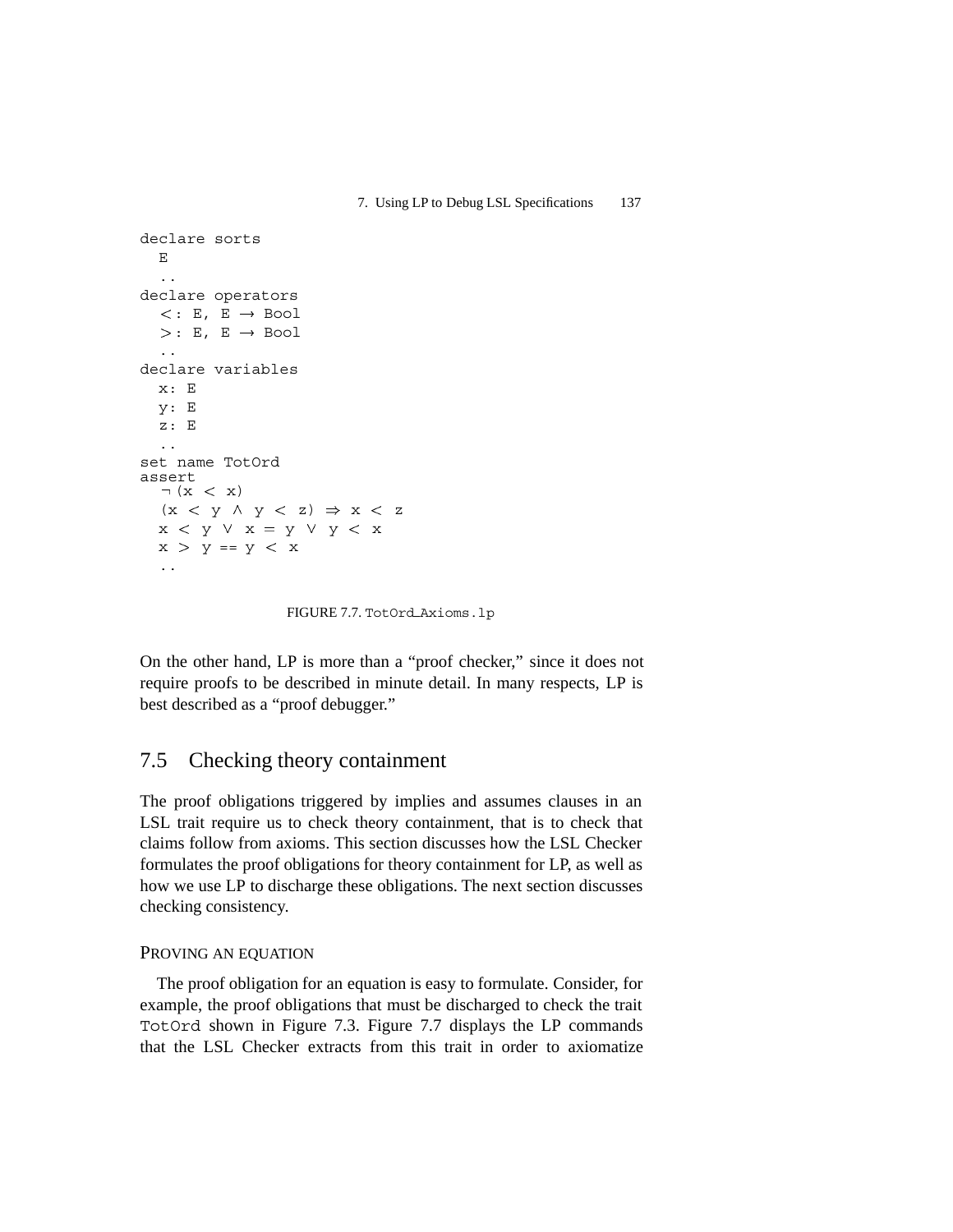138 7.5. Checking theory containment

```
execute TotOrd_Axioms
set name TotOrdTheorem
% Prove implication of TotOrd(E, > for <, < for >)
prove \neg (x > x)qed
prove (x > y \land y > z) \Rightarrow x > zqed
prove x > y \lor x = y \lor y > xqed
prove x < y == y > xqed
% Prove implied equation
prove \neg (x < y \land y < x)qed
```
FIGURE 7.8. TotOrd Checks.lp

its theory, and Figure 7.8 displays the LP commands that the LSL Checker extracts from this trait in order to discharge its proof obligations. The execute command obtains the axioms for TotOrd from the file TotOrd Axioms.lp. The prove commands initiate proofs of the five immediate consequences of TotOrd.

LP can discharge all proof obligations except the first without user assistance. The user is alerted to the need to supply assistance in this proof by a diagnostic ("Proof suspended") printed in response to the qed command. At this point, the user can complete the proof by entering the complete command or the command

critical-pairs TotOrd with TotOrd

Proofs of equations require varying amounts of assistance. For example, when checking that LinearContainer implies

isEmpty(c)  $\Rightarrow \neg$  (e  $\in$  c)

the single LP command resume by induction suffices to finish the proof.

When checking that PQ, Figure 7.2, implies

 $e \in q \Rightarrow \neg (e \leq head(q))$ 

more guidance is required. This proof proceeds by induction on q. LP proves the basis subgoal without assistance. For the induction subgoal, LP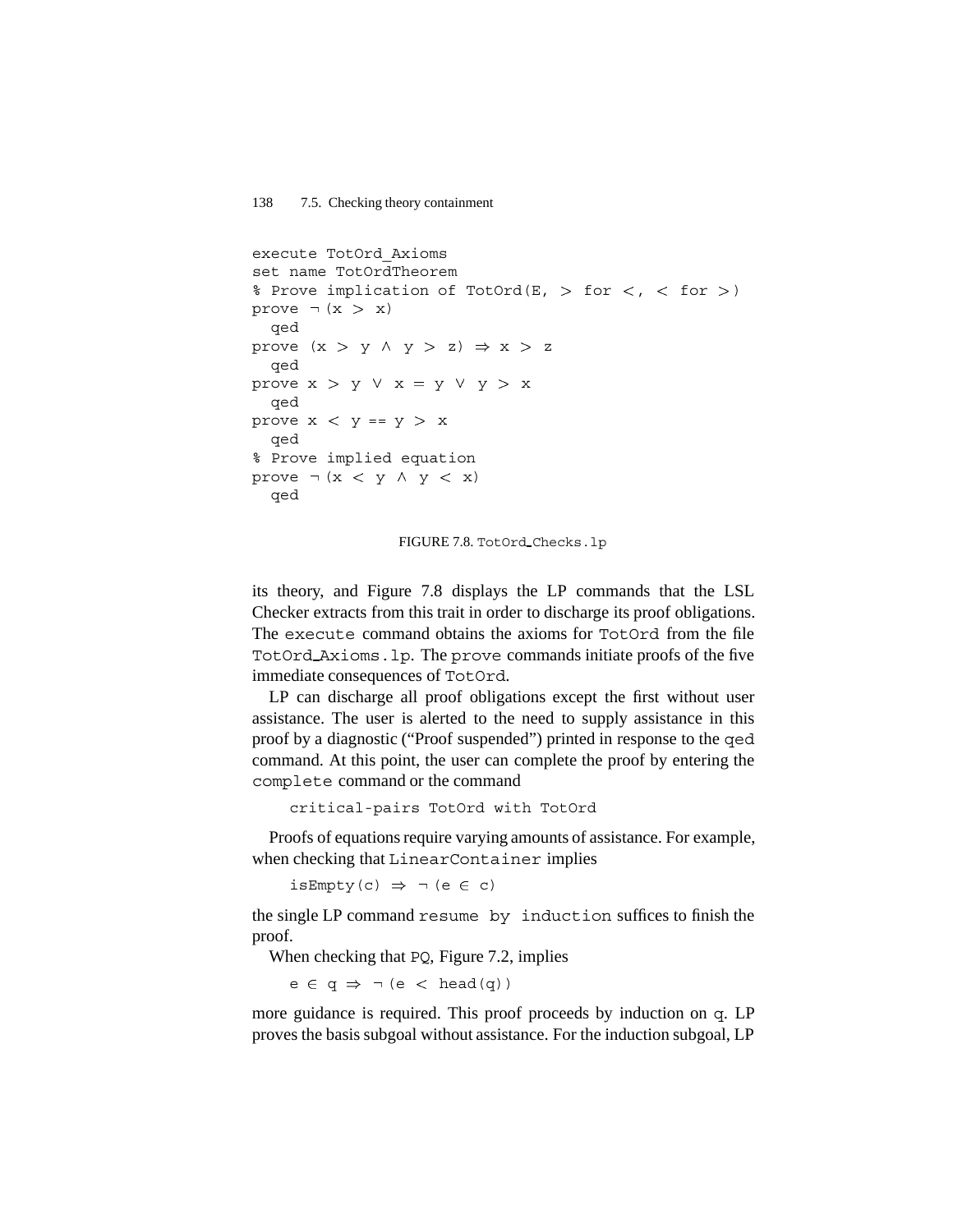introduces a new constant qc to take the place of the universally-quantified variable q, adds

 $e \in qc \Rightarrow \neg(e \le head(qc))$ 

as the induction hypothesis, and attempts to prove

```
e \in insert(e1, qc) \Rightarrow\neg (e < head(insert(e1, qc)))
```
which normalizes to

```
(el = e \vee e \in qc) \Rightarrow\neg (e < (if isEmpty(qc) then e1
            else if e1 < head(qc) then e1else head(qc)))
```
LP now automatically applies the  $\Rightarrow$  proof method, i.e., it assumes the hypothesis of the implication, introducing new constants ec and e1c to take the place of the variables e and e1, and attempts to prove the conclusion of the implication from this hypothesis. At this point, further guidance is required. The command

```
resume by case isEmpty(qc)
```
directs LP to divide the proof into two cases based on the predicate in the first if. In the first case, isEmpty(qc), the desired conclusion normalizes to  $\neg$  (ec < e1c). The complete command leads LP to deduce  $\neg$  (e  $\in$  qc), using the implied equation in the trait LinearContainer, which is available for use in the proof because LinearContainer precedes PQ in the trait hierarchy. With this fact, LP is able to finish the proof in the first case automatically. The second case,  $\neg$  is Empty(qc), requires more user assistance.

Figure 7.9 shows the entire proof, as recorded and annotated by LP in a *script file*. In addition to recording user input, LP has indented the script to reveal the structure of the proof, and it has annotated the proof by adding lines (beginning with <>) to indicate when it introduced subgoals and lines (beginning with []) to indicate when each of these subgoals and the theorem itself were proved. Such an annotated proof provides the user with a means of regression testing after changing the axioms for a trait. On request, when LP executes the annotated proof (using the new set of axioms), it will halt execution and print an error message if the annotations do not match the execution. These checks help pinpoint the source of a problem when changes in the axioms cause some step in the proof to succeed with less user guidance than expected or to require more guidance. Without the check, LP might, for example, apply a tactic intended for a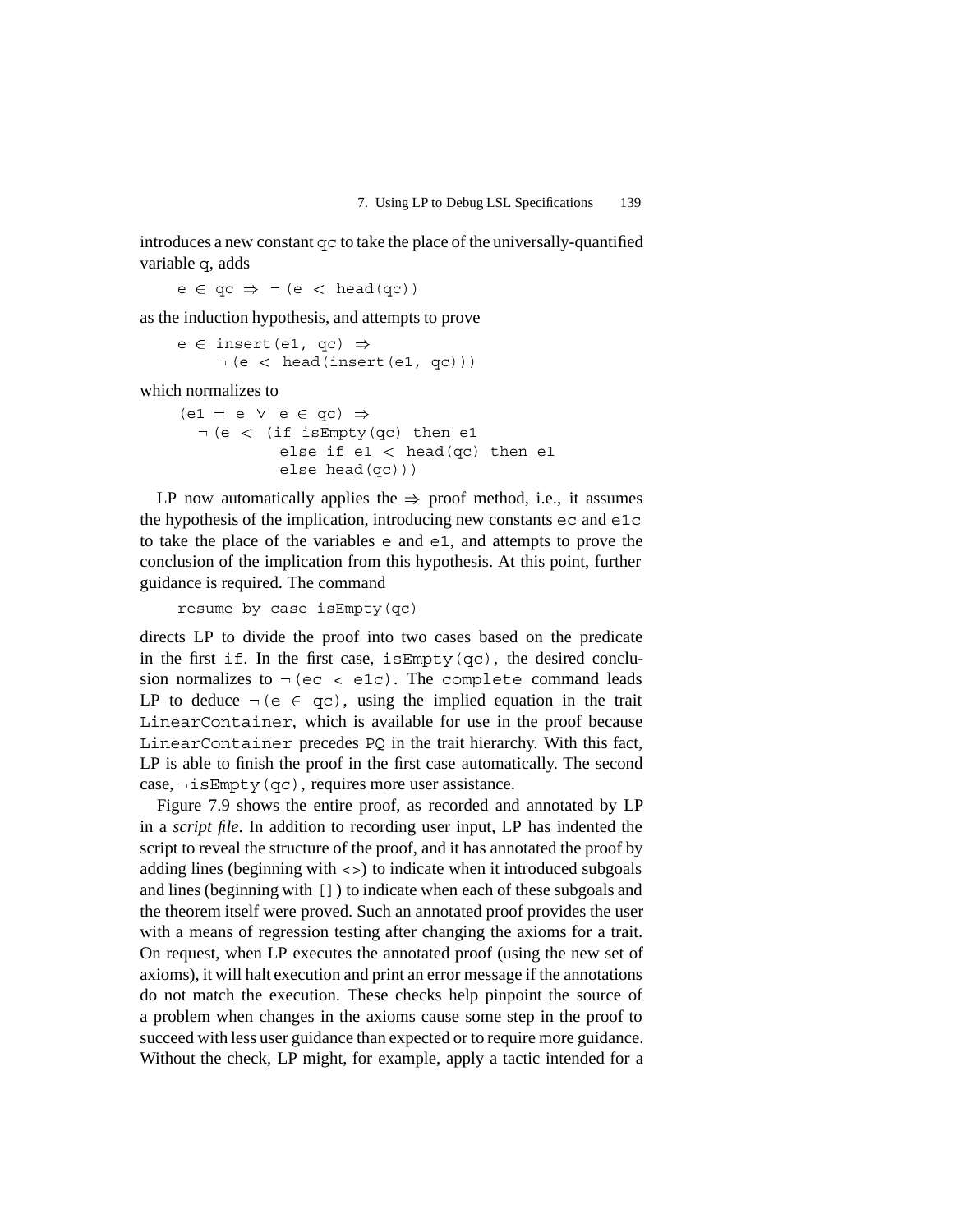```
set proof-methods \Rightarrow, normalization
prove e \in q \Rightarrow \neg (e \leq head(q)) by induction
   -
 2 subgoals for proof by induction on 'q'
     \lt>1 subgoal for proof of \Rightarrow[] \Rightarrow \text{subgoal}[] basis subgoal
     \lt>1 subgoal for proof of \Rightarrowresume by case isEmpty(qc)
        -
 2 subgoals for proof by cases
         % Handle case isEmpty(qc)
         complete
         [] case isEmpty(qc)
         % Handle case -isEmpty(qc)
        resume by case e1c \langle head(qc)
          -
 2 subgoals for proof by cases
           % Handle case e1c \langle head(qc)
           resume by contradiction
            -
 1 subgoal for proof by contradiction
             complete
             [] contradiction subgoal
           [] case e1c \langle head(qc)
           % Handle case \neg (e1c \lt head(qc))
           resume by contradiction
            -
 1 subgoal for proof by contradiction
             complete
             [] contradiction subgoal
           [] case \neg (e1c < head(qc))
         [] case \neg (isEmpty(qc))
      [] \Rightarrow subgoal
    [] induction subgoal
  [] conjecture
qed
```
FIGURE 7.9. LP-annotated proof of PQ implication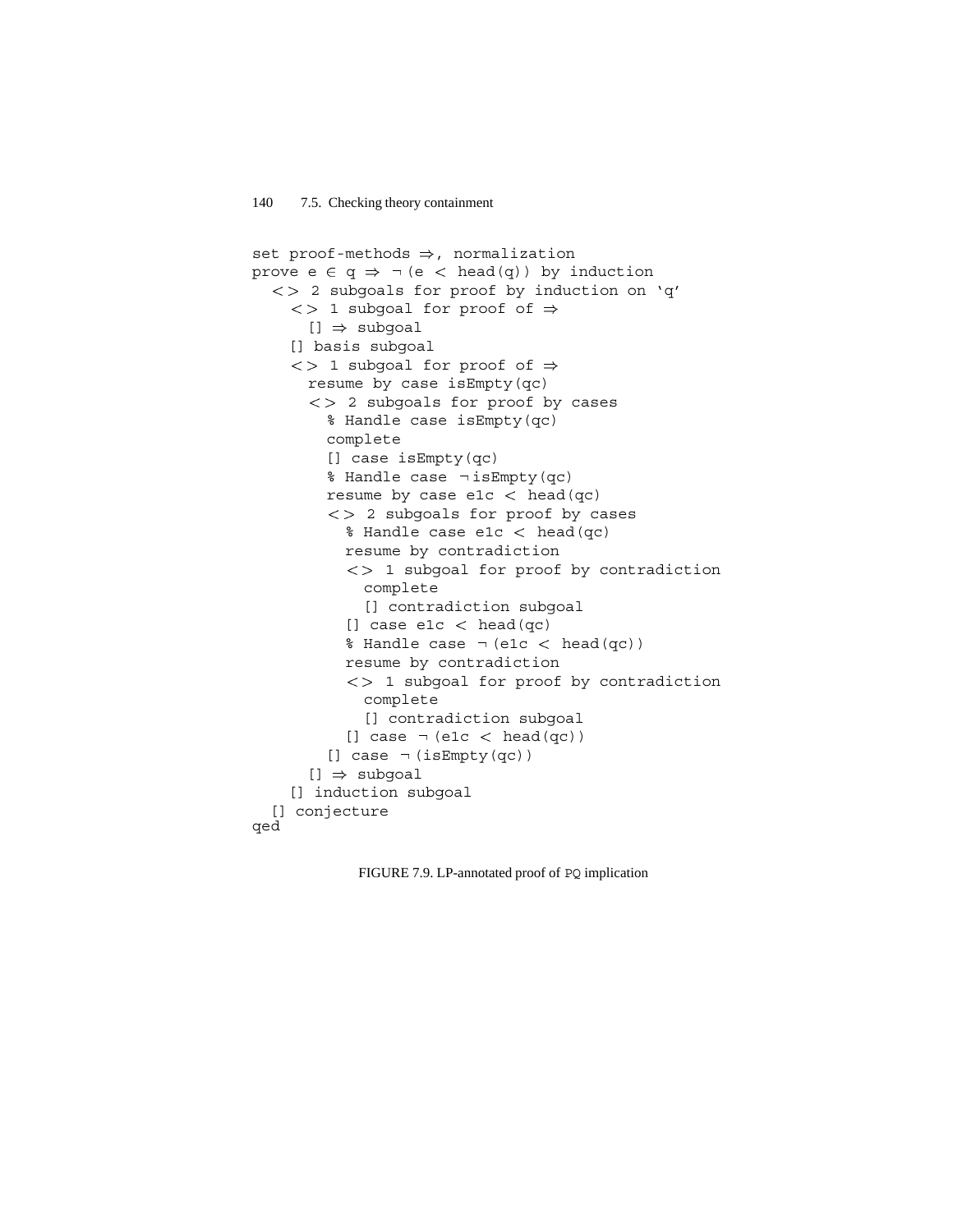```
FinSet: trait
  introduces
     empty: \rightarrow Sinsert: S, E \rightarrow Ssingleton: E \rightarrow S\begin{array}{c} \begin{array}{c} \end{array} \cup \begin{array}{c} \end{array} \vdots S, S \rightarrow S
      \in : E, S \rightarrow Bool
      \subseteq : S, S \rightarrow Bool
  asserts
     S generated by empty, insert
     S partitioned by \inforall s, s1: S, e, e1: E
        singleton(e) == insert(empty, e);
        s \cup \emptyset empty == s;
        s \cup insert(s1, e) == insert(s \cup s1, e);
        \neg (e \in empty);
        e \in insert(s, e1) == e \in s \vee e = e1;
        empty \subseteq s;insert(s, e) \subseteq s1 == s \subseteq s1 \land e \in s1
   implies
     S partitioned by \subsetS generated by empty, singleton, U
```
FIGURE 7.10. An LSL trait for finite sets

particular case in a proof to the wrong case, thereby causing the proof to fail in mysterious ways. This checking helps prevent proofs from getting "out of sync" with their author's conception of how they should proceed.

### PROVING A "PARTITIONED BY"

Proving a partitioned by clause amounts to proving the validity of the associated deduction rule in LP. For example, the LSL Checker formulates the proof obligations associated with the partitioned by in the implies clause of Figure 7.10 using the LP commands

```
execute FinSet_Axioms
prove S partitioned by \subseteq
```
and LP translates the partitioned by into the deduction rule

when  $(\forall s3)$   $s1 \subseteq s3 == s2 \subseteq s3$ ,  $s3 \subseteq s1 == s3 \subseteq s2$  $yield s1 == s2$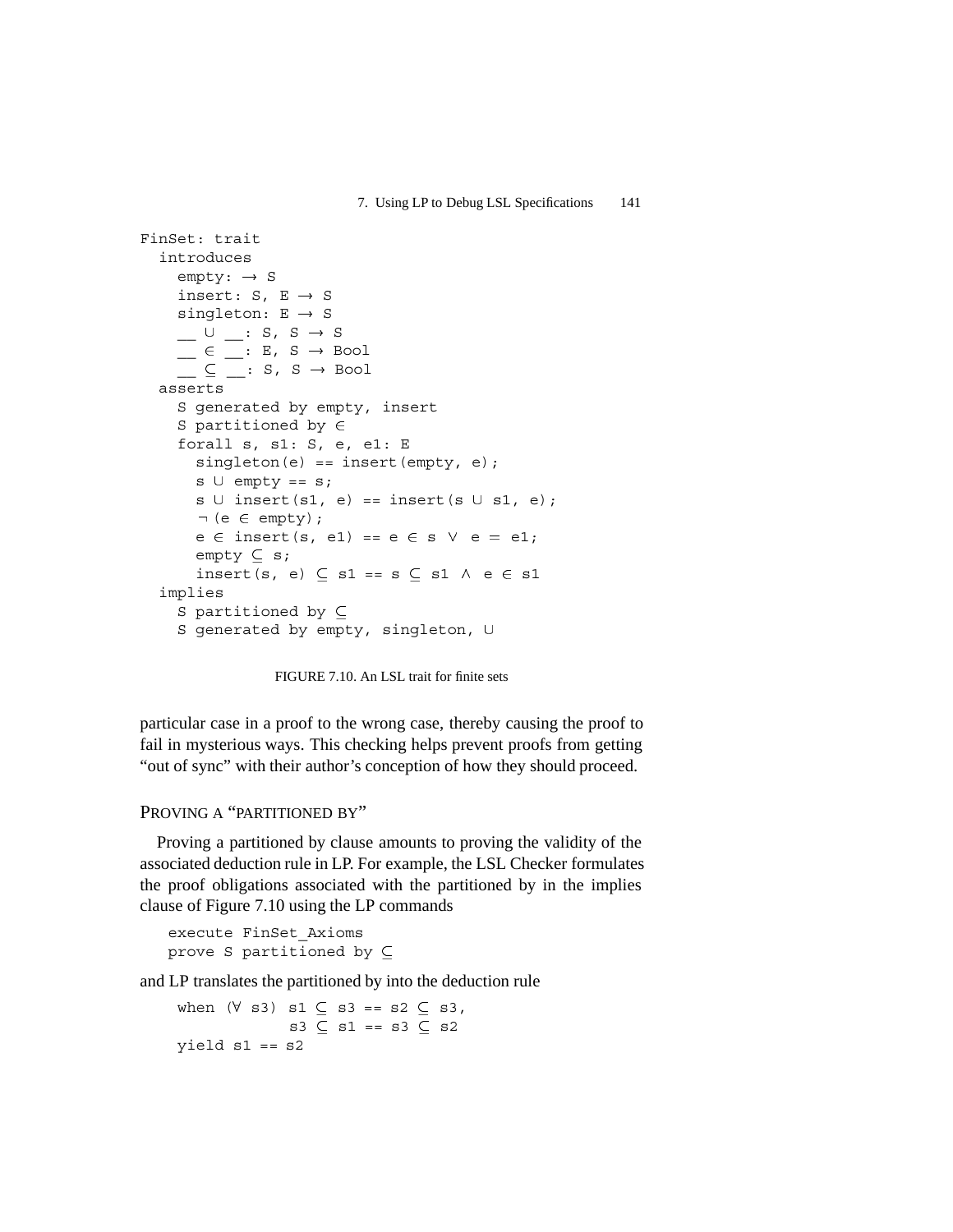### 142 7.5. Checking theory containment

LP initiates a proof of this deduction rule by introducing two new constants, s1c and s2c of sort S, assuming s1c  $\subseteq$  s3 == s2c  $\subseteq$  s3 and  $s3 \subseteq s1c == s3 \subseteq s2c$  as additional hypotheses, and attempting to prove the subgoal  $s1c == s2c$ . LP cannot prove  $s1c == s2c$ directly, because the equation is irreducible. The user can guide LP by typing complete, which yields the lemma  $e \in \text{slc} = e \in \text{slc}$ , after which LP automatically finishes the proof by applying the deduction rule associated with the assertion S partitioned by  $\in$ .

### PROVING A "GENERATED BY"

Proving a generated by clause involves proving that the set of elements generated by the given operators contains all elements of the sort. For example, the LSL Checker formulates the proof obligation associated with the generated by in the implies clause of Figure 7.10 as

```
execute FinSet_Axioms
prove S generated by empty, singleton, U
```
LP then introduces a new operator isGenerated: S->Bool, adds the hypotheses

```
isGenerated(empty)
isGenerated(singleton(e))
(isGeneraled(s1) \wedge isGeneral(s))\Rightarrow isGenerated(s1 \cup s)
```
and attempts to prove the subgoal isGenerated(s). User guidance is required to complete the proof, for example, by entering the commands

resume by induction complete

directing LP to use the induction scheme obtained from the assertion

S generated by empty, insert

and then to run the completion procedure to draw the necessary inferences from the additional hypotheses.

### PROVING A "CONVERTS"

Proving that a trait converts a set of operators involves showing that the axioms of the trait define the operators in the set relative to the other operators in the trait. For example, to show that LinearContainer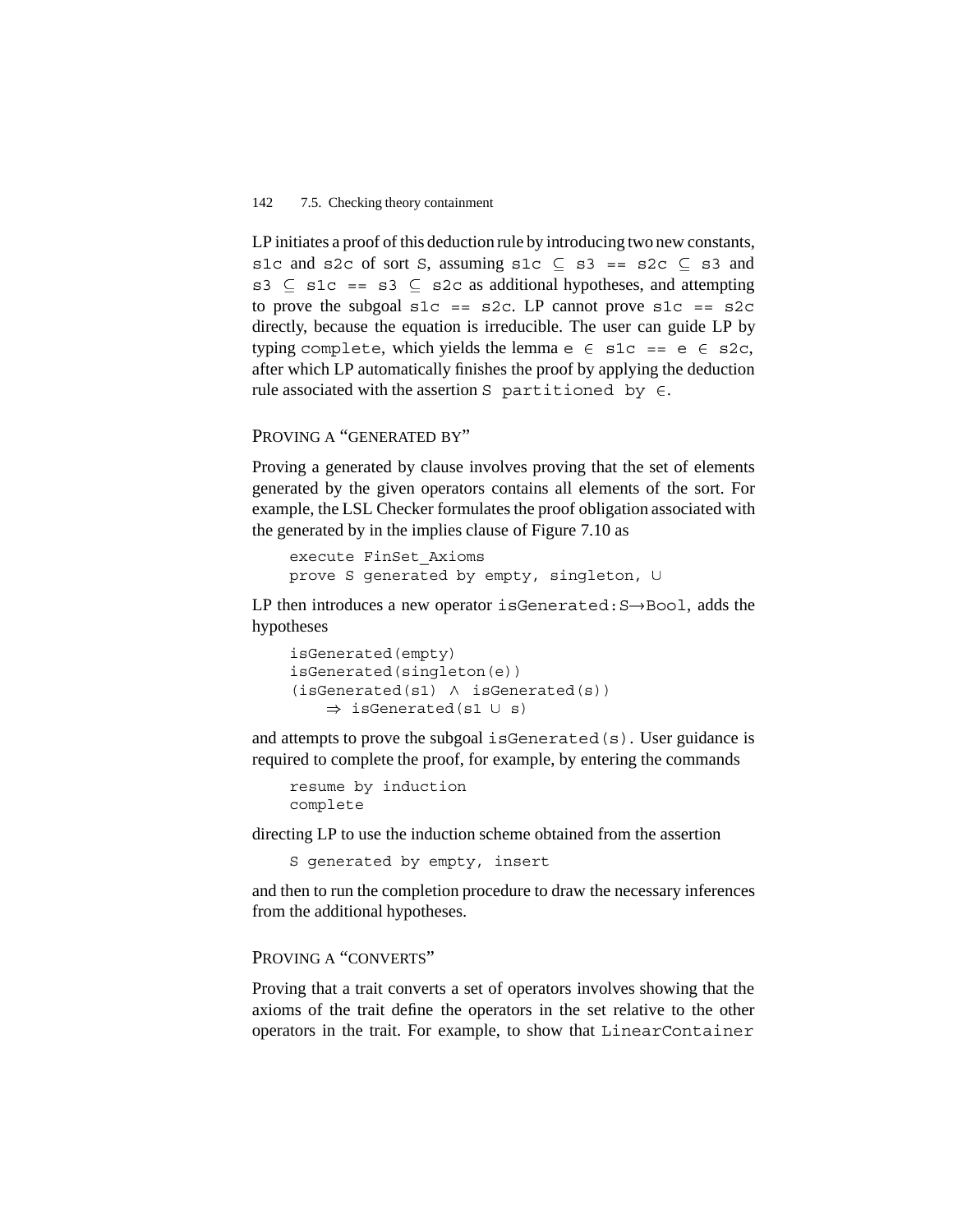```
execute LinearContainer Theorems
declare operators
  isEmpty': C \rightarrow Bool
  \in': E, C \rightarrow Bool
  ..
assert C partitioned by head, tail, isEmpty'
assert
  isEmpty'(empty)  (isEmpty'(insert(e, c))) \neg (e \in' empty)
  e \in' insert(e1, c) == e = e1 \vee e \in' c
  isEmpty'(c) \Rightarrow \neg (e \in' c)
  ..
set name conversionChecks
prove e \in c == e \in' cqed
prove isEmpty(c) == isEmpty'(c)qed
```
FIGURE 7.11. Proof obligations for converts in LinearContainer

converts is Empty and  $\in$ , one must show that, given any interpretations for empty and insert, there are unique interpretations for is Empty and  $\in$  that satisfy the axioms of LinearContainer. Equivalently, we must show that the theories of LinearContainer and LinearContainer(isEmpty' for isEmpty,  $\in'$  for  $\in$ ) together imply the two equations  $i$ sEmpty(c) ==  $i$ sEmpty'(c) and e  $\in$  c == e  $\in'$  c.

The LSL Checker formulates these proof obligations with the LP commands in Figure  $7.11<sup>6</sup>$  The only user guidance required to discharge these proof obligations is a command to proceed by induction.

The proof obligation for the converts clause in PQ is similar. Here we must show that given any interpretations for empty and insert, as well as for the exempted terms head(empty) and tail(empty), there are unique interpretations for head,  $tail$ , is Empty, and  $\in$  that satisfy the theory of PQ. The proof obligations for this are shown in Figure 7.12. Again, the only user guidance needed to complete the proofs are commands to proceed by induction.

 ${}^{6}$ The figure's last assertion comes from the implies clause in LinearContainer.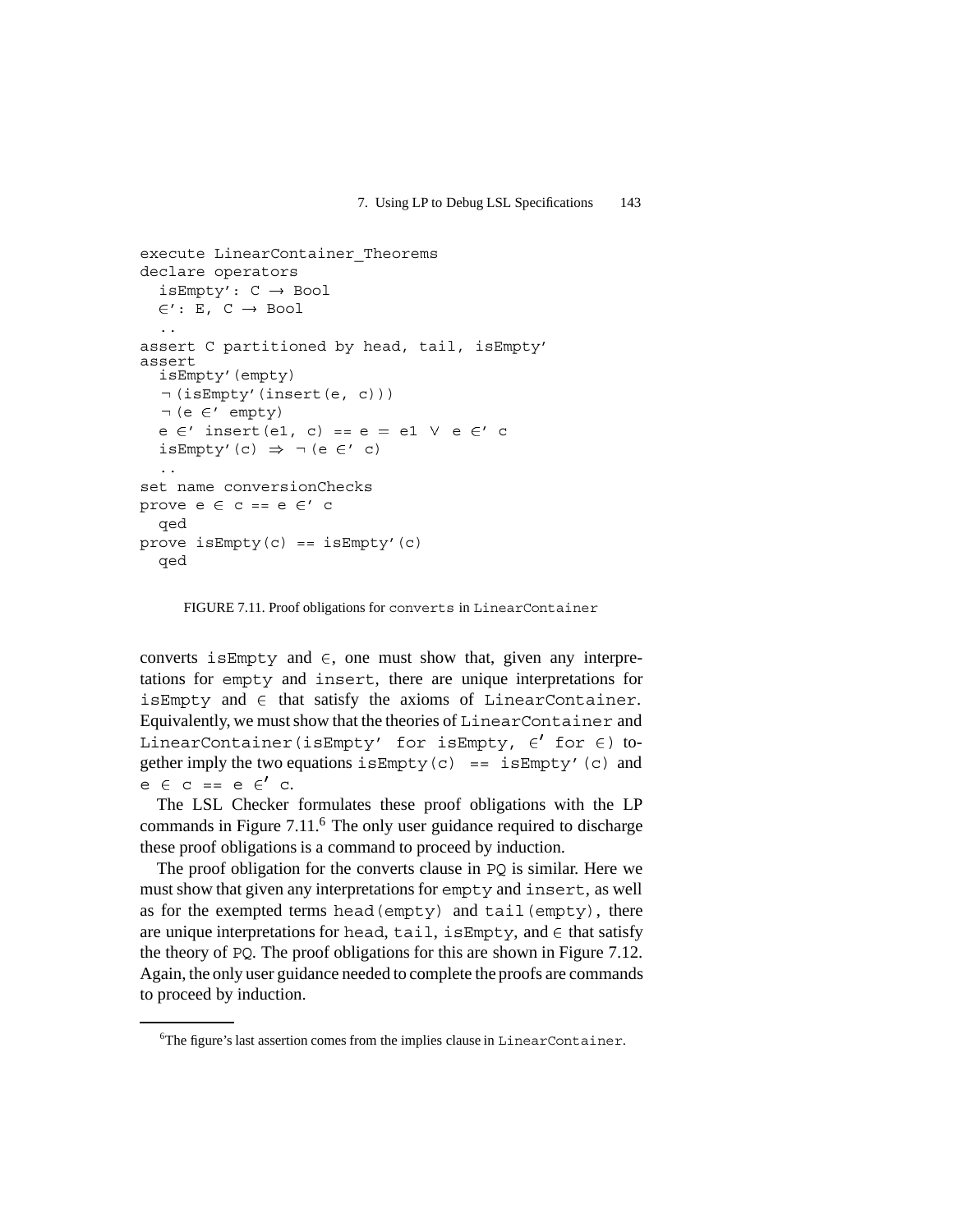```
execute PQ_Theorems
% Declarations, axioms, and theorems for
% head', tail', isEmpty', \in' occur here
set name exemptions
assert
 head(empty) == head'(empty)
 tail(empty) == tail'(empty)
  ..
set name conversionChecks
prove isEmpty(q) == isEmpty'(q)qed
prove head(q) == head'(q)qed
prove tail(q) == tail'(q)qed
prove e \in q == e \in' qqed
```

```
FIGURE 7.12. Proof obligations for converts in PQ
```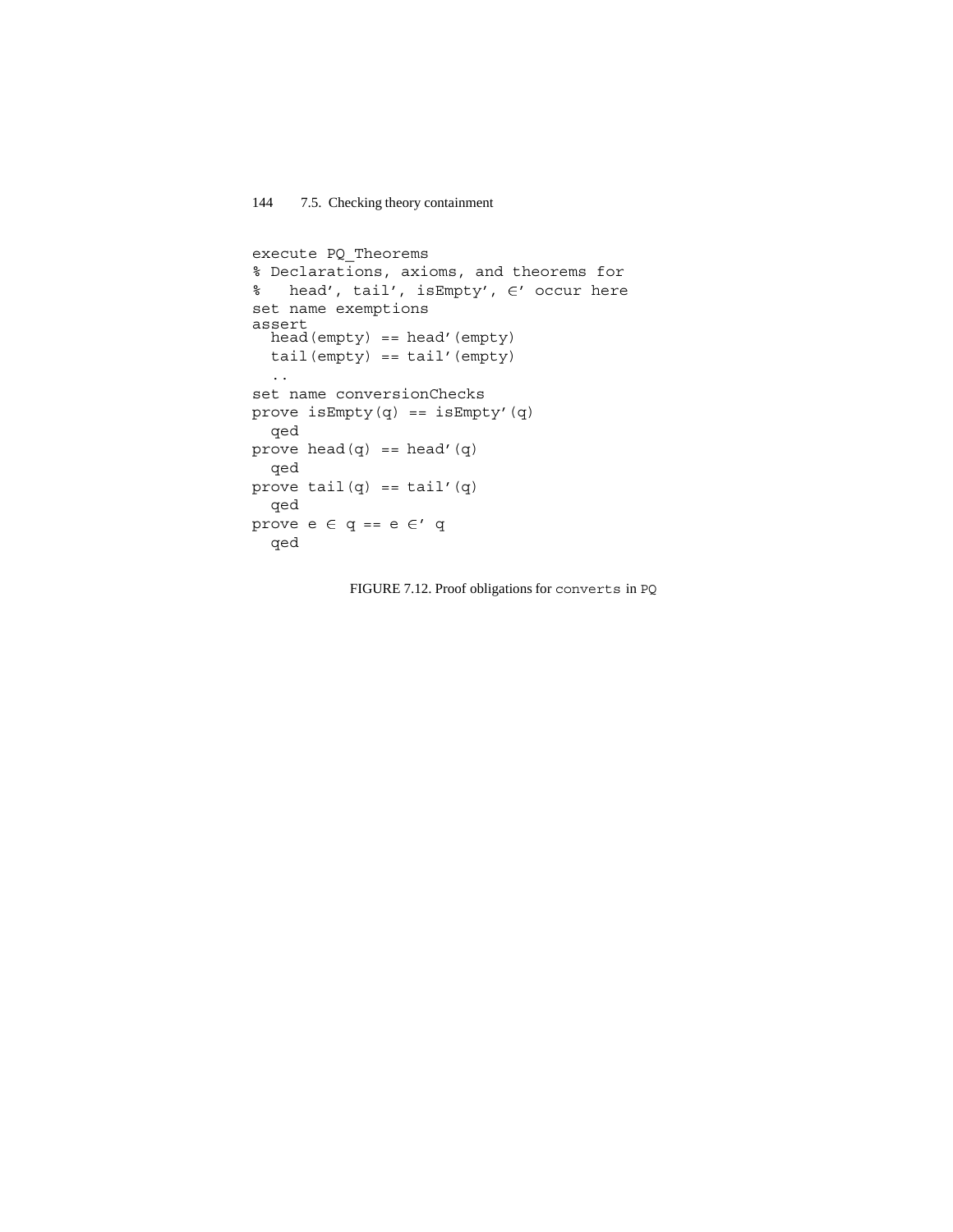## 7.6 Checking consistency

Checks for theory containment fall into the typical pattern of use of a theorem prover. The check for consistency is harder to formulate because it involves nonconsequence rather than consequence. Techniques for detecting when this check fails are more useful than techniques for certifying that it succeeds.

A standard approach in logic to proving consistency involves interpreting the theory being checked in another theory whose consistency is assumed (e.g., Peano arithmetic) or has been established previously [77]. In this approach, user assistance is required to define the interpretation. The proof that the interpretation satisfies the axioms of the trait being checked then becomes a problem of showing theory containment, for which LP is well suited. This approach is cumbersome and unattractive in practice. More promising approaches are based on metatheorems in first-order logic that can be used for restricted classes of specifications. For example, any extension by definitions (see [77]) of a consistent theory is consistent.

For equational traits (i.e., traits with purely equational axiomatizations, of which there are relatively few), questions about consistency can be translated into questions about critical pairs. In some cases, we can use LP to answer these questions by running the completion procedure or by computing critical pairs. If these actions generate an inconsistency, the axioms are inconsistent; if they complete the axioms without generating the equation  $true = false$ , then the trait is consistent. This proof strategy will not usually succeed in proving consistency, because many equational theories cannot be completed at all, or cannot be completed in an acceptable amount of time and space. However, it has proved useful in finding inconsistencies among equations.

We can use all of LP's forward inference mechanisms to search for inconsistencies in a specification. The completion procedure searches for inconsistencies automatically, and we can instantiate axioms by "focus objects" (in the sense of McAllester [64]) to provide the completion procedure with a basis for its search. Even though unsuccessful searches do not certify that a specification is consistent, they increase our confidence in a specification, just as testing increases our confidence in a program.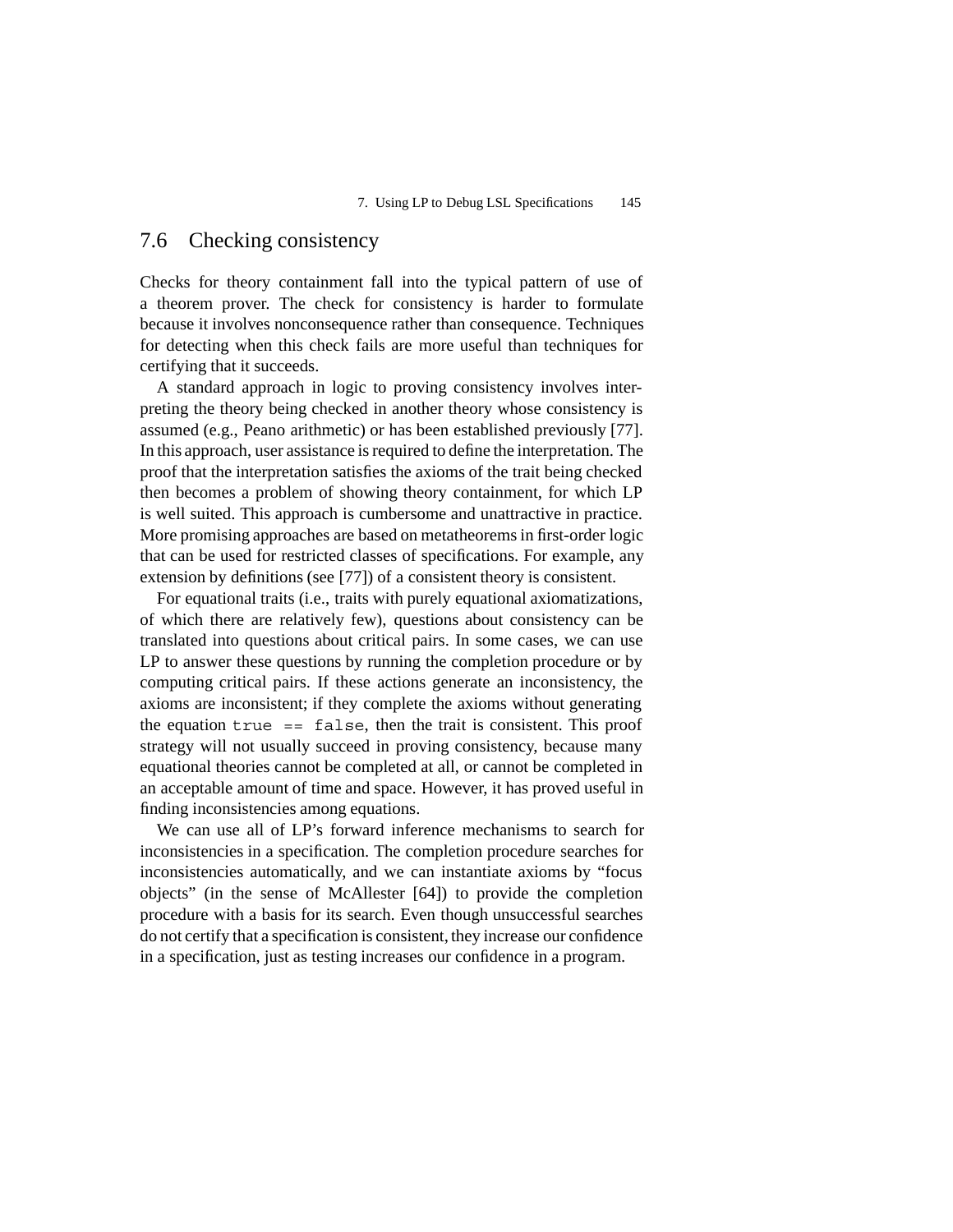```
146 7.7. Extended example
Coordinate: trait
  introduces
    origin: \rightarrow Coord- : Coord, Coord \rightarrow Coord
  asserts \forall cd: Coord
    cd - cd == origin
Region(R): trait
  assumes Coordinate
  introduces
      _ e \in \_\_: Coord, R \rightarrow Bool
    % cl \in r is true if point cd is in region r
    % Nothing is assumed about the contiguity
    % or shape of regions
Displayable(T): trait
  assumes Coordinate
  includes Region(T)
  introduces
     [ ]: T, Coord \rightarrow Color
    % t[cd] represents appearance of object t
    % at point cd
```
FIGURE 7.13. Prototype traits for windowing abstraction

## 7.7 Extended example

To illustrate our approach to checking specifications in a slightly more realistic setting, we show how one might construct and check some traits to be used in the specification of a simple windowing system [43]. These are preliminary versions of traits that would likely be expanded as the specifications (including the interface parts) were developed.

The first three traits, Figure 7.13, declare the signatures of some basic operators.

The proof obligations associated with these traits are easily discharged. When LP's completion procedure is run on Coordinate, it terminates without generating any critical pairs. Since Coordinate has no generated by or partitioned by clauses, this is sufficient to guarantee that it is consistent. When checking the inclusion of Region by Displayable, Region's assumption of Coordinate is discharged syntactically, using Displayable's assumption of the same trait.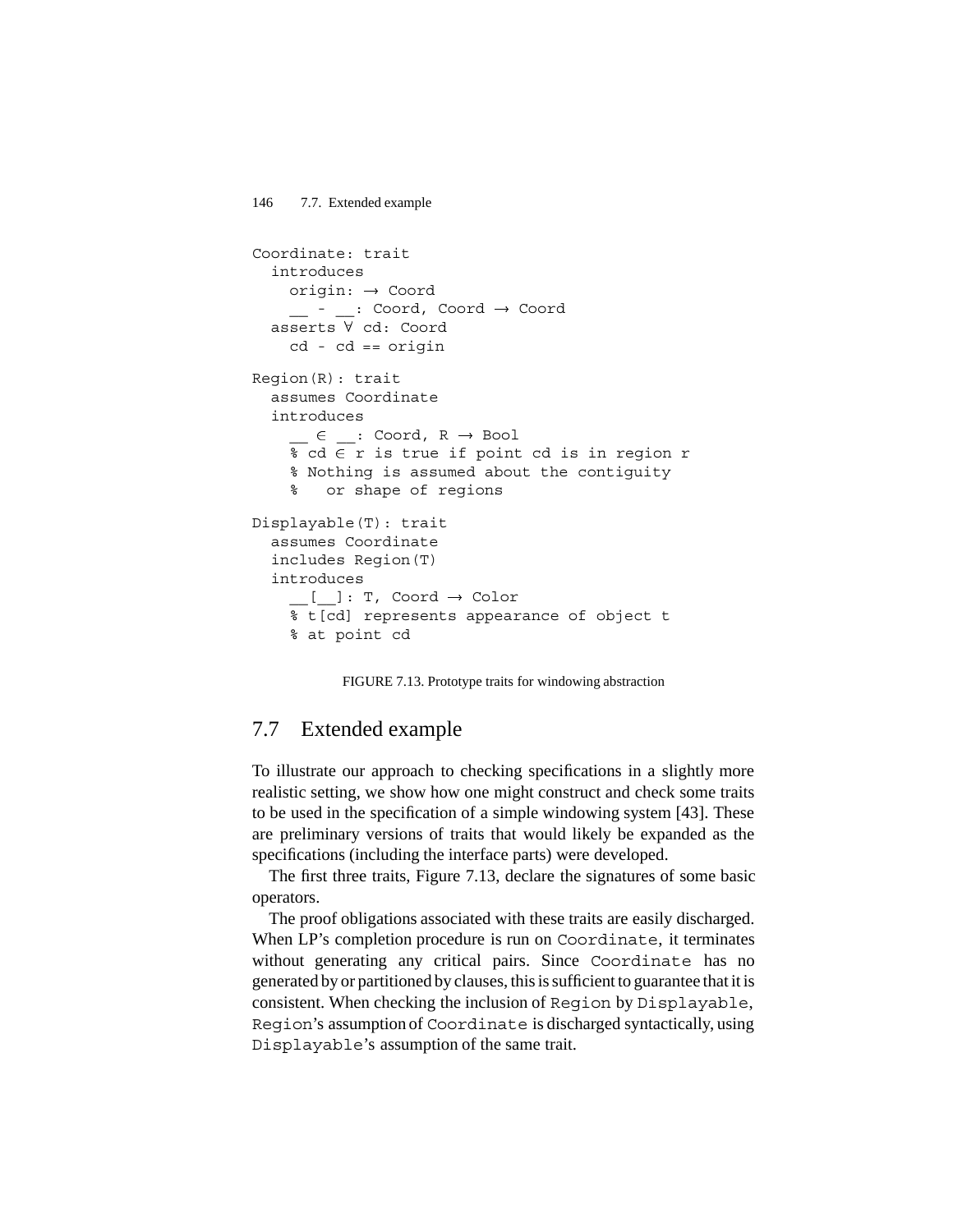```
Window(W): trait
 assumes Coordinate
 includes Region, Displayable(W)
 W tuple of cont, clip: R, fore, back: Color, id: WId
  asserts ∀ w: W, cd: Coord
   cd \in w == cd \in w.clip;
    w[cd] == if cd \in w.count then w.fore else w.backimplies converts [], \in:Coord, W-Bool
```
FIGURE 7.14. Window.lsl

The Window trait, Figure 7.14, defines a window as an object composed of content and clipping regions, foreground and background colors, and a window identifier. The operator  $\in$  is qualified by a signature in the last line of the trait because it is overloaded, and it is necessary to say which  $\in$  is converted.

There are three proof obligations associated with this trait. The assumptions of Coordinate in Region and Displayable are syntactically discharged using Window's assumption. The converts clause is discharged by LP without user assistance. The other proof obligation is consistency. As discussed in the previous section, we use the completion procedure to search for inconsistencies. Running it for a short time neither uncovers an inconsistency nor proves consistency.

The View trait, Figure 7.15, defines a view as an object composed of windows at locations. There are several proof obligations associated with this trait. Once again, the assumptions of Window and Displayable are discharged syntactically by the assumption in View. Once again, using the completion procedure to search for inconsistencies uncovers no problems. However, checking the converts clause does turn up a problem. The conversion of  $in \mathbb{W}$  and both  $\in$ 's is easily proved by induction over objects of sort V. However, the inductive base case for  $\Box$  does not reduce at all, because emptyV[cd] is not defined. This problem can be solved either by defining emptyV[cd] or by adding

```
exempting V cd: Coord emptyV[cd]
```
to the converts clause. We choose the latter because there is no obvious definition for emptyV[cd]. With the added exemption, the inductive proof of the conversion of  $[-]$  goes through without further interaction.

When we attempt to prove the first of the explicit equations in the implies clause of View, we run into difficulty. After automatically applying its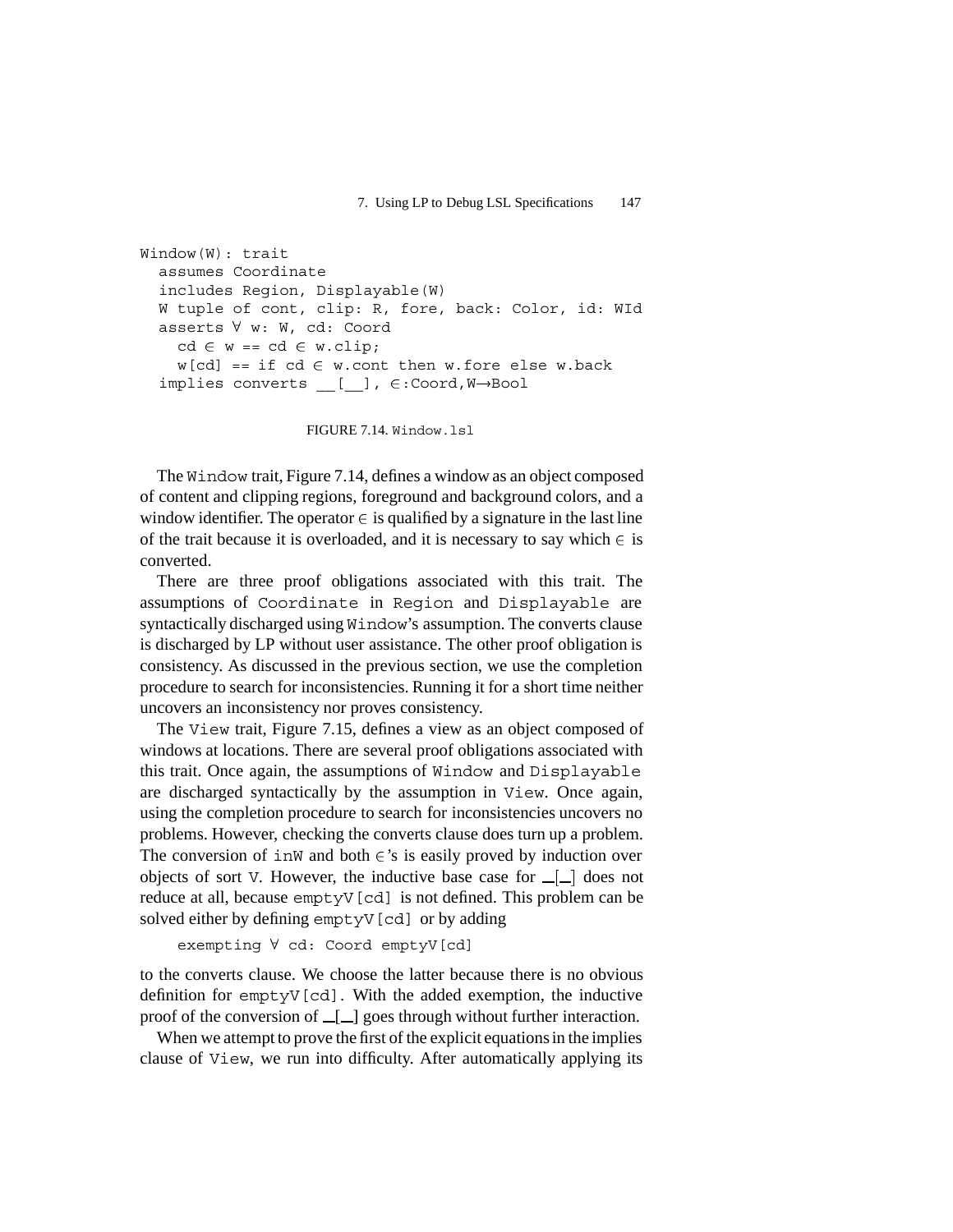```
148 7.7. Extended example
View: trait
  assumes Coordinate
  includes Window, Displayable(V)
  introduces
    empty: \rightarrow VaddW: V, Coord, W \rightarrow V\_ \in \_ : \mathbb{W}, \mathbb{V} \to \mathbb{B}ool
    inW: V, WId, Coord \rightarrow Bool
  asserts
    V generated by emptyV, addW
     -
 cd, cd1: Coord, v: V, w, w1: W, wid: WId \neg (cd \in emptyV);
       cd \in addW(v, cd1, w) ==(cd - cd1) \in w \lor cd \in v;\neg (w \in emptyV);
       w \in addW(v, cd1, w1) == w.id = w1.id \vee w \in v;addW(v, cd1, w) [cd] ==if (cd - cd1) \in wthen w[cd - cd1] else v[cd];
       % In view only if in a window, offset by origin \neg inW (emptyV, wid, cd);
       inv(\text{addW}(v, cd, w), wid, cd1) ==(w.id = wid \wedge (cd - cd1) \in w)V inW(v, wid, cd1)
  implies
     -
 cd, cd1: Coord, v,v1: V, w: W
       % New window does not affect the appearance
       % of parts of the view lying outside the window \neginW(addW(v, cd, w), w.id, cd1)
         \Rightarrow addW(v, cd, w)[cd1] = v[cd1];
       % Appearance within newly added window is
       % independent of the view to which it is added
       inW(addW(v, cd1, w), w.id, cd)
         \Rightarrow addW(v, cd1, w)[cd] = addW(v1, cd1, w)[cd]
    converts inW, \in:Coord, V-Bool, \in:W, V-Bool,
               \lfloor \underline{\hspace{-.15in}} \rfloor:V, Coord\rightarrowColor
```
FIGURE 7.15. Preliminary version of View.lsl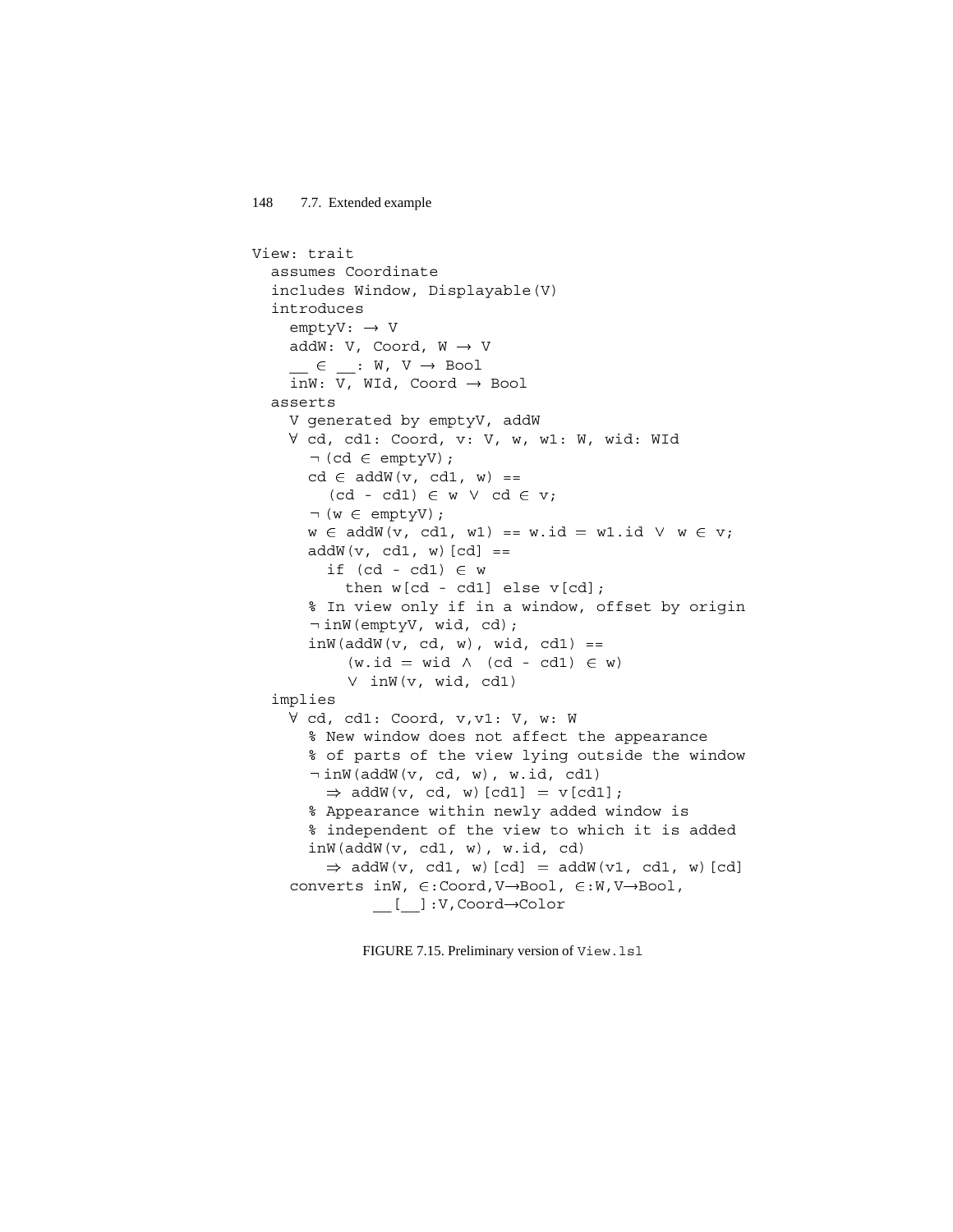proof method for implications, LP reduces the conjecture to

```
if (cd1c - cdc) \in wc.clipthen if (cd1c - cdc) \in wc.contthen wc.fore else wc.back
   else vc[cd1c]
== vc[cd1c]
```
and reduces the assumed hypothesis of the implication to

 $\neg ((cdc - cdc) \in wc.clip)$ 

At this point, we ask ourselves why the hypothesis is not sufficient to reduce the conjecture to an identity. The problem seems to be the order of the operands of -. This leads us to look carefully at the second equation for inW in trait View. There we discover that we have written cd - cd1 when we should have written  $cd1 - cd$ , or, to be consistent with the form of the other equations, reversed the role of cd and cd1 in the left side of the equation. After changing this axiom to

```
inv(\text{addW}(v, \text{cd1}, w), \text{wid}, \text{cd}) ==(w.id = wid \wedge (cd - cd1) \in w) inW(v, wid, cd)
```
the proof of the first implication goes through without interaction.

The second conjecture, after LP applies its proof method for implications, reduces to

```
if (cdc - cd1c) \in wc.clip
   then if (cdc - cd1c) \in wc.contthen wc.fore else wc.back
   else vc[cdc]
=if (cd - cd1c) \in wc.clip
   then if (cdc - cd1c) \in wc.cont
        then wc.fore else wc.back
   else v'[cdc]
```
We resume the proof by dividing it into two cases based on the predicate in the outermost if's. When this predicate is true, the conjecture reduces to true; when it is false, the conjecture reduces to

 $vc[cdc] == v'[cdc]$ 

Since  $v'$  is a variable and  $vc$  a new constant, we know that we are not going to be able to reduce this to true. This does not necessarily mean that the proof will fail, since we could be in an impossible case (i.e., the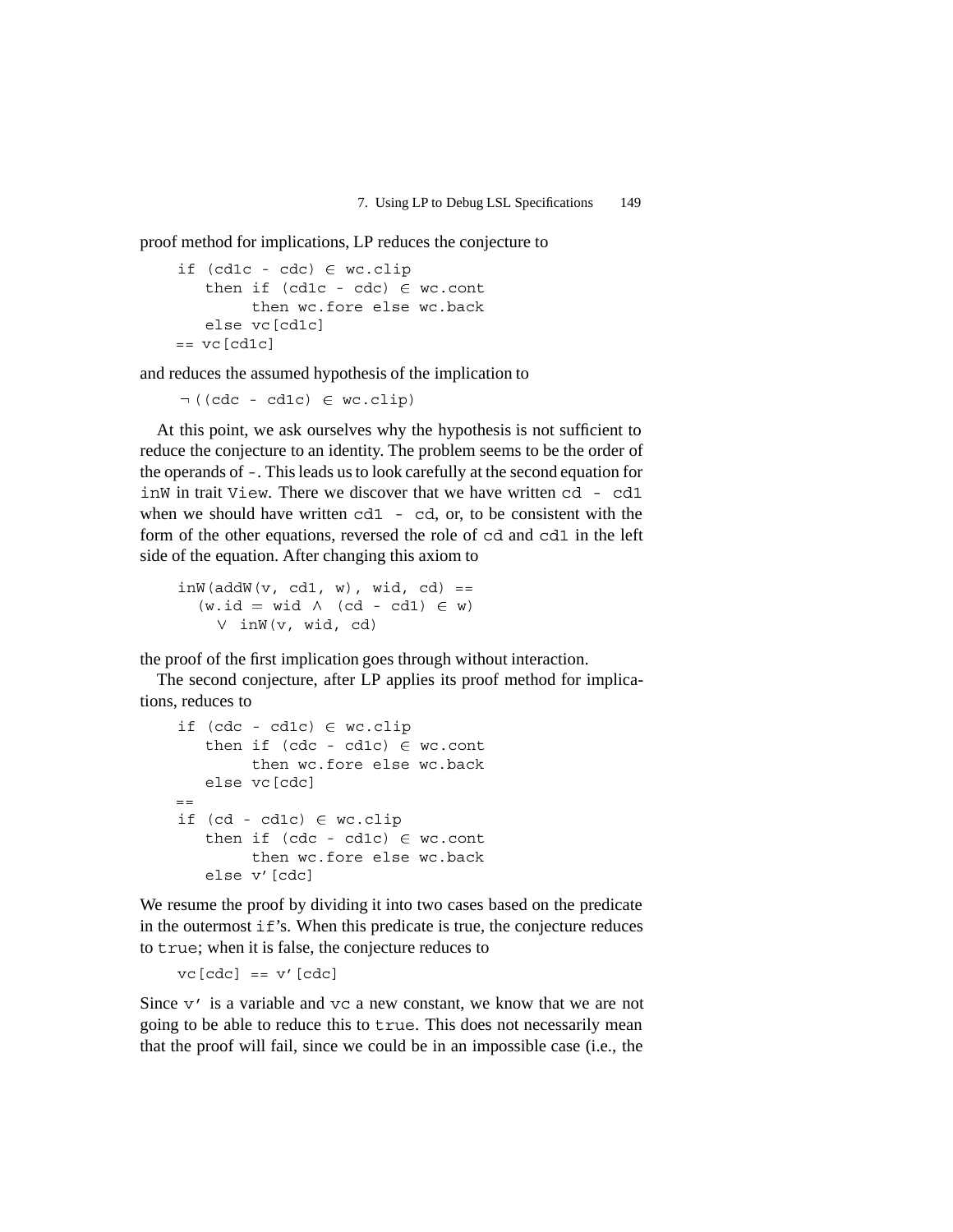#### 150 7.7. Extended example

current hypotheses could lead to a contradiction). However, examining the current hypotheses,

| inW(vc, wc.id, cdc) |                                   | % Hypothesis of $\Rightarrow$ |
|---------------------|-----------------------------------|-------------------------------|
|                     | $\neg ((cdc - cd1c) \in wc.clip)$ | % Case hypothesis             |

gives us no obvious reason to believe that a contradiction exists.

This leads us to wonder about the validity of the conjecture we are trying to prove, and to ask ourselves why we thought it was true when we added it to the trait. Our informal reasoning had been:

- 1. The hypothesis inW(addW(v, cd1, w), w.id, cd) of the conjecture guarantees that coordinate cd is in window w in the view  $addW(v, cdl, w)$ .
- 2. If w is added at the same place in  $v'$  as in v, cd must also be in  $addW(v', cd1, w).$
- 3. Furthermore cd cd1 will be the same relative coordinate in w in both addW( $v$ , cd1, w) and addW( $v'$ , cd1, w).
- 4. Therefore the equation

```
addW(v, cd1, w) [cd] ==if (cd - cd1) \in wthen w[cd -cd1] else v[cd]
```
in trait View should guarantee the conclusion.

The first step in formalizing this informal argument is to attempt to prove

 $inv(\text{addW}(v, \text{cd1}, w), w.id, \text{cd}) \Rightarrow (\text{cd - cd1}) \in w$ 

as a lemma. LP reduces the conclusion of this implication to

 $(cdc - cd1c) \in wc$ .clip

using the normalized implication hypothesis

 $(cdc - cd1c) \in wc.clip \lor inW(vc, wc.id, cdc)$ 

Casing on the first disjunct of the hypothesis reduces the conjecture to false under the same implication and case hypotheses as above.

We are thus stuck in the same place as in our attempted proof of the original conjecture. This leads us to question the validity of the first step in our informal proof, and we discover a flaw there: when v contains a window with the same id as w, the implication is not sound. The problem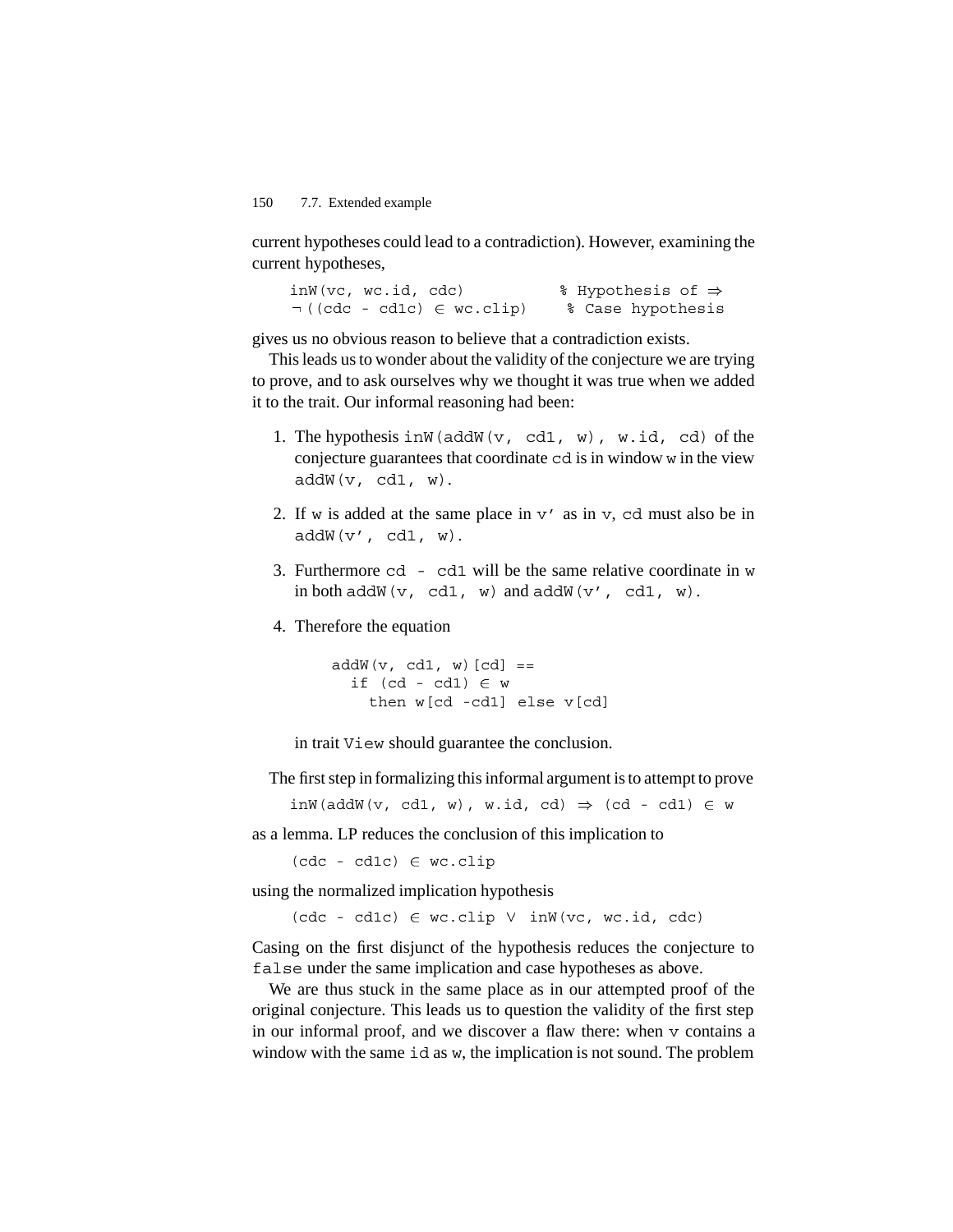is that we implicitly assumed the invariant that no view would contain two windows with the same id, and our specification does not guarantee this. There are several ways around this problem, among them:

1. Trait View could be changed so that addW chooses a unique id whenever a window is added.

- 2. Trait View could be changed so that addW is the identity function when the id of the window to be added is already associated with a window in the view.
- 3. The preservation of the invariant could be left to the interface level.

We choose the third alternative and weaken the second implication of trait View to:

```
-
 cd, cd1: Coord, v, v': V, w: W
  % Appearance within a newly added window is
  % independent of the view to which it is added,
  % provided that the window id is not already
  % present in the view.
  (\neg (w \in v) \land \neg (w \in v'))\land inW(addW(v, cd1, w), w.id, cd))
     \Rightarrow addW(v, cd1, w)[cd] = addW(v', cd1, w)[cd]
```
which is proved with a small amount of user interaction after proving the lemma

 $\neg(w \in v) \Rightarrow \neg inW(v, w.id, cd)$ 

by induction on v.

Finally, we introduce a coordinate system.

```
CartesianView: trait
  includes View, Natural
 Coord tuple of x, y: N
  asserts ∀ cd, cd1: Coord
    origin == [0, 0];
    cd - cd1 == [cd.x \ominus cd1.x, cd.y \ominus cd1.y]implies converts origin, -
```
LP uses the facts of the trait Natural (see Appendix A) to automatically discharge the assumption of Coordinate that has been carried from level to level. LP requires no assistance to complete the proof that the coordinate operators are indeed converted.

Of course, for expository purposes, we have used an artificially simplified example. We also deliberately seeded some errors for LP to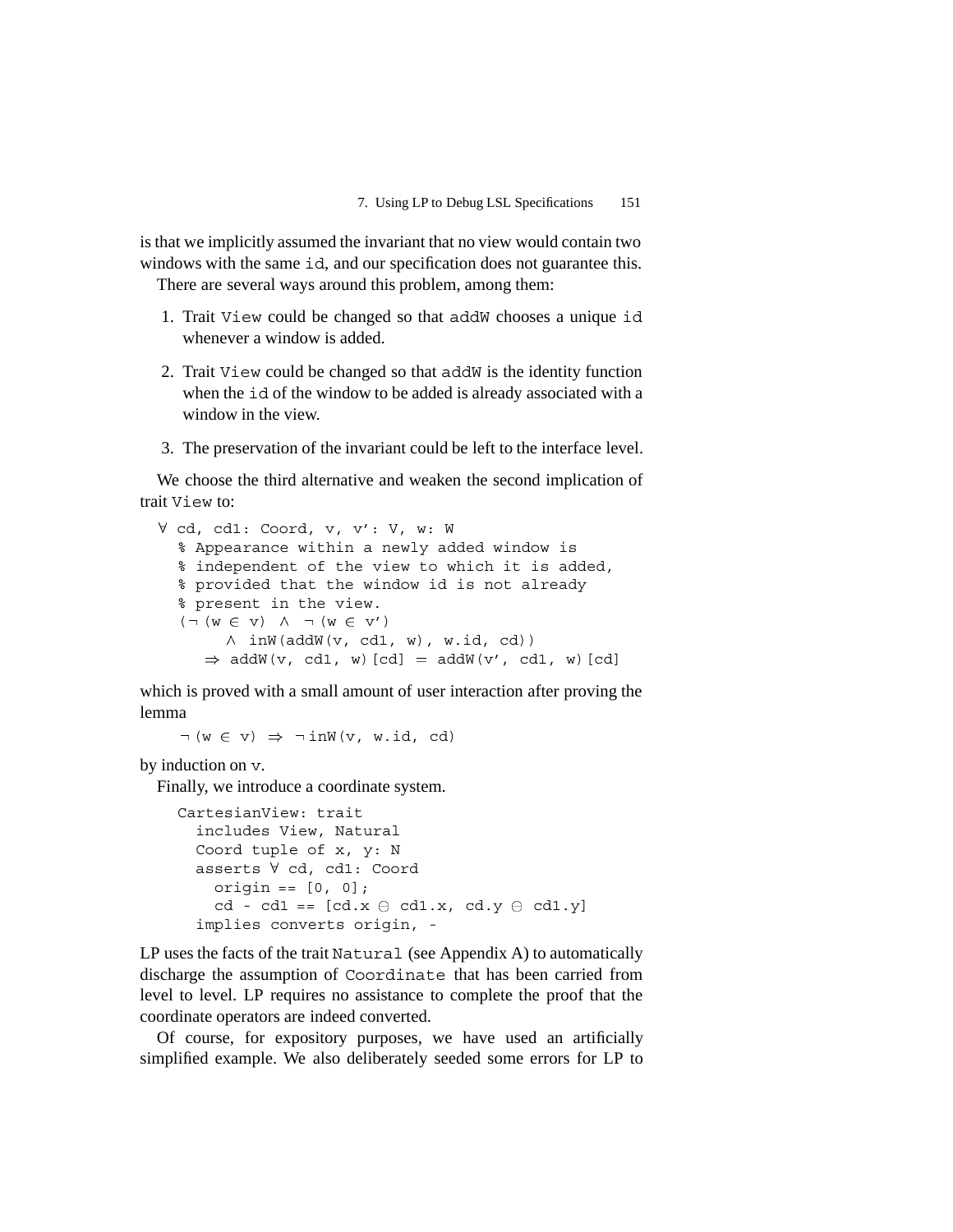### 152 7.8. Perspective

find. However, most of the errors discussed above occurred unintentionally as we wrote the example, and we did not notice them until we actually attempted the mechanical proofs.

### 7.8 Perspective

The Larch Shared Language includes several facilities for introducing checkable redundancy into specifications. These facilities were chosen to expose common classes of errors. They give specifiers a better chance of receiving diagnostics about specifications with unintended meanings, in much the same way that type systems give programmers a better chance of receiving diagnostics about erroneous programs.

A primary goal of Larch is to provide useful feedback to specifiers when there is something wrong with a specification. Hence we designed LP primarily as a debugging tool. We are not overly troubled that detecting inconsistencies is generally quicker and easier than certifying consistency.

We expect to discover flaws in specifications by having attempted proofs fail. LP does not automatically apply backwards inference techniques, and it requires more user guidance than some other provers. Much of this guidance is highly predictable, e.g, proving the hypotheses of deduction rules as lemmas. Although it is tempting to supply LP with heuristics that would generate such lemmas automatically, we feel that it is better to leave the guidance to the user. At many points in a proof, many different heuristics could apply. In our experience, choosing the next step in a proof (e.g., a case split or proof by induction)—or deciding that the proof attempt should be abandoned—often depends upon knowledge of the application. LP cannot reasonably be expected to possess this knowledge, especially when we are searching for a counterexample to a conjecture, rather than attempting to prove it. However, in some cases, the LSL Checker may be able to use the structure of LSL specifications to generate some of the guidance (e.g., using induction to prove a converts clause) that users must currently provide to LP.

The checkable redundancy that LSL encourages in specifications also supports regression testing as specifications evolve. When we change part of a specification (e.g., to strengthen or weaken the assertions of one trait), it is important to ensure that the change does not have unintended side-effects. LP's facilities for detecting inconsistencies help us discover grossly erroneous changes. Claims about other traits in the specification, which imply or assume the changed trait, can help us discover more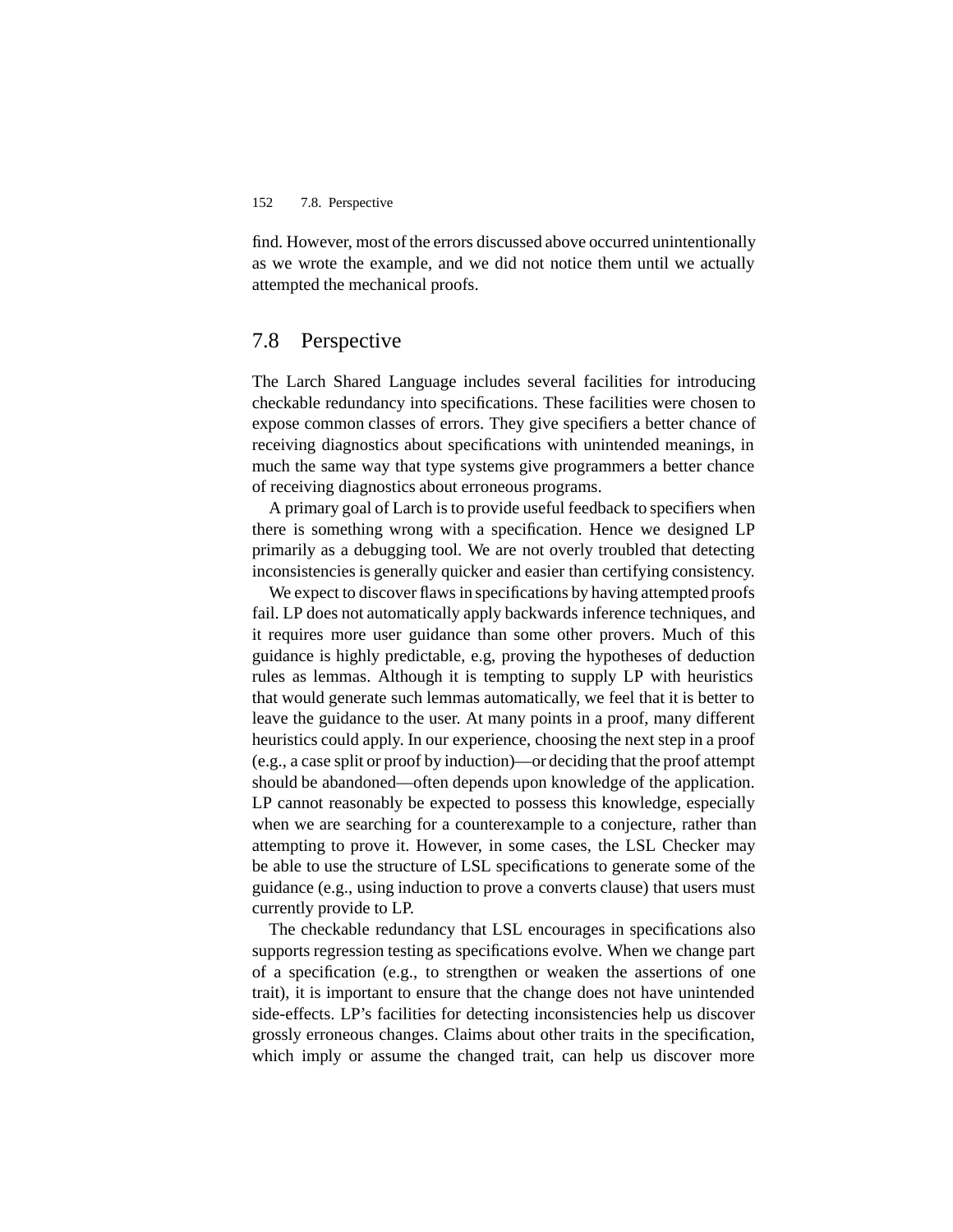subtle problems. If some of these claims have already been checked, LP's facilities for replaying proof scripts make it easy to recheck their proofs after a change—an important activity, but one that is likely to be neglected without mechanical assistance.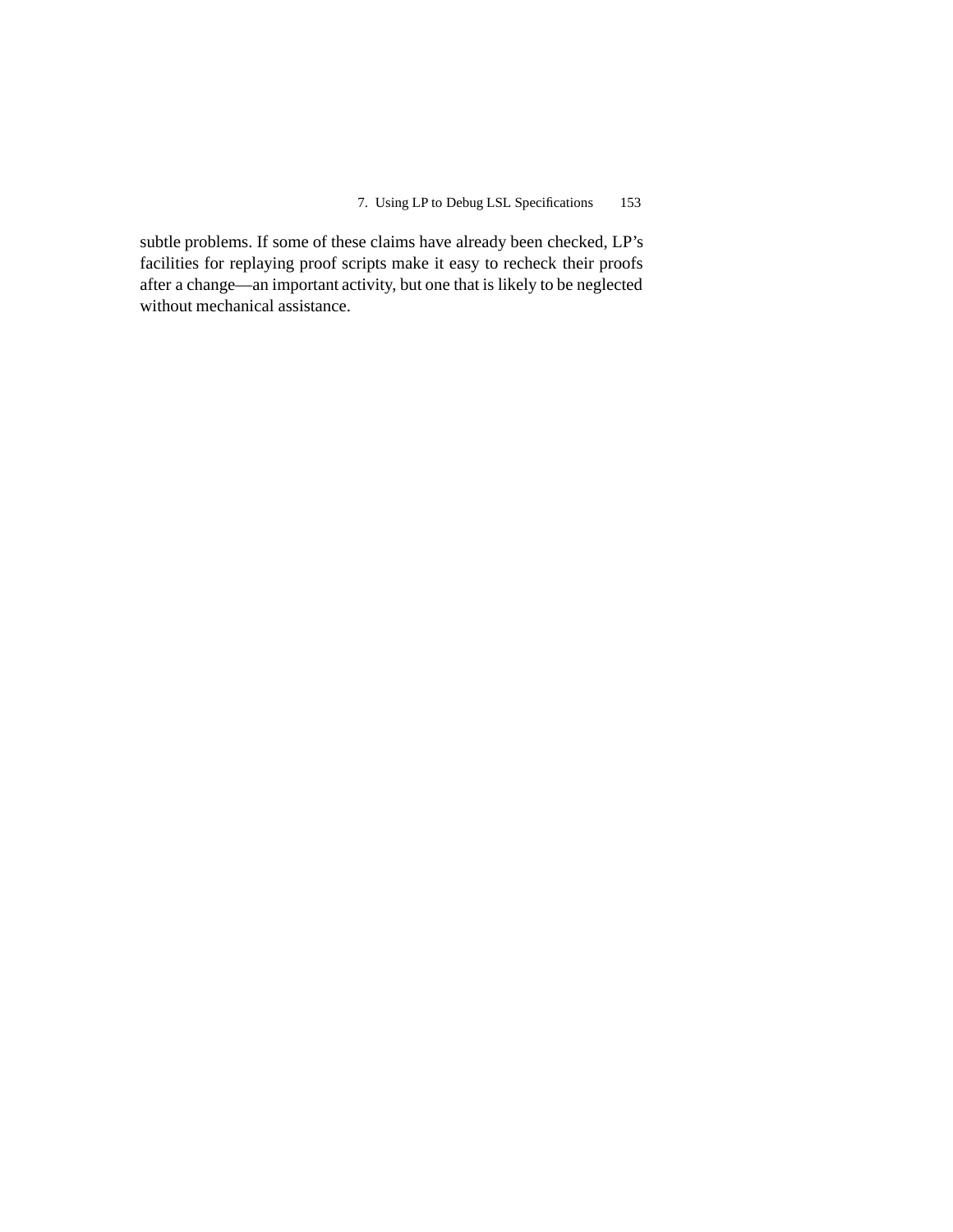# **Chapter 8**

## **Conclusion**

Larch is still very much a "work in progress." New Larch interface languages are being designed, new tools are being built, and the existing languages and tools are in a state of evolution. Most significantly, specifications are being written.

But Larch has reached a divide, what Churchill might have called "the end of the beginning." Until now, most of the work on Larch has been done by the authors of this book and their close associates. We hope that the First International Workshop on Larch [66] and the publication of this book mark the beginning of the period when most Larch research, development, and application will be done by people we do not yet know.

### THE ESSENCE OF LARCH

Over the years, we have spent many pages describing Larch languages, tools, and applications. However, the essence of Larch rests in a few principles that have guided our efforts:

- The most important use for specification is as a tool for helping to understand and document interfaces. Therefore, clarity is more important than any other property.
- Specifications should not just describe mathematical abstractions, but real interfaces supplied by programs. They should be written at the level of abstraction at which clients program. This usually means sinking to the level of a programming language.
- Structuring specifications into two tiers, which we have called the interface tier and the LSL tier, makes specifications easier to understand and facilitates reuse of parts of specifications.
	- **–** The interface tier describes the observable behavior of program components. Since what a client can observe is likely to depend in fundamental ways on the client programming language, much can be gained by designing interface specification languages that are optimized for specific programming languages.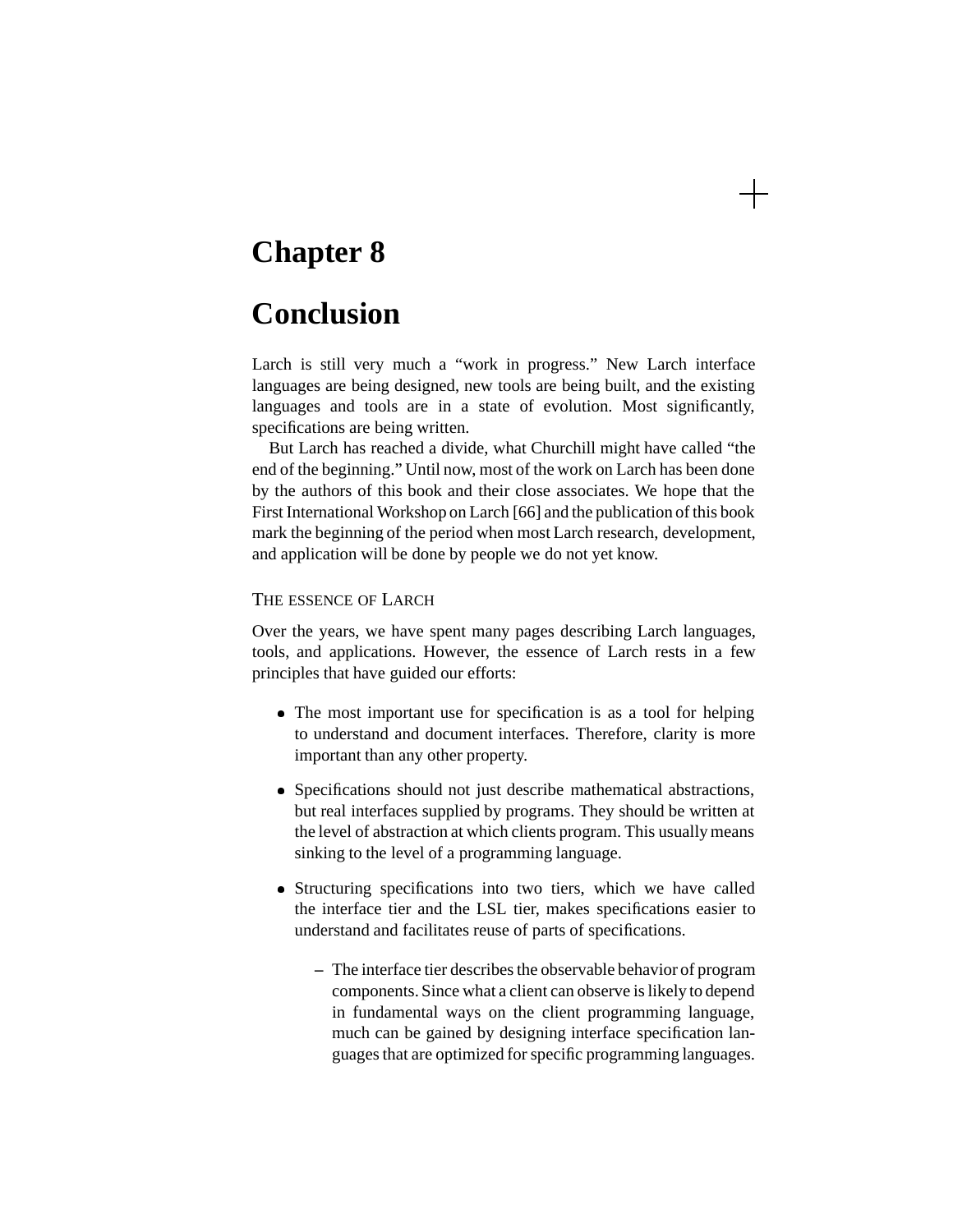Specifications in this tier can be rather simple, provided that the right abstractions are provided in the LSL tier.

- **–** The LSL tier describes mathematical abstractions that are independent of the details of any programming model. These are the principal reusable components of specifications. While we have used only one language (LSL) to write specifications in this tier, there is no fundamental reasons other languages could not be used. Languages used in this tier should have a simple semantics; they need not deal with messy issues such as runtime errors, which are better handled in the interface tier.
- Specification languages should be carefully designed. Having an elegant semantics is not enough. Careful attention to syntax and static semantic checking is crucial.
- Tool support is vital. One of the great virtues of using a formal notation is that tools can be used to help detect and isolate a variety of errors. Whenever we have improved our tools to detect a new class of errors, we have found more errors in existing specifications.
- Tools for checking interface specifications should be integrated with other programming language tools, e.g., preprocessors that enforce programming conventions.
- Specification must not be viewed as an isolated activity. It must be integrated with good programming practice. The goal is not to specify arbitrary programs, but to use specifications to help design, implement, document, and maintain good programs. Specifications can help in structuring these activities.

### A CAUTIONARY NOTE

Throughout this book we have stressed ways in which formal specification can be used to help in building high quality software. However, we have tried not lose sight of the fact that formal specification is not a panacea. Good engineering practice is essential. To quote an anonymous referee of an early draft of this book,

 bullishness about formal methods must be strongly tempered by the following important realization: *Formalization should be aimed at achieving conceptual clarity, rather than*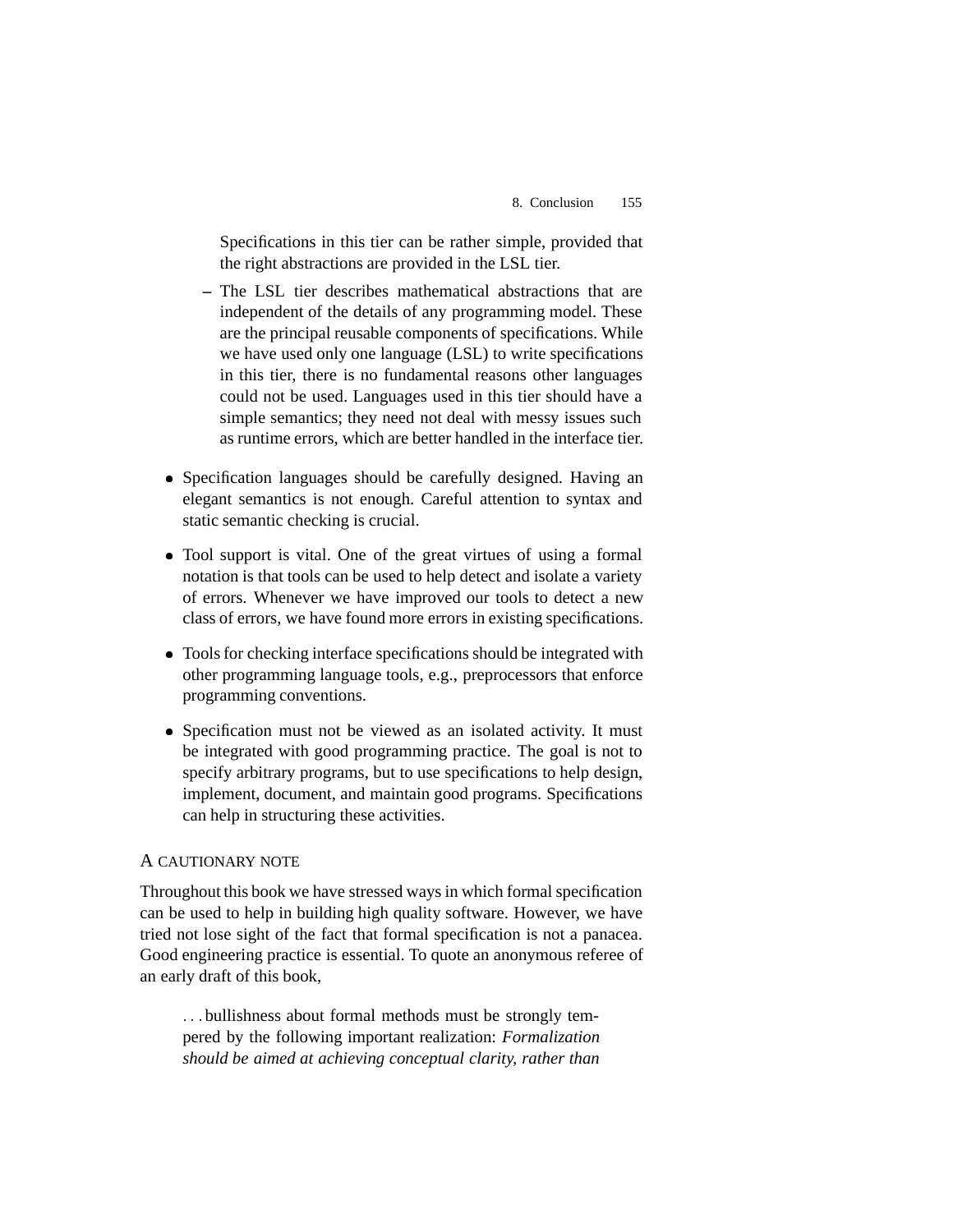156 8. Conclusion

*as a mere exercise in encoding pieces of mathematics. No notation or toolset, however fancy and elaborate, can be a substitute for clear thought. At best, formalization can help clarify ideas and concepts by making them more tangible. At worst, poor or faulty formalization can cloud and confuse issues beyond repair.*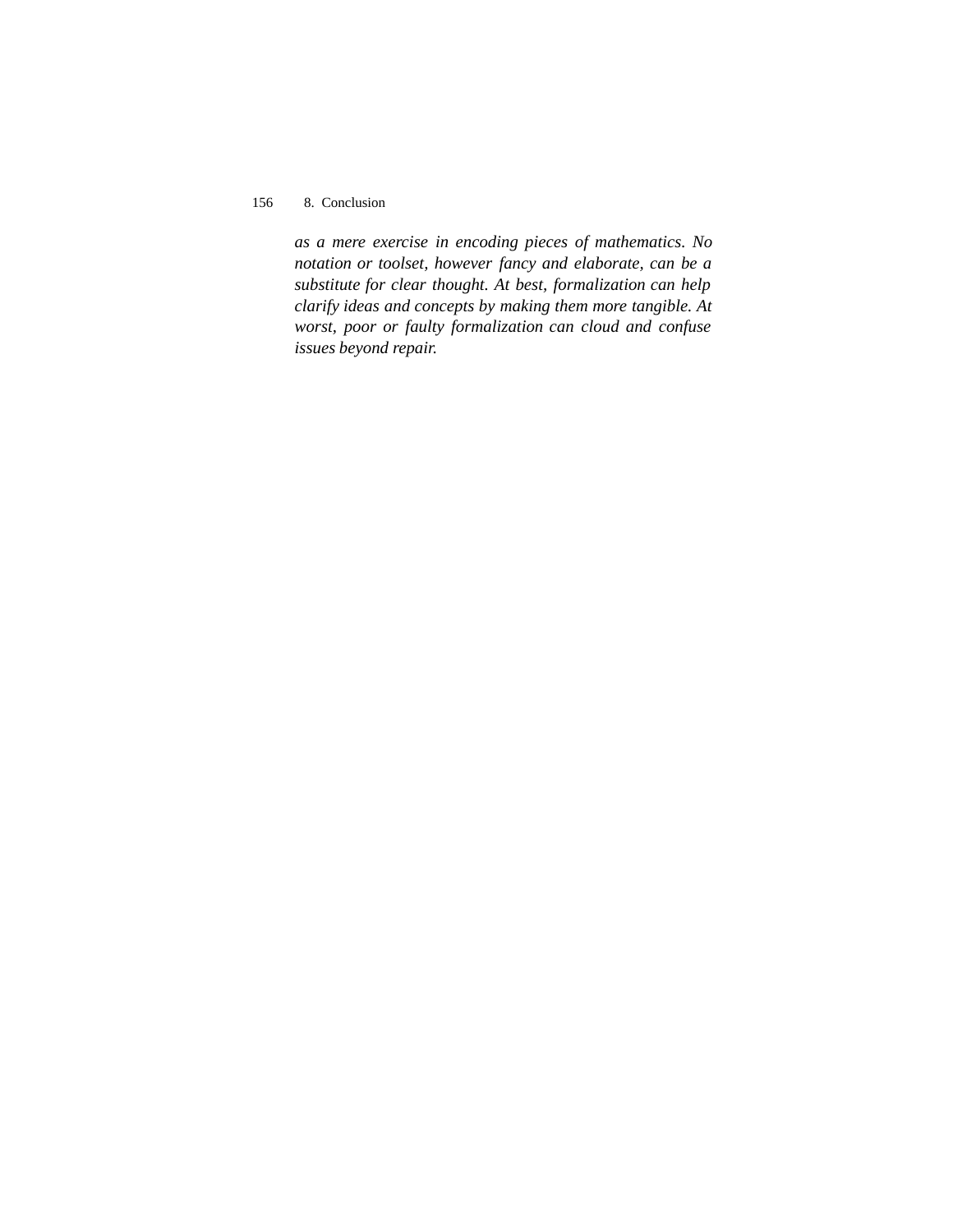# **Appendix A**

## **An LSL Handbook**

## A.1 Introduction

This handbook supersedes Piece IV of *Larch in Five Easy Pieces* [51] and "A Larch Shared Language Handbook" [46].

### READING THE HANDBOOK

This handbook contains a collection of traits written in LSL 2.4 that can be studied to learn more about LSL. Many traits are also suitable for use as specification components. They constitute a library for the LCL and LM3 tools; we hope that they will save others from reinventing wheels especially polygonal ones. Other traits are more likely to be used as models for the development of similar specialized specification components.

This handbook is representative rather than complete. The LSL tier is open-ended because we believe that no handbook or library will ever include everything that will be needed. Users are encouraged to augment this handbook with additional traits, and to prepare their handbooks for particular applications.

This is not a textbook on discrete mathematics. If you already understand a collection of concepts (e.g., integer arithmetic), their formalization should make sense to you. If you don't, you should still be able to understand precisely what the definitions say (or don't say), but you probably won't get many clues as to why the particular definitions in (say) Lattice or AbelianMonoid are interesting and useful. Think of this handbook as the "collected formulas" that might appear as an appendix to a mathematics text.

There are many trade-offs in developing this kind of handbook:

- simplicity versus completeness,
- structure (include trait by reference) versus explicitness (copy trait),
- brevity versus explicit indication of consequences,
- concise versus mnemonic names,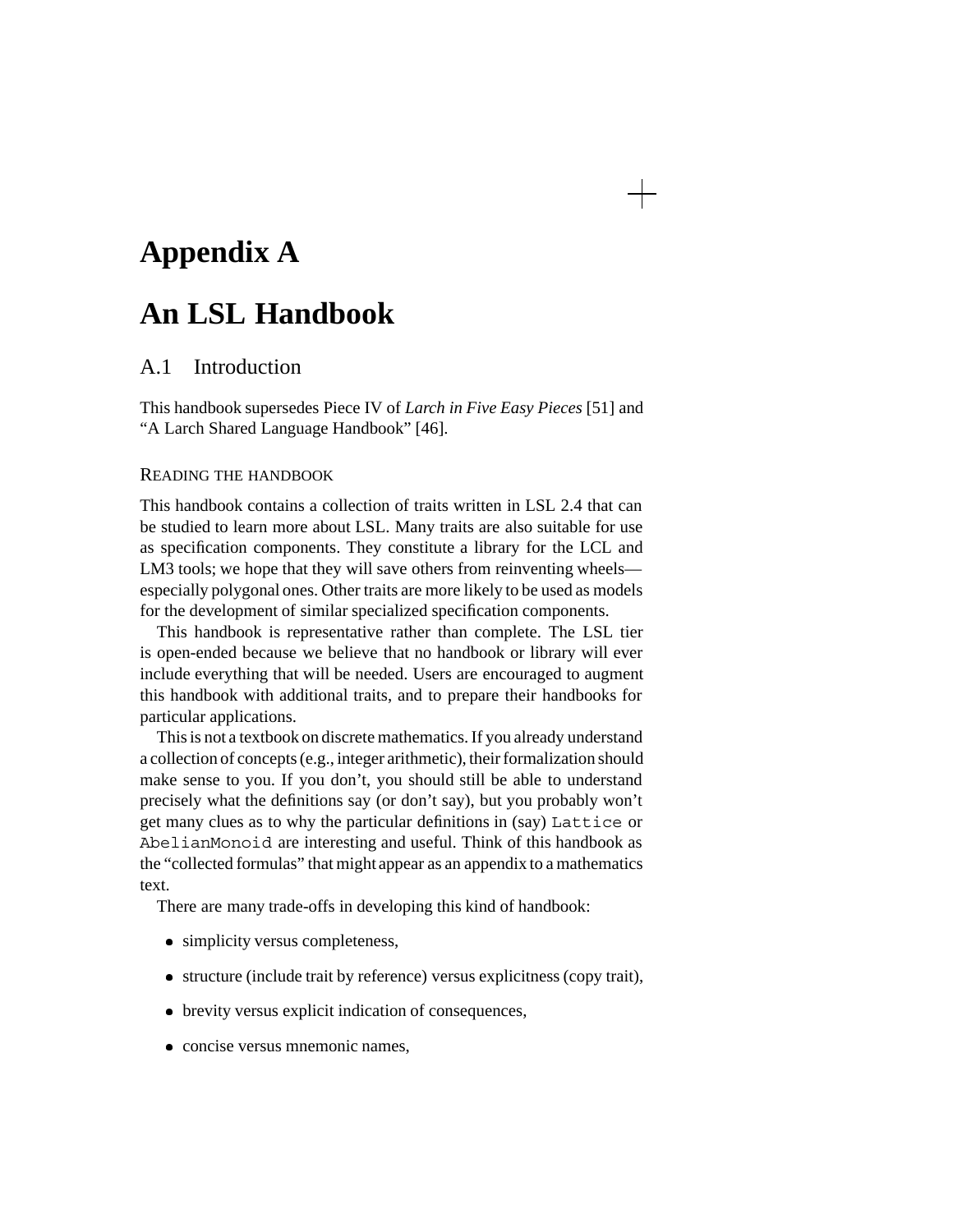### 158 A.1. Introduction

- stylistic consistency versus an illustrative range of valid styles,
- standardization (for communication) versus flexibility (for efficiency in particular cases),
- selection among competing notations and definitions for concepts,
- conceptual elegance versus practical utility.

We expect that, in the not-too-distant future, specification handbooks will most often be used in their online forms, with browsing tools that enable readers to make many of these choices dynamically, according to their needs and preferences. Unfortunately, this book is still a hostage to the tyranny of paper, so we've had to make these choices in advance. There are general tendencies in the choices exhibited here, but we haven't applied any of our own guidelines slavishly. Many of the stylistic variations are intentional, but there are probably others that we simply didn't notice.

This handbook does not have to be read front-to-back. There is no "correct" order in which to study the traits. Feel free to browse and skip according to your interests and needs. Early sections tend to deal with specific constructs that occur frequently in program interface specifications, while later sections are somewhat more abstract, providing mathematical building blocks that can be used to define, classify, or generalize such constructs. When there didn't seem to be any natural order for things, we fell back on alphabetical order.

Traits in sections labeled *data types* or *data structures* are quite likely to be used directly in interface specifications. Traits in sections labeled *assumptions and implications* or *operator definitions* are more likely to be used in other traits.

Traits are listed in the index. If you don't know exactly what a referenced trait contains, you can always look it up. However, we have tried to use familiar names for familiar concepts. Particularly on first reading, it is probably better to assume that traits such as Integer and TotalOrder mean what you expect, than to flip continually from trait to trait and section to section.

An implies clause does not contribute to the meaning (i.e., the theory) of a legal trait. It is perfectly acceptable to ignore them, and it is often best to do so on first reading. However, they do offer you a chance to check your understanding, by giving examples of facts that are consequences of the definitions in the trait. They may also include alternative (and perhaps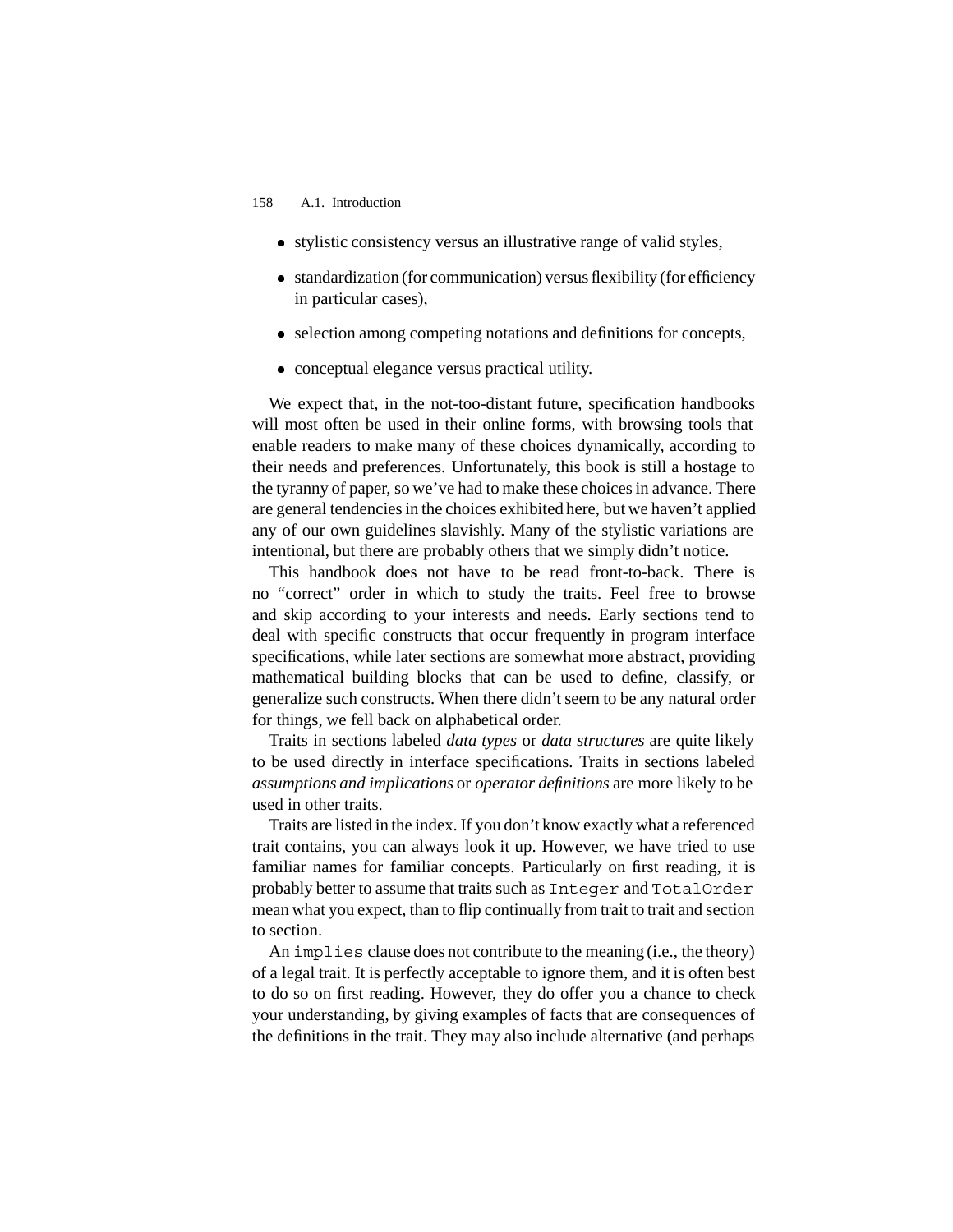more familiar) definitions, or show connections that may not be obvious from looking at just the definitions in the traits.

Both includes and assumes clauses add axioms from referenced traits. They both have the same semantics within a trait in which they appear, so it's fine to ignore the distinction on first reading. But assumes clauses impose an additional proof obligation whenever the trait containing them is referenced in another trait, so they become very relevant when using traits to compose specifications.

Many abstract types are defined in two traits, one of which defines only the essential operators that characterize the type, while the other includes definitions for a richer set of operators in terms of the essential operators. The former kind of trait tends to be used in assumes and implies clauses; the latter, in includes clauses and in interface specifications. Compare, for example, SetBasics and Set, or RelationBasics and Relation.

Many traits include Integer and use sort Int where it might seem that Natural and Nat would be more natural choices—and, in some cases, would lead to somewhat simpler specifications. This is a consequence of the decision in the interface languages to base all the whole-number types on Int. The trait IntegerPredicates defines predicates to test for several commonly-used subsets of the integers. The alternative was a large amount of sort-conversion that would severely distract from the clarity of interface specifications. So we pay a small price in the LSL tier for greater simplicity in the interface tier.

If a definition seems "unnatural" to you, you will find it instructive to try to construct a more natural definition yourself. If you find one, you will have gained some experience in writing LSL specifications; if you don't, you may have gained some insight into the reason for the "unnatural" definition.

The traits in this handbook have passed the scrutiny of the LSL Checker, which parses, expands trait references, resolves overloading, and sortchecks. Most of them have not yet been subjected to additional checking of the kind described in Chapter 7.

The online version of this handbook is still evolving. The authors would appreciate all kinds of feedback from readers and users. Are there errors or sources of confusion? Have we omitted something that would be widely useful? Are there better ways to define some of the concepts?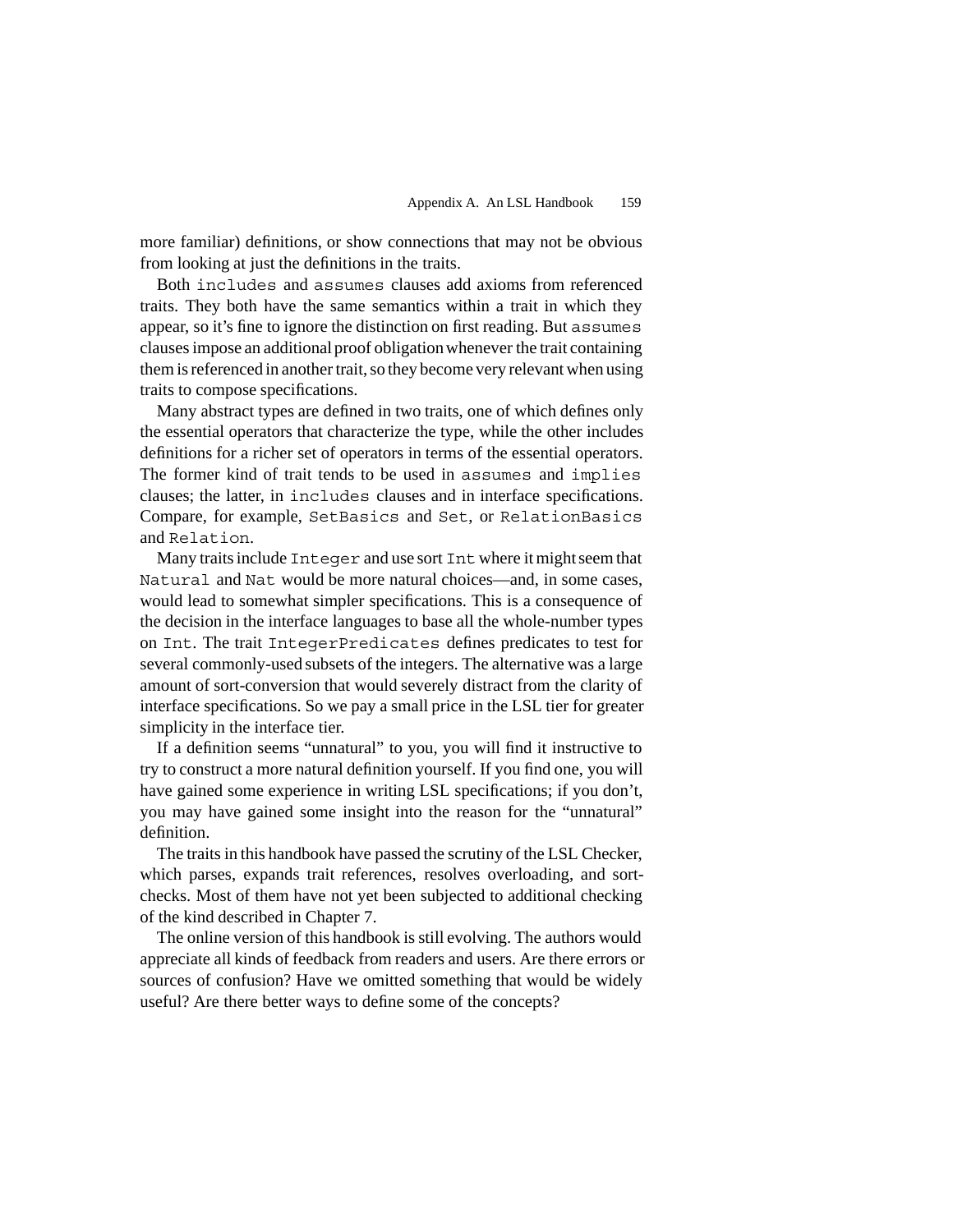### 160 A.1. Introduction

### NAMING AND LEXICAL CONVENTIONS

Sort names:

- Numeric types: Int for integers, P for positive numbers, Q for rationals, F for floating point, and N otherwise.
- T if there is only one "interesting" sort in the trait.
- Container traits: E for elements, C for containers.

Operator names:

- $\circ$  for a generic infix operator and also for the composition of maps and relations.
- $\bullet \diamond$  for a generic relation.

For convenience in manipulating the online form of the handbook, we have chosen a sequence of ISO Latin characters to represent each non-ISO Latin symbol used in the handbook. Some of them are chosen for visual similarity (e.g.,  $\rightarrow$  is written as  $\rightarrow$  and  $\leq$  is written as  $\lt$ =); others have been modeled on TeX's choices (e.g.,  $\circ$  is written as  $\circ$  is  $\circ$ written as  $\infty$ . A complete list is given in Section C.

Each Larch interface language defines its own notation for literals, based on the programming language's notation; numerical types will generally include the trait schema DecimalLiterals.

Many traits have a size or count operator whose value is always non-negative. For reasons given in the previous section, except within Section A.15, Number theory, we have given their range as Int, from trait Integer, rather than as N, from trait Natural.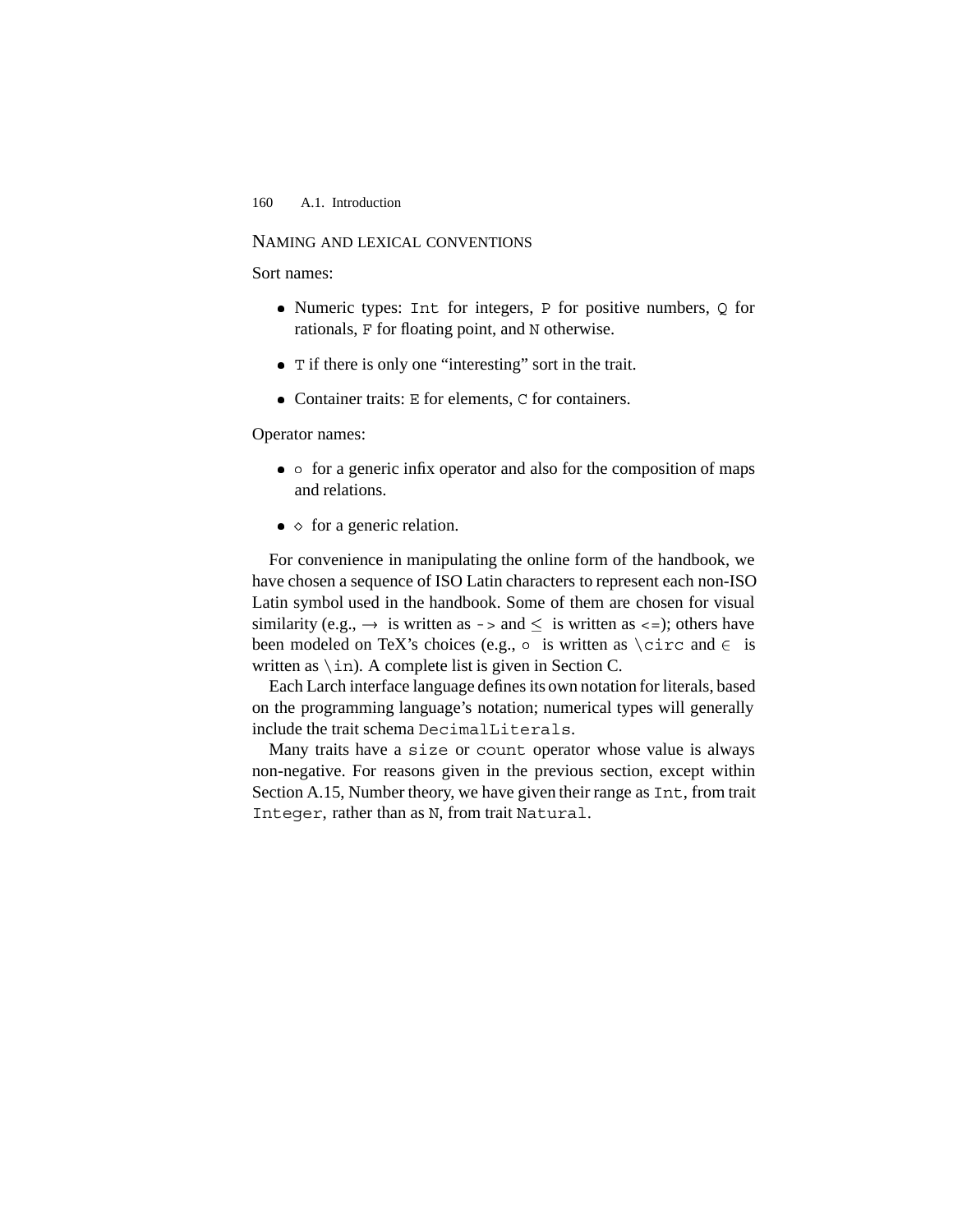## A.2 Foundations

```
DATA TYPE: BOOLEAN
Boolean: trait
   % This trait is given for documentation only.
   % It is implicit in LSL.
   introduces
       true, false: \rightarrow Bool
        \neg : Bool \rightarrow Bool
       \begin{CD} \begin{array}{c} \begin{array}{c} \begin{array}{c} \end{array} \\ \text{---} \end{array} & \begin{array}{c} \begin{array}{c} \begin{array}{c} \end{array} \\ \text{---} \end{array} & \begin{array}{c} \end{array} \\ \text{---} \end{CD} \end{CD} & \begin{CD} \begin{array}{c} \begin{array}{c} \end{array} \\ \text{---} \end{array} & \begin{array}{c} \begin{array}{c} \end{array} \\ \text{---} \end{array} & \begin{array}{c} \begin{array}{c} \end{array} \\ \text{---} \end{array} & \begin{array}{c} \end{array}asserts
       Bool generated by true, false
        -
 b: Bool  true == false; \neg false == true;
           true \wedge b == b;
           false \wedge b == false;
           true \vee b == true;
          false \vee b == b;
          true \Rightarrow b == b;
           false \Rightarrow b == true
   implies
       AC (\wedge, Bool),
       AC (V, Bool),
       Distributive (\vee for +, \wedge for *, Bool for T),
       Distributive (\land for +, \lor for *, Bool for T),
       Involutive (\neg \underline{\hspace{1cm}}, \text{Bool}),Transitive (\Rightarrow for \diamond, Bool for T)
        -
 b1, b2, b3: Bool \neg (b1 \land b2) == \neg b1 \lor \neg b2;
           \neg (b1 \vee b2) == \neg b1 \wedge \neg b2;
           b1 \vee (b1 \wedge b2) == b1;b1 \wedge (b1 \vee b2) == b1;b2 \vee \neg b2;
           (b1 = b2) V (b1 = b3) V (b2 = b3);
           b1 \Rightarrow b2 == \neg b1 \vee b2
```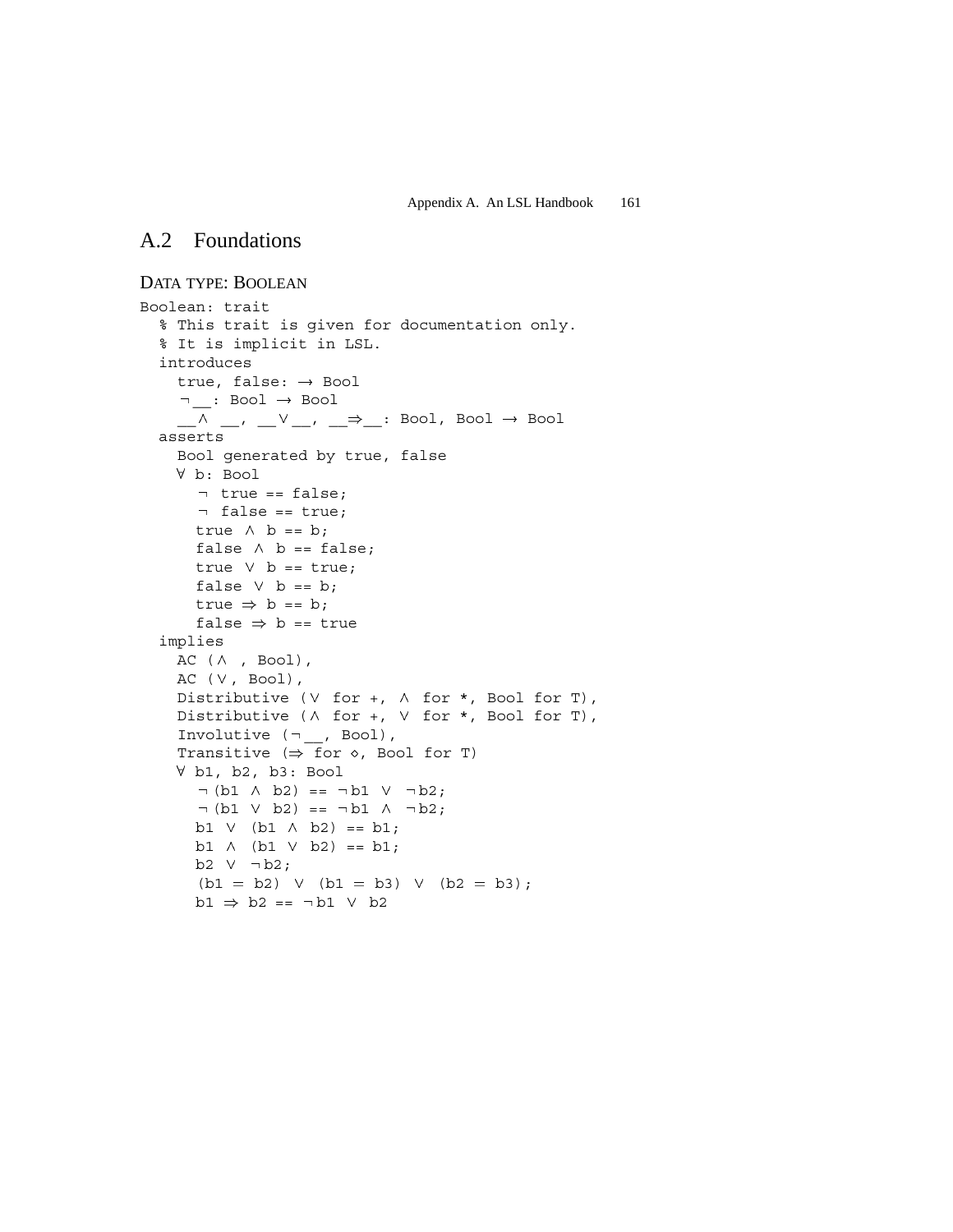162 A.2. Foundations

### OPERATOR DEFINITION: IF THEN ELSE

```
Conditional (T): trait
  % This trait is given for documentation only.
  % It is implicit in LSL.
  introduces if then else : Bool, T, T \rightarrow T
  asserts
    -
 x, y, z: T
      if true then x else y == x;
     if false then x else y == y
  implies \forall b: Bool, x: T
    if b then x else x == x
```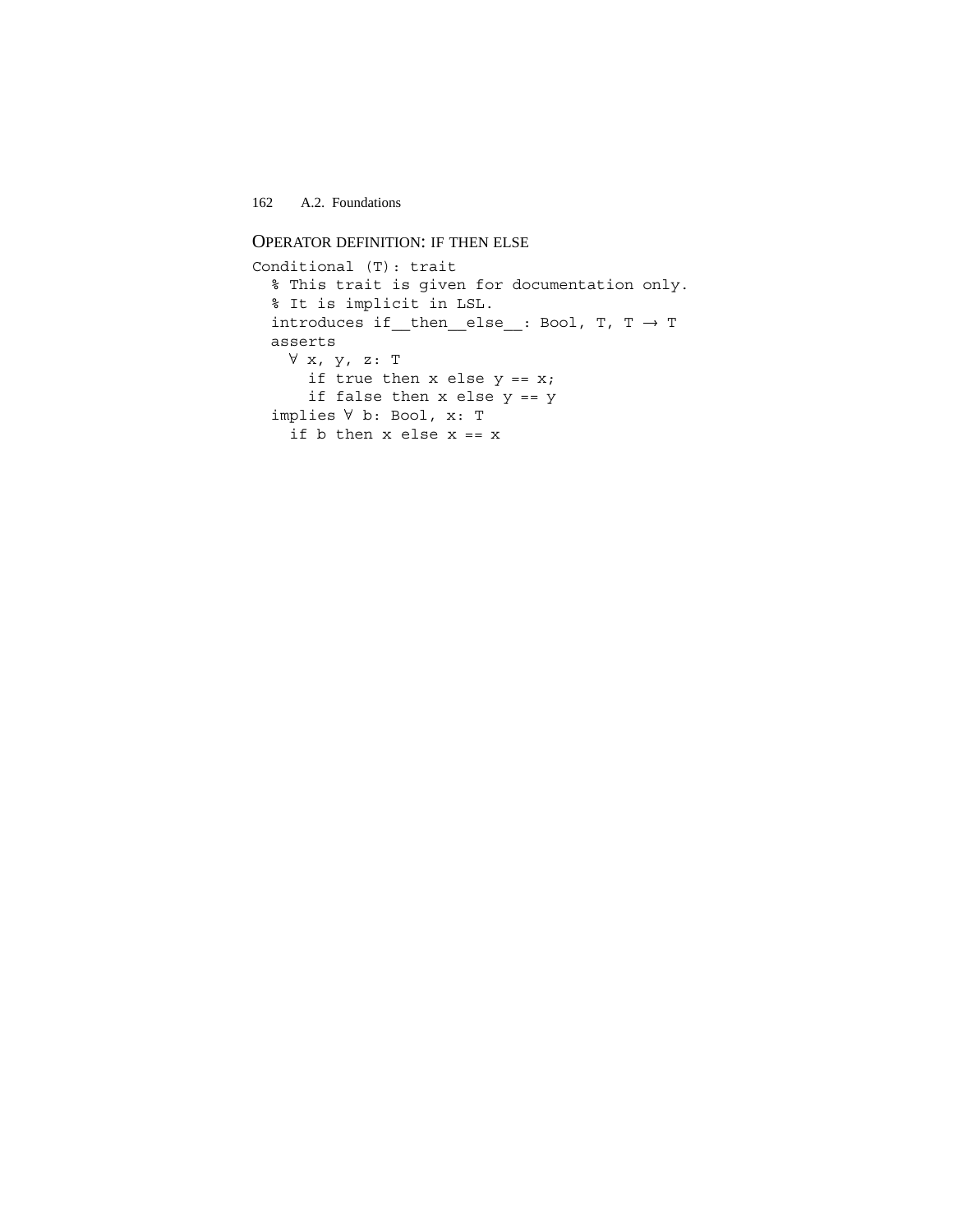## A.3 Integers

```
DATA TYPE
Integer (Int): trait
  % The usual (unbounded) integers operators
  includes
    DecimalLiterals (Int for N),
    TotalOrder (Int)
  introduces
    0, 1: \rightarrow Intsucc, pred, -, abs: Int \rightarrow Int
    + , - , * : Int, Int \rightarrow Int
    div, mod, min, max: Int, Int \rightarrow Int
  asserts
    Int generated by 0, succ, pred
    -
 x, y: Int
      succ(pred(x)) == x;pred(succ(x)) == x;-0 == 0;-succ(x) == pred(-x);-pred(x) == succ(-x);abs(x) == max(-x, x);x + 0 == x;x + succ(y) == succ(x + y);x + pred(y) == pred(x + y);x - y == x + (-y);x * 0 == 0;x*succ(y) == (x*y) + x;x*pred(y) == (x*y) - x;y > 0 \Rightarrow mod(x, y) + (div(x, y) * y) = x;y > 0 \Rightarrow mod(x, y) \ge 0;y > 0 \Rightarrow mod(x, y) < y;min(x, y) == if x \le y then x else y;
      max(x, y) == if x \leq y then y else x;x <succ(x)
  implies
    AC (+, Int),
    AC (*, Int),
    AC (min, Int),
    AC (max, Int),
    RingWithUnit (Int for T)
    Int generated by 1, +, - :Int\rightarrowInt
```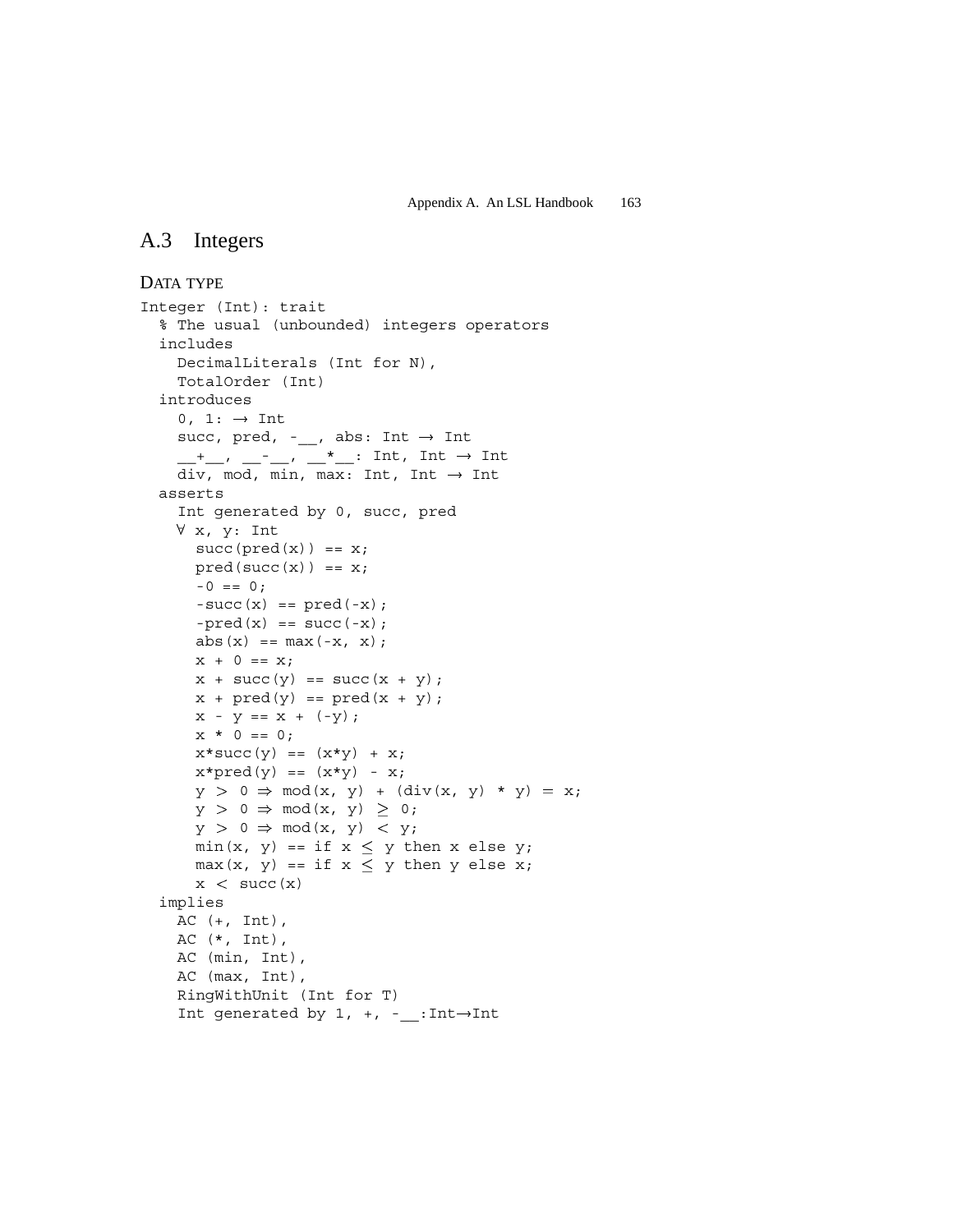```
164 A.3. Integers
     -
 x, y: Int
       x < y == succ(x) < succ(y);x < y == x \leq succ(y)converts
       1, \quad \text{--}:\text{Int}\text{--}\text{Int}\,,\; \underline{\qquad}\text{--}:\text{Int},\text{Int}\text{--}\text{Int}\,,abs, +, *, div, mod, min, max, \leq, \geq, \lt, >LITERALS
DecimalLiterals (N): trait
  % A built-in trait schema given here
  % for documentation only
  introduces
     0, 1, 2, 3, 4, 5, 6, 7, 8, 9, 10, 11 %, ...
       : \rightarrow Nsucc: N \rightarrow Nasserts equations
     1 == succ(0);2 == succ(1);3 == succ(2);% ... as far as needed for any literals
  % of sort N appearing in the including trait
```
### OPERATOR DEFINITIONS

```
IntegerPredicates (Int): trait
  % Frequently used subranges of the integers
  assumes Integer
  introduces
    InRange: Int, Int, Int \rightarrow Bool
    Natural, Positive, Signed, Unsigned: Int \rightarrow Bool
    maxSignal, maxUnsigned: \rightarrow Intasserts forall n, low, high: Int
    InRange(n, low, high) == low \leq n \land n \leq high;
    Natural(n) == n \ge 0;
    Positive(n) == n > 0;
    Signed(n) ==
      InRange(n, -succ(maxSigned), maxSigned);
    Unsigned(n) == InRange(n, 0, maxUnsigned)
  implies \forall n: Int
    Positive(n) \Rightarrow Natural(n);
    Unsigned(n) \Rightarrow Natural(n)
```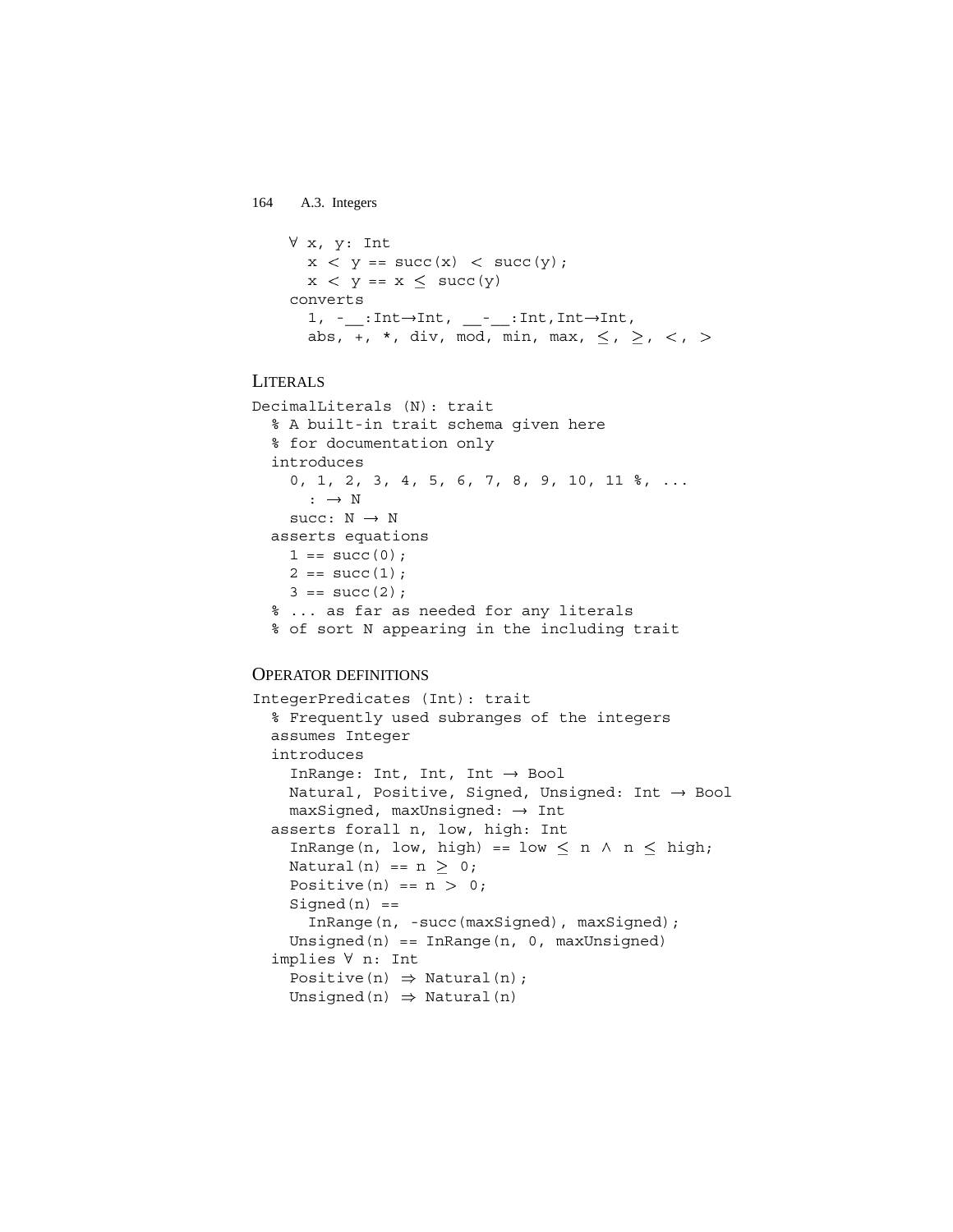## A.4 Enumerations

```
Enumeration (T): trait
  % Enumeration, comparison, and ordinal position
  % operators, often used with "enumeration of"
  assumes Integer
  includes DerivedOrders
  introduces
    first, last: \rightarrow T
    succ, pred: T \rightarrow Tord: T \rightarrow Intval: Int \rightarrow T
  asserts
    T generated by first, succ
    T generated by last, pred
     -
 x, y: T
       ord(first) == 0;x \neq last \Rightarrow ord(succ(x)) = ord(x) + 1;
       x \neq last \Rightarrow pred(succ(x)) = x;
       val(ord(x)) == x;x < y == ord(x) < ord(y);
       x \leq last
  implies
     TotalOrder
    T generated by val
     T partitioned by ord
     -
 x: T
       x \neq first \Rightarrow succ(pred(x)) = x;
       x \neq last \Rightarrow x < succ(x);
       first \leq x;ord(x) \geq 0converts
       first:\rightarrowT, succ:T\rightarrowT, pred:T\rightarrowT, ord,
          \leq:T,T\rightarrowBool, \geq:T,T\rightarrowBool,
          \langle :T,T\rightarrow \text{Bool}, \rangle :T,T\rightarrow \text{Bool}exempting succ(last), pred(first)
```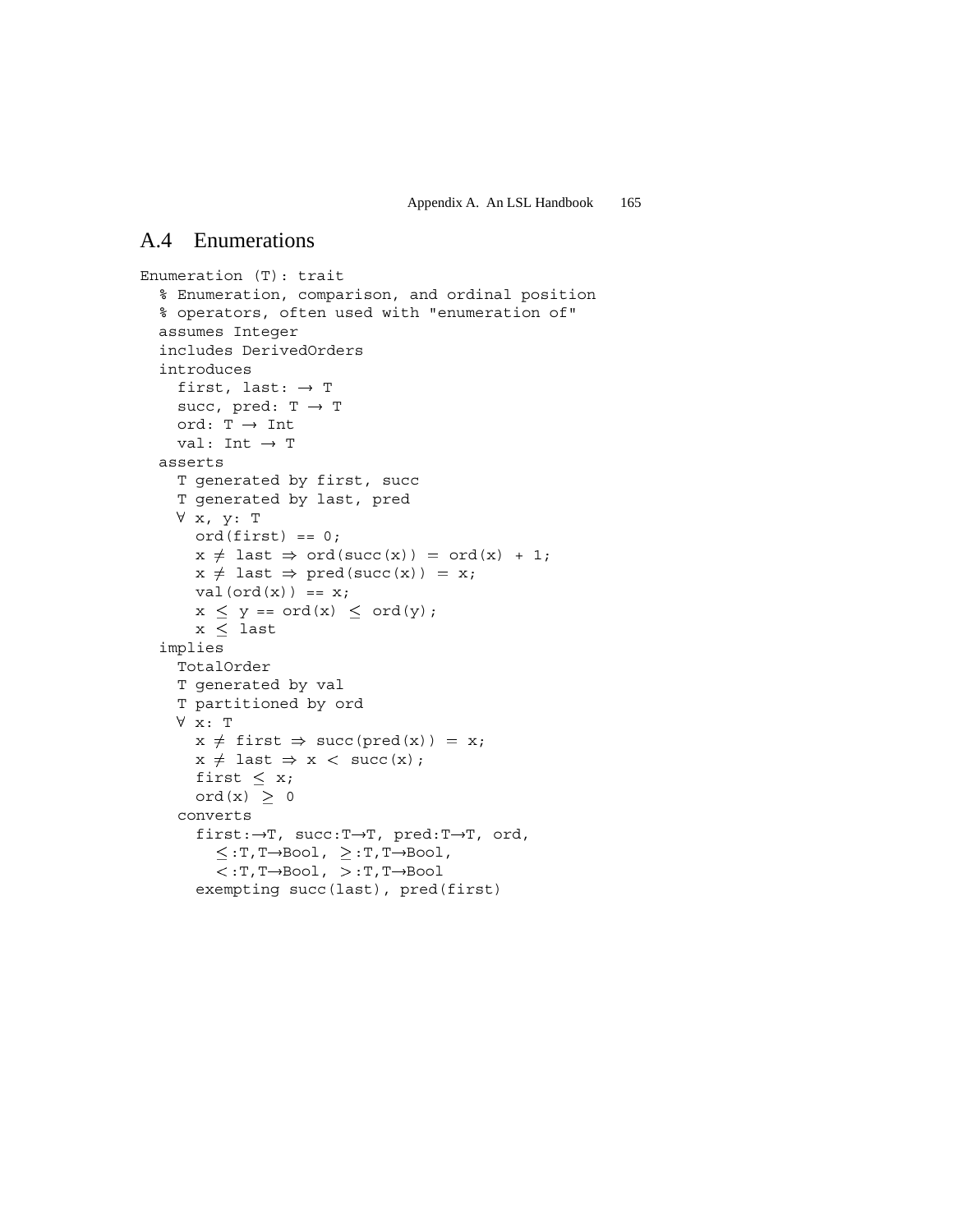166 A.5. Containers

## A.5 Containers

Throughout this section we use E for the element sort, and C for the container sort. This simplifies comparisons among data structures and makes it easier to write generic operator definitions that work for several kinds of containers. Since variable names are local to traits, we imposed no such uniformity on them.

UNORDERED DATA STRUCTURES

```
SetBasics (E, C): trait
   % Essential finite-set operators
   introduces
      \{\;\}:\rightarrow\mathbb{C}insert: E, C \rightarrow C\begin{array}{c} \begin{array}{c} \end{array} \mathsf{E} \end{array} , \begin{array}{c} \mathsf{E} \end{array} , \begin{array}{c} \mathsf{C} \end{array} \rightarrow Bool
   asserts
      C generated by { }, insert
      C partitioned by \in∀ s: C, e, e1, e2: E
         \neg (e \in { });
         e1 \in insert(e2, s) == e1 = e2 \vee e1 \in s
   implies
      InsertGenerated ({ } for empty)
      -
 e, e1, e2: E, s: C
         insert(e, s) \neq { };
         insert(e, insert(e, s)) == insert(e, s);insert(e1, insert(e2, s)) ==insert(e2, insert(e1, s))converts
```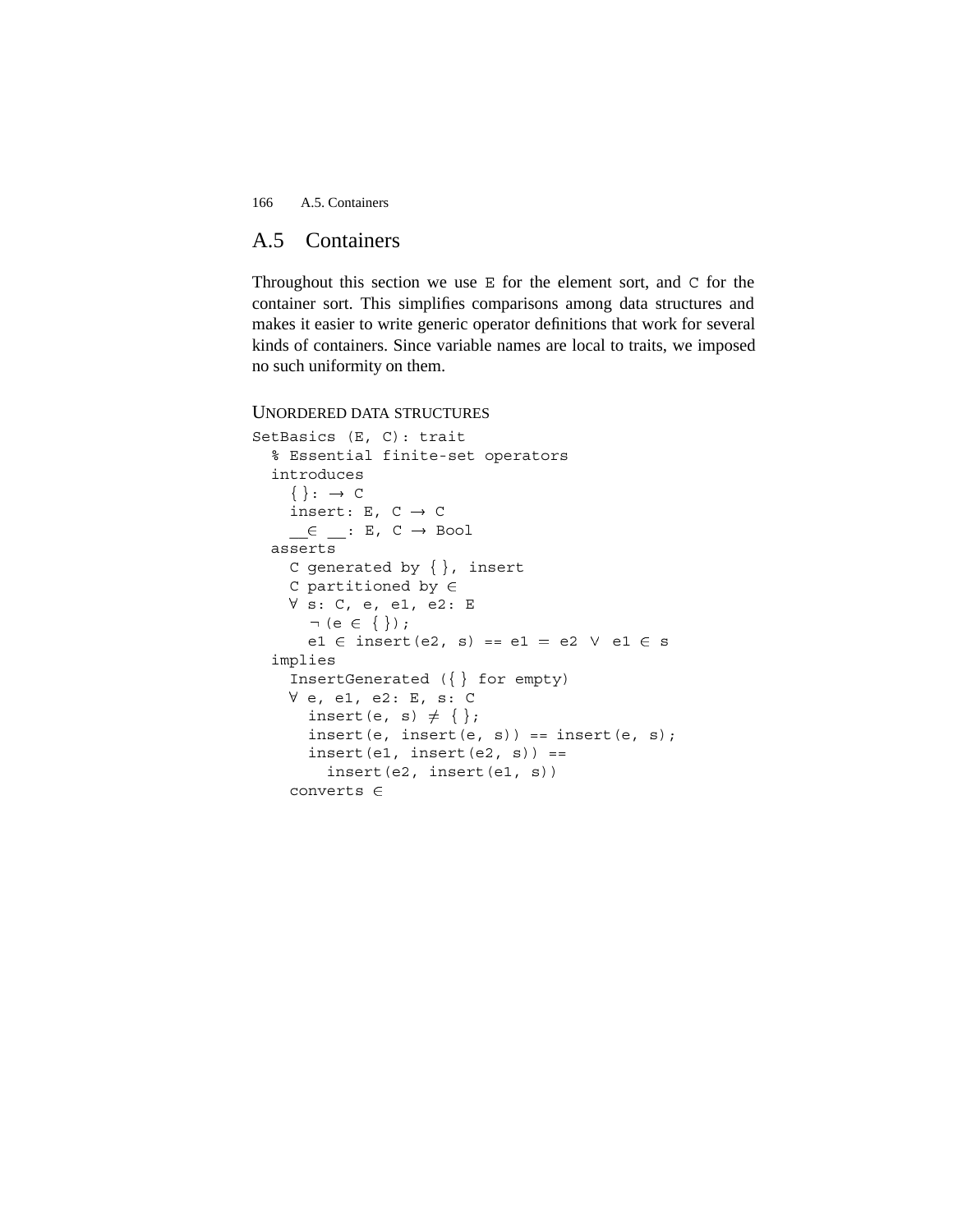```
Set (E, C): trait
  % Common set operators
  includes
     SetBasics,
     Integer,
     DerivedOrders (C, \subseteq for \le, \supseteq for \ge,
                          \subset for \lt, \supset for \gt)
  introduces
      \epsilon _: E, C \rightarrow Bool
     delete: E, C \rightarrow C\{\quad\}:\ \mathbb{E}\ \rightarrow\ \mathbb{C}\cup , \cap , \cdot : C, C \rightarrow C
     size: C \rightarrow Intasserts
     -
 e, e1, e2: E, s, s1, s2: C
       e \notin s == \neg (e \in s);
        { e } == insert(e, { });
        e1 \in delete(e2, s) == e1 \neq e2 \land e1 \in s;
        e \in (s1 \cup s2) == e \in s1 \lor e \in s2;e \in (s1 \cap s2) == e \in s1 \land e \in s2;e \in (s1 - s2) = e \in s1 \land e \notin s2;size({}) = 0;size(insect(e, s)) ==if e \notin s then size(s) + 1 else size(s);
        s1 \subseteq s2 == s1 - s2 = \{\}implies
     AbelianMonoid (\cup for \circ, \{\} for unit, C for T),
     AC (\cap, C),
     JoinOp (U, \{\} for empty),
     MemberOp ({ } for empty),
     PartialOrder (C, \subseteq for \le, \supseteq for \ge,
                        \subset for \lt, \supset for >)
     C generated by \{\,\}, \{\_\,\}, \cup-
 e: E, s, s1, s2: C
        s1 \subseteq s2 \Rightarrow (e \in s1 \Rightarrow e \in s2);size(s) \geq 0converts
        \in, \notin, \{ }, delete, size, \cup, \cap, -:C,C\rightarrowC,
        \subseteq, \supseteq, \subset, \supset
```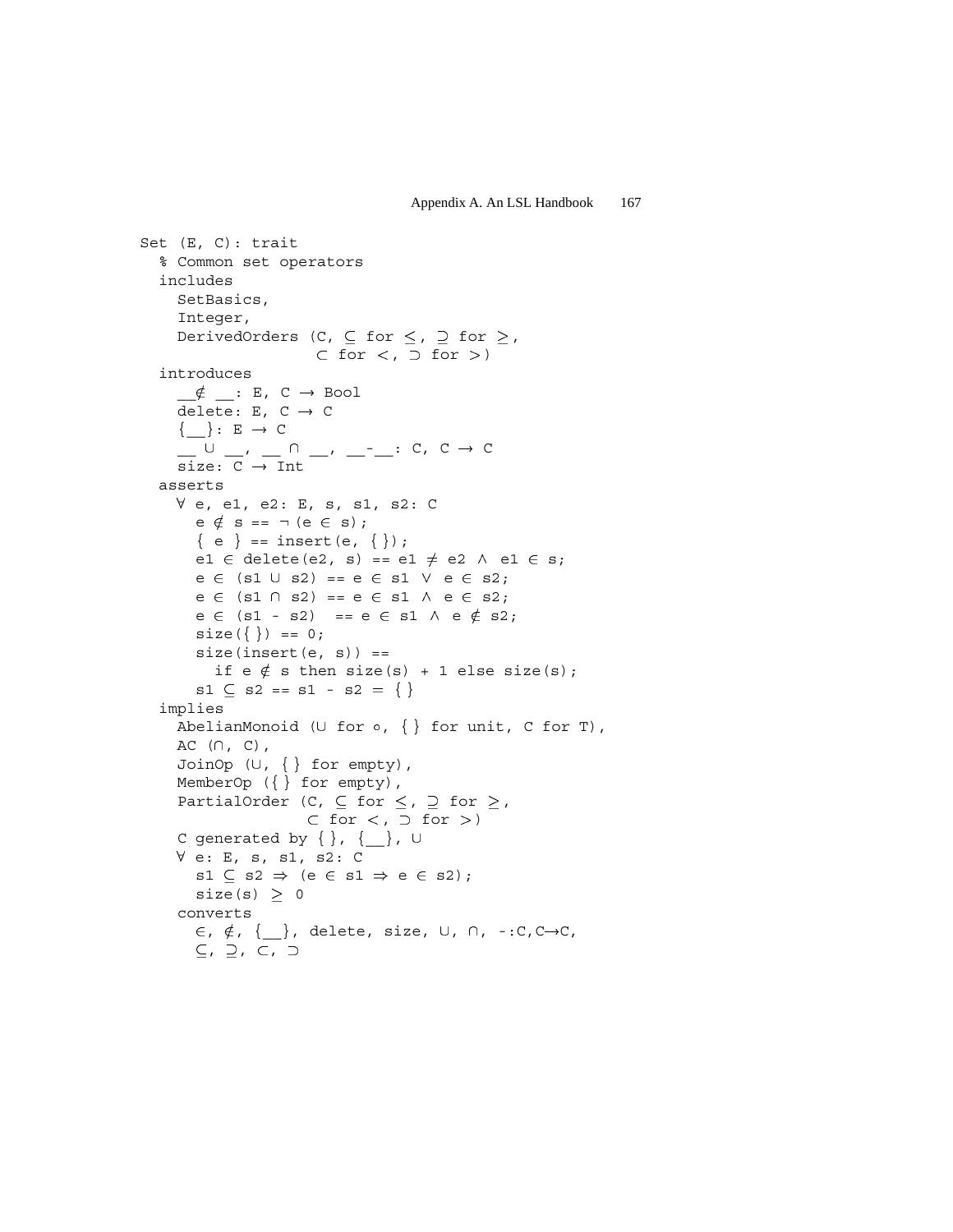```
168 A.5. Containers
BagBasics (E, C): trait
  % Essential bag operators
  includes Integer
  introduces
    \{\;\}:\rightarrow\mathbb{C}insert: E, C \rightarrow Ccount: E, C \rightarrow Intasserts
    C generated by { }, insert
    C partitioned by count
     ∀ b: C, e, e1, e2: E
      count (e, \{\}\) == 0;
      count(e1, insert(e2, b)) ==
         count(e1, b) + (if e1 = e2 then 1 else 0)
  implies
    InsertGenerated ({ } for empty)
     ∀ e: E, b: C
      insert(e, b) \neq \{\};
      count (e, b) \geq 0
    converts count
```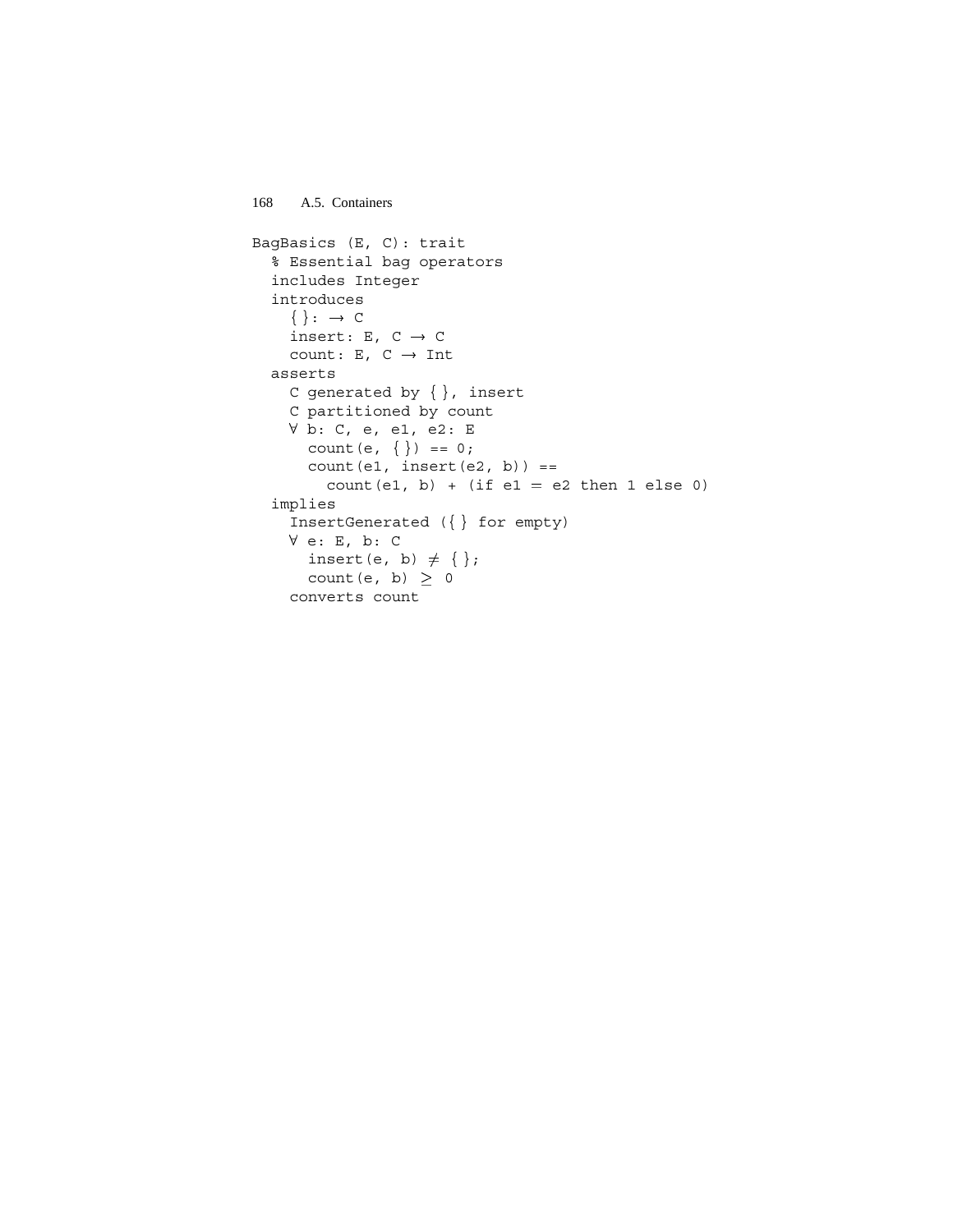```
Bag (E, C): trait
   % Common bag operators
   includes
       BagBasics,
      DerivedOrders (C, \subseteq for \le, \supseteq for \ge,
                                   \subset for \lt, \supset for \gt)
   introduces
       delete: E, C \rightarrow C\{\_\} : E \rightarrow C\_\infty \in \_ \prime \_ \# \_ \colon E, C \to \text{Bool}size: C \rightarrow Int\begin{array}{ccc} \begin{array}{ccc} \begin{array}{ccc} \end{array} & \begin{array}{ccc} \end{array} & \begin{array}{ccc} \end{array} & \begin{array}{ccc} \end{array} & \begin{array}{ccc} \end{array} & \begin{array}{ccc} \end{array} & \begin{array}{ccc} \end{array} & \begin{array}{ccc} \end{array} & \begin{array}{ccc} \end{array} & \begin{array}{ccc} \end{array} & \begin{array}{ccc} \end{array} & \begin{array}{ccc} \end{array} & \begin{array}{ccc} \end{array} & \begin{array}{ccc} \end{array} & \begin{array}{ccc} \end{array} & \begin{array}{ccc} \end{arrayasserts
       -
 e, e1, e2: E, b, b1, b2: C
          count(e1, delete(e2, b)) ==
              if el = e2 then max(0, count(e1, b) - 1)else count(e1, b);
           { e } == insert (e, { });
           e \in b == count(e, b) > 0;e \notin b == count(e, b) = 0;size({}) = 0;size(insort(e, b)) == size(b) + 1;count (e, b1 \cup b2) ==
              count (e, b1) + count(e, b2);
          count (e, b1 - b2) ==max(0, count(e, b1) - count(e, b2));b1 \subseteq b2 == b1 - b2 = \{\}\;implies
       AbelianMonoid (\cup for \circ, \{\} for unit, C for T),
       JoinOp (U, \{\} \text{for empty}),
       MemberOp ({ } for empty),
       PartialOrder (C, \subseteq for \le, \supseteq for \ge,
                                 \subset for \lt, \supset for >)
       -
 e, e1, e2: E, b, b1, b2: C
          insert(e, b) \neq { };
          count (e, b) \geq 0;
          count (e, b) \leq size(b);
          b1 \subseteq b2 \Rightarrow count(e, b1) \le count(e, b2)converts count, \in, \notin, \{ \}, \cup, -:C, C -> C,
          delete, size, \subseteq, \supset, \subset, \supset
```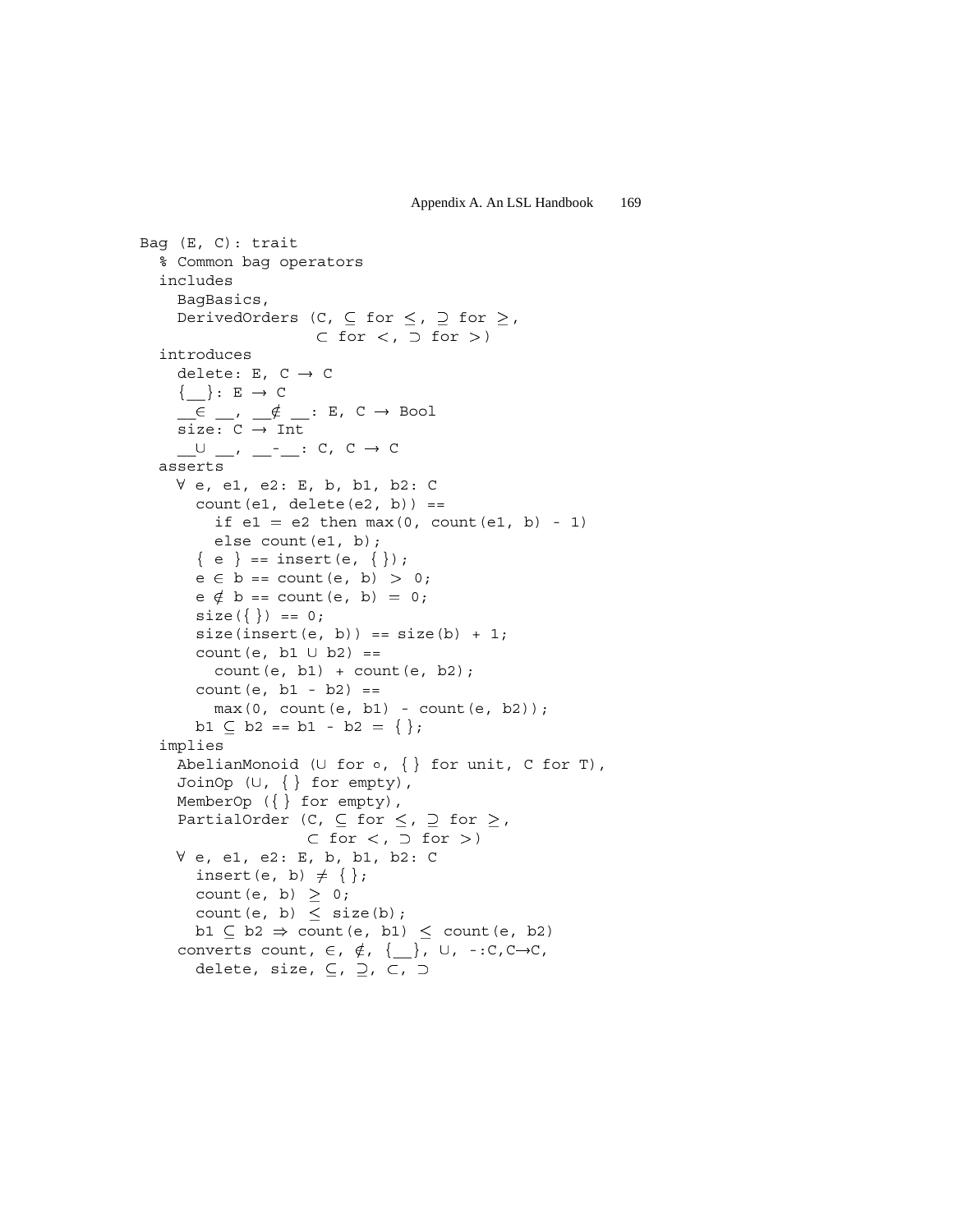170 A.5. Containers

### INSERTION ORDERED DATA STRUCTURES

```
StackBasics (E, C): trait
  % Essential LIFO operators
  includes Integer
  introduces
    empty: \rightarrow Cpush: E, C \rightarrow Ctop: C \rightarrow Epop: C \rightarrow Casserts
    C generated by empty, push
    ∀ e: E, stk: C
      top(push(e, stk)) == e;pop(push(e, stk)) == stk;implies converts top, pop
    exempting top(empty), pop(empty)
Stack (E, C): trait
  % Common LIFO operators
  includes StackBasics, Integer
  introduces
    count: E, C \rightarrow Int\in : E, C \rightarrow Bool
    size: C \rightarrow IntisEmpty: C \rightarrow Bool
  asserts
    ∀ e: E, stk: C
      size(empty) == 0;size(push(e, stk)) == size(stk) + 1;isEmpty(stk) == stk = emptyimplies
    Container (push for insert, top for head,
                pop for tail)
    C partitioned by top, pop, isEmpty
    -
 stk: C
      size(stk) \geq 0converts top, pop, count, \in, size, isEmpty
      exempting top(empty), pop(empty)
```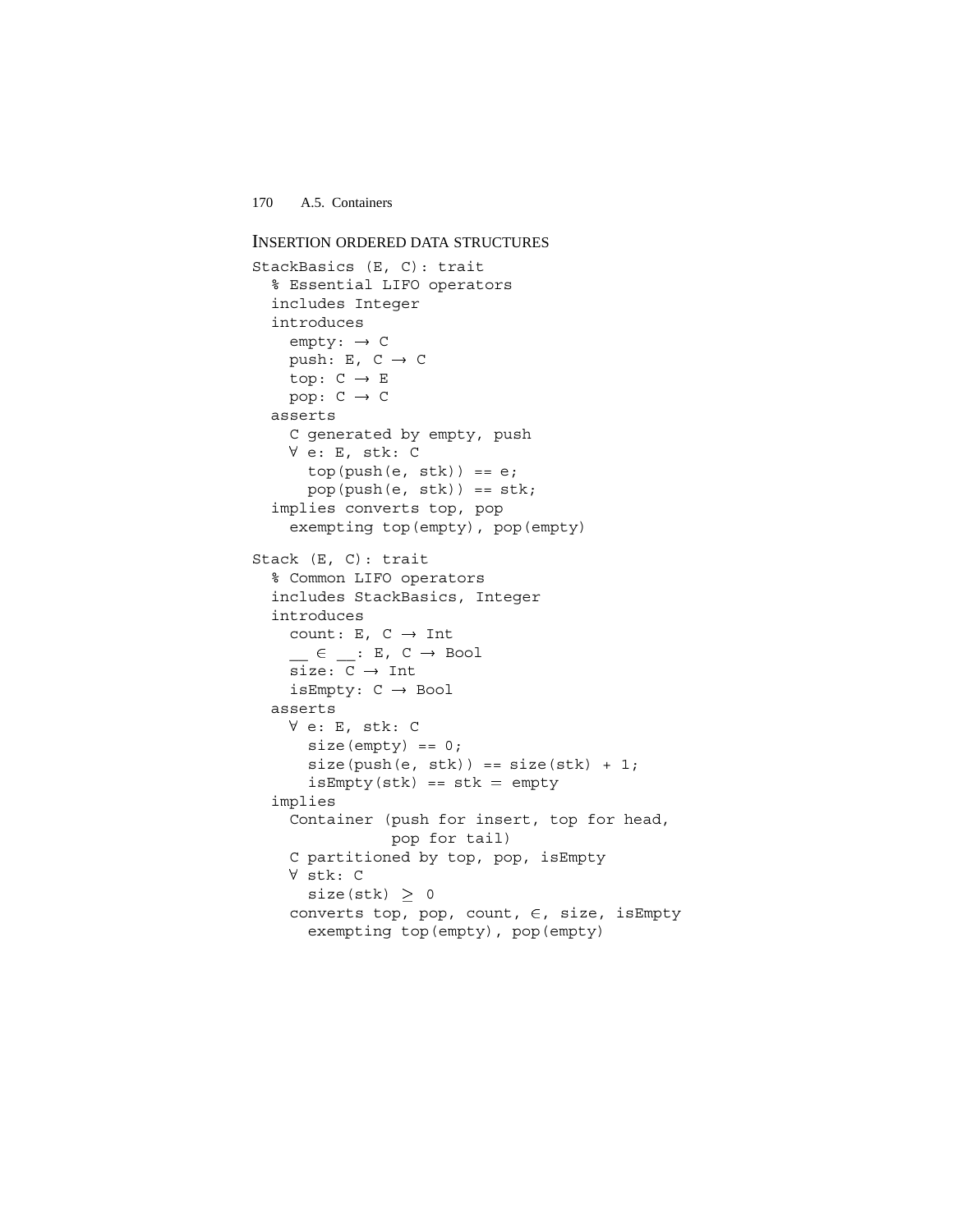```
Queue (E, C): trait
  % FIFO operators
  includes Integer
  introduces
    empty: \rightarrow Cappend: E, C \rightarrow Ccount: E, C \rightarrow Int\_ \in \_ : \mathbb{E}, C \rightarrow Bool
    head: C \rightarrow Etail: C \rightarrow Clen: C \rightarrow IntisEmpty: C \rightarrow Bool
  asserts
    C generated by empty, append
    ∀ q: C, e, e1: E
      count (e, \text{empty}) == 0;count (e, append(e1, q)) ==
         count (e, q) + (if e = e1 then 1 else 0);
       e \in q == count(e, q) > 0;head(append(e, q)) ==
         if q = \text{empty then } e else head(q);
      tail(append(e, q)) ==
         if q = empty then empty
         else append(e, tail(q));
      len(empty) == 0;len(append(e, q)) == len(q) + 1;isEmpty(q) == q = emptyimplies
    Container (append for insert)
    C partitioned by head, tail, isEmpty
    -
 q: C
       len(q) \geq 0converts head, tail, len
      exempting head(empty), tail(empty)
```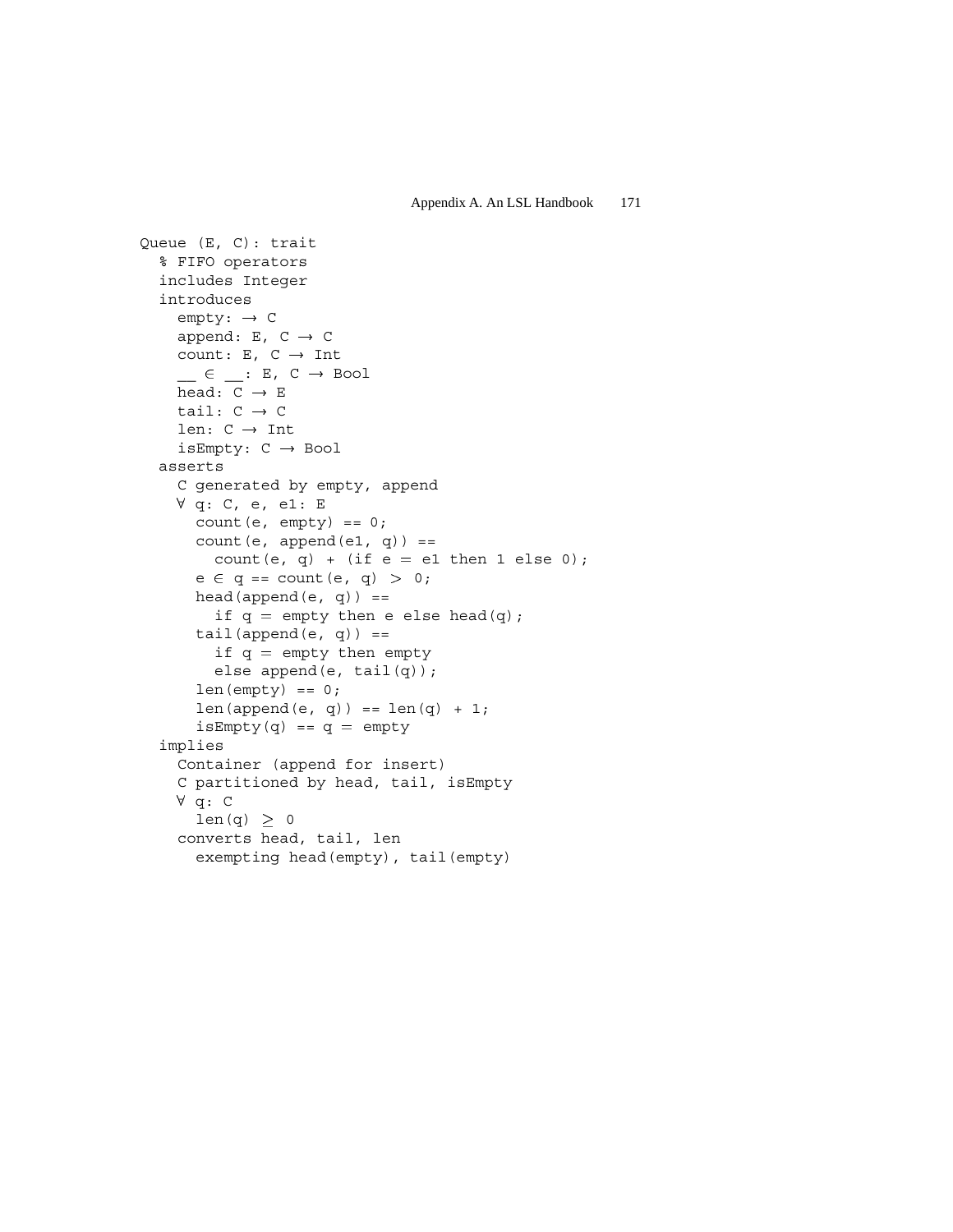```
172 A.5. Containers
Deque (E, C): trait
  % Double ended queue operators
  includes Integer
  introduces
    empty: \rightarrow C- \frac{1}{\cdot} \frac{1}{\cdot} E, C \rightarrow C
     - \vdash \ldots c, E \rightarrow Ccount: E, C \rightarrow Int\_ \in \_ : \mathbb{E}, \mathbb{C} \to \mathbb{B}ool
    head, last: C \rightarrow Etail, init: C \rightarrow Clen: C \rightarrow IntisEmpty: C \rightarrow Bool
  asserts
    C generated by empty, 
     ∀ e, e1, e2: E, d: C
       count (e, empty) == 0;count (e, e1 \uparrow d) ==
         count(e, d) + (if e = e1 then 1 else 0);
       e \in d == count(e, d) > 0;e - empty == empty \vdash e;
       (e1 + d) \vdash e2 == e1 + (d + e2);
       head(e \dagger d) == e;
       last(d \vdash e) == e;
       tail(e d) == d;
       init (d + e) = d;len(empty) == 0;len(d \mid e) == len(d) + 1;isEmpty(d) == d = emptyimplies
    Stack (head for top, tail for pop,
             a for push, len for size),
    Queue ( for append, last for head,
             init for tail)
    C generated by empty, \dashvC partitioned by len, head, tail
    C partitioned by len, last, init
     -
 d: C
       d \neq \text{empty}\Rightarrow (head(d) \exists tail(d) = d
               \land init(d) \vdash last(d) = d)
    converts head, last, tail, init, len
       exempting head(empty), last(empty),
         tail(empty), init(empty)
```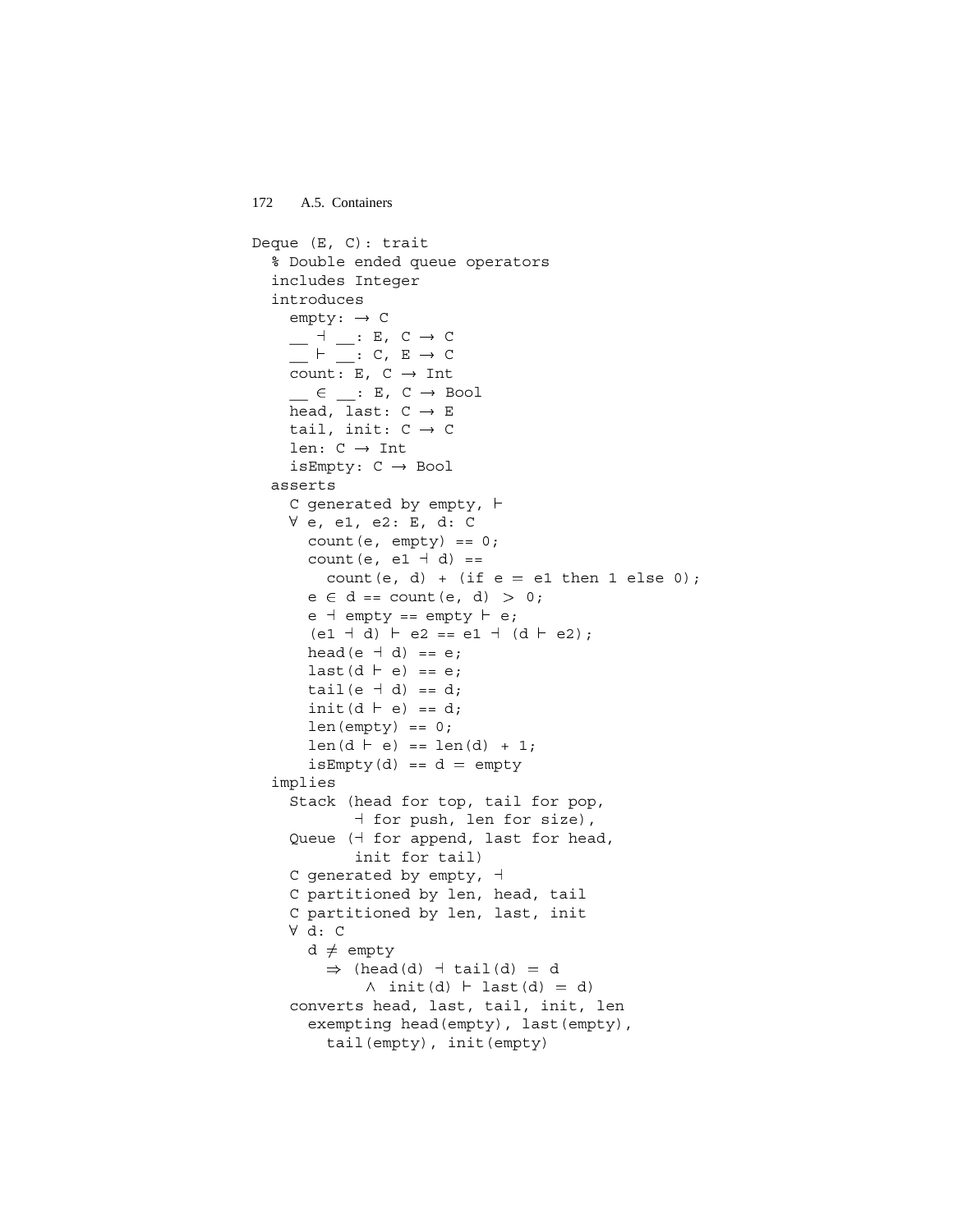```
List (E, C): trait
  % Add singleton and concatenation
  includes Deque
  introduces
     \{\_\right\}: E \rightarrow C\Box \parallel \Box: C, C \rightarrow C
  asserts ∀ e: E, ls, ls1, ls2: C
     {e} = empty \vdash e;
     \text{ls} \parallel empty == \text{ls};ls1 || (1s2 \; \vdash \; e) = (1s1 \; || \; 1s2) \; \vdash \; eimplies
     C generated by empty, \{\_\ \}, \|converts head, last, tail, init, len, \{\_\}, \|exempting head(empty), last(empty),
         tail(empty), init(empty)
String (E, C): trait
  % Index, substring
  includes List
  introduces
     [ ]: C, Int \rightarrow E
    prefix: C, Int \rightarrow C
    removePrefix: C, Int \rightarrow C
     substring: C, Int, Int \rightarrow C
  asserts \forall e: E, s: C, i, n: Int
     tail(empty) == empty;init(empty) == empty;s[0] == head(s);n \geq 0 \Rightarrow s[n + 1] = \text{tail}(s)[n];prefix(empty, n) == empty;
    prefix(s, 0) == empty;n \geq 0\Rightarrow prefix(e + s, n + 1) = e + prefix(s, n);
     removePrefix(s, 0) == s;
    n \geq 0\Rightarrow removePrefix(s, n + 1)
           = removePrefix(tail(s), n);
     substring(s, 0, n) == prefix(s, n);
     i \geq 0\Rightarrow substring(s, i + 1, n)
           = substring(tail(s), i, n)
  implies
     IndexOp (\dagger) for insert)
     C partitioned by len, \boxed{[-]}converts tail, init
```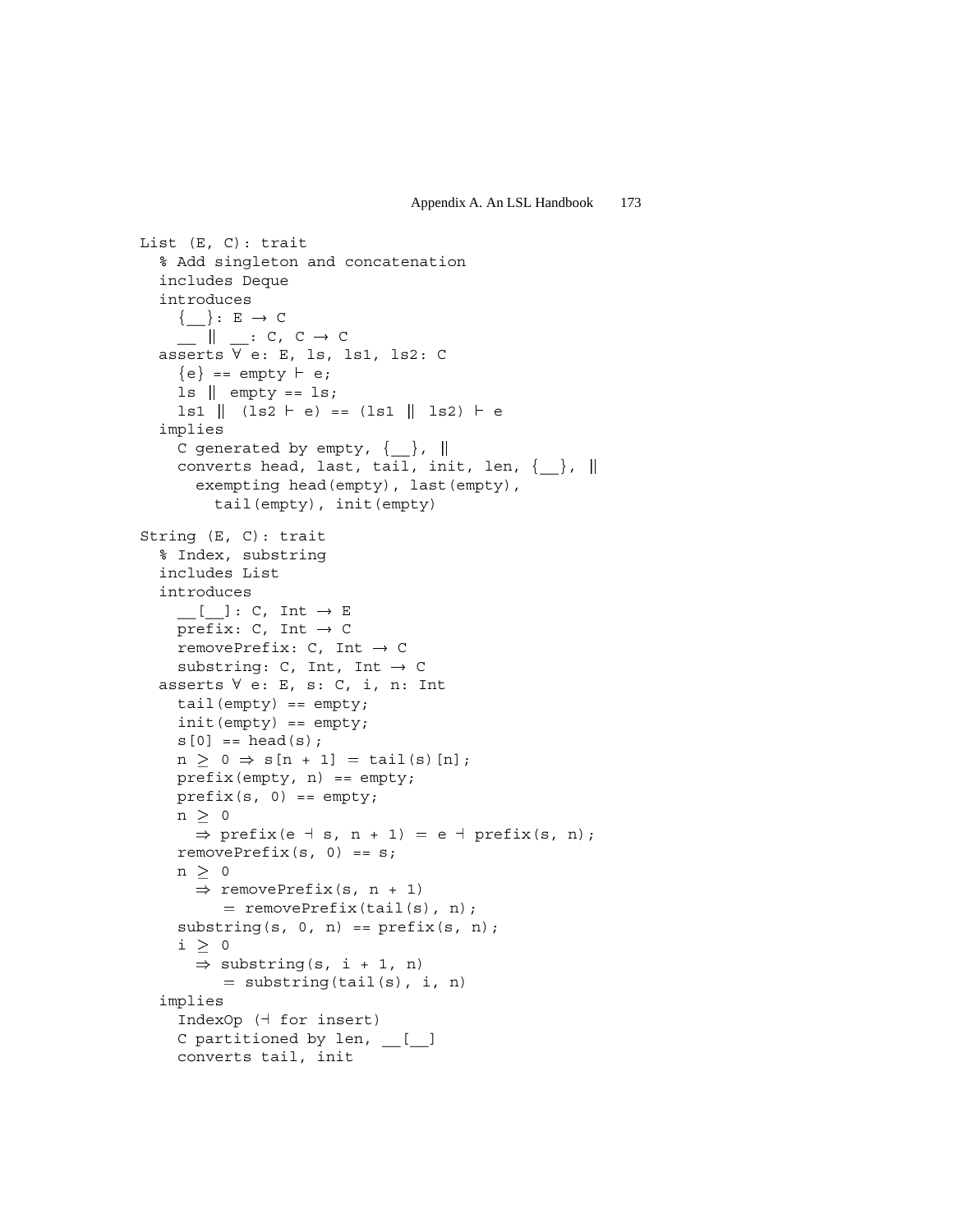```
174 A.5. Containers
Sequence (E, C): trait
  % Comparison, subsequences
  assumes StrictPartialOrder (>, E)
  includes
    LexicographicOrder,
    String
  introduces
    isPrefix, isSubstring, isSubsequence: C, C \rightarrow Bool
    find: C, C \rightarrow Intasserts \forall e, e1, e2: E, s, s1, s2: C
    isPrefix(s1, s2) == s1 = prefix(s2, len(s1));issubstring(s1, s2) ==isPrefix(s1, s2) \lor isSubstring(s1, tail(s2));isSubsequence(empty, s); \negisSubsequence(e \neg s, empty);
    isSubsequence(e1 + s1, e2 + s2) ==
       (e1 = e2 \land isSubsequence(s1, s2))\vee isSubsequence(e1 \exists s1, s2);
    find(s1, s2) ==if isPrefix(s1, s2) then 0
      else find(s1, tail(s2)) + 1
  implies
    IsPO (isPrefix, C),
    IsPO (isSubstring, C),
    IsPO (isSubsequence, C)
    \forall s, s1, s2: C, i, n: Int
      isPrefix(prefix(s, n), s);
      isSubstring(substring(s, i, n), s);
      isSubstring(s1, s2) \Rightarrow isSubsequence(s1, s2)
    converts
        isPrefix, isSubstring, isSubsequence, find
      exempting \forall s: C, e: E find (e \dashv s, empty)
```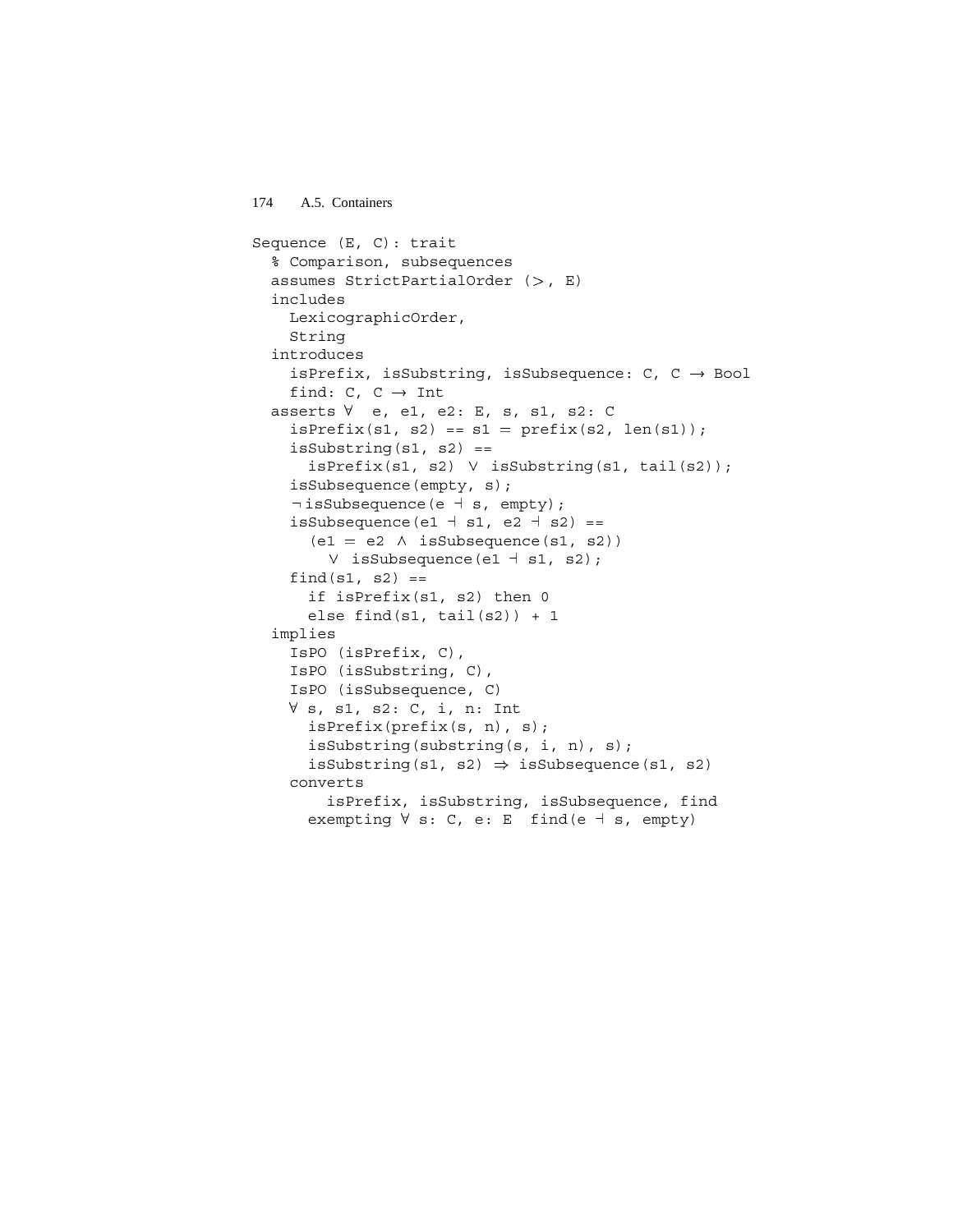CONTENT ORDERED DATA STRUCTURES

```
PriorityQueue (>:E,E-Bool, E, C): trait
  % Enumerate by order on elements
  assumes TotalOrder (E for T)
  includes Integer
  introduces
    empty: \rightarrow Cadd: E, C \rightarrow Ccount: E, C \rightarrow Int\_ \in \_ : E, C \rightarrow Bool
    head: \overline{C} \rightarrow Etail: C \rightarrow Clen: C \rightarrow IntisEmpty: C \rightarrow Bool
 asserts
    C generated by empty, add
    C partitioned by head, tail, isEmpty
    ∀ e, e1: E, q: C
      count (e, empty) == 0;
      count (e, add(e1, q)) ==count (e, q) + (if e = e1 then 1 else 0);e \in q == count(e, q) > 0;head(add(e, q)) ==
         if q = \text{empty} \lor e > \text{head}(q) then e
        else head(q);
      tail(add(e, q)) ==
         if q = \text{empty} \lor e > \text{head}(q) then q
        else add(e, tail(q));
      len(empty) == 0;len(add(e, q)) == len(q) + 1;isEmpty(q) == q = emptyimplies
    Container (add for insert)
    -
 e, e1, e2: E, q: C
      add(e1, add(e2, q)) = add(e2, add(e1, q));len(q) > 0;add(e, q) \neq empty
    converts count, \in, head, tail, len, isEmpty
      exempting head(empty), tail(empty)
```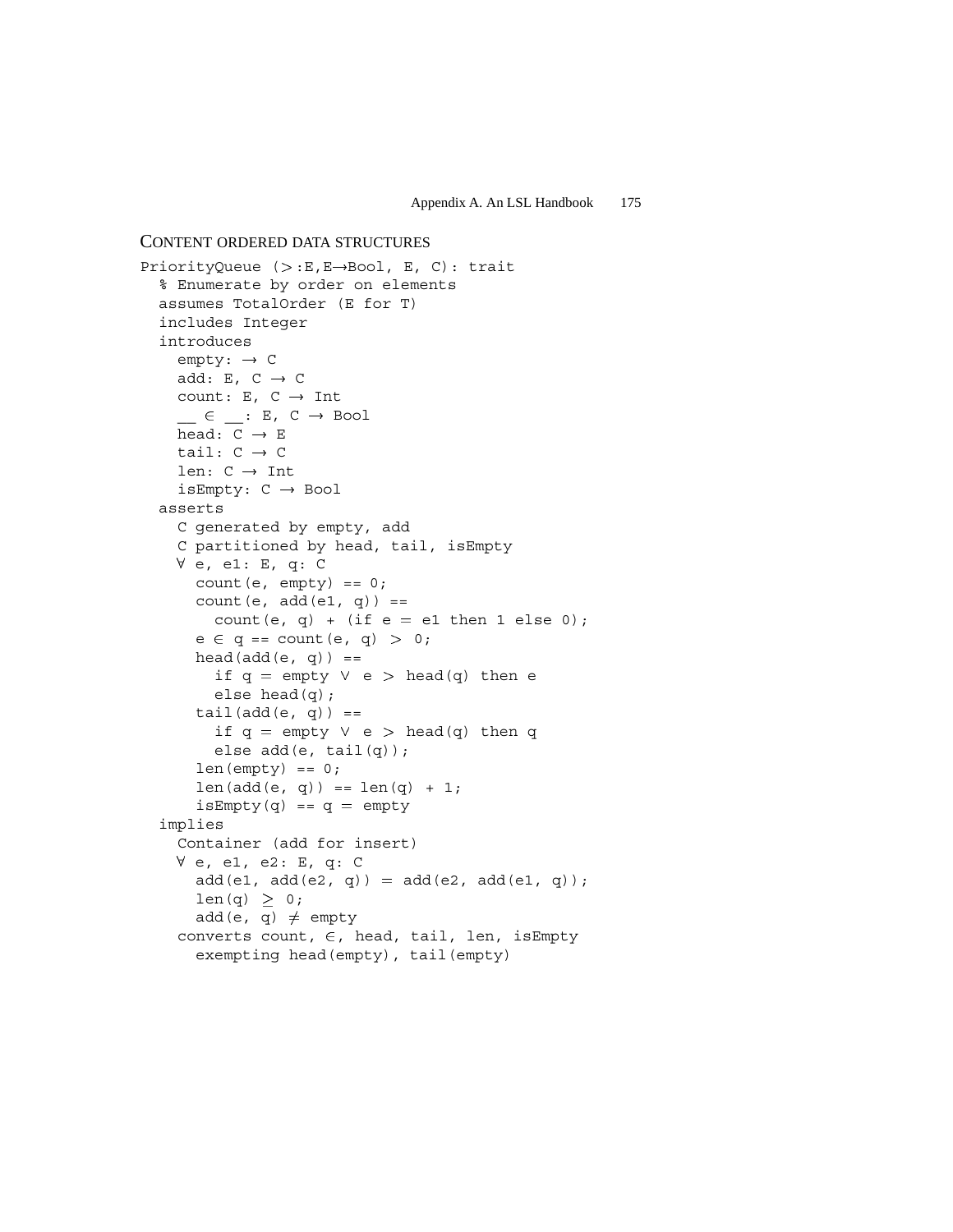```
176 A.5. Containers
ChoiceSet (E, C): trait
  % A set with a weakly-specified choose operator
  includes Set
  introduces
     choose: C \rightarrow Erest: C \rightarrow CisEmpty: C \rightarrow Boolasserts \forall e, el: E, s: C
     s \neq \{\} \Rightarrow \text{choose(s)} \in s;s \neq \{\} \Rightarrow \text{rest}(s) = \text{delete}(choose(s), s);isEmpty(s) == s = \{\}implies
     C partitioned by choose, rest, isEmpty
     ∀ e: E, s: C
       s \neq \{\} \Rightarrow s = \text{insert}(\text{choose}(s), \text{rest}(s))ChoiceBag (E, C): trait
  % A bag with a weakly-specified choose operator
  includes Bag
  introduces
    choose: C \rightarrow Erest: C \rightarrow CisEmpty: C \rightarrow Bool
  asserts \forall e, e1: E, b: C
     b \neq \{\} \Rightarrow \text{choose}(b) \in b;b \neq \{\} \Rightarrow \text{rest}(b) = \text{delete}(choose(b), b);isEmpty(b) == b = { }implies
     Container (choose for head, rest for tail,
                   { } for empty)
     C partitioned by choose, rest, isEmpty
     ∀ e: E, b: C
       b \neq \{\} \Rightarrow b = \text{insert}(\text{choose}(b), \text{rest}(b))
```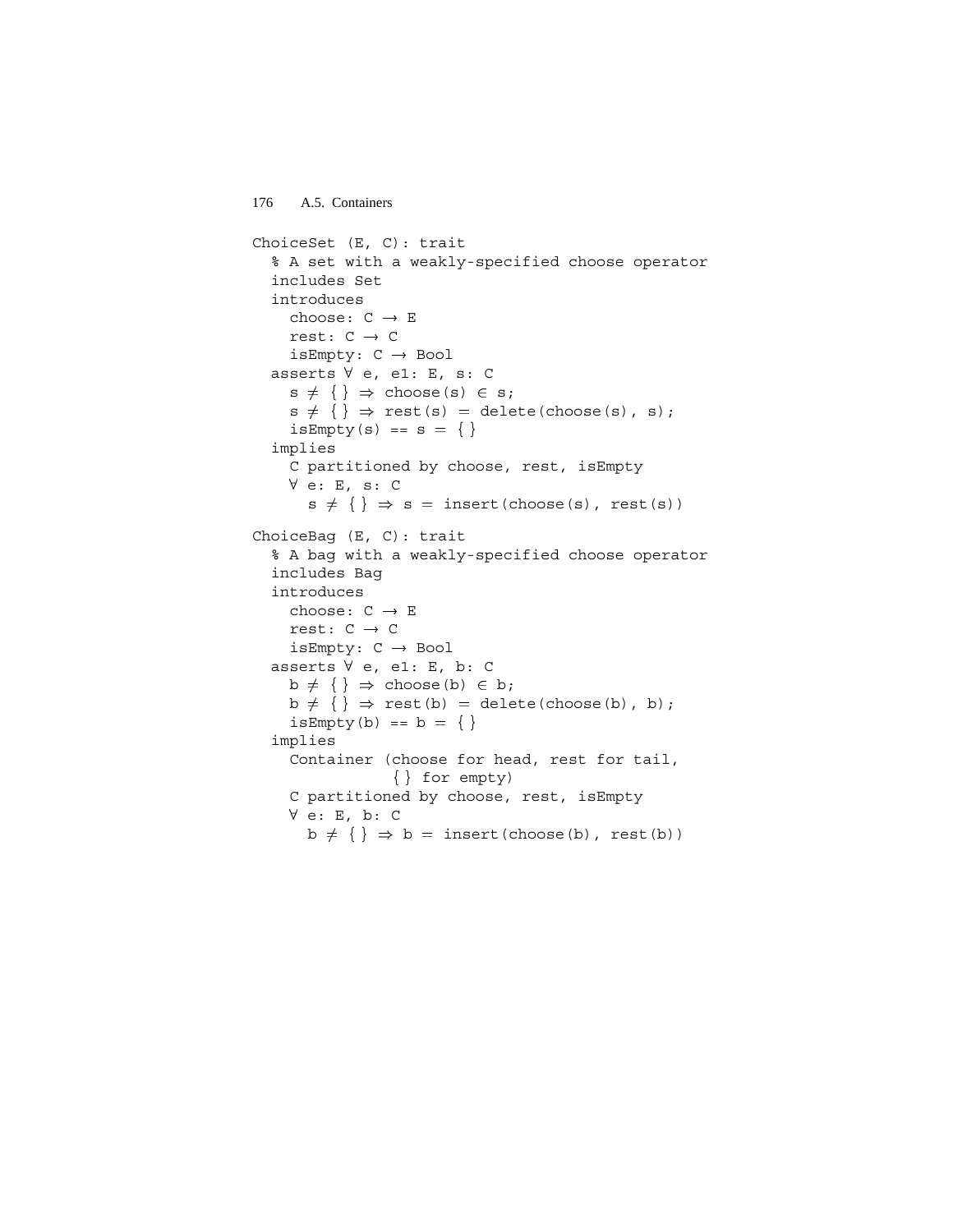### ASSUMPTIONS AND IMPLICATIONS

```
InsertGenerated (E, C): trait
  % C's contain finitely many E's
  introduces
    empty: \rightarrow Cinsert: E, C \rightarrow Casserts
    C generated by empty, insert
Container (E, C): trait
  % head and tail enumerate contents of a C
  includes InsertGenerated, Integer
  introduces
    isEmpty: C \rightarrow Bool
    count: E, C \rightarrow Int\_ \in \_ : \mathbb{E}, \mathbb{C} \to \mathbb{B}ool
    head: C \rightarrow Etail: C \rightarrow Casserts
    C partitioned by isEmpty, head, tail
     ∀ e, e1: E, c: C
      isEmpty(empty); \neg isEmpty(insert(e, c));
      count (e, empty) == 0;count (e, insert (e1, c)) ==
         count (e, c) + (if e = e1 then 1 else 0);
       e \in c == count(e, c) > 0;\neg isEmpty(c) \Rightarrowcount(e, insert(head(c), tail(c)))
            = count (e, c)
  implies
     -
 c: C \neg isEmpty(c) \Rightarrow count(head(c), c) > 0;converts isEmpty, count,
```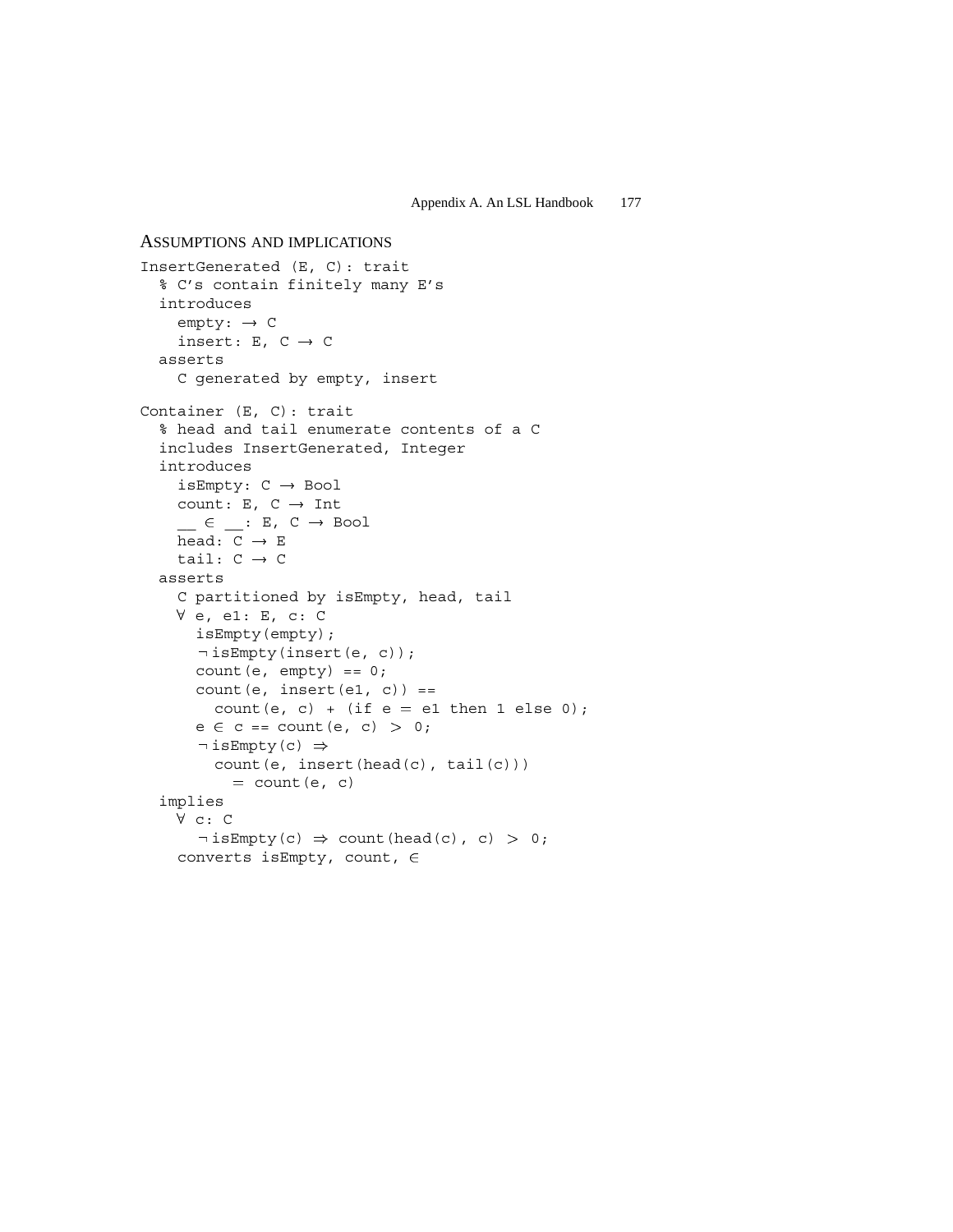178 A.5. Containers

#### OPERATOR DEFINITIONS

```
MemberOp: trait
  assumes InsertGenerated
  introduces
    \_\subseteq \in \_\subseteq, \_\subseteq \notin \_\subseteq: E, C \rightarrow Bool
  asserts \forall e, e1, e2: E, c: C
    e \notin c == \neg (e \in c);e \notin empty;
    e1 \in insert(e2, c) == e1 = e2 \vee e1 \in c
  implies converts \in, \notinJoinOp (\mathbb N): trait
  % Container combining operator
  % e.g., union, concatenation
  assumes InsertGenerated
  introduces \bowtie : C, C \rightarrow C
  asserts \forall e: E, c, c1, c2: C
    empty \bowtie c == c;
    insert(e, c1) \bowtie c2 == insert(e, c1 \bowtie c2)
  implies
    Associative (M, C)converts 
ReverseOp: trait
  % An operator on lists commonly used
  % to demonstrate theorem provers.
  assumes List
  introduces reverse: C \rightarrow Casserts ∀ e: E, 1, 11, 12: C
    reverse(empty) == empty;
    reverse(e +1) == reverse(l) + e
  implies V e: E, 1, 11, 12: C
       reverse(reverse(1)) == 1;
       1 \neq empty \Rightarrow head(reverse(l)) = last(l);
       1 \neq empty
         \Rightarrow tail(reverse(l)) = reverse(init(l));
       len(reverse(1)) == len(1);reverse(l1 \parallel 12) == reverse(l2) \parallel reverse(l1)
    converts reverse
```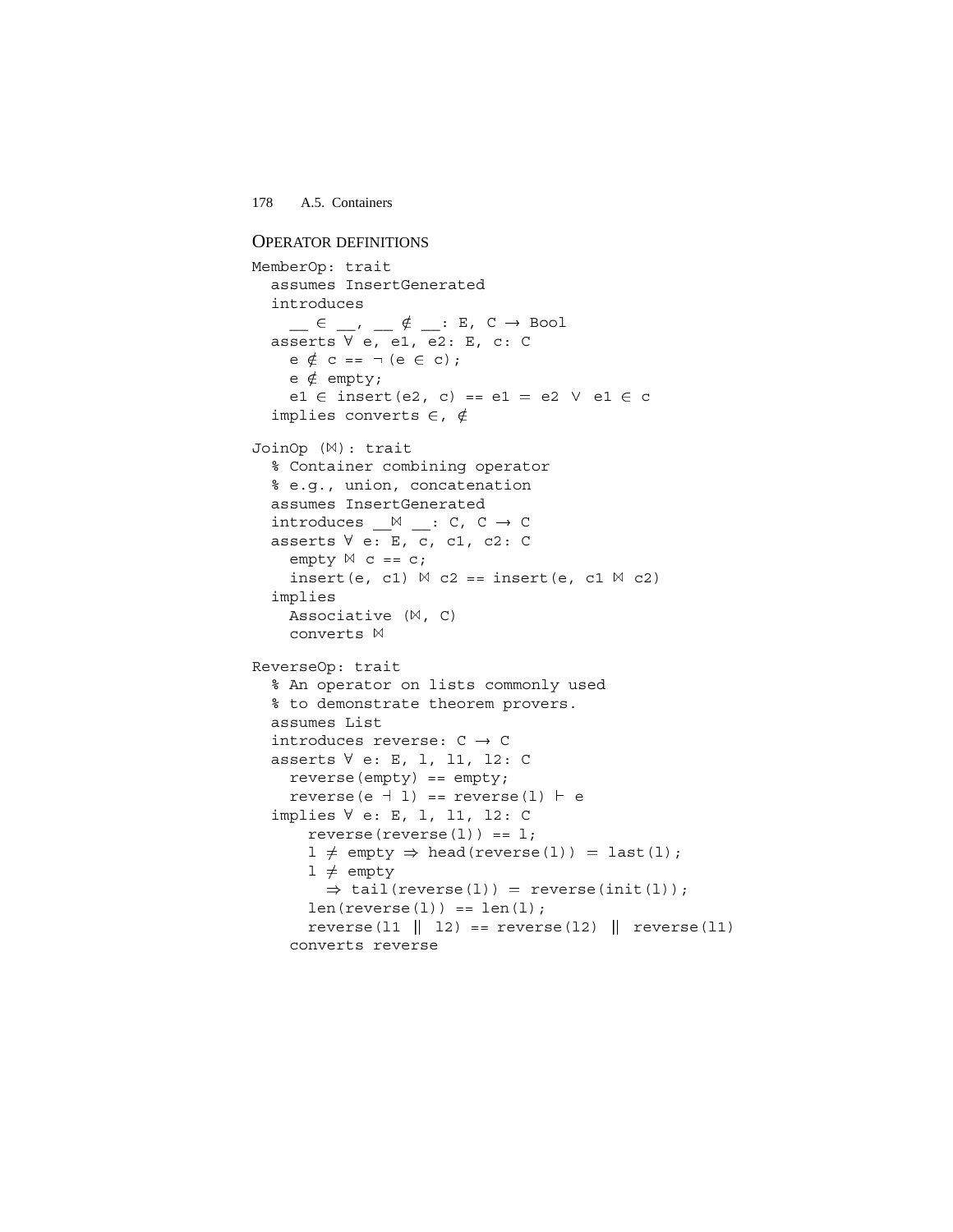```
IndexOp: trait
  % Select the i-th element in the container
  % (in enumeration order).
  assumes Integer, Container
  introduces [ ]: C, Int \rightarrow E
  asserts \forall c: C, i: Int
    c[0] == head(c);i \geq 0 \Rightarrow c[i+1] = tail(c)[i]
```
CoerceContainer (DC, RC) defines an operator to convert from a term of one container sort, DC, to a term of another container sort, RC, with the same elements inserted in the same order. For example, a stack can be mapped to a queue. More interestingly, a list can be mapped to a bag, or a bag to a set; these mappings lose information on order and on multiplicity, respectively, so the inverse mappings would introduce inconsistencies.

```
CoerceContainer (DC, RC): trait
  % Insert each element of DC in a new RC
  assumes
    InsertGenerated (DC for C),
    InsertGenerated (RC for C)
  introduces coerce: DC \rightarrow RCasserts ∀ dc: DC, e: E
    coerce(empty) == empty;
    coverce(insett(e, dc)) == insert(e, coerce(dc))implies converts coerce
Permutation (E, C): trait
  % Test for having the same elements
  assumes Container
  includes
    Bag (B for C),
    CoerceContainer (C for DC, B for RC)
  introduces isPermutation: C, C \rightarrow Boolasserts \forall c1, c2: C
      isPermutation(c1, c2) == coerce(c1) = coerce(c2)
  implies \forall e: E, c1, c2: C
    isPermutation(c1, c2)
      \Rightarrow count(e, c1) = count(e, c2)
```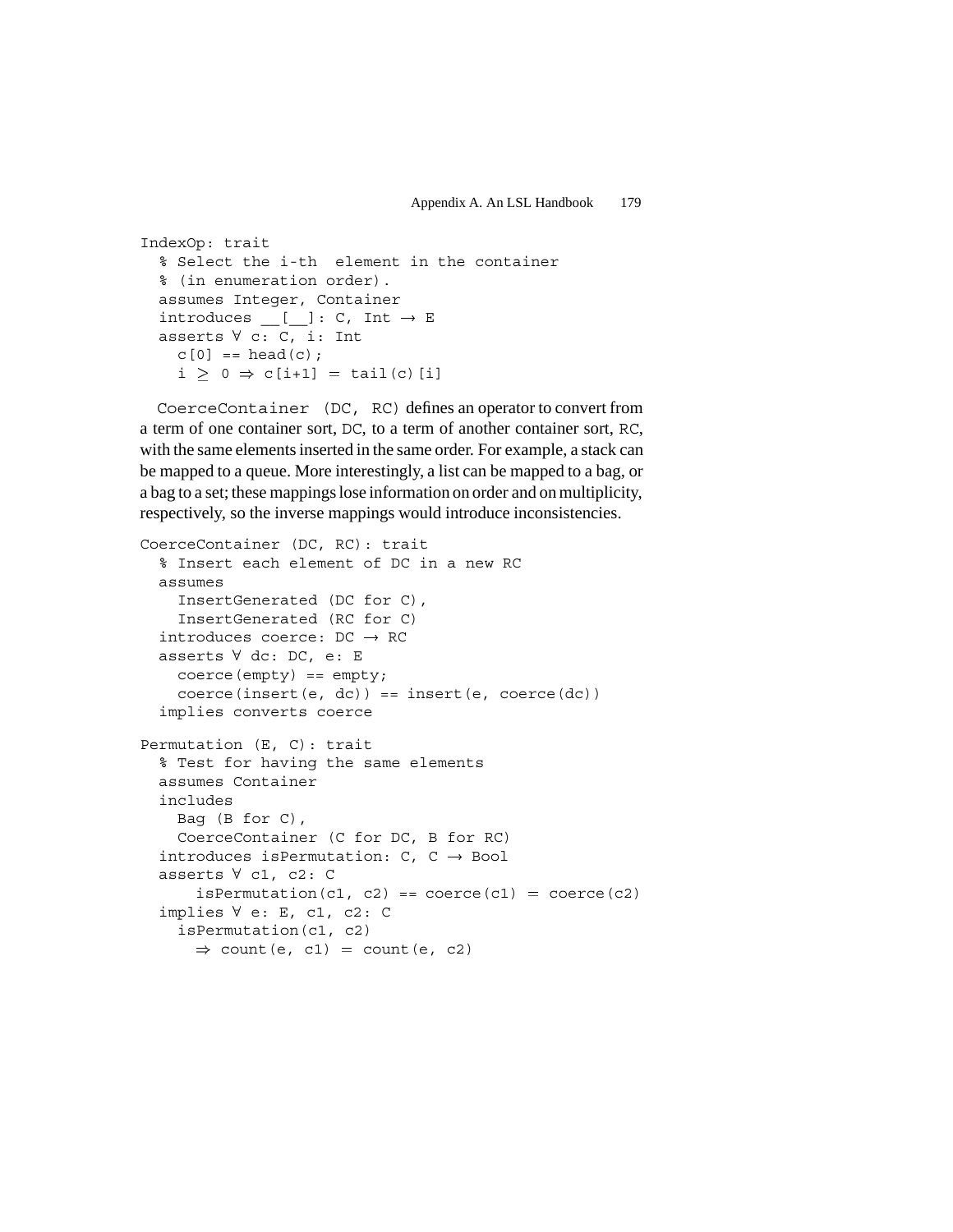180 A.5. Containers

The following traits "promote" various operators on elements to corresponding operators on containers.

```
ElementTest (pass, E, C, T): trait
  % filter collects elements accepted by pass
  assumes InsertGenerated
  introduces
    pass: E, T \rightarrow Boolfilter: C, T \rightarrow C
    allPass: C, T \rightarrow BoolsomePass: C, T \rightarrow Boolasserts \forall c: C, e: E, t: T
    filter(empty, t) == empty;filter(insert(e, c), t) ==
        if pass(e, t) then insert(e, filter(c, t))
        else filter(c, t);
    allPass(empty, t);
    allPass(insert(e, c), t) ==
       pass(e, t) \land allPass(c, t);
    somePass(c, t) == filter(c, t) \neq empty
  implies converts filter, somePass, allPass
PairwiseExtension (\circ, \odot, E, C): trait
  % Induce a binary operator on containers
  % from a binary operator on elements.
  assumes Container (E, C)
  introduces
    \_\circ \_\cdot E, E \rightarrow E
     \_\odot \_\colon C, C \to C
  asserts \forall e1, e2: E, c1, c2: C
    empty \odot empty == empty;(c1 \neq \text{empty} \land c2 \neq \text{empty})\Rightarrow c1 \odot c2 = insert(head(c1) \circ head(c2),
                               tail(cl) \odot tail(c2));
  implies converts 
     exempting \forall e: E, c: C
       empty \odot insert(e, c), insert(e, c) \odot empty
```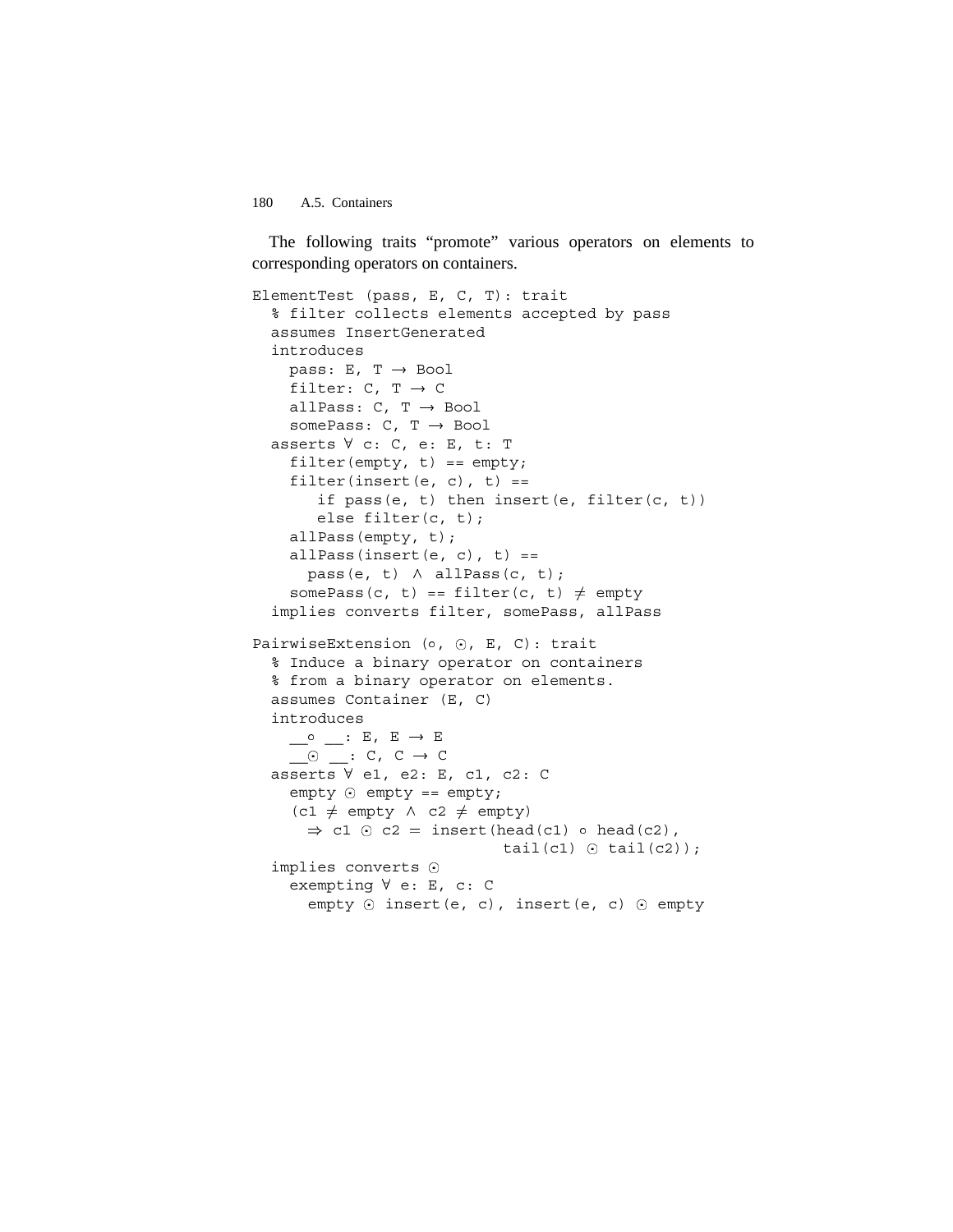```
PointwiseImage: trait
  % Apply elemOp to each element
  assumes
    InsertGenerated (DE for E, DC for C),
    InsertGenerated (RE for E, RC for C)
  introduces
    elemOp: DE \rightarrow REcontainerOp: DC \rightarrow RCasserts ∀ dc: DC, de: DE
     containerOp(empty) == empty;
     containerOp(insert(de, dc)) ==
       insert(elemOp(de), containerOp(dc))
  implies converts containerOp
ReduceContainer (unit, o): trait
  % Insert the operator in enumeration order.
  assumes Container
  introduces
    unit: \rightarrow E
     \begin{array}{c} \begin{array}{c} \circ \end{array} \begin{array}{c} \hline \end{array} \cdot E, E \end{array}reduce: C \rightarrow Easserts \forall c: C
     reduce(c) ==if c = empty then unit
       else head(c) \circ reduce(tail(c))
  implies converts reduce
```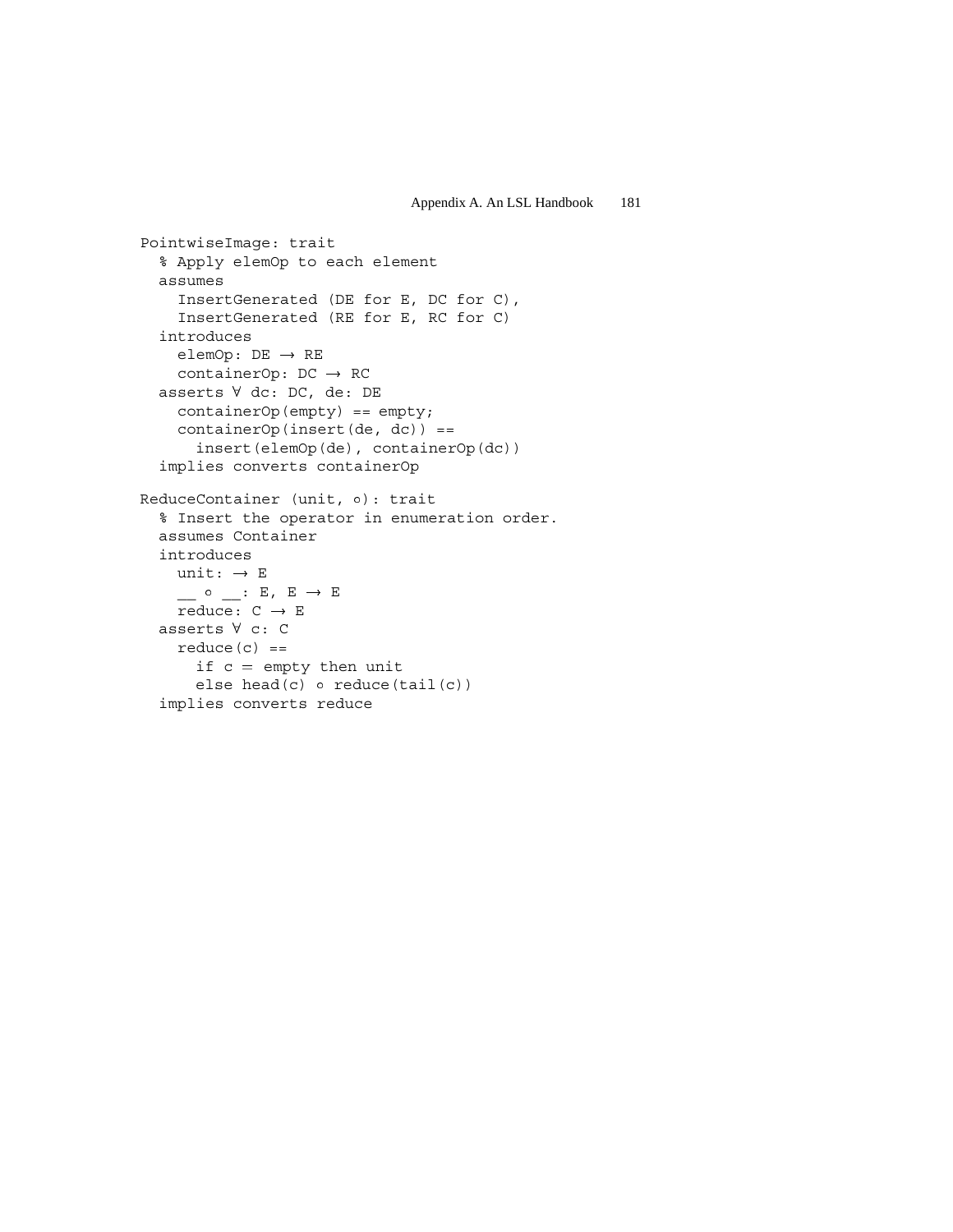182 A.6. Branching structures

## A.6 Branching structures

### DATA STRUCTURES

The following trait defines the operators on a list (of sort C), each of whose elements (of sort E) is either an atom (of sort A) or a list.

```
ListStructure (A, E, C): trait
  % Classical LISP
  includes List
  E union of list: C, atom: A
BinaryTree (E, T): trait
  % One of the many interesting tree structures
  introduces
    [\underline{\quad}] : E \rightarrow T[ ], ]: T, T \rightarrow T
    content: T \rightarrow Efirst, second: T \rightarrow TisLeaf: T \rightarrow Bool
  asserts
    T generated by [ ], [ , ]T partitioned by content, first, second, isLeaf
    ∀ e: E, t1, t2: T
      content([e]) == e;
      first([t1, t2]) == t1;second([t1, t2]) == t2;isLeaf([e]); \negisLeaf([t1, t2])
  implies converts isLeaf
```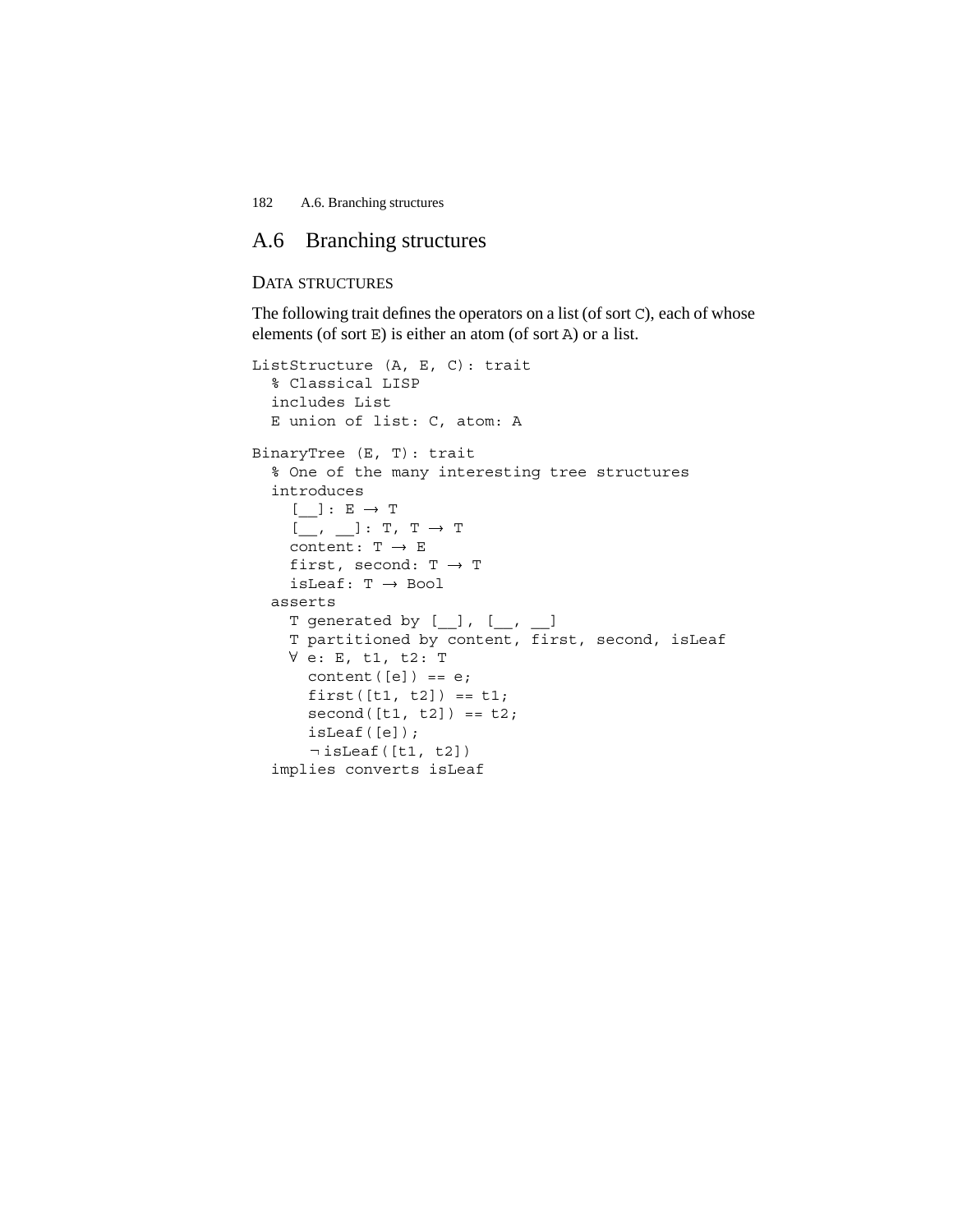#### OPERATOR DEFINITIONS

```
ListStructureOps (A, E, C): trait
  % Operators frequently used in
  % theorem proving demonstrations.
  assumes ListStructure
  introduces
    flatten, reverseAll: C \rightarrow CcountAtoms: C \rightarrow Intasserts ∀ a: A, l, l1, l2: C
    flatten(empty) == empty;flatten(atom(a) \exists l) == atom(a) \exists flatten(l);
    flatten(list(11) \pm 12) ==
      flatten(11) | flatten(12);
    reverseAll(empty) == empty;
    reverseAll(atom(a) \pm 1) ==
      reverseAll(1) \vdash atom(a);
    reverseAll(list(l1) -1 l2) ==
      reversed1(12) \vdash list(reverseAll(l1));
    countAtoms(1) == len(flatten(1))implies
    ∀ 1, 11, 12: C
      flatten(11 || 12) == flatten(11) || 12;
      flatten(flatten(l)) == flatten(l);reverseAll(11 \parallel 12) ==reversed1(12) | reverseAll(11);
      reversed1(flatten(l)) ==flatten(reverseAll(l));
      reverseAll(reverseAll(1)) == 1;
      countAtoms(11 || 12) ==
        countAtoms(l1) + countAtoms(l2);
      countAtoms(flatenten(1)) == countAtoms(1);countAtoms(reverseAll(1)) == countAtoms(1)converts flatten, reverseAll, countAtoms
```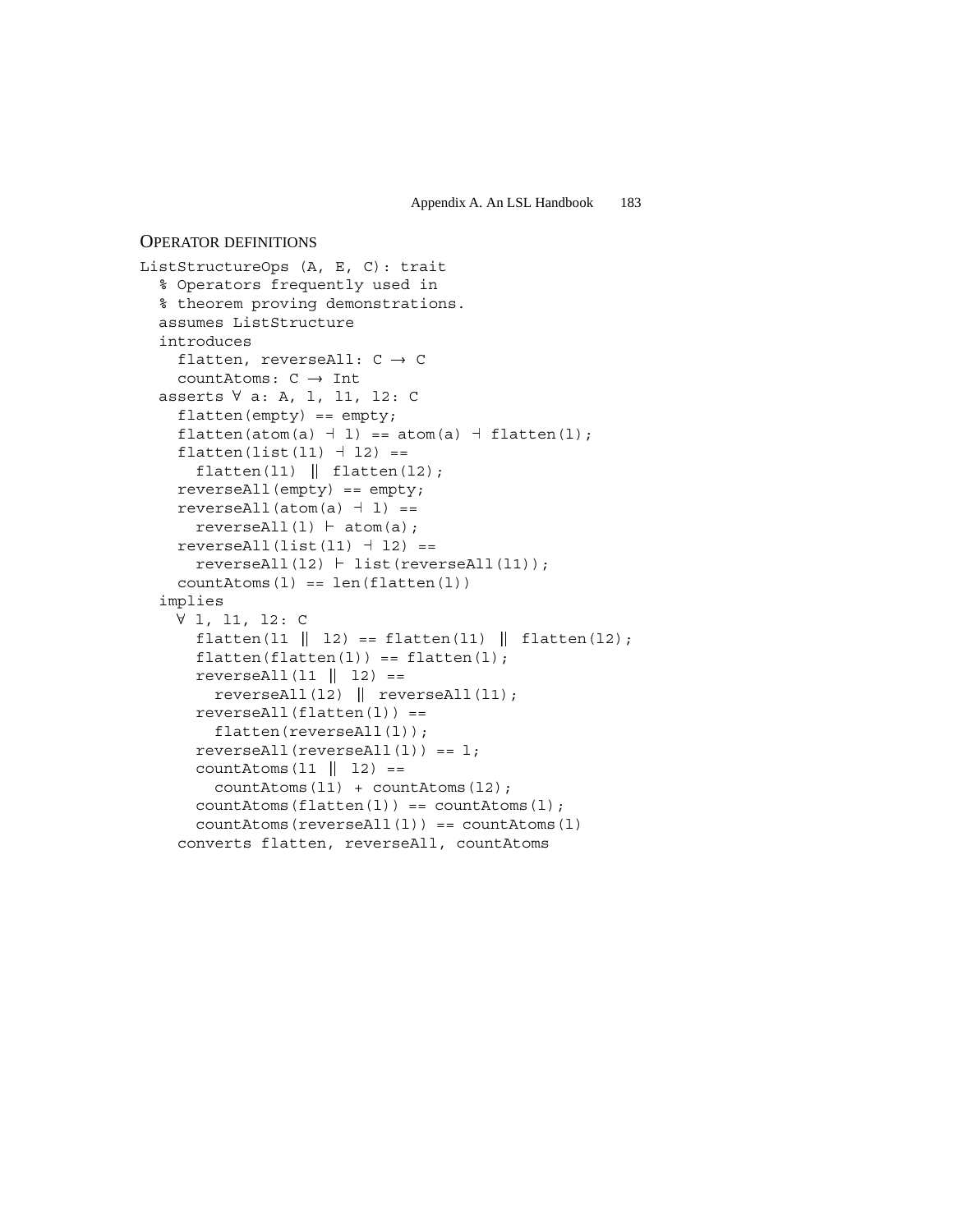184 A.7. Maps

## A.7 Maps

### DATA STRUCTURES

Arrays are heavily-used data structures; programming languages often provide a large number of operators. The following definitions are only a sample.

```
Array1 (E, I, A): trait
  % Basic one-dimensional array operators
  introduces
    assign: A, I, E \rightarrow A[ ]: A, I \rightarrow E
  asserts
    ∀ a: A, i, j: I, e: E
      assign(a, i, e)[j] ==if i = j then e else a[j]
Array2 (E, I1, I2, A): trait
  % Basic two-dimensional array operators
  introduces
    assign: A, I1, I2, E \rightarrow A\_ [\_, \_]: A, I1, I2 \rightarrow E
  asserts
    -
 a: A, i1, j1: I1, i2, j2: I2, e: E
      assign(a, i1, i2, e)[j1, j2] ==if i1 = j1 \land i2 = j2 then e else a[j1, j2]
ArraySlice2 (E, I1, I2, A): trait
  % A two-dimensional array
  % treated as a vector of vectors
  includes
    Array1 (E, I2, A1),
    Array1 (A1, I1, A)
  introduces
    assign: A, I1, I2, E \rightarrow A\_ [\_, \_]: A, I1, I2 \rightarrow E
  asserts
    -
 a: A, i1: I1, i2: I2, e: E
      a[i1, i2] == (a[i1])[i2];assign(a, i1, i2, e) =assign(a, i1, assign(a[i1], i2, e))
```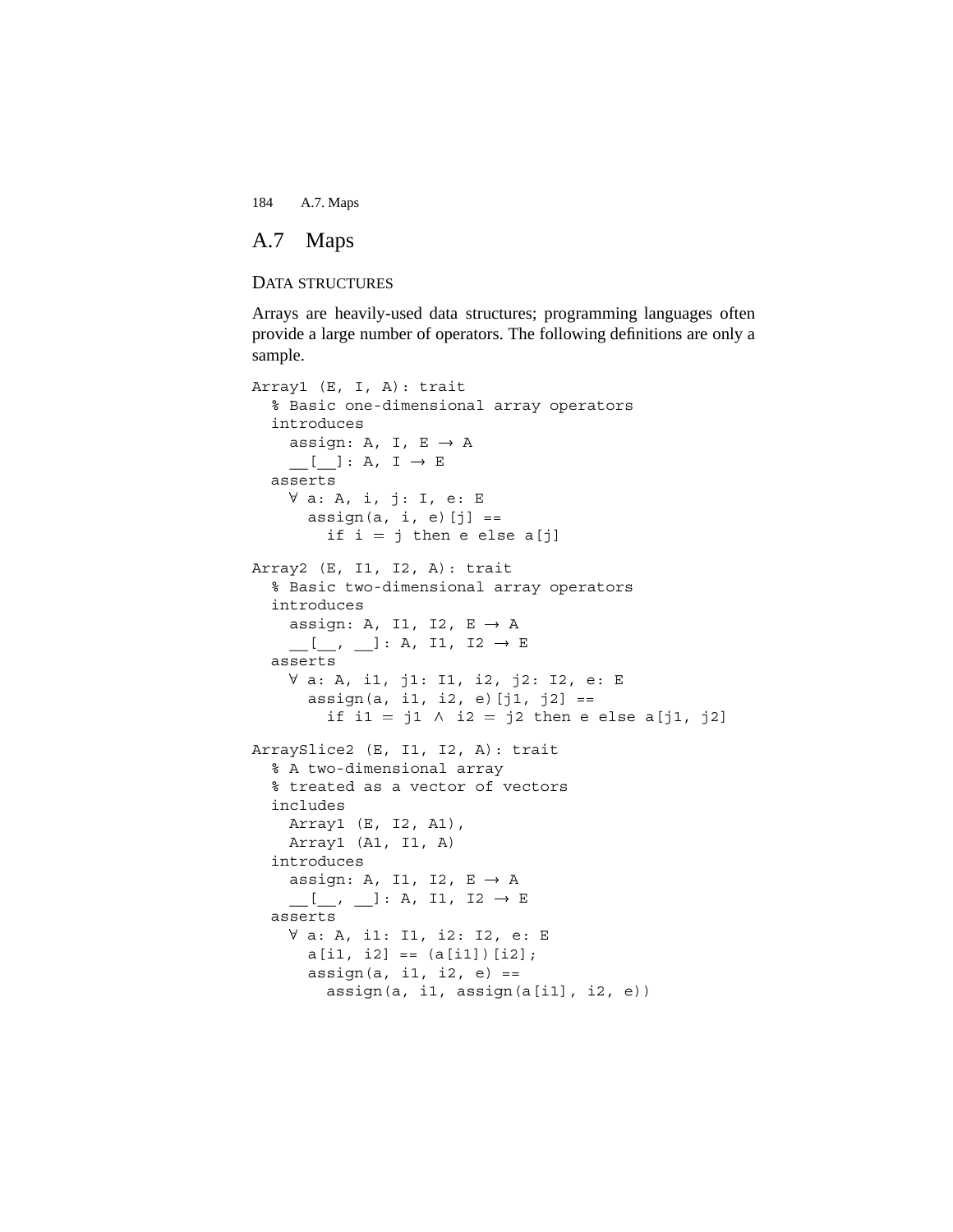The maps of the following trait are finitely generated by  $\{\}$  and update.

```
FiniteMap (M, D, R): trait
  % An M is a map from D's to R's.
  introduces
    \{\}\colon\rightarrow Mupdate: M, D, R \rightarrow Mapply: M, D \rightarrow Rdefined: M, D \rightarrow Bool
  asserts
    M generated by { }, update
    M partitioned by apply, defined
    -
 m: M, d, d1, d2: D, r: R
      apply(update(m, d2, r), d1) ==if d1 = d2 then r else apply(m, d1);
      \neg \text{defined}(\{\}, d\});
      defined(update(m, d2, r), d1) ==
        d1 = d2 V defined(m, d1)
  implies
    Array1 (update for assign, apply for __[_],
             M for A, D for I, R for E)
    converts apply, defined
      exempting \forall d: D apply({}, d)
```
### OPERATOR DEFINITION

```
ComposeMaps (M1, M2, D, T, R): trait
  % If m1 is a map from D to T
  % and m2 is a map from T to R,
  % m1 o m2 is a map from D to R.
 assumes
   FiniteMap (M1, T, R),
   FiniteMap (M2, D, T)
  includes FiniteMap
  introduces \_\circ \_\cdot : M1, M2 \to Masserts \forall m1: M1, m2: M2, d: D
    apply(m1 o m2, d) == apply(m1, apply(m2, d));defined(m1 o m2, d) ==
      defined(m2, d) \land defined(m1, apply(m2, d))
```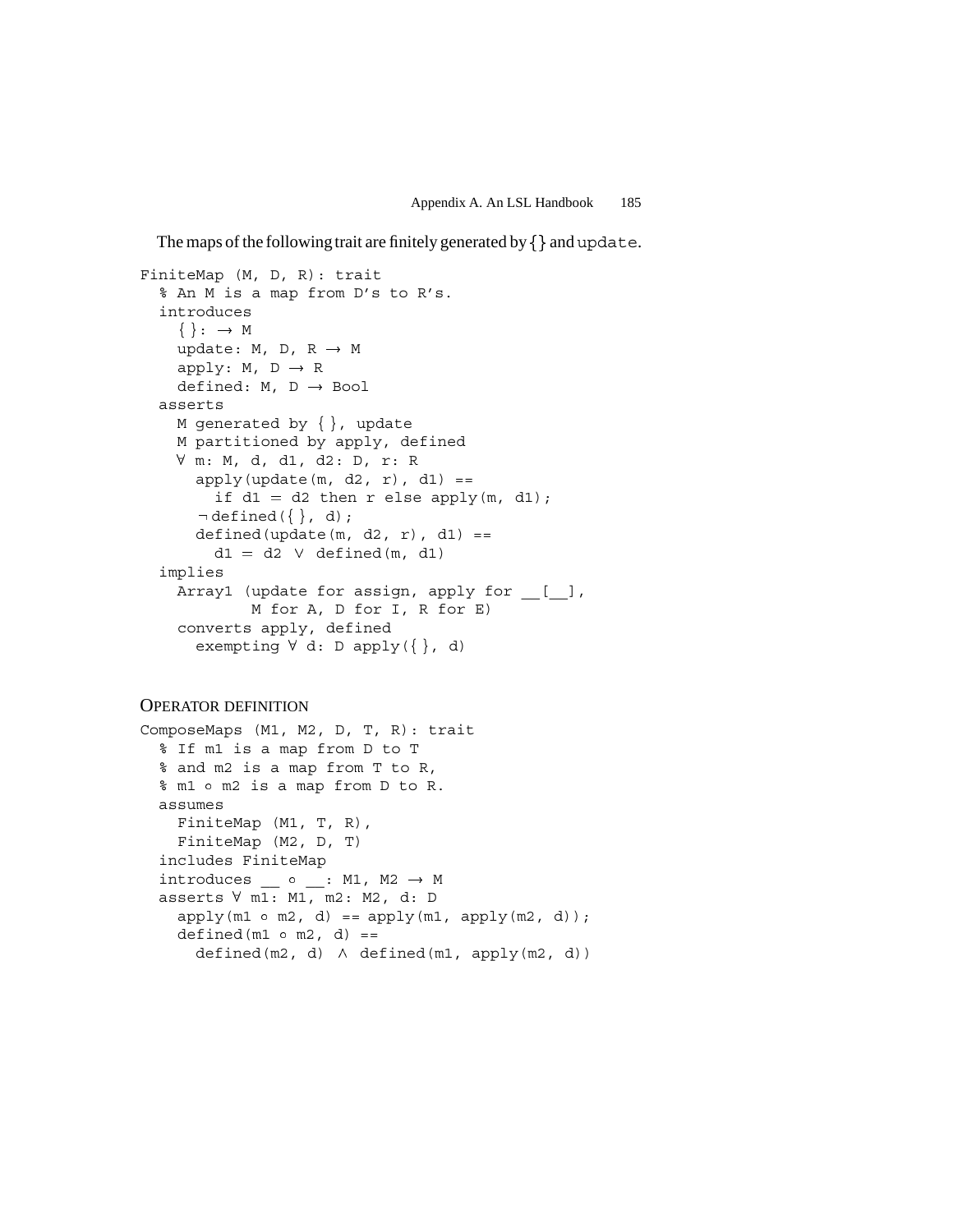186 A.8. Relations

## A.8 Relations

### DATA STRUCTURE

The following traits do not presume that the domain sort, E, is generated by any fixed set of operators. Subsets of E are represented by subrelations of the identity relation.

```
Relation (E, R): trait
  includes
     RelationBasics,
     RelationOps,
     RelationPredicates
RelationBasics (E, R): trait
  \text{ } e1 \langle r \rangle e2 means e1 is related to e2 by r.
  introduces
     \langle \quad \rangle : E, R, E \rightarrow Bool
     \bot, T, I: \rightarrow R
     [ ], ]: E, E \rightarrow R
     -, ^{-1}: R \rightarrow R\cup : R, R \rightarrow R
  asserts
     R partitioned by \qquad \langle \qquad \rangle-
 e, e1, e2, e3, e4: E, r, r1, r2: R \neg (e1 \langle \perp \rangle e2);
        e1 \langle T \rangle e2;
        e1 \langle I \rangle e2 == e1 = e2;
        e1 \langle [e2, e3] \rangle e4 == e1 = e2 \land e3 = e4;
        e1 \langle -r \rangle e2 == \neg (e1 \langle r \rangle e2);
        e1 \langle r^{-1} \rangle e2 == e2 \langle r \rangle e1;
        e1 \langle r1 \cup r2 \rangle e2 == e1 \langle r1 \rangle e2 \vee e1 \langle r2 \rangle e2
  implies
     AbelianMonoid (L for unit, U for \circ, R for T),
     Involutive (-1, R),
     Involutive (-, R)equations
        -L == T;-T = = \bot;\perp^{-1} == \perp;
        T^{-1} == T
     converts \cup, - , ^{-1}
```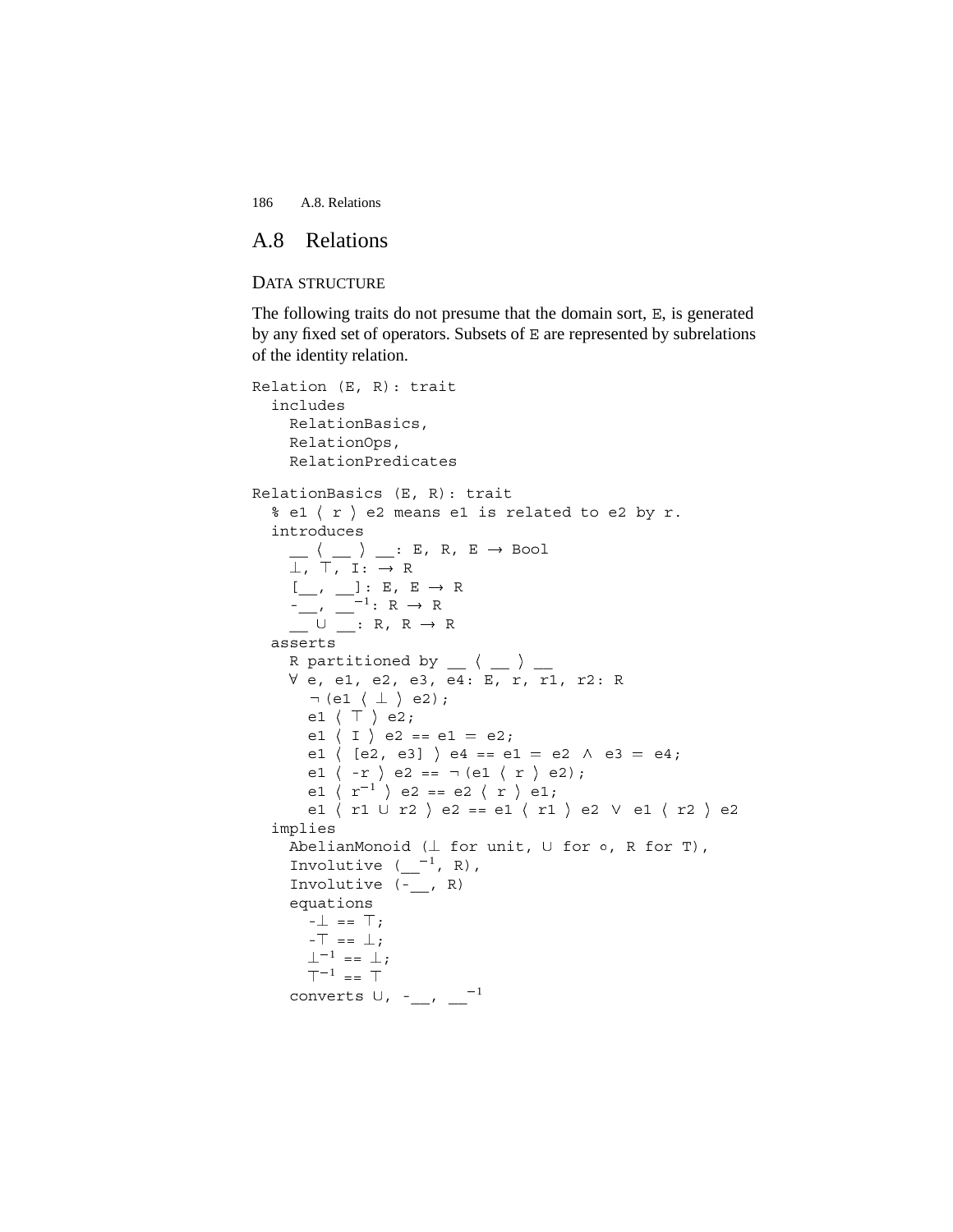#### OPERATOR DEFINITIONS

The skolem operator is introduced solely to get around the absence of existential quantifiers in LSL.

```
RelationOps: trait
    % Useful non-primitive operators on relations.
   assumes RelationBasics
    includes
       DerivedOrders (R, \subseteq for \le, \supseteq for \ge,
                                    \subset for \lt, \supset for >)
    introduces
        \_ \in \_ , \_ \notin \_ : \mathbb{E}, \mathbb{R} \to \mathsf{Bool}set, dom, range, \quad ^+, \quad ^* : R \rightarrow R
          \begin{array}{c} \n\begin{array}{c} \n\text{-} \ \n\end{array} \begin{array}{c} \n\text{-} \ \n\end{array} \begin{array}{c} \n\text{-} \ \n\end{array} \begin{array}{c} \n\text{-} \ \n\end{array} \begin{array}{c} \n\text{-} \ \n\end{array} \begin{array}{c} \n\text{-} \ \n\end{array} \begin{array}{c} \n\text{-} \ \n\end{array} \begin{array}{c} \n\text{-} \ \n\end{array} \begin{array}{c} \n\text{-} \ \n\end{array} \begin{array}{c} \n\text{-} \ \n\end{array} \domRestrict, rangeRestrict, image: R, R \rightarrow Rskolem: E, R, R, E \rightarrow E
   asserts
        -
 e, e1, e2, e3: E, r, r1, r2: R
          e \in r == e \langle r \rangle e;
           e \notin r == \neg (e \in r);set(r) == r \cap I;dom(r) == set(r \circ \top);range(r) == \text{set}(\top \text{o} r);
           e1 \langle r1 \cap r2 \rangle e2 == e1 \langle r1 \rangle e2 \land e1 \langle r2 \rangle e2;
           (e1 \langle r1 \rangle e2 \wedge e2 \langle r2 \rangle e3)
               \Rightarrow e1 \langle r1 o r2 \rangle e3;
           e1 \langle r1 \circ r2 \rangle e2
               \Rightarrow (e1 \langle r1 \rangle skolem(e1, r1, r2, e2)
                  \land skolem(e1, r1, r2, e2) \langle r2 \rangle e2);
           r^{+} == r o (r^{*});
           r^* = I \cup (r^+);
           (rl = I \cup r2 \land r2 = r \circ r1) \Rightarrow((r^*) \subseteq r1 \land (r^+) \subseteq r2);r1 - r2 = r1 \cap (-r2);r1 \times r2 == set(r1) \circ \top \circ set(r2);r1 \subseteq r2 == r1 - r2 = \perp;
           domRestrict(r1, r2) == r1 \cap (r2 \circ T);
           image(r1, r2) == set(r1) o r2;rangeRestrict(r1, r2) == r1 \cap (T o r2)
```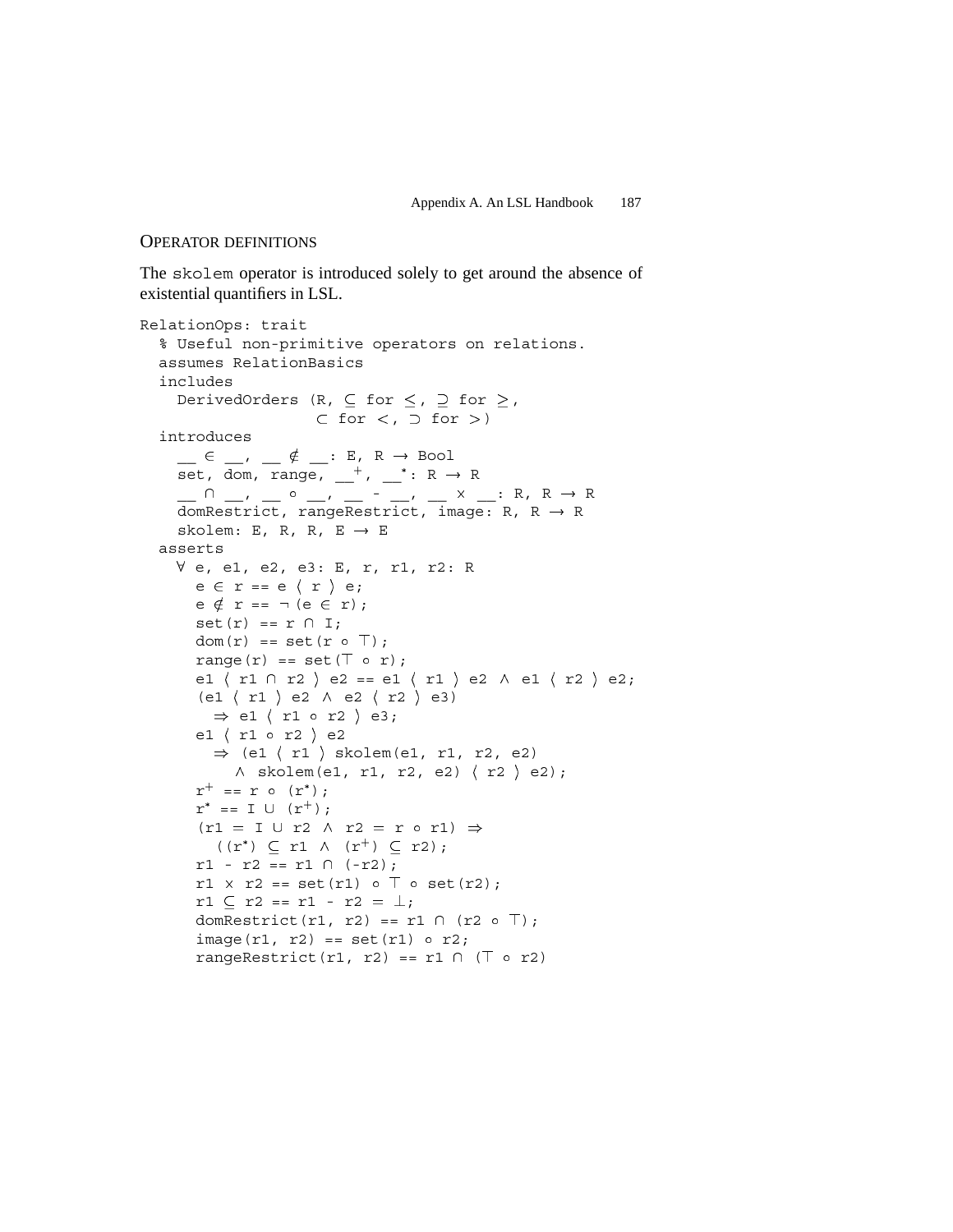```
188 A.8. Relations
  implies
     AbelianMonoid (T for unit, \cap for \circ, R for T),
    Distributive (\cup for +, \cap for *, R for T),
    Distributive (\cap for +, \cup for *, R for T),
     Idempotent (set, R),
    Monoid (I for unit, R for T),
    Lattice (R for T, \cup for \cup, \cap for \Pi,
       \subseteq for \leq, \supseteq for \geq, \subset for \lt, \supset for \gt),
    PartialOrder (R, \subseteq for \leq, \supseteq for \geq, \subset for \lt,
       \supset for > )
     -
 e: E, r, r1, r2: R
       e \in r == e \in set(r);-(r1 \cup r2) == (-r1) \cap (-r2);-(r1 \cap r2) == (-r1) \cup (-r2);(r1 o r2)^{-1} = (r2^{-1}) o (r1^{-1})converts
       \in, \notin, set, dom, range, +, *, - , \times,
       U, N, o, \texttt{-:R}\rightarrow \texttt{R}, ^{-1}, \subseteq, \supset, \subset, \supset,
       domRestrict, image, rangeRestrict
SetToRelation: trait
  % Map a (finitely generated) set
  % to the relation that represents it.
  assumes SetBasics, RelationBasics
  introduces
    relation: C \rightarrow Rasserts
     ∀ e: E, s: C
       relation(\{\ \}) == \bot;
       relation(insert(e, s)) == [e, e] \cup relation(s)
  implies
     -
 e: E, s: C
       e \in s == e \langle relation(s) \rangle econverts relation
```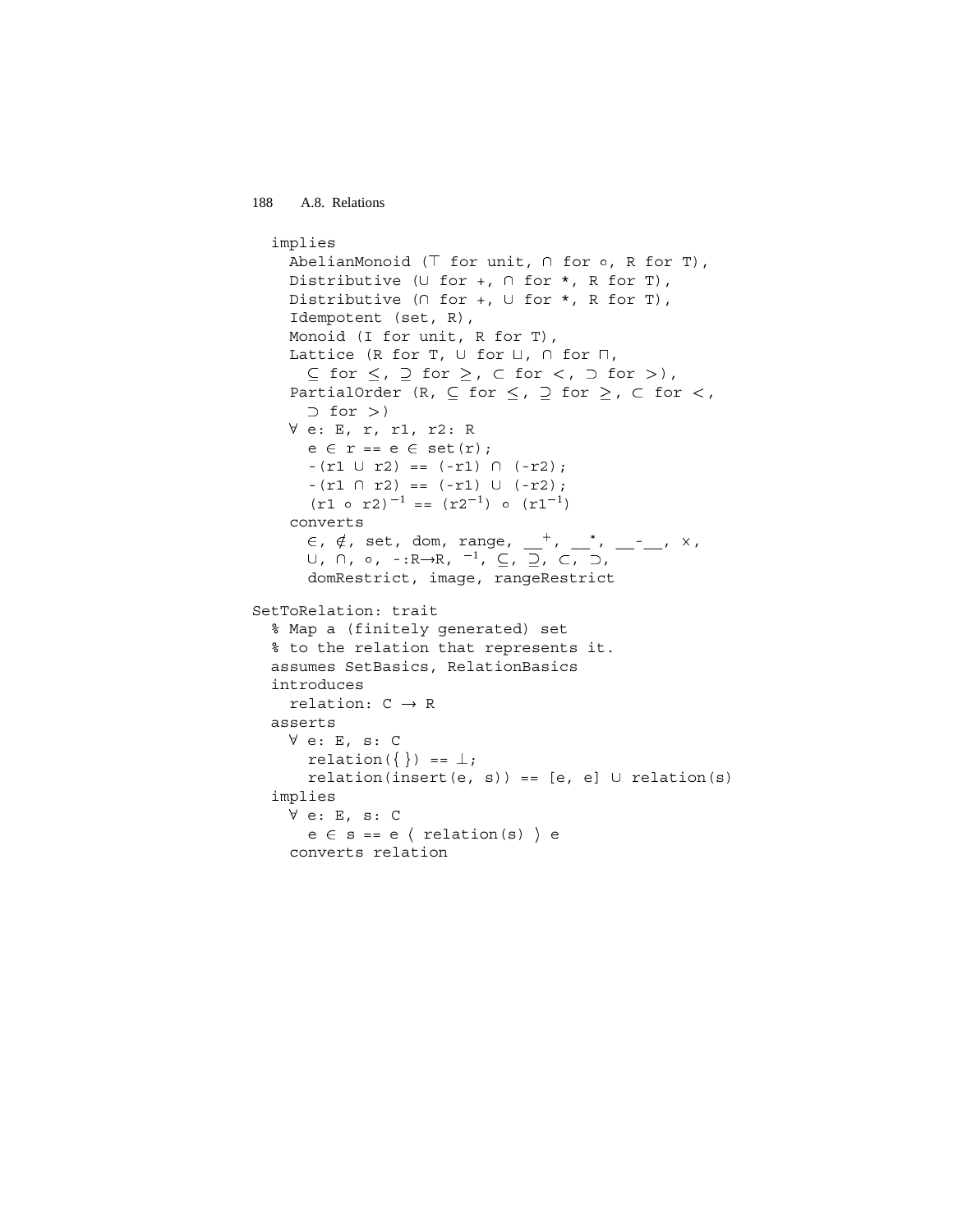The predicates in the next trait are closely related to the theories defined in Section A.11, but they define the properties of relations treated as values, whereas Section A.11 defines properties of relations treated as operators. This duplication is a price of not using a higher-order logic in LSL.

```
RelationPredicates: trait
  % Tests for useful properties
  % of individual relations.
  assumes
    RelationBasics,
    RelationOps
  introduces
    antisymmetric, asymmetric, equivalence,
      functional, irreflexive, oneToOne, reflexive,
      symmetric, total, transitive: R \rightarrow Boolinto, onto: R, R \rightarrow Bool
  asserts
    -
 r, r1, r2: R
       antisymmetric(r) == (r \cap (r<sup>-1</sup>)) \subseteq I;
       asymmetric(r) == r \cap (r<sup>-1</sup>) = \perp;
      equivalence(r) ==
        reflexive(r) \wedge symmetric(r) \wedge transitive(r);functional(r) == ((r^{-1}) o r) \subseteq I;
      irreflexive(r) == r \cap I = \bot;oneToOne(r) == r o (r^{-1}) = I;
      reflexive(r) == I \subseteq r;symmetric(r) == r = r^{-1};
      total(r) == dom(r) = I;transitive(r) == r = r^{+};
      into(r1, r2) == range(r1) \subseteq set(r2);onto(r1, r2) == set(r2) \subseteq range(r1);
  implies converts
    antisymmetric, asymmetric, equivalence,
    functional, irreflexive, oneToOne, reflexive,
    symmetric, total, transitive, into, onto
```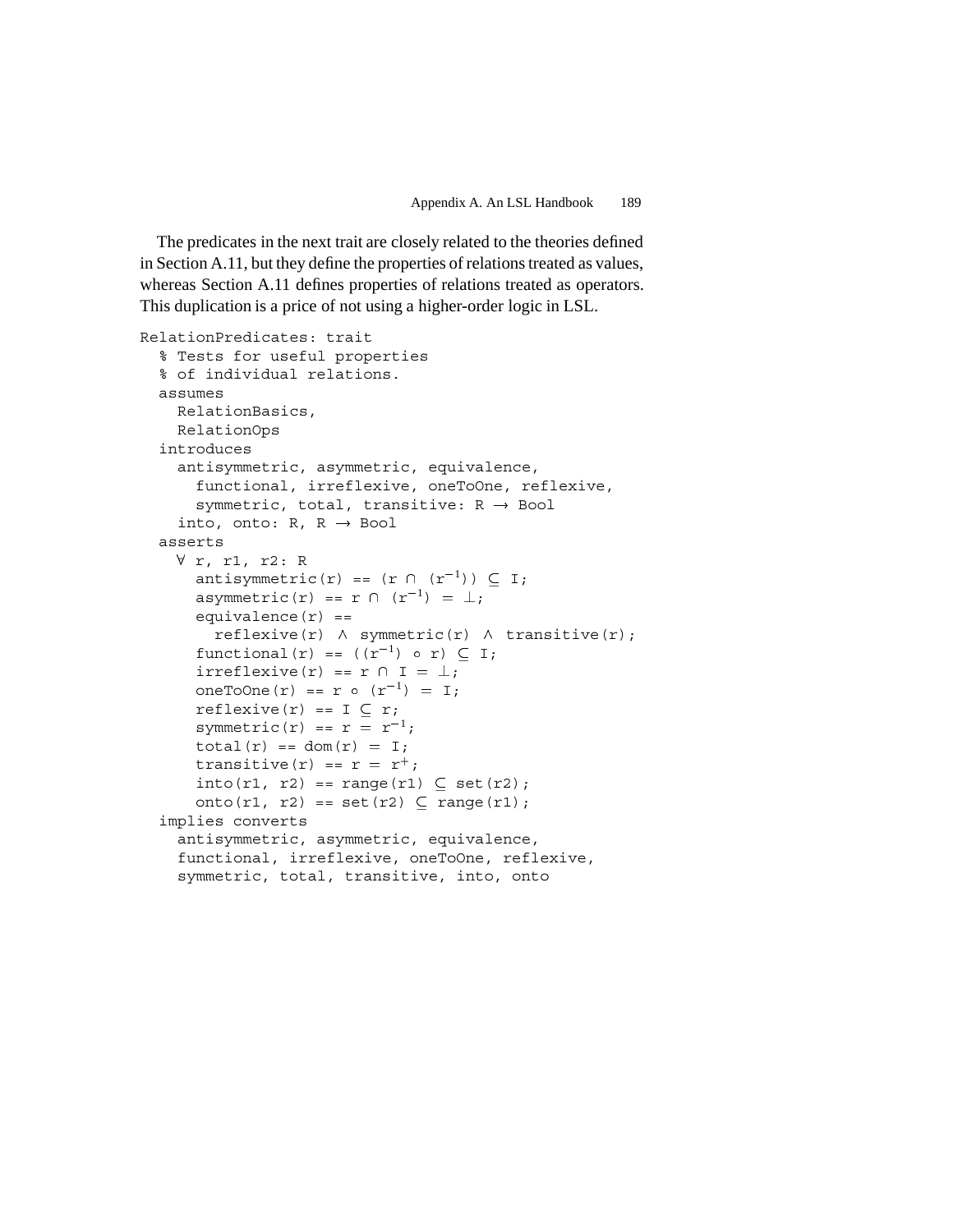190 A.9. Graph theory

# A.9 Graph theory

```
Graph (N, G): trait
  \text{ and } \{ g \} n2 means that there is
  % an edge from n1 to n2 in g
  includes Relation (N for E, G for R)
  introduces
    nodes, undirected: G \rightarrow GisPath: N, N, G \rightarrow Bool
    stronglyConnected, weaklyConnected: G \rightarrow Boolasserts \forall n1, n2: N, g: G
     undirected(g) == g \cup (g^{-1});
    nodes(g) == dom(g) \cup range(g);isPath(n1, n2, g) == n1 \langle g<sup>*</sup> \rangle n2;
     stronglyConnected(g) == g^* = nodes(g) \times nodes(g);
     weaklyConnected(g) ==
       stronglyConnected(undirected(g))
  implies
     -
 n1, n2: N, g: G
       (\text{stronglyConnected}(g) \land n1 \in nodes(g))\land n2 \in nodes(g))
          \Rightarrow isPath(n1, n2, g)
```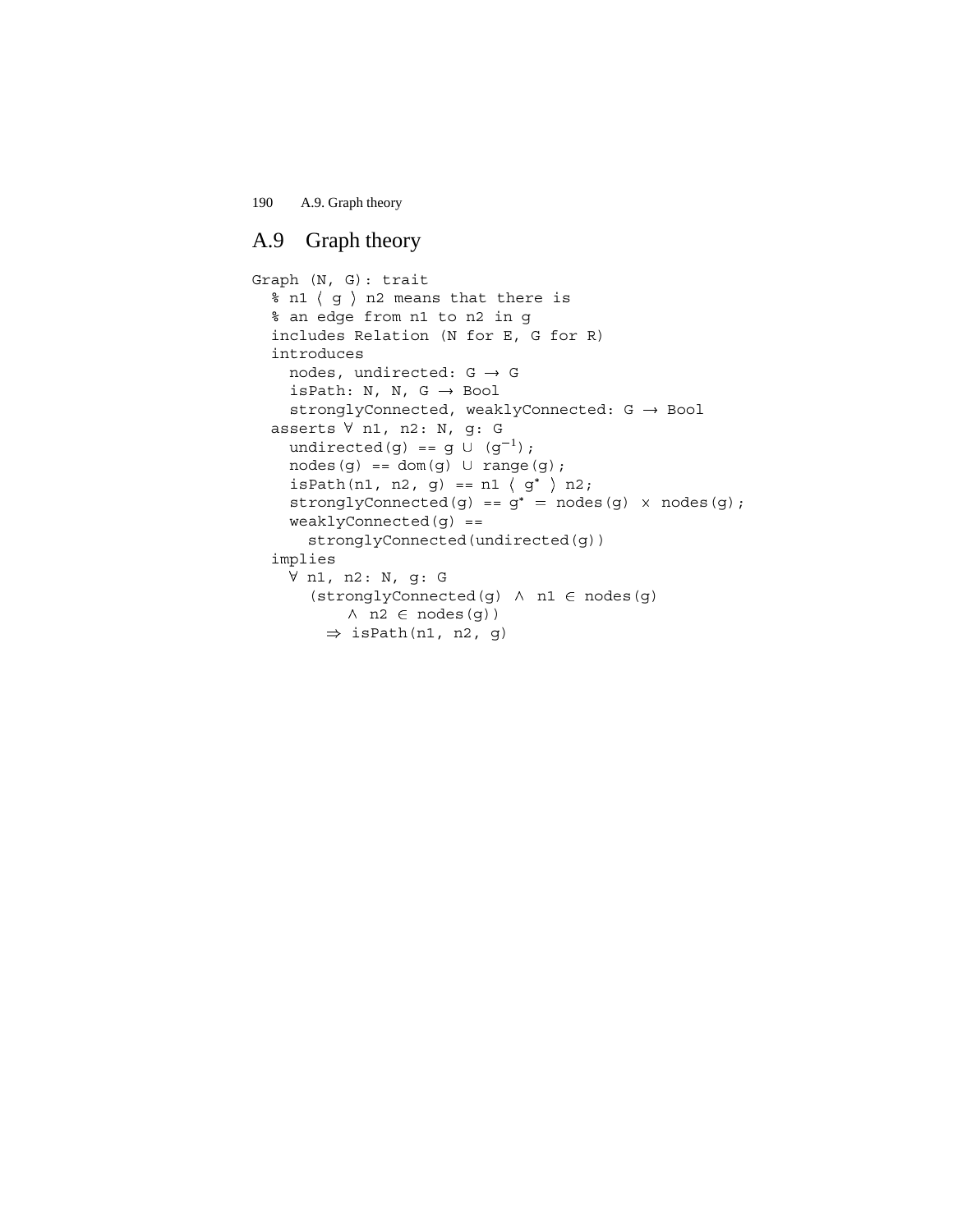# A.10 Properties of single operators

```
Associative (o, T): trait
  introduces \_\circ \_\cdot : T, T \to Tasserts \forall x, y, z: T
     (x \circ y) \circ z == x \circ (y \circ z)Commutative (o, T, Range): trait
  introduces \_\circ \_\circ \_ : T, T \to \mathbb{R}ange
   asserts \forall x, y: T
     x \circ y == y \circ xAC (o, T): trait
  introduces \_\circ \_\cdot : T, T \to Tasserts \forall x, y, z: T
     (x o y) o z == x o (y o z);x \circ y == y \circ ximplies
     Associative,
     Commutative (T for Range)
Idempotent (op, T): trait
  introduces op: T \rightarrow Tasserts \forall x: T
     op(p(x)) == op(x)Involutive (op, T): trait
  introduces op: T \rightarrow Tasserts ∀ x: T
     op(op(x)) == x
```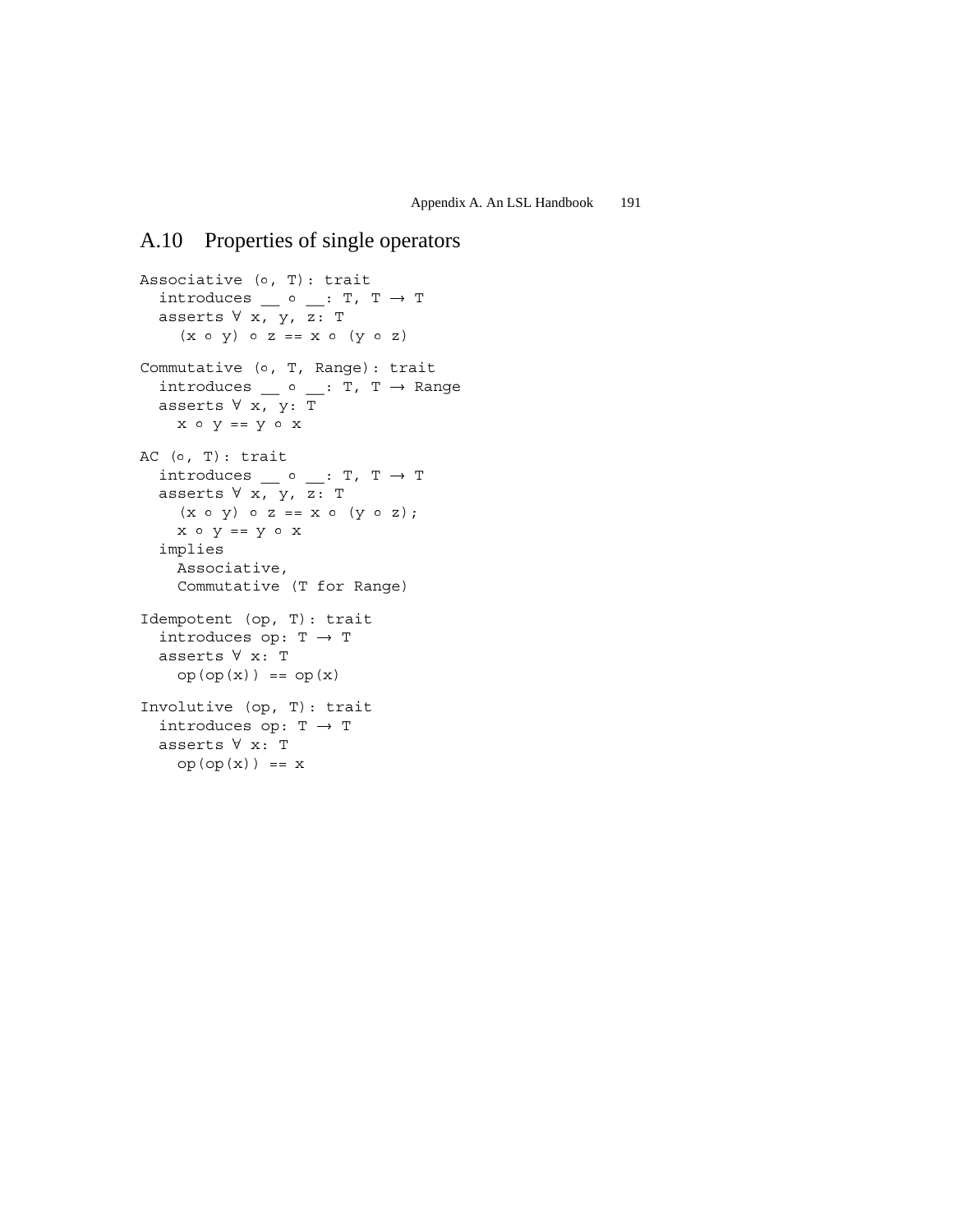192 A.11. Properties of relational operators

## A.11 Properties of relational operators

Compare with RelationPredicates, page 189

```
Antisymmetric (): trait
   introduces \_\ \circ \_\: T, T \rightarrow Bool
    asserts \forall x, y: T
        (x \diamond y \wedge y \diamond x) \Rightarrow x = yAsymmetric (): trait
    introduces __ \circ __: T, T \rightarrow Bool
    asserts \forall x, y: T
       \mathtt{x}\;\diamond\; \mathtt{y}\;\Rightarrow\; \neg\; (\mathtt{y}\;\diamond\; \mathtt{x})Functional (\diamond): trait
    introduces _ \circ _: T, T \rightarrow Bool
    asserts \forall x, y, z: T
        (x \diamond y \wedge x \diamond z) \Rightarrow y = z;Irreflexive (): trait
   \begin{tabular}{l} introduces \end{tabular} \begin{tabular}{l} \hline \multicolumn{2}{c}{\textbf{introduces}} \end{tabular} \begin{tabular}{l} \hline \multicolumn{2}{c}{\textbf{introduces}} \end{tabular} \begin{tabular}{l} \hline \multicolumn{2}{c}{\textbf{introduces}} \end{tabular} \end{tabular}asserts \forall x: T
        \neg (x \diamond x)OneToOne (0): trait
   introduces _ \circ _: T, T \rightarrow Bool
    asserts \forall x, y, z: T
        (x \diamond y \wedge x \diamond z) \Rightarrow y = z;(x \circ z \land y \circ z) \Rightarrow x = y;Reflexive (\diamond): trait
   introduces \_\ \circ \_\ : \ T, T \to \text{Bool}asserts \forall x: T
       x \circ xSymmetric (\diamond): trait
   introduces \_\circ \_\circ \_\cdot T, T \rightarrow Bool
    asserts \forall x, y: T
       x \circ y == y \circ ximplies Commutative ( \diamond for  \circ, Bool for Range)
```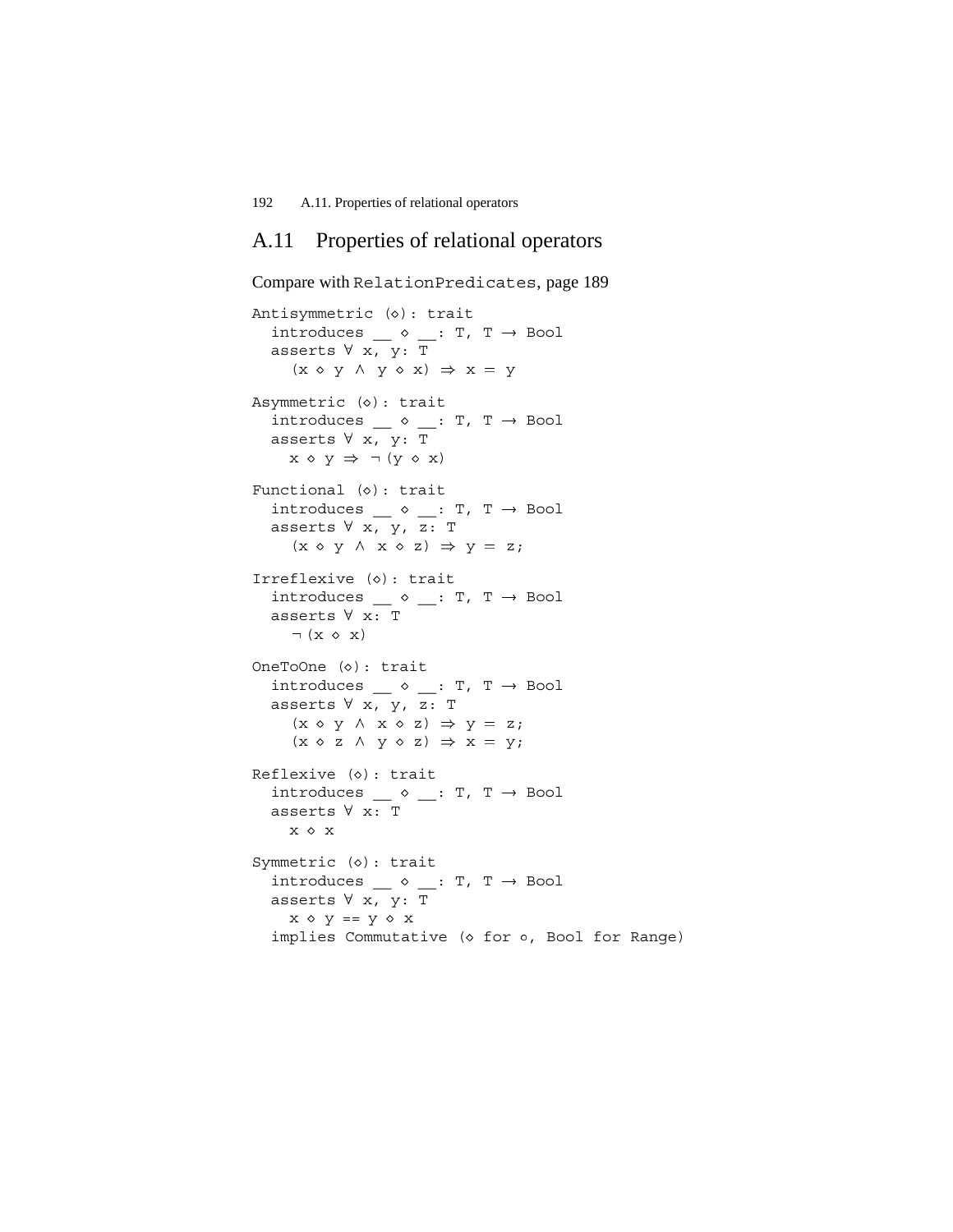```
Transitive (): trait
  introduces __ \circ __: T, T \rightarrow Bool
  asserts \forall x, y, z: T
     (x \diamond y \wedge y \diamond z) \Rightarrow x \diamond zEquivalence: trait
  includes
     (Reflexive, Symmetric, Transitive) (\equiv for \diamond)Equality (T): trait
  % This trait is given for documentation only.
  % It is implicit in LSL.
  introduces _ = _, _ \neq _: T, T \rightarrow Bool
  asserts
    T partitioned by =-
 x, y, z: T
       x = x;x = y == y = x;(x = y \land y = z) \Rightarrow x = z;x \neq y == \neg (x = y)implies Equivalence (= for \equiv)
```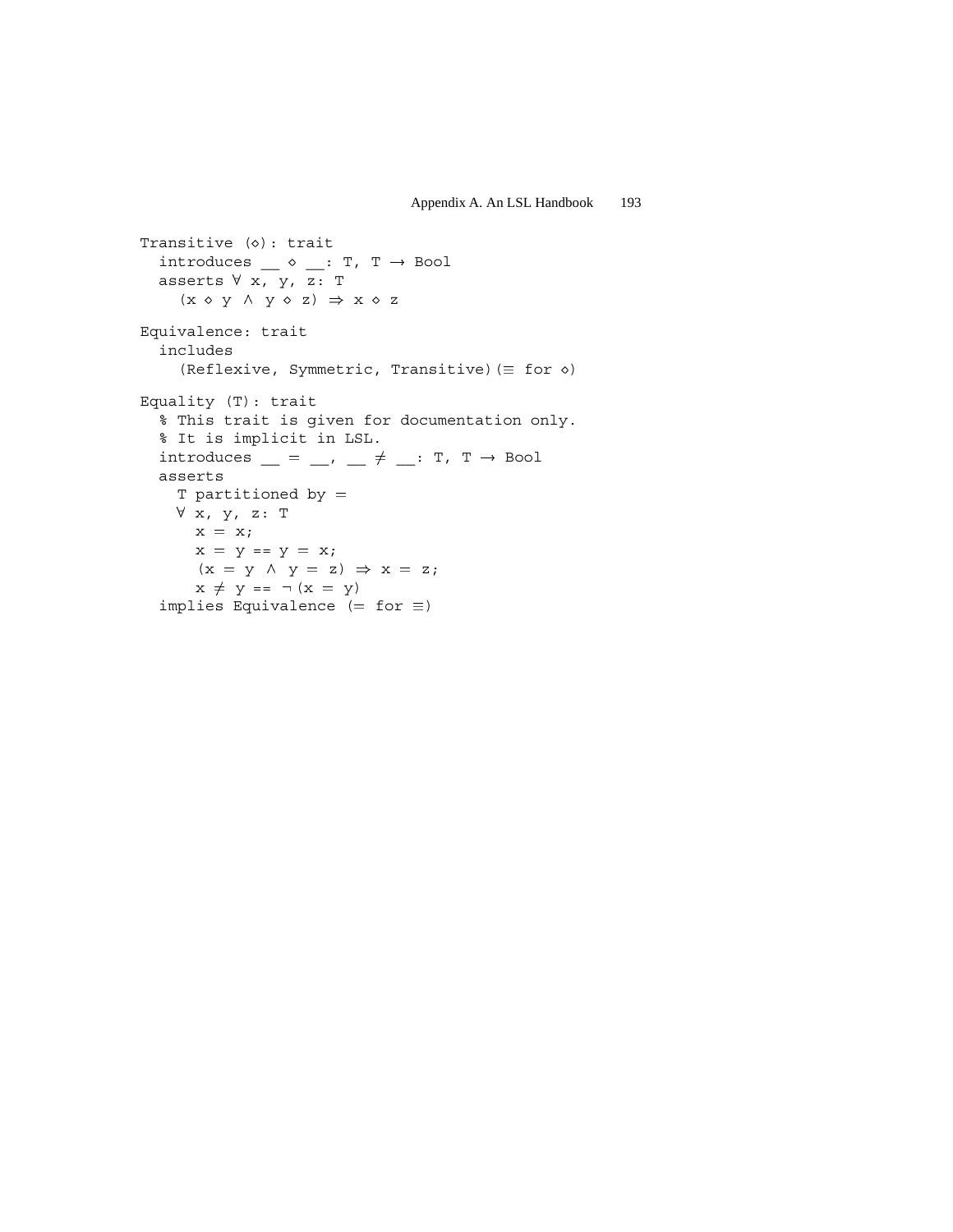194 A.12. Orderings

## A.12 Orderings

#### PARTIAL AND TOTAL ORDERS

```
IsPO (<, T): trait
  \frac{1}{6} \leq is a partial order on T
  introduces \underline{\leq} \underline{\leq}: T, T \rightarrow Bool
   asserts \forall x, y, z: T
     x \leq x;(x \leq y \land y \leq z) \Rightarrow x \leq z;x \leq y \land y \leq x == x = yimplies
    Antisymmetric (\le),
    PreOrder,
     Reflexive (\le),
     Transitive (\le)T partitioned by \leqPartialOrder (T): trait
  includes IsPO, DerivedOrders
  implies
     PartialOrder (> for \langle , \langle for >,
                       \geq for \leq, \leq for \geq),
     StrictPartialOrder (<, T)
IsTO (<, T): trait
  \frac{1}{6} \leq is a total order on T
  introduces \underline{\leq} \_: T, T \rightarrow Bool
   asserts ∀ x, y, z: T
     x \leq x;(x \leq y \land y \leq z) \Rightarrow x \leq z;x \leq y \land y \leq x == x = y;\mathtt{x} \ \leq \ \mathtt{y} \ \lor \ \mathtt{y} \ \leq \ \mathtt{x}implies IsPO, TotalPreOrder
TotalOrder (T): trait
  includes IsTO, DerivedOrders
  implies
     PartialOrder,
     StrictTotalOrder (<, T),
     TotalOrder (\geq for \leq, \leq for \geq,
                     > for <, < for >)
     T partitioned by <
```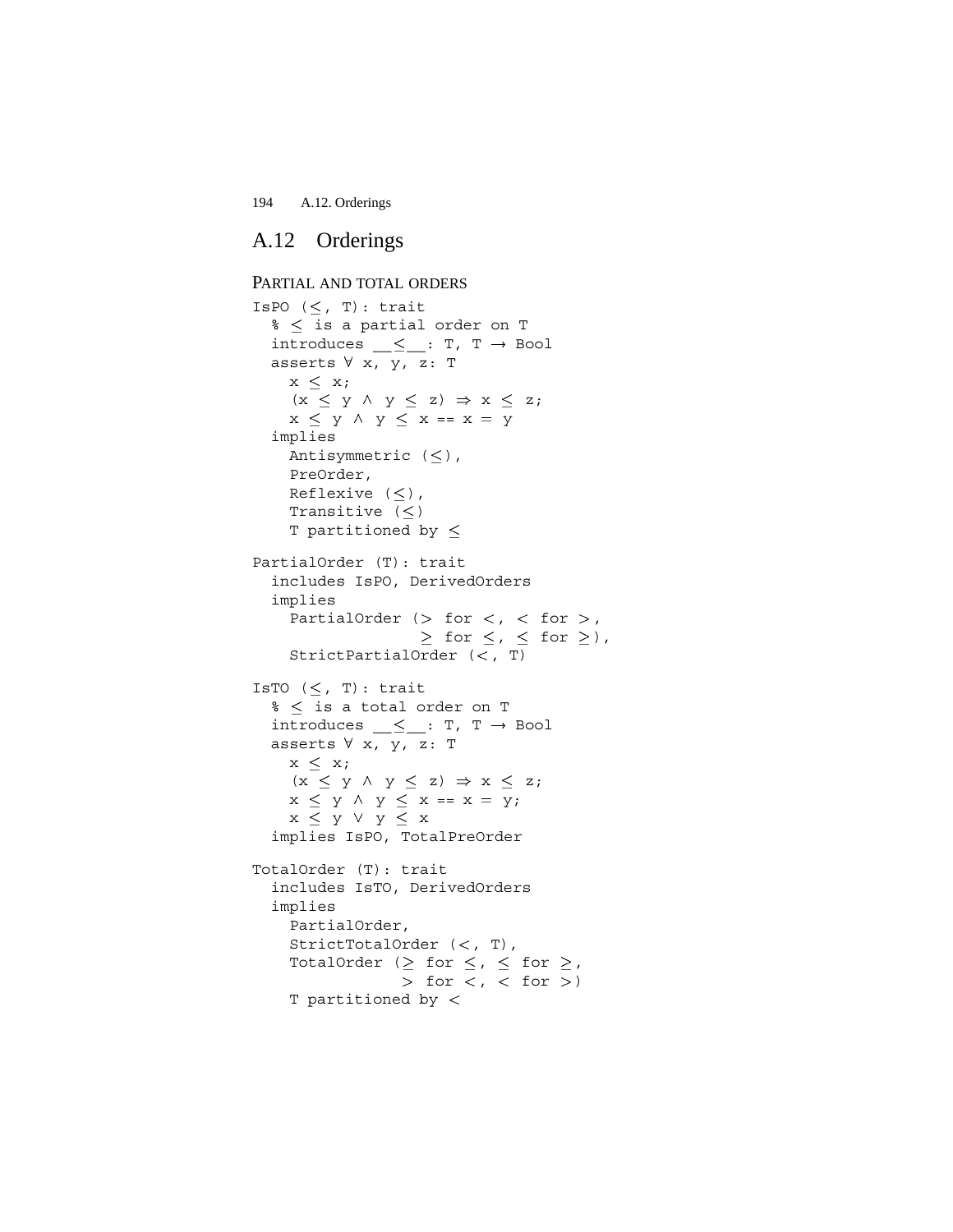```
ASSUMPTIONS AND IMPLICATIONS
```

```
PreOrder (\leq, T): trait
  includes Reflexive (\le), Transitive (\le)implies \forall x, y, z: T
    x \leq x;(x \leq y \land y \leq z) \Rightarrow x \leq zTotalPreOrder (<, T): trait
  includes PreOrder
  asserts \forall x, y: T
    x \le y \vee y \le xStrictPartialOrder (<, T): trait
  includes Irreflexive (<), Transitive (<)implies
    Asymmetric (<)-
 x, y, z: T \neg (x < x);
       (x < y \land y < z) \Rightarrow x < zStrictTotalOrder (<, T): trait
  includes StrictPartialOrder
  asserts \forall x, y: T
```
OPERATOR DEFINITIONS

 $x < y \lor y < x \lor x = y$ 

```
DerivedOrders (T): trait
  % Define any three of the comparison operators,
  % given the fourth
  introduces
    \leq , \geq , \lt , > : T, T \rightarrow Bool
  asserts \forall x, y: T
    x \leq y == x < y \lor x = y;x < y == x \le y \land \neg (x = y);x \geq y == y \leq x;x > y == y < ximplies
    converts \geq, \lt, >converts \lt, \lt, >converts \leq, \geq, >converts \leq, \geq, <
```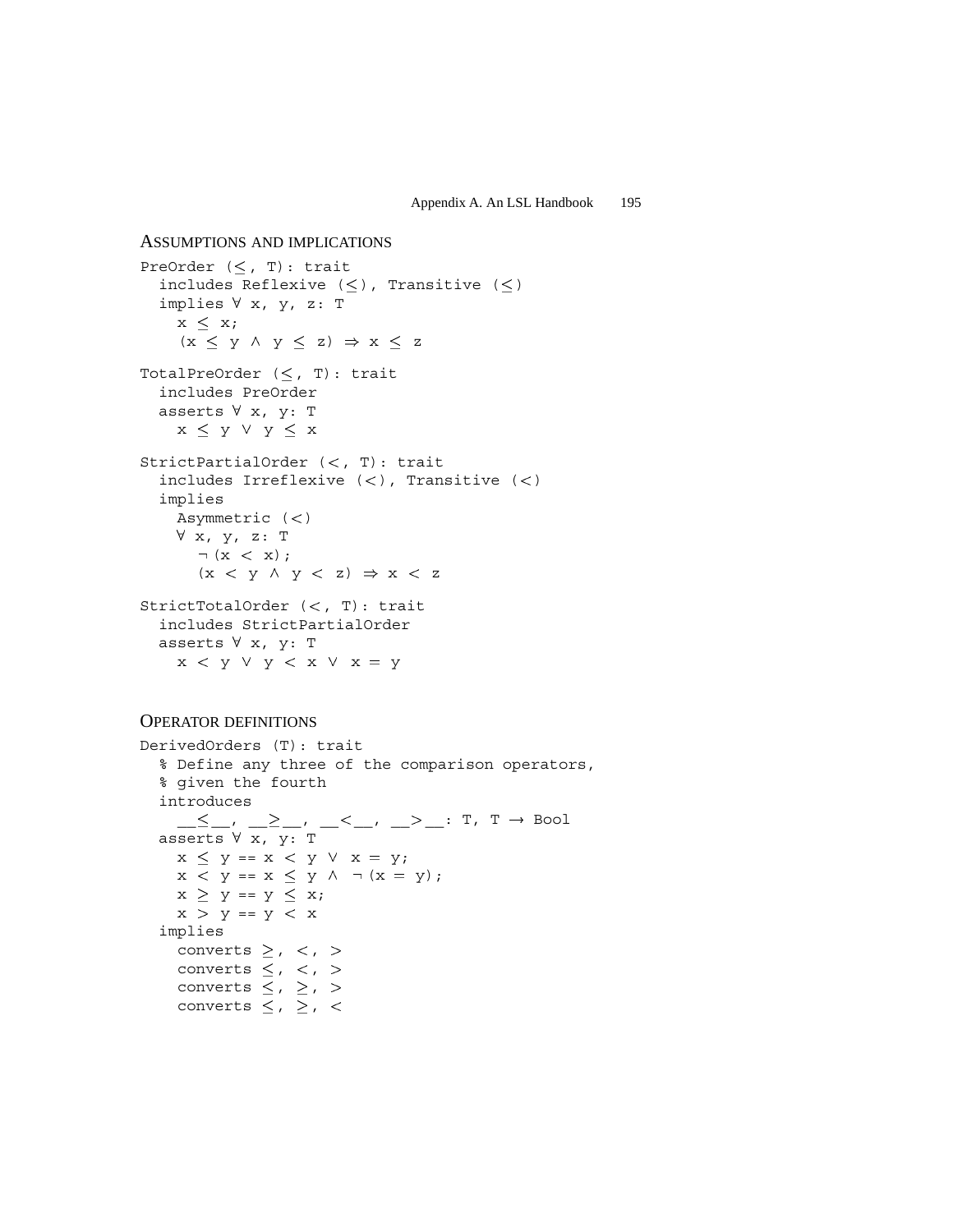```
196 A.12. Orderings
MinMax (T): trait
  assumes TotalOrder
  introduces
    min, max: T, T \rightarrow T
  asserts \forall x, y: T
    min(x, y) == if x \le y then x else y;max(x, y) == if x \ge y then x else y
  implies
    AC (min, T),
    AC (max, T)
    converts min, max
LexicographicOrder (E, C): trait
  % "Dictionary" order on C
  assumes
    Container,
    StrictTotalOrder (<, E)includes DerivedOrders (C)
  asserts \forall c1, c2: C
    c1 < c2 ==c2 \neq empty
            \wedge (c1 = empty
                V (if head(c1) = head(c2)
                    then tail(cl) < tail(c2)else head(c1) < head(c2))implies
    TotalOrder (C)
    converts \leq:C,C\rightarrowBool, \geq:C,C\rightarrowBool,
       \langle :C, C \rightarrow Boo1, >:C, C \rightarrow Boo1
```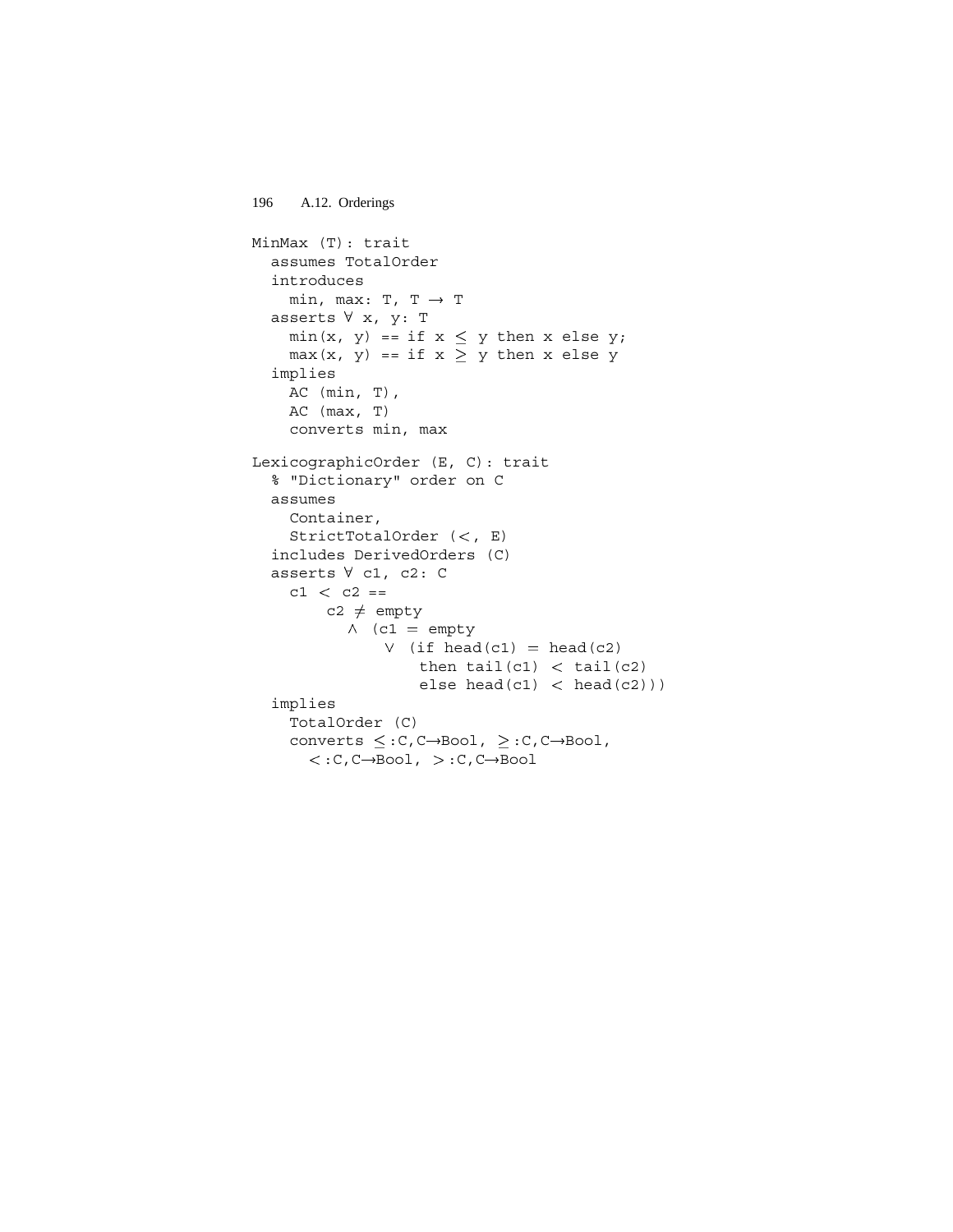# A.13 Lattice theory

```
GreatestLowerBound (T): trait
    introduces
         \leq : T, T \rightarrow Bool
         \Box \Box \Box \Box \Box \Box \Boxasserts \forall x, y, z: T
        (x \cap y) \leq x;(x \sqcap y) \leq y;(z \leq x \land z \leq y) \Rightarrow z \leq (x \sqcap y)Semilattice (T): trait
    assumes PartialOrder
    includes GreatestLowerBound
    introduces
        \perp : \rightarrow T\begin{array}{c} \begin{array}{c} \begin{array}{c} \end{array} \\ \begin{array}{c} \end{array} \\ \begin{array}{c} \end{array} \end{array} \begin{array}{c} \begin{array}{c} \end{array} \\ \begin{array}{c} \end{array} \end{array} \begin{array}{c} \end{array} \begin{array}{c} \end{array} \begin{array}{c} \end{array} \begin{array}{c} \end{array} \begin{array}{c} \end{array} \begin{array}{c} \end{array} \begin{array}{c} \end{array}asserts \forall x, y, z: T
        \perp \leq x;
        x \cup y == y \cup x;x \bigcap y == y \bigcap x;x \leq (x \cup y);(x \leq z \land y \leq z) \Rightarrow (x \sqcup y) \leq zimplies
        AbelianMonoid (\sqcup for \circ, \bot for unit),
        AbelianSemigroup ( \cap for o)Lattice (T): trait
    assumes PartialOrder
    includes Semilattice
    introduces T: \rightarrow Tasserts \forall x: T
        x \leq \topimplies
        Lattice (\sqcup for \Pi, \Pi for \sqcup, \top for \bot, \bot for \top,
                           \leq for \geq, \geq for \leq, \lt for \gt, \gt for \lt)
```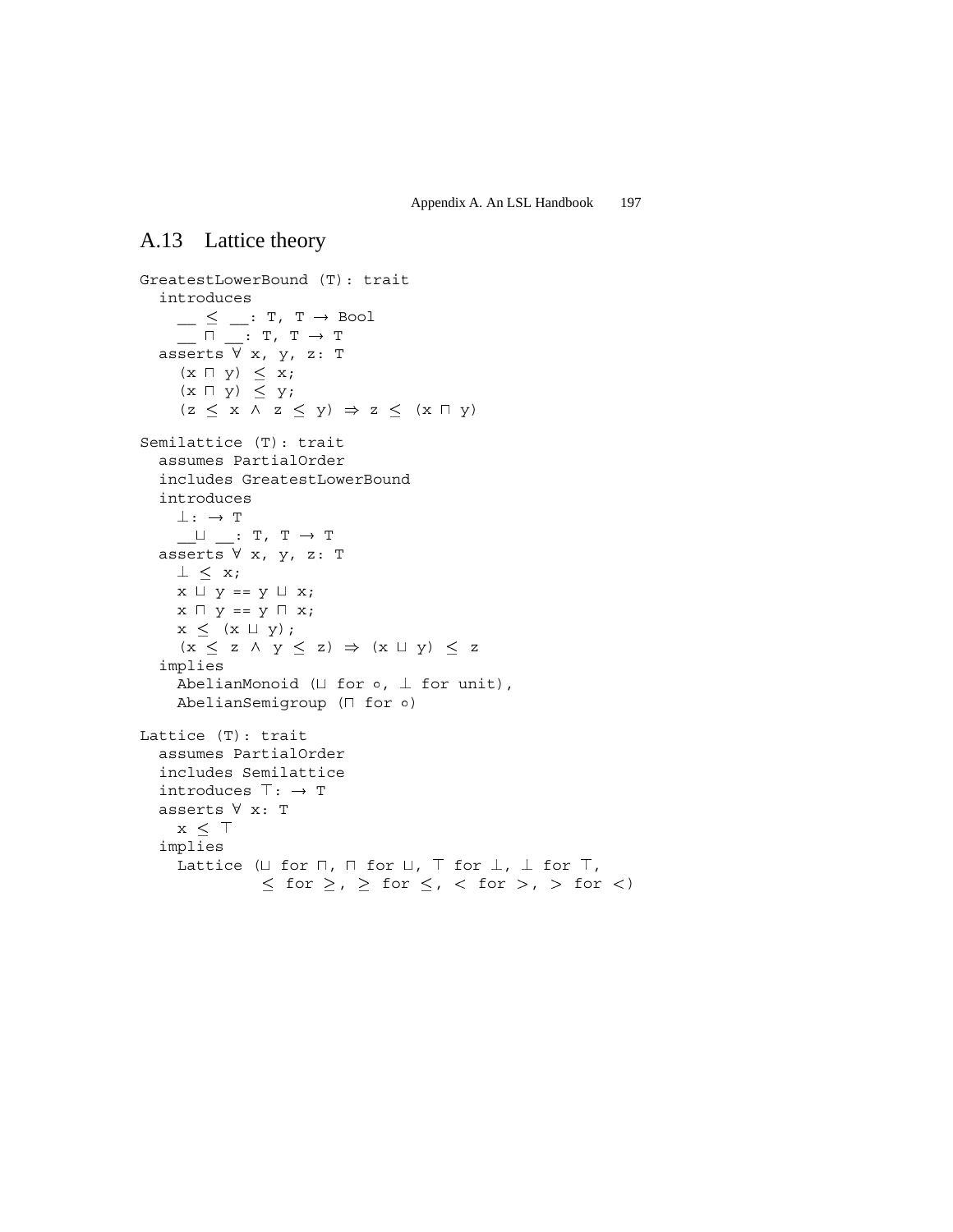198 A.14. Group theory

# A.14 Group theory

```
Semigroup: trait
    introduces \_\circ \_\cdot : T, T \to Tasserts \forall x, y, z: T
          (x \circ y) \circ z == x \circ (y \circ z)implies Associative
LeftIdentity: trait
    introduces
         \begin{array}{c} \begin{array}{c} \circ \\ \hline \end{array} \end{array} \begin{array}{c} : T, T \rightarrow T \end{array}unit: \rightarrow T
     asserts \forall x: T
         unit \circ x == x
RightIdentity: trait
    introduces
         \frac{\ }{2} \frac{\ }{2} \frac{\ }{2} \frac{\ }{2} \frac{\ }{2} \frac{\ }{2} \frac{\ }{2} \frac{\ }{2} \frac{\ }{2} \frac{\ }{2} \frac{\ }{2} \frac{\ }{2} \frac{\ }{2} \frac{\ }{2} \frac{\ }{2} \frac{\ }{2} \frac{\ }{2} \frac{\ }{2} \frac{\ }{2} \frac{\ }{2} \frac{\ }{2} \frac{\ }{2} unit: \rightarrow T
     asserts \forall x: T
         x \circ unit == xIdentity: trait
    includes LeftIdentity, RightIdentity
Monoid: trait
    introduces
          \begin{array}{c} \begin{array}{c} \circ \\ \hline \end{array} \end{array} \begin{array}{c} \circ \\ \hline \end{array} \begin{array}{c} \circ \\ \hline \end{array} \begin{array}{c} \circ \\ \hline \end{array} \begin{array}{c} \circ \\ \hline \end{array} \begin{array}{c} \circ \\ \hline \end{array} \begin{array}{c} \circ \\ \hline \end{array}unit: \rightarrow T
     asserts \forall x, y, z: T
         (x o y) o z == x o (y o z);unit \circ x == x;
         x \circ unit == ximplies Semigroup, Identity
LeftInverse: trait
    assumes LeftIdentity
     introduces ^{-1}: T \rightarrow T
     asserts \forall x: T
          (x^{-1}) o x == unit
```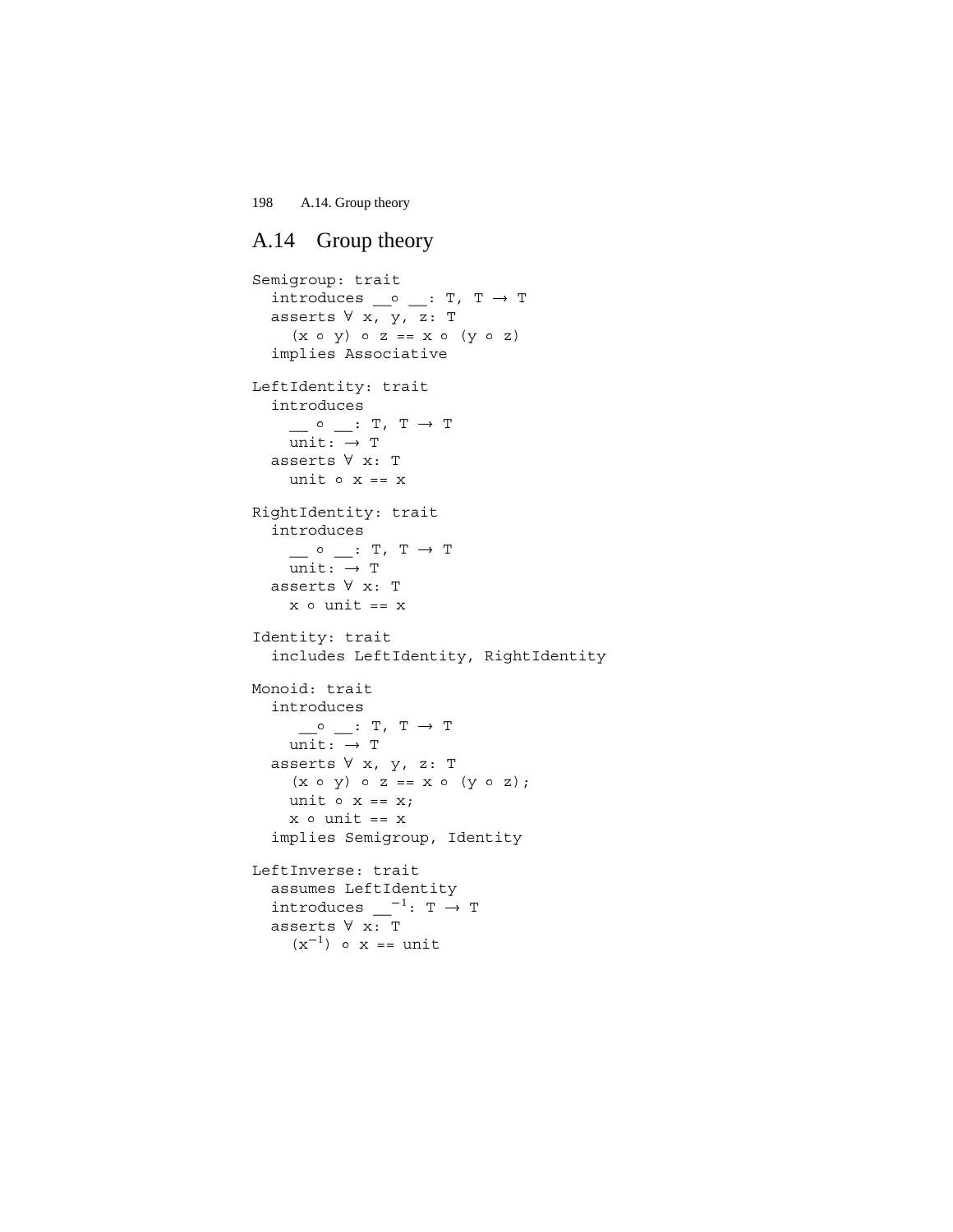```
RightInverse: trait
   assumes RightIdentity
   introduces ^{-1}: T \rightarrow Tasserts \forall x: T
      x \circ (x^{-1}) == unitInverse: trait
   assumes Identity, Semigroup
   includes LeftInverse, RightInverse
   implies
      Involutive ( ^{-1} for op)
      -
 x, y: T
         unit^{-1} == unit;(x \circ y)^{-1} = (y^{-1}) \circ (x^{-1})Group: trait
   introduces
      \begin{array}{c} \begin{array}{c} \circ \\ \hline \end{array} \end{array} \begin{array}{c} \begin{array}{c} \circ \\ \hline \end{array} \end{array} \begin{array}{c} \vdots \end{array} \begin{array}{c} \top \end{array} \end{array} \begin{array}{c} \top \end{array}unit: \rightarrow T
      ^{-1}: T \rightarrow T
   asserts \forall x, y, z: T
      (x o y) o z == x o (y o z);unit \circ x == x;
      (x^{-1}) o x == unit;
   implies Monoid, Inverse
Abelian: trait
   introduces \_\circ \_\circ \_\cdot : T, T \to Tasserts \forall x, y: T
      x \circ y == y \circ ximplies Commutative (T for Range)
AbelianSemigroup: trait
   includes Abelian, Semigroup
   implies AC
AbelianMonoid: trait
   includes Abelian, Monoid
AbelianGroup: trait
   includes Abelian, Group
```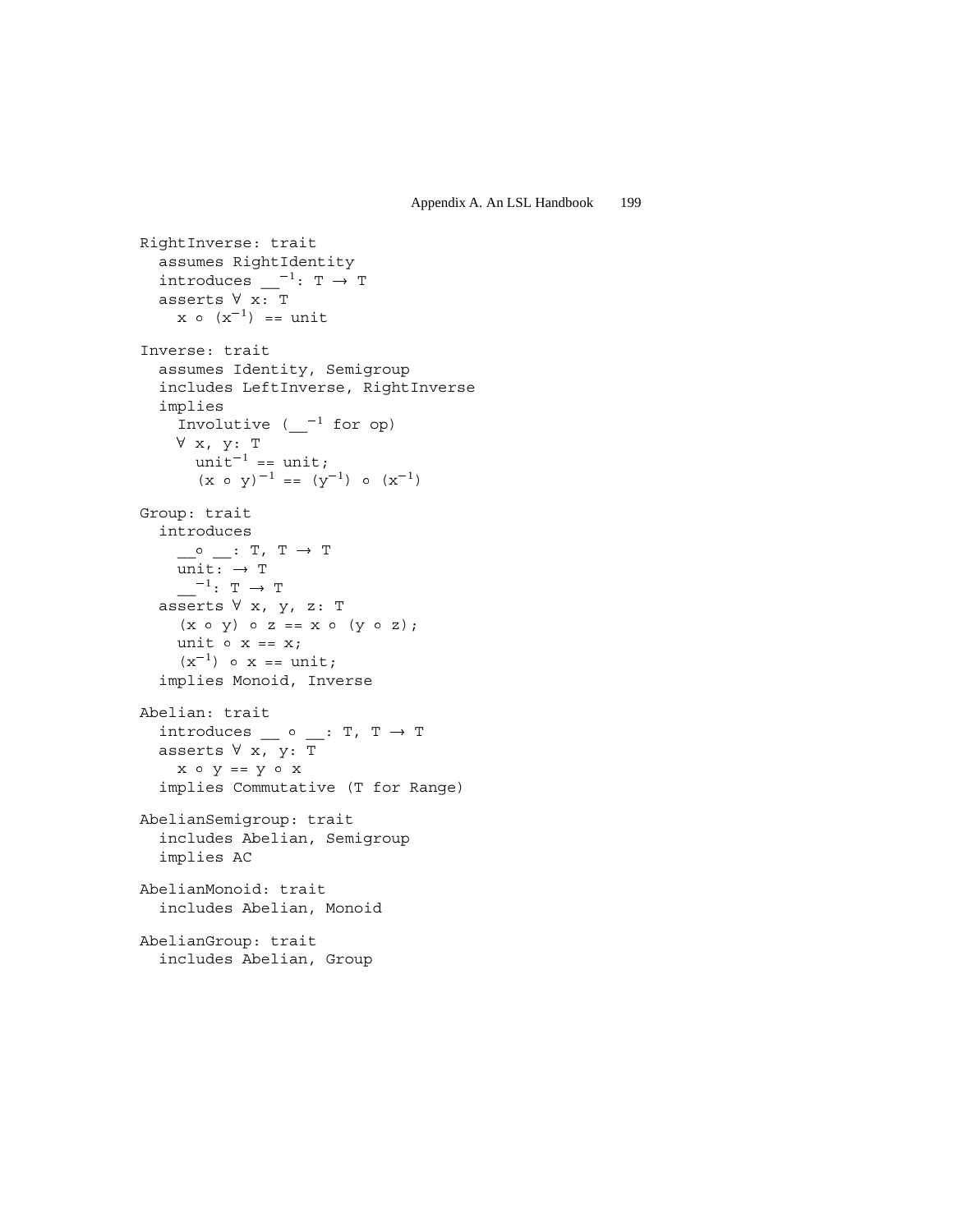```
200 A.14. Group theory
LeftDistributive (+, *, T): trait
  introduces
     + , * : T, T \rightarrow T
   asserts \forall x, y, z: T
     x * (y + z) == (x * y) + (x * z)RightDistributive (+, *, T): trait
  introduces
     \begin{array}{c} \begin{array}{c} \n-\end{array}^+ \quad \begin{array}{c} \n-\end{array}^* \quad \begin{array}{c} \n-\end{array}^* \quad T, \quad T \rightarrow T \end{array}asserts \forall x, y, z: T
     (y + z) * x == (y * x) + (z * x)Distributive (+, *, T): trait
  includes LeftDistributive, RightDistributive
Ring: trait
  includes
     AbelianGroup (+ for \circ, 0 for unit, - \; for ^{-1}),
     Semigroup (* for 0),
     Distributive (+, *, T)
RingWithUnit: trait
  includes Ring, Monoid (* for o, 1 for unit)
Field: trait
  includes
     RingWithUnit,
     Abelian (* for 0)
   introduces ^{-1}: T \rightarrow T
   asserts \forall x: T
     x \neq 0 \Rightarrow x * (x^{-1}) = 1
```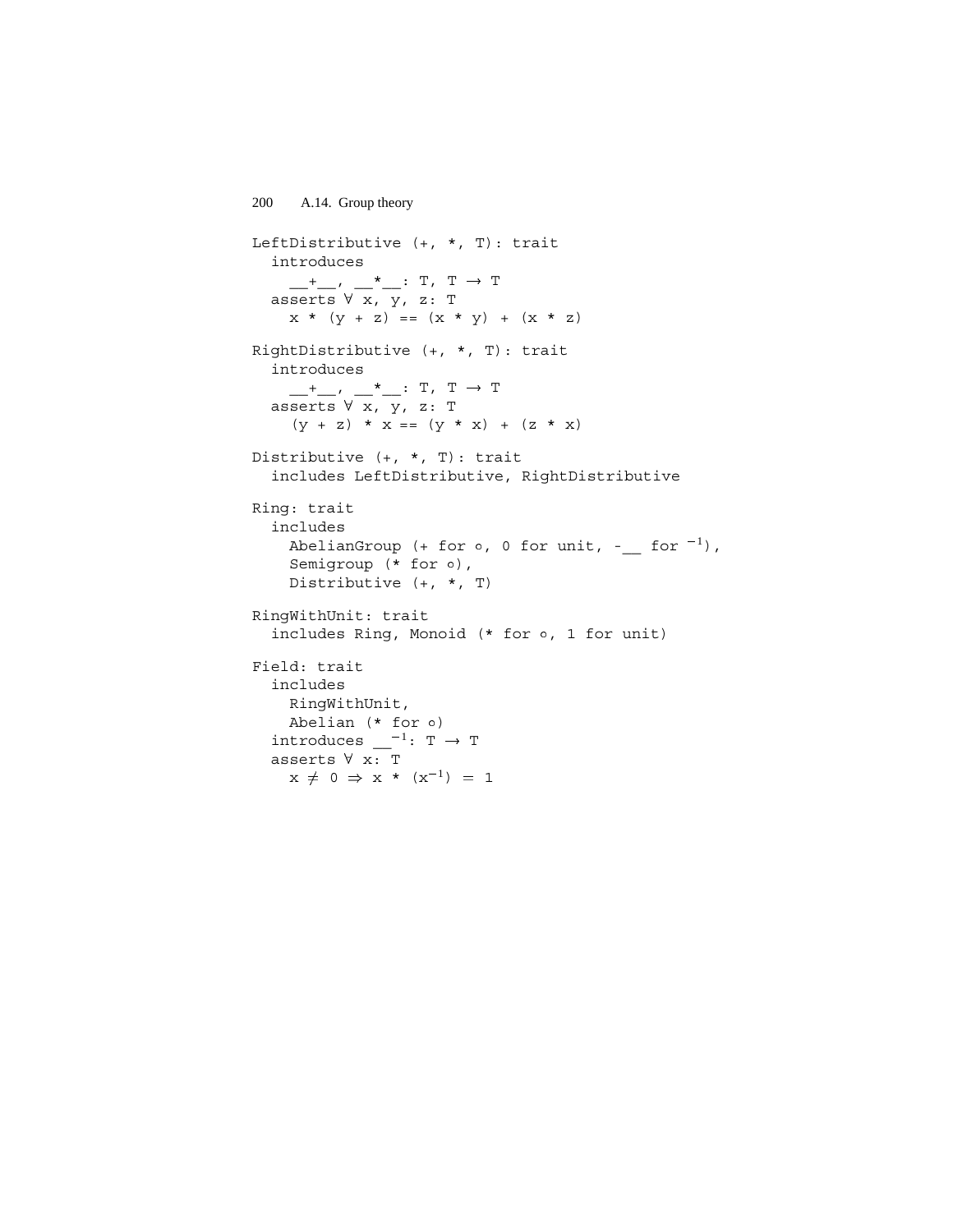## A.15 Number theory

This section presents a series of traits dealing with operators on whole numbers. The following section deals with operators on rational and floating point numbers.

### DATA TYPES

```
Natural (N): trait
  % The usual operators on the natural numbers,
  % starting from 0.
  includes
    ArithOps (N),
     DecimalLiterals,
     Exponentiation (N),
     MinMax (N),
     TotalOrder (N)
  introduces
     \begin{array}{c} \text{---} \end{array} \begin{array}{c} \text{---} \end{array} : N, N \rightarrow N
  asserts
     N generated by 0, succ
     -
 x, y: N
       succ(x) \neq 0;succ(x) = succ(y) == x = y;x <succ(x);
       0 \oplus x == 0;x \oplus 0 == x;succ(x) \oplus succ(y) == x \ominus yimplies
     NaturalOrder
     N generated by 0, 1, +
     -
 x, y: N
       x \oplus x == 0;x \leq y == x \ominus y = 0converts 1:\rightarrow N, +, \ominus, *, div, mod,
          **, min, max, \leq, \geq, \lt, >exempting \forall x: N
          div(x, 0), mod(x, 0)
```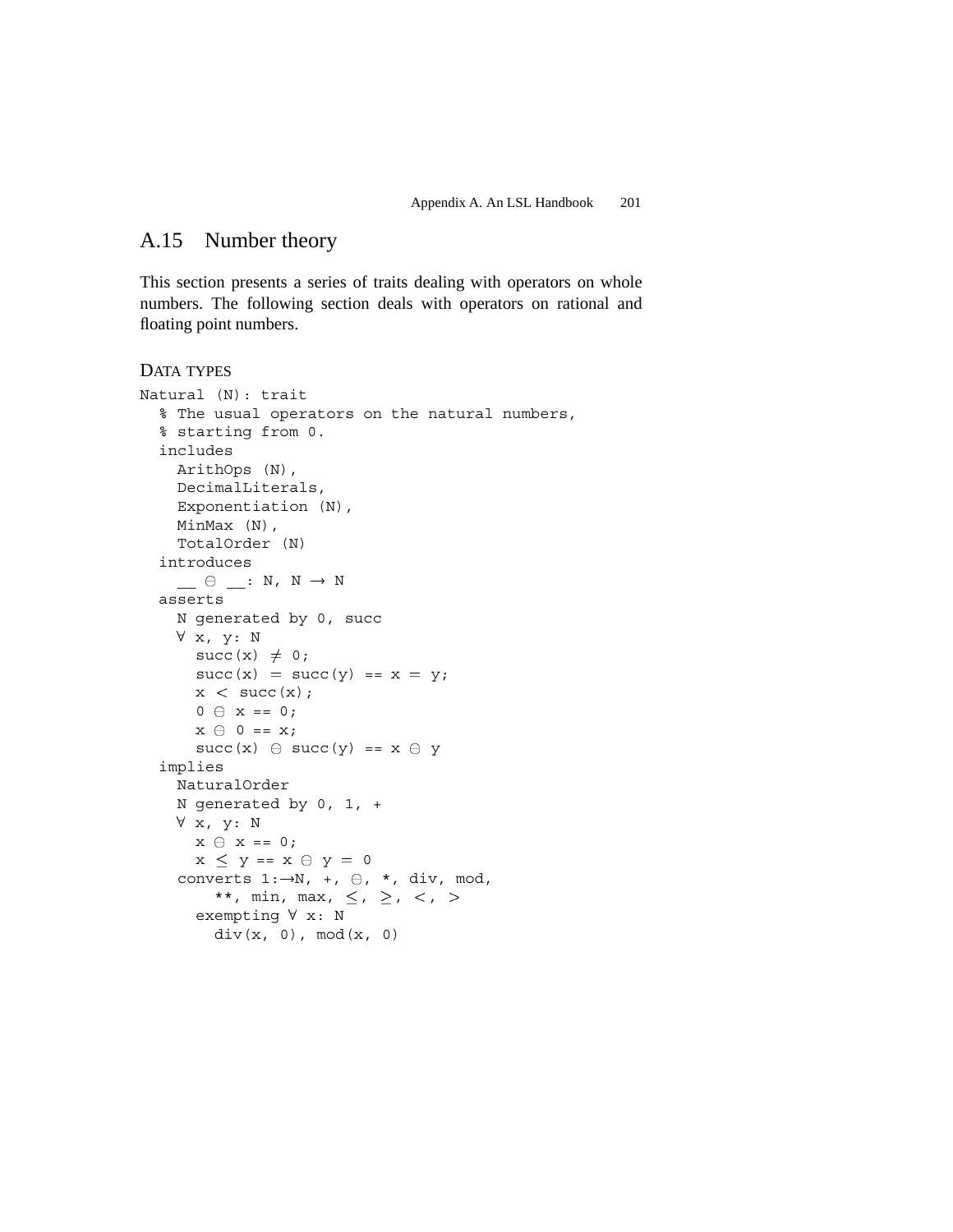```
202 A.15. Number theory
Positive (P): trait
  % Basic operators on natural numbers,
  % starting from 1
  includes DecimalLiterals (P for N), TotalOrder (P)
  introduces
    1: \rightarrow Psucc: P \rightarrow P- + \_\,, - * \_\,: P, P \rightarrow P
  asserts
    P generated by 1, succ
    -
 x, y: P
      x + 1 == succ(x);x + succ(y) == succ(x + y);x * 1 == x;x*succ(y) == x + (x*y);x < succ(x)implies
    NaturalOrder (P for N, 1 for 0)
    P generated by 1, +
    converts +, \star, \leq, \geq, \lt, >
```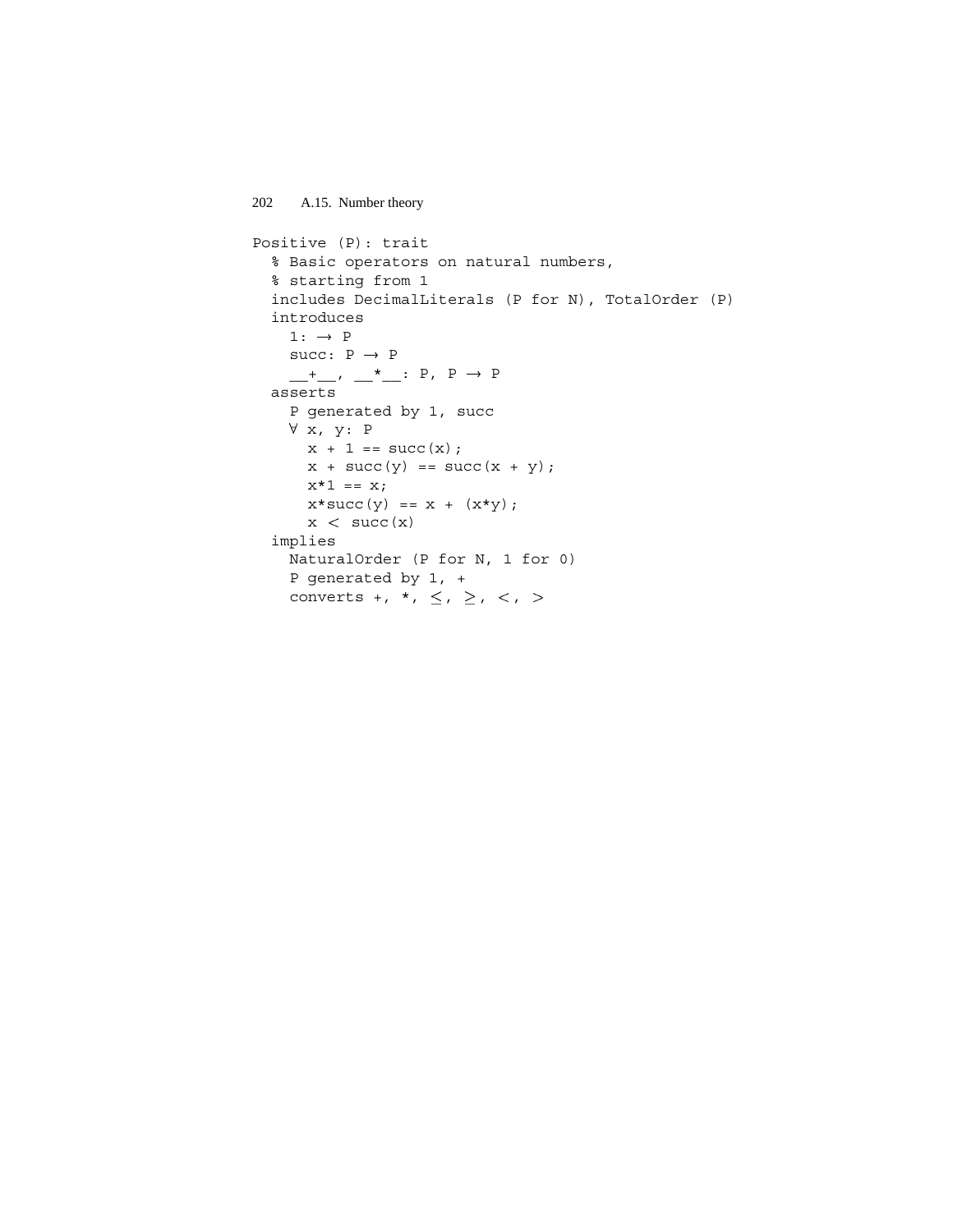```
IntCycle (first, last, N): trait
  % A finite subrange of the integers that includes 0,
  % and wraps at succ(last)
  includes
    ArithOps (N),
    DecimalLiterals,
    MinMax (N),
    TotalOrder (N)
  introduces
    first, last: \rightarrow N
    pred, -, abs: N \rightarrow N\_\_ - \_\_ : N, N \rightarrow N
 asserts
    N generated by 0, succ
    -
 x, y: N
      succ(last) == first;
      pred(succ(x)) == x;succ(pred(x)) == x;-0 = 0;-succ(x) == pred(-x);abs(x) == if x < 0 then -x else x;
      x - y = x + (-y);x \neq last \Rightarrow x < succ(x)
  implies
    Distributive (+, *, N),
    RingWithUnit (N for T)
    N generated by 0, pred
    -
 x: N
      pred(first) == last;
      first \leq x;x \leq last;
      -(-x) == x
    converts
      pred, - :N\rightarrow N, abs, - :N,N\rightarrow N,
      1:\rightarrow \mathbb{N}, +, *, max, min, \leq, \geq, \lt, >SignedInt (maxSigned, N): trait
  % Typical machine arithmetic, signed complement.
  includes IntCycle (minSigned, maxSigned, N)
  asserts equations
    succ(minSigned) == -maxSigned
  implies equations
    minSigned + maxSigned == -1;abs(minSigned) == minSigned
```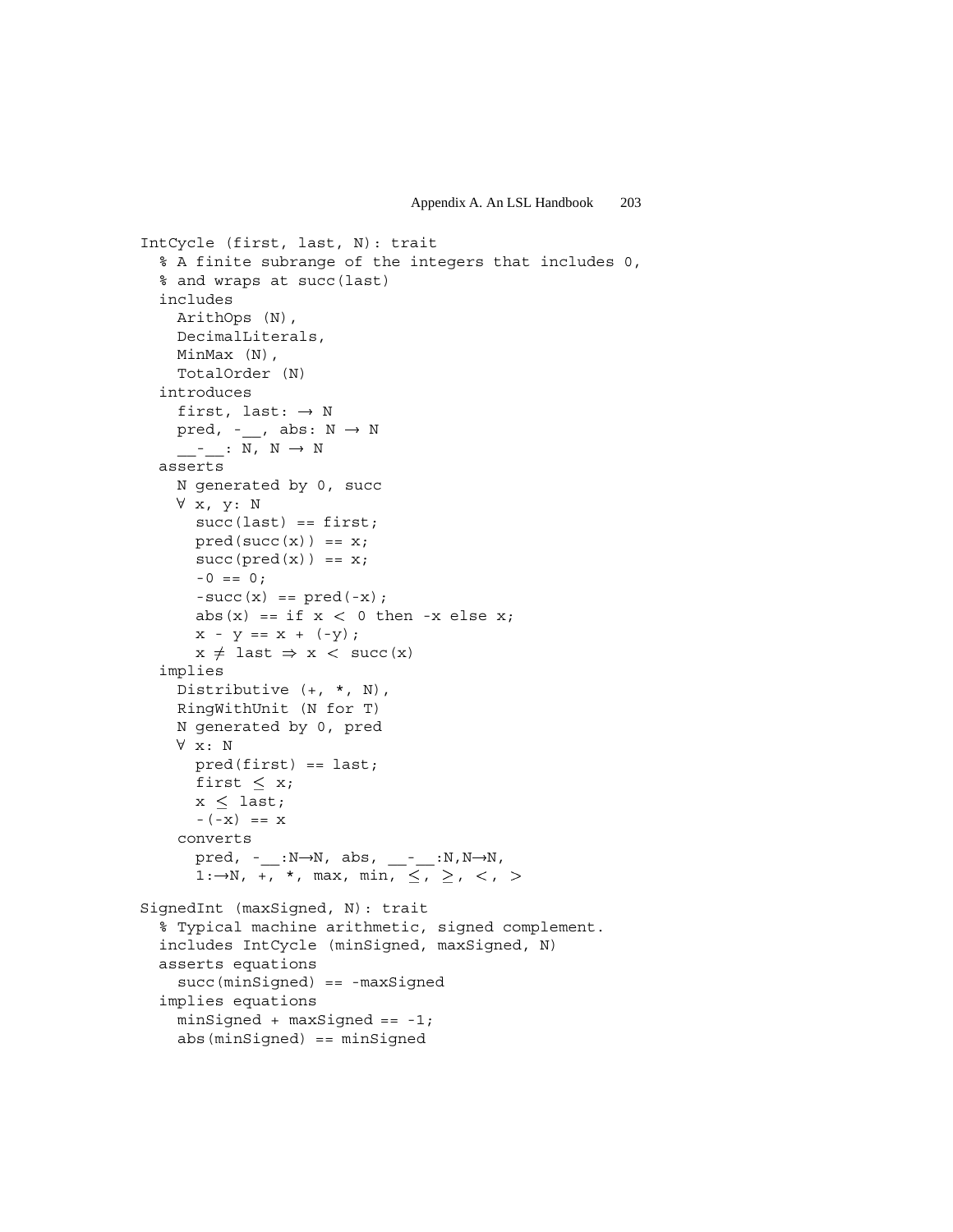204 A.15. Number theory

```
UnsignedInt (maxUnsigned, N): trait
  % Typical machine arithmetic, unsigned.
  includes IntCycle (0, maxUnsigned, N)
```
### ASSUMPTIONS AND IMPLICATIONS

Enumerable requires only that each value of sort N must be reachable by applying succ to 0 a finite number of times. Infinite requires that the values yielded by succ are all distinct. The inclusion of TotalOrder in NaturalOrder ensures that succ $(x)$  is always greater than x, and hence that there are infinitely many distinct values of sort N.

```
Enumerable (N): trait
  introduces
    0: \rightarrow Nsucc: N \rightarrow Nasserts
    N generated by 0, succ
Infinite (N): trait
  introduces
    0: \rightarrow Nsucc: N \rightarrow Nasserts \forall x, y: N
    succ(x) \neq 0;succ(x) = succ(y) == x = yNaturalOrder (N): trait
  % The natural numbers with an ordering
  includes
    Enumerable (N),
    TotalOrder (N)
  asserts \forall x: N
    x <succ(x)implies
    Infinite (N)
     -
 x, y: N
      0 \leq x;x < succ(y) == x \le y;
      succ(x) < succ(y) == x < yconverts \leq, \geq, \lt, >
```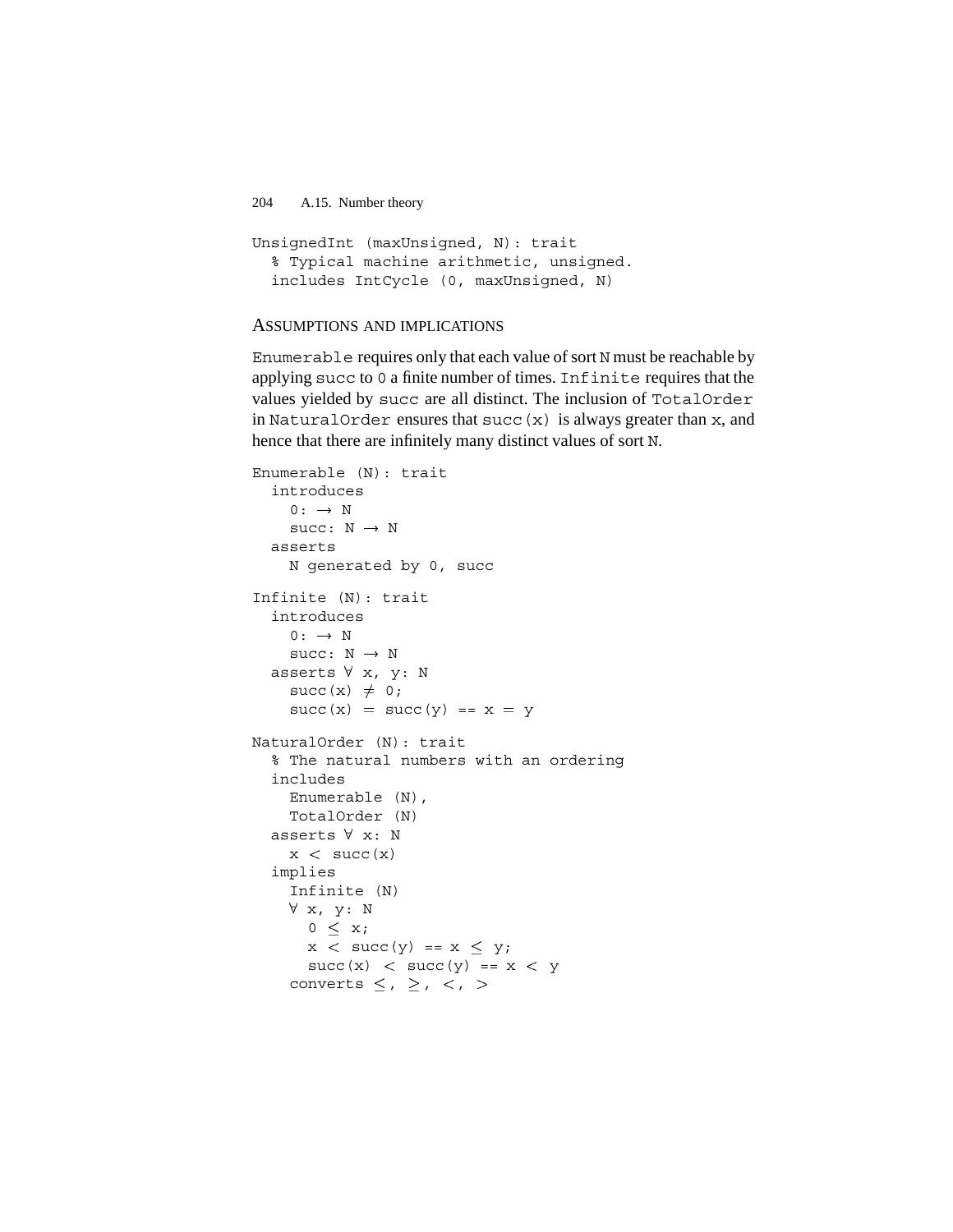```
OPERATOR DEFINITIONS
```

```
Addition (N): trait
  % Define the operator + in terms of 0 and succ
  includes AbelianMonoid(+ for \circ, 0 for unit, N for T)
  introduces
     0: \rightarrow Nsucc: N \rightarrow N- + - : N, N \rightarrow N
   asserts \forall x, y: N
     x + 0 == x;x + succ(y) == succ(x + y)Multiplication (N): trait
  % Define the operator * in terms of 0, succ, and +
  includes
     AbelianMonoid (* for 0, 1 for unit, N for T),
     Addition (N)
  introduces
     1: \rightarrow N\begin{array}{c} \n - * \n \begin{array}{ccc} \n & \n \end{array} & \n \begin{array}{ccc} \n & \n \n \end{array} & \n \end{array}asserts \forall x, y: N
     1 == succ(0);x * 0 == 0;x * succ(y) == x + (x * y)ArithOps (N): trait
  % Defines operators div and mod relative to + and *
  % for positive denominators
  assumes TotalOrder (N)
  includes Multiplication (N)
  introduces
     div, mod: N, N \rightarrow Nasserts \forall x, y: N
     y > 0\Rightarrow (0 \le mod(x, y)
             \land mod(x, y) < y
             \wedge (mod(x, y) + (div(x, y) * y)) = x)
```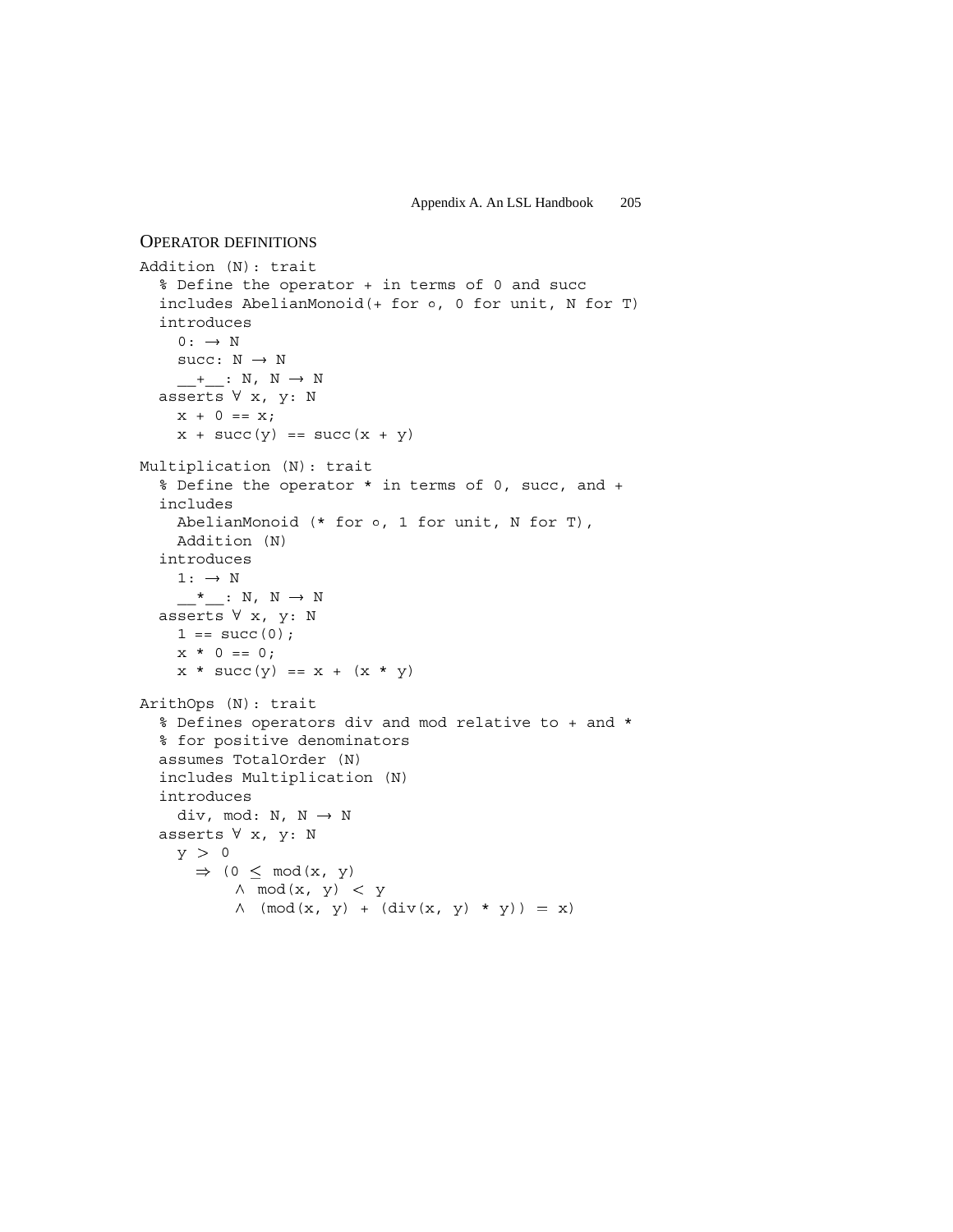```
206 A.15. Number theory
Exponentiation (T): trait
  % Repeatedly apply an infix * operator
  assumes
    Enumerable (N),
    Monoid (* for 0, 1 for unit)
  introduces \_\ast^* : T, N \to Tasserts \forall x: T, y: N
    x**0 == 1;x**succ(y) == x * (x**y)implies \forall x: T
    x**succ(0) == xIntegerAndNatural (Int, N): trait
  % Conversions between Int's and N's
  includes
    Integer (Int),
    Natural (N)
  introduces
    int: N \rightarrow Intnat: Int \rightarrow N
  asserts ∀ n: N
    int(0) == 0;int(succ(n)) == succ(int(n));nat(int(n)) == nIntegerAndPositive (Int, P): trait
  % Conversions between Int's and P's
  includes
    Integer (Int),
    Positive (P)
  introduces
    int: P \rightarrow Intpos: Int \rightarrow P
  asserts ∀ p: P
    int(1) == 1;int(succ(p)) == succ(int(p));pos(int(p)) == p
```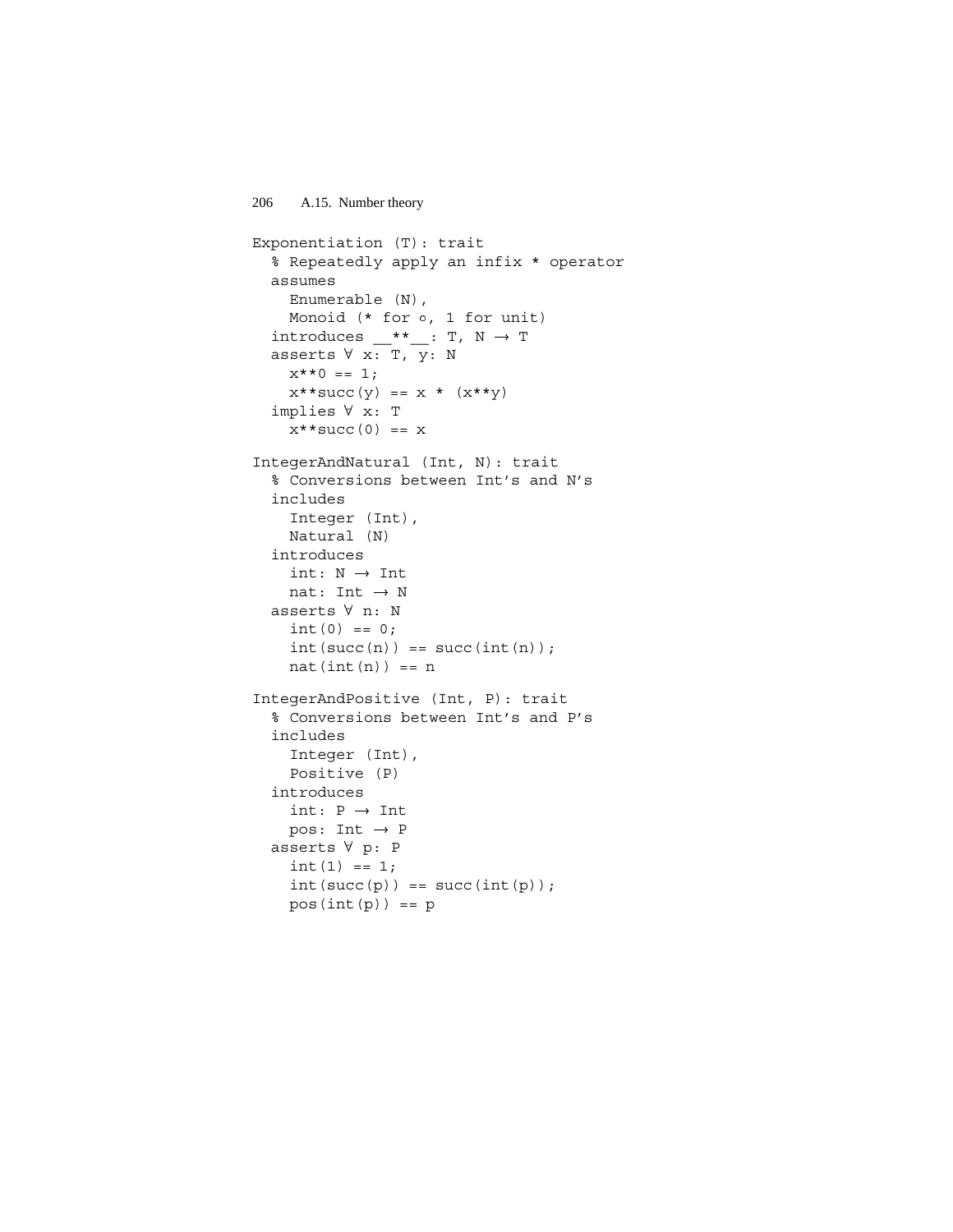## A.16 Floating point arithmetic

The trait Rational provides enough of a theory of rational arithmetic to specify the properties of floating point arithmetic.

```
Rational: trait
  % For use in the trait FloatingPoint.
  includes
    Exponentiation (Q for T, P for N),
    IntegerAndPositive (Int, P),
    MinMax (Q),
    TotalOrder (Q)
  introduces
    \_/\_: Int, P \rightarrow Q
    \overline{0}, 1: \rightarrow Q
    - , ^{-1}, abs: Q \rightarrow Q+ , * , - , / : Q, Q \rightarrow Q
  asserts
    Q generated by / : Int, P\rightarrowQ
    -
 i, i1, i2: Int, p, p1, p2, p3: P, q, q1, q2: Q
      0/p == 0;int(p)/p == 1;i1/p1 = i2/p2 == i1 * int(p2) = i2 * int(p1);-(i/p) == (-i)/p;(int (p1) / p2)^{-1} == int (p2) / p1;(-q)^{-1} = - (q^{-1});
      abs(i/p) == abs(i)/p;
      (i1/p) + (i2/p) == (i1 + i2)/p;(i1/p1) * (i2/p2) == (i1 * i2) / (p1 * p2);q1 - q2 = q1 + (-q2);q1/q2 = q1 * (q2^{-1});
      (i1/p) < (i2/p) == i1 < i2
  implies
    AC (+, 0),
    AC (* , Q),
    Field (Q for T)
    -
 i, i1, i2: Int, p, p1, p2, p3: P, q: Q
      q + 0 == q;-q == 0 - q;(i1/p) - (i2/p) == (i1 - i2)/p;q * 0 == 0;q * 1 == q;q^{-1} == 1/q;
      (i/p1)/(int(p2)/p3) = (i * int(p3))/(p1 * p2)
```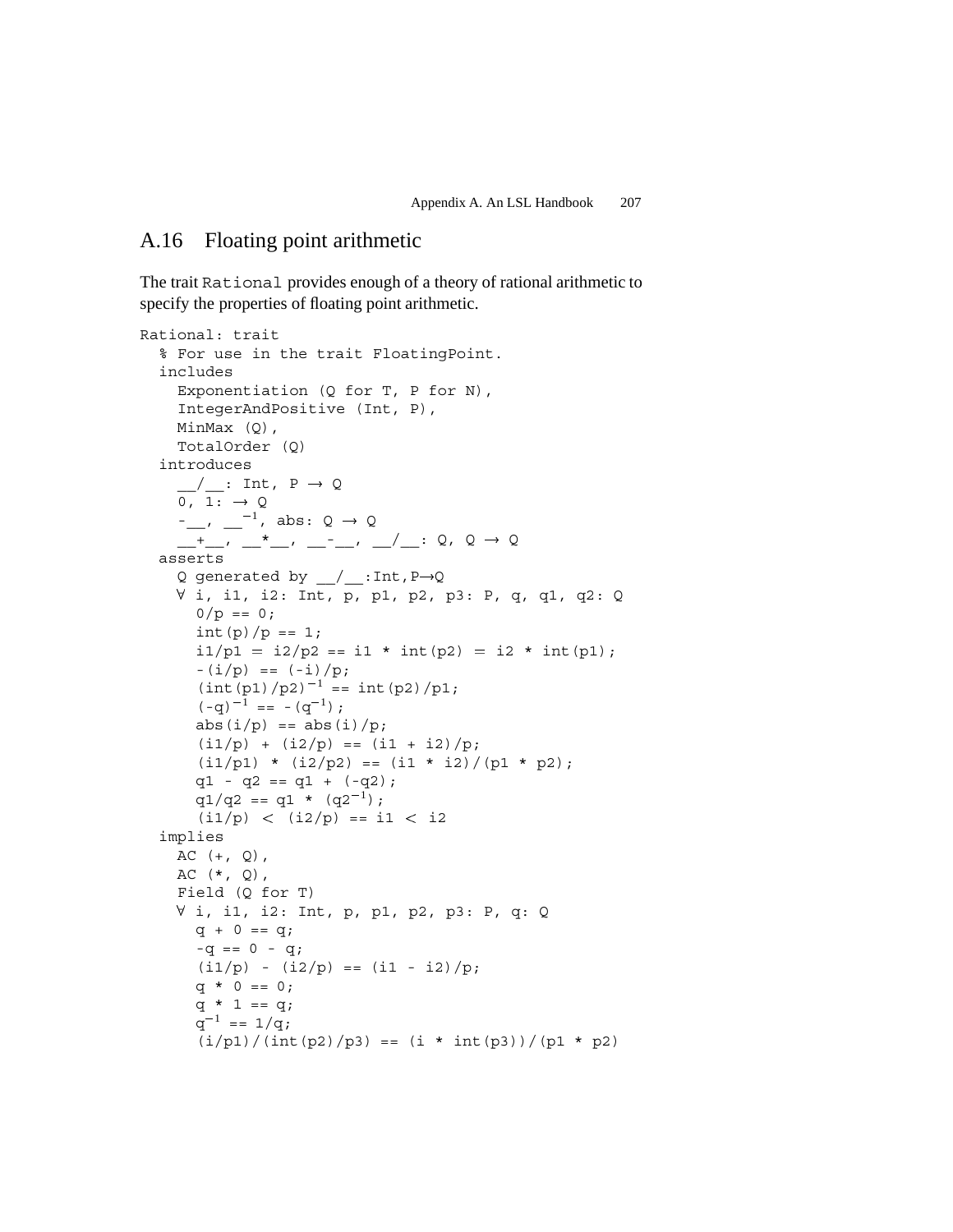208 A.16. Floating point arithmetic

```
converts
            0:\rightarrow Q, 1:\rightarrow Q, \rightarrow Q, \rightarrow Q, ^{-1}, abs:Q \rightarrow Q,
            +:\mathbb{Q},\mathbb{Q}\rightarrow\mathbb{Q}, -:\mathbb{Q},\mathbb{Q}\rightarrow\mathbb{Q}, *:\mathbb{Q},\mathbb{Q}\rightarrow\mathbb{Q}, /:\mathbb{Q},\mathbb{Q}\rightarrow\mathbb{Q},***:Q, P\rightarrow Q, min:Q, Q\rightarrow Q, max:Q, Q\rightarrow Q,<:Q, Q \rightarrow BOo1, >:Q, Q \rightarrow BOo1,\langle : \mathbb{Q}, \mathbb{Q} \rightarrow \mathbb{B}ool, > : \mathbb{Q}, \mathbb{Q} \rightarrow \mathbb{B}ool
      exempting 0^{-1}
```
The following traits define a theory of floating point arithmetic that is weak enough to be satisfied by many floating point implementations, yet strong enough to allow reasoning about floating point arithmetic. Careful analysis of any particular floating point system should lead to tighter bounds on the errors due to inexact arithmetic, and might even lead to some useful identities, such as  $(f_1 + f_2) + f_3 = f_1 + (f_2 + f_3)$ .

The basic idea is this: Every floating point number exactly represents some rational number, returned by the operator rational. Each floating point operator approximates a corresponding rational operator, but cannot always be be exact. The exact answer may not even be representable. Furthermore, floating point arithmetic does not generally guarantee to produce even the closest representable value. So each floating point operator may introduce an error that depends on:

- $\bullet$  the magnitude of the operand(s),
- the magnitude of the exact and approximate results,
- properties of the floating point representation used.

Three parameters characterize the representation: smallest and largest denote the least and the greatest representable positive values, respectively, and gap, the largest relative difference between any pair of consecutive representable positive values. FPAssumptions specifies relations that must hold among these parameters and the operator rational (which converts floating point numbers to their exact rational values) in order for FloatingPoint to characterize a valid floating point number system.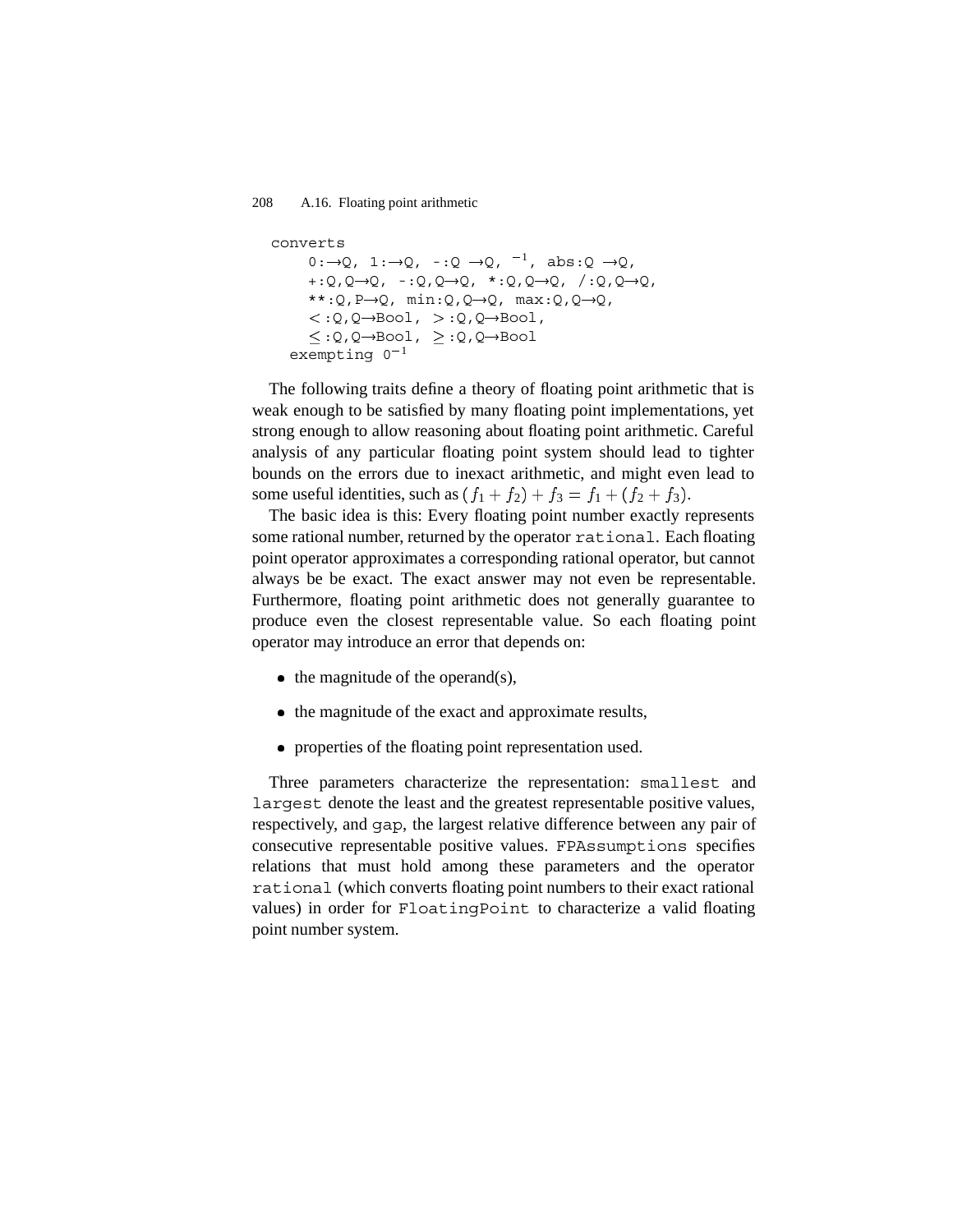```
FPAssumptions (smallest, largest,
                 gap, rational): trait
  includes Rational
  introduces
    smallest, largest, gap: \rightarrow Q
    rational: F \rightarrow Qfloat: Q \rightarrow F0, 1: \rightarrow F
  asserts \forall f: F
     smallest > 0;largest > smallest;
    rational(0) == 0;rational(1) == 1;rational(f) \neq 0 \Rightarrow abs(rational(f)) \geq smallest;
    rational(f) \leq largest;
     gap > 0;float(rational(f)) == f;
```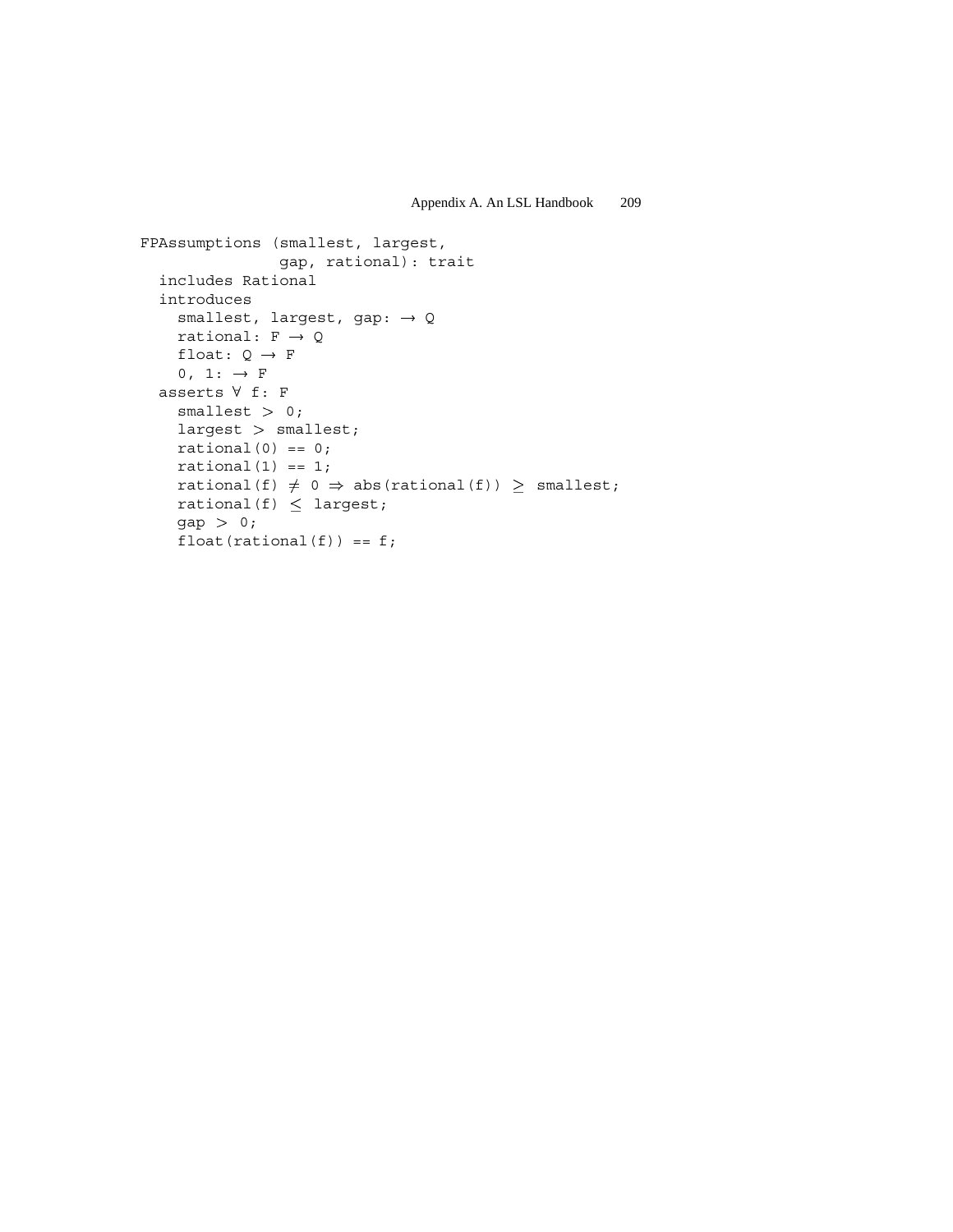#### 210 A.16. Floating point arithmetic

The predicate approx  $(f, q, t)$  compares the result f of a floating point operation to the exact rational value q of that operation; the predicate is true if the result is "close enough" to the exact value (i.e., within a tolerance t), or if the exact value is too big to be represented.

We have not axiomatized the properties of the IEEE standard's nonnumeric floating point values (NaN's). We leave that as an exercise for numerical analysts, in the expectation that an accurate characterization is separable from the numerical properties. It might be more complex than anything we have specified in this handbook.

```
FloatingPoint (smallest, largest,
                gap, rational): trait
  assumes FPAssumptions
  includes
    Rational,
    TotalOrder (F)
  introduces
    mag: F \rightarrow Qapprox: F, Q, Q \rightarrow Bool
    - , abs, ^{-1}: F \rightarrow F__+__, __*__, __-__, __/__: F, F  F
  asserts
    F generated by float
    -
 f, f1, f2: F, q, t: Q
      f1 \langle f2 == rational(f1) \langle rational(f2);
      mag(f) == abs(rational(f));approx(f, q, t) ==abs(q) < largest
           \Rightarrow abs(rational(f) - q)
               \leq (smallest +
                   (gap*(mag(f) + abs(q) + t)));
      approx(-f, -rational(f), 0);f \neq 0 \Rightarrow approx(f^{-1}, rational(f)<sup>-1</sup>, 0);
      approx(abs(f), mag(f), 0);approx(f1 + f2, rational(f1) + rational(f2),
              mag(f1) + mag(f2);
      approx(f1 * f2, rational(f1) * rational(f2), 0);approx(f1 - f2, rational(f1) - rational(f2),
              mag(f1) + mag(f2);
      f2 \neq 0\Rightarrow approx(f1/f2, rational(f1)/rational(f2), 0)
```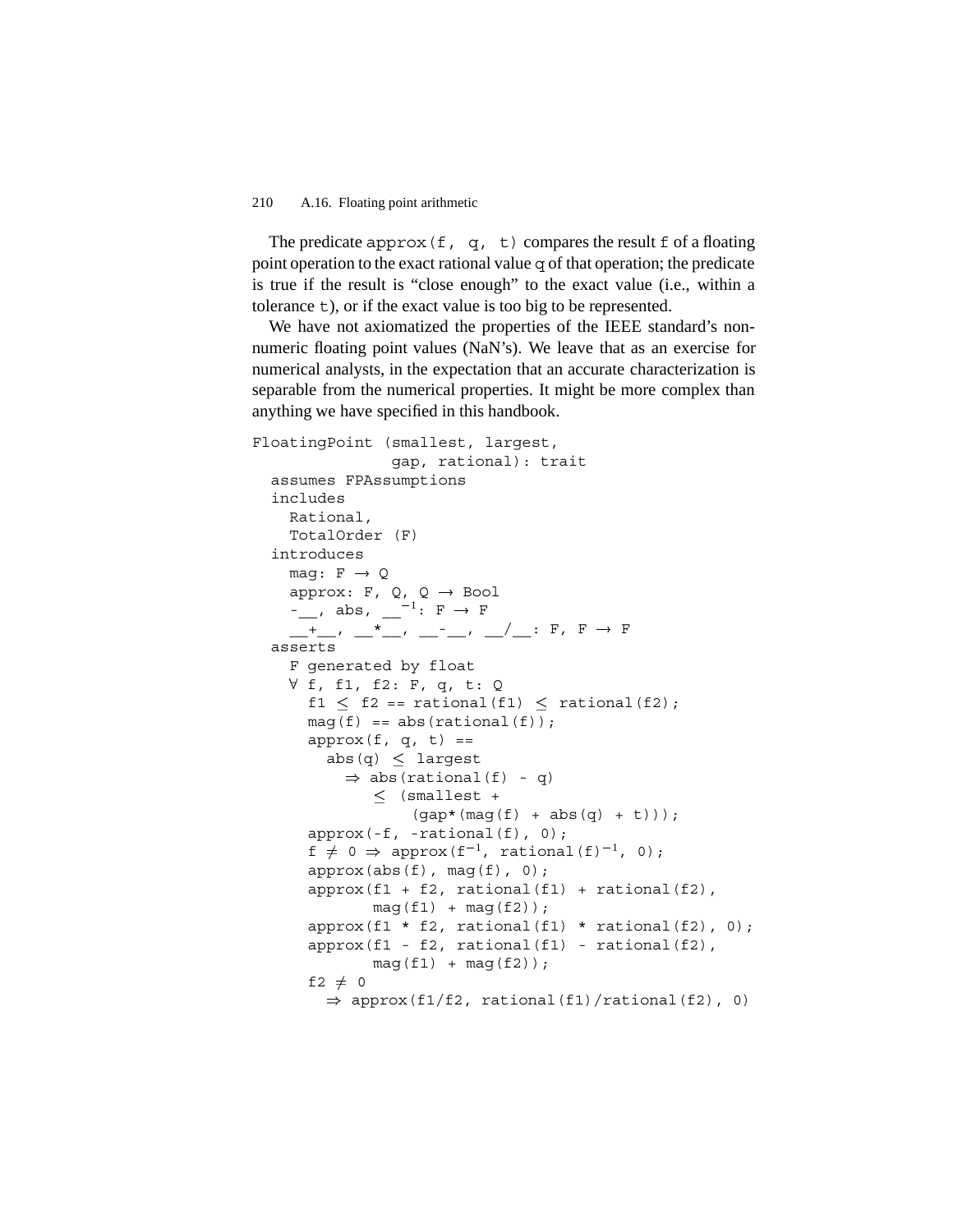## **Appendix B**

### **Implementations of Example LCL Interfaces**

This appendix contains the implementations of the interfaces erc, empset, and dbase specified in Chapter 5. We present them here not because they are intrinsically interesting, but for completeness.

 $+$ 

#### ERC.H

```
#if !defined(ERC_H)
#define ERC_H
#include "eref.h"
typedef struct _elem{eref val; struct _elem *next;} ercElem;
typedef ercElem *ercList;
typedef struct {ercList vals; int size;} ercInfo;
typedef ercInfo *erc;
typedef ercList *ercIter;
#include "erc.lh"
#define erc_size(c) ((c)->size)
#define erc_choose(c) ((c->vals)->val)
#define erc_initMod( )\
       do {bool_initMod(); employee_initMod();\
       eref_initMod();} while (0)
#define erc_iterFinal(it) (free(it))
#define erc_iterReturn(it, result)\
   do {erc_iterFinal(it); return result;} while (0)
#define for_ercElems(er, it, c)\
  for(er = erc_yield(it = erc_iterStart(c));\
      !eref equal(er, erefNIL);
      er =erc yield(it))
#endif
```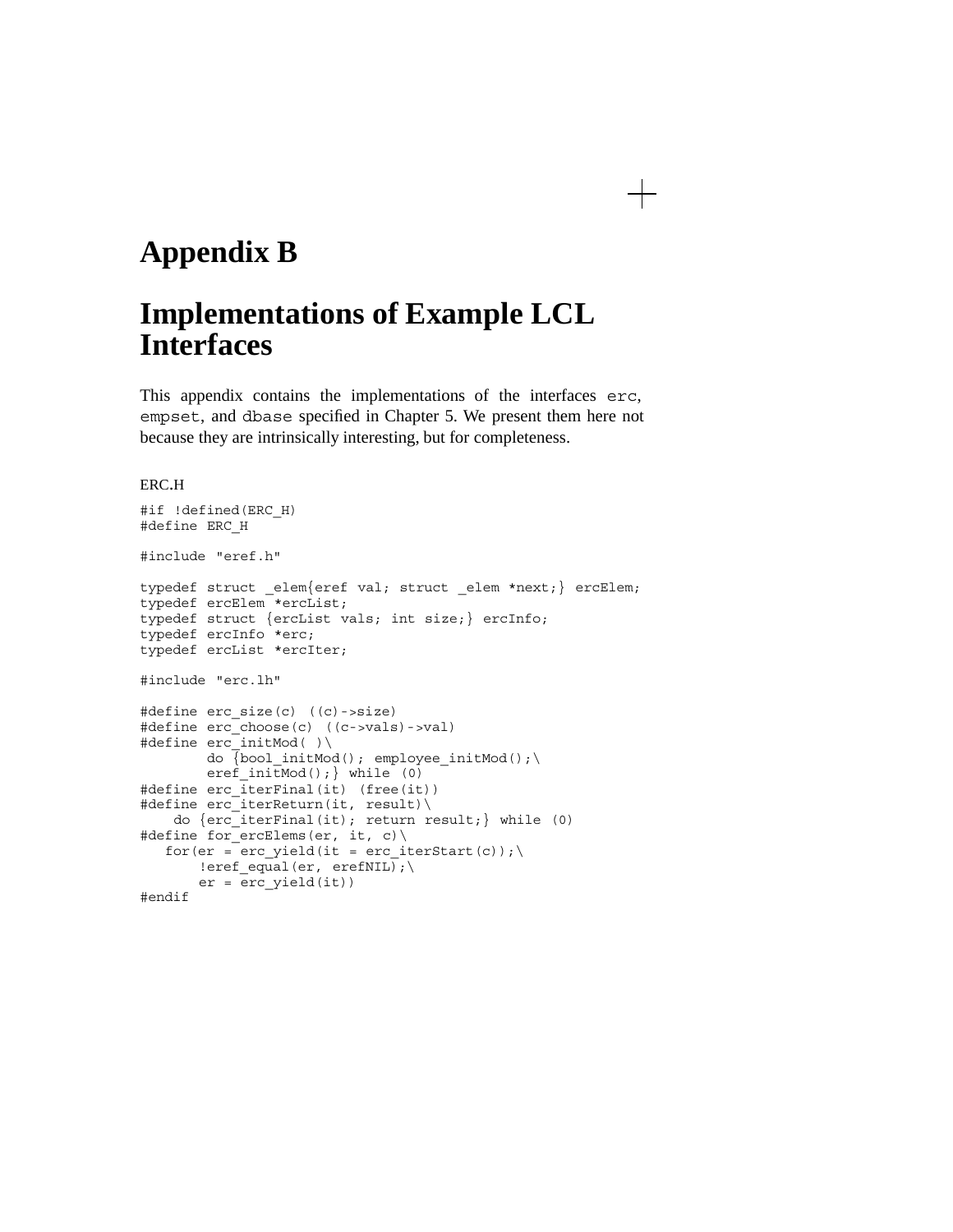212 Appendix B. Implementations of Example LCL Interfaces

#### ERC.C

```
#include "erc.h"
erc erc_create(void) {
  erc c;
  c = (erc) malloc(sizeof(ercInfo));
  if (c == 0) {
   printf("Malloc returned null in erc_create\n");
    exit(1);}
  c->vals = 0;
  c\rightarrowsize = 0;
  return c;
}
void erc_clear(erc c) {
  ercList elem;
  ercList next;
  for (elem = c->vals; elem != 0; elem = next) {
   next = elem->next;
    free(elem);
  }
  c->vals = 0;
  c\rightarrowsize = 0;
}
void erc final (erc c) {
  erc clear(c);
  free(c);
}
bool erc_member(eref er, erc c) {
  ercList tmpc;
    for (tmpc = c->vals; tmpc != 0; tmpc = tmpc->next)if (tmpc->val == er) return TRUE;
  return FALSE;
}
void erc_insert(erc c, eref er) {
  ercList newElem;
  newElem = (ercElem *) malloc(sizeof(ercElem));
  if (newElem == 0) {
    printf("Malloc returned null in erc_insert\n");
    exit(1);}
  newElem->val = er;
  newElem->next = c->vals;
  c->vals = newElem;
  c\rightarrowsize++;}
bool erc_delete(erc c, eref er) {
  ercList elem;
```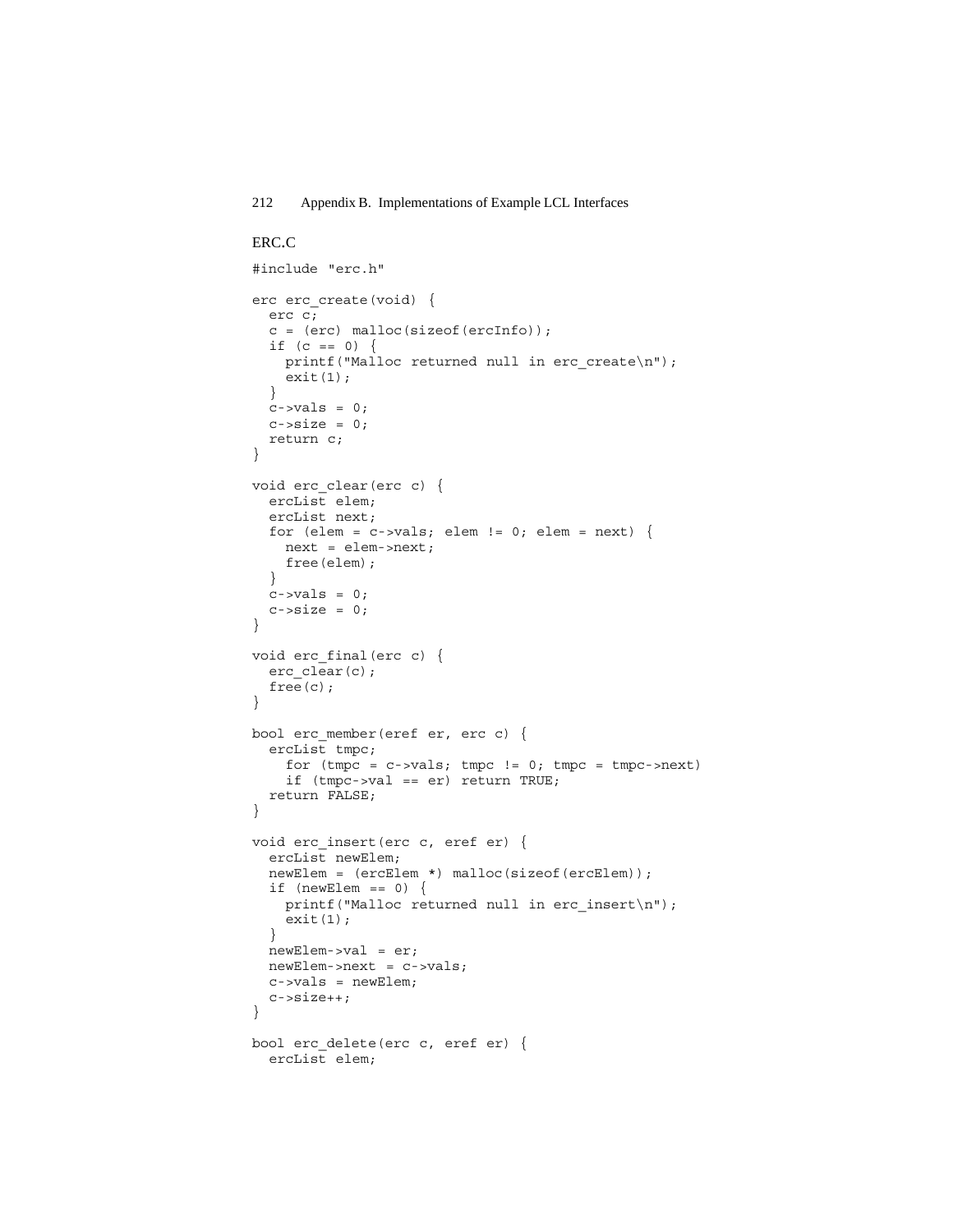```
ercList prev;
  for (prev = 0, elem = c->vals;
       elem != 0;
       prev = elem, elem = elem->next) {
    if \text{[element]} == \text{er} {
      if (prev == 0)c->vals = elem->next;
        else {prev->next = elem->next;}
      free(elem);
      c->size--;
      return TRUE;
    }
  }
  return FALSE;
}
ercIter erc iterStart(erc c) {
  ercIter result;
  result = (ercIter) malloc(sizeof(ercList));
  if (result == 0) {
    printf("Malloc returned null in erc_iterStart\n");
    exit(1);}
  *result = c->vals;
  return result;
}
eref erc_yield(ercIter it) {
  eref result;
  if (*it == 0)return erefNIL;
    free(it);
  }
  result = (*it) ->val;
  *(it) = (*it) ->next;
  return result;
}
void erc_join(erc c1, erc c2) {
  ercList tmpc;
  for(tmpc = c2->vals; tmpc != 0; tmpc = tmpc->next)
    erc_insert(c1, tmpc->val);
}
char * erc_sprint(erc c) {
  int len;
  eref er;
  ercIter it;
  char *result;
  result = (char*)malloc(erc_size(c)
                          *(employeePrintSize+1)+1);
  if (result == 0) {
```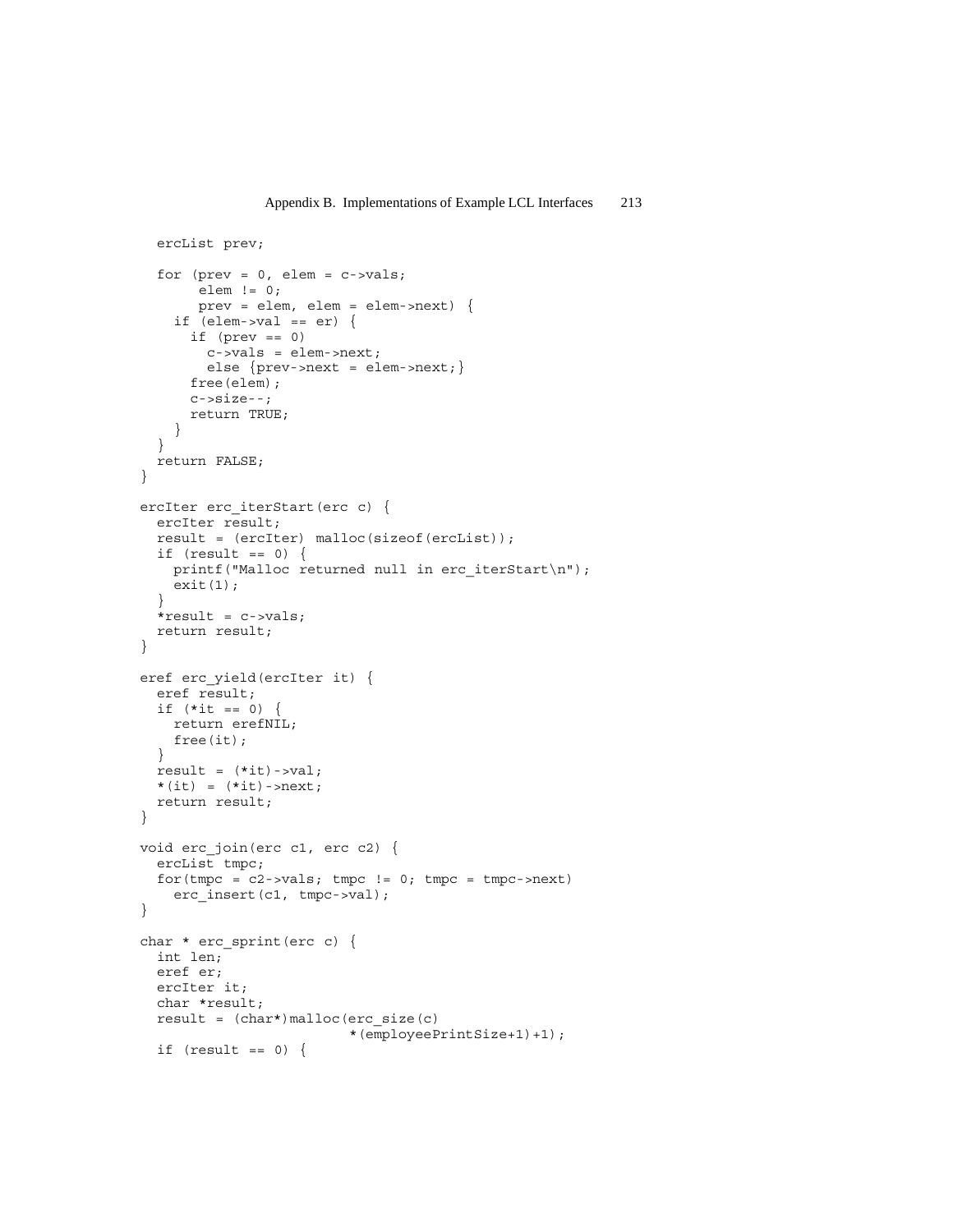```
printf("Malloc returned null in erc_sprint\n");
   exit(1);
  }
 len = 0;for_ercElems (er, it, c) {
    employee_sprint(&(result[len]), eref_get(er));
    len += employeePrintSize;
   result [len++] = '\n\cdot;
  }
 result[len] = \sqrt{0'};
 return result;
}
```
#### EMPSET.H

```
#if !defined(EMPSET H)
#define EMPSET_H
#include "eref.h"
#include "erc.h"
#include "ereftab.h"
typedef erc empset;
ereftab known;
/*
 Abstraction function, toEmpSet:
    e \in toEmpSet(s) ==
      exists er (count(er, s.val) = 1
       \wedge getERef(known, e) = er)
 Rep invariant:
    forall s: empset
      (forall er: erf (count(er, s.val) < = 1)
      \land s.activeIters = 0
      \land forall er: eref (count(er, s.val) = 1
        \Rightarrow in(known, er)))
*/
#include "empset.lh"
#define empset create() (erc create())
#define empset_final(s) (erc_final(s))
#define empset_member(e, s)\
        (!(eref_equal(_empset_get(e, s), erefNIL)))
#define empset size(es) (erc size(es))
#define empset choose(es) (eref get(erc choose(es)))
#define empset_sprint(es) (erc_sprint(es))
#endif
```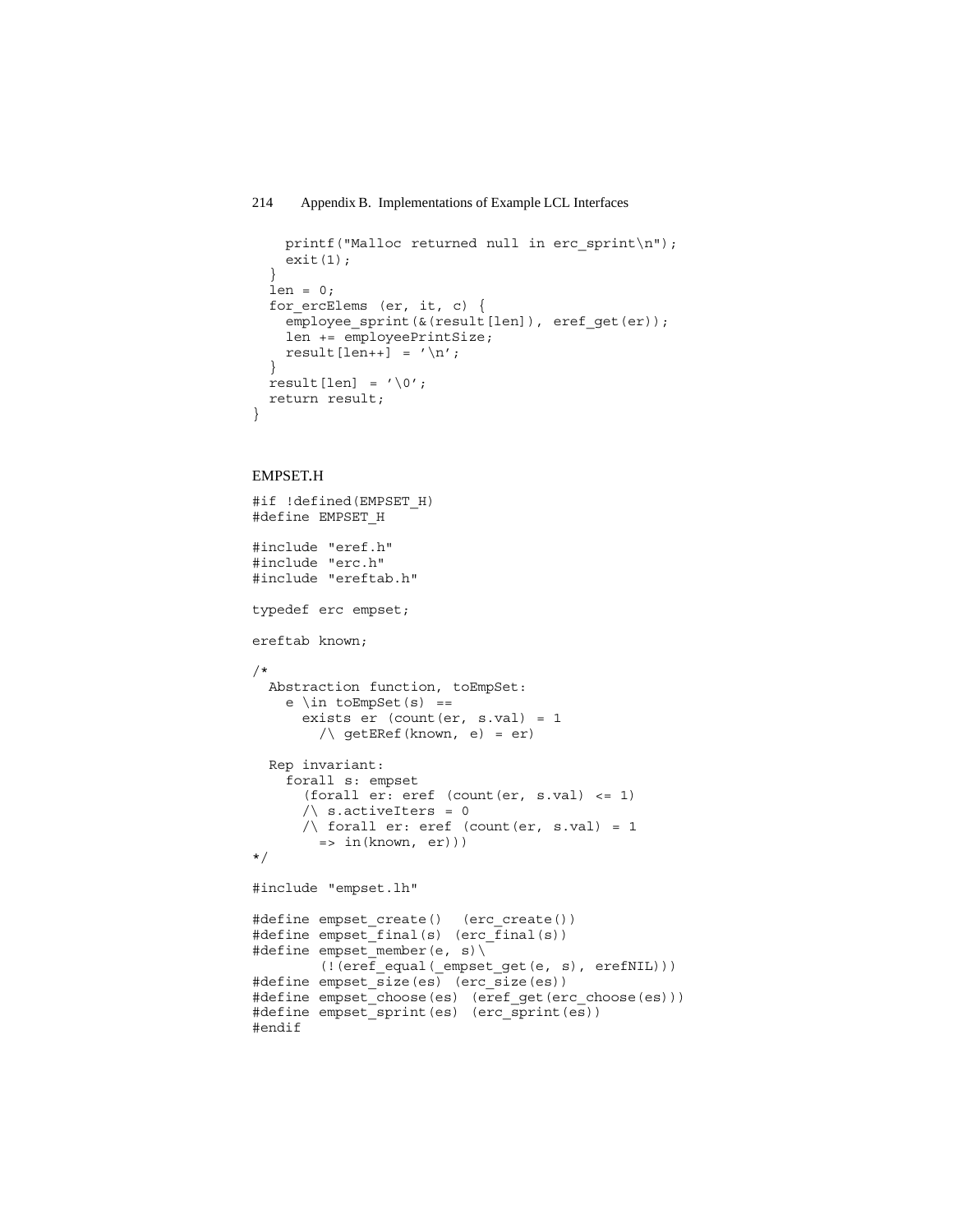#### EMPSET.C

```
#include "empset.h"
static bool initDone = FALSE;
eref empset get(employee e, erc s) {
  eref er;
  ercIter it;
  employee e1;
  for_ercElems(er, it, s) {
   e1 = eref_get(er);
    if (employee_equal(&e1, &e))
      erc iterReturn(it, er);
  }
  return erefNIL;
}
void empset_clear(empset s) {
  erc_clear(s);
}
bool empset_insert(empset s, employee e) {
  eref er;
  if (!eref_equal(_empset_get(e, s), erefNIL)) return FALSE;
  empset_insertUnique(s, e);
  return TRUE;
}
void empset_insertUnique(empset s, employee e) {
  eref er;
  er = ereftab_lookup(e, known);
  if (eref_equal(er, erefNIL)) {
   er = eref alloc( );
    eref assign(er,e);
    ereftab insert(known, e, er);
  }
  erc_insert(s, er);
}
bool empset_delete(empset s, employee e) {
  eref er;
  er = _empset_get(e, s);
  if (eref_equal(er, erefNIL)) return FALSE;
  return erc delete(s, er);
}
empset empset_disjointUnion(empset s1, empset s2) {
  erc result;
  ercIter it;
  eref er;
  empset tmp;
  result = erc_create( );
  if (erc size(s1) > erc size(s2)) {
```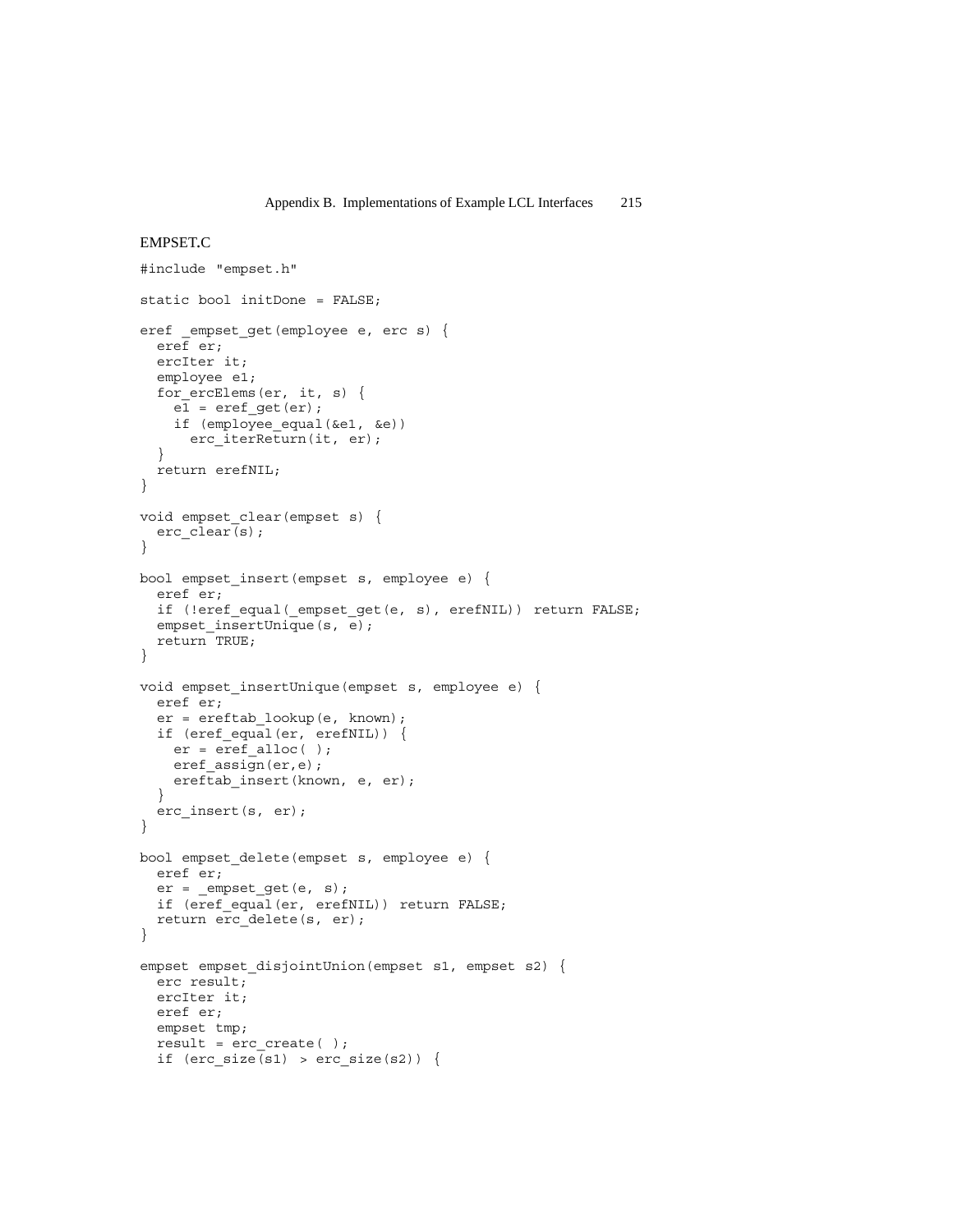```
216 Appendix B. Implementations of Example LCL Interfaces
    tmp = s1;s1 = s2;s2 = tmp;}
  erc_join(result, s1);
  for_ercElems(er, it, s2)
     empset insertUnique(result, eref get(er));
  return result;
}
empset empset union(empset s1, empset s2) {
  eref er;
  ercIter it;
  erc result;
  empset tmp;
  result = erc_create( );
  if (erc size(s1) > erc size(s2)) {
   tmp = s1;s1 = s2;s2 = tmp;}
  erc_join(result, s2);
  for_ercElems(er, it, s1)
  if (!empset member(eref get(er), s2))
    erc_insert(result, er);
  return result;
}
void empset_intersect(empset s1, empset s2) {
  eref er;
  ercIter it;
  erc toDelete;
  toDelete = erc_create( );
  for ercElems (er, it, s1)
    if (!empset_member(eref_get(er), s2))
       erc_insert(toDelete, er);
  for_ercElems(er, it, toDelete)
    erc delete(s1, er);
  erc final(toDelete);
}
bool empset subset(empset s1, empset s2) {
  employee e;
  eref er;
  ercIter it;
  for ercElems(er, it, s1)
    if (!empset member(eref get(er), s2))
      erc_iterReturn(it, FALSE);
  return TRUE;
}
void empset_initMod(void) {
```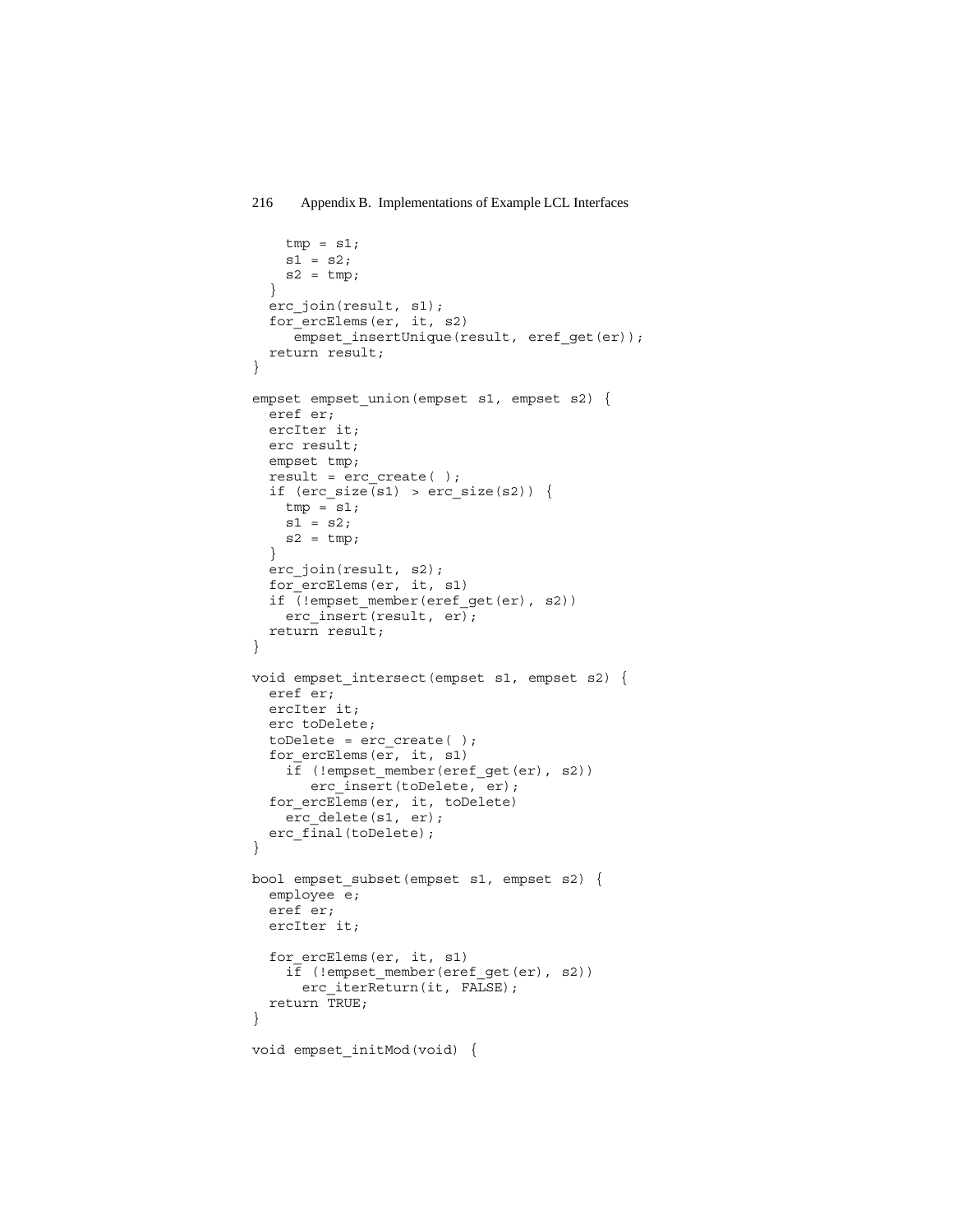```
if (initDone) return;
 bool_initMod();
  employee initMod();
 eref_initMod();
 erc_initMod();
 ereftab_initMod();
 known = ereftab create( );
 initDone = TRUE;
}
```

```
DBASE.H
```

```
#if !defined(DBASE_H)
#define DBASE_H
#include "eref.h"
#include "erc.h"
#include "dbase.lh"
#endif
DBASE.C
#include <strings.h>
#include "dbase.h"
#define firstERC mMGRS
#define lastERC fNON
#define numERCS (lastERC - firstERC + 1)
typedef enum {mMGRS, fMGRS, mNON, fNON} employeeKinds;
erc db[numERCS];
bool initDone = FALSE;
void db_initMod(void) {
 int i;
  if (initDone) return;
  bool_initMod();
  employee_initMod();
  eref_initMod();
  erc intMod();
  empset_initMod();
  for (i = firstERC; i \le lastERC; i++)
      db[i] = enc\_create();
  initDone = TRUE;
}
eref db ercKeyGet(erc c, int key) {
  ere\overline{f} er;
```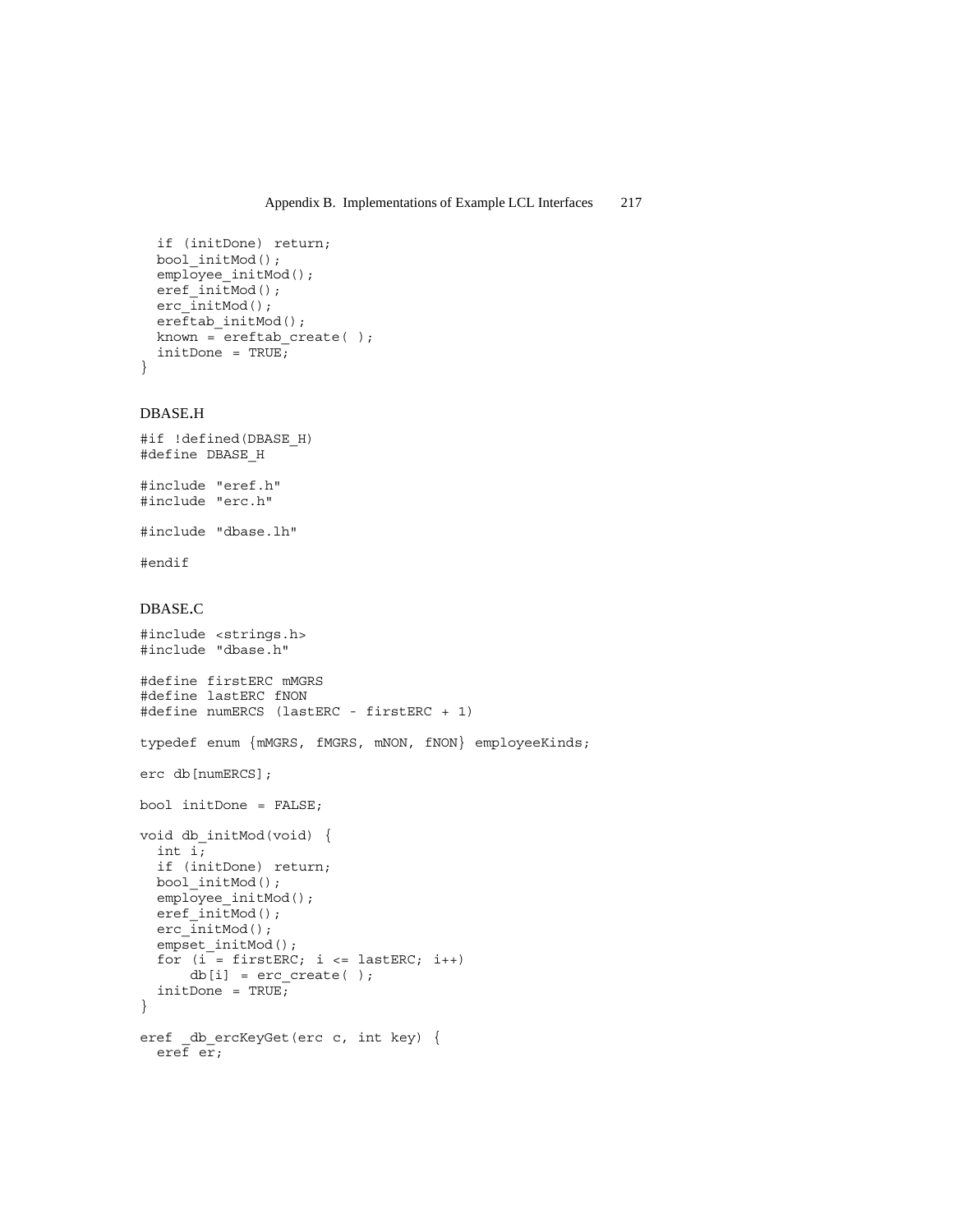```
218 Appendix B. Implementations of Example LCL Interfaces
  ercIter it;
  for ercElems(er, it, c)
     if (eref get(er).ssNum == key) erc iterReturn(it, er);
  return erefNIL;
}
eref _db_keyGet(int key) {
  int i;
  eref er;
  for (i = firstERC; i \leq lastERC; i++)er = db ercKeyGet(db[i], key);
     if (!eref equal(er, erefNIL)) return er;
   }
  return erefNIL;
}
int db addEmpls(erc c, int l, int h, empset s) {
  eref er;
  ercIter it;
  employee e;
  int numAdded;
  numAdded = 0;
  for ercElems (er, it, c) {
    e = \text{erefget}(\text{er});if ((e.salary >= 1) && (e.salary <= h) {
      empset insert(s, e);
      numAdded++;
    }
  }
  return numAdded;
}
db_status hire(employee e) {
  if (e.gen == gender_ANY) return genderERR;
  if (e,j == job_NY)^{-}return jobERR;
  if (e.salary < 0) return salERR;
  if (!eref equal( db keyGet(e.ssNum), erefNIL))
      return duplERR;
  uncheckedHire(e);
  return db_OK;
}
void uncheckedHire(employee e) {
  eref er;
  er = eref alloc();
  eref \text{assign}(er, e);
  if (e.gen == MALE)
    if (e.j == MGR)erc_insert(db[mMGRS], er);
       else erc_insert(db[mNON], er);
    else if (e, \overline{j}) == MGR)erc_insert(db[fMGRS], er);
```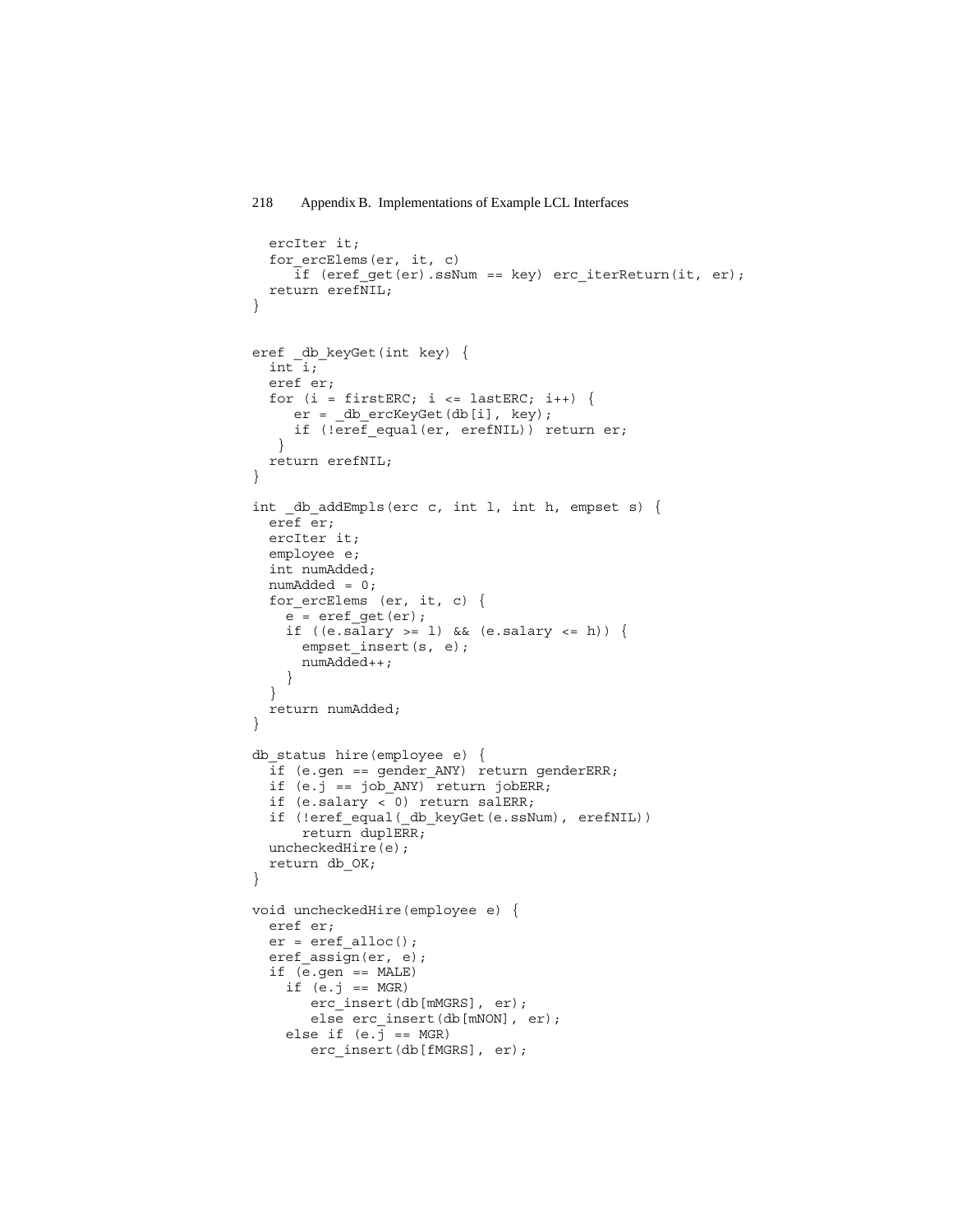```
else erc_insert(db[fNON], er);
}
bool fire(int ssNum) {
  int i;
  eref er;
  ercIter it;
  for (i = firstERC; i \leq lastERC; i++)for_ercElems(er, it, db[i])
      i\bar{f} (eref_get(er).ssNum == ssNum) {
        erc_iterFinal(it);
        erc delete(db[i], er);
        return TRUE;
      }
  return FALSE;
}
bool promote(int ssNum) {
  eref er;
  employee e;
  gender g;
  g = \text{MALE};
  er = _db_ercKeyGet(db[mNON], ssNum);
  if (eref_equal(er, erefNIL)) {
    er = _db_ercKeyGet(db[fNON], ssNum);
    if (eref_equal(er, erefNIL)) return FALSE;
    g = FEMALE;
    }
  e = eref_get(er);
  e.j = MGR;eref_assign(er, e);
  if (g == MALE) {
     erc_delete(db[mNON], er);
     erc_insert(db[mMGRS], er);
     }
  else {
     erc delete(db[fNON], er);
     erc_insert(db[fMGRS], er);
     }
  return TRUE;
}
db_status setSalary(int ssNum, int sal) {
  eref er;
  employee e;
  if (sal < 0) return salERR;
  er = db keyGet(ssNum);
  if (eref equal(er, erefNIL)) return missERR;
  e = eref_get(er);
  e.salary = sal;eref_assign(er, e);
  return db_OK;
}
```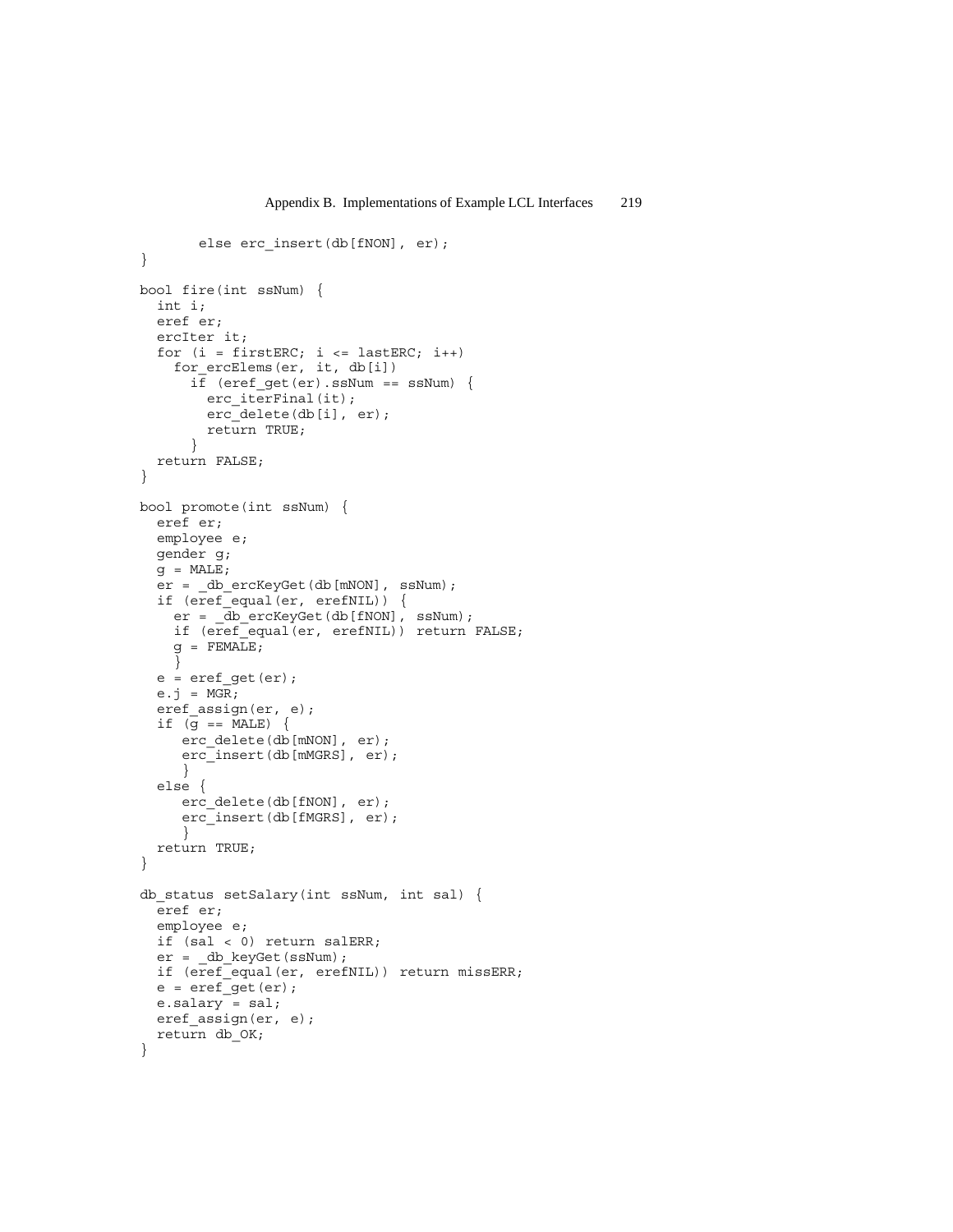```
int query(db_q q, empset s) {
  eref er;
  employee e;
  int numAdded;
  int l, h;
  int i;
  1 = q.1;h = q.h;
 switch(q.g) {
    case gender_ANY:
      switch(q,i) {
        case job_ANY:
          numAdded = 0;for (i = firstERC; i \leq lastERC; i++)numAdded += db addEmpls(db[i], l, h, s);return numAdded;
        case MGR:
          numAdded = _db_addEmpls(db[mMGRS], l, h, s);
          numAdded += _db_addEmpls(db[fMGRS], l, h, s);
          return numAdded;
        case NONMGR:
          numAdded = _db_addEmpls(db[mNON], l, h, s);
          numAdded += \overline{db} addEmpls(db[fNON], 1, h, s);
          return numAdded;
         }
    case MALE:
      switch(q,j) {
        case job_ANY:
          numAdded = _db_addEmpls(db[mMGRS], l, h, s);
          numAdded += _db_addEmpls(db[mNON], l, h, s);
          return numAdded;
        case MGR:
          return db addEmpls(db[mMGRS], l, h, s);
        case NONMGR:
          return _db_addEmpls(db[mNON], l, h, s);
}
    case FEMALE:
      switch(q,j) {
        case job_ANY:
          numAdded = _db_addEmpls(db[fMGRS], l, h, s);
          numAdded += _db_addEmpls(db[fNON], l, h, s);
          return numAdded;
          case MGR:
            return _db_addEmpls(db[fMGRS], l, h, s);
          case NONMGR:
            return db addEmpls(db[fNON], l, h, s);
}
    }
}
void db_print(void) {
  int i;
```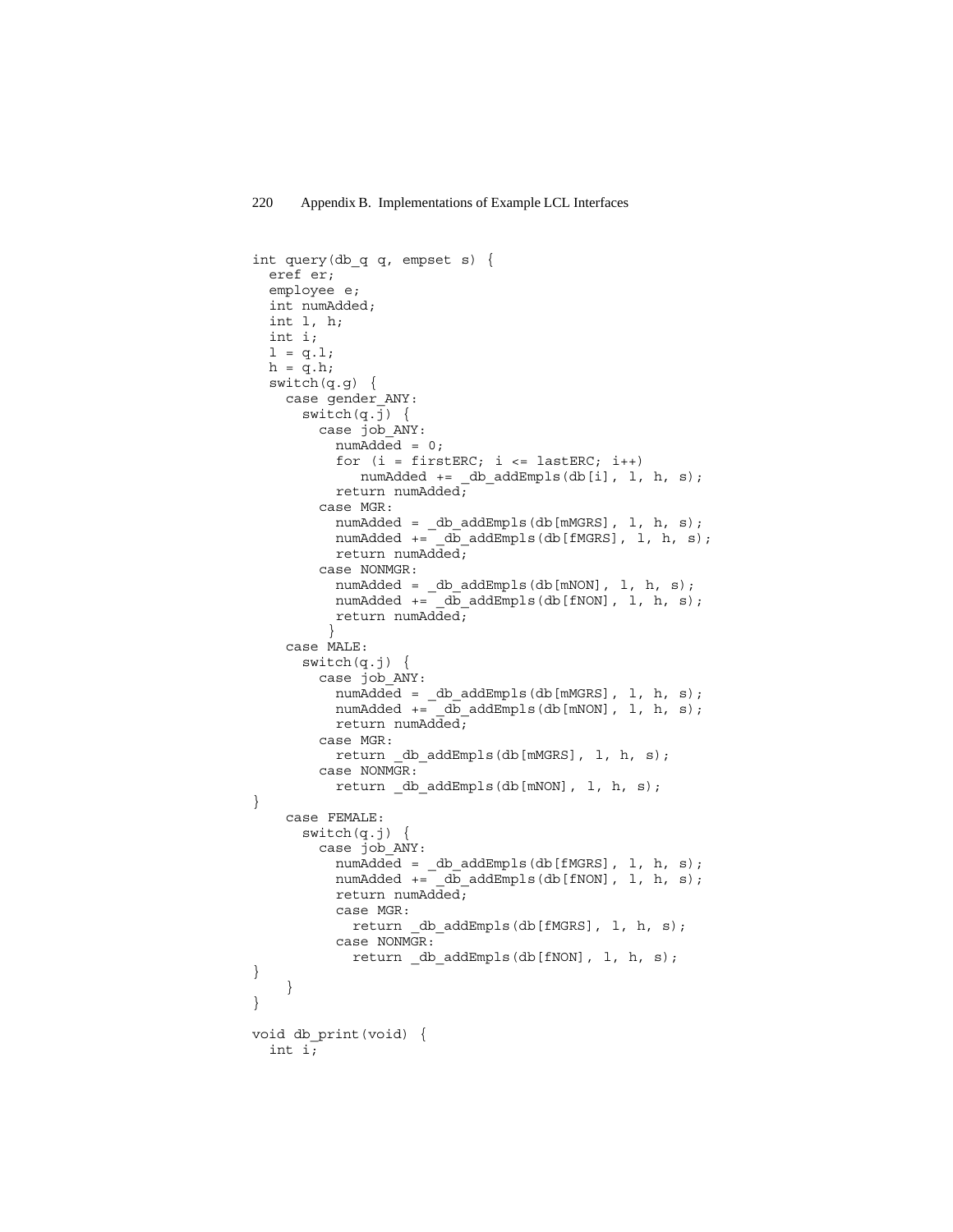Appendix B. Implementations of Example LCL Interfaces 221

```
char * printVal;
  printf("Employees:\n");
  for (i = firstERC; i \leq lastERC; i++) {
     printVal = erc sprint(db[i]);
     printf("%s", printVal);
     free(printVal);
   }
}
```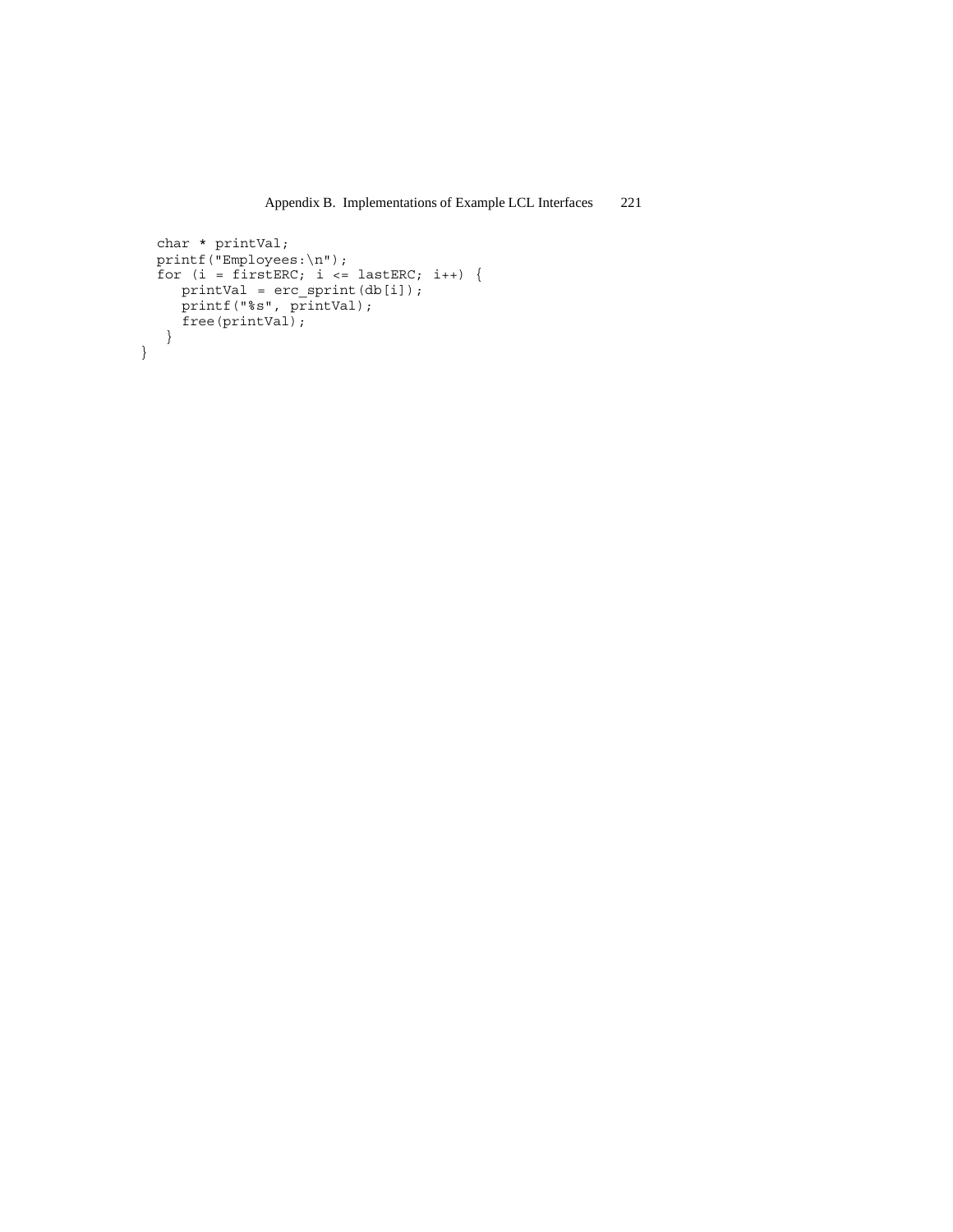# **Appendix C**

# **Lexical Forms and Initialization Files**

 $\frac{1}{1}$ 

The Larch languages were designed for use with an open-ended collection of programming languages, support tools, and input/output facilities, each of which may have its own lexical conventions and capabilities. To conform to local conventions and to exploit locally available capabilities, character and token classes are extensible and can be tailored for particular purposes by *initialization files*.

In this appendix we give the LSL and LCL initialization files used for the examples in this book. We also give the ISO Latin codes used for typing the special symbols appearing in specifications in this book.

The book was produced using LAT<sub>E</sub>Xwith a Larch style file. That allowed us to type specifications using the ISO Latin codes given here, and have them appear in the text as special symbols.

### LCL init file

| commentSym // |                   |              |
|---------------|-------------------|--------------|
| opChar        | $^{\sim}$ !#\$&?@ |              |
| selectSym     |                   |              |
| synonym       | \and              |              |
| synonym       | \or               |              |
| synonym       | \implies          | $=$ $>$      |
| synonym       | \marker           |              |
| synonym       | $\text{eq}$       | $=$ $=$      |
| synonym       | $\neq$            | $!=$         |
| synonym       | \not              | ī            |
| synonym       | \not              | not          |
| synonym       | \not              |              |
| synonym       | \pre              | ́            |
| synonym       | \post             | ı            |
| synonym       | \arrow            | $\mathbb{I}$ |
| synonym       | \arrow            | \ra          |
|               |                   |              |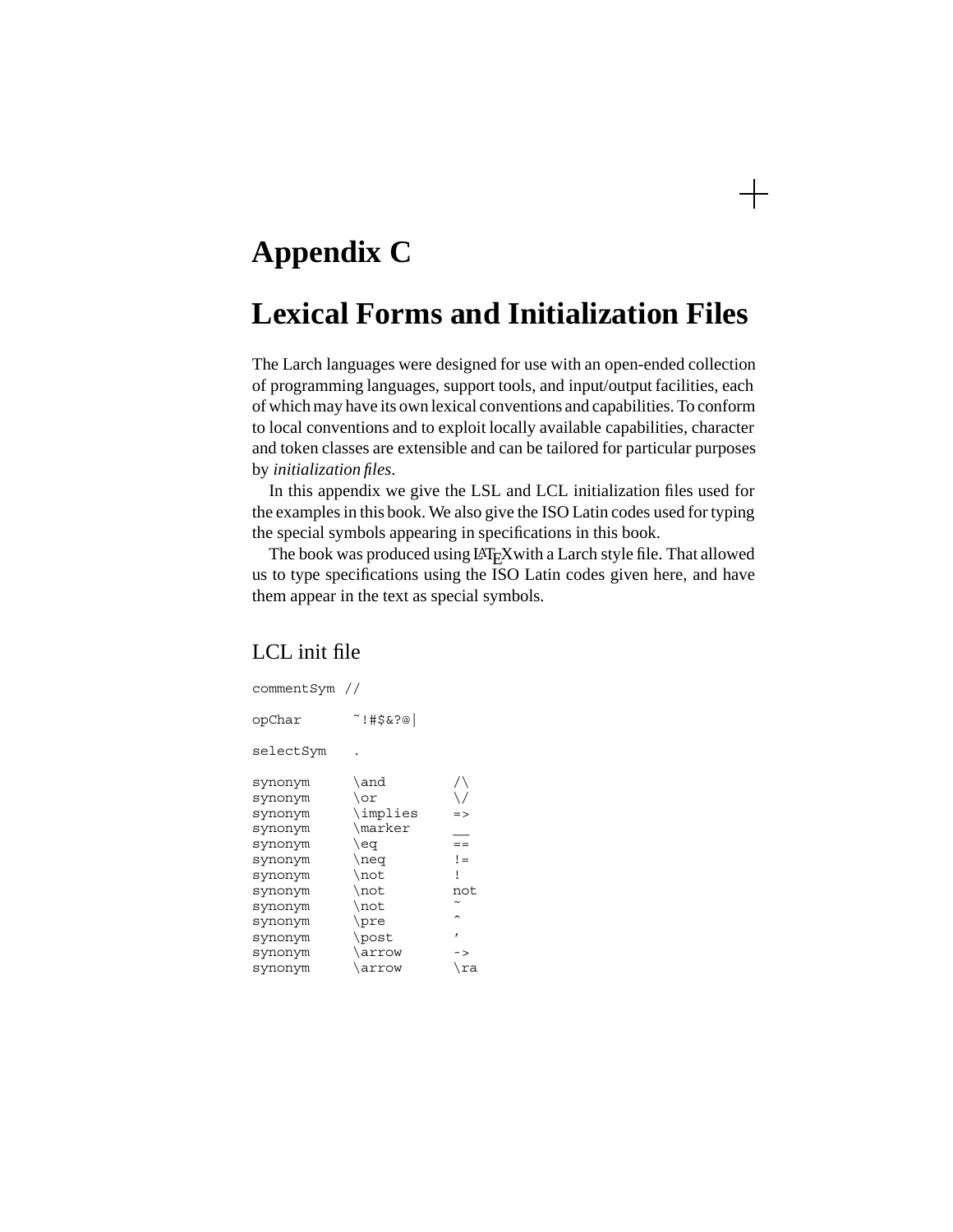### LSL init file

| commentSym                                                                                                                                                                   | ႜ                                                                                                                                               |                                                                                                                                                   |  |
|------------------------------------------------------------------------------------------------------------------------------------------------------------------------------|-------------------------------------------------------------------------------------------------------------------------------------------------|---------------------------------------------------------------------------------------------------------------------------------------------------|--|
| idChar<br>opChar<br>singleChar                                                                                                                                               | $^{\sim}$ !#\$&?@ <br>$\ddot{i}$                                                                                                                |                                                                                                                                                   |  |
| openSym<br>closeSym<br>selectSym                                                                                                                                             | $\{\ \langle \cdot \rangle\}$ \langle<br>L<br>$\}$ \> \rangle<br>1                                                                              |                                                                                                                                                   |  |
| simpleId                                                                                                                                                                     | bot \top                                                                                                                                        |                                                                                                                                                   |  |
| synonym<br>synonym<br>synonym<br>synonym<br>synonym<br>synonym<br>synonym<br>synonym<br>synonym<br>synonym<br>synonym<br>synonym<br>synonym<br>synonym<br>synonym<br>synonym | \and<br>\and<br>\or<br>\or<br>\implies<br>\not<br>\not<br>\not<br>$\geq$<br>$\neq$<br>\neq<br>\arrow<br>\marker<br>\equals<br>\forall<br>\eqsep | $/ \setminus$<br>&.<br>∨<br>$=$ ><br>Ţ<br>not<br>$\qquad \qquad =$<br>$!=$<br>$\tilde{\ }$ =<br>$\mathbb{R}$<br>$=$ $=$<br>forall<br>$\mathbf{r}$ |  |
|                                                                                                                                                                              | % Following used for checking LCL                                                                                                               |                                                                                                                                                   |  |
| synonym<br>synonym<br>synonym<br>synonym<br>synonym<br>synonym<br>synonym<br>synonym<br>synonym<br>synonym                                                                   | Bool<br>Int<br>Int<br>Int<br>Int<br>Int<br>Int<br>Int<br>Int<br>double                                                                          | bool<br>int<br>signed_char<br>unsigned_char<br>short_int<br>long_int<br>unsigned_short_int<br>unsigned_int<br>unsigned_long_int<br>float          |  |
| synonym                                                                                                                                                                      | double                                                                                                                                          | long double                                                                                                                                       |  |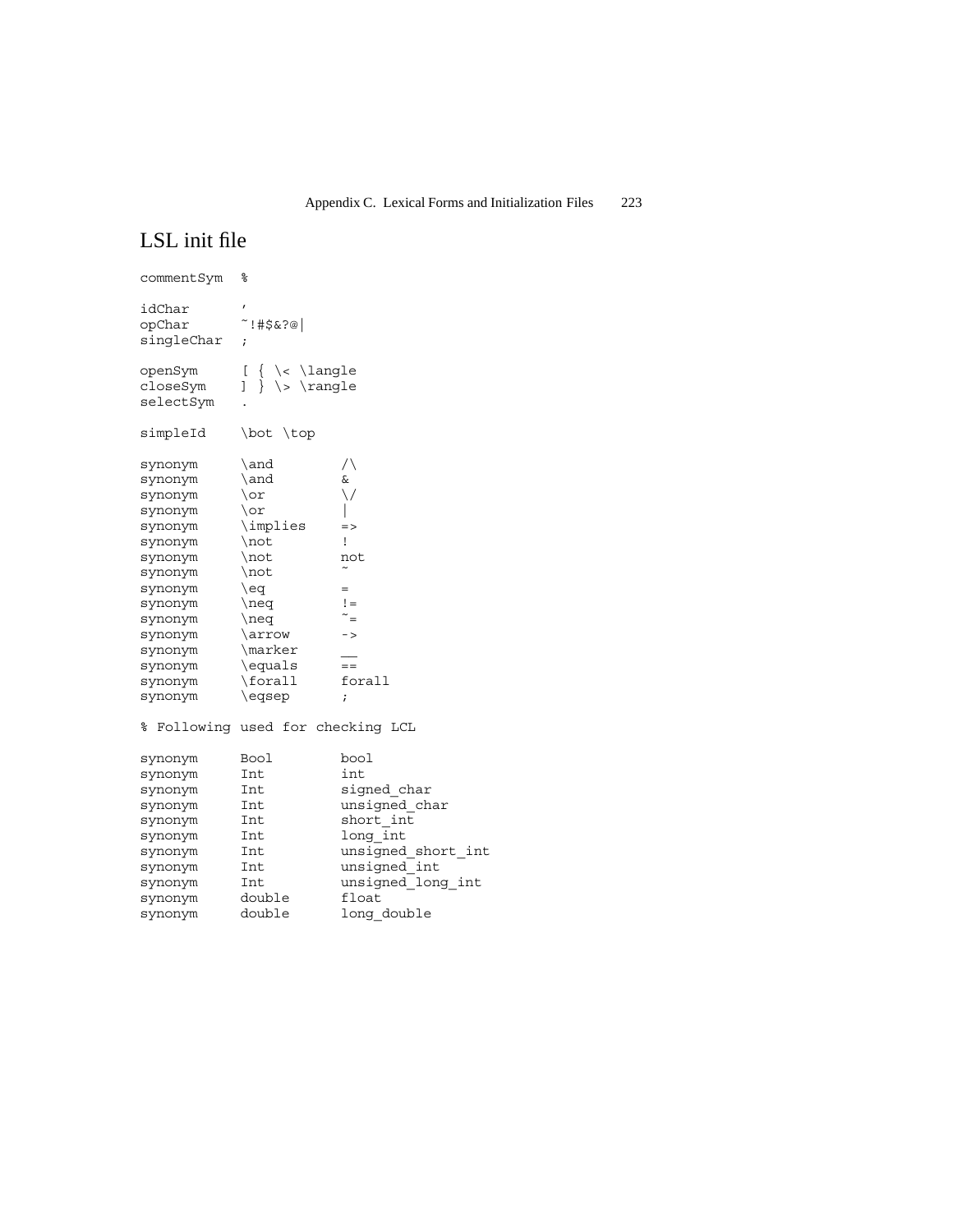### ISO Latin codes for special characters

```
\rightarrow is written as \rightarrow\leq is written as \leq\ge is written as \ge=
\neq is written as \sim =
\lnot is written as \sim\vee is written as \setminus/
\land is written as \land\Rightarrow is written as =>
\forall is written as \forall
\exists is written as \exists

is written as \any * is written as \forall*
+ is written as \lambda +^{-1} is written as \inv
\langle is written as \langle\rangle is written as \langle \rangle\in is written as \in
\notin is written as \notin
\cap is written as \setminus I\cup is written as \setminus \cup\subset is written as \subset
\subseteq is written as \subseteq
\supset is written as \supset
\supseteq is written as \supseteq
- is written as -|
\vdash is written as \vert -
|| is written as || is written as \cdot o is written as \circ
\dashv is written as \precat
\vdash is written as \postcat
\perp is written as \bot
\top is written as \top
\Box is written as \qlb
\sqcup is written as \lceil \text{lub} \rceil\ominus is written as \ominus
\diamond is written as \rel
\times is written as \times
```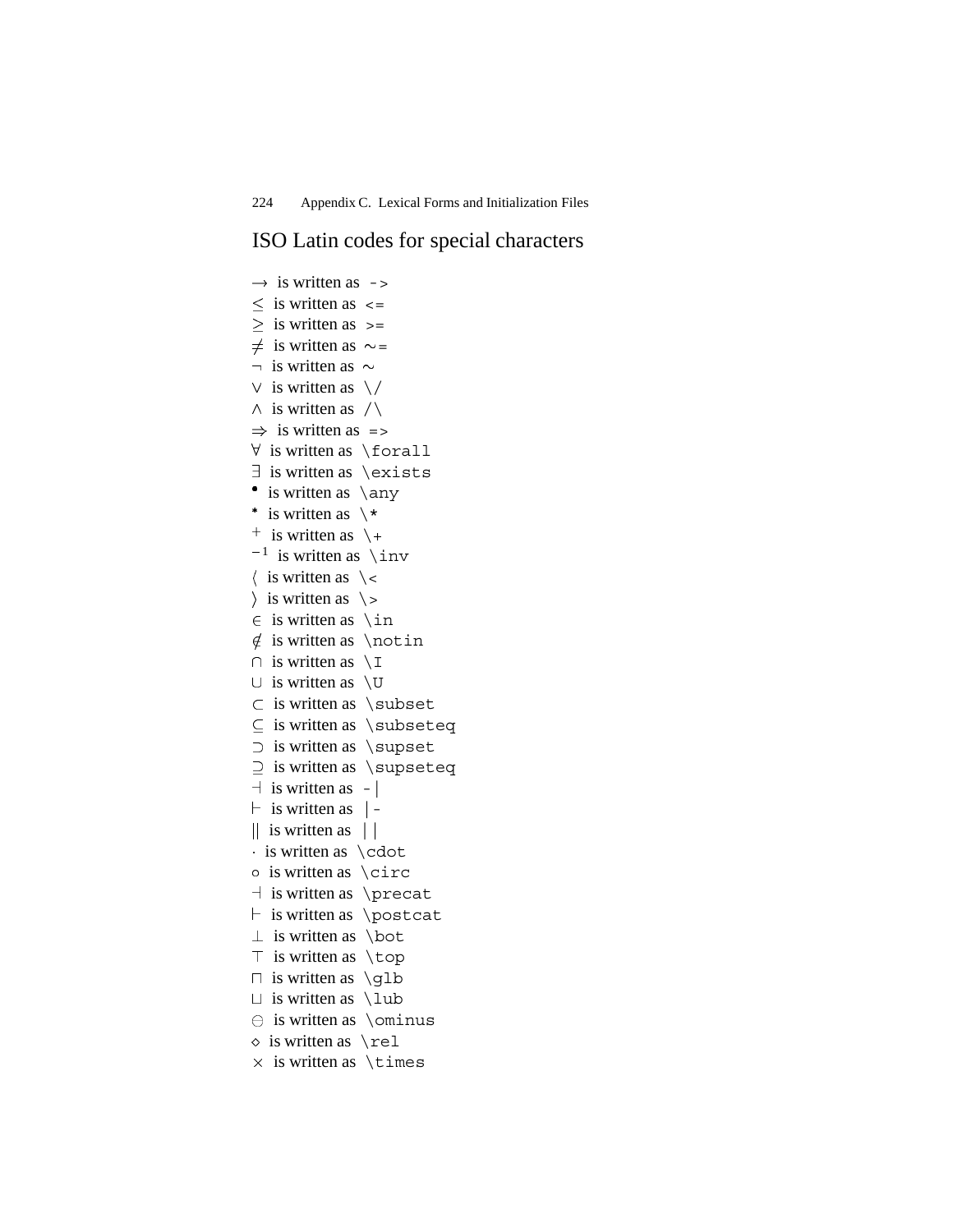## **Appendix D**

### **Further Information and Tools**

This appendix contains a list of currently available Larch tools.

Readers interested in keeping up with new developments should subscribe to the electronic mailing list larch-interest@src.dec.com. This list is used for announcements and queries of general interest. Requests to be added to (or deleted from) this list, as well as more specialized queries, should be sent to larch-interest-request@src.dec.com.

All information in this section is current as of October 1992. An updated version will be kept online on the internet host gatekeeper.dec.com. It will be available for anonymous ftp as

#### /pub/DEC/Larch/Information.tex

- 1. **lsl**. Larch Shared Language Checker. Syntax and sort checks LSL specifications. Translates LSL into **lp** input. Contact: Stephen Garland, MIT.
- 2. **lcl**. Syntax and type checker for LCL. Interfaces with **lsl**. Contact: Stephen Garland, MIT.
- 3. **lm3**. Syntax and type checker for Modula-3 interface specifications written in LM3. Interfaces with **lsl**. Contact: Kevin Jones, DEC.
- 4. **lp**. Larch Prover. Proof checker for fragment of first-order logic with equality. Contact: Stephen Garland, MIT.
- 5. **gcil**. Generic Concurrent Interface Language (GCIL) Checker. Syntax and type checks GCIL specifications. Interfaces with **lsl**. Contact: Jeannette Wing, CMU.
- 6. **Penelope**. Verification tool for Larch/Ada specifications and Ada programs. Contact: M. Stillman, ORA.
- 7. **Larch/Smalltalk Browser**. Syntax and sort/type checker and browser for Larch/Smalltalk and LSL specifications. Contact: Gary Leavens, ISU.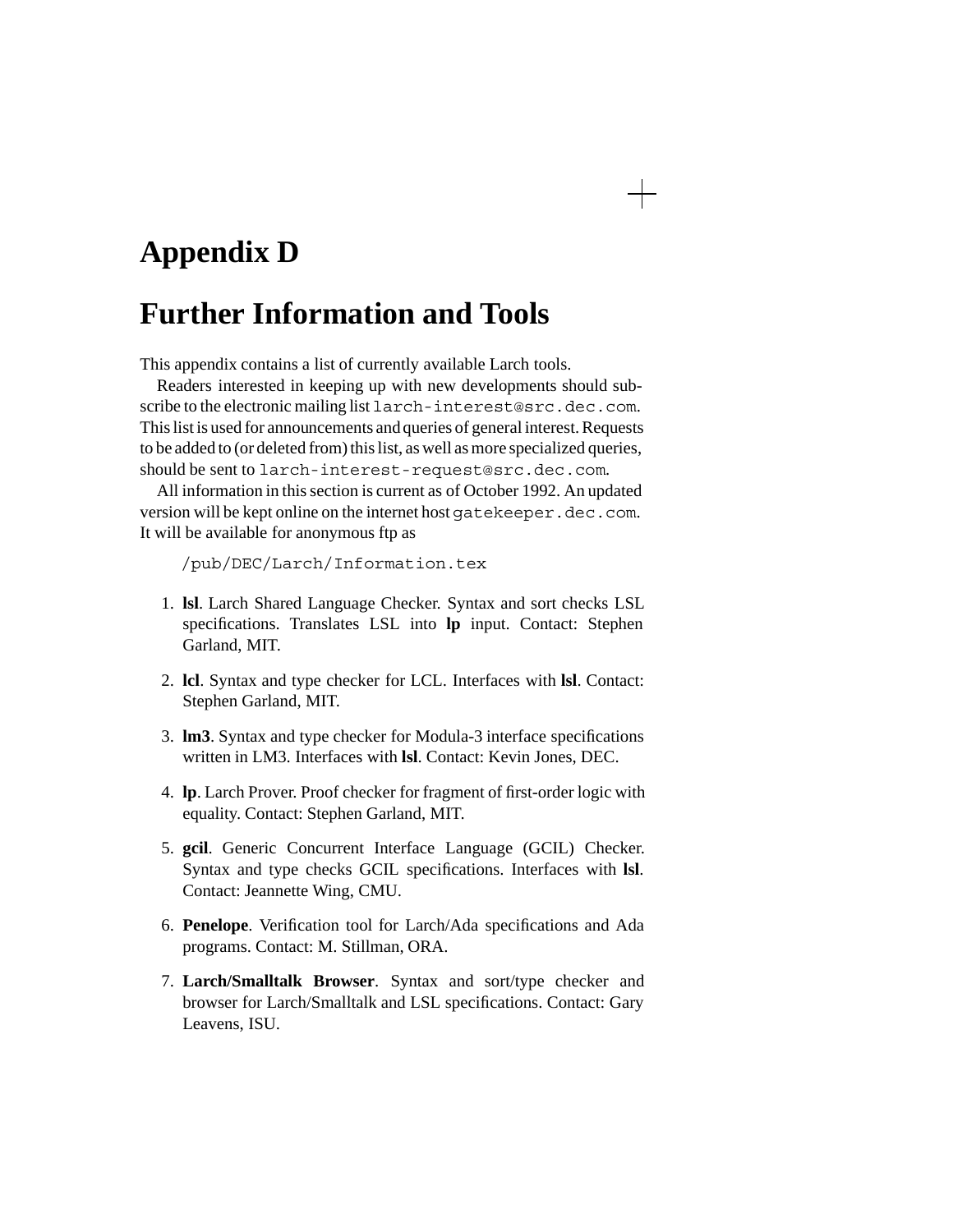226 Appendix D. Further Information and Tools

CONTACT ADDRESSES

#### MIT/LCS

Dr. Stephen J. Garland Massachusetts Institute of Technology Laboratory for Computer Science 545 Technology Square Cambridge, MA 02139, USA Internet:garland@lcs.mit.edu

#### DEC/SRC

Dr. James J. Horning Dr. Kevin D. Jones Digital Equipment Corporation Systems Research Center 130 Lytton Avenue Palo Alto, CA 94301-1044, USA Internet: horning@src.dec.com, kjones@src.dec.com

#### ISU/DCS

Professor Gary Leavens 229 Atanasoff Hall Department of ComputerScience Iowa State University Ames, Iowa 50011-1040, USA Internet: leavens@cs.iastate.edu.

#### ORA

M. Stillman Odyssey Research Associates 301A Harris B. Dates Drive Ithaca, NY 14850-1313, USA.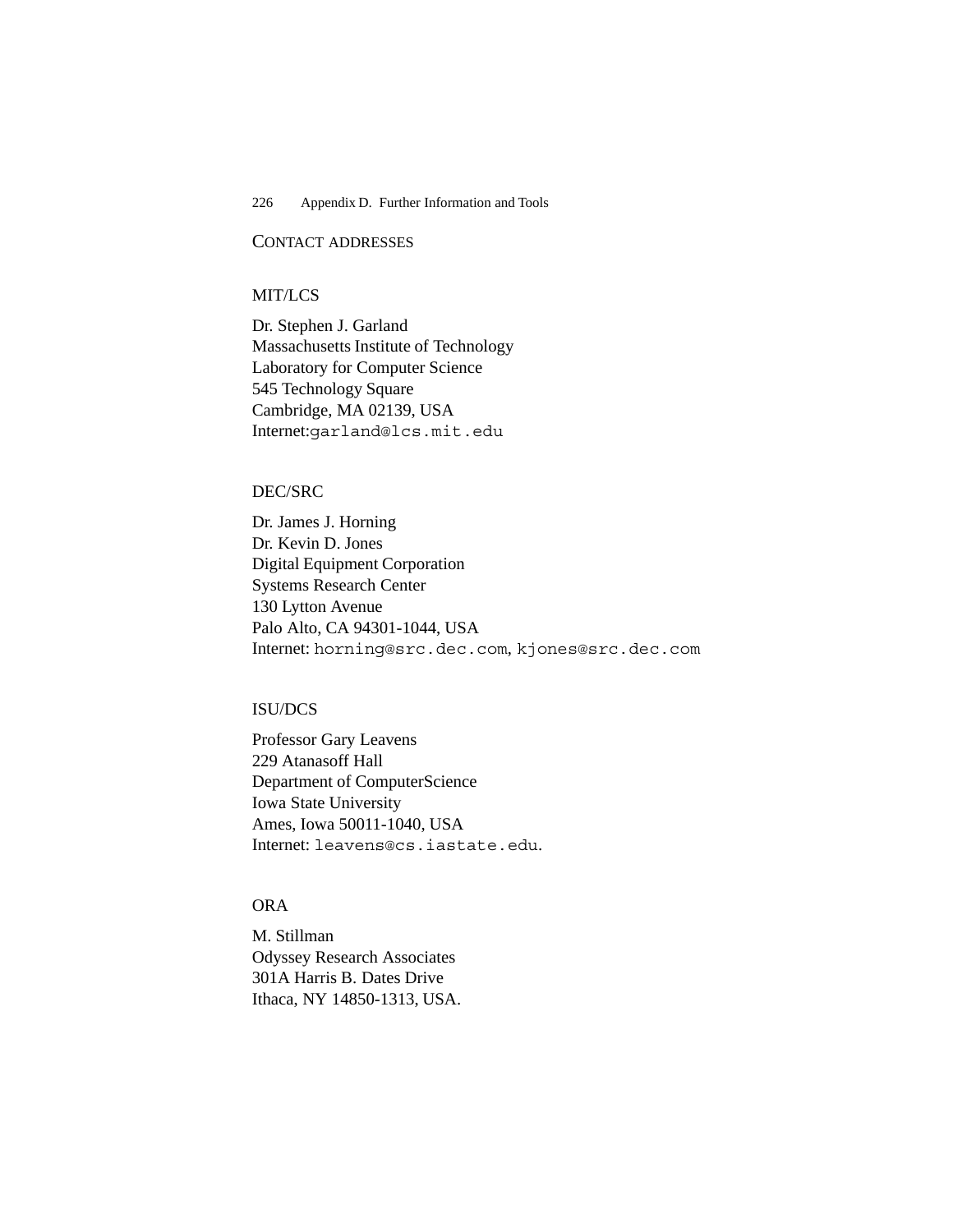#### Appendix D. Further Information and Tools 227

CMU/SCS

Professor Jeannette M. Wing Carnegie Mellon University School of Computer Science Pittsburgh, PA 15213-3890, USA Internet: Jeannette.Wing@cs.cmu.edu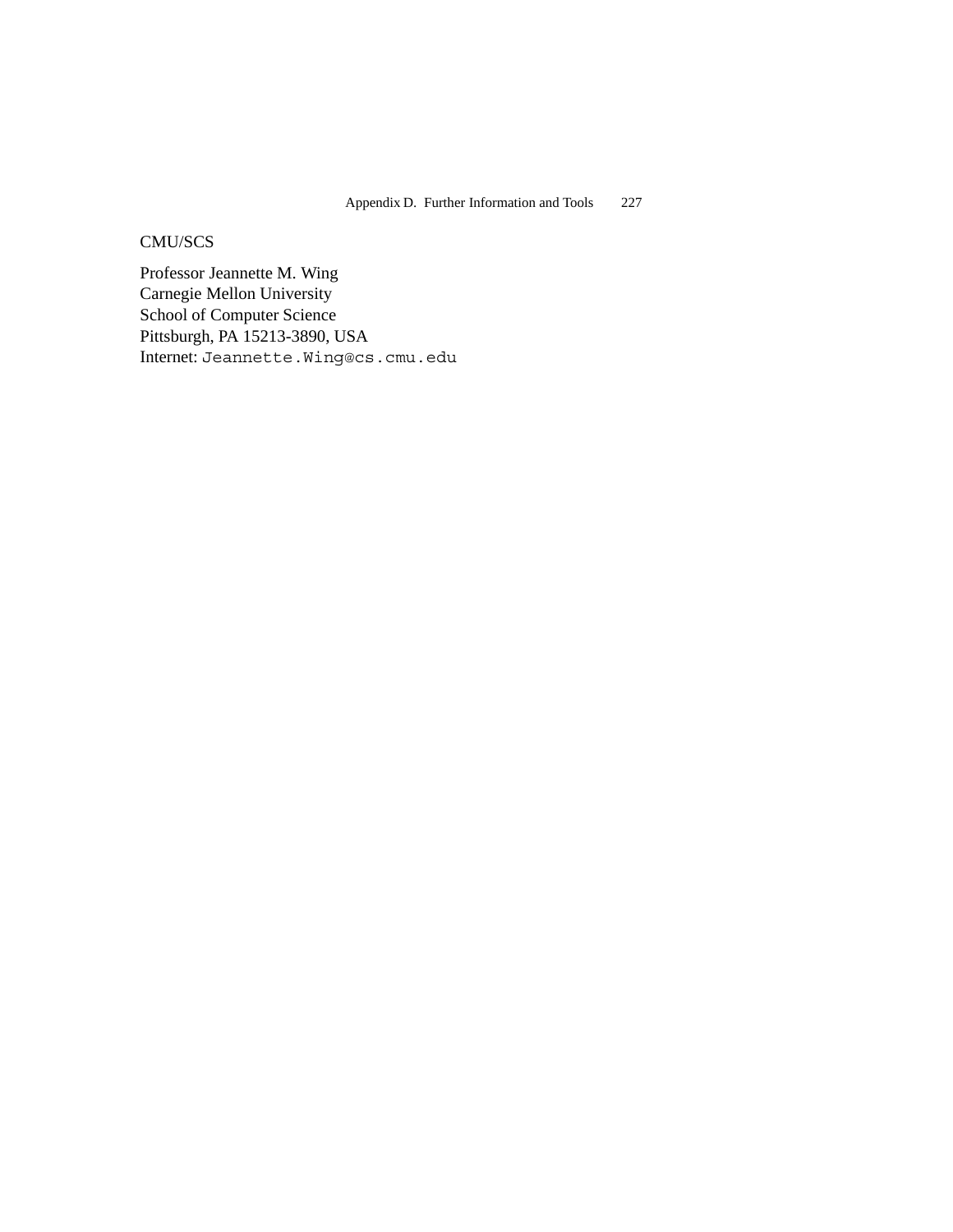# **Appendix E**

### **Classified Bibliography**

This bibliography was started by Jeannette Wing and augmented by Yang Meng Tan. It is available by anonymous ftp from Internet node larch.lcs.mit.edu as /pub/larch-bib/larch-bib.tex. Suggested additions for the online version should be sent to ymtan@lcs.mit.edu. Full citations for all references are given in the next section.

 $+$ 

### Papers about Larch

#### CURRENT WORK

Reports about the current status of several Larch-related projects are contained in [66].

#### LARCH LANGUAGES

Larch Interface Languages: generic [16, 53, 61, 88]; Ada [37]; C [26, 80]; C++ [60]; CLU [86]; ML [93]; Modula-3 [55, 56, 57]; Smalltalk [17]. Larch and other methods: [95].

#### LARCH TOOLS

LP, the Larch proof assistant: [30]; a beginner's strategy guide [81]; an extension [83]; [5, 11, 18, 19, 76, 84]. For LSL [7, 59]; for LCL [26]; for LM3 [57].

### Example specifications

Apple MAC Toolbox: [13]. Avalon built-in classes, examples (queue, directory, counter): [92], [89], and [61]. Display: [43]. Finite element analysis library: [3, 1]. Garbage collection: [22].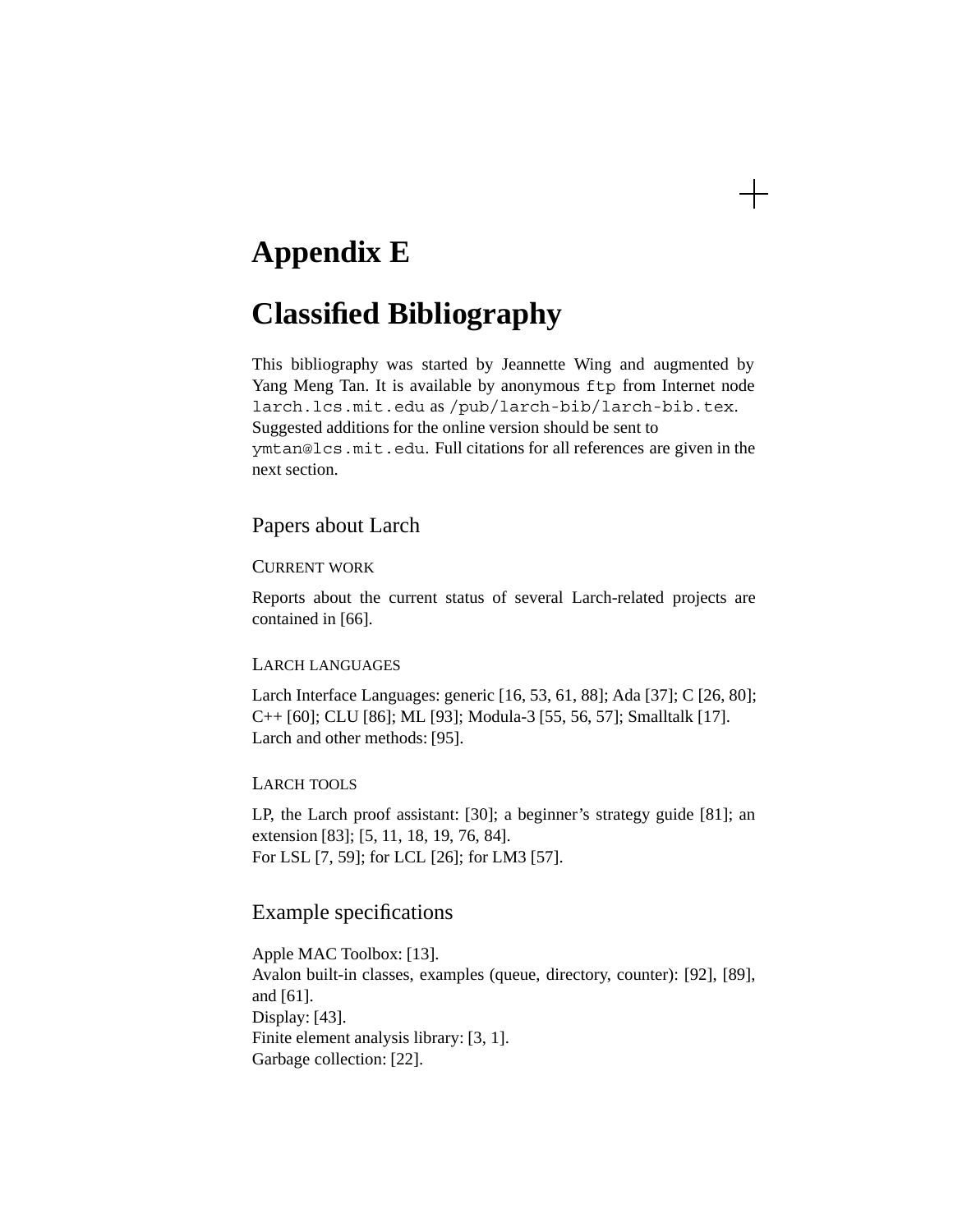Appendix E. Classified Bibliography 229

IOStreams: [55]. Larch/Ada: [15, 37]. Library: [87]. Miro languages and editor: [94, 99]. Thread synchronization primitives: [6, 69]. Using specifications to search software libraries: [73].

### Proofs using LP

Ada programs: [38] Avalon queue example: [92, 35, 91]. Circuit examples: [18, 32, 78, 75, 79]. Mathematical Theorems: [65]. Temporal Logic of Actions: [25].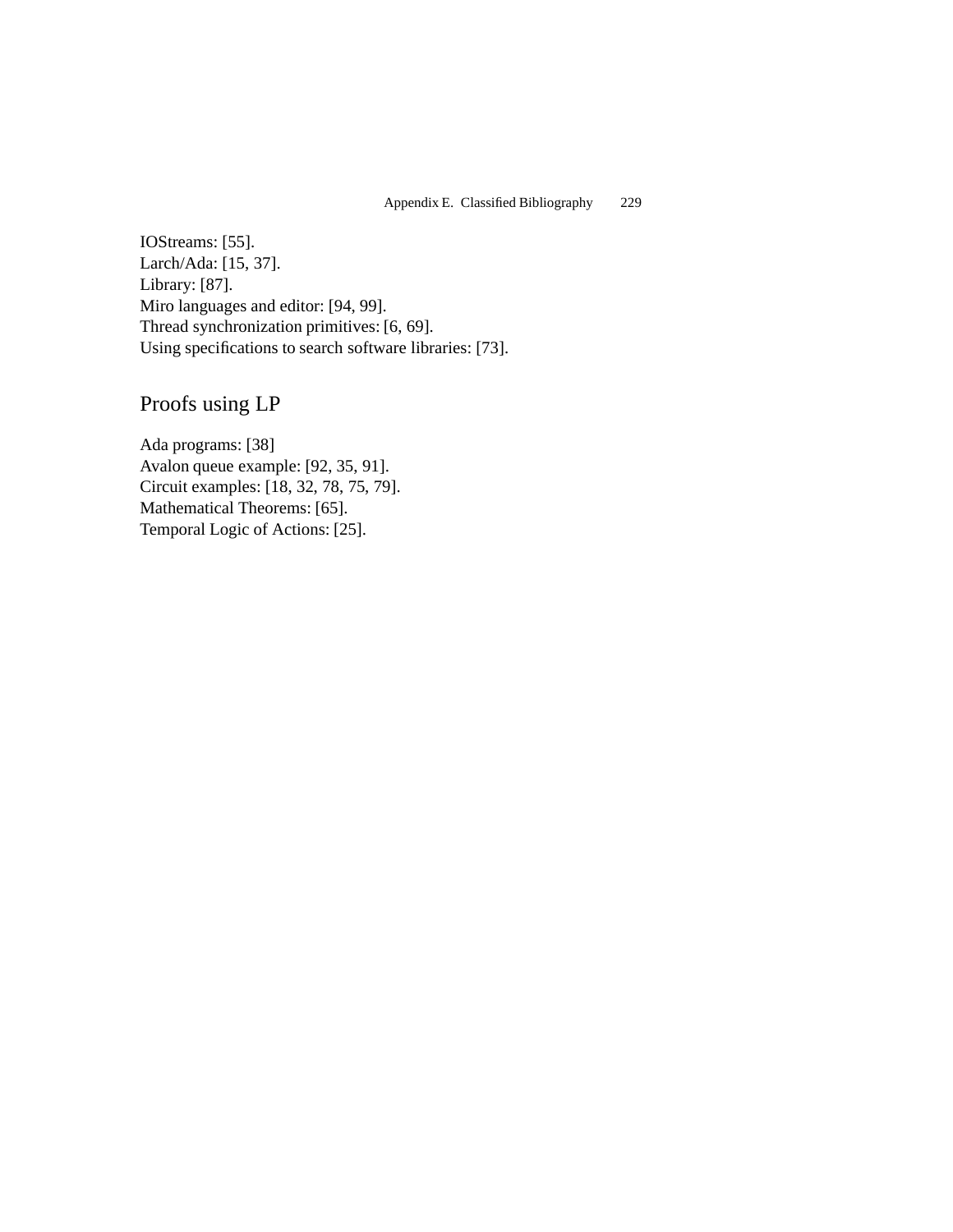# **References**

\* Entries marked with an asterisk have been superseded by material in this book; they are included for historical reference only.

 $+$ 

- [1] J.W. Baugh, Jr. "Formal specification of engineering analysis programs," *Expert Systems for Scientific Computing*, E.N. Houstis, J.R. Rice, and R. Vichnevetsky (eds.), North-Holland, 1992.
- [2] John W. Baugh, Jr. "Is engineering software amenable to formal specification?," in [66].
- [3] J.W. Baugh, Jr., and D.R. Rehak. *Computational Abstractions for Finite Element Programming*, TR 89-182, Dept. of Civil Engineering, Carnegie Mellon University, 1989.
- [4] Michel Bidoit. *Pluss, un langage pour le développement de* spécifications algébriques modulaires. Thèse d'Etat, Université de Paris-Sud, Orsay, May 1989.
- [5] Michel Bidoit and Rolf Hennicker, "How to prove observational theorems with LP," in [66].
- [6] A.D. Birrell, J.V. Guttag, J.J. Horning, and R. Levin. "Synchronization primitives for a multiprocessor: a formal specification." *Operating Systems Review* 21(5), Nov. 1987. Revised version in [69].
- [7] Robert H. Bourdeau and Betty H.C. Cheng. "An Object-oriented Toolkit for Constructing Specification Editors," *Proc. COMP-SAC'92: Computer Software and Applications Conf.*, Sept. 1992.
- [8] Robert S. Boyer and J S. Moore. *A Computational Logic*, Academic Press, 1979.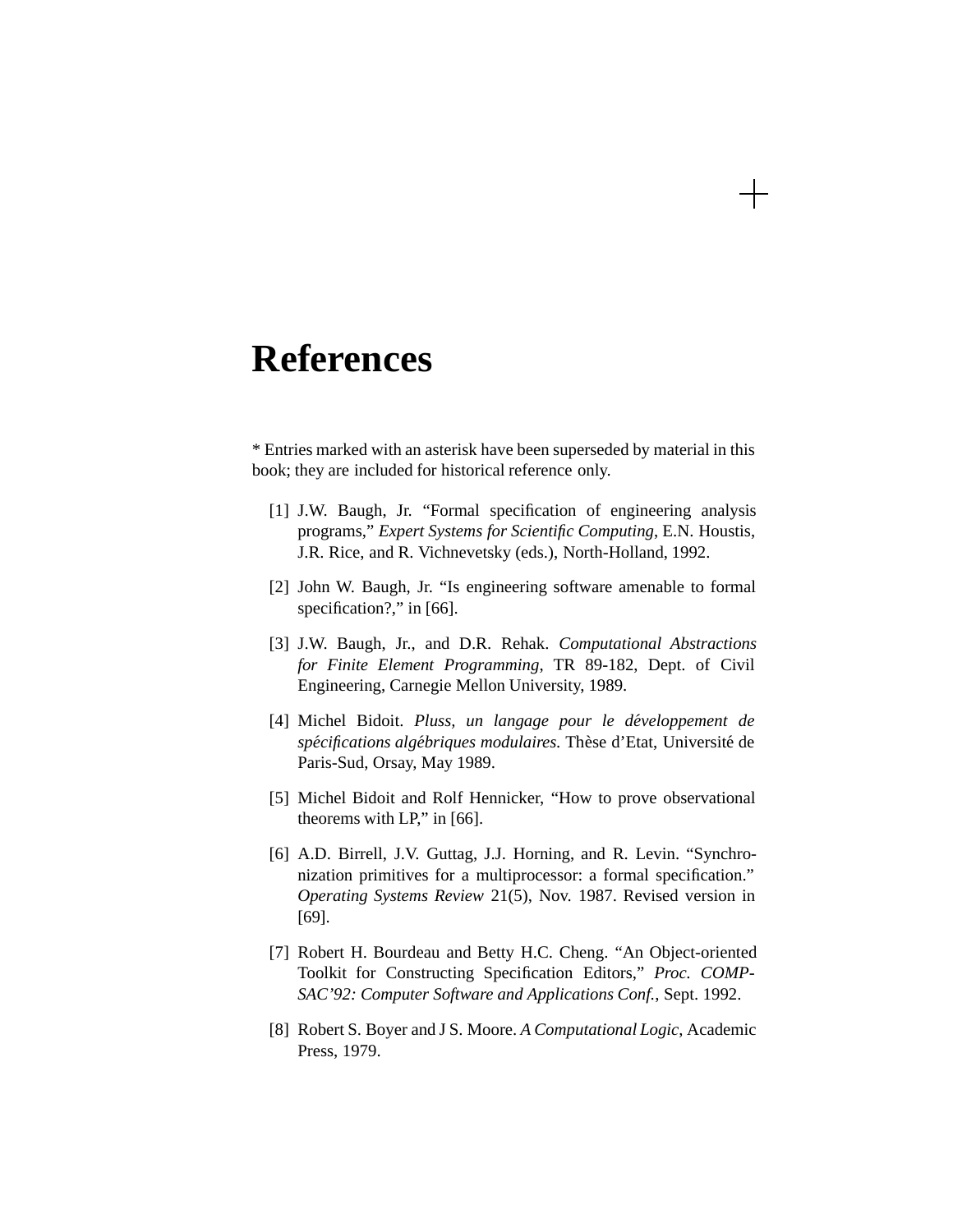- [9] Robert S. Boyer and J S. Moore. *A Computational Logic Handbook*, Academic Press, 1988.
- [10] Frederick P. Brooks, Jr. *The Mythical Man-Month: Essays on Software Engineering*, Addison-Wesley, 1975.
- [11] Manfred Broy. *Experiences with Software Specification and Verification Using LP, the Larch Proof Assistant*, TR 93, DEC/SRC, Oct. 1992.
- [12] R.M. Burstall and J.A. Goguen. "Semantics of CLEAR, a specification language," *Proc. Advanced Course on Abstract Software Specifications*, D. Bjorner (ed.), Springer-Verlag, LNCS 86, 1980.
- [13] C.T. Burton, S.J. Cook, S. Gikas, J.R. Rowson, and S.T. Sommerville. "Specifying the Apple Macintoshtoolbox event manager," *Formal Aspects of Computing* 1(2), 1989.
- [14] Karl-Heinz Buth. "Using SOS definitions in term rewriting proofs," in [66].
- [15] S.R. Cardenas and H. Oktaba. *Formal Specification in Larch Case Study: Text Manager. Interface Specification, Implementation, in Ada and Validation of Implementation*, TR 511, Instituto de Investigaciones en Matematicas Aplicadas y en Sistemas, Universidad Nacional Autonoma de Mexico, 1988.
- [16] Jolly Chen. *The Larch/Generic Interface Language*, S.B. Thesis, Dept. of Electrical Engineering and Computer Science, MIT, 1989.
- [17] Yoonsik Cheon. *Larch/Smalltalk: A Specification Language for Smalltalk*, M.Sc. Thesis, Iowa State University, 1991.
- [18] Boutheina Chetali and Pierre Lescanne. "An exercise in LP: the proof of a nonrestoring division circuit," in [66].
- [19] Christine Choppy and Michel Bidoit. "Integrating ASSPEGIQUE and LP," in [66].
- [20] O.-J. Dahl, D.F. Langmyhr, and O. Owe. *Preliminary Report on the Specification and Programming Language ABEL*, Research Report 106, Institute of Informatics, University of Oslo, Norway, 1986.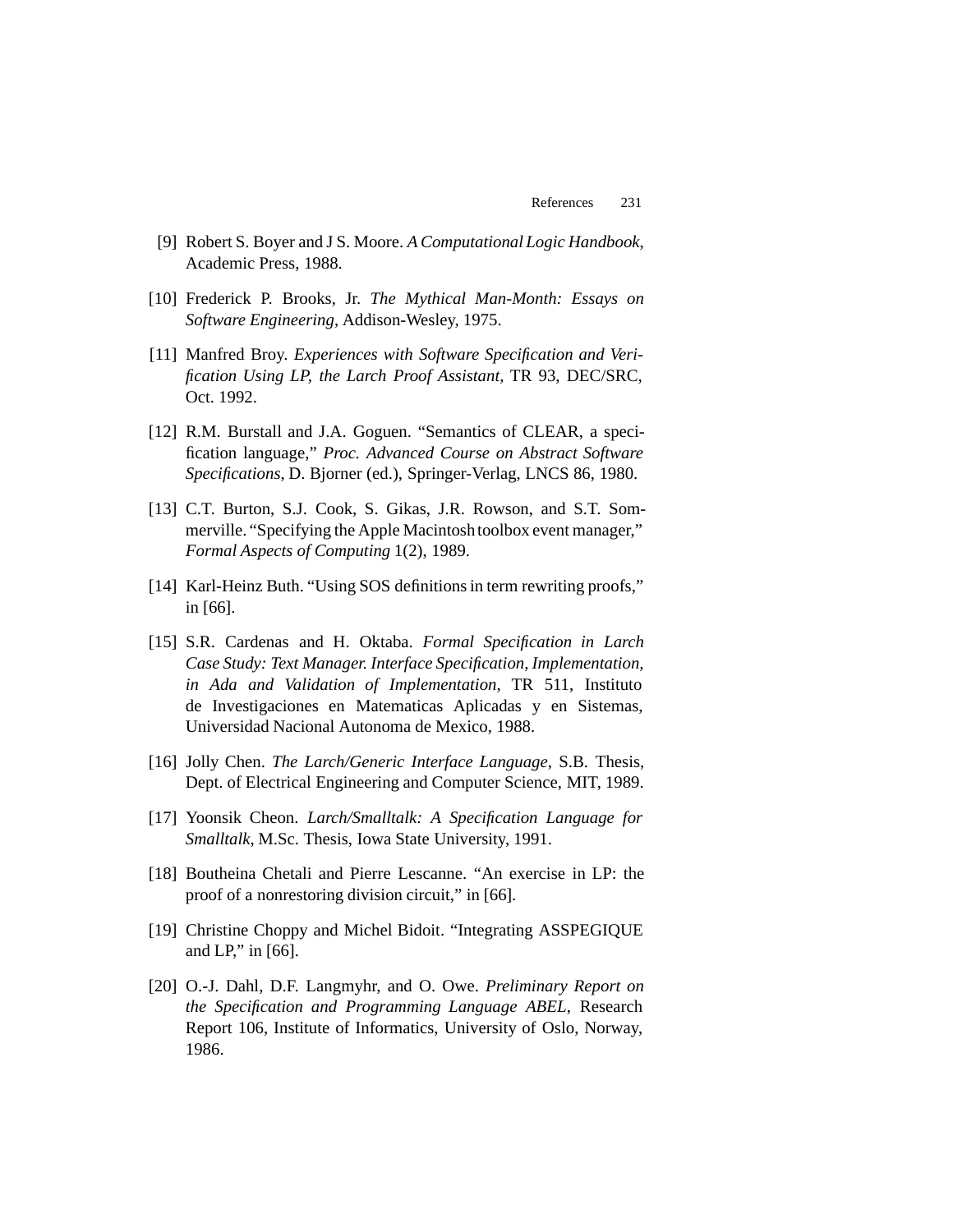- 232 References
	- [21] Ole-Johan Dahl. *Verifiable Programming*, Prentice Hall International Series in Computer Science, 1992.
	- [22] David L. Detlefs. *Concurrent, Atomic Garbage Collection*, Ph.D. Thesis, Dept. of Computer Science, Carnegie Mellon University, TR CS-90-177, Oct. 1990.
	- [23] H.-D. Ehrich. "Extensions and implementations of abstract data type specifications," *Proc. Mathematical Foundations of Computer Science*, Zakopane, Sept. 1978. Springer-Verlag, LNCS 64.
	- [24] H. Ehrig and B. Mahr. *Fundamentals of Algebraic Specification 1: Equations and Initial Semantics*, EATCS Monographs on Theoretical Computer Science, vol. 6, Springer-Verlag, 1985.
	- [25] Urban Engberg, Peter Grønning, and Leslie Lamport. "Mechanical verification of concurrent systems with TLA," *Proc. Workshop on Computer Aided Verification*, 1992. Revised version in [66].
	- [26] G. Feldman and J. Wild. "The DECspec project: tools for Larch/C," *Proc. Fifth Int. Workshop on Computer-Aided Software Engineering*, Montreal, Jul. 1992. Revised version in [66].
	- [27] Stephen J. Garland and John V. Guttag. "Inductive methods for reasoning about abstract data types," *Proc. 15th ACM Symp. Principles of Programming Languages*, Jan. 1988.
	- [28] Stephen J. Garland and John V. Guttag. "An overview of LP, the Larch Prover," *Proc. Third Intl. Conf. Rewriting Techniques and Applications*, Chapel Hill, 1989. Springer-Verlag, LNCS 355.
	- [29] \* Stephen J. Garland and John V. Guttag. "Using LP to debug specifications," *Proc. IFIP Work. Conf. Programming Concepts and Methods*, Tiberias, Apr. 1990. North-Holland.
	- [30] Stephen J. Garland and John V. Guttag. *A Guide to LP, The Larch Prover*, TR 82, DEC/SRC, Dec. 1991.
	- [31] \* Stephen J. Garland, John V. Guttag, and James J. Horning. "Debugging Larch Shared Language specifications," *IEEE Trans. Software Engineering* 16(9), Sept. 1990.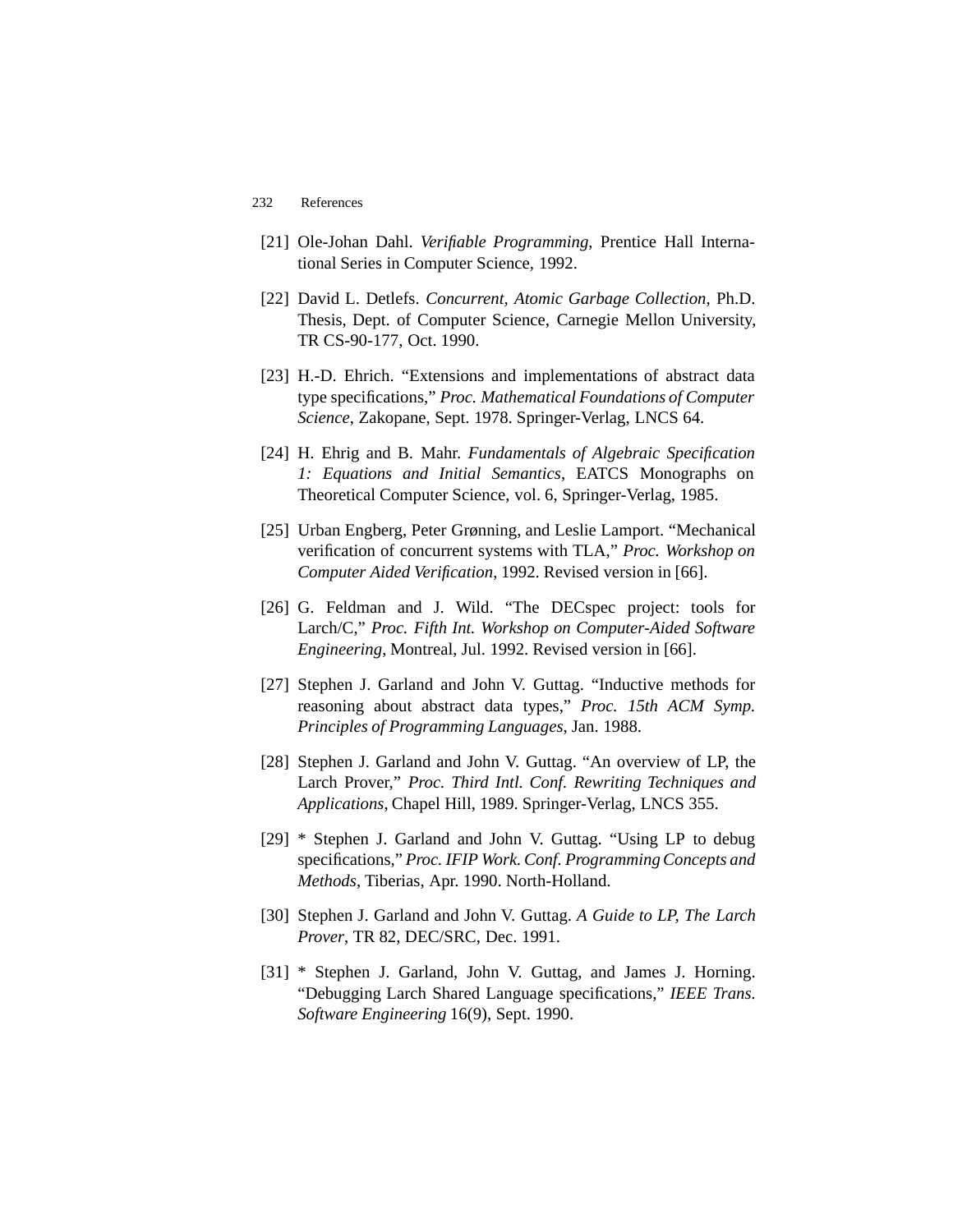- [32] S.J. Garland, J.V. Guttag, and J. Staunstrup. "Verification of VLSI circuits using LP," *Proc. IFIP Work. Conf. Fusion of Hardware Design and Verification*, North Holland, 1988.
- [33] Narain Gehani and Andrew McGettrick (eds.). *Software Specification Techniques*, Addison-Wesley, 1986.
- [34] J.A. Goguen, J.W. Thatcher, and E.G. Wagner. "An initial algebra approach to the specification, correctness and implementation of abstract data types," *Current Trends in Programming Methodology IV: Data Structuring*, R. Yeh (ed.), Prentice-Hall, 1978.
- [35] C. Gong and J.M. Wing. *Raw Code, Specification, and Proofs of the Avalon Queue Example*, Carnegie Mellon University, TR CMU-CS-89-172, Aug. 1989.
- [36] David Gries. *The Science of Programming*, Springer-Verlag, 1981.
- [37] David Guaspari, Carla Marceau, and Wolfgang Polak. "Formal verification of Ada," *IEEE Trans. Software Engineering* 16(9), Sept. 1990.
- [38] David Guaspari, Carla Marceau, and Wolfgang Polak. "Formal verification of Ada programs," in [66].
- [39] John V. Guttag. "Dyadic specification and its Impact on reliability," in *Three Approaches to Reliable Software: Language Design Dyadic Specification, Complementary Semantics*, J.E. Donahue, J.D. Gannon, J.V. Guttag, and J.J. Horning, University of Toronto, TR CSRG-45, Dec. 1974.
- [40] John V. Guttag. *The Specification and Application to Programming of Abstract Data Types*, Ph.D. Thesis, Dept. of Computer Science, University of Toronto, 1975.
- [41] John Guttag. "Notes on type abstraction," *Proc. Conf. Specifications of Reliable Software*, 1979. Reprinted in [33].
- [42] J.V. Guttag and J.J. Horning. "The Algebraic Specification of Abstract Data Types," *Acta Informatica* 10(1), 1978.
- [43] John Guttag and J.J. Horning. "Formal Specification as a Design Tool," *Seventh ACM Symp. Principles of Programming Languages*, Las Vegas, Jan. 1980. Reprinted in [33].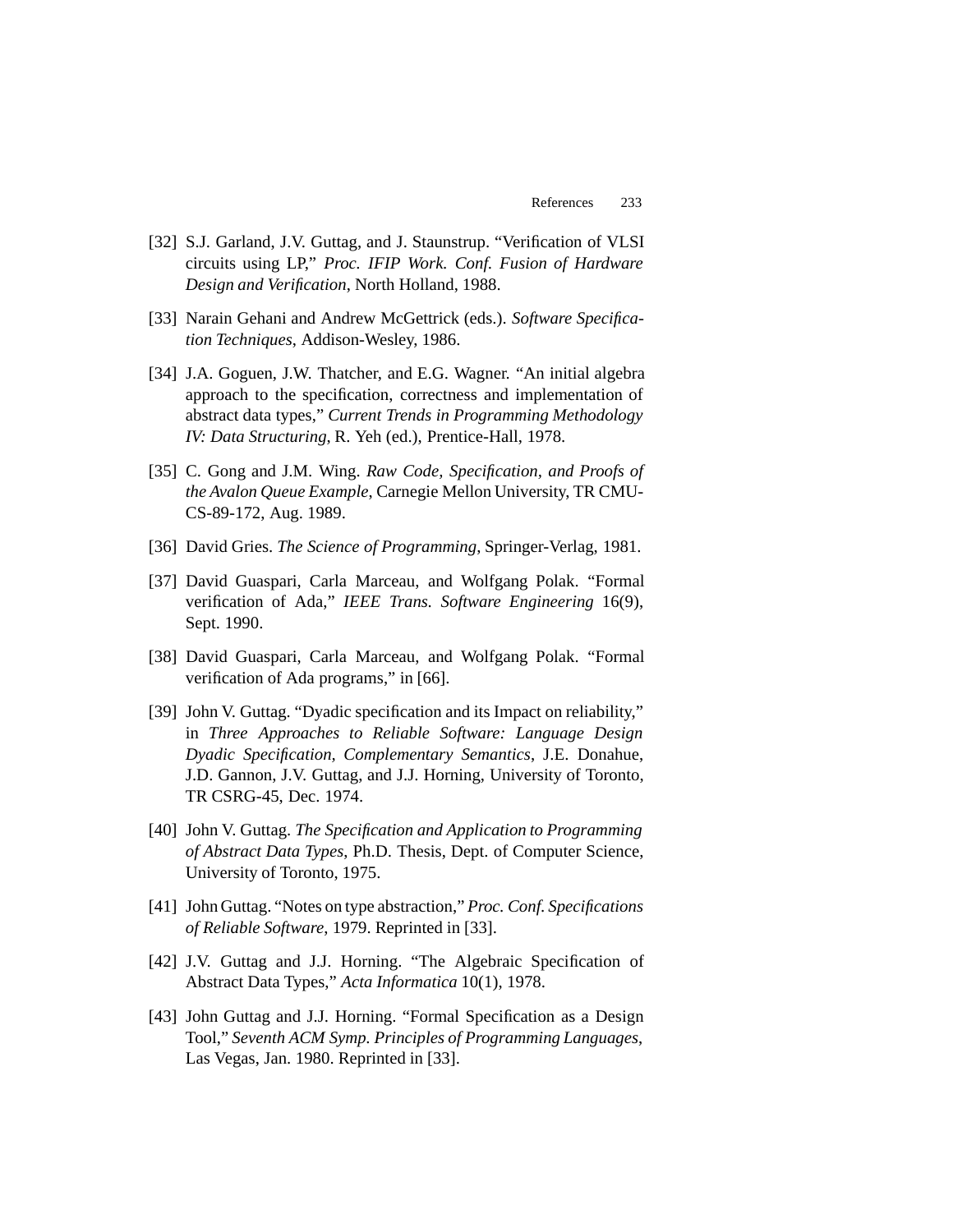- 234 References
- [44] \* J.V. Guttag and J.J. Horning. "An Introduction to the Larch Shared Language," *Proc. IFIP Ninth World Computer Congress*, Paris, Sept. 1983.
- [45] \* J.V. Guttag and J.J. Horning. "Report on the Larch Shared Language," *Science of Computer Programming* 6(2), Mar. 1986.
- [46] \* J.V. Guttag and J.J. Horning. "A Larch Shared Language Handbook," *Science of Computer Programming* 6(2) Mar. 1986.
- [47] \* J.V. Guttag and J.J. Horning. *LCL: A Larch Interface Language for C*, TR 74, DEC/SRC, Jul. 1991.
- [48] \* John V. Guttag and James J. Horning. "A Tutorial on Larch and LCL, a Larch/C Interface Language," *Proc. VDM91: Formal Software Development Methods*, S. Prehn and W.J. Toetenel (eds.), Delft, Oct. 1991. Springer-Verlag, LNCS 551.
- [49] \* John V. Guttag, James J. Horning, and Andrés Modet. *Report on the Larch Shared Language: Version 2.3*, TR 58, DEC/SRC, Apr. 1990.
- [50] \* John V. Guttag, James J. Horning, and Jeannette M. Wing. "The Larch Family of Specification Languages," *IEEE Software* 2(5), 1985.
- [51] \* J.V. Guttag, J.J. Horning, and J.M. Wing. *Larch in Five Easy Pieces*, TR 5, DEC/SRC, Jul. 1985.
- [52] Samuel P. Harbison. *Modula-3*, Prentice Hall, 1992.
- [53] David Hinman. *On the Design of Larch Interface Languages*, S.M. Thesis, Dept. of Electrical Engineering and Computer Science, MIT, Jan. 1987.
- [54] \* J.J. Horning. "Combining Algebraic and Predicative Specifications in Larch," *Proc. Intl. Joint Conf. on Theory and Practice of Software Development, TAPSOFT*, Berlin, Mar. 1985. Springer-Verlag, LNCS 186.
- [55] Kevin D. Jones. *LM3: A Larch Interface Language for Modula-3: A Definition and Introduction: Version 1.0*, TR 72, DEC/SRC, Jun. 1991.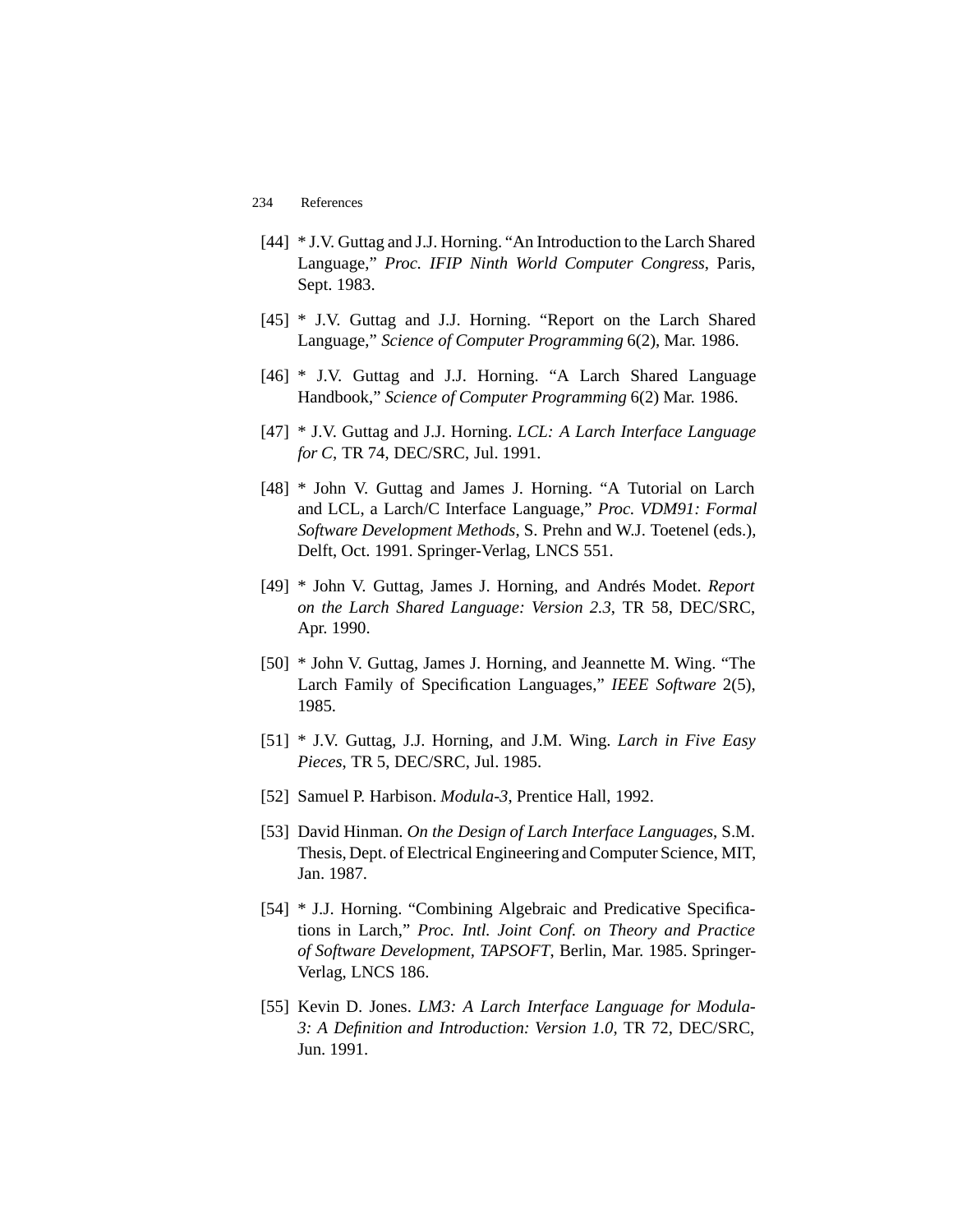- [56] Kevin D. Jones. "A semantics for a Larch/Modula-3 interface language," in [66].
- [57] Kevin D. Jones. *LM3 Reference Manual*, (in preparation).
- [58] Donald E. Knuth and Peter B. Bendix. "Simple word problems in universal algebras," *Computational Problems in Abstract Algebra*, John Leech (ed.), Pergamon Press, Oxford, 1970.
- [59] Michael R. Laux, Robert H. Bourdeau, and Betty H.C. Cheng. *An Integrated Environment Supporting the Reuse of Formal Specifications,* Michigan State University, Dept. of Computer Science, TR MSU-CPS-ACS-70, Sept. 1992.
- [60] Gary T. Leavens and Yoonsik Cheon. "Preliminary design of Larch/C++," in  $[66]$ .
- [61] Richard Allen Lerner. *Specifying Objects of Concurrent Systems*, Ph.D. Thesis, Dept. of Computer Science, Carnegie Mellon University, TR CS-91-131, May 1991.
- [62] Pierre Lescanne. "Computer experiments with the REVE term rewriting system generator," *Proc. Tenth ACM Symp. Principles of Programming Languages*, 1983.
- [63] Barbara Liskov and John Guttag. *Abstraction and Specification in Program Development*, MIT EECS Series, MIT Press, 1986.
- [64] D.A. McAllester. *Ontic: A Knowledge Representation System for Mathematics*, MIT Press.
- [65] U. Martin and T. Nipkow. "Automating Squiggol," *Proc. IFIP Work. Conf. Programming Concepts and Methods*, Tiberias, Apr. 1990. North-Holland.
- [66] U. Martin and J.M. Wing. *Proc. First Intl. Workshop on Larch*, Dedham, Jul. 1992, Springer-Verlag.
- [67] Niels Mellergaard and Jørgen A. Staunstrup. "Generating proof obligations for circuits," in [66].
- [68] James H. Morris, Jr. "Types are Not Sets," *First ACM Symp. Principles of Programming Languages*, Boston, Oct. 1973.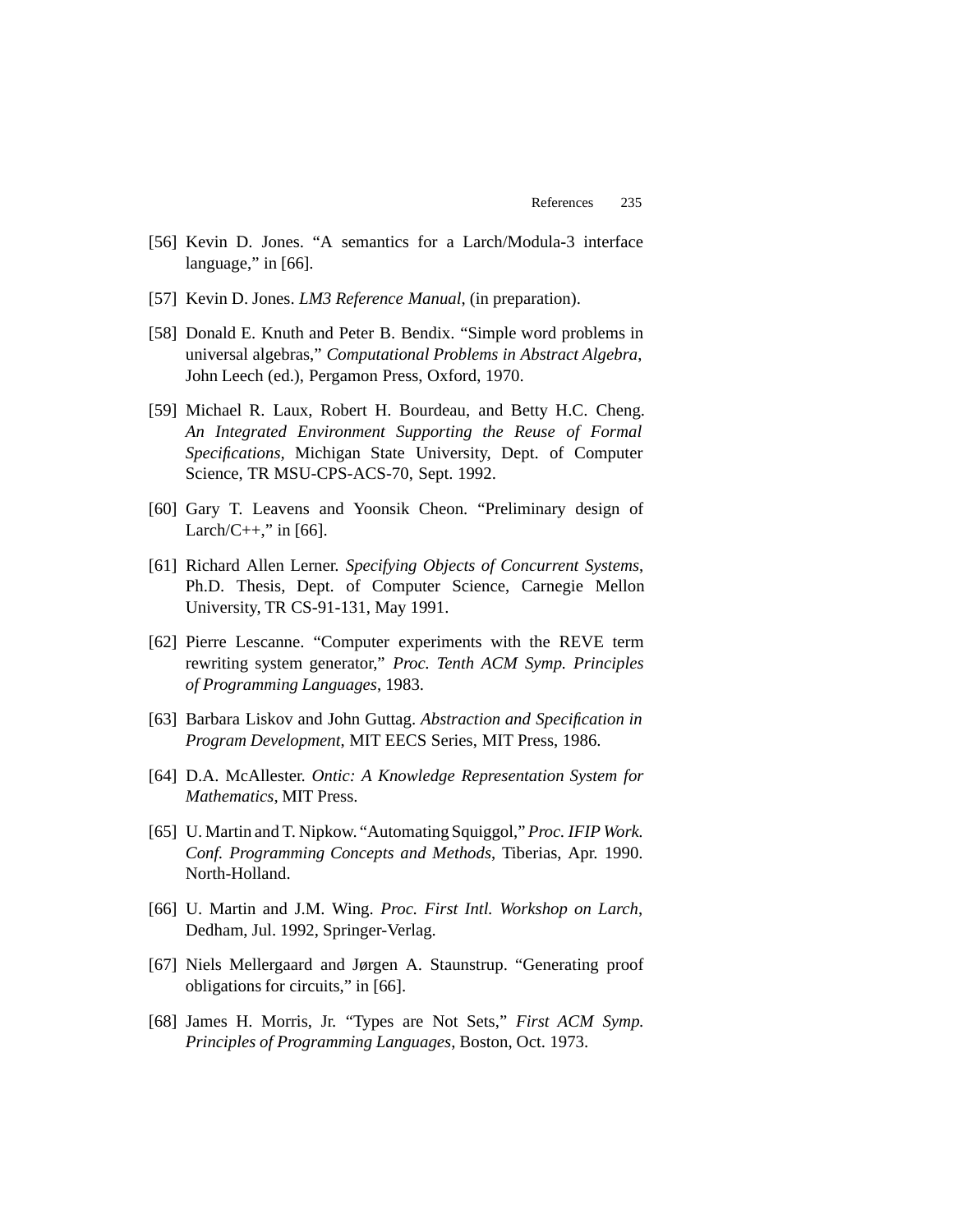- 236 References
- [69] Greg Nelson (ed.). *Systems Programming with Modula-3*, Prentice Hall, 1991.
- [70] D.L. Parnas. "Information distribution aspects of design methodology," *Proc. IFIP Congress 71*, Ljubljana, Aug. 1971.
- [71] Laurence C. Paulson. *Logic and Computation: Interactive Proof with Cambridge LCF*, Cambridge University Press, 1987.
- [72] Gerald E. Peterson and Mark E. Stickel. "Complete sets of reductions for some equational theories," *J. ACM* 28:2, Apr. 1981.
- [73] Eugene J. Rollins and Jeannette M. Wing. "Specifications as search keys for software libraries," *Proc. Intl. Conf. Logic Programming*, Paris, Jun. 1991.
- [74] Donald Sannella and Andrzej Tarlecki. "On observational equivalence and algebraic specification," *Proc. Intl. Joint Conf. Theory and Practice of Software Development, TAPSOFT*, Berlin, Mar. 1985. Springer-Verlag, LNCS 185.
- [75] James B. Saxe, Stephen J. Garland, John V. Guttag, and James J. Horning. "Using Transformations and Verification in Circuit Design," in  $[66]$ .
- [76] E. A. Scott and K. J. Norrie. "Using LP to study the language PL," in [66].
- [77] Joseph R. Shoenfield. *Mathematical Logic*, Addison-Wesley, 1967.
- [78] J. Staunstrup, S.J. Garland, and J.V. Guttag. "Compositional verification of VLSI circuits," *Proc. Intl. Workshop on Automatic Verification Methods for Finite State Systems*, Grenoble, Jun. 1989, Springer-Verlag, LNCS 407.
- [79] Jørgen Staunstrup, Stephen J. Garland, and John V. Guttag. "Mechanized verification of circuit descriptions using the Larch Prover," *Proc. IFIP Work. Conf. Theorem Provers in Circuit Design: Theory, Practice, and Experience*, Nijmegen, Jun. 1992. North-Holland.
- [80] Yang Meng Tan. "Semantic analysis of Larch interface specifications," in [66].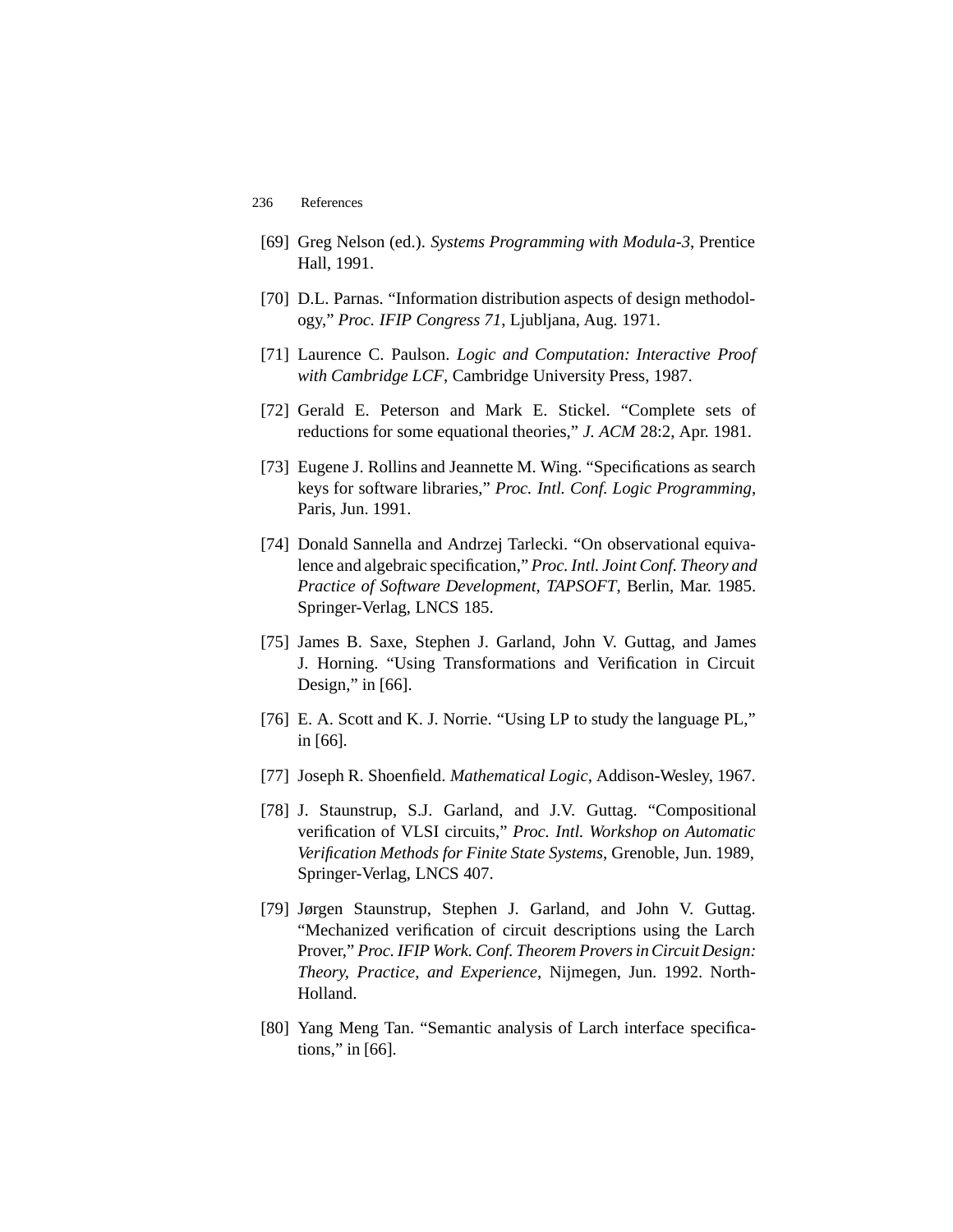- [81] David S. Taylor. *A Beginner's Strategy Guide to the Larch Prover*, S.B. Thesis, Dept. of Electrical Engineering and Computer Science, MIT, May 1990.
- [82] Mark T. Vandevoorde. "Optimizing programs with partial specifications," in [66].
- [83] Mary A. Vogt. *Extension of the Larch Prover by a Method of Inference Using Linear Arithmetic*, S.B. Thesis, Dept. of Electrical Engineering and Computer Science, MIT, Sept. 1990.
- [84] Frederic Voisin. "A new front-end for the Larch Prover," in [66].
- [85] M. Wand. "Final algebra semantics and data type extensions," *Journal of Computer and System Sciences*, Aug. 1979.
- [86] Jeannette Marie Wing. *A Two-Tiered Approach to Specifying Programs*, Ph.D. Thesis, Dept. of Electrical Engineering and Computer Science, MIT, TR MIT/LCS/TR-299, May 1983.
- [87] Jeannette M. Wing. "A Larch specification of the library problem," *Proc. Fourth Int. Workshop on Software Specification and Design*, Monterey, Apr. 1987.
- [88] Jeannette M. Wing. "Writing Larch Interface Language Specifications," *ACM Trans. Programming Languages and Systems* 9(1), Jan. 1987.
- [89] J.M. Wing. "Specifying recoverable objects," *Proc. Sixth Annual Northwest Software Quality Conf.*, Portland, Sept. 1990.
- [90] J.M. Wing. "Using Larch to Specify Avalon/C++ Objects," *Proc. Intl. Joint Conf. Theory and Practice of Software Development, TAPSOFT*, Barcelona, Mar. 1989. Springer-Verlag, LNCS 352. Revised version in [90]
- [91] Jeannette M. Wing and Chun Gong. *Machine-Assisted Proofs of Properties of Avalon Programs*, Carnegie Mellon University, TR CMU-CS-89-171, Aug. 1989.
- [92] Jeannette M. Wing and Chun Gong. "Experience with the Larch Prover," *Proc. ACM Intl. Workshop on Formal Methods in Software Development*, May 1990.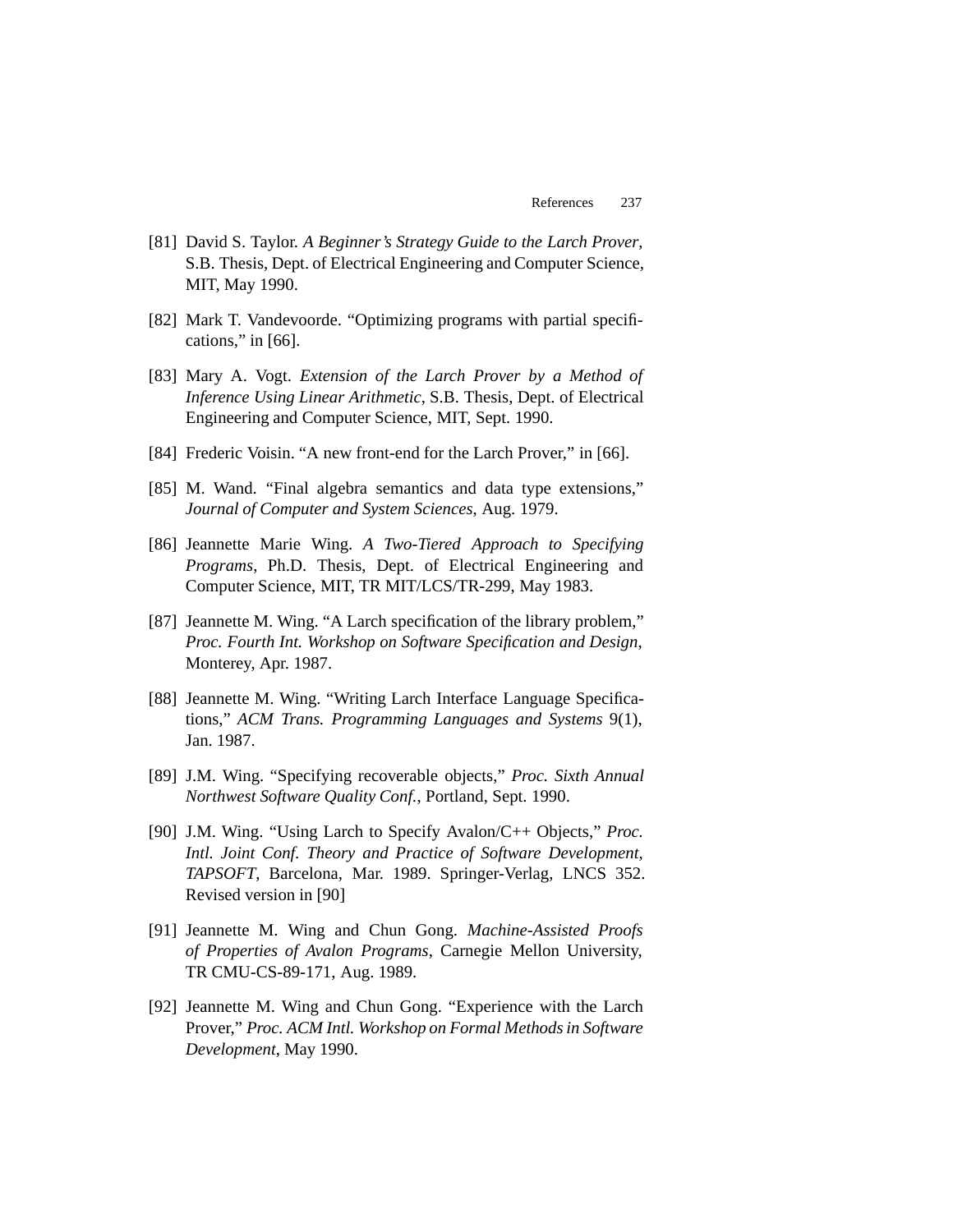- 238 References
	- [93] J.M. Wing, Eugene Rollins, and Amy Moormann Zaremski. "Thoughts on a Larch/ML and a new application for LP," in [66].
	- [94] Jeannette M. Wing and Amy Moormann Zaremski. "A formal specification of a visual language editor," *Proc. Sixth Intl. Workshop on Software Specification and Design*, Como, Oct. 1991.
	- [95] Jeannette M. Wing and A. Moormann Zaremski. "Unintrusive ways to integrate formal specifications in practice," *Proc. VDM91: Formal Software Development Methods*, S. Prehn and W.J. Toetenel (eds.), Delft, Oct. 1991. Springer-Verlag, LNCS 551.
	- [96] M. Wirsing. *Algebraic Specification*, Technical Report MIP-8914, University of Passau, Germany, 1989.
	- [97] Katherine Anne Yelick. *Using Abstractions in Explicitly Parallel Programs*, Ph.D. Thesis, Dept. of Electrical Engineering and Computer Science, MIT, TR MIT/LCS/TR-507, Jul. 1990.
	- [98] Katherine A. Yelick and Stephen J. Garland. "A parallel completion procedure for term rewriting systems," *Proc. 11th Intl. Conf. Automated Deduction*, Saratoga Springs, Jun. 1992. Springer-Verlag, LNCS 607.
	- [99] Amy Moormann Zaremski. *A Larch Specification of the Miro Editor*, Carnegie Mellon University, TR CMU-CS-91-111, Feb. 1991.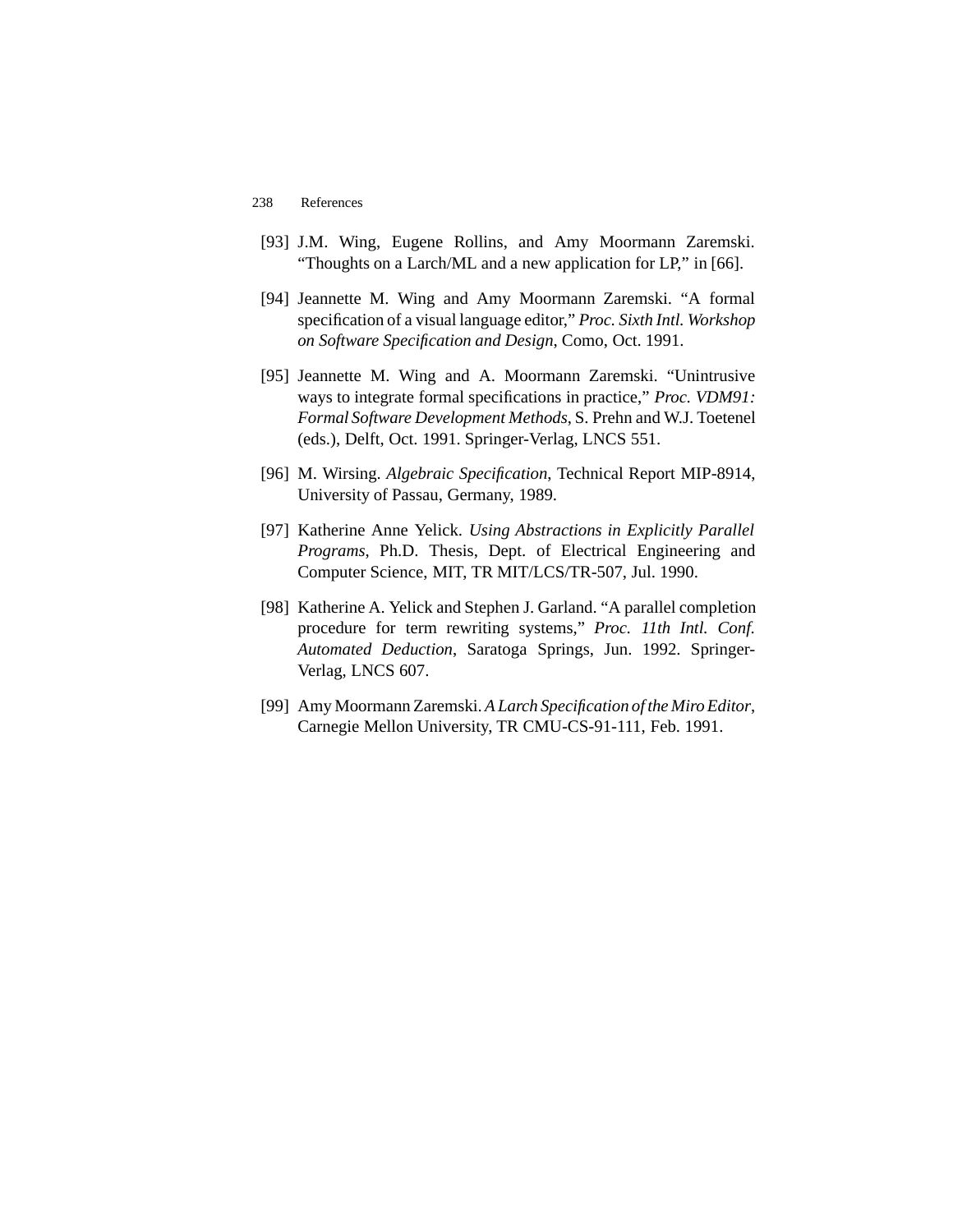' (post-state value), 58, 61  $\hat{ }$  (pre-state value), 58, 61, 76  $-\times$ in C), 60  $\rightarrow$  (in signature), 8, 18, 36  $=$ , 36, 47 ==, 36, 75, 92  $\neq$ , 47 [] (LP box), 33, 139 [] (in C), 58, 60 <> (LP diamond), 33, 139  $\Rightarrow$  (logical implies), 10  $\exists$  (there exists), 10  $\forall$  (for all), 10, 11  $\Leftrightarrow$  (logical equivalence), 9 (logical not), 10  $\vee$  (logical or), 10  $\wedge$  (logical and), 10 Abelian, 199 AbelianGroup, 199 AbelianMonoid, 199 AbelianSemigroup, 199 abstract field, 112 abstract invariant, 29, 78, 80 abstract type, 3–4, 15 assignment, 75 collection of related operations, 4, 21, 72, 92 constructor, 54 creation and finalization, 75 implementation, 4, 26–29, 72

in C, 58–60 in Modula-3, 104, 110, 119 reasoning about, 29 type checking, 59, 72 abstract value, 110 abstraction function, 26–29 abstraction relation, 112 abstractions, programming with,  $1 - 5$ AC, 191 action, 104 Addition, 205 addresses of Larch contacts, 225 adequate definition, 54, 122 algebra, 37 algebraic specification, 18, 35 aliasing, 77 ALL, 110 announcements, 225 Antisymmetric, 192 ArithOps, 205 array, 60, 67, 68 Array1, 184 Array2, 184 ArraySlice2, 184 asserts, 20 assignment, abstract type, 75 Associative, 191 associativity, 55, 131 assumes discharge of, 125, 127, 137, 146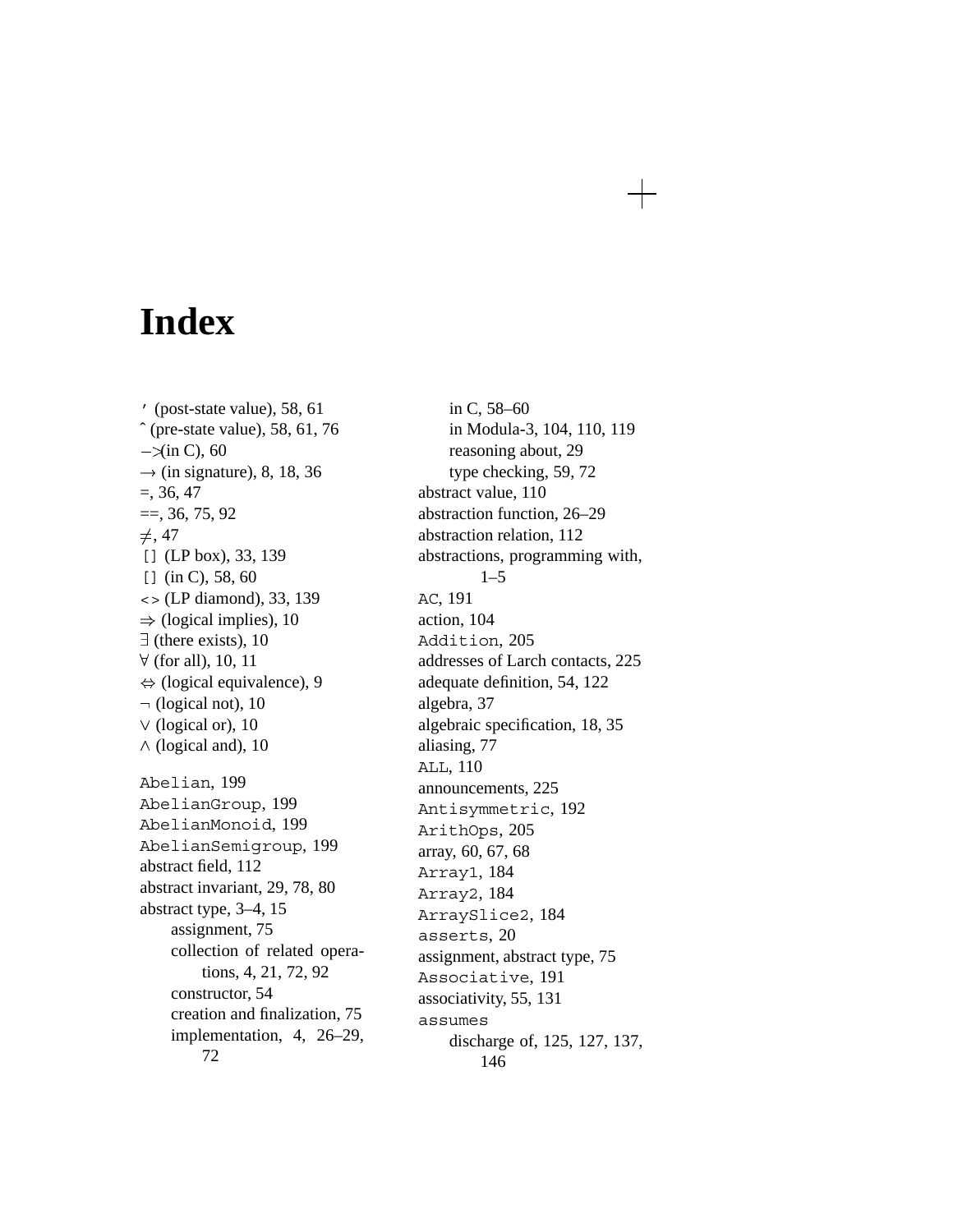examples, 51, 55, 78 purpose, 44, 124 vs. includes, 46, 125 assumptions, 44–47 Asymmetric, 192 atomic action, 116 auxiliary specifications, 17, 57, 77 backward inference, 134 Bag, 169 bag, 86 Bag0, 45 Bag1, 46 Bag2, 47 BagBasics, 168 based on, 21, 58, 104 basic value, 59 basis of induction, 28, 38, 135 BinaryTree, 182 binding, 10 bool, type, 68 Boolean, 161 bound and free variables, 10 break, 96 built-in operator, 36, 47–49 C and Modula-3, 102 .c file, 57 call by value, 60 CartesianView, 151 case analysis, 134 character set, 33, 222 checking allocation failure, 77 assumption, 124–125, 127, 137 avoidance of, 83 based on redundancy, 18, 31, 43–44, 152

completeness, 122 composition, 124–125 consistency, 127, 145 conversion, 123–124 defensive, 80, 99 examples, 146–152 generators, 142 hardware design, 30 implementation, 86 implication, 122–125, 137 interface specification, 17 LCLint, 57, 72, 80, 83, 92 LSL specification, 17, 43, 121–153 made easier, 128 of book, 62 precondition, 76 proof script, 30, 31 sort-, 18, 58, 61 specification, 7, 17, 121 specifications, iii theory containment, 137–143 type-, 7, 18, 72, 104, 121, 125 understanding, 43, 80, 122 chemistry, 7 chess, 7 ChoiceBag, 176 ChoiceSet, 176 claims, 80, 83 client, 5, 22, 25, 57, 103 CoerceContainer, 179 combining abstractions, 3 implementations, 3 solutions, 1, 2 specifications, 18, 39, 124 comments, 62 Commutative, 191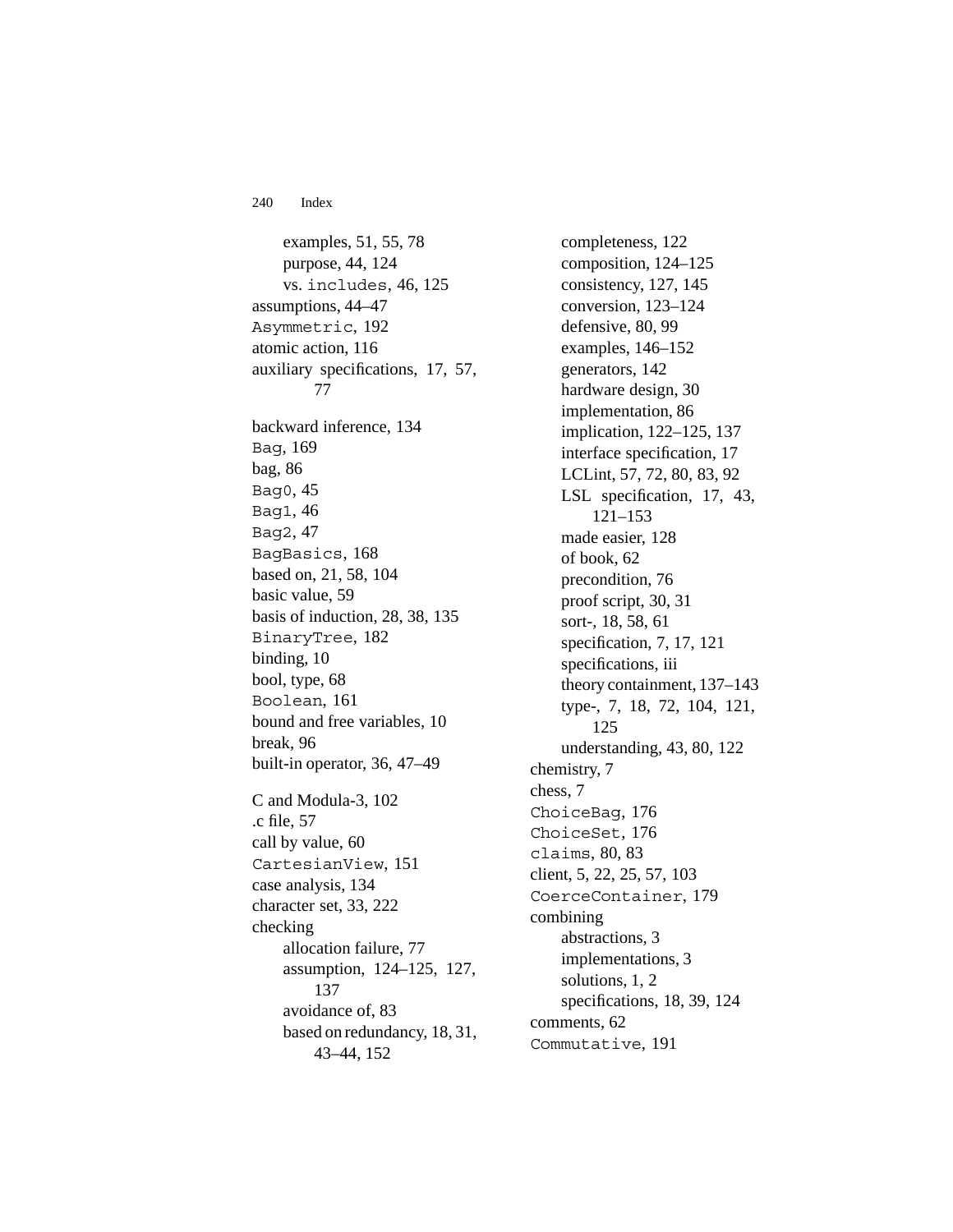commutativity, 55, 131 comparison, of abstract type value, 75, 92 completeness, 43, 54, 122 checking, 122 of deduction system, 12 of theory, 11 completion (Knuth Bendix), 139 completion (Knuth-Bendix), 134, 142, 145–146 ComposeMaps, 185 composition of actions, 116 concrete value, 110 concurrency, 116 Conditional, 162 conjunction, 10 consequences, 12–13 consistency, 12, 37, 43, 122, 127 checking, 126, 145–146 constants in C, 57, 63, 66, 70 in LM3, 105 in LSL, 49 in Modula-3, 104, 106, 107 logical, 9 mathematical, 21 new, 135, 139, 142 contact addresses, 225 Container, 52, 177 container traits, 166–181 contradiction, 135 control object, 62 conventions, 4, 62, 75 lexical and typographic, 33– 34, 222–224 converts checking, 142–143 purpose, 43 semantics, 43, 44, 123

Coordinate, 146 correctness of implementation, 4, 7, 25, 59, 101 of specification, 7, 41, 121 crash, 68 create function, 75 critical pairs, 134, 138, 145 cstring, 63, 64 data abstraction, 3–4 data type induction, 28, 29, 83 dbase implementation, 100 dbase.c, 217–221 dbase.h, 217 debugging LSL specifications, 121–153 proof, 30 DecimalLiterals, 164 declaration in C, 57, 92 in LCL, 80 in LP, 129–130 in LSL, 18, 31, 36, 48, 146 in Modula-3, 102–104, 106, 110 decomposition, 1–3 deduction rule, 12, 38, 132–134, 141 system, 12 default proof methods, 136 defensive programming, 68, 80, 99 definitional specifications, 5 Deque, 172 DerivedOrders, 195 design decision, 7, 70 of proof, 30 of software, 1–4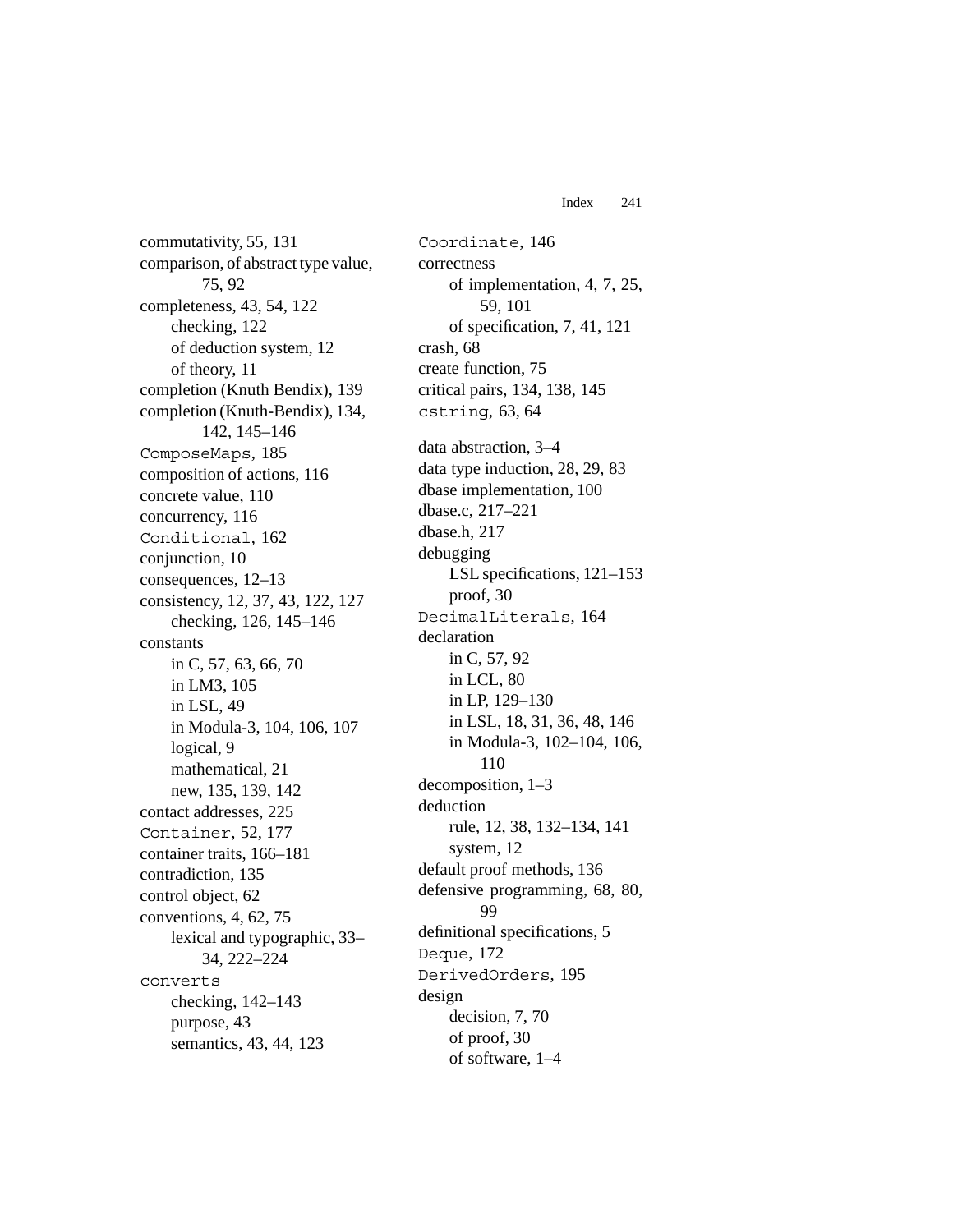determinism, 67, 77 disambiguation, 48, 49 discharging assumption, 46, 101, 125, 127, 137 proof obligation, 127 subgoal, 31 disjunction, 10 Displayable, 146 distinguished sort, 54 Distributive, 200 domain, 8, 18, 36 driver program, 83 effective deduction system, 12 efficiency, 76, 77 ElementTest, 180 empset.c, 215–217 empset.h, 214 ENSURES, 105, 109 ensures, 22, 62, 67, 68 Enumerable, 204 Enumeration, 165 enumeration, 49 enumeration type, 107 environment, 58 Equality, 193 equation, 9, 36 checking, 137–141 in LP, 130–131 equational specification, 35–37 equational theory, 37, 130, 145 Equivalence, 193 equivalence, 41 equivalence1, 40 equivalence2, 40 erc.c, 212–214 erc.h, 211 error avoidance, 57

in specification, 43 examples LCL, 22, 62–101 LM3, 22, 105–120 LSL, 18, 40–42, 51–55, 157– 210 checking, 146–152 proof, 31–33, 146–152 EXCEPT, 108, 109 exception, 109 exempting, 44, 54, 55, 124 existential quantifier  $(\exists)$ , 10 Exponentiation, 206 exposed fields, 113 exposed type, 21 in C, 58, 59, 66, 72, 80, 100 in Modula-3, 103, 106, 109 extension operators, 54 extern, 67, 92 failure of proof, 136, 147, 149–150, 152 of storage allocation, 77 Field, 200 field specification, 119 field (in C), 59 final algebra, 37 FiniteMap, 185 first-order logic, 8–13 first-order theory, 20, 37 FloatingPoint, 210 formal method, 155, 156 formal parameter, 58, 60, 61, 66, 105 LSL, 41 formal specification, 6–7 formalization, caution, 155–156 formula, 9 forward inference, 133, 145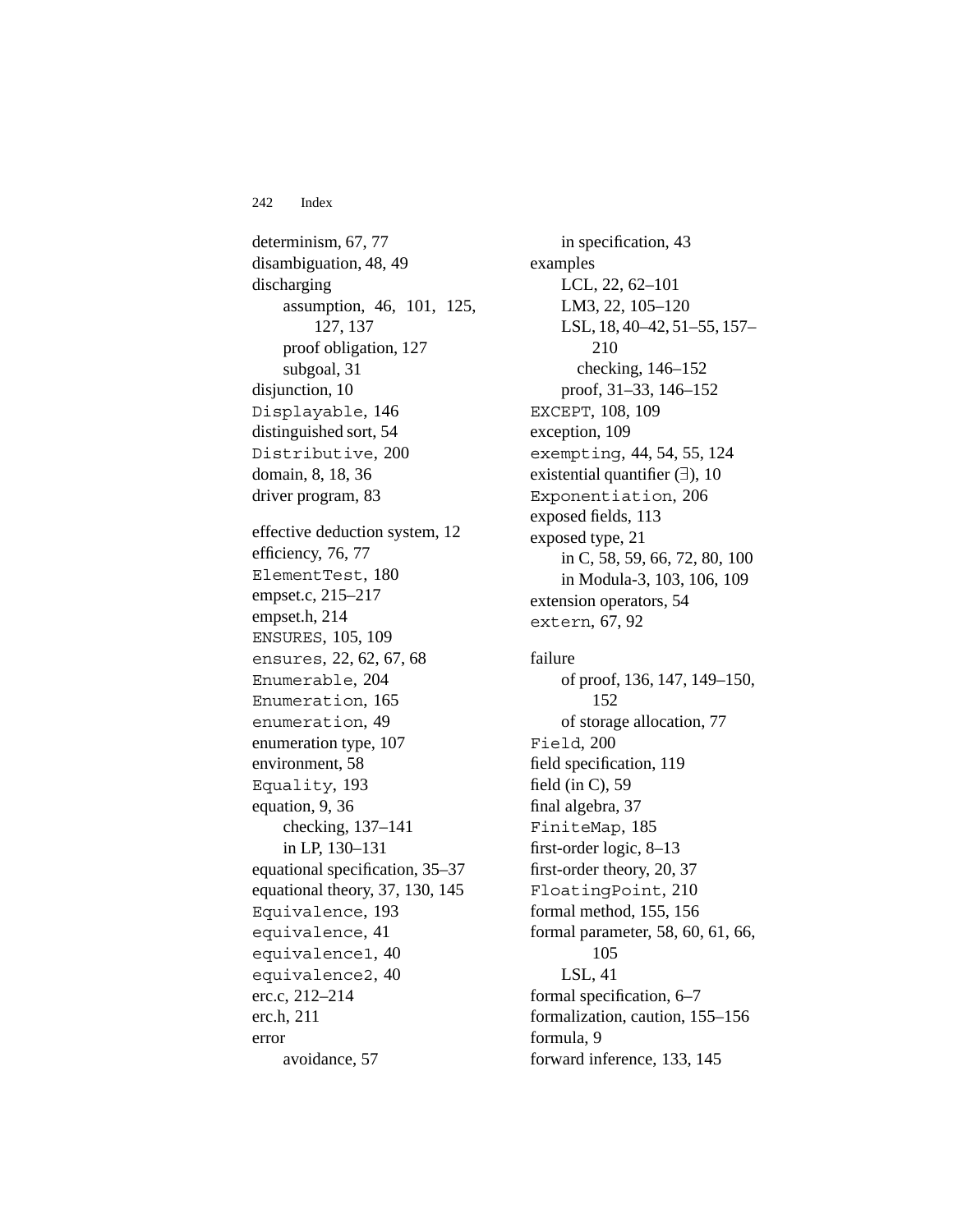FPAssumptions, 209 free and bound variables, 10 fresh, 75–77 function (in C) prototype, 57, 66, 70, 72, 80 specification, C, 61–62 Functional, 192 gcc, 62 GCIL, 225 generated by, 37, 51, 132 checking, 142 generator set, 54 generators, 142 generic interface, 110, 112 operator, 51, 55 global state in LM3, 104 global variable, 80, 104 Graph, 190 GreatestLowerBound, 197 Group, 199 group theory traits, 198–200 .h file, 57, 70 handbook, 63 errors, 159 LSL, 157–210 online, 158, 159 hiding, 5, 21, 110, 113, 116 hierarchy, 3 history, iii–iv .i3 file, 102 Idempotent, 191 Identity, 198 if then else , 20, 36, 37, 47, 162 .ig file, 102

immutable type, 59, 75, 80, 86 immutable value, 105 implementation bias, 5 dependency, 72 notes, 99 of abstract type, 4, 26–29, 59, 72, 99, 112 of function, 72, 92, 101 of interface, 57, 92, 100–102 of iterator, 96, 99 of procedure, 22, 25, 29 of software, 1, 3 of specification, 7, 25–29, 56–57 storage allocation, 77 implications, 41–44 implication  $(\Rightarrow)$ , 10 implies, 43, 51, 122, 137 IMPORTS, 107 imports, 72 includes, 18, 39–40, 51, 124, 127 vs. assumes, 46, 125 inconsistency, 12, 131, 135, 145 detection, 4, 37, 134, 145, 147, 152 IndexOp, 179 induction, 37, 55, 101, 132, 135, 138, 142–143 data type, 83 hypothesis, 135 Infinite, 204 infix operator, 36, 37 information hiding, 5 inheritance, 115 initial algebra, 37 initialization, 70, 75, 76, 83 InsertGenerated, 51, 177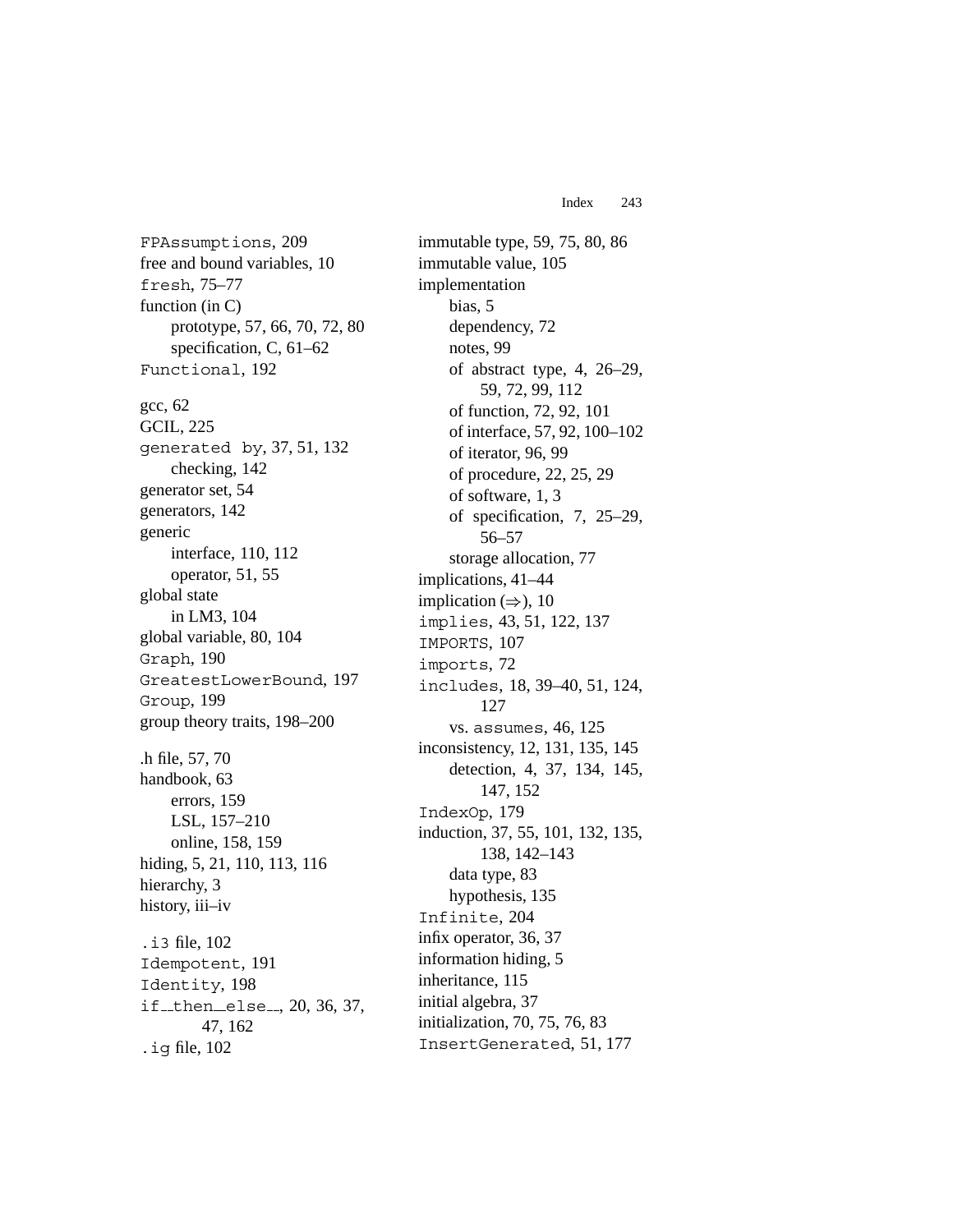instantiation, 134 IntCycle, 203 Integer, 163 IntegerAndNatural, 206 IntegerAndPositive, 206 IntegerPredicates, 164 intended consequences, 41–44 interface, 14, 57, 102–104 language, 14–18 specification, 20–22 Internet mailing lists, 227 introduces, 18, 36 invariant, 100, 151 abstract, 29, 78, 80 representation, 26–29, 76, 99–101 type, 113, 115, 117 Inverse, 199 Involutive, 191 Irreflexive, 192 IsPO, 194 IsTO, 194 iterator, 92 JoinOp, 178 knitting, 7 Knuth-Bendix completion, 134 larch-interest, 225 Larch/Smalltalk Browser, 225 Lattice, 197 LCL, 15–17, 22–26, 56–101 and LM3, 102 and LSL, 57–58 LCL Checker, 62, 72 availability of, 225 .lcl file, 57 LCLint, 57, 72, 80, 83, 92 LeftDistributive, 200

LeftIdentity, 198 LeftInverse, 198 lemma, 128 lexical conventions, 33–34, 160, 222–223 LexicographicOrder, 196 .lh file, 57, 62 LinearContainer, 123 Liskov, Barbara, iii List, 173 ListStructure, 182 ListStructureOps, 183 LM3, 22, 102–120 and LCL, 102 and LSL, 102–105 LM3 Checker, availability of, 225 loc, 21 local state, 105 logic, 8–13 logical consequence, 11, 12 logical system, 129 loose semantics, 37 LP, 29–33, 121 availability of, 225 LSL, 18–20, 35–55 and LCL, 57–58 and LM3, 102–105 debugging, 121–153 handbook, 157–210 semantic checks, 122–125 LSL Checker, 62, 125–133 availability of, 225 .lsl file, 57 .m3 file, 103 Machiavelli, 1 macros, 66, 72 maxIndex, 60, 68 MemberOp, 178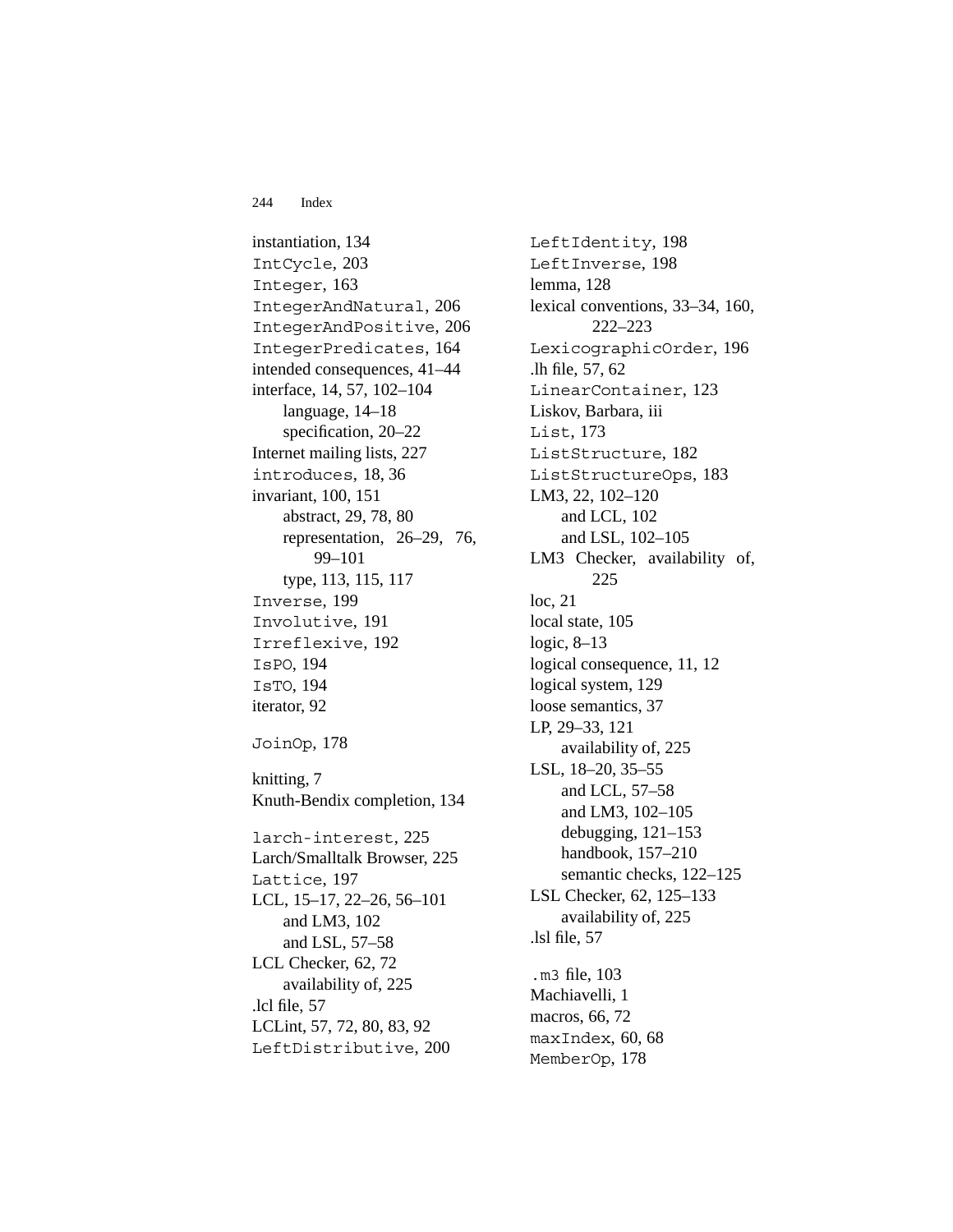members (of structs), 59 method specification, 109, 112, 113, 115, 116 .mg file, 103 minIndex, 60 MinMax, 196 mixfix operator, 36, 41 MODIFIES, 105, 109 modifies, 22, 61, 67, 68 Modula-3 and C, 102 module, 57, 102, 103 Monoid, 198 monotonicity, 46 Multiplication, 205 music, 7 mutable type, 59, 60, 72, 92 sharing, 75 mutable value, 105 Natural, 201 NaturalOrder, 204 negation, 10 non-atomic routine, 116–117 non-determinism, 67, 77, 112 non-equational specification, 37– 39 normal result, 109 normalization, 133, 134 null-terminated, 68 number theory traits, 201–206 object field in Modula-3, 109, 112 in C, 58–61 type in Modula-3, 109 observer set, 38, 54 OneToOne, 192 opaque type, 110, 113, 119 operational specifications, 5 operator

in LSL, 18 interface language, 17, 21 LCL, 57–58, 63 LM3, 103, 104 logical, 8–9 LP, 129, 130 LSL, 18, 36–50, 54, 57–58, 103, 104, 122–124 theory, 129, 131 OrderedString, 48 overloading, 47–49, 147 PairwiseExtension, 180 PairwiseSum, 55 parameter, 41 parameterization, 2 partial revelation, 119 partially opaque type, 113 PartialOrder, 194 partitioned by, 38, 132, 141 checking, 141–142 Penelope, 225 Permutation, 179 pointer, 60 PointwiseImage, 181 Positive, 202 post-state, 22, 61, 62, 66, 104, 109 postcondition, 62, 66, 109 postfix operator, 36 PQueue, 53 pragma, 103 pre-state, 22, 61, 66, 104, 109 precedence, operator, 36, 37 precondition, 61, 66 predicate, 9–11, 68 predicate connective, 47 prefix operator, 36 PreOrder, 195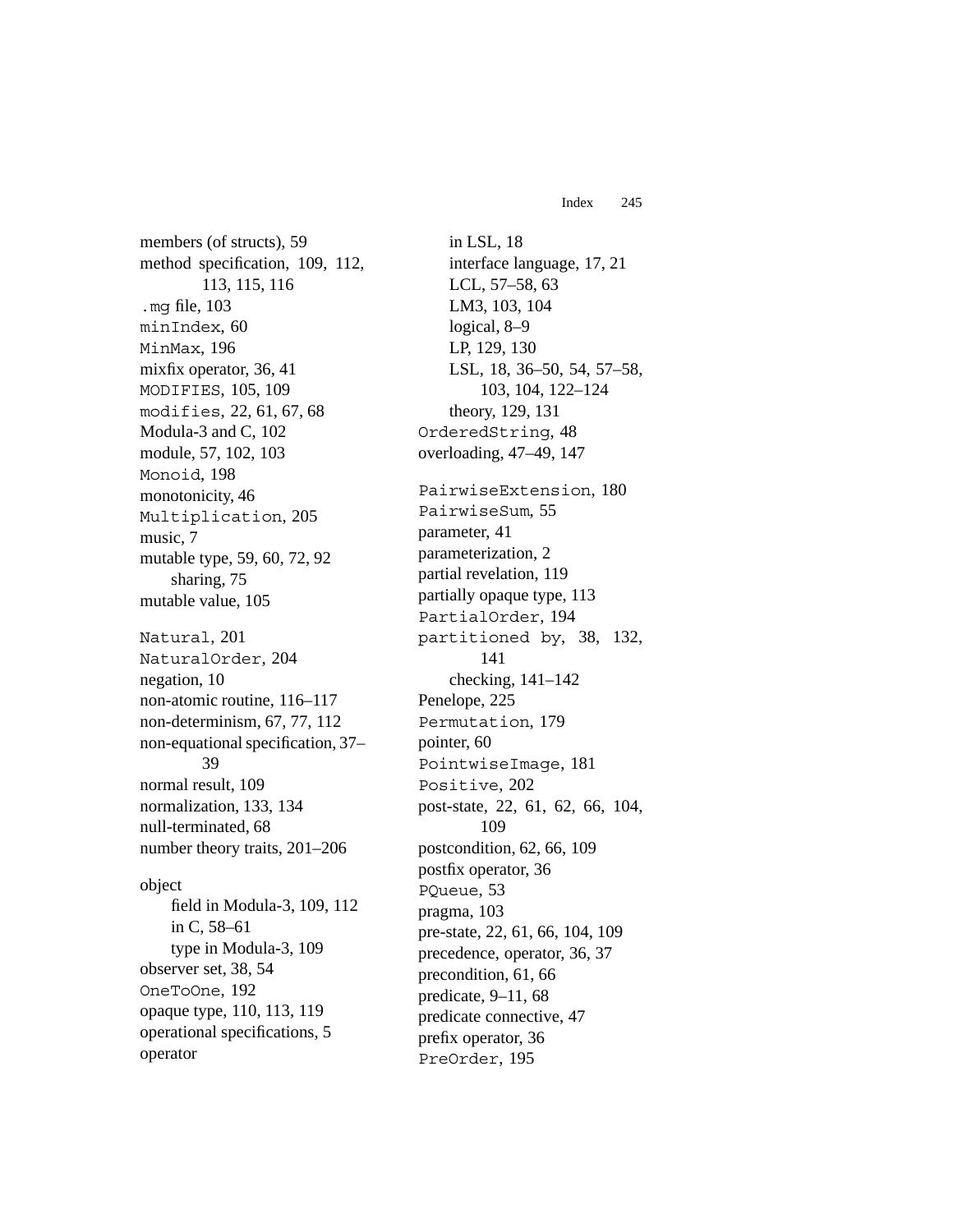PriorityQueue, 175 procedure, 102 procedure header, 22 procedure specification, 2, 5, 21– 22, 26, 29 program variable, 58–61, 104 proof, 12–13, 30 failure of, 136 mechanisms in LP, 133–137 obligation, 125–128, 143, 146 of converts, 142–143 of equation, 137–141 of generated by, 142 of implication, 139 of partitioned by, 141– 142 replay, 31 proof script, 139, 152 propositional connective, 9 prototype, function, 57, 66, 70, 72, 80 qualification of terms, 48 quantified predicate, 10, 11 query, 225 Queue, 171 RAISEVAL, 109 range, 8, 18, 36 Rational, 207 ReduceContainer, 181 redundancy, 18, 31, 43–44, 51, 122, 152 Reflexive, 192 reflexive, 40 Region, 146 regression testing, 152 Relation, 186 relation, 8 RelationBasics, 186

RelationOps, 187 RelationPredicates, 189 renaming, 41 representation, 66, 72, 76–77, 86, 92, 100, 110 abstract type, 4, 21, 26–29 invariant, 26–29 representation invariant, 76, 99– 101 REQUIRES, 105, 109 requires, 22, 61, 67, 68 result, 62, 68 return, 96 RETURNS, 109 reuse, 3, 39, 63 revelation, 106, 112, 119 ReverseOp, 178 rewrite rule, 130–131 RightDistributive, 200 RightIdentity, 198 RightInverse, 199 Ring, 200 RingWithUnit, 200 routine, 102 non-atomic, 116–117 routine specification, 104–105, 109 satisfaction, 7, 25, 26, 29, 145 satisfiable, 11, 77 scoping, 80 script file, LP, 139, 152 semantic checks LSL, 122–125 semantic claim, 125 semantic domain, 7 semantics, 12, 17, 37, 109 Semigroup, 198 Semilattice, 197 sentence, 11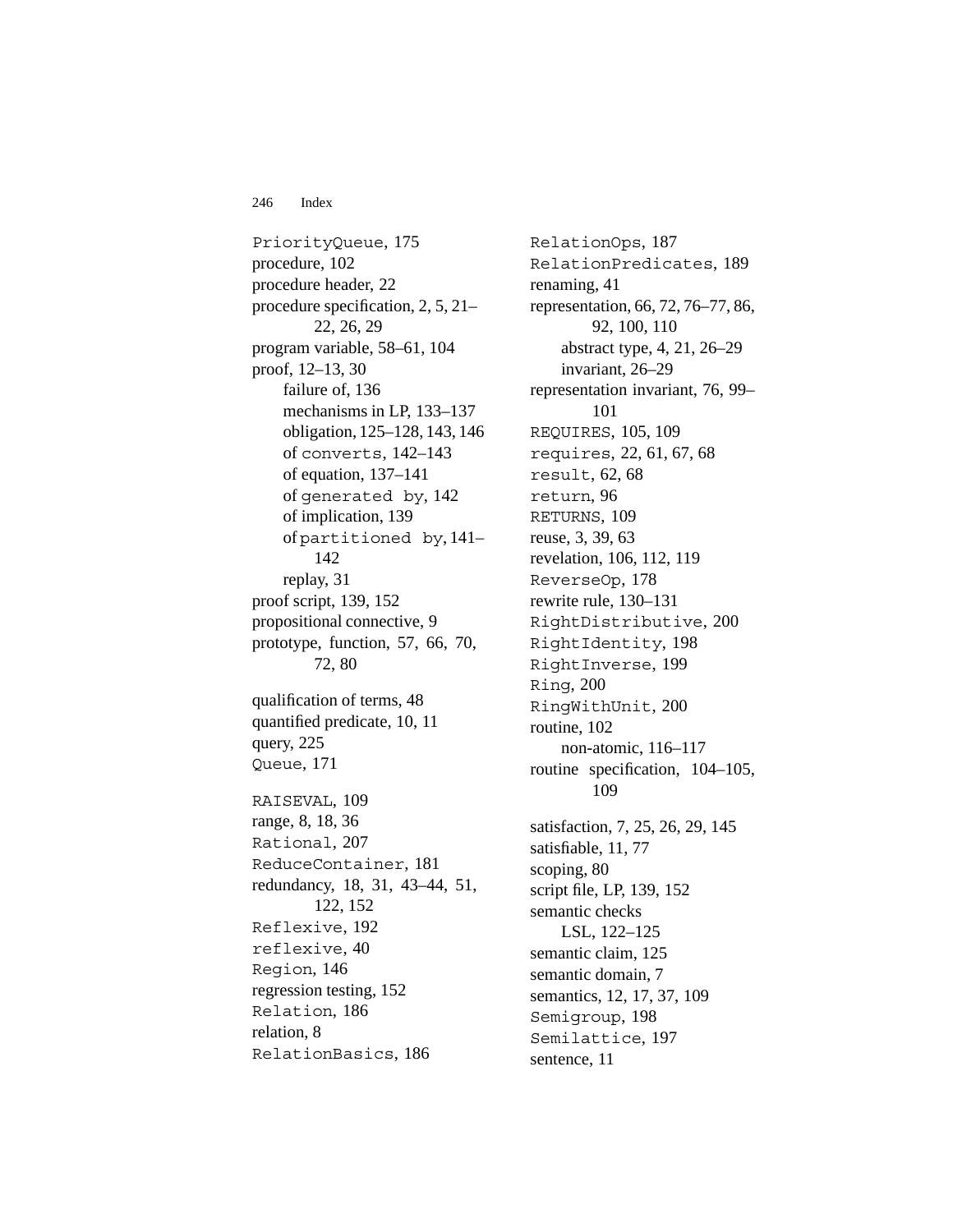Sequence, 174 Set, 167 set proof-methods, 136 SetBasics, 166 SetToRelation, 188 sharing, 75, 99 shorthand, 49–50, 60, 110 side effect, 76, 83 signature, 8, 18, 36, 41, 48, 49, 129 SignedInt, 203 sort, 8–10, 18, 21, 36, 48, 58, 66, 72, 103, 104, 129 sound deduction system, 12 SparseArray, 42 specialization, 55, 113 specification abstraction by, 2 dependency, 72, 107 equational, 35–37 field, 104, 110, 113, 119 for communication, 25 formal, 6–7 inheritance, 115 non-equational, 37–39 reuse, 63 roles of, 4–5 styles, 5–6 type, 80, 100 variable, 80, 100, 104, 110 sprint, 63, 67, 72 square root, 2, 5, 9 Stack, 170 StackBasics, 170 state, 21, 66, 76 in C, 58–61 in Modula-3, 104–105 storage management, 76, 77 STRENGTHEN, 115

strict partial order, 11 StrictPartialOrder, 195 StrictTotalOrder, 195 String, 173 string, 63 struct, 59–61 structure, logical, 9, 11 structured programming, 3 subtype, 113, 115 supertype, 115 Symmetric, 192 symmetric, 40 syntactic domain, 6 Table1, 35 target list, 22, 105, 109–110, 116 tautology, 11 term, 8–9, 17, 18, 20, 21, 36, 37, 103 termination, 22, 68 test harness, 86 theorem, 12, 128 theory, 11, 20, 124 assumption, 46 consistency, 12, 43 containment, 43, 122, 137– 143 equational, 37, 130 implication, 43 inclusion, 39, 41, 46 non-equational, 37, 38 of a trait, 39 of trait, 37–41 threads, 116 tools, iii, 225 TotalOrder, 194 TotalPreOrder, 195 trait, 18, 35, 57–59, 63, 103, 104, 112 AC, 191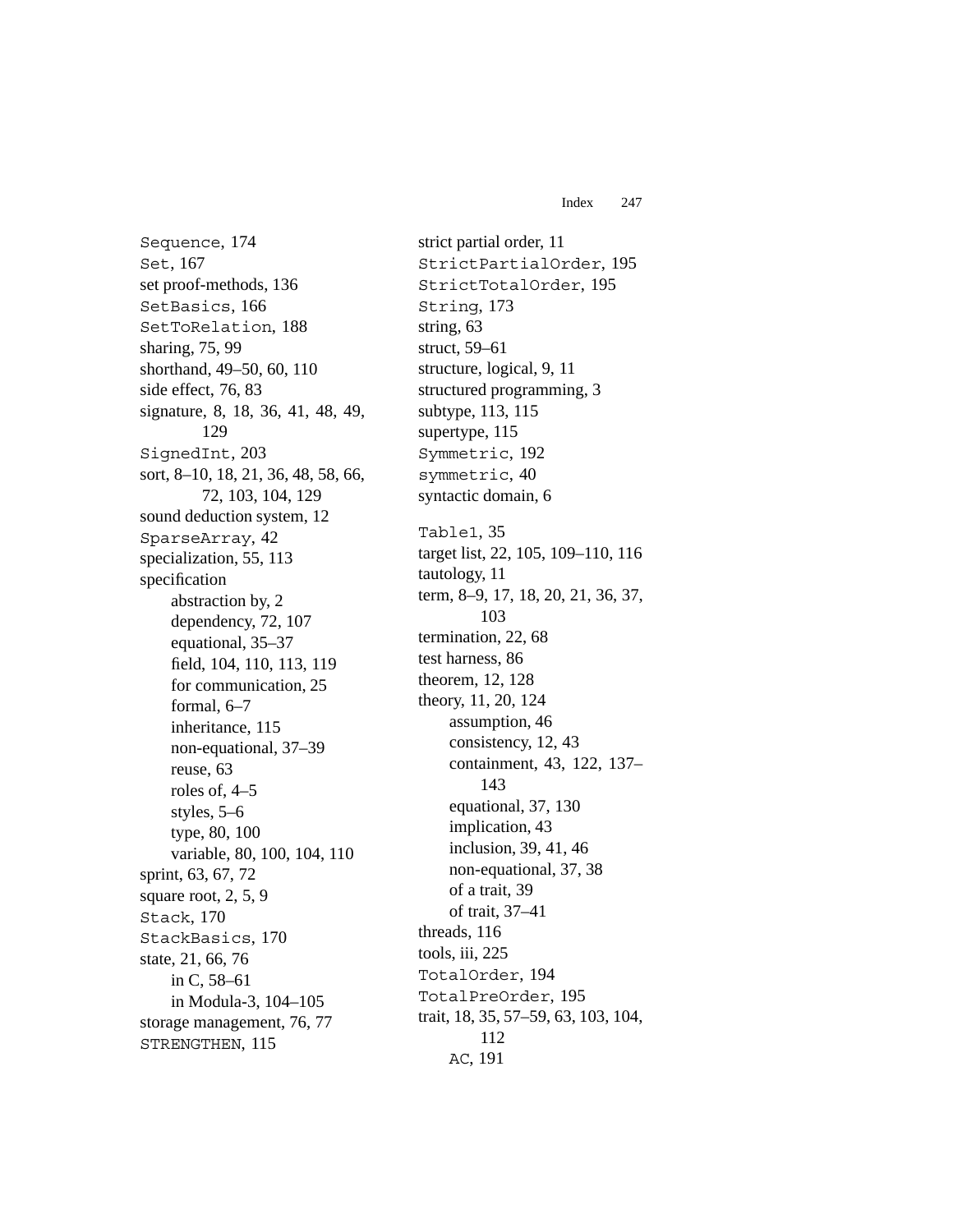AbelianGroup, 199 AbelianMonoid, 199 AbelianSemigroup, 199 Abelian, 199 Addition, 205 Antisymmetric, 192 ArithOps, 205 Array1, 184 Array2, 184 ArraySlice2, 184 Associative, 191 Asymmetric, 192 Bag0, 45 Bag1, 46 Bag2, 47 BagBasics, 168 Bag, 169 BinaryTree, 182 Boolean, 161 CartesianView, 151 ChoiceBag, 176 ChoiceSet, 176 CoerceContainer, 179 Commutative, 191 ComposeMaps, 185 Conditional, 162 Container, 52, 177 Coordinate, 146 DecimalLiterals, 164 Deque, 172 DerivedOrders, 195 Displayable, 146 Distributive, 200 ElementTest, 180 Enumerable, 204 Enumeration, 165 Equality, 193 Equivalence, 193 Exponentiation, 206

FPAssumptions, 209 Field, 200 FiniteMap, 185 FloatingPoint, 210 Functional, 192 Graph, 190 GreatestLowerBound, 197 Group, 199 Idempotent, 191 Identity, 198 IndexOp, 179 Infinite, 204 InsertGenerated, 51, 177 IntCycle, 203 IntegerAndNatural, 206 IntegerAndPositive, 206 IntegerPredicates, 164 Integer, 163 Inverse, 199 Involutive, 191 Irreflexive, 192 IsPO, 194 IsTO, 194 JoinOp, 178 Lattice, 197 LeftDistributive, 200 LeftIdentity, 198 LeftInverse, 198 LexicographicOrder, 196 LinearContainer, 123 ListStructureOps, 183 ListStructure, 182 List, 173 MemberOp, 178 MinMax, 196 Monoid, 198 Multiplication, 205 NaturalOrder, 204 Natural, 201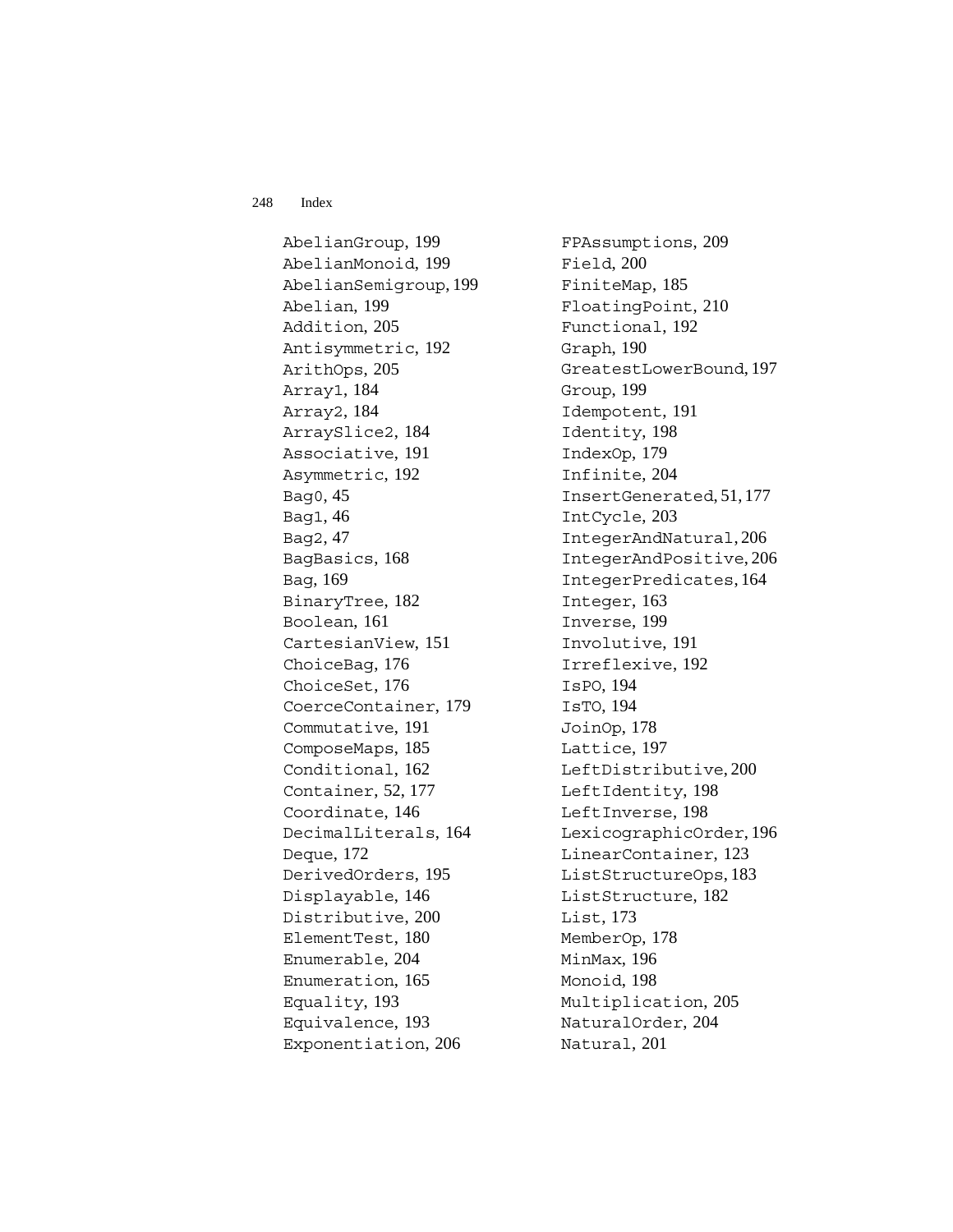OneToOne, 192 OrderedString, 48 PQueue, 53 PairwiseExtension, 180 PairwiseSum, 55 PartialOrder, 194 Permutation, 179 PointwiseImage, 181 Positive, 202 PreOrder, 195 PriorityQueue, 175 Queue, 171 Rational, 207 ReduceContainer, 181 Reflexive, 192 Region, 146 RelationBasics, 186 RelationOps, 187 RelationPredicates, 189 Relation, 186 ReverseOp, 178 RightDistributive, 200 RightIdentity, 198 RightInverse, 199 RingWithUnit, 200 Ring, 200 Semigroup, 198 Semilattice, 197 Sequence, 174 SetBasics, 166 SetToRelation, 188 Set, 167 SignedInt, 203 SparseArray, 42 StackBasics, 170 Stack, 170 StrictPartialOrder, 195 StrictTotalOrder, 195 String, 173

Symmetric, 192 Table1, 35 TotalOrder, 194 TotalPreOrder, 195 Transitive, 193 UnsignedInt, 204 View, 148 Window, 147 cstring, 63, 64 equivalence1, 40 equivalence2, 40 equivalence, 41 reflexive, 40 symmetric, 40 transitive, 40 TRAITS, 104 Transitive, 193 transitive, 40 translation, LSL to LP, 129–133 trashed, 76 truth, 9, 11 tuple, 61 tuple, 49 two-tiered approach, iii, 14–18, 21, 25, 57, 103 type, 4, 8, 21, 26 abstract, 3–4, 15, 58, 104, 110, 119 checking, 18, 59, 72, 104 constructor, 58, 104 exposed, 58, 104 in C, 58–61, 66 in Modula-3, 102–119 initialization, 75 invariant, 113, 115 opaque, 110, 113, 119 specification, 80 subtype, 115 supertype, 115